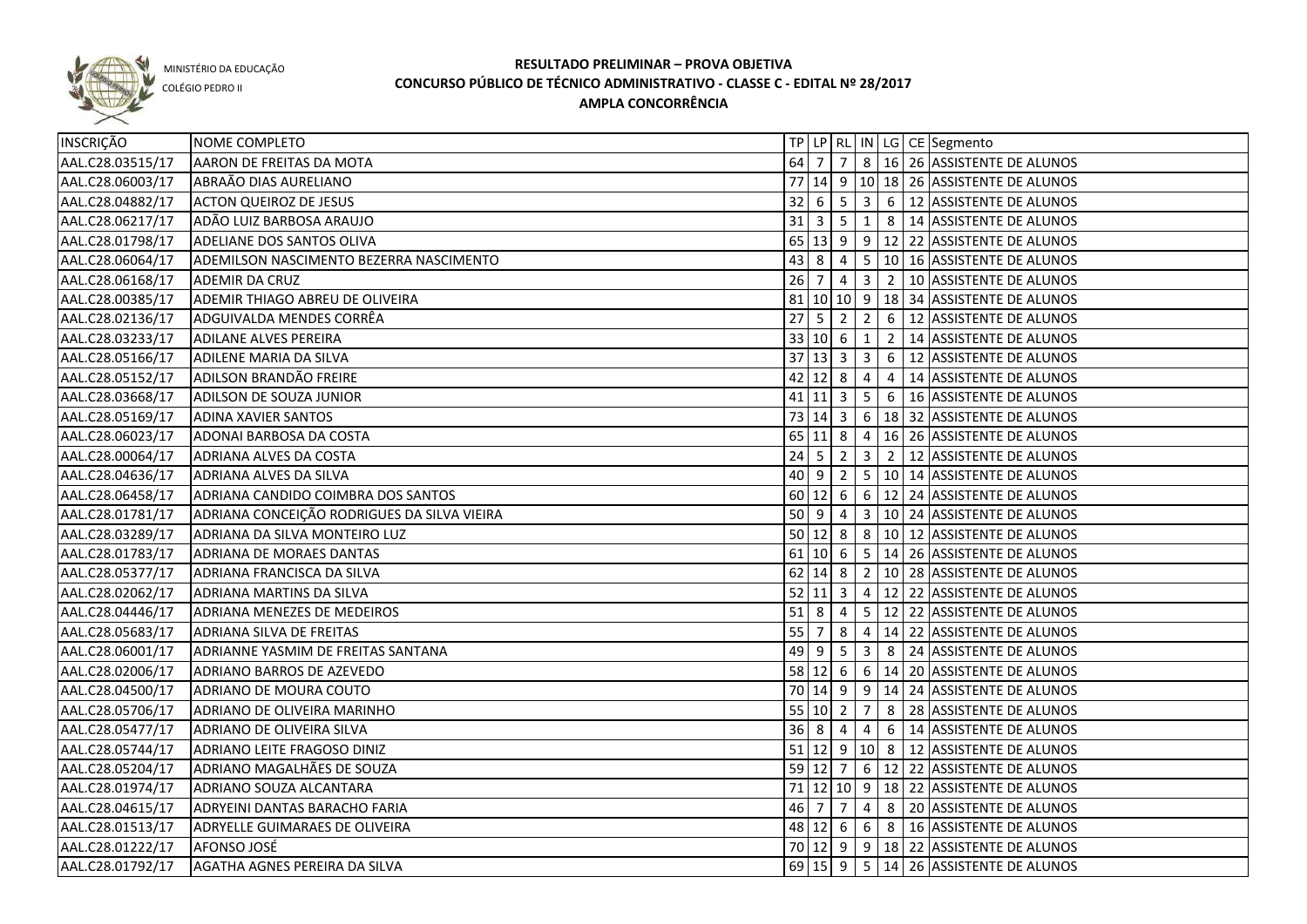

COLÉGIO PEDRO II

| INSCRIÇÃO        | NOME COMPLETO                       |                                  |              |                         |   | TP LP RL IN LG CE Segmento                       |
|------------------|-------------------------------------|----------------------------------|--------------|-------------------------|---|--------------------------------------------------|
| AAL.C28.00370/17 | AGATHA APARECIDA DA SILVA SANTOS    |                                  |              |                         |   | 66 13 8 3 14 28 ASSISTENTE DE ALUNOS             |
| AAL.C28.00570/17 | <b>AGATHA PIRES TAVARES CARLOS</b>  |                                  |              |                         |   | 55 9 5 7 12 22 ASSISTENTE DE ALUNOS              |
| AAL.C28.05889/17 | AGATHA SANTOS GUIMARÃES CAMPOS      |                                  |              |                         |   | 53 12 8 7 4 22 ASSISTENTE DE ALUNOS              |
| AAL.C28.01429/17 | <b>AGDA LIMA BRITO</b>              |                                  |              |                         |   | 56 9 3 8 12 24 ASSISTENTE DE ALUNOS              |
| AAL.C28.01677/17 | AÍDA TOMAZ PEREIRA DE OLIVEIRA      |                                  |              |                         |   | 33 9 5 1 4 14 ASSISTENTE DE ALUNOS               |
| AAL.C28.02152/17 | AILDSON COSME FONSECA DA SILVA      |                                  |              |                         |   | 53 8 4 7 10 24 ASSISTENTE DE ALUNOS              |
| AAL.C28.04972/17 | AILSON ANGELO RODRIGUES FILHO       |                                  | $42 \ 8 \ 7$ | 7                       |   | 6 14 ASSISTENTE DE ALUNOS                        |
| AAL.C28.04632/17 | ALAN BENÍCIO DA SILVA OLIVEIRA      |                                  |              |                         |   | 61 11 9   5   8   28   ASSISTENTE DE ALUNOS      |
| AAL.C28.02614/17 | <b>ALAN CARNEIRO SOARES</b>         |                                  |              |                         |   | 59 6 6 7 14 26 ASSISTENTE DE ALUNOS              |
| AAL.C28.04953/17 | ALAN DE JESUS CAMPOS BOTELHO        |                                  |              |                         |   | 51   13   7   3   10   18   ASSISTENTE DE ALUNOS |
| AAL.C28.01554/17 | <b>ALAN HENRIQUE</b>                |                                  | $62$ 9 2     | $\overline{7}$          |   | 18 26 ASSISTENTE DE ALUNOS                       |
| AAL.C28.02523/17 | ALAN KARDEC DAS NEVES SOBRINHO      | $54 \overline{\smash{\big)}\ 7}$ |              |                         |   | 4   5   16   22   ASSISTENTE DE ALUNOS           |
| AAL.C28.05072/17 | ALAN RODRIGUES CRISTIANO            |                                  |              |                         |   | 68 11 6 7 16 28 ASSISTENTE DE ALUNOS             |
| AAL.C28.01236/17 | ALAN SERGIO DA SILVA PEREIRA        |                                  |              |                         |   | 80   11   9   8   18   34   ASSISTENTE DE ALUNOS |
| AAL.C28.03320/17 | ALANA DE CARVALHO MARINS            | $39 \mid 7$                      |              | $5 \mid 3$              |   | 12 12 ASSISTENTE DE ALUNOS                       |
| AAL.C28.04847/17 | ALANA MILENA SOUZA DE ALMEIDA       |                                  | $49$ 12 5    | 8                       |   | 8   16 ASSISTENTE DE ALUNOS                      |
| AAL.C28.03463/17 | ALANA PARAISO DE FARIA VIANA        |                                  |              |                         |   | 63 13 8 6 12 24 ASSISTENTE DE ALUNOS             |
| AAL.C28.01531/17 | ALANDERSON GONÇALVES ALVES          |                                  |              |                         |   | 92 16 10 10 20 36 ASSISTENTE DE ALUNOS           |
| AAL.C28.02600/17 | ALBERT BARRELA BAPTISTA             |                                  |              |                         |   | 53   13   9   9   6   16   ASSISTENTE DE ALUNOS  |
| AAL.C28.04663/17 | ALBERTINO DOS SANTOS                | 47                               | 5 3 7        |                         |   | 10 22 ASSISTENTE DE ALUNOS                       |
| AAL.C28.04737/17 | ALBERTO DOS SANTOS DIAS DA SILVA    |                                  | 78 18 7      | 7 <sup>1</sup>          |   | 16 30 ASSISTENTE DE ALUNOS                       |
| AAL.C28.01908/17 | ALBERTO FARIA LANCELOTTE LANCELOTTE |                                  | 72 10 7      |                         |   | 9   20   26   ASSISTENTE DE ALUNOS               |
| AAL.C28.02019/17 | ALBERTO MANOEL DE SOUZA             |                                  | 49 13 6      | 6                       | 6 | 18 ASSISTENTE DE ALUNOS                          |
| AAL.C28.01005/17 | ALBERTO VITORINO NEPOMUCENO         |                                  | 49 10 5      |                         |   | 6 6 22 ASSISTENTE DE ALUNOS                      |
| AAL.C28.03856/17 | ALCIDES CORREA MELONIO              |                                  | 76 10 9      | 7                       |   | 20 30 ASSISTENTE DE ALUNOS                       |
| AAL.C28.03177/17 | <b>ALCINEIA SILVA SANTOS</b>        |                                  | $61$ 12 4    | $\overline{\mathbf{3}}$ |   | 16 26 ASSISTENTE DE ALUNOS                       |
| AAL.C28.01589/17 | ALCIONE DE FREITAS AFFONSO FRANCO   |                                  | $59$ 15 8 8  |                         |   | 2 26 ASSISTENTE DE ALUNOS                        |
| AAL.C28.06033/17 | ALCIONE DE LIMA SOUZA UMBUZEIRO     |                                  |              |                         |   | 64 13 8 3 14 26 ASSISTENTE DE ALUNOS             |
| AAL.C28.04309/17 | ALDA JUPIRA MENDONÇA                |                                  | $44$ 12 3 5  |                         |   | 8   16 ASSISTENTE DE ALUNOS                      |
| AAL.C28.05389/17 | ALDA MARIA CARRARESI DE CASTRO      |                                  | 58   10   6  |                         |   | 6   16   20   ASSISTENTE DE ALUNOS               |
| AAL.C28.04944/17 | ALDACIR DE SOUZA CUSTODIO           |                                  |              |                         |   | 63 13 9 5 16 20 ASSISTENTE DE ALUNOS             |
| AAL.C28.02083/17 | ALECIO DE FREITAS OSSOLA RIBEIRO    |                                  |              |                         |   | 69 13 9 7 16 24 ASSISTENTE DE ALUNOS             |
| AAL.C28.03447/17 | ALECIO VANELI GAIGHER MARELY        |                                  |              |                         |   | 72 11 7 4 18 32 ASSISTENTE DE ALUNOS             |
| AAL.C28.04912/17 | ALECSANDER BEMFICA E SILVA          |                                  |              |                         |   | 38 6 7 1 1 0 14 ASSISTENTE DE ALUNOS             |
| AAL.C28.05101/17 | ALESANDRA AUGUSTO DA ROCHA          |                                  |              |                         |   | 44 10 7 5 6 16 ASSISTENTE DE ALUNOS              |
| AAL.C28.01462/17 | ALESSANDRA CORRÊA MACHADO           |                                  |              |                         |   |                                                  |
| AAL.C28.03938/17 | ALESSANDRA DA COSTA NASCIMENTO      |                                  |              |                         |   | 44 9 10 3 4 18 ASSISTENTE DE ALUNOS              |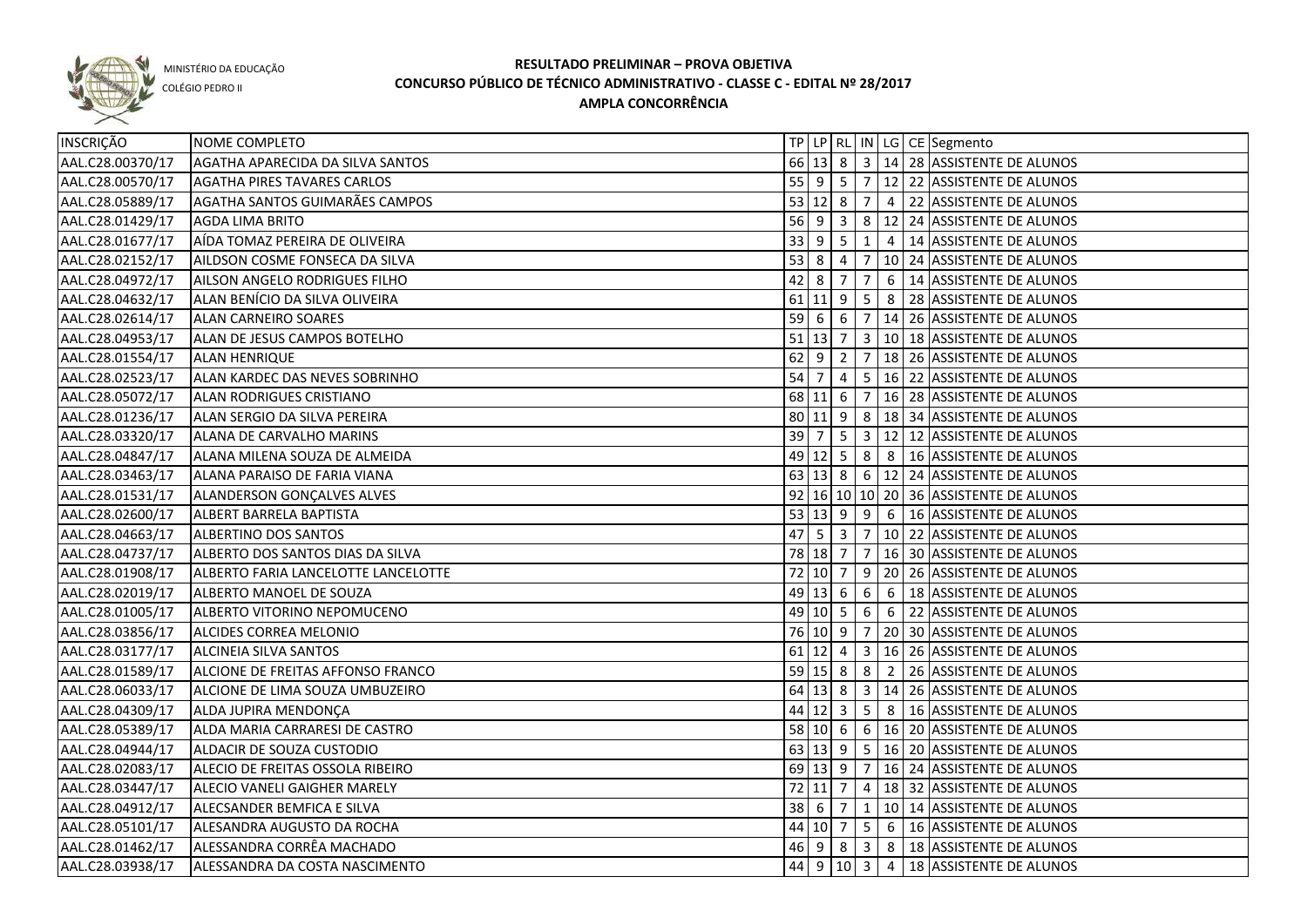

COLÉGIO PEDRO II

| INSCRIÇÃO        | NOME COMPLETO                             |             |              |                |                 |   | TP   LP   RL   IN   LG   CE   Segmento                         |
|------------------|-------------------------------------------|-------------|--------------|----------------|-----------------|---|----------------------------------------------------------------|
| AAL.C28.00393/17 | ALESSANDRA DA ROSA LEITÃO                 |             | 70   16   7  |                |                 |   | 7   18   22   ASSISTENTE DE ALUNOS                             |
| AAL.C28.04193/17 | ALESSANDRA DA SILVA OLIVEIRA              |             | $41$ 12 5    |                | $\overline{4}$  |   | 8 12 ASSISTENTE DE ALUNOS                                      |
| AAL.C28.02988/17 | ALESSANDRA DA SILVA SOARES                |             |              |                |                 |   | 59 13 6 6 14 20 ASSISTENTE DE ALUNOS                           |
| AAL.C28.04220/17 | ALESSANDRA DE SOUZA GOMES                 |             | $38 \mid 6$  | $\overline{4}$ |                 |   | 4   10   14   ASSISTENTE DE ALUNOS                             |
| AAL.C28.05225/17 | ALESSANDRA DE SOUZA MATHEUS DINIS VIDINHA |             |              |                |                 |   | 34 10 5 3 6 10 ASSISTENTE DE ALUNOS                            |
| AAL.C28.02868/17 | ALESSANDRA DOS SANTOS ABREU               |             |              |                |                 |   | 62 11 9 8 14 20 ASSISTENTE DE ALUNOS                           |
| AAL.C28.00908/17 | ALESSANDRA PINHEIRO ANTONIO GERMANO       |             |              | 69 10 7        |                 |   | 8   18   26   ASSISTENTE DE ALUNOS                             |
| AAL.C28.03741/17 | ALESSANDRA RODRIGUES COUZEMENCO           |             |              |                |                 |   | 65   14   9   6   16   20   ASSISTENTE DE ALUNOS               |
| AAL.C28.03195/17 | ALESSANDRA SANTOS                         |             | 41 9 4       |                | $\overline{4}$  |   | 6   18 ASSISTENTE DE ALUNOS                                    |
| AAL.C28.03473/17 | ALESSANDRA SANTOS DE MELLO                |             |              |                |                 |   | 64 12 9 9 8 26 ASSISTENTE DE ALUNOS                            |
| AAL.C28.05922/17 | ALESSANDRA SILVA RODRIGUES                |             |              |                |                 |   | 62 12 9 9 6 26 ASSISTENTE DE ALUNOS                            |
| AAL.C28.01591/17 | ALESSANDRA VICENTE DE ARRUDA              |             |              | $55$ 12 5 2    |                 |   | 6 30 ASSISTENTE DE ALUNOS                                      |
| AAL.C28.02843/17 | ALESSANDRO ALVES MARTINS                  |             |              |                |                 |   | 63 9 9 9 12 24 ASSISTENTE DE ALUNOS                            |
| AAL.C28.04394/17 | ALESSANDRO DOS SANTOS SOUZA               |             | $33 \mid 8$  | 6              |                 |   | 3 6 10 ASSISTENTE DE ALUNOS                                    |
| AAL.C28.01452/17 | ALESSANDRO MOLETTA DE FREITAS             |             |              |                |                 |   | 88 16 10 10 20 32 ASSISTENTE DE ALUNOS                         |
| AAL.C28.01855/17 | ALESSANDRO VIEIRA FARIAS                  |             | 67 14 4      |                |                 |   | 5   18   26   ASSISTENTE DE ALUNOS                             |
| AAL.C28.05328/17 | <b>ALEX ALVES</b>                         |             |              |                |                 |   | 68 14 10 4 16 24 ASSISTENTE DE ALUNOS                          |
| AAL.C28.06583/17 | ALEX ALVES DE CARVALHO                    |             |              |                |                 |   | 69   13   9   7   14   26   ASSISTENTE DE ALUNOS               |
| AAL.C28.01672/17 | ALEX DE OLIVEIRA SILVA                    | 59 7        |              |                |                 |   | 10 6 16 20 ASSISTENTE DE ALUNOS                                |
| AAL.C28.00425/17 | ALEX DOS SANTOS CORTAT                    | $62$ 9      |              | 9              | $\overline{4}$  |   | 14 26 ASSISTENTE DE ALUNOS                                     |
| AAL.C28.05032/17 | <b>ALEX FERNANDO</b>                      |             | 60 13 7      |                | $\overline{4}$  |   | 10 26 ASSISTENTE DE ALUNOS                                     |
| AAL.C28.04824/17 | ÁLEX GIL HERLLAIN                         |             | $57$ 15 9    |                | 7               | 8 | 18 ASSISTENTE DE ALUNOS                                        |
| AAL.C28.02032/17 | ALEX LOPES DE LEMOS                       |             |              | 72 12 10 8     |                 |   | 14 28 ASSISTENTE DE ALUNOS                                     |
| AAL.C28.05085/17 | ALEX MONTE MOR COSTA                      | $33 \mid 5$ |              | $\overline{2}$ | $\overline{4}$  |   | 10 12 ASSISTENTE DE ALUNOS                                     |
| AAL.C28.06430/17 | ALEX MOUTTA RODRIGUES                     |             | 72 11 8      |                | 9               |   | 16 28 ASSISTENTE DE ALUNOS                                     |
| AAL.C28.05928/17 | ALEX MOZER DE SOUZA                       |             | $56$ 10 8    |                | 6               | 6 | 26 ASSISTENTE DE ALUNOS                                        |
| AAL.C28.03892/17 | ALEX PAPERA DE BRITTO                     |             | 63 12        | 6              | 9               |   | 10 26 ASSISTENTE DE ALUNOS                                     |
| AAL.C28.01771/17 | <b>ALEX PEREIRA CAMELO</b>                |             |              |                |                 |   | 80 16 10 8 16 30 ASSISTENTE DE ALUNOS                          |
| AAL.C28.05954/17 | ALEXANDRA GONÇALVES FERREIRA VICENTE      | 47          | $12 \quad 6$ |                | $5\phantom{.0}$ |   | 8   16 ASSISTENTE DE ALUNOS                                    |
| AAL.C28.02596/17 | ALEXANDRA INÁCIO GOMES                    |             | $67$ 12 9    |                |                 |   | 8   12   26   ASSISTENTE DE ALUNOS                             |
| AAL.C28.05897/17 | ALEXANDRA PANTANA REIS                    | 57   10   6 |              |                |                 |   | 3   10   28   ASSISTENTE DE ALUNOS                             |
| AAL.C28.03638/17 | ALEXANDRA PESTANA GONÇALVES               |             | 58 10 8      |                |                 |   | 4 16 20 ASSISTENTE DE ALUNOS                                   |
| AAL.C28.04319/17 | ALEXANDRA POCAS WOTZASEK                  |             | 52   10   2  |                |                 |   | $\vert 4 \vert 16 \vert 20 \vert$ ASSISTENTE DE ALUNOS         |
| AAL.C28.02304/17 | ALEXANDRA SUDÁRIO GALVÃO QUEIROZ          |             |              | 46 13 4        |                 |   | 3 6 20 ASSISTENTE DE ALUNOS                                    |
| AAL.C28.03863/17 | <b>ALEXANDRE ADAO</b>                     |             |              |                |                 |   | $41 \mid 10 \mid 6 \mid 5 \mid 6 \mid 14$ ASSISTENTE DE ALUNOS |
| AAL.C28.01845/17 | ALEXANDRE BATISTA ALVES RODRIGUES         |             | 40 4         | $\overline{4}$ |                 |   | 2   10   20   ASSISTENTE DE ALUNOS                             |
| AAL.C28.03819/17 | ALEXANDRE CASATI ALBUQUERQUE              |             |              |                |                 |   | 64 10 8 8 14 24 ASSISTENTE DE ALUNOS                           |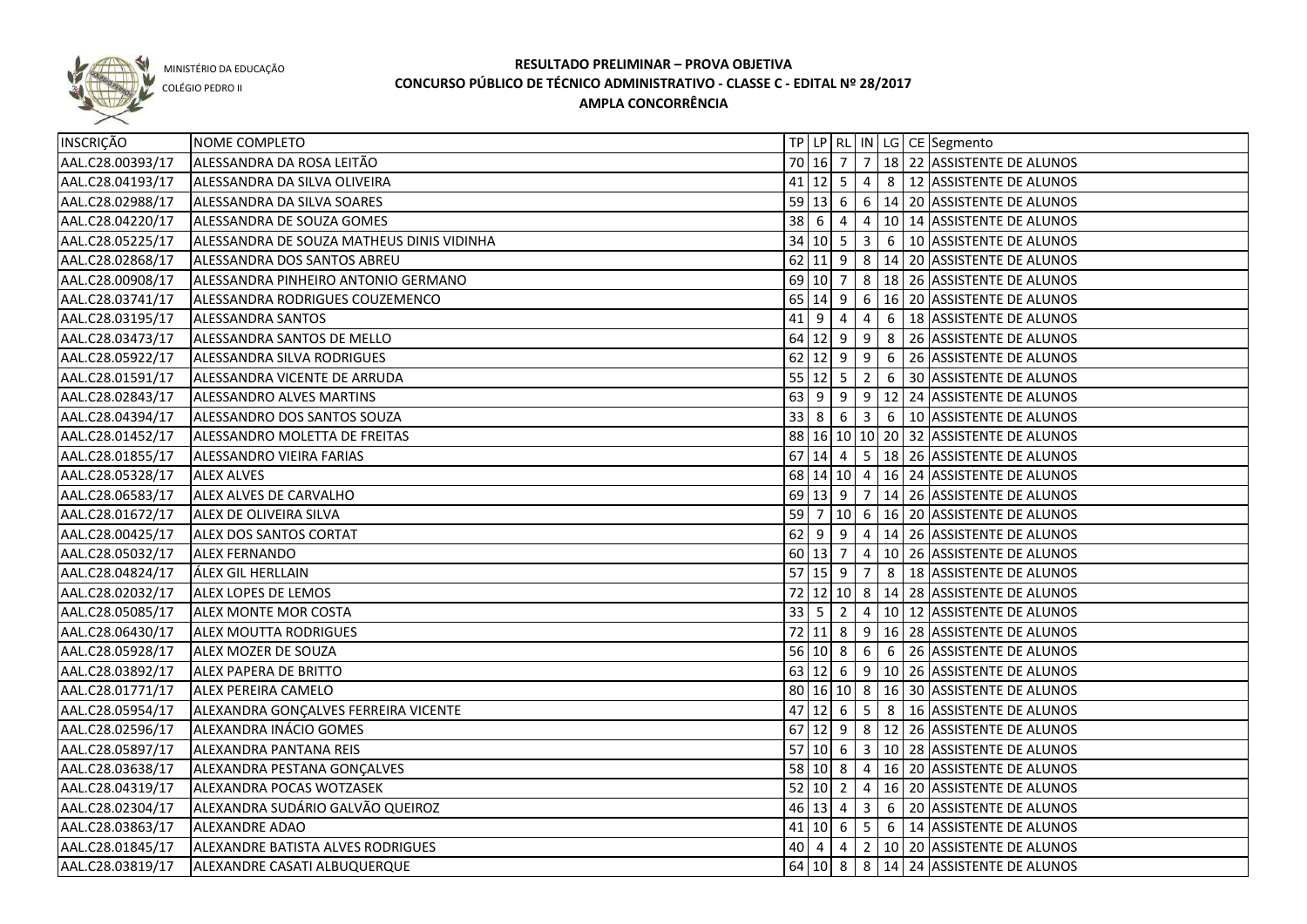

COLÉGIO PEDRO II

| INSCRIÇÃO        | NOME COMPLETO                                   |                                  |                    |                |                |                | TP   LP   RL   IN   LG   CE   Segmento                 |
|------------------|-------------------------------------------------|----------------------------------|--------------------|----------------|----------------|----------------|--------------------------------------------------------|
| AAL.C28.01754/17 | ALEXANDRE DA SILVA LEIROZ                       |                                  | $62$ 13 7          |                |                |                | 8 12 22 ASSISTENTE DE ALUNOS                           |
| AAL.C28.03864/17 | ALEXANDRE DOMINGOS DOS SANTOS                   |                                  |                    |                |                |                | 58 11 8 5 8 26 ASSISTENTE DE ALUNOS                    |
| AAL.C28.03705/17 | ALEXANDRE IRIGIYEN VANDER VELDEN                |                                  |                    |                |                |                | 89 19 10 8 18 34 ASSISTENTE DE ALUNOS                  |
| AAL.C28.01642/17 | ALEXANDRE LEANDRO                               |                                  |                    |                |                |                | 61 11 9 9 14 18 ASSISTENTE DE ALUNOS                   |
| AAL.C28.06196/17 | ALEXANDRE MONTEIRO BASILIO                      |                                  |                    |                |                |                | 82 12 9 7 20 34 ASSISTENTE DE ALUNOS                   |
| AAL.C28.01380/17 | ALEXANDRE PACHECO OTHUKI                        |                                  |                    |                |                |                | 65 12 6 9 12 26 ASSISTENTE DE ALUNOS                   |
| AAL.C28.03527/17 | ALEXANDRE PEREIRA FIGUEIREDO                    |                                  |                    |                |                |                | 59 11 7 5 12 24 ASSISTENTE DE ALUNOS                   |
| AAL.C28.01479/17 | ALEXANDRE PINHEIRO DE SOUZA                     |                                  |                    |                |                |                | 82 11 9 8 20 34 ASSISTENTE DE ALUNOS                   |
| AAL.C28.00681/17 | ALEXANDRE PRALON BARBOSA                        |                                  |                    |                |                |                | 59 12 8 5 12 22 ASSISTENTE DE ALUNOS                   |
| AAL.C28.01340/17 | <b>ALEXANDRE RESERVA</b>                        |                                  |                    |                |                |                | 31   5   2   4   4   16   ASSISTENTE DE ALUNOS         |
| AAL.C28.02822/17 | ALEXANDRE ROBERTO LEITE                         |                                  |                    |                |                |                | 65 9 9 9 5 14 28 ASSISTENTE DE ALUNOS                  |
| AAL.C28.03599/17 | ALEXANDRE RODRIGUES DE SOUZA PINTO              |                                  |                    |                |                |                | 84 16 10 10 20 28 ASSISTENTE DE ALUNOS                 |
| AAL.C28.01748/17 | ALEXANDRE SOUZA CARNEIRO DA CUNHA MORAES BARROS |                                  |                    |                |                |                | 59 14 8 5 16 16 ASSISTENTE DE ALUNOS                   |
| AAL.C28.02042/17 | ALEXANDRE SOUZA DIAS                            |                                  |                    |                |                |                | 42 11 4 5 6 16 ASSISTENTE DE ALUNOS                    |
| AAL.C28.01347/17 | ALEXANDRE ZANKER MARTINELLI                     |                                  | $59 \ 11 \ 6$      |                |                |                | 6   18   18   ASSISTENTE DE ALUNOS                     |
| AAL.C28.01251/17 | ALEXANDRO DOS SANTOS MADURO                     | 47                               | -9                 | 6              |                |                | $\vert 6 \vert 10 \vert 16 \vert$ ASSISTENTE DE ALUNOS |
| AAL.C28.00448/17 | ALEXSANDER DA SILVA LINO                        |                                  | $41 \mid 8 \mid 5$ |                |                |                | 6 8 14 ASSISTENTE DE ALUNOS                            |
| AAL.C28.05772/17 | ALEXSANDRA DA MOTA SILVA ROCHA                  |                                  | 64 16 7            |                | 3 <sup>1</sup> |                | 10 28 ASSISTENTE DE ALUNOS                             |
| AAL.C28.03818/17 | ALEXSANDRO DA SILVA SANTOS                      |                                  | 45 11 4            |                | 6              | 8              | 16 ASSISTENTE DE ALUNOS                                |
| AAL.C28.06010/17 | ALEXSANDRO GRIECO DA SILVA                      | $20 \overline{\smash{\big)}\ 5}$ |                    | $\overline{2}$ |                |                | 3 0 10 ASSISTENTE DE ALUNOS                            |
| AAL.C28.06293/17 | ALEXSSANDRO MUNIZ RICARDO                       | $53 \mid 9$                      |                    | 6              |                |                | 6   14   18 ASSISTENTE DE ALUNOS                       |
| AAL.C28.00481/17 | <b>ALFREDO MARQUES COSTA</b>                    |                                  | $69$ 9             | 8              |                |                | 6   18   28   ASSISTENTE DE ALUNOS                     |
| AAL.C28.05949/17 | <b>ALICE AMADO MARINS</b>                       |                                  | 68 15 8            |                | $\overline{7}$ |                | 10 28 ASSISTENTE DE ALUNOS                             |
| AAL.C28.01780/17 | <b>ALICE CALIXTO</b>                            |                                  | $44$ 13 7          |                | 8              | 6              | 10 ASSISTENTE DE ALUNOS                                |
| AAL.C28.04185/17 | ALICE DA SILVA MENESES                          |                                  | 70 14 9            |                | 9              |                | 14 24 ASSISTENTE DE ALUNOS                             |
| AAL.C28.02210/17 | ALICE DA SILVA VITÓRIA                          |                                  | $52$ 9             | $\overline{7}$ | 6              | 6              | 24 ASSISTENTE DE ALUNOS                                |
| AAL.C28.06389/17 | ALICE DE OLIVEIRA LEMPÉ BOTELHO                 |                                  | $40 \vert 8$       | 4              | $\overline{2}$ | 6              | 20 ASSISTENTE DE ALUNOS                                |
| AAL.C28.02252/17 | ALICE MAULAZ DOS SANTOS                         |                                  | $81$   17  7       |                |                |                | 9   18   30   ASSISTENTE DE ALUNOS                     |
| AAL.C28.00466/17 | <b>ALICE MUNIZ PALACIO</b>                      | 37                               | l 9                | 4              | 6              | $\overline{4}$ | 14 ASSISTENTE DE ALUNOS                                |
| AAL.C28.01385/17 | ALICE RODRIGUES PEREIRA GRAVINA DE OLIVEIRA     |                                  |                    |                |                |                | 50 12 9 5 8 16 ASSISTENTE DE ALUNOS                    |
| AAL.C28.03420/17 | ALINE ADRIANO FERREIRA DA SILVA                 |                                  |                    |                |                |                | 67 13 6 6 14 28 ASSISTENTE DE ALUNOS                   |
| AAL.C28.01321/17 | ALINE ALVES DA SILVA                            |                                  |                    |                |                |                | 59 10 9 2 16 22 ASSISTENTE DE ALUNOS                   |
| AAL.C28.03161/17 | ALINE ALVES DE AZEVEDO ZANETTI                  |                                  |                    |                |                |                | 77 13 9 7 20 28 ASSISTENTE DE ALUNOS                   |
| AAL.C28.02987/17 | ALINE BARBARA LISBOA DOMICIANO                  |                                  |                    |                |                |                | 50 13 8 3 12 14 ASSISTENTE DE ALUNOS                   |
| AAL.C28.02510/17 | ALINE BASILIO DE OLANDA CAMPELO LIMA            |                                  |                    |                |                |                | 58 13 9 4 10 22 ASSISTENTE DE ALUNOS                   |
| AAL.C28.05953/17 | ALINE BESSA DE SOUZA                            |                                  |                    |                |                |                | 52 11 6 5 10 20 ASSISTENTE DE ALUNOS                   |
| AAL.C28.01688/17 | ALINE CARLA DE LIMA                             |                                  |                    |                |                |                | 49 9 5 5 10 20 ASSISTENTE DE ALUNOS                    |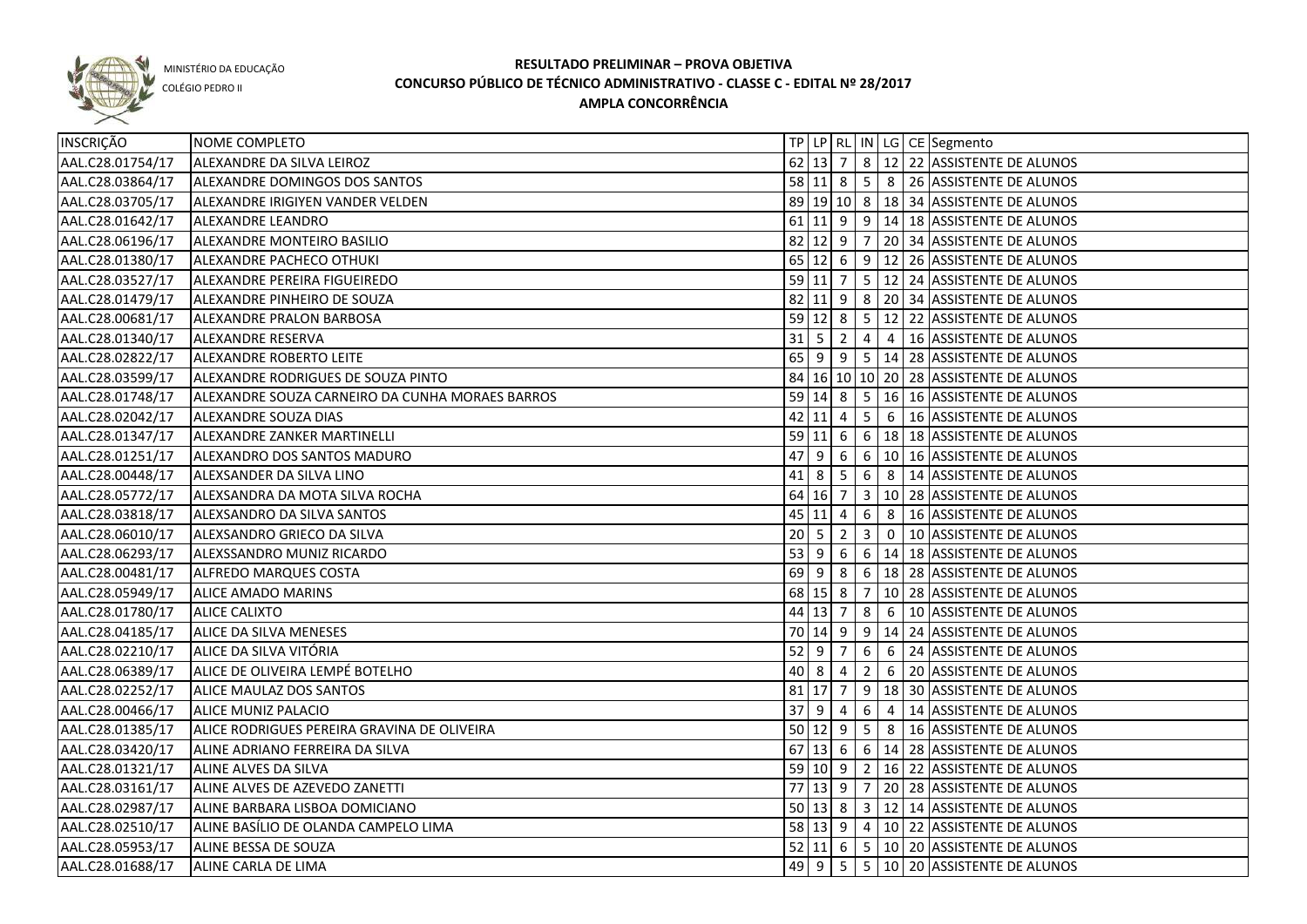

COLÉGIO PEDRO II

| 69 15 10 4 12 28 ASSISTENTE DE ALUNOS<br>AAL.C28.02440/17<br>ALINE COSTA DE SOUSA<br>$58$ 8 7<br>7   14   22   ASSISTENTE DE ALUNOS<br>AAL.C28.03611/17<br>ALINE CRISTINA DA SILVA DE SOUZA<br>43 11 3<br>5 6 18 ASSISTENTE DE ALUNOS<br>ALINE CRISTINA RODRIGUES DE CASTRO<br>AAL.C28.04389/17<br>$59$ 13 6<br>$4 \mid 12 \mid 24$ ASSISTENTE DE ALUNOS<br>AAL.C28.02351/17<br>ALINE DA CONCEIÇÃO<br>6 16 14 ASSISTENTE DE ALUNOS<br>AAL.C28.00517/17<br>54 9<br>$\overline{9}$<br>ALINE DA SILVA RIBEIRO PEREIRA<br>61 12 8 7 12 22 ASSISTENTE DE ALUNOS<br>AAL.C28.04707/17<br>ALINE DA SILVA SANTOS<br>59 12 6 7 12 22 ASSISTENTE DE ALUNOS<br>AAL.C28.04447/17<br>ALINE DE ALCANTARA FERREIRA DA ROSA DE SOUZA<br>69 12 7 6 16 28 ASSISTENTE DE ALUNOS<br>AAL.C28.02691/17<br>ALINE DE FIGUEIREDOLEITE<br>66 12 8 6 10 30 ASSISTENTE DE ALUNOS<br>AAL.C28.04340/17<br>ALINE DEL SANTOS MIRANDA<br>79 15 10 8 14 32 ASSISTENTE DE ALUNOS<br>AAL.C28.00519/17<br>ALINE FERNANDES CARDOSO<br>45 8 5 2 8 22 ASSISTENTE DE ALUNOS<br>AAL.C28.02451/17<br>ALINE FERREIRA MATHIAS<br>5 8 16 ASSISTENTE DE ALUNOS<br>AAL.C28.05055/17<br>45 9 7<br>ALINE FONTOURA NOGUEIRA<br>57 11 4<br>AAL.C28.03058/17<br><b>ALINE GOMES PEREIRA</b><br>$4 \mid 16 \mid 22$ ASSISTENTE DE ALUNOS<br>3 <sup>1</sup><br>AAL.C28.02393/17<br>ALINE LOPES CARDOSO DA SILVA<br>38   11   4<br>6   14 ASSISTENTE DE ALUNOS<br>$56$ 13 9<br>6 6 22 ASSISTENTE DE ALUNOS<br>AAL.C28.04441/17<br>ALINE MANHÃES DE FARIA SÁ<br>77<br>$18$   9<br>8 14 28 ASSISTENTE DE ALUNOS<br>AAL.C28.04050/17<br>ALINE NASCIMENTO POLACK DE CARVALHO<br>$59 \ 13 \ 9$<br>9 8 20 ASSISTENTE DE ALUNOS<br>AAL.C28.06487/17<br>ALINE OLIVEIRA MACHADO<br>69 14 9 6 14 26 ASSISTENTE DE ALUNOS<br>AAL.C28.01957/17<br>ALINE PEIXOTO SILVA<br>70   13   6   3   18   30   ASSISTENTE DE ALUNOS<br>AAL.C28.01939/17<br>ALINE PINTO DE ABREU MALHEIROS<br>68 13 10 9 16 20 ASSISTENTE DE ALUNOS<br>AAL.C28.01356/17<br>ALINE RABELO DA SILVA PIRES<br>42 10 8<br>6 14 ASSISTENTE DE ALUNOS<br>AAL.C28.04997/17<br>ALINE RODRIGUES DA SILVA SALGUEIRO<br>$\overline{4}$<br>48 6<br>5 <sub>5</sub><br>14 16 ASSISTENTE DE ALUNOS<br>AAL.C28.01736/17<br>ALINE RODRIGUES DOS SANTOS<br>7<br>40 11 4<br>$\overline{3}$<br>$\overline{0}$<br>22 ASSISTENTE DE ALUNOS<br>AAL.C28.05134/17<br>ALINE SANTANA DA SILVA DE FARIAS<br>$50 \ 14 \ 6$<br>AAL.C28.01193/17<br>ALINE SANTORO SOARES GARCIA<br>$\overline{4}$<br>8   18 ASSISTENTE DE ALUNOS<br>77 17 8 10 16 26 ASSISTENTE DE ALUNOS<br>AAL.C28.06266/17<br>ALIPIO DE ARAUJO MENDES JUNIOR<br>37 11 6<br>AAL.C28.04427/17<br>$\overline{2}$<br>4   14 ASSISTENTE DE ALUNOS<br><b>ALISON BATISTA DOS SANTOS</b><br>$51$ 10 6<br>5   10   20   ASSISTENTE DE ALUNOS<br>AAL.C28.05646/17<br>ALLAN ALMEIDA DO VABO<br>57 <sup>8</sup><br>10 10 22 ASSISTENTE DE ALUNOS<br>AAL.C28.03984/17<br><b>ALLAN CHAVES</b><br>$\overline{7}$<br>5 6 16 ASSISTENTE DE ALUNOS<br>AAL.C28.05811/17<br>$42 \mid 9 \mid$<br>$\overline{6}$<br>ALLAN DOS SANTOS DUARTE<br>70 14 10 8 14 24 ASSISTENTE DE ALUNOS<br>AAL.C28.04201/17<br>ALLAN JOSÉ LIMA VIEIRA DE OLIVEIRA<br>$44 13 8 3 4 16$ ASSISTENTE DE ALUNOS<br>AAL.C28.01215/17<br><b>ALLAN PERES RIBEIRO</b><br>3 10 16 ASSISTENTE DE ALUNOS<br>AAL.C28.03889/17<br>$42 \mid 9 \mid 4 \mid$<br><b>ALLAN ROMANA</b><br>57 13 8 8 8 8 20 ASSISTENTE DE ALUNOS<br>AAL.C28.03831/17<br><b>ALLAN VITOR DA SILVA</b><br>40 13 6 5 2 14 ASSISTENTE DE ALUNOS<br>AAL.C28.05488/17<br>ALLANA VICENTE DE DEUS<br>$51$  11  5  7  4  24  ASSISTENTE DE ALUNOS<br>AAL.C28.05806/17<br>ALLINE RODRIGUES BARBOSA<br>32   6   5   7<br>AAL.C28.02403/17<br>4   10 ASSISTENTE DE ALUNOS<br>ALLYSON MATEUS FLORENCIO CORREA<br>56 8 5 3 16 24 ASSISTENTE DE ALUNOS<br>AAL.C28.02771/17<br>ALMIR ANTONIO DO SACRAMENTO | INSCRIÇÃO | NOME COMPLETO |  |  |  | TP LP   RL   IN   LG   CE   Segmento |
|-----------------------------------------------------------------------------------------------------------------------------------------------------------------------------------------------------------------------------------------------------------------------------------------------------------------------------------------------------------------------------------------------------------------------------------------------------------------------------------------------------------------------------------------------------------------------------------------------------------------------------------------------------------------------------------------------------------------------------------------------------------------------------------------------------------------------------------------------------------------------------------------------------------------------------------------------------------------------------------------------------------------------------------------------------------------------------------------------------------------------------------------------------------------------------------------------------------------------------------------------------------------------------------------------------------------------------------------------------------------------------------------------------------------------------------------------------------------------------------------------------------------------------------------------------------------------------------------------------------------------------------------------------------------------------------------------------------------------------------------------------------------------------------------------------------------------------------------------------------------------------------------------------------------------------------------------------------------------------------------------------------------------------------------------------------------------------------------------------------------------------------------------------------------------------------------------------------------------------------------------------------------------------------------------------------------------------------------------------------------------------------------------------------------------------------------------------------------------------------------------------------------------------------------------------------------------------------------------------------------------------------------------------------------------------------------------------------------------------------------------------------------------------------------------------------------------------------------------------------------------------------------------------------------------------------------------------------------------------------------------------------------------------------------------------------------------------------------------------------------------------------------------------------------------------------------------------------------------------------------------------------------------------------------------------------------------------------------------------------------------------------------------------------------------------------------------------------------------------------------------------------------------------------------------------------------------------------------------------------------------------------------------------------------------------------------------------------------------------------------------------------------------------------------------------------------------------------------------|-----------|---------------|--|--|--|--------------------------------------|
|                                                                                                                                                                                                                                                                                                                                                                                                                                                                                                                                                                                                                                                                                                                                                                                                                                                                                                                                                                                                                                                                                                                                                                                                                                                                                                                                                                                                                                                                                                                                                                                                                                                                                                                                                                                                                                                                                                                                                                                                                                                                                                                                                                                                                                                                                                                                                                                                                                                                                                                                                                                                                                                                                                                                                                                                                                                                                                                                                                                                                                                                                                                                                                                                                                                                                                                                                                                                                                                                                                                                                                                                                                                                                                                                                                                                                                               |           |               |  |  |  |                                      |
|                                                                                                                                                                                                                                                                                                                                                                                                                                                                                                                                                                                                                                                                                                                                                                                                                                                                                                                                                                                                                                                                                                                                                                                                                                                                                                                                                                                                                                                                                                                                                                                                                                                                                                                                                                                                                                                                                                                                                                                                                                                                                                                                                                                                                                                                                                                                                                                                                                                                                                                                                                                                                                                                                                                                                                                                                                                                                                                                                                                                                                                                                                                                                                                                                                                                                                                                                                                                                                                                                                                                                                                                                                                                                                                                                                                                                                               |           |               |  |  |  |                                      |
|                                                                                                                                                                                                                                                                                                                                                                                                                                                                                                                                                                                                                                                                                                                                                                                                                                                                                                                                                                                                                                                                                                                                                                                                                                                                                                                                                                                                                                                                                                                                                                                                                                                                                                                                                                                                                                                                                                                                                                                                                                                                                                                                                                                                                                                                                                                                                                                                                                                                                                                                                                                                                                                                                                                                                                                                                                                                                                                                                                                                                                                                                                                                                                                                                                                                                                                                                                                                                                                                                                                                                                                                                                                                                                                                                                                                                                               |           |               |  |  |  |                                      |
|                                                                                                                                                                                                                                                                                                                                                                                                                                                                                                                                                                                                                                                                                                                                                                                                                                                                                                                                                                                                                                                                                                                                                                                                                                                                                                                                                                                                                                                                                                                                                                                                                                                                                                                                                                                                                                                                                                                                                                                                                                                                                                                                                                                                                                                                                                                                                                                                                                                                                                                                                                                                                                                                                                                                                                                                                                                                                                                                                                                                                                                                                                                                                                                                                                                                                                                                                                                                                                                                                                                                                                                                                                                                                                                                                                                                                                               |           |               |  |  |  |                                      |
|                                                                                                                                                                                                                                                                                                                                                                                                                                                                                                                                                                                                                                                                                                                                                                                                                                                                                                                                                                                                                                                                                                                                                                                                                                                                                                                                                                                                                                                                                                                                                                                                                                                                                                                                                                                                                                                                                                                                                                                                                                                                                                                                                                                                                                                                                                                                                                                                                                                                                                                                                                                                                                                                                                                                                                                                                                                                                                                                                                                                                                                                                                                                                                                                                                                                                                                                                                                                                                                                                                                                                                                                                                                                                                                                                                                                                                               |           |               |  |  |  |                                      |
|                                                                                                                                                                                                                                                                                                                                                                                                                                                                                                                                                                                                                                                                                                                                                                                                                                                                                                                                                                                                                                                                                                                                                                                                                                                                                                                                                                                                                                                                                                                                                                                                                                                                                                                                                                                                                                                                                                                                                                                                                                                                                                                                                                                                                                                                                                                                                                                                                                                                                                                                                                                                                                                                                                                                                                                                                                                                                                                                                                                                                                                                                                                                                                                                                                                                                                                                                                                                                                                                                                                                                                                                                                                                                                                                                                                                                                               |           |               |  |  |  |                                      |
|                                                                                                                                                                                                                                                                                                                                                                                                                                                                                                                                                                                                                                                                                                                                                                                                                                                                                                                                                                                                                                                                                                                                                                                                                                                                                                                                                                                                                                                                                                                                                                                                                                                                                                                                                                                                                                                                                                                                                                                                                                                                                                                                                                                                                                                                                                                                                                                                                                                                                                                                                                                                                                                                                                                                                                                                                                                                                                                                                                                                                                                                                                                                                                                                                                                                                                                                                                                                                                                                                                                                                                                                                                                                                                                                                                                                                                               |           |               |  |  |  |                                      |
|                                                                                                                                                                                                                                                                                                                                                                                                                                                                                                                                                                                                                                                                                                                                                                                                                                                                                                                                                                                                                                                                                                                                                                                                                                                                                                                                                                                                                                                                                                                                                                                                                                                                                                                                                                                                                                                                                                                                                                                                                                                                                                                                                                                                                                                                                                                                                                                                                                                                                                                                                                                                                                                                                                                                                                                                                                                                                                                                                                                                                                                                                                                                                                                                                                                                                                                                                                                                                                                                                                                                                                                                                                                                                                                                                                                                                                               |           |               |  |  |  |                                      |
|                                                                                                                                                                                                                                                                                                                                                                                                                                                                                                                                                                                                                                                                                                                                                                                                                                                                                                                                                                                                                                                                                                                                                                                                                                                                                                                                                                                                                                                                                                                                                                                                                                                                                                                                                                                                                                                                                                                                                                                                                                                                                                                                                                                                                                                                                                                                                                                                                                                                                                                                                                                                                                                                                                                                                                                                                                                                                                                                                                                                                                                                                                                                                                                                                                                                                                                                                                                                                                                                                                                                                                                                                                                                                                                                                                                                                                               |           |               |  |  |  |                                      |
|                                                                                                                                                                                                                                                                                                                                                                                                                                                                                                                                                                                                                                                                                                                                                                                                                                                                                                                                                                                                                                                                                                                                                                                                                                                                                                                                                                                                                                                                                                                                                                                                                                                                                                                                                                                                                                                                                                                                                                                                                                                                                                                                                                                                                                                                                                                                                                                                                                                                                                                                                                                                                                                                                                                                                                                                                                                                                                                                                                                                                                                                                                                                                                                                                                                                                                                                                                                                                                                                                                                                                                                                                                                                                                                                                                                                                                               |           |               |  |  |  |                                      |
|                                                                                                                                                                                                                                                                                                                                                                                                                                                                                                                                                                                                                                                                                                                                                                                                                                                                                                                                                                                                                                                                                                                                                                                                                                                                                                                                                                                                                                                                                                                                                                                                                                                                                                                                                                                                                                                                                                                                                                                                                                                                                                                                                                                                                                                                                                                                                                                                                                                                                                                                                                                                                                                                                                                                                                                                                                                                                                                                                                                                                                                                                                                                                                                                                                                                                                                                                                                                                                                                                                                                                                                                                                                                                                                                                                                                                                               |           |               |  |  |  |                                      |
|                                                                                                                                                                                                                                                                                                                                                                                                                                                                                                                                                                                                                                                                                                                                                                                                                                                                                                                                                                                                                                                                                                                                                                                                                                                                                                                                                                                                                                                                                                                                                                                                                                                                                                                                                                                                                                                                                                                                                                                                                                                                                                                                                                                                                                                                                                                                                                                                                                                                                                                                                                                                                                                                                                                                                                                                                                                                                                                                                                                                                                                                                                                                                                                                                                                                                                                                                                                                                                                                                                                                                                                                                                                                                                                                                                                                                                               |           |               |  |  |  |                                      |
|                                                                                                                                                                                                                                                                                                                                                                                                                                                                                                                                                                                                                                                                                                                                                                                                                                                                                                                                                                                                                                                                                                                                                                                                                                                                                                                                                                                                                                                                                                                                                                                                                                                                                                                                                                                                                                                                                                                                                                                                                                                                                                                                                                                                                                                                                                                                                                                                                                                                                                                                                                                                                                                                                                                                                                                                                                                                                                                                                                                                                                                                                                                                                                                                                                                                                                                                                                                                                                                                                                                                                                                                                                                                                                                                                                                                                                               |           |               |  |  |  |                                      |
|                                                                                                                                                                                                                                                                                                                                                                                                                                                                                                                                                                                                                                                                                                                                                                                                                                                                                                                                                                                                                                                                                                                                                                                                                                                                                                                                                                                                                                                                                                                                                                                                                                                                                                                                                                                                                                                                                                                                                                                                                                                                                                                                                                                                                                                                                                                                                                                                                                                                                                                                                                                                                                                                                                                                                                                                                                                                                                                                                                                                                                                                                                                                                                                                                                                                                                                                                                                                                                                                                                                                                                                                                                                                                                                                                                                                                                               |           |               |  |  |  |                                      |
|                                                                                                                                                                                                                                                                                                                                                                                                                                                                                                                                                                                                                                                                                                                                                                                                                                                                                                                                                                                                                                                                                                                                                                                                                                                                                                                                                                                                                                                                                                                                                                                                                                                                                                                                                                                                                                                                                                                                                                                                                                                                                                                                                                                                                                                                                                                                                                                                                                                                                                                                                                                                                                                                                                                                                                                                                                                                                                                                                                                                                                                                                                                                                                                                                                                                                                                                                                                                                                                                                                                                                                                                                                                                                                                                                                                                                                               |           |               |  |  |  |                                      |
|                                                                                                                                                                                                                                                                                                                                                                                                                                                                                                                                                                                                                                                                                                                                                                                                                                                                                                                                                                                                                                                                                                                                                                                                                                                                                                                                                                                                                                                                                                                                                                                                                                                                                                                                                                                                                                                                                                                                                                                                                                                                                                                                                                                                                                                                                                                                                                                                                                                                                                                                                                                                                                                                                                                                                                                                                                                                                                                                                                                                                                                                                                                                                                                                                                                                                                                                                                                                                                                                                                                                                                                                                                                                                                                                                                                                                                               |           |               |  |  |  |                                      |
|                                                                                                                                                                                                                                                                                                                                                                                                                                                                                                                                                                                                                                                                                                                                                                                                                                                                                                                                                                                                                                                                                                                                                                                                                                                                                                                                                                                                                                                                                                                                                                                                                                                                                                                                                                                                                                                                                                                                                                                                                                                                                                                                                                                                                                                                                                                                                                                                                                                                                                                                                                                                                                                                                                                                                                                                                                                                                                                                                                                                                                                                                                                                                                                                                                                                                                                                                                                                                                                                                                                                                                                                                                                                                                                                                                                                                                               |           |               |  |  |  |                                      |
|                                                                                                                                                                                                                                                                                                                                                                                                                                                                                                                                                                                                                                                                                                                                                                                                                                                                                                                                                                                                                                                                                                                                                                                                                                                                                                                                                                                                                                                                                                                                                                                                                                                                                                                                                                                                                                                                                                                                                                                                                                                                                                                                                                                                                                                                                                                                                                                                                                                                                                                                                                                                                                                                                                                                                                                                                                                                                                                                                                                                                                                                                                                                                                                                                                                                                                                                                                                                                                                                                                                                                                                                                                                                                                                                                                                                                                               |           |               |  |  |  |                                      |
|                                                                                                                                                                                                                                                                                                                                                                                                                                                                                                                                                                                                                                                                                                                                                                                                                                                                                                                                                                                                                                                                                                                                                                                                                                                                                                                                                                                                                                                                                                                                                                                                                                                                                                                                                                                                                                                                                                                                                                                                                                                                                                                                                                                                                                                                                                                                                                                                                                                                                                                                                                                                                                                                                                                                                                                                                                                                                                                                                                                                                                                                                                                                                                                                                                                                                                                                                                                                                                                                                                                                                                                                                                                                                                                                                                                                                                               |           |               |  |  |  |                                      |
|                                                                                                                                                                                                                                                                                                                                                                                                                                                                                                                                                                                                                                                                                                                                                                                                                                                                                                                                                                                                                                                                                                                                                                                                                                                                                                                                                                                                                                                                                                                                                                                                                                                                                                                                                                                                                                                                                                                                                                                                                                                                                                                                                                                                                                                                                                                                                                                                                                                                                                                                                                                                                                                                                                                                                                                                                                                                                                                                                                                                                                                                                                                                                                                                                                                                                                                                                                                                                                                                                                                                                                                                                                                                                                                                                                                                                                               |           |               |  |  |  |                                      |
|                                                                                                                                                                                                                                                                                                                                                                                                                                                                                                                                                                                                                                                                                                                                                                                                                                                                                                                                                                                                                                                                                                                                                                                                                                                                                                                                                                                                                                                                                                                                                                                                                                                                                                                                                                                                                                                                                                                                                                                                                                                                                                                                                                                                                                                                                                                                                                                                                                                                                                                                                                                                                                                                                                                                                                                                                                                                                                                                                                                                                                                                                                                                                                                                                                                                                                                                                                                                                                                                                                                                                                                                                                                                                                                                                                                                                                               |           |               |  |  |  |                                      |
|                                                                                                                                                                                                                                                                                                                                                                                                                                                                                                                                                                                                                                                                                                                                                                                                                                                                                                                                                                                                                                                                                                                                                                                                                                                                                                                                                                                                                                                                                                                                                                                                                                                                                                                                                                                                                                                                                                                                                                                                                                                                                                                                                                                                                                                                                                                                                                                                                                                                                                                                                                                                                                                                                                                                                                                                                                                                                                                                                                                                                                                                                                                                                                                                                                                                                                                                                                                                                                                                                                                                                                                                                                                                                                                                                                                                                                               |           |               |  |  |  |                                      |
|                                                                                                                                                                                                                                                                                                                                                                                                                                                                                                                                                                                                                                                                                                                                                                                                                                                                                                                                                                                                                                                                                                                                                                                                                                                                                                                                                                                                                                                                                                                                                                                                                                                                                                                                                                                                                                                                                                                                                                                                                                                                                                                                                                                                                                                                                                                                                                                                                                                                                                                                                                                                                                                                                                                                                                                                                                                                                                                                                                                                                                                                                                                                                                                                                                                                                                                                                                                                                                                                                                                                                                                                                                                                                                                                                                                                                                               |           |               |  |  |  |                                      |
|                                                                                                                                                                                                                                                                                                                                                                                                                                                                                                                                                                                                                                                                                                                                                                                                                                                                                                                                                                                                                                                                                                                                                                                                                                                                                                                                                                                                                                                                                                                                                                                                                                                                                                                                                                                                                                                                                                                                                                                                                                                                                                                                                                                                                                                                                                                                                                                                                                                                                                                                                                                                                                                                                                                                                                                                                                                                                                                                                                                                                                                                                                                                                                                                                                                                                                                                                                                                                                                                                                                                                                                                                                                                                                                                                                                                                                               |           |               |  |  |  |                                      |
|                                                                                                                                                                                                                                                                                                                                                                                                                                                                                                                                                                                                                                                                                                                                                                                                                                                                                                                                                                                                                                                                                                                                                                                                                                                                                                                                                                                                                                                                                                                                                                                                                                                                                                                                                                                                                                                                                                                                                                                                                                                                                                                                                                                                                                                                                                                                                                                                                                                                                                                                                                                                                                                                                                                                                                                                                                                                                                                                                                                                                                                                                                                                                                                                                                                                                                                                                                                                                                                                                                                                                                                                                                                                                                                                                                                                                                               |           |               |  |  |  |                                      |
|                                                                                                                                                                                                                                                                                                                                                                                                                                                                                                                                                                                                                                                                                                                                                                                                                                                                                                                                                                                                                                                                                                                                                                                                                                                                                                                                                                                                                                                                                                                                                                                                                                                                                                                                                                                                                                                                                                                                                                                                                                                                                                                                                                                                                                                                                                                                                                                                                                                                                                                                                                                                                                                                                                                                                                                                                                                                                                                                                                                                                                                                                                                                                                                                                                                                                                                                                                                                                                                                                                                                                                                                                                                                                                                                                                                                                                               |           |               |  |  |  |                                      |
|                                                                                                                                                                                                                                                                                                                                                                                                                                                                                                                                                                                                                                                                                                                                                                                                                                                                                                                                                                                                                                                                                                                                                                                                                                                                                                                                                                                                                                                                                                                                                                                                                                                                                                                                                                                                                                                                                                                                                                                                                                                                                                                                                                                                                                                                                                                                                                                                                                                                                                                                                                                                                                                                                                                                                                                                                                                                                                                                                                                                                                                                                                                                                                                                                                                                                                                                                                                                                                                                                                                                                                                                                                                                                                                                                                                                                                               |           |               |  |  |  |                                      |
|                                                                                                                                                                                                                                                                                                                                                                                                                                                                                                                                                                                                                                                                                                                                                                                                                                                                                                                                                                                                                                                                                                                                                                                                                                                                                                                                                                                                                                                                                                                                                                                                                                                                                                                                                                                                                                                                                                                                                                                                                                                                                                                                                                                                                                                                                                                                                                                                                                                                                                                                                                                                                                                                                                                                                                                                                                                                                                                                                                                                                                                                                                                                                                                                                                                                                                                                                                                                                                                                                                                                                                                                                                                                                                                                                                                                                                               |           |               |  |  |  |                                      |
|                                                                                                                                                                                                                                                                                                                                                                                                                                                                                                                                                                                                                                                                                                                                                                                                                                                                                                                                                                                                                                                                                                                                                                                                                                                                                                                                                                                                                                                                                                                                                                                                                                                                                                                                                                                                                                                                                                                                                                                                                                                                                                                                                                                                                                                                                                                                                                                                                                                                                                                                                                                                                                                                                                                                                                                                                                                                                                                                                                                                                                                                                                                                                                                                                                                                                                                                                                                                                                                                                                                                                                                                                                                                                                                                                                                                                                               |           |               |  |  |  |                                      |
|                                                                                                                                                                                                                                                                                                                                                                                                                                                                                                                                                                                                                                                                                                                                                                                                                                                                                                                                                                                                                                                                                                                                                                                                                                                                                                                                                                                                                                                                                                                                                                                                                                                                                                                                                                                                                                                                                                                                                                                                                                                                                                                                                                                                                                                                                                                                                                                                                                                                                                                                                                                                                                                                                                                                                                                                                                                                                                                                                                                                                                                                                                                                                                                                                                                                                                                                                                                                                                                                                                                                                                                                                                                                                                                                                                                                                                               |           |               |  |  |  |                                      |
|                                                                                                                                                                                                                                                                                                                                                                                                                                                                                                                                                                                                                                                                                                                                                                                                                                                                                                                                                                                                                                                                                                                                                                                                                                                                                                                                                                                                                                                                                                                                                                                                                                                                                                                                                                                                                                                                                                                                                                                                                                                                                                                                                                                                                                                                                                                                                                                                                                                                                                                                                                                                                                                                                                                                                                                                                                                                                                                                                                                                                                                                                                                                                                                                                                                                                                                                                                                                                                                                                                                                                                                                                                                                                                                                                                                                                                               |           |               |  |  |  |                                      |
|                                                                                                                                                                                                                                                                                                                                                                                                                                                                                                                                                                                                                                                                                                                                                                                                                                                                                                                                                                                                                                                                                                                                                                                                                                                                                                                                                                                                                                                                                                                                                                                                                                                                                                                                                                                                                                                                                                                                                                                                                                                                                                                                                                                                                                                                                                                                                                                                                                                                                                                                                                                                                                                                                                                                                                                                                                                                                                                                                                                                                                                                                                                                                                                                                                                                                                                                                                                                                                                                                                                                                                                                                                                                                                                                                                                                                                               |           |               |  |  |  |                                      |
|                                                                                                                                                                                                                                                                                                                                                                                                                                                                                                                                                                                                                                                                                                                                                                                                                                                                                                                                                                                                                                                                                                                                                                                                                                                                                                                                                                                                                                                                                                                                                                                                                                                                                                                                                                                                                                                                                                                                                                                                                                                                                                                                                                                                                                                                                                                                                                                                                                                                                                                                                                                                                                                                                                                                                                                                                                                                                                                                                                                                                                                                                                                                                                                                                                                                                                                                                                                                                                                                                                                                                                                                                                                                                                                                                                                                                                               |           |               |  |  |  |                                      |
|                                                                                                                                                                                                                                                                                                                                                                                                                                                                                                                                                                                                                                                                                                                                                                                                                                                                                                                                                                                                                                                                                                                                                                                                                                                                                                                                                                                                                                                                                                                                                                                                                                                                                                                                                                                                                                                                                                                                                                                                                                                                                                                                                                                                                                                                                                                                                                                                                                                                                                                                                                                                                                                                                                                                                                                                                                                                                                                                                                                                                                                                                                                                                                                                                                                                                                                                                                                                                                                                                                                                                                                                                                                                                                                                                                                                                                               |           |               |  |  |  |                                      |
|                                                                                                                                                                                                                                                                                                                                                                                                                                                                                                                                                                                                                                                                                                                                                                                                                                                                                                                                                                                                                                                                                                                                                                                                                                                                                                                                                                                                                                                                                                                                                                                                                                                                                                                                                                                                                                                                                                                                                                                                                                                                                                                                                                                                                                                                                                                                                                                                                                                                                                                                                                                                                                                                                                                                                                                                                                                                                                                                                                                                                                                                                                                                                                                                                                                                                                                                                                                                                                                                                                                                                                                                                                                                                                                                                                                                                                               |           |               |  |  |  |                                      |
|                                                                                                                                                                                                                                                                                                                                                                                                                                                                                                                                                                                                                                                                                                                                                                                                                                                                                                                                                                                                                                                                                                                                                                                                                                                                                                                                                                                                                                                                                                                                                                                                                                                                                                                                                                                                                                                                                                                                                                                                                                                                                                                                                                                                                                                                                                                                                                                                                                                                                                                                                                                                                                                                                                                                                                                                                                                                                                                                                                                                                                                                                                                                                                                                                                                                                                                                                                                                                                                                                                                                                                                                                                                                                                                                                                                                                                               |           |               |  |  |  |                                      |
|                                                                                                                                                                                                                                                                                                                                                                                                                                                                                                                                                                                                                                                                                                                                                                                                                                                                                                                                                                                                                                                                                                                                                                                                                                                                                                                                                                                                                                                                                                                                                                                                                                                                                                                                                                                                                                                                                                                                                                                                                                                                                                                                                                                                                                                                                                                                                                                                                                                                                                                                                                                                                                                                                                                                                                                                                                                                                                                                                                                                                                                                                                                                                                                                                                                                                                                                                                                                                                                                                                                                                                                                                                                                                                                                                                                                                                               |           |               |  |  |  |                                      |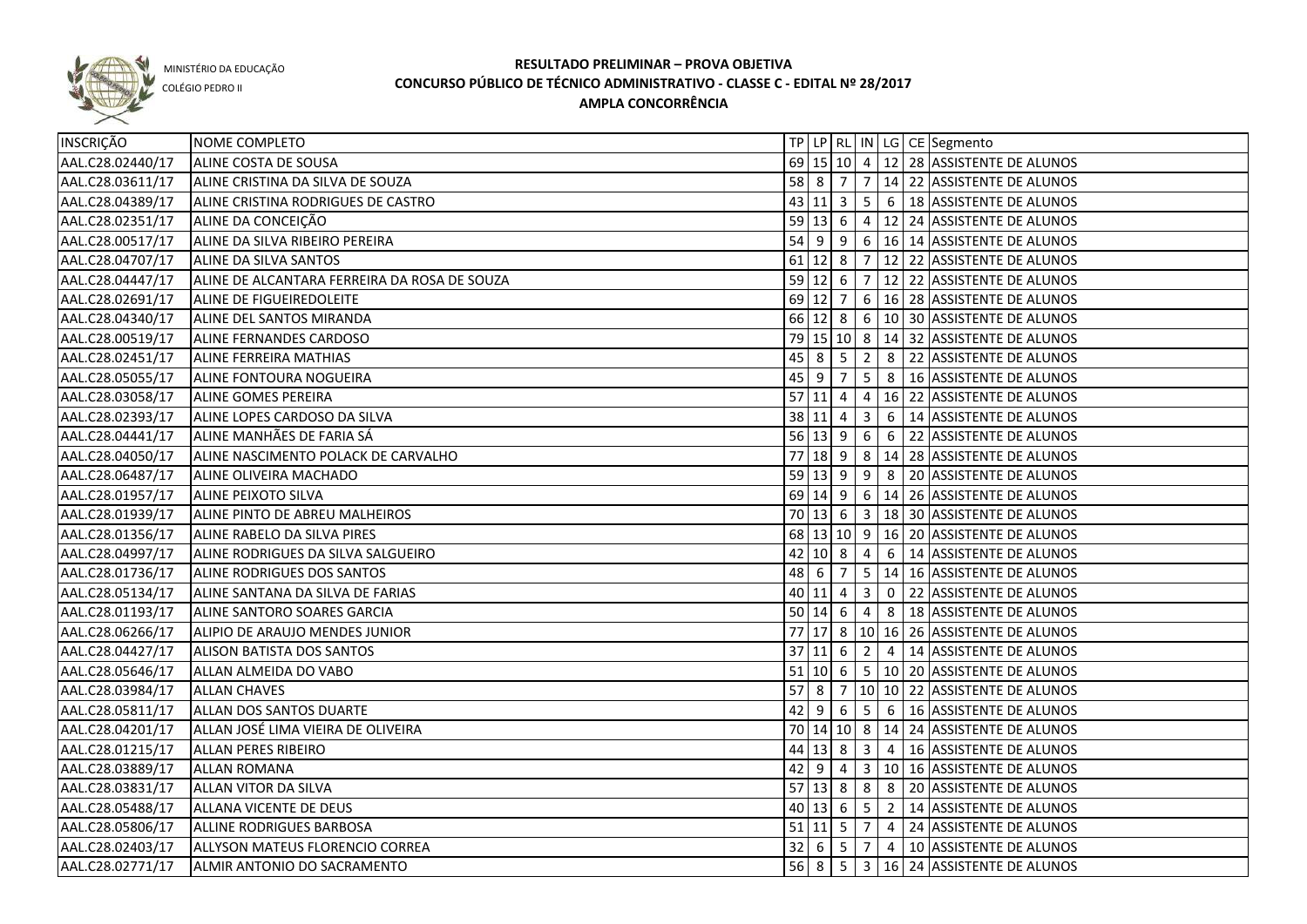

COLÉGIO PEDRO II

|                                                                                                                                                                                                                                                                                                                                                                                                                                                                                                                                                                                                                                                                                                                                                                                                                                                                                                                                                                                                                                                                                                                      |   |                                  |                                                                                                                                                                                                       |                  |                                                                            | 62 15 8 5 16 18 ASSISTENTE DE ALUNOS                                                                                                                           |
|----------------------------------------------------------------------------------------------------------------------------------------------------------------------------------------------------------------------------------------------------------------------------------------------------------------------------------------------------------------------------------------------------------------------------------------------------------------------------------------------------------------------------------------------------------------------------------------------------------------------------------------------------------------------------------------------------------------------------------------------------------------------------------------------------------------------------------------------------------------------------------------------------------------------------------------------------------------------------------------------------------------------------------------------------------------------------------------------------------------------|---|----------------------------------|-------------------------------------------------------------------------------------------------------------------------------------------------------------------------------------------------------|------------------|----------------------------------------------------------------------------|----------------------------------------------------------------------------------------------------------------------------------------------------------------|
|                                                                                                                                                                                                                                                                                                                                                                                                                                                                                                                                                                                                                                                                                                                                                                                                                                                                                                                                                                                                                                                                                                                      |   |                                  |                                                                                                                                                                                                       |                  |                                                                            | 62 12 10 6 12 22 ASSISTENTE DE ALUNOS                                                                                                                          |
|                                                                                                                                                                                                                                                                                                                                                                                                                                                                                                                                                                                                                                                                                                                                                                                                                                                                                                                                                                                                                                                                                                                      |   |                                  |                                                                                                                                                                                                       |                  |                                                                            | 55 10 8 9 8 20 ASSISTENTE DE ALUNOS                                                                                                                            |
|                                                                                                                                                                                                                                                                                                                                                                                                                                                                                                                                                                                                                                                                                                                                                                                                                                                                                                                                                                                                                                                                                                                      |   |                                  |                                                                                                                                                                                                       |                  |                                                                            | 63 14 9 8 6 26 ASSISTENTE DE ALUNOS                                                                                                                            |
|                                                                                                                                                                                                                                                                                                                                                                                                                                                                                                                                                                                                                                                                                                                                                                                                                                                                                                                                                                                                                                                                                                                      |   |                                  |                                                                                                                                                                                                       |                  |                                                                            | 72   15   6   7   18   26   ASSISTENTE DE ALUNOS                                                                                                               |
|                                                                                                                                                                                                                                                                                                                                                                                                                                                                                                                                                                                                                                                                                                                                                                                                                                                                                                                                                                                                                                                                                                                      |   |                                  |                                                                                                                                                                                                       |                  |                                                                            | 48 11 9 4 12 12 ASSISTENTE DE ALUNOS                                                                                                                           |
|                                                                                                                                                                                                                                                                                                                                                                                                                                                                                                                                                                                                                                                                                                                                                                                                                                                                                                                                                                                                                                                                                                                      |   |                                  |                                                                                                                                                                                                       |                  |                                                                            | 40   10   5   1   12   12   ASSISTENTE DE ALUNOS                                                                                                               |
|                                                                                                                                                                                                                                                                                                                                                                                                                                                                                                                                                                                                                                                                                                                                                                                                                                                                                                                                                                                                                                                                                                                      |   |                                  |                                                                                                                                                                                                       |                  |                                                                            | 46 11 6 3 8 18 ASSISTENTE DE ALUNOS                                                                                                                            |
|                                                                                                                                                                                                                                                                                                                                                                                                                                                                                                                                                                                                                                                                                                                                                                                                                                                                                                                                                                                                                                                                                                                      |   |                                  |                                                                                                                                                                                                       |                  |                                                                            | 87 18 10 9 20 30 ASSISTENTE DE ALUNOS                                                                                                                          |
|                                                                                                                                                                                                                                                                                                                                                                                                                                                                                                                                                                                                                                                                                                                                                                                                                                                                                                                                                                                                                                                                                                                      |   |                                  |                                                                                                                                                                                                       |                  |                                                                            | 6 24 ASSISTENTE DE ALUNOS                                                                                                                                      |
| 74                                                                                                                                                                                                                                                                                                                                                                                                                                                                                                                                                                                                                                                                                                                                                                                                                                                                                                                                                                                                                                                                                                                   |   |                                  |                                                                                                                                                                                                       |                  |                                                                            | $ 8 18 24 $ ASSISTENTE DE ALUNOS                                                                                                                               |
| 27                                                                                                                                                                                                                                                                                                                                                                                                                                                                                                                                                                                                                                                                                                                                                                                                                                                                                                                                                                                                                                                                                                                   | 7 | -4                               | $\overline{2}$                                                                                                                                                                                        | $\overline{2}$   |                                                                            | 12 ASSISTENTE DE ALUNOS                                                                                                                                        |
|                                                                                                                                                                                                                                                                                                                                                                                                                                                                                                                                                                                                                                                                                                                                                                                                                                                                                                                                                                                                                                                                                                                      |   |                                  | $\overline{4}$                                                                                                                                                                                        |                  |                                                                            | 6   18 ASSISTENTE DE ALUNOS                                                                                                                                    |
|                                                                                                                                                                                                                                                                                                                                                                                                                                                                                                                                                                                                                                                                                                                                                                                                                                                                                                                                                                                                                                                                                                                      |   |                                  |                                                                                                                                                                                                       |                  |                                                                            | 85 17 8 8 34 ASSISTENTE DE ALUNOS                                                                                                                              |
|                                                                                                                                                                                                                                                                                                                                                                                                                                                                                                                                                                                                                                                                                                                                                                                                                                                                                                                                                                                                                                                                                                                      |   |                                  |                                                                                                                                                                                                       |                  |                                                                            | $\vert 5 \vert 4 \vert 10 \vert$ ASSISTENTE DE ALUNOS                                                                                                          |
|                                                                                                                                                                                                                                                                                                                                                                                                                                                                                                                                                                                                                                                                                                                                                                                                                                                                                                                                                                                                                                                                                                                      |   |                                  |                                                                                                                                                                                                       |                  |                                                                            | 3   16   28   ASSISTENTE DE ALUNOS                                                                                                                             |
|                                                                                                                                                                                                                                                                                                                                                                                                                                                                                                                                                                                                                                                                                                                                                                                                                                                                                                                                                                                                                                                                                                                      |   |                                  |                                                                                                                                                                                                       |                  |                                                                            | 6 26 ASSISTENTE DE ALUNOS                                                                                                                                      |
|                                                                                                                                                                                                                                                                                                                                                                                                                                                                                                                                                                                                                                                                                                                                                                                                                                                                                                                                                                                                                                                                                                                      |   |                                  |                                                                                                                                                                                                       |                  |                                                                            | 10 22 ASSISTENTE DE ALUNOS                                                                                                                                     |
|                                                                                                                                                                                                                                                                                                                                                                                                                                                                                                                                                                                                                                                                                                                                                                                                                                                                                                                                                                                                                                                                                                                      |   |                                  | $\overline{\mathbf{3}}$                                                                                                                                                                               | 6                |                                                                            | 20 ASSISTENTE DE ALUNOS                                                                                                                                        |
| 42                                                                                                                                                                                                                                                                                                                                                                                                                                                                                                                                                                                                                                                                                                                                                                                                                                                                                                                                                                                                                                                                                                                   |   |                                  |                                                                                                                                                                                                       |                  |                                                                            | 3   10   16   ASSISTENTE DE ALUNOS                                                                                                                             |
| 53                                                                                                                                                                                                                                                                                                                                                                                                                                                                                                                                                                                                                                                                                                                                                                                                                                                                                                                                                                                                                                                                                                                   |   |                                  | $\overline{7}$                                                                                                                                                                                        | 8                |                                                                            | 22 ASSISTENTE DE ALUNOS                                                                                                                                        |
| 48                                                                                                                                                                                                                                                                                                                                                                                                                                                                                                                                                                                                                                                                                                                                                                                                                                                                                                                                                                                                                                                                                                                   | 7 | 8                                |                                                                                                                                                                                                       |                  |                                                                            | 5 12 16 ASSISTENTE DE ALUNOS                                                                                                                                   |
| 64                                                                                                                                                                                                                                                                                                                                                                                                                                                                                                                                                                                                                                                                                                                                                                                                                                                                                                                                                                                                                                                                                                                   |   |                                  |                                                                                                                                                                                                       |                  |                                                                            | 10 26 ASSISTENTE DE ALUNOS                                                                                                                                     |
| 45                                                                                                                                                                                                                                                                                                                                                                                                                                                                                                                                                                                                                                                                                                                                                                                                                                                                                                                                                                                                                                                                                                                   |   |                                  |                                                                                                                                                                                                       |                  |                                                                            | 2   18 ASSISTENTE DE ALUNOS                                                                                                                                    |
|                                                                                                                                                                                                                                                                                                                                                                                                                                                                                                                                                                                                                                                                                                                                                                                                                                                                                                                                                                                                                                                                                                                      |   |                                  |                                                                                                                                                                                                       |                  |                                                                            | 75   14   10   7   14   30   ASSISTENTE DE ALUNOS                                                                                                              |
|                                                                                                                                                                                                                                                                                                                                                                                                                                                                                                                                                                                                                                                                                                                                                                                                                                                                                                                                                                                                                                                                                                                      |   |                                  |                                                                                                                                                                                                       |                  |                                                                            | 5   16   32   ASSISTENTE DE ALUNOS                                                                                                                             |
|                                                                                                                                                                                                                                                                                                                                                                                                                                                                                                                                                                                                                                                                                                                                                                                                                                                                                                                                                                                                                                                                                                                      |   |                                  |                                                                                                                                                                                                       |                  |                                                                            | 8 24 ASSISTENTE DE ALUNOS                                                                                                                                      |
|                                                                                                                                                                                                                                                                                                                                                                                                                                                                                                                                                                                                                                                                                                                                                                                                                                                                                                                                                                                                                                                                                                                      |   | 2                                | $\overline{4}$                                                                                                                                                                                        | 4                |                                                                            | 10 ASSISTENTE DE ALUNOS                                                                                                                                        |
|                                                                                                                                                                                                                                                                                                                                                                                                                                                                                                                                                                                                                                                                                                                                                                                                                                                                                                                                                                                                                                                                                                                      |   |                                  |                                                                                                                                                                                                       |                  |                                                                            | $3   14   14$ ASSISTENTE DE ALUNOS                                                                                                                             |
|                                                                                                                                                                                                                                                                                                                                                                                                                                                                                                                                                                                                                                                                                                                                                                                                                                                                                                                                                                                                                                                                                                                      |   |                                  |                                                                                                                                                                                                       |                  |                                                                            |                                                                                                                                                                |
|                                                                                                                                                                                                                                                                                                                                                                                                                                                                                                                                                                                                                                                                                                                                                                                                                                                                                                                                                                                                                                                                                                                      |   |                                  |                                                                                                                                                                                                       |                  |                                                                            |                                                                                                                                                                |
|                                                                                                                                                                                                                                                                                                                                                                                                                                                                                                                                                                                                                                                                                                                                                                                                                                                                                                                                                                                                                                                                                                                      |   |                                  |                                                                                                                                                                                                       |                  |                                                                            | 56 14 7 7 8 20 ASSISTENTE DE ALUNOS                                                                                                                            |
|                                                                                                                                                                                                                                                                                                                                                                                                                                                                                                                                                                                                                                                                                                                                                                                                                                                                                                                                                                                                                                                                                                                      |   |                                  |                                                                                                                                                                                                       |                  |                                                                            | 69 16 8 7 12 26 ASSISTENTE DE ALUNOS                                                                                                                           |
|                                                                                                                                                                                                                                                                                                                                                                                                                                                                                                                                                                                                                                                                                                                                                                                                                                                                                                                                                                                                                                                                                                                      |   |                                  |                                                                                                                                                                                                       |                  |                                                                            | 70 16 10 8 16 20 ASSISTENTE DE ALUNOS                                                                                                                          |
|                                                                                                                                                                                                                                                                                                                                                                                                                                                                                                                                                                                                                                                                                                                                                                                                                                                                                                                                                                                                                                                                                                                      |   |                                  |                                                                                                                                                                                                       |                  |                                                                            | 8   16 ASSISTENTE DE ALUNOS                                                                                                                                    |
|                                                                                                                                                                                                                                                                                                                                                                                                                                                                                                                                                                                                                                                                                                                                                                                                                                                                                                                                                                                                                                                                                                                      |   |                                  |                                                                                                                                                                                                       |                  |                                                                            | 33 11 6 4 6 6 ASSISTENTE DE ALUNOS                                                                                                                             |
| NOME COMPLETO<br><b>ALMIR GOULART ONOFRE</b><br><b>ALMIR JUNIOR</b><br>ALUIZIO OLIVEIRA DE SOUZA PEDRO<br>ALVARO CONRADO TEIXEIRA<br>ÁLVARO SILVA CORDEIRO<br>AMANA DOS SANTOS NESIMI<br>AMANDA AMALHEIRO DA SILVA<br>AMANDA AMANDA CORREA<br>AMANDA ARÃO DOS SANTOS<br>AMANDA BARBOSA DA SILVA<br>AMANDA BARBOSA DA SILVA<br>AMANDA CASTRO TEIXEIRA DOS SANTOS<br>AMANDA CLAUDIA NEVES VIEIRA<br>AMANDA CORREIA SODRÉ<br>AMANDA CRISTINA MARTINS SANTOS<br>AMANDA CRISTINA MENDONÇA SANTOS<br>AMANDA CRISTINA VENTURA DE OLIVEIRA<br>AMANDA DA COSTA RIBEIRO SOARES<br>AMANDA DA COSTA SOUZA<br>AMANDA DE OLIVEIRA DAMASCENO<br>AMANDA DE SOUZA SILVA<br>AMANDA DOS SANTOS CRUZ<br>AMANDA GAMA FERREIRA<br>AMANDA GOMES RABELLO<br>AMANDA GONÇALVES CARDOSO<br>AMANDA GONÇALVES FIGUEIREDO<br>AMANDA LIMA NEGREIROS<br>AMANDA MALCHER MOTA SANTOS<br>AMANDA MARIA DE ALMEIDA<br>AMANDA MARQUES DA SILVA<br>AMANDA MENDONÇA DE ARAUJO<br>AMANDA MONTEIRO DA COSTA CEREJA<br>AMANDA MOREIRA ARRUDA<br>AMANDA MUNIZ DE MAGALHAES<br>AMANDA NICK DE OLIVEIRA CALDAS<br>AMANDA NUNES DA COSTA<br>AMANDA OLIVEIRA MARINHO |   | $43 \mid 8$<br>$26 \overline{6}$ | $\overline{4}$<br>45 13 4<br>37 11 7<br>$67$ 13 7<br>$62$ 16 7<br>55 10 8<br>43 10 4<br>$10 \mid 3$<br>$12 \mid 4$<br>$13 \mid 8$<br>$70$ 11 6<br>58 13 7<br>$43 \mid 9 \mid 3$<br>$42 \mid 9 \mid 6$ | $16$ 8<br>$12$ 5 | 1<br>7 <sup>1</sup><br>5<br>- 7 I<br>8<br>6 <sup>1</sup><br>3 <sup>1</sup> | TP   LP   RL   IN   LG   CE   Segmento<br>65 13 4 6 20 22 ASSISTENTE DE ALUNOS<br>61 14 8 5 10 24 ASSISTENTE DE ALUNOS<br>70 12 5 7 18 28 ASSISTENTE DE ALUNOS |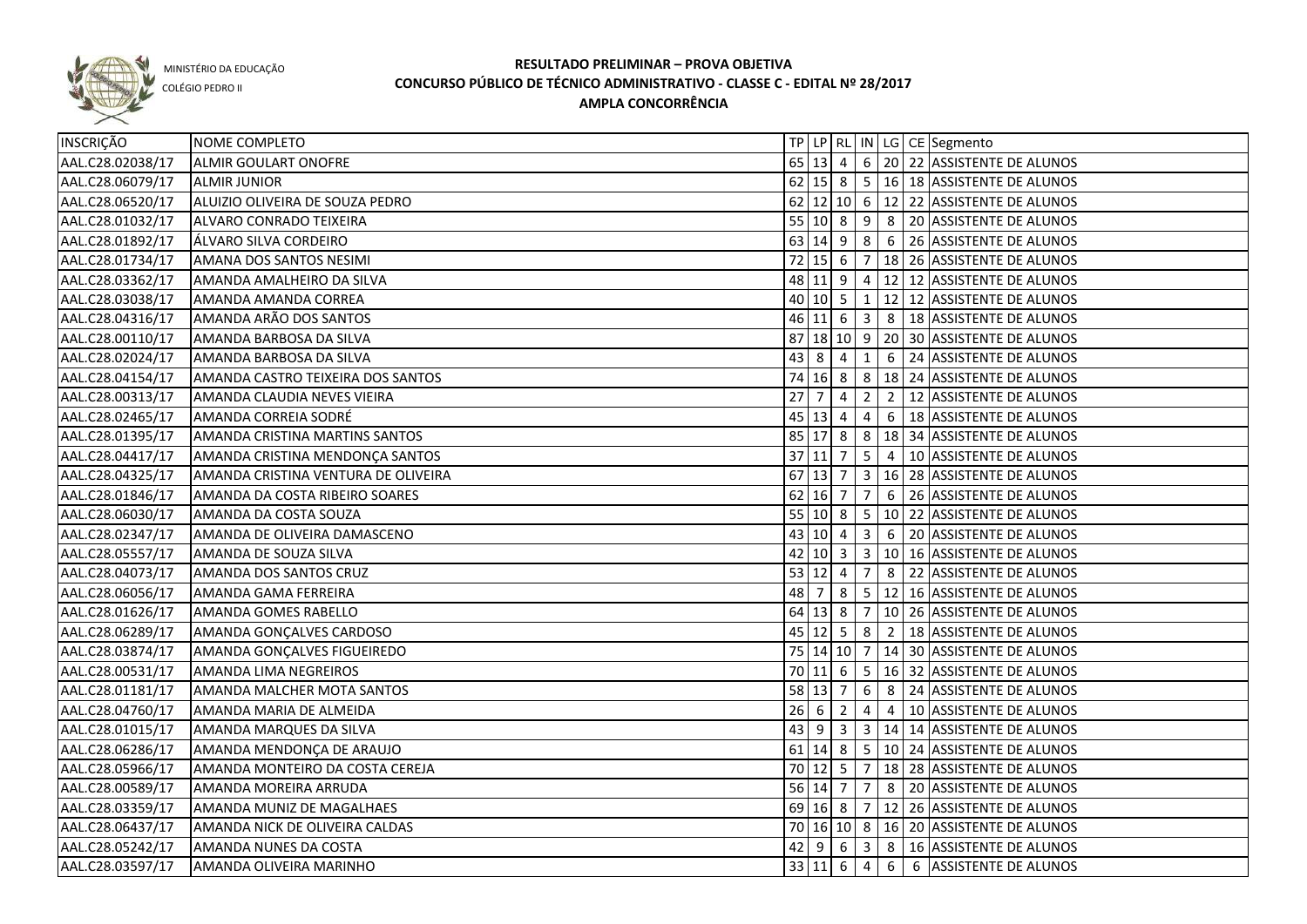

COLÉGIO PEDRO II

| <b>INSCRIÇÃO</b> | NOME COMPLETO                        |                     |             |                |                |                | TP   LP   RL   IN   LG   CE   Segmento            |
|------------------|--------------------------------------|---------------------|-------------|----------------|----------------|----------------|---------------------------------------------------|
| AAL.C28.02432/17 | <b>AMANDA PAES AMARO</b>             |                     |             |                |                |                | 79 13 10 8 16 32 ASSISTENTE DE ALUNOS             |
| AAL.C28.04158/17 | AMANDA SOUZA DA SILVA                |                     |             |                |                |                | 31 6 5 4 6 10 ASSISTENTE DE ALUNOS                |
| AAL.C28.04716/17 | AMANDA TERRA DA SILVA PEREIRA        |                     |             |                |                |                | 70 14 10 4 14 28 ASSISTENTE DE ALUNOS             |
| AAL.C28.01786/17 | <b>AMANDA ZENATTI</b>                |                     |             |                |                |                | 45 12 6 5 8 14 ASSISTENTE DE ALUNOS               |
| AAL.C28.01702/17 | AMAURI ALVES PEDROSA                 |                     |             |                |                |                | 43 10 5 6 10 12 ASSISTENTE DE ALUNOS              |
| AAL.C28.01130/17 | AMAURI ANTONIO DE JESUS FERNANDES    |                     |             |                |                |                | 64 10 7 7 16 24 ASSISTENTE DE ALUNOS              |
| AAL.C28.04314/17 | ANA ALICE ARAUJO COSTA               |                     |             |                |                |                | 83 16 7 10 16 34 ASSISTENTE DE ALUNOS             |
| AAL.C28.02797/17 | ANA ALICE DA SILVA VASCONCELOS       |                     |             |                |                |                | 49 10 6 3 8 22 ASSISTENTE DE ALUNOS               |
| AAL.C28.03483/17 | ANA BEATRIZ FERREIRA MACHADO COELHO  |                     | $42 \mid 7$ |                |                |                | $3 \mid 2 \mid 10 \mid 20$ ASSISTENTE DE ALUNOS   |
| AAL.C28.05275/17 | ANA BEATRIZ RODRIGUES DA SILVA       |                     |             |                |                |                | 46 12 6 4 2 22 ASSISTENTE DE ALUNOS               |
| AAL.C28.06037/17 | ANA CARLA DO CANTO FELIX             |                     |             |                |                |                | 57 12 7 8 12 18 ASSISTENTE DE ALUNOS              |
| AAL.C28.02668/17 | ANA CAROLINA ALVES MONTEIRO RIBEIRO  |                     |             |                |                |                | 63 15 6 6 8 28 ASSISTENTE DE ALUNOS               |
| AAL.C28.00200/17 | ANA CAROLINA ARAUJO LUGULLO          |                     |             |                |                |                | 76 14 6 10 18 28 ASSISTENTE DE ALUNOS             |
| AAL.C28.02453/17 | ANA CAROLINA CASTRO SANTOS           |                     |             |                |                |                | 46 11 3 2 10 20 ASSISTENTE DE ALUNOS              |
| AAL.C28.02282/17 | ANA CAROLINA DA SILVA                |                     |             |                |                |                | 61   10   9   8   8   26   ASSISTENTE DE ALUNOS   |
| AAL.C28.01172/17 | ANA CAROLINA DA SILVA GONCALVES      |                     |             |                |                |                | 70 12 10 8 10 30 ASSISTENTE DE ALUNOS             |
| AAL.C28.01757/17 | ANA CAROLINA DE ARAÚJO CORRÊA        |                     |             |                |                |                | 69   11   5   3   18   32   ASSISTENTE DE ALUNOS  |
| AAL.C28.02275/17 | ANA CAROLINA DE ARAÚJO XAVIER        |                     |             | 68 15 7        |                |                | 6   10   30   ASSISTENTE DE ALUNOS                |
| AAL.C28.02551/17 | ANA CAROLINA DE OLIVEIRA MARTINS     |                     |             | 78 18 8        |                |                | 8   16   28   ASSISTENTE DE ALUNOS                |
| AAL.C28.06178/17 | ANA CAROLINA DE OLIVEIRA QUARESMA    |                     |             | $67$ 13 9      |                |                | 7   14   24   ASSISTENTE DE ALUNOS                |
| AAL.C28.00210/17 | ANA CAROLINA DE VASCONCELLOS MARQUES |                     |             |                |                |                | 80   15   10   9   18   28   ASSISTENTE DE ALUNOS |
| AAL.C28.00320/17 | ANA CAROLINA DOS SANTOS SILVA        | 53   9              |             | 5 <sup>5</sup> |                |                | 5   12   22   ASSISTENTE DE ALUNOS                |
| AAL.C28.04978/17 | ANA CAROLINA FERREIRA NOVAES         |                     |             | $55 \ 13 \ 9$  | 5 <sup>5</sup> | 6              | 22 ASSISTENTE DE ALUNOS                           |
| AAL.C28.02925/17 | ANA CAROLINA GONÇALVES DA SILVA      | 37 <sup>9</sup>     |             | 4              | $\overline{4}$ | $\overline{4}$ | 16 ASSISTENTE DE ALUNOS                           |
| AAL.C28.05087/17 | ANA CAROLINA NASCIMENTO MAHFOND      | $50 \ 10 \ 7$       |             |                | 5 <sub>1</sub> | 8              | 20 ASSISTENTE DE ALUNOS                           |
| AAL.C28.03043/17 | ANA CAROLINA OLIVEIRA DA SILVA       |                     |             | $67$ 17 6 6    |                |                | 6 32 ASSISTENTE DE ALUNOS                         |
| AAL.C28.05511/17 | ANA CAROLINA SILVA DE ARAÚJO SANTOS  |                     |             |                |                |                | 76 13 10 9 20 24 ASSISTENTE DE ALUNOS             |
| AAL.C28.01738/17 | ANA CAROLINA SILVA MENDES            |                     |             |                |                |                | 81   14   10   7   16   34   ASSISTENTE DE ALUNOS |
| AAL.C28.03919/17 | ANA CAROLINA TEIXEIRA DE SOUSA       | $39 \mid 13 \mid 4$ |             |                | $\overline{4}$ | 4              | 14 ASSISTENTE DE ALUNOS                           |
| AAL.C28.04225/17 | ANA CAROLINA TRAVASSOS CASTRO VILAS  |                     |             |                |                |                | 66 15 9 4 14 24 ASSISTENTE DE ALUNOS              |
| AAL.C28.00486/17 | ANA CAROLINA XAVIER DA SILVA         |                     |             |                |                |                | 61 13 7 5 12 24 ASSISTENTE DE ALUNOS              |
| AAL.C28.05289/17 | ANA CAROLINE CALDAS DE ARAUJO        |                     |             |                |                |                | 50 12 8 6 6 18 ASSISTENTE DE ALUNOS               |
| AAL.C28.04933/17 | ANA CAROLINE SIQUEIRA DA SILVA       |                     |             |                |                |                | 38 9 7 2 4 16 ASSISTENTE DE ALUNOS                |
| AAL.C28.01572/17 | ANA CECILIA CUPTI DE MEDEIROS SILVA  |                     |             |                |                |                | 64 13 7 4 12 28 ASSISTENTE DE ALUNOS              |
| AAL.C28.06298/17 | ANA CLARA BARBOSA DE OLIVEIRA        |                     |             |                |                |                | 74 16 9 7 12 30 ASSISTENTE DE ALUNOS              |
| AAL.C28.04078/17 | ANA CLAUDIA CABRAL SILVA             |                     |             |                |                |                | 54 11 6 5 12 20 ASSISTENTE DE ALUNOS              |
| AAL.C28.04366/17 | ANA CLAUDIA COSTA PESTANA            |                     |             |                |                |                | 60 14 9 5 14 18 ASSISTENTE DE ALUNOS              |
|                  |                                      |                     |             |                |                |                |                                                   |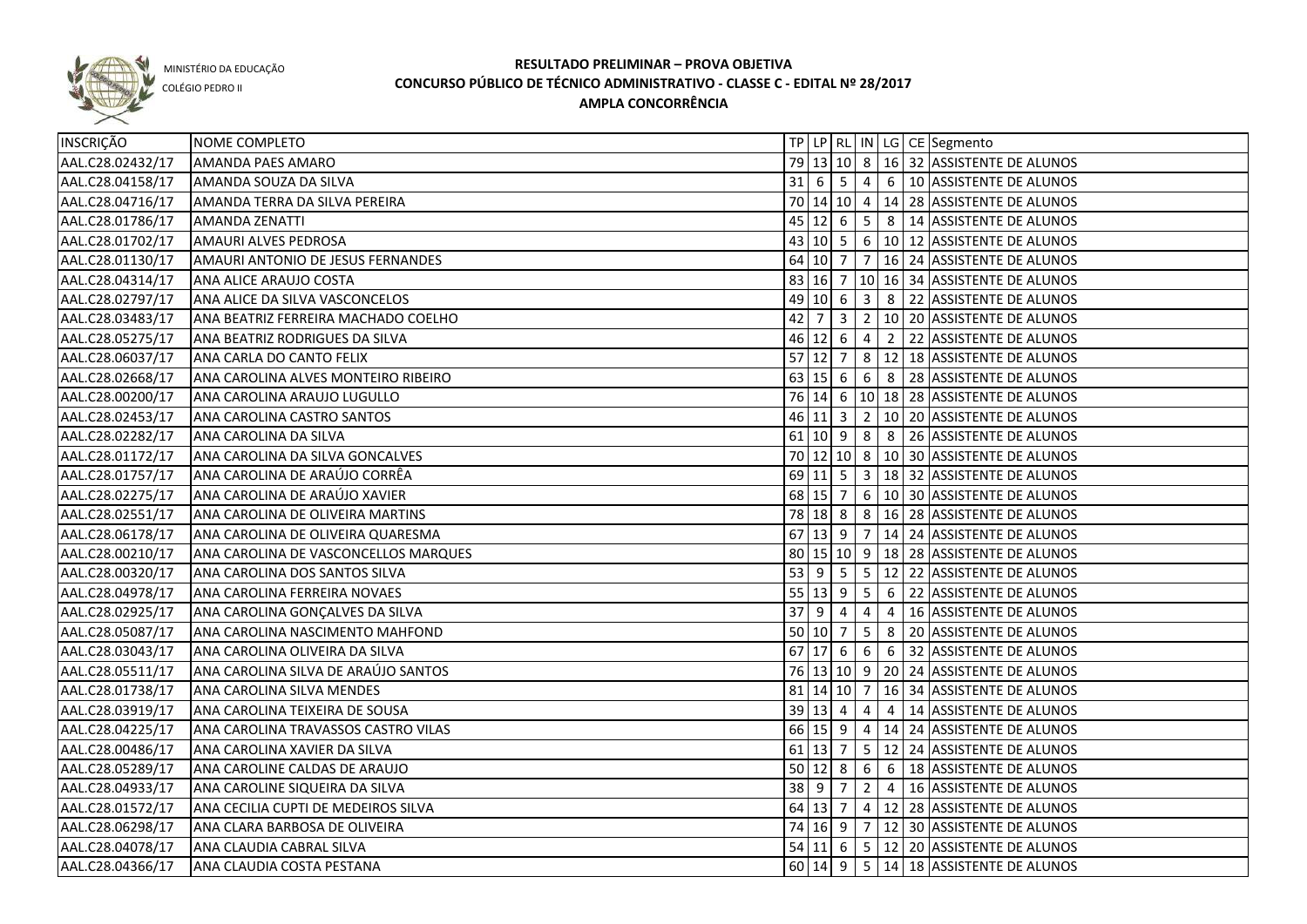

COLÉGIO PEDRO II

| <b>INSCRIÇÃO</b> | NOME COMPLETO                          |          |                                |                |                         |             | TP LP RL IN LG CE Segmento                                  |
|------------------|----------------------------------------|----------|--------------------------------|----------------|-------------------------|-------------|-------------------------------------------------------------|
| AAL.C28.05980/17 | ANA CLÁUDIA D. DE SOUZA                |          |                                |                |                         |             | 58 11 5 8 10 24 ASSISTENTE DE ALUNOS                        |
| AAL.C28.00189/17 | ANA CLAUDIA DA CRUZ CORRÊA             |          |                                |                |                         |             | 74 17 9 6 16 26 ASSISTENTE DE ALUNOS                        |
| AAL.C28.05663/17 | ANA CLAUDIA DOS SANTOS JANUARIO        |          |                                |                |                         |             | 49 11 7 5 10 16 ASSISTENTE DE ALUNOS                        |
| AAL.C28.04129/17 | ANA CLAUDIA GOMES DE SOUZA             |          |                                |                |                         |             | 51   13   $\,8$   $\,4$   $\,8$   18   ASSISTENTE DE ALUNOS |
| AAL.C28.01241/17 | ANA CLAUDIA LAVORATO DE SOUZA          |          |                                |                |                         |             | 65   15   9   7   8   26   ASSISTENTE DE ALUNOS             |
| AAL.C28.05881/17 | ANA CLAUDIA LIMA MATOS                 |          | $34$ 10 2 4                    |                |                         |             | 2   16 ASSISTENTE DE ALUNOS                                 |
| AAL.C28.01936/17 | ANA CLÁUDIA SILVA DUARTE               |          |                                |                |                         |             | 52 12 7 3 10 20 ASSISTENTE DE ALUNOS                        |
| AAL.C28.00461/17 | ANA CRISTINA ALVES DE ALCANTARA SILVA  |          | $46$ 10 5 1                    |                |                         |             | 8 22 ASSISTENTE DE ALUNOS                                   |
| AAL.C28.02493/17 | ANA CRISTINA COSTA DAS NEVES           | 46 4     |                                |                | $4 \mid 2 \mid$         |             | 18 18 ASSISTENTE DE ALUNOS                                  |
| AAL.C28.02875/17 | ANA CRISTINA GOMES CARRACEDO           |          | $76$ 15 8 9                    |                |                         |             | 16 28 ASSISTENTE DE ALUNOS                                  |
| AAL.C28.02186/17 | ANA CRISTINA OLIVEIRA DANTAS           | 25       | 6                              | $\overline{2}$ | $\overline{\mathbf{3}}$ | $\mathbf 0$ | 14 ASSISTENTE DE ALUNOS                                     |
| AAL.C28.01151/17 | ANA ELIZA PEREIRA ANNIBAL              | 42       | $9 \mid 5$                     |                | 4                       | 4           | 20 ASSISTENTE DE ALUNOS                                     |
| AAL.C28.02723/17 | ANA ERICA RODRIGUES PIMENTEL ARAGAO    | 46       | 8                              | $\overline{7}$ | $\overline{7}$          | 4           | 20 ASSISTENTE DE ALUNOS                                     |
| AAL.C28.04677/17 | ANA GABRIELA SANTHIAGO DE CARVALHO     |          | $42 \mid 11 \mid 5$            |                | 4                       | 4           | 18 ASSISTENTE DE ALUNOS                                     |
| AAL.C28.03121/17 | <b>ANA GABRIELLE SILVA</b>             |          | $58$ 11 7                      |                | 6                       |             | 10 24 ASSISTENTE DE ALUNOS                                  |
| AAL.C28.04112/17 | ANA KAROLINE LUCAS DUARTE              |          | $41 \mid 9 \mid 5 \mid 3$      |                |                         |             | 2 22 ASSISTENTE DE ALUNOS                                   |
| AAL.C28.00844/17 | ANA KELLY SILVA DOS SANTOS             |          | $28 \mid 3 \mid 3 \mid 2$      |                |                         |             | 2   18 ASSISTENTE DE ALUNOS                                 |
| AAL.C28.05957/17 | ANA KLIVIA GOMES DA SILVA              |          | $30 \ 11 \ 2$                  |                | 1                       | 6           | 10 ASSISTENTE DE ALUNOS                                     |
| AAL.C28.01423/17 | ANA LUCIA FERREIRA ARAÚJO DE OLIVEIRA  | 45       | l 7                            | -6             | 4                       | 8           | 20 ASSISTENTE DE ALUNOS                                     |
| AAL.C28.00239/17 | ANA LUCIA MADEIRA ALVES                | $51$   8 |                                | 9              | 4                       |             | 14 16 ASSISTENTE DE ALUNOS                                  |
| AAL.C28.02571/17 | ANA LUIZA CARNEIRO GARCIA DE FREITAS   |          | $57$ 15 8                      |                | 4                       | 8           | 22 ASSISTENTE DE ALUNOS                                     |
| AAL.C28.02243/17 | ANA LUÍZA DA SILVA CARVALHO            |          | 45 8                           | 5              | 6                       | 6           | 20 ASSISTENTE DE ALUNOS                                     |
| AAL.C28.03683/17 | ANA LUIZA SILVA FIALHO                 |          | $53 \mid 15 \mid 7$            |                | 9                       | 6           | 16 ASSISTENTE DE ALUNOS                                     |
| AAL.C28.03308/17 | ANA MARIA ABREU DOS SANTOS             | 33       | 6                              | 4              | 5                       | 4           | 14 ASSISTENTE DE ALUNOS                                     |
| AAL.C28.00128/17 | ANA MARIA DE LIMA SOARES - ELIMINADO   |          |                                |                |                         |             | <b>ASSISTENTE DE ALUNOS</b>                                 |
| AAL.C28.02438/17 | ANA MARIA DOS SANTOS TAVARES           |          | $60 \ 12 \ 6$                  |                | $\overline{4}$          |             | 14 24 ASSISTENTE DE ALUNOS                                  |
| AAL.C28.03782/17 | ANA MARIA LIMA DE JESUS NUNES          | 40       | 6                              | 6              | 2                       | 8           | 18 ASSISTENTE DE ALUNOS                                     |
| AAL.C28.05388/17 | ANA ODETE COSTA PINTO                  |          |                                |                |                         |             | 54 12 3 3 12 24 ASSISTENTE DE ALUNOS                        |
| AAL.C28.00101/17 | ANA PAULA ALBERNAZ DA SILVA PICCHETTO  | 47       | -9                             | $\mathbf{3}$   | $\overline{\mathbf{3}}$ |             | 10 22 ASSISTENTE DE ALUNOS                                  |
| AAL.C28.05368/17 | ANA PAULA AMORIM LEWKOWICZ             |          | $46 \ 13 \ 6$                  |                | 5                       |             | 8 14 ASSISTENTE DE ALUNOS                                   |
| AAL.C28.02391/17 | ANA PAULA BARTOLOMEU DE OLIVEIRA SILVA |          | 68 11 8                        |                | 9                       |             | 8 32 ASSISTENTE DE ALUNOS                                   |
| AAL.C28.04123/17 | ANA PAULA CAETANO ROSA                 |          | 43 10 5 4                      |                |                         |             | 4 20 ASSISTENTE DE ALUNOS                                   |
| AAL.C28.01779/17 | ANA PAULA CARDOSO DE MACEDO            |          | $32 \mid 8$                    | $\overline{4}$ |                         |             | 2 8 10 ASSISTENTE DE ALUNOS                                 |
| AAL.C28.00625/17 | ANA PAULA DA SILVA PEREIRA             |          |                                |                |                         |             | 66 14 4 4 14 30 ASSISTENTE DE ALUNOS                        |
| AAL.C28.03509/17 | ANA PAULA DE OLIVEIRA VALIM SALVA      |          |                                |                |                         |             | 68 11 7 8 12 30 ASSISTENTE DE ALUNOS                        |
| AAL.C28.02941/17 | ANA PAULA DE SOUSA GONÇALVES           |          | $39 \mid 6 \mid 5 \mid 2 \mid$ |                |                         |             | 6 20 ASSISTENTE DE ALUNOS                                   |
| AAL.C28.05656/17 | ANA PAULA DE SOUSA SANTOS              |          |                                |                |                         |             | 47 10 8 3 10 16 ASSISTENTE DE ALUNOS                        |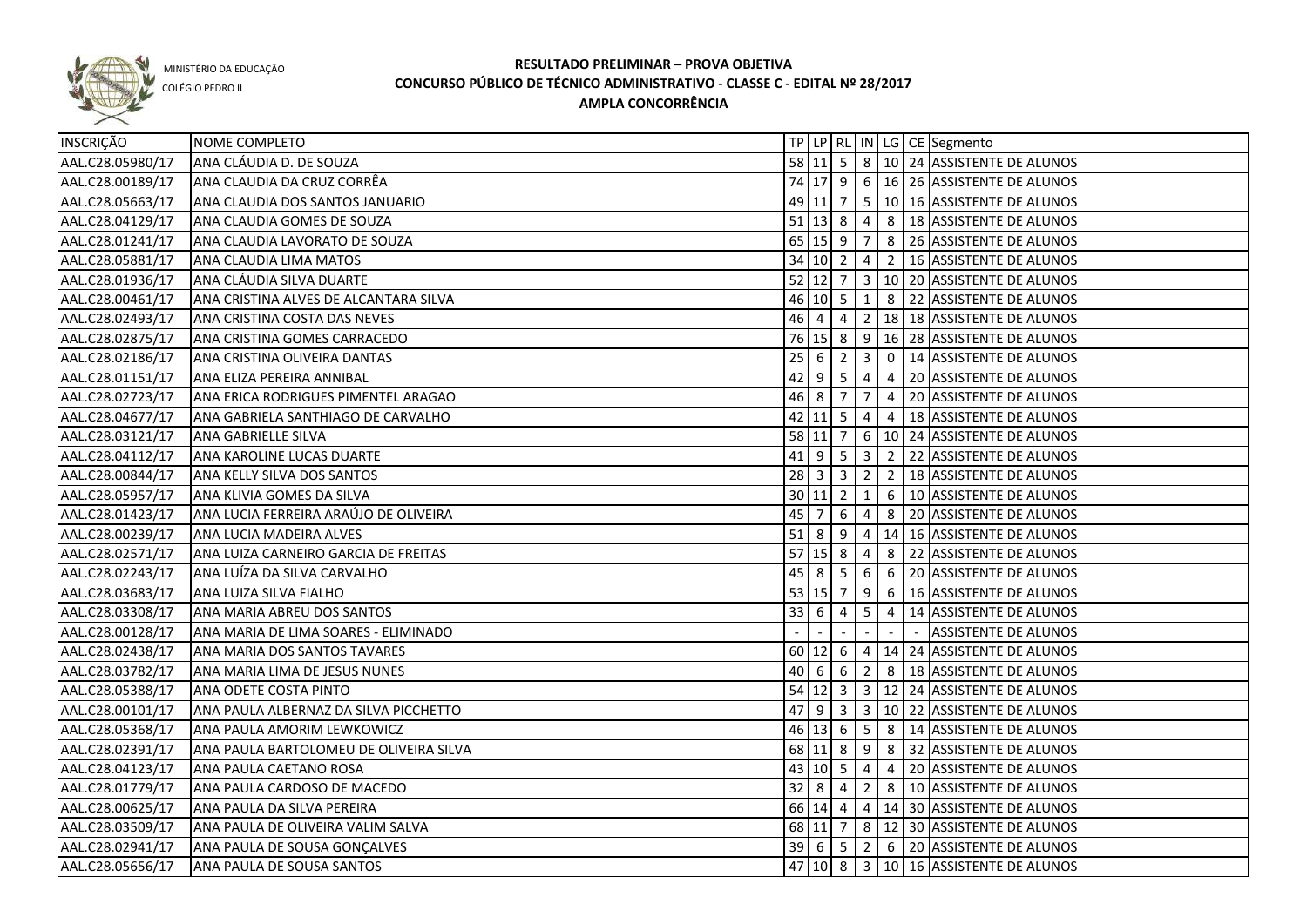

COLÉGIO PEDRO II

| INSCRIÇÃO        | NOME COMPLETO                               |               |                                                               |            |                 |                | TP   LP   RL   IN   LG   CE   Segmento                |
|------------------|---------------------------------------------|---------------|---------------------------------------------------------------|------------|-----------------|----------------|-------------------------------------------------------|
| AAL.C28.01163/17 | ANA PAULA DIAS SODRE                        | $80 \ 15 \ 7$ |                                                               |            |                 |                | 8 20 30 ASSISTENTE DE ALUNOS                          |
| AAL.C28.04429/17 | ANA PAULA DOS SANTOS FRANCISCO              |               | $34 \mid 8 \mid 4$                                            |            |                 |                | 2 8 12 ASSISTENTE DE ALUNOS                           |
| AAL.C28.00708/17 | ANA PAULA FERREIRA MOREIRA                  |               |                                                               |            |                 |                | 70 11 6 5 16 32 ASSISTENTE DE ALUNOS                  |
| AAL.C28.05445/17 | ANA PAULA GENEROSO DO NASCIMENTO            |               | 53   11   4                                                   |            |                 |                | 2   12   24   ASSISTENTE DE ALUNOS                    |
| AAL.C28.00897/17 | ANA PAULA GUIMARÃES VALENTINO               |               | $61$ 13 6                                                     |            |                 |                | 4   10   28   ASSISTENTE DE ALUNOS                    |
| AAL.C28.00858/17 | ANA PAULA MARTINS GONÇALVES                 |               | $85 \ 18 \ 8$                                                 |            |                 |                | 9 18 32 ASSISTENTE DE ALUNOS                          |
| AAL.C28.00657/17 | ANA PAULA PIO DIAS                          |               | $64 \begin{array}{ c c } \hline 12 & 6 \\ \hline \end{array}$ |            |                 |                | $8 \mid 16 \mid 22$ ASSISTENTE DE ALUNOS              |
| AAL.C28.03925/17 | ANA PAULA PRUDENCIO DA SILVA                |               | $38 \mid 7 \mid 7$                                            |            |                 |                | 4 2   18   ASSISTENTE DE ALUNOS                       |
| AAL.C28.01034/17 | ANA PAULA RIBEIRO PIRES                     |               |                                                               |            |                 |                | 58 9 8 7 12 22 ASSISTENTE DE ALUNOS                   |
| AAL.C28.03598/17 | ANA PAULA RODRIGUES SANT'ANA DE FREITAS     |               |                                                               |            |                 |                | 61 11 8 6 10 26 ASSISTENTE DE ALUNOS                  |
| AAL.C28.01669/17 | ANA PAULA ROQUE SIQUEIRA                    |               |                                                               |            |                 |                | 62 7   5   6   16   28   ASSISTENTE DE ALUNOS         |
| AAL.C28.06164/17 | ANA PAULA SILVA DE OLIVEIRA                 |               |                                                               |            |                 |                | 67 14 8 5 16 24 ASSISTENTE DE ALUNOS                  |
| AAL.C28.00656/17 | ANA PAULA SILVA DE SOUZA                    |               |                                                               |            |                 |                | 81   13   8   10   18   32   ASSISTENTE DE ALUNOS     |
| AAL.C28.05491/17 | ANA PAULA SILVA FRANCO ESTRELLA             |               |                                                               |            |                 |                | 46 8 3 3 10 22 ASSISTENTE DE ALUNOS                   |
| AAL.C28.03643/17 | ANA PAULA SOARES DA SILVA                   | $35 \mid 7$   |                                                               |            |                 |                | $5 \mid 3 \mid 4 \mid 16$ ASSISTENTE DE ALUNOS        |
| AAL.C28.02122/17 | ANA RAPHAELA PEREIRA E PAULA                |               |                                                               |            |                 |                | 77 12 9 8 20 28 ASSISTENTE DE ALUNOS                  |
| AAL.C28.04782/17 | ANA RAQUEL SANTANA CUTRIM                   |               | $57$ 13 8                                                     |            | $\vert 4 \vert$ |                | 8 24 ASSISTENTE DE ALUNOS                             |
| AAL.C28.04011/17 | ANALIANE GONÇALVES FARINHA DE GOES          | 42 8          |                                                               | $\vert$ 3  | $\vert$ 3       | $\overline{4}$ | 24 ASSISTENTE DE ALUNOS                               |
| AAL.C28.02317/17 | <b>ANALICE DIAS DA SILVA</b>                |               | $45 \ 11 \ 7$                                                 |            |                 |                | 5   10   12   ASSISTENTE DE ALUNOS                    |
| AAL.C28.05754/17 | ANALU MORENA GALVÃO RAMOS                   |               | $63$ 11 7                                                     |            |                 |                | $9   14   22  $ ASSISTENTE DE ALUNOS                  |
| AAL.C28.04055/17 | <b>ANANDA VILLARES CALAZANS</b>             |               |                                                               |            |                 |                | 70   13   9   6   16   26   ASSISTENTE DE ALUNOS      |
| AAL.C28.04247/17 | ANASTÁCIA PRISCILA FOKS CASCELI DE OLIVEIRA |               |                                                               |            |                 |                | 79 17 10 8 18 26 ASSISTENTE DE ALUNOS                 |
| AAL.C28.06097/17 | ANDERSON ALMEIDA ABDALA                     | $33 \mid 7$   |                                                               | $\sqrt{4}$ | $\overline{2}$  | $\overline{2}$ | 18 ASSISTENTE DE ALUNOS                               |
| AAL.C28.04376/17 | ANDERSON ALMEIDA DA SILVA                   |               | 43 11 8                                                       |            |                 |                | 4   10   10   ASSISTENTE DE ALUNOS                    |
| AAL.C28.06069/17 | ANDERSON COSME DE OLIVEIRA                  | $52 \mid 9$   |                                                               | 7          | $6\overline{6}$ | 8              | 22 ASSISTENTE DE ALUNOS                               |
| AAL.C28.03739/17 | ANDERSON DA SILVA MARTINS                   |               | 38 11 7                                                       |            | 4               |                | 6   10 ASSISTENTE DE ALUNOS                           |
| AAL.C28.03525/17 | <b>ANDERSON DA SILVA OLIVEIRA</b>           | 62            | 7                                                             | 7          |                 |                | 4   20   24   ASSISTENTE DE ALUNOS                    |
| AAL.C28.02876/17 | <b>ANDERSON DA SILVA RONDON</b>             |               | 64 13 9                                                       |            |                 |                | 6   16   20   ASSISTENTE DE ALUNOS                    |
| AAL.C28.03513/17 | ANDERSON DA SILVA SANTOS                    | 50   10   8   |                                                               |            | $\overline{4}$  |                | 6 22 ASSISTENTE DE ALUNOS                             |
| AAL.C28.05951/17 | <b>ANDERSON FERREIRA PEREIRA</b>            |               | 69 10 9                                                       |            |                 |                | 8   16   26   ASSISTENTE DE ALUNOS                    |
| AAL.C28.02856/17 | <b>ANDERSON FONTENELE DE SOUZA</b>          |               |                                                               |            |                 |                | 66 13 10 7 16 20 ASSISTENTE DE ALUNOS                 |
| AAL.C28.02635/17 | <b>ANDERSON LUCAS</b>                       | $58$ 9 4      |                                                               |            |                 |                | 5   18   22   ASSISTENTE DE ALUNOS                    |
| AAL.C28.00109/17 | ANDERSON LUIZ OLIVEIRA DOS SANTOS           |               |                                                               |            |                 |                | 47 8 2 3 14 20 ASSISTENTE DE ALUNOS                   |
| AAL.C28.01675/17 | ANDERSON MATIAS DE AZEVEDO                  |               |                                                               |            |                 |                | 56 10 8 8 14 16 ASSISTENTE DE ALUNOS                  |
| AAL.C28.06161/17 | ANDERSON NASCIMENTO FIGUEIREDO              |               |                                                               |            |                 |                | 24 8 2 4 4 6 ASSISTENTE DE ALUNOS                     |
| AAL.C28.01797/17 | <b>ANDERSON NEVES FIGUEIREDO</b>            |               | $25 \mid 7 \mid 4 \mid$                                       |            |                 |                | $\vert 4 \vert 0 \vert 10 \vert$ ASSISTENTE DE ALUNOS |
| AAL.C28.06547/17 | ANDERSON PAULO DA SILVA                     |               |                                                               |            |                 |                | 71   14   9   10   14   24   ASSISTENTE DE ALUNOS     |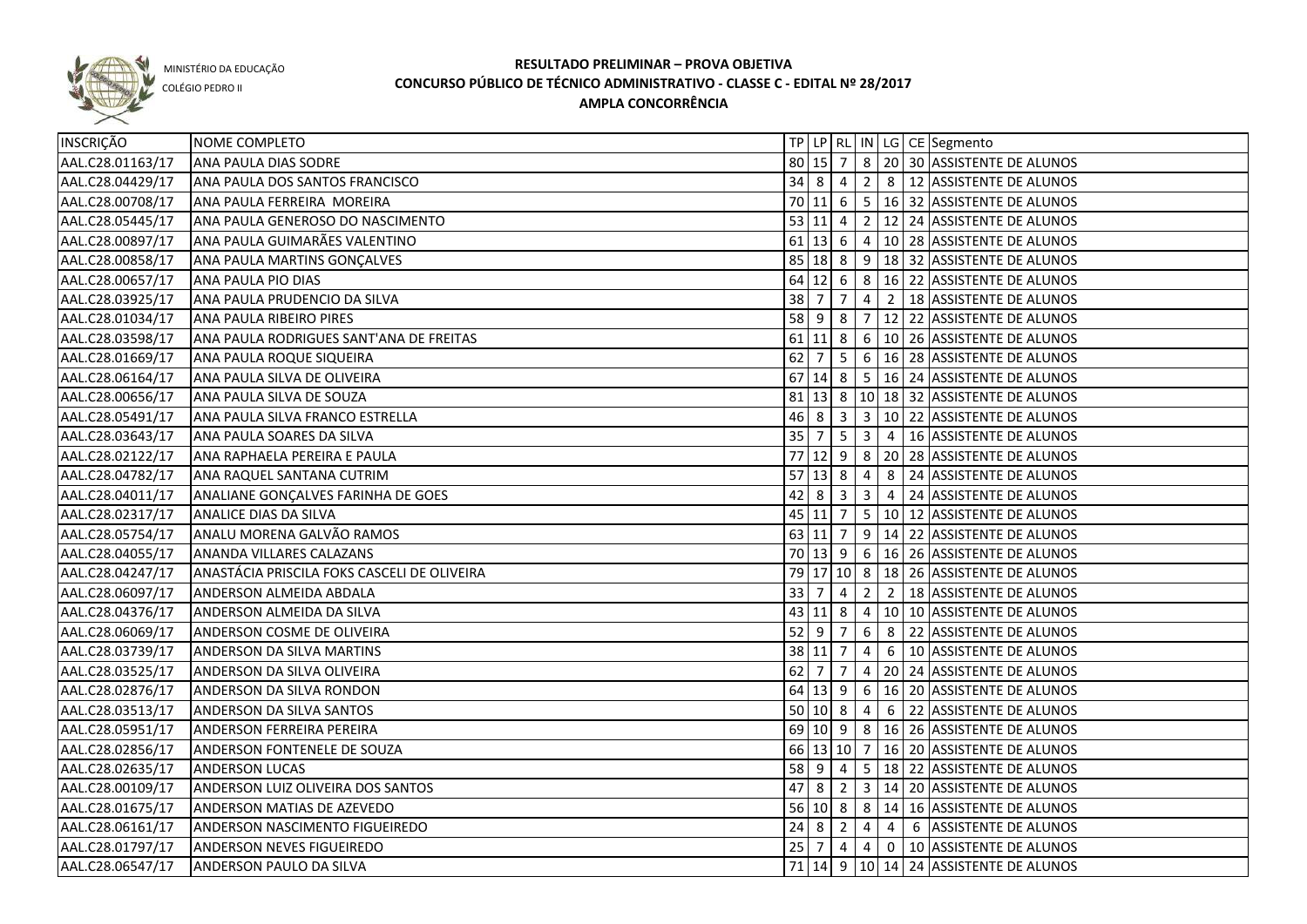

COLÉGIO PEDRO II

| INSCRIÇÃO        | NOME COMPLETO                       |                                  |                     |                          |                         |                | TP   LP   RL   IN   LG   CE   Segmento                                      |
|------------------|-------------------------------------|----------------------------------|---------------------|--------------------------|-------------------------|----------------|-----------------------------------------------------------------------------|
| AAL.C28.01267/17 | <b>ANDERSON SANTOS MURI REIS</b>    |                                  | 43 10 7             |                          | $\overline{4}$          |                | 4   18   ASSISTENTE DE ALUNOS                                               |
| AAL.C28.01377/17 | <b>ANDERSON SCHMIDT DE LIMA</b>     |                                  |                     |                          |                         |                | 58 9 8 7 10 24 ASSISTENTE DE ALUNOS                                         |
| AAL.C28.01310/17 | ANDERSON SILVA DA FONSECA           |                                  |                     |                          |                         |                | 64 16 8 6 12 22 ASSISTENTE DE ALUNOS                                        |
| AAL.C28.04835/17 | ANDERSON SILVA DE SOUZA JUNIOR      |                                  |                     |                          |                         |                | 44 8 9 5 8 14 ASSISTENTE DE ALUNOS                                          |
| AAL.C28.01228/17 | ANDERSON TABOADA CARBALLO DE ARAÚJO |                                  |                     |                          |                         |                | 85 13 10 10 20 32 ASSISTENTE DE ALUNOS                                      |
| AAL.C28.04368/17 | ANDERSON TEIXEIRA DE SOUZA          |                                  |                     |                          |                         |                | 55   7   8   2   14   24   ASSISTENTE DE ALUNOS                             |
| AAL.C28.03418/17 | ANDRÉ ALEXANDRE LINS FERREIRA       |                                  |                     |                          |                         |                | 62 12 8 4 16 22 ASSISTENTE DE ALUNOS                                        |
| AAL.C28.01047/17 | ANDRE AMORIM LEWKOWICZ              |                                  |                     |                          |                         |                | 51 10 6 9 6 20 ASSISTENTE DE ALUNOS                                         |
| AAL.C28.00361/17 | ANDRÉ BATISTA ANTUNES               |                                  |                     |                          |                         |                | 54 10 6 8 12 18 ASSISTENTE DE ALUNOS                                        |
| AAL.C28.01732/17 | ANDRÉ BOTELHO YAMADA                |                                  |                     |                          |                         |                | 76 17 10 7 18 24 ASSISTENTE DE ALUNOS                                       |
| AAL.C28.03149/17 | ANDRÉ CORREIA OLIVEIRA              |                                  |                     |                          |                         |                | 81 13 8 10 18 32 ASSISTENTE DE ALUNOS                                       |
| AAL.C28.03219/17 | ANDRÉ COSME DE OLIVEIRA             | 35 10 4                          |                     |                          |                         |                | 3 4 14 ASSISTENTE DE ALUNOS                                                 |
| AAL.C28.05396/17 | ANDRÉ COSTA SIQUEIRA                |                                  |                     |                          |                         |                | 65   11   9   9   10   26   ASSISTENTE DE ALUNOS                            |
| AAL.C28.06070/17 | ANDRE DA SILVA SANTOS               |                                  | 66 11 6             |                          |                         |                | 7   18   24   ASSISTENTE DE ALUNOS                                          |
| AAL.C28.05165/17 | ANDRE DO NASCIMENTO AZEVEDO         | $34 \overline{\smash{\big)}\ 8}$ |                     | l 2 l                    |                         |                | 2 12 10 ASSISTENTE DE ALUNOS                                                |
| AAL.C28.01896/17 | ANDRÉ FELIPE CORREA DA SILVA PINTO  |                                  |                     |                          |                         |                | 91   15   10   10   20   36   ASSISTENTE DE ALUNOS                          |
| AAL.C28.05141/17 | ANDRÉ JUSTINO DO CARMO              |                                  |                     |                          |                         |                | 68 12 10 8 12 26 ASSISTENTE DE ALUNOS                                       |
| AAL.C28.01464/17 | ANDRÉ LEONARDO NOGUEIRA             |                                  |                     |                          |                         |                | 72 13 9 8 16 26 ASSISTENTE DE ALUNOS                                        |
| AAL.C28.05206/17 | ANDRÉ LUIS CARRASQUEIRA DA FONSECA  |                                  | 47 10 8             |                          | $\overline{\mathbf{3}}$ | 6              | 20 ASSISTENTE DE ALUNOS                                                     |
| AAL.C28.01556/17 | ANDRÉ LUÍS DA SILVA CABRAL          | 42                               | -8                  | 4                        | 4                       | 8              | 18 ASSISTENTE DE ALUNOS                                                     |
| AAL.C28.01194/17 | ANDRÉ LUÍS DE ANDRADE RODRIGUES     | 39 12 1                          |                     |                          | 6                       |                | 6   14 ASSISTENTE DE ALUNOS                                                 |
| AAL.C28.01123/17 | ANDRÉ LUIS DOS SANTOS CANSADO       |                                  |                     |                          |                         |                | 70 14 10 8 12 26 ASSISTENTE DE ALUNOS                                       |
| AAL.C28.02792/17 | ANDRÉ LUIZ                          |                                  | $43 \mid 9 \mid 6$  |                          | $\overline{4}$          | $\overline{4}$ | 20 ASSISTENTE DE ALUNOS                                                     |
| AAL.C28.00861/17 | ANDRÉ LUIZ DE FREITAS GERMANO       |                                  | $67$ 14 6           |                          |                         |                | 7   14   26   ASSISTENTE DE ALUNOS                                          |
| AAL.C28.04886/17 | ANDRÉ LUIZ DOA SANTOS VIANNA        |                                  | 70 14 8             |                          |                         |                | 4   18   26   ASSISTENTE DE ALUNOS                                          |
| AAL.C28.03080/17 | ANDRÉ LUIZ FERRREIRA BRAGA          | 76 11                            |                     | $6\overline{6}$          | 9                       |                | 18 32 ASSISTENTE DE ALUNOS                                                  |
| AAL.C28.02315/17 | ANDRÉ LUIZ RODRIGUES MARQUES        | 53   11   5                      |                     |                          | 9                       |                | 8 20 ASSISTENTE DE ALUNOS                                                   |
| AAL.C28.01847/17 | <b>ANDRE LUIZ SEIDEL DANTAS</b>     | $56$ 11 7                        |                     |                          |                         |                | 6 14 18 ASSISTENTE DE ALUNOS                                                |
| AAL.C28.02086/17 | ANDRÉ LUIZ SILVA DE ALMEIDA         |                                  | $60 \mid 13 \mid 8$ |                          |                         |                | 9 10 20 ASSISTENTE DE ALUNOS                                                |
| AAL.C28.01965/17 | ANDRÉ MAESSE MARQUES                |                                  |                     |                          |                         |                | 43 10 3 8 8 4 14 ASSISTENTE DE ALUNOS                                       |
| AAL.C28.05574/17 | ANDRÉ SANTOS FELIX DA SILVA         |                                  |                     |                          |                         |                | 52 10 8 6 10 18 ASSISTENTE DE ALUNOS                                        |
| AAL.C28.02484/17 | <b>ANDREA BARBOSA PEREIRA</b>       |                                  |                     |                          |                         |                | 51 11 6 2 14 18 ASSISTENTE DE ALUNOS                                        |
| AAL.C28.04125/17 | ANDRÉA BIEHL DA SILVA TERRA         |                                  |                     | $50 \mid 11 \mid 7 \mid$ |                         |                | $\vert 4 \vert 12 \vert 16 \vert$ ASSISTENTE DE ALUNOS                      |
| AAL.C28.04443/17 | ANDRÉA CARRILHO BATISTA             |                                  |                     |                          |                         |                | 54 9 8 3 8 26 ASSISTENTE DE ALUNOS                                          |
| AAL.C28.04510/17 | ANDREA COLIN VASCONCELLOS           |                                  |                     |                          |                         |                | 53 $\vert$ 12 $\vert$ 8 $\vert$ 5 $\vert$ 4 $\vert$ 24 ASSISTENTE DE ALUNOS |
| AAL.C28.05599/17 | ANDRÉA CRISTINA SOUZA ROSA          |                                  |                     |                          |                         |                | 36 8 5 1 2 20 ASSISTENTE DE ALUNOS                                          |
| AAL.C28.01280/17 | ANDRÉA DOS SANTOS SILVA             |                                  |                     |                          |                         |                | 43 12 6 5 8 12 ASSISTENTE DE ALUNOS                                         |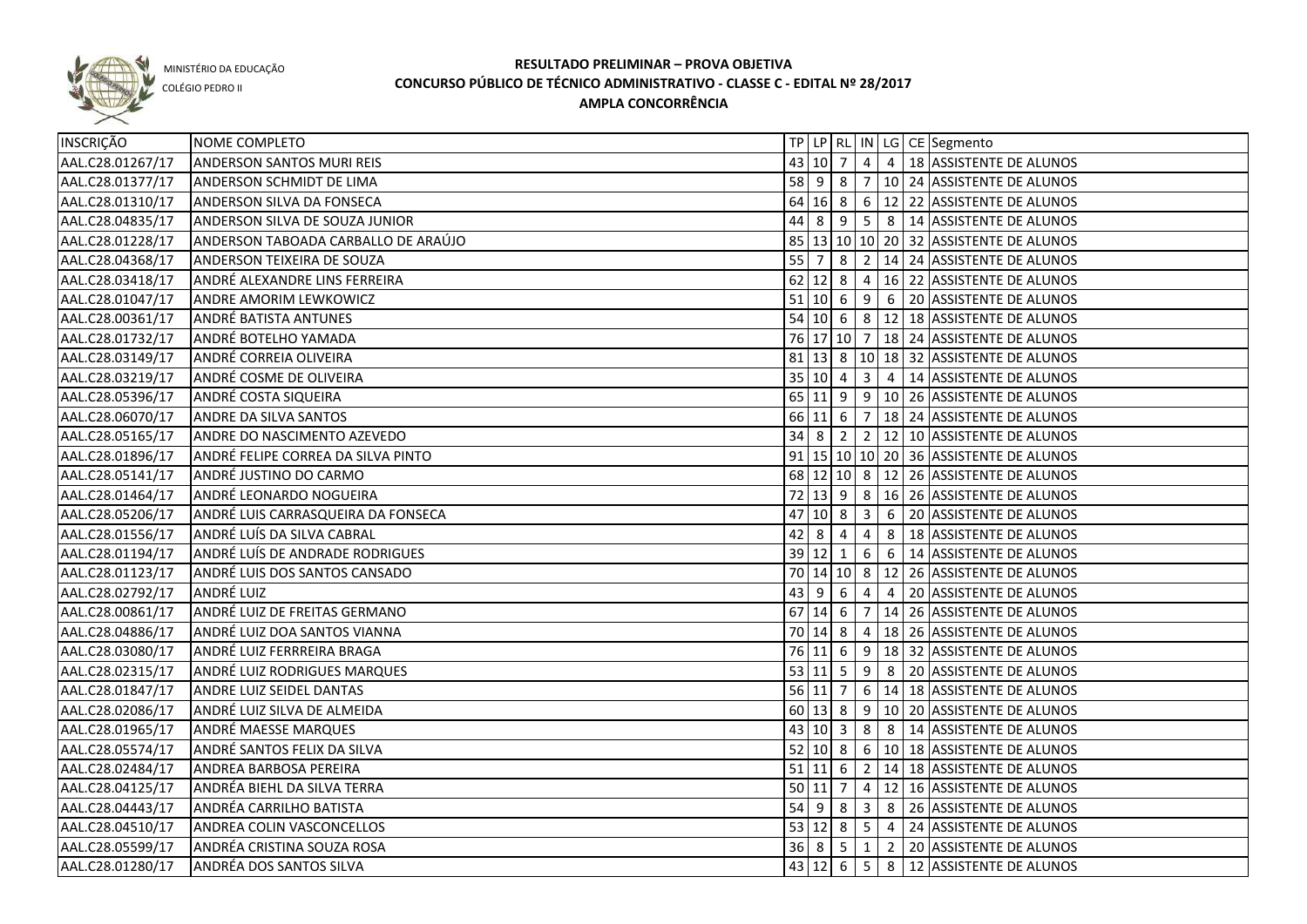

COLÉGIO PEDRO II

| INSCRIÇÃO        | NOME COMPLETO                                |             |                     |                |                |                | TP   LP   RL   IN   LG   CE   Segmento           |
|------------------|----------------------------------------------|-------------|---------------------|----------------|----------------|----------------|--------------------------------------------------|
| AAL.C28.02953/17 | ANDRÉA DUARTE FREITAS DE SOUZA               |             |                     |                |                |                | 61 12 8 7 12 22 ASSISTENTE DE ALUNOS             |
| AAL.C28.01303/17 | ANDREA FERREIRA DA SILVA                     |             |                     |                |                |                | 54 10 6 4 10 24 ASSISTENTE DE ALUNOS             |
| AAL.C28.05935/17 | ANDRÉA FERREIRA KUEBLER                      |             |                     |                |                |                | 44 8 5 3 14 14 ASSISTENTE DE ALUNOS              |
| AAL.C28.00429/17 | ANDREA GONÇALVES PEREIRA DA SILVA            |             |                     |                |                |                | 62 9 8 7 16 22 ASSISTENTE DE ALUNOS              |
| AAL.C28.01590/17 | ANDRÉA JUREMA GONÇALVES DOS SANTOS           |             |                     |                |                |                | 48 12 7 5 8 16 ASSISTENTE DE ALUNOS              |
| AAL.C28.04823/17 | ANDRÉA LORENA MEDEIROS DOS SANTOS            |             |                     |                |                |                | 75 12 7 6 20 30 ASSISTENTE DE ALUNOS             |
| AAL.C28.01109/17 | ANDREA RODRIGUES ESPANHOL DE ARAUJO          |             |                     |                |                |                | 47 9 3 3 3 8 24 ASSISTENTE DE ALUNOS             |
| AAL.C28.02705/17 | ANDRÉA SANTANA FARIAS                        |             |                     |                |                |                | 53 13 7 5 8 20 ASSISTENTE DE ALUNOS              |
| AAL.C28.02158/17 | ANDREA SOARES LOPES                          |             |                     |                |                |                | 41 4 3 2 10 22 ASSISTENTE DE ALUNOS              |
| AAL.C28.00047/17 | ANDRÉA SOARES LOPES                          | 40 7        |                     | $3 \mid 4$     |                |                | 6 20 ASSISTENTE DE ALUNOS                        |
| AAL.C28.01574/17 | ANDREIA BRAZ DO NASCIMENTO SOUZA - ELIMINADO |             |                     |                |                |                | <b>ASSISTENTE DE ALUNOS</b>                      |
| AAL.C28.03807/17 | <b>ANDREIA CARLOTA PIRES</b>                 |             |                     |                |                |                | 32 12 1 5 2 12 ASSISTENTE DE ALUNOS              |
| AAL.C28.04730/17 | ANDRÉIA DE LIMA COUTINHO SOARES              |             |                     |                |                |                | 58 13 3 2 12 28 ASSISTENTE DE ALUNOS             |
| AAL.C28.03670/17 | ANDREIA DE SOUZA DA SILVA                    |             |                     |                |                |                | 71 12 8 9 14 28 ASSISTENTE DE ALUNOS             |
| AAL.C28.02520/17 | ANDREIA FERNANDES COSTA                      |             |                     |                |                |                | 73 11 9 5 18 30 ASSISTENTE DE ALUNOS             |
| AAL.C28.04706/17 | ANDREIA HOMEM FEITOZA ANDRADE                |             | $57$ 13 5 5         |                |                |                | 16 18 ASSISTENTE DE ALUNOS                       |
| AAL.C28.04974/17 | ANDREIA LOIOLA                               |             | $49$ 10 8 5         |                |                |                | 8   18 ASSISTENTE DE ALUNOS                      |
| AAL.C28.01838/17 | ANDREIA OLIVEIRA DE LIMA                     | $52 \mid 7$ |                     |                |                |                | 2   5   12   26   ASSISTENTE DE ALUNOS           |
| AAL.C28.02660/17 | ANDREIA OLIVEIRA DOS SANTOS                  | 29          | $\overline{7}$      | $\overline{4}$ | 6              |                | 6 6 ASSISTENTE DE ALUNOS                         |
| AAL.C28.01420/17 | ANDREIA PAREDES DAMASCO                      |             | 64 12 9 7           |                |                |                | 12 24 ASSISTENTE DE ALUNOS                       |
| AAL.C28.03120/17 | ANDREIA PEREIRA DE ALMEIDA                   |             |                     |                |                |                | 84   14   8   6   20   36   ASSISTENTE DE ALUNOS |
| AAL.C28.02176/17 | ANDREIA ROMÃO DA CONCEIÇÃO                   | 39          | l 8                 | 1              | 4              | $\overline{2}$ | 24 ASSISTENTE DE ALUNOS                          |
| AAL.C28.03251/17 | ANDRESSA DA COSTA NASCIMENTO                 |             | 74 14 7             |                | $\overline{7}$ |                | 18 28 ASSISTENTE DE ALUNOS                       |
| AAL.C28.04406/17 | ANDRESSA DA SILVA CRUZ                       |             | 43 12 6             |                | 1              | $\overline{4}$ | 20 ASSISTENTE DE ALUNOS                          |
| AAL.C28.02756/17 | ANDRESSA DA SILVA GOMES                      |             |                     |                |                |                | 54 11 9 2 10 22 ASSISTENTE DE ALUNOS             |
| AAL.C28.02590/17 | ANDRESSA DE GOES                             |             | 65 14 8             |                | 5 <sub>1</sub> |                | 10 28 ASSISTENTE DE ALUNOS                       |
| AAL.C28.05631/17 | ANDRESSA DE OLIVEIRA SERAFIM                 |             | 46 11               | 4              | $\overline{3}$ |                | 8 20 ASSISTENTE DE ALUNOS                        |
| AAL.C28.02027/17 | ANDRESSA DOS SANTOS GOMES                    |             | 72 16 9 7           |                |                |                | 12 28 ASSISTENTE DE ALUNOS                       |
| AAL.C28.00507/17 | ANDRESSA MARIA FEITOZA LEAL DA SILVA         | 47          | $11 \mid 8 \mid 6$  |                |                |                | 6   16 ASSISTENTE DE ALUNOS                      |
| AAL.C28.02231/17 | ANDRESSA MORAES DOS SANTOS                   |             |                     |                |                |                | 91 16 9 10 20 36 ASSISTENTE DE ALUNOS            |
| AAL.C28.04507/17 | ANDRESSA RODRIGUES CRUZ                      |             | $57$ 14 7           |                |                |                | 6 12 18 ASSISTENTE DE ALUNOS                     |
| AAL.C28.05547/17 | ANDREW SCHEFFLER MONTEIRO                    |             |                     |                |                |                | 58 10 7 9 6 26 ASSISTENTE DE ALUNOS              |
| AAL.C28.03040/17 | ANDREZA DO NASCIMENTO DA SILVA               |             |                     |                |                |                | 43 10 5 6 6 6 16 ASSISTENTE DE ALUNOS            |
| AAL.C28.06212/17 | ANDREZA GOMES DE SOUZA                       |             | $53 \mid 14 \mid 4$ |                |                |                | 7 8 20 ASSISTENTE DE ALUNOS                      |
| AAL.C28.00156/17 | ANDREZA SODRÉ MARGALHO                       |             |                     |                |                |                | 60 12 8 8 10 22 ASSISTENTE DE ALUNOS             |
| AAL.C28.04297/17 | ANDRIA LÚCIA SENA CANDIDO                    |             |                     |                |                |                | 44 12 4 8 8 12 ASSISTENTE DE ALUNOS              |
| AAL.C28.04352/17 | ANE GABRIELI DA SILVA CALAZANS               |             | 41 12 7             |                |                |                | 6 2 14 ASSISTENTE DE ALUNOS                      |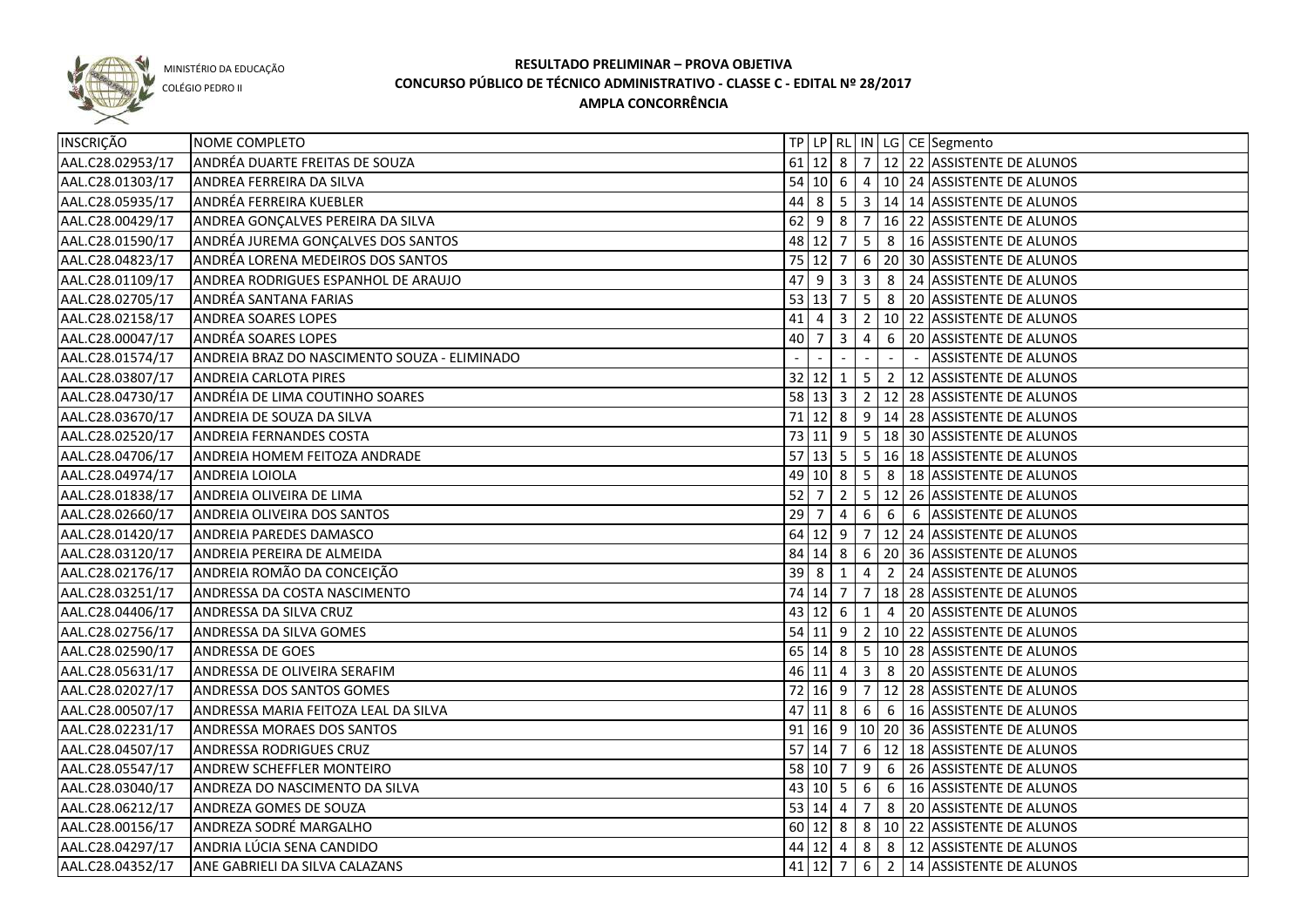

COLÉGIO PEDRO II

| INSCRIÇÃO        | NOME COMPLETO                          |              |               |                |                |                 | TP   LP   RL   IN   LG   CE   Segmento         |
|------------------|----------------------------------------|--------------|---------------|----------------|----------------|-----------------|------------------------------------------------|
| AAL.C28.06025/17 | ANGELA ALEXANDRA DA SILVA              | 24           | <b>5</b>      | 1              |                |                 | 4 0 14 ASSISTENTE DE ALUNOS                    |
| AAL.C28.04895/17 | ANGELA CAVALCANTE BARBOSA RODRIGUES    |              | 38   11   4   |                |                |                 | 5 8   10 ASSISTENTE DE ALUNOS                  |
| AAL.C28.00111/17 | ANGELA DE OLIVEIRA JORGE               |              |               |                |                |                 | 59 8 5 4 20 22 ASSISTENTE DE ALUNOS            |
| AAL.C28.03817/17 | ANGELA FERREIRA MARQUES                |              |               |                |                |                 | 63 11 8 6 14 24 ASSISTENTE DE ALUNOS           |
| AAL.C28.04799/17 | <b>ANGELA GUIMARÃES</b>                |              |               |                |                |                 | 37 10 6 3 2 16 ASSISTENTE DE ALUNOS            |
| AAL.C28.01931/17 | ANGELA LOURENÇO DA COSTA               |              |               |                |                |                 | 57 10 2 5 18 22 ASSISTENTE DE ALUNOS           |
| AAL.C28.00302/17 | ANGELA MARIA DO NASCIMENTO             |              |               |                |                |                 | 46 12 8 6 4 16 ASSISTENTE DE ALUNOS            |
| AAL.C28.05096/17 | ANGELA MARIA OLIVEIRA DE ALMEIDA       |              |               |                |                |                 | 33 12 3 2 2 2 14 ASSISTENTE DE ALUNOS          |
| AAL.C28.04743/17 | ANGELICA BRAGA                         |              |               |                |                |                 | 30   5   5   2   4   14   ASSISTENTE DE ALUNOS |
| AAL.C28.01809/17 | ANGÉLICA CRISTINA DE OLIVEIRA SOUSA    |              |               |                |                |                 | 54 12 4 6 12 20 ASSISTENTE DE ALUNOS           |
| AAL.C28.00790/17 | ANGELICA DE FREITAS CRESPO             |              |               |                |                |                 | 54 9 9 6 10 20 ASSISTENTE DE ALUNOS            |
| AAL.C28.01502/17 | ANGÉLICA RAMOS DA SILVA                |              |               |                |                |                 | 59 11 8 6 14 20 ASSISTENTE DE ALUNOS           |
| AAL.C28.00286/17 | ANGELINA GOMES DE OLIVEIRA             | $61 \vert 8$ |               | $\overline{7}$ |                |                 | 6   16   24   ASSISTENTE DE ALUNOS             |
| AAL.C28.05692/17 | ANGELO COELHO DA FONSECA               |              | $39$ 9        | 6              | $\overline{4}$ |                 | 6 14 ASSISTENTE DE ALUNOS                      |
| AAL.C28.04310/17 | ANIQUEL DA SILVEIRAPEREIRA             |              | 58 12 5       |                |                |                 | 5   18   18   ASSISTENTE DE ALUNOS             |
| AAL.C28.06254/17 | ANNA CAROLINA BENTO ALVES DOS SANTOS   |              |               | 64 13 8 7      |                |                 | 14 22 ASSISTENTE DE ALUNOS                     |
| AAL.C28.02096/17 | ANNA CAROLINA BRANDÃO LOURENÇO FÉLIX   |              |               |                |                |                 | 67 11 10 8 14 24 ASSISTENTE DE ALUNOS          |
| AAL.C28.03701/17 | ANNA CAROLINE VIEIRA MOTA              | 27           | l 9           | $\overline{4}$ | $\overline{2}$ |                 | 6 6 ASSISTENTE DE ALUNOS                       |
| AAL.C28.00916/17 | ANNA PAULA KEMELIN DA SILVA MACEDO     |              |               |                |                |                 | 65 10 10 9 14 22 ASSISTENTE DE ALUNOS          |
| AAL.C28.02169/17 | ANNE GLEYCE ALVES CORRÊA               |              | 46 10 2       |                |                |                 | 4 8 22 ASSISTENTE DE ALUNOS                    |
| AAL.C28.04087/17 | ANNY CAROLINY SOUZA BENTO              |              |               |                |                |                 | 66 11 9 6 16 24 ASSISTENTE DE ALUNOS           |
| AAL.C28.04876/17 | <b>ANNYE RODRIGUES COSTA</b>           |              |               | 60 10 8        |                |                 | 6 10 26 ASSISTENTE DE ALUNOS                   |
| AAL.C28.01509/17 | <b>ANTHONY YURI GATTO</b>              |              |               |                |                |                 | 89 13 10 10 20 36 ASSISTENTE DE ALUNOS         |
| AAL.C28.01072/17 | ANTÔNIA FÉLIX DE OLIVEIRA              | $51$   9     |               | 8              | $4 \mid$       |                 | 10 20 ASSISTENTE DE ALUNOS                     |
| AAL.C28.05519/17 | ANTONIA LUANA ALEXANDRE CARVALHO       |              | $45 \ 12 \ 3$ |                | 4              | 8               | 18 ASSISTENTE DE ALUNOS                        |
| AAL.C28.03018/17 | ANTONIO ARLINDO SOUSA SILVA            |              | 66 13 8       |                | 7              |                 | 14 24 ASSISTENTE DE ALUNOS                     |
| AAL.C28.02071/17 | <b>ANTONIO BATISTA DA SILVA</b>        | 87           |               |                |                |                 | 8 20 38 ASSISTENTE DE ALUNOS                   |
| AAL.C28.02154/17 | <b>ANTONIO CARLOS BATISTA CAMPOS</b>   |              | $56$ 12 8     |                | 8              | $6\overline{6}$ | 22 ASSISTENTE DE ALUNOS                        |
| AAL.C28.02155/17 | <b>ANTONIO CARLOS DA SILVA</b>         | 57           |               | 8              |                |                 | 4   18   20   ASSISTENTE DE ALUNOS             |
| AAL.C28.03787/17 | ANTÔNIO CARLOS DE CARVALHO             |              | $55 \ 14 \ 5$ |                |                |                 | 2   14   20   ASSISTENTE DE ALUNOS             |
| AAL.C28.05162/17 | ANTONIO CARLOS SOARES JUNIOR           | $57$ 9       |               | $\mathbf{1}$   |                |                 | 5   18   24   ASSISTENTE DE ALUNOS             |
| AAL.C28.03565/17 | ANTONIO CARVALHO NUNES                 |              | 66 12 6       |                |                |                 | 6 16 26 ASSISTENTE DE ALUNOS                   |
| AAL.C28.04404/17 | <b>ANTONIO CESAR MARTINS VIEIRA</b>    |              |               |                |                |                 | 62 8 9 5 14 26 ASSISTENTE DE ALUNOS            |
| AAL.C28.02382/17 | ANTONIO CUSTÓDIO DE MELLO PAIVA JUNIOR |              |               |                |                |                 | 62 13 8 9 12 20 ASSISTENTE DE ALUNOS           |
| AAL.C28.01671/17 | ANTONIO DENIZIO SALGUEIRO DA SILVA     |              |               |                |                |                 | 55 9 8 4 6 28 ASSISTENTE DE ALUNOS             |
| AAL.C28.01867/17 | ANTONIO FELIPE PEREIRA DE MOURA        |              | $49$ 7        |                |                |                 | 5   5   4   28   ASSISTENTE DE ALUNOS          |
| AAL.C28.03757/17 | ANTONIO FIRMINO DE SENA                |              |               |                |                |                 | 53 10 7 4 10 22 ASSISTENTE DE ALUNOS           |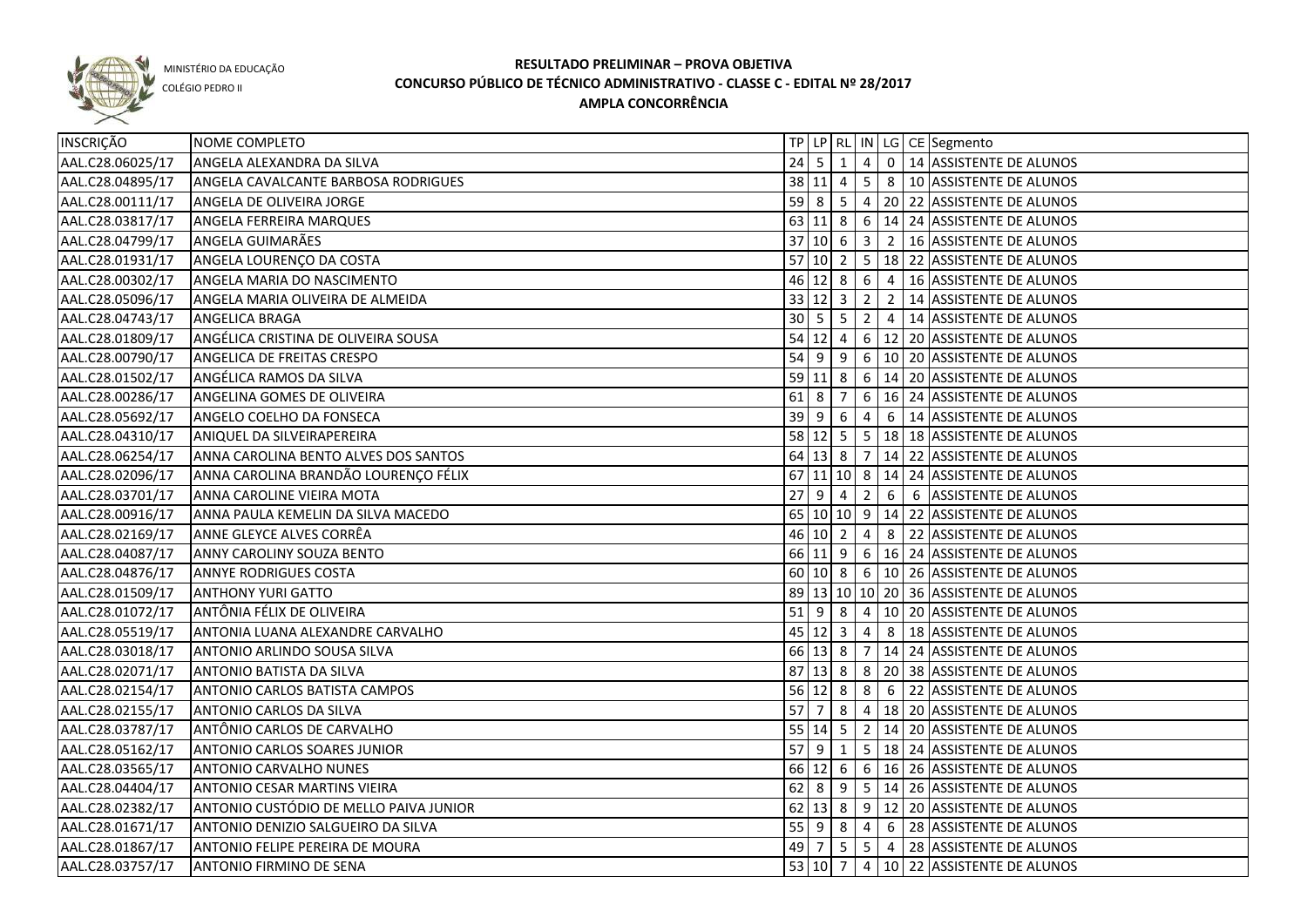

COLÉGIO PEDRO II

| INSCRIÇÃO        | NOME COMPLETO                                  |                                  |                     |                |                |   | TP   LP   RL   IN   LG   CE   Segmento                 |
|------------------|------------------------------------------------|----------------------------------|---------------------|----------------|----------------|---|--------------------------------------------------------|
| AAL.C28.03556/17 | ANTÔNIO HUMBERTO NORONHA PEREIRA               |                                  |                     |                |                |   | 61 14 9 8 14 16 ASSISTENTE DE ALUNOS                   |
| AAL.C28.05600/17 | <b>ANTONIO MANOEL BARBOSA</b>                  |                                  |                     |                |                |   | 48 8 4 2 18 16 ASSISTENTE DE ALUNOS                    |
| AAL.C28.05894/17 | ANTONIO MARCOS DA SILVA                        |                                  |                     |                |                |   | 43 12 3 2 8 18 ASSISTENTE DE ALUNOS                    |
| AAL.C28.06546/17 | <b>ANTONIO PIMENTEL</b>                        |                                  |                     |                |                |   | 65 13 9 5 16 22 ASSISTENTE DE ALUNOS                   |
| AAL.C28.01329/17 | ANTONIO STEPHANI DE SOUZA SILVA                |                                  |                     |                |                |   | 66 11 10 9 12 24 ASSISTENTE DE ALUNOS                  |
| AAL.C28.00910/17 | ANTONIO TORRES PEREIRA DA SILVA                |                                  |                     |                |                |   | 53 7 6 4 14 22 ASSISTENTE DE ALUNOS                    |
| AAL.C28.06358/17 | ARGEU ALBERTO TEIXEIRA LEITÃO PINHO DOS SANTOS |                                  |                     |                |                |   | 70 11 6 9 16 28 ASSISTENTE DE ALUNOS                   |
| AAL.C28.00008/17 | ARIADNE DA SILVA                               |                                  |                     |                |                |   | 68 11 8 7 14 28 ASSISTENTE DE ALUNOS                   |
| AAL.C28.00473/17 | ARIADNE NICOLE LEONE RODRIGUES                 |                                  |                     |                |                |   | 60 12 10 8 10 20 ASSISTENTE DE ALUNOS                  |
| AAL.C28.04408/17 | ARIANA ELIAS DE SOUZA DE OLIVEIRA              |                                  |                     |                |                |   | 68 12 6 4 16 30 ASSISTENTE DE ALUNOS                   |
| AAL.C28.03261/17 | ARIANA RODRIGUES DA SILVA                      |                                  |                     |                |                |   | 73 14 10 7 14 28 ASSISTENTE DE ALUNOS                  |
| AAL.C28.02652/17 | ARIANA RODRIGUES DOS SANTOS                    |                                  |                     |                |                |   | 33 11 3 3 0 16 ASSISTENTE DE ALUNOS                    |
| AAL.C28.03999/17 | ARIANE ADÃO LOPES TEIXEIRA                     |                                  |                     |                |                |   | 54 11 9 4 8 22 ASSISTENTE DE ALUNOS                    |
| AAL.C28.06517/17 | ARIANE CORRÊA SILVESTRE DA SILVA               |                                  |                     |                |                |   | 64 10 10 6 10 28 ASSISTENTE DE ALUNOS                  |
| AAL.C28.04567/17 | ARIANE GUIMARÃES DE SOUZA                      |                                  | $50 \ 11 \ 8$       |                |                |   | 3 8 20 ASSISTENTE DE ALUNOS                            |
| AAL.C28.04296/17 | <b>ARIANE ROMANO</b>                           | 55 7                             |                     | $\overline{7}$ |                |   | 5   14   22   ASSISTENTE DE ALUNOS                     |
| AAL.C28.01330/17 | <b>ARIANE SILVA IPAR</b>                       |                                  | $61$ 10 9           |                |                |   | 6   14   22   ASSISTENTE DE ALUNOS                     |
| AAL.C28.01804/17 | ARICLEINES PEREIRA DE SOUZA                    |                                  | 44 11 4             |                |                |   | 7   10   12   ASSISTENTE DE ALUNOS                     |
| AAL.C28.04001/17 | ARIEL BRAGA MEDEIROS DE OLIVEIRA               |                                  |                     |                |                |   | 87 17 9 9 20 32 ASSISTENTE DE ALUNOS                   |
| AAL.C28.02277/17 | ARIEL VENTURA GOUVEIA                          | 38 8                             |                     | $\overline{4}$ |                |   | 6   10   10 ASSISTENTE DE ALUNOS                       |
| AAL.C28.03450/17 | ARTHUR POLICANO PEROTE                         |                                  | 63 12               | $\overline{7}$ | $2^{\circ}$    |   | 12 30 ASSISTENTE DE ALUNOS                             |
| AAL.C28.01871/17 | ARTHUR RAMOS AMÂNCIO MARTINS                   | $50 \vert 8$                     |                     | 7              | 9              | 8 | 18 ASSISTENTE DE ALUNOS                                |
| AAL.C28.06072/17 | ARTUR DA FONSECA BARONI                        |                                  | $61$ 13 9           |                |                |   | 5   12   22   ASSISTENTE DE ALUNOS                     |
| AAL.C28.01179/17 | <b>ARTUR ENNES DOS SANTOS</b>                  |                                  | $67$ 14 9           |                |                |   | $\vert 6 \vert 10 \vert 28 \vert$ ASSISTENTE DE ALUNOS |
| AAL.C28.02101/17 | ARTUR FRANÇA FIGUEIRA                          |                                  | $65 \mid 14 \mid 9$ |                |                |   | 6   14   22   ASSISTENTE DE ALUNOS                     |
| AAL.C28.02755/17 | ARTUR HENRIQUE PFLUEGER                        |                                  | 61 12               | 7              |                |   | 6   10   26   ASSISTENTE DE ALUNOS                     |
| AAL.C28.03567/17 | ARYANNE PAIVA DA FELICIDADE                    | $56 \overline{\smash{\big)}\ 8}$ |                     | 5              |                |   | 5   12   26   ASSISTENTE DE ALUNOS                     |
| AAL.C28.03553/17 | <b>ASSEF AMIM PASSOS</b>                       |                                  |                     |                |                |   | 55 13 10 8 10 14 ASSISTENTE DE ALUNOS                  |
| AAL.C28.01628/17 | AUGUSTO CESAR OLIVEIRA CAMPOS                  |                                  | 74 14 8             |                |                |   | 8   18   26   ASSISTENTE DE ALUNOS                     |
| AAL.C28.02407/17 | <b>AUGUSTO TEIXEIRA MARTINS</b>                | 72                               | $15$ 9              |                |                |   | 8   18   22   ASSISTENTE DE ALUNOS                     |
| AAL.C28.01154/17 | AUREA CRISTINA DE SOUZA NAVARRO AREIAS         |                                  | $53 \mid 12 \mid 6$ |                |                |   | 5   14   16   ASSISTENTE DE ALUNOS                     |
| AAL.C28.05433/17 | <b>AUREA DAS DORES MONTEIRO MARQUES</b>        |                                  | 63 10 7             |                | $\overline{4}$ |   | 20 22 ASSISTENTE DE ALUNOS                             |
| AAL.C28.04415/17 | ÁUREA NÓBREGA RODRIGUES DA SILVA               |                                  | $59$ 15 8           |                | 8 <sup>°</sup> |   | 8 20 ASSISTENTE DE ALUNOS                              |
| AAL.C28.01929/17 | AURICELIA DE OLIVEIRA ANDRE                    |                                  | $68$ 12 9           |                |                |   | 7 16 24 ASSISTENTE DE ALUNOS                           |
| AAL.C28.03377/17 | <b>AURY APARECIDO SOARES JUNIOR</b>            |                                  | 48 7 8              |                |                |   | $7   10   16  $ ASSISTENTE DE ALUNOS                   |
| AAL.C28.00453/17 | AVILMAR VIEIRA DE ALMEIDA                      |                                  |                     |                |                |   | 70 14 9 9 16 22 ASSISTENTE DE ALUNOS                   |
| AAL.C28.00259/17 | <b>AYRES THIAGO GONCALVES DA ROCHA</b>         |                                  |                     |                |                |   | 73 14 9 10 14 26 ASSISTENTE DE ALUNOS                  |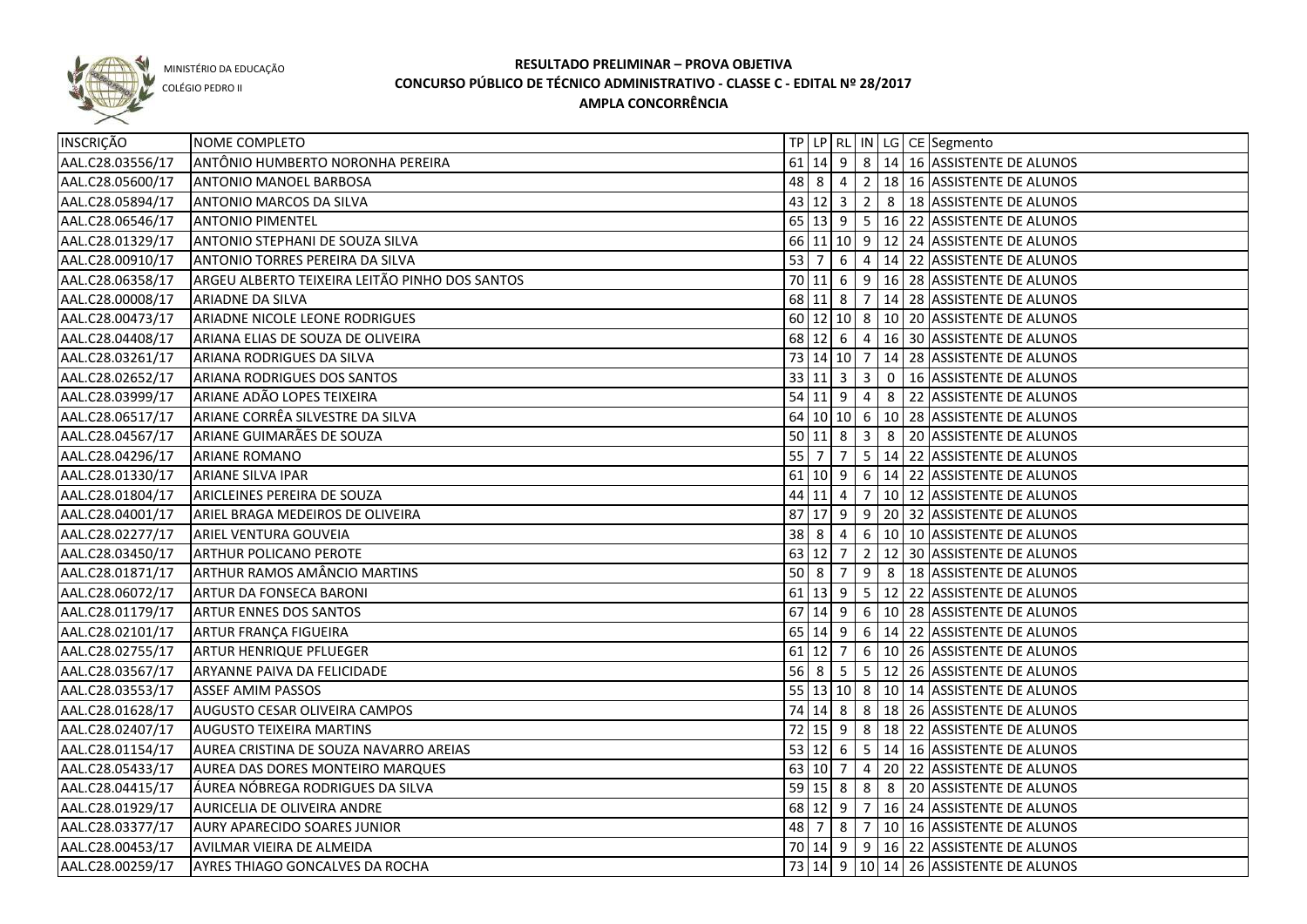

COLÉGIO PEDRO II

| <b>INSCRIÇÃO</b> | NOME COMPLETO                             |                                  |                     |                |                                  |                 | TP   LP   RL   IN   LG   CE   Segmento            |
|------------------|-------------------------------------------|----------------------------------|---------------------|----------------|----------------------------------|-----------------|---------------------------------------------------|
| AAL.C28.01009/17 | <b>BALBINA DE JESUS SANTOS</b>            | $37$ 6                           |                     | 3              |                                  |                 | $\sqrt{4}$ 12   12   ASSISTENTE DE ALUNOS         |
| AAL.C28.05268/17 | BARBARA ALVES DE OLIVEIRA                 |                                  | 58 11 7             |                |                                  |                 | 8 8 24 ASSISTENTE DE ALUNOS                       |
| AAL.C28.05104/17 | BÁRBARA ANDRADE DOS SANTOS                |                                  |                     |                |                                  |                 | 84 18 9 7 18 32 ASSISTENTE DE ALUNOS              |
| AAL.C28.02242/17 | BÁRBARA BORBA VIEIRA                      |                                  |                     |                |                                  |                 | 52 10 8 6 10 18 ASSISTENTE DE ALUNOS              |
| AAL.C28.03042/17 | BÁRBARA CRISTINA BORGES FERREIRA          |                                  |                     |                |                                  |                 | 49 14 8 9 2 16 ASSISTENTE DE ALUNOS               |
| AAL.C28.03803/17 | BARBARA EVELIN DA CONCEIÇÃO RAMOS         |                                  |                     |                |                                  |                 | 73 14 8 7 14 30 ASSISTENTE DE ALUNOS              |
| AAL.C28.05509/17 | BÁRBARA GOMES DE AZEVEDO                  |                                  |                     |                |                                  |                 | 71   15   7   5   18   26   ASSISTENTE DE ALUNOS  |
| AAL.C28.06165/17 | BÁRBARA GONZALEZ CONDE FERREIRA           |                                  |                     |                |                                  |                 | 60 14 9 5 8 24 ASSISTENTE DE ALUNOS               |
| AAL.C28.03027/17 | BÁRBARA REGINA RODRIGUES CITO PEREIRA     |                                  |                     |                |                                  |                 | 70 15 9 6 12 28 ASSISTENTE DE ALUNOS              |
| AAL.C28.05035/17 | <b>BARBARA ROCHA DE SOUZA</b>             |                                  |                     |                |                                  |                 | 69 14 8 5 10 32 ASSISTENTE DE ALUNOS              |
| AAL.C28.02546/17 | BÁRBARA TEIXEIRA PRIETO                   |                                  |                     |                |                                  |                 | 49 8 6 3 10 22 ASSISTENTE DE ALUNOS               |
| AAL.C28.01944/17 | <b>BEATRICE ROSSOTTI</b>                  |                                  |                     |                |                                  |                 | 66 16 6 8 8 3 28 ASSISTENTE DE ALUNOS             |
| AAL.C28.01091/17 | <b>BEATRIZ ALMEIDA</b>                    | 40                               | 5                   | $\overline{4}$ | $\overline{3}$                   |                 | 6 22 ASSISTENTE DE ALUNOS                         |
| AAL.C28.06035/17 | BEATRIZ ANDRADE DE LIMA                   | 45 9                             |                     | 6              | 4                                |                 | 8   18 ASSISTENTE DE ALUNOS                       |
| AAL.C28.00673/17 | <b>BEATRIZ BERNARDO MOREIRA</b>           | 32                               | $\overline{7}$      | 4              | $\mathbf{1}$                     |                 | 10 10 ASSISTENTE DE ALUNOS                        |
| AAL.C28.05883/17 | BEATRIZ CARNEIRO BOTELHO DE ARAUJO        |                                  | $43 \mid 14 \mid 5$ |                | $\begin{array}{c} 4 \end{array}$ |                 | 6   14 ASSISTENTE DE ALUNOS                       |
| AAL.C28.01049/17 | <b>BEATRIZ DA SILVA</b>                   |                                  |                     |                |                                  |                 | 81   16   10   7   16   32   ASSISTENTE DE ALUNOS |
| AAL.C28.06538/17 | BEATRIZ DA SILVA RIBEIRO                  |                                  | $34$ 10 6 4         |                |                                  | $\overline{0}$  | 14 ASSISTENTE DE ALUNOS                           |
| AAL.C28.04866/17 | <b>BEATRIZ DE ANDRADE MENDES</b>          |                                  | 62 13 7             |                | 6                                | 8               | 28 ASSISTENTE DE ALUNOS                           |
| AAL.C28.04555/17 | BEATRIZ DE MELO DA SILVA                  | 33                               | -6                  | 4              | 5 <sub>1</sub>                   | $\vert 4 \vert$ | 14 ASSISTENTE DE ALUNOS                           |
| AAL.C28.01956/17 | BEATRIZ DE MORAES BRAGA FERREIRA          |                                  | $56$ 11 6           |                |                                  |                 | 3   12   24   ASSISTENTE DE ALUNOS                |
| AAL.C28.04821/17 | <b>BEATRIZ DOS SANTOS PASSOS</b>          | $55 \overline{\smash{\big)}\ 8}$ |                     | 6              | 7 <sup>1</sup>                   |                 | 14 20 ASSISTENTE DE ALUNOS                        |
| AAL.C28.01359/17 | <b>BEATRIZ GOMES JACQUES</b>              |                                  |                     |                | 81 14 10 7                       |                 | 16 34 ASSISTENTE DE ALUNOS                        |
| AAL.C28.05552/17 | BEATRIZ GONÇALVES NUNES ALVARENGA         |                                  | $54$ 12 5           |                | $\overline{7}$                   |                 | 8 22 ASSISTENTE DE ALUNOS                         |
| AAL.C28.05680/17 | <b>BEATRIZ LEAL ROCHA</b>                 |                                  | $67$ 12 8           |                |                                  |                 | 3   12   32   ASSISTENTE DE ALUNOS                |
| AAL.C28.06319/17 | <b>BEATRIZ NOME</b>                       |                                  | $43 \mid 13 \mid 8$ |                | $\overline{2}$                   | $\overline{4}$  | 16 ASSISTENTE DE ALUNOS                           |
| AAL.C28.01655/17 | BEATRIZ PECLAT DRUMOND                    |                                  | $50$ 12 7           |                |                                  |                 | 7   10   14   ASSISTENTE DE ALUNOS                |
| AAL.C28.03961/17 | BEATRIZ RODRIGUES DA SILVA VIEIRA THOMENY |                                  |                     |                |                                  |                 | 81   15   10   8   18   30   ASSISTENTE DE ALUNOS |
| AAL.C28.01919/17 | <b>BEATRIZ SILVA QUINTANILHA</b>          |                                  |                     |                |                                  |                 | 58 12 9   5   8   24   ASSISTENTE DE ALUNOS       |
| AAL.C28.03091/17 | BENHUR CARLOS SANTOS DA CUNHA             |                                  |                     |                |                                  |                 | 54 12 8 4 6 24 ASSISTENTE DE ALUNOS               |
| AAL.C28.05192/17 | BERNARDO DE MIRANDA                       |                                  |                     |                |                                  |                 | 58 12 8 6 10 22 ASSISTENTE DE ALUNOS              |
| AAL.C28.01494/17 | BERNARDO DE SOUZA FREITAS                 |                                  |                     |                |                                  |                 | 54 12 9 7 6 20 ASSISTENTE DE ALUNOS               |
| AAL.C28.03083/17 | BERNARDO MIRANDA DE CASTRO FONTES         |                                  |                     |                |                                  |                 | 94 18 10 8 20 38 ASSISTENTE DE ALUNOS             |
| AAL.C28.03774/17 | <b>BERNARDO PEDRO NADAL</b>               |                                  |                     |                |                                  |                 | 65 12 7 8 6 32 ASSISTENTE DE ALUNOS               |
| AAL.C28.01897/17 | <b>BIA BAYLAO RODRIGUES</b>               |                                  |                     |                |                                  |                 | 72 15 7 10 18 22 ASSISTENTE DE ALUNOS             |
| AAL.C28.03428/17 | <b>BIA PAIXÃO VIDAL</b>                   |                                  |                     |                |                                  |                 | 60 12 7 7 10 24 ASSISTENTE DE ALUNOS              |
| AAL.C28.01718/17 | BIANCA ACCORSI LOURENÇO GOMES CALDAS      |                                  |                     |                |                                  |                 | 70 11 8 7 16 28 ASSISTENTE DE ALUNOS              |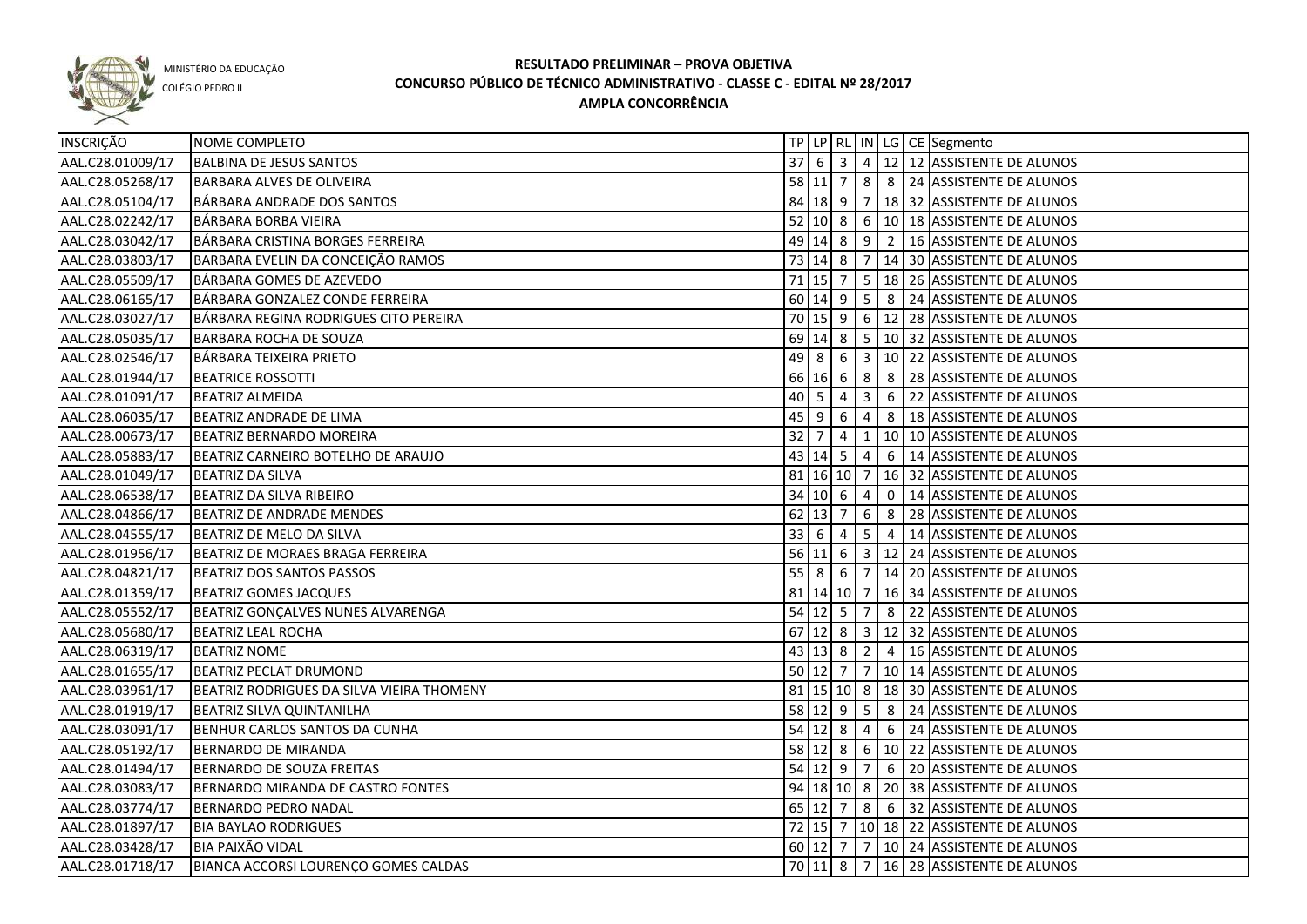

COLÉGIO PEDRO II

| INSCRIÇÃO        | NOME COMPLETO                        |                     |           |                                                                 |                         |                | TP   LP   RL   IN   LG   CE   Segmento              |
|------------------|--------------------------------------|---------------------|-----------|-----------------------------------------------------------------|-------------------------|----------------|-----------------------------------------------------|
| AAL.C28.04110/17 | BIANCA BAPTISTA DE SOUZA             |                     |           |                                                                 |                         |                | 47 11 3 5 16 12 ASSISTENTE DE ALUNOS                |
| AAL.C28.05207/17 | <b>BIANCA BELMIRO</b>                |                     |           |                                                                 |                         |                | 53 15 3 3 12 20 ASSISTENTE DE ALUNOS                |
| AAL.C28.00418/17 | <b>BIANCA CAMARGO DE SOUZA</b>       |                     |           |                                                                 |                         |                | 69 13 8 8 212 28 ASSISTENTE DE ALUNOS               |
| AAL.C28.05110/17 | <b>BIANCA DUARTE MELO</b>            |                     |           |                                                                 |                         |                | 60   13   10   7   16   14   ASSISTENTE DE ALUNOS   |
| AAL.C28.00202/17 | <b>BIANCA EUGENIA DA COSTA</b>       |                     |           |                                                                 |                         |                | 84   15   9   10   16   34   ASSISTENTE DE ALUNOS   |
| AAL.C28.01522/17 | <b>BIANCA FERREIRA MARTINS</b>       |                     |           |                                                                 |                         |                | 70 19 9 8 16 18 ASSISTENTE DE ALUNOS                |
| AAL.C28.03127/17 | <b>BIANCA GOMES PIRES</b>            |                     | $40$   7  | 5 <sup>5</sup>                                                  | $\overline{4}$          |                | 8   16 ASSISTENTE DE ALUNOS                         |
| AAL.C28.00873/17 | <b>BIANCA HELENA DE SOUZA</b>        |                     |           |                                                                 |                         |                | 76 12 10 8 18 28 ASSISTENTE DE ALUNOS               |
| AAL.C28.04108/17 | <b>BIANCA LOPES BRAGANÇA</b>         |                     |           | 56 12 8                                                         | $\overline{4}$          |                | 4 28 ASSISTENTE DE ALUNOS                           |
| AAL.C28.01233/17 | BIANCA MATTOS ARAÚJO                 |                     | 63 12 7   |                                                                 |                         |                | 2   18   24   ASSISTENTE DE ALUNOS                  |
| AAL.C28.06474/17 | <b>BIANCA MEIRELES PEREIRA</b>       | 54 13 7             |           |                                                                 | $\overline{4}$          |                | 10 20 ASSISTENTE DE ALUNOS                          |
| AAL.C28.06304/17 | BIANCA MOREIRA DE ANDRADE GONÇALVES  | 53   14   9         |           |                                                                 | $6\overline{6}$         | $\overline{4}$ | 20 ASSISTENTE DE ALUNOS                             |
| AAL.C28.03913/17 | <b>BIANCA OURIQUES CATHARINO</b>     | $51$   9            |           | 6                                                               | 6                       |                | 8 22 ASSISTENTE DE ALUNOS                           |
| AAL.C28.03075/17 | <b>BIANCA PREVATO</b>                |                     |           | 56 13 5                                                         | 6 <sup>1</sup>          |                | 8 24 ASSISTENTE DE ALUNOS                           |
| AAL.C28.01575/17 | <b>BIANCA RODRIGUES DA SILVA</b>     | $51$ 9              |           | 7                                                               |                         |                | 5   10   20   ASSISTENTE DE ALUNOS                  |
| AAL.C28.05903/17 | BIANCA SABINA DA SILVA VELOSO        | 45                  | 8         | 6                                                               | $\overline{\mathbf{3}}$ | 8              | 20 ASSISTENTE DE ALUNOS                             |
| AAL.C28.02519/17 | BIANCA SANTOS WANDERMUREM DE SOUZA   | $59$ 8              |           | 7                                                               |                         |                | 8   16   20   ASSISTENTE DE ALUNOS                  |
| AAL.C28.02869/17 | BIANCA SAYURI MIKI                   |                     | $72$ 15 9 |                                                                 | 8 <sup>8</sup>          |                | 14 26 ASSISTENTE DE ALUNOS                          |
| AAL.C28.06116/17 | <b>BRAGA WALLACE</b>                 |                     | 63 10 7   |                                                                 | 6                       |                | 20 20 ASSISTENTE DE ALUNOS                          |
| AAL.C28.02793/17 | <b>BRAZ SILVA DOS SANTOS</b>         |                     | 66 11 4   |                                                                 | 5 <sup>5</sup>          |                | 16 30 ASSISTENTE DE ALUNOS                          |
| AAL.C28.06166/17 | BRENDA NOGUEIRA FLORÊNCIO            |                     |           | $53 \mid 12 \mid 3$                                             | 8                       | $\overline{4}$ | 26 ASSISTENTE DE ALUNOS                             |
| AAL.C28.01869/17 | <b>BRENDA PORTO FIGUEIREDO</b>       | $53 \mid 12 \mid 4$ |           |                                                                 | $\overline{3}$          | 6              | 28 ASSISTENTE DE ALUNOS                             |
| AAL.C28.02354/17 | <b>BRENO ALMEIDA VASCONCELOS</b>     | 53 10 9             |           |                                                                 | 8                       |                | 6 20 ASSISTENTE DE ALUNOS                           |
| AAL.C28.02640/17 | <b>BRICIA PAPA ALCANTARA</b>         |                     |           | $74$ 13 8                                                       |                         |                | $9$   18   26   ASSISTENTE DE ALUNOS                |
| AAL.C28.01136/17 | <b>BRUNA ARAUJO FERNANDES BARROS</b> |                     | 46 12 9   |                                                                 | 5                       | 8              | 12 ASSISTENTE DE ALUNOS                             |
| AAL.C28.03932/17 | <b>BRUNA AREIAS DE ARAUJO</b>        |                     |           | 56 12 10                                                        | 6                       | 8              | 20 ASSISTENTE DE ALUNOS                             |
| AAL.C28.02725/17 | <b>BRUNA BEZERRA MACHADO</b>         |                     |           | $62 \begin{array}{ c c c } \hline 12 & 6 \\ \hline \end{array}$ |                         |                | 6 10 28 ASSISTENTE DE ALUNOS                        |
| AAL.C28.02297/17 | <b>BRUNA CARVALHO DA SILVA</b>       |                     | 64 11 7   |                                                                 |                         |                | 6 10 30 ASSISTENTE DE ALUNOS                        |
| AAL.C28.05745/17 | <b>BRUNA CARVALHO PINTO</b>          |                     |           | $67$   14 9                                                     |                         |                | 8 14 22 ASSISTENTE DE ALUNOS                        |
| AAL.C28.00033/17 | BRUNA CRISTINA LIMA DOS REIS         |                     |           |                                                                 |                         |                | 63 12 9 8 14 20 ASSISTENTE DE ALUNOS                |
| AAL.C28.05512/17 | <b>BRUNA DE AZEVEDO DA SILVA</b>     |                     |           | $34 \mid 6 \mid 2$                                              |                         |                | $6$ 6 $14$ ASSISTENTE DE ALUNOS                     |
| AAL.C28.01166/17 | <b>BRUNA DE LIMA ALVES</b>           |                     |           |                                                                 |                         |                | 75 15 9 7 14 30 ASSISTENTE DE ALUNOS                |
| AAL.C28.01906/17 | <b>BRUNA DE MESQUITA ANTUNES</b>     |                     |           | 53   12   8                                                     |                         |                | $\vert$ 5 $\vert$ 4 $\vert$ 24 ASSISTENTE DE ALUNOS |
| AAL.C28.04421/17 | <b>BRUNA DIAS DE MIRANDA</b>         |                     |           |                                                                 |                         |                | 63 12 6 3 12 30 ASSISTENTE DE ALUNOS                |
| AAL.C28.05766/17 | <b>BRUNA DOS SANTOS ESPINGARDA</b>   |                     |           |                                                                 |                         |                | 63 14 6 3 12 28 ASSISTENTE DE ALUNOS                |
| AAL.C28.02821/17 | <b>BRUNA MAIA DE OLIVEIRA</b>        |                     |           |                                                                 |                         |                | 65   10   9   6   16   24   ASSISTENTE DE ALUNOS    |
| AAL.C28.03294/17 | <b>BRUNA MARCOS</b>                  |                     |           | 43 11 2                                                         |                         |                | 6 2 22 ASSISTENTE DE ALUNOS                         |
|                  |                                      |                     |           |                                                                 |                         |                |                                                     |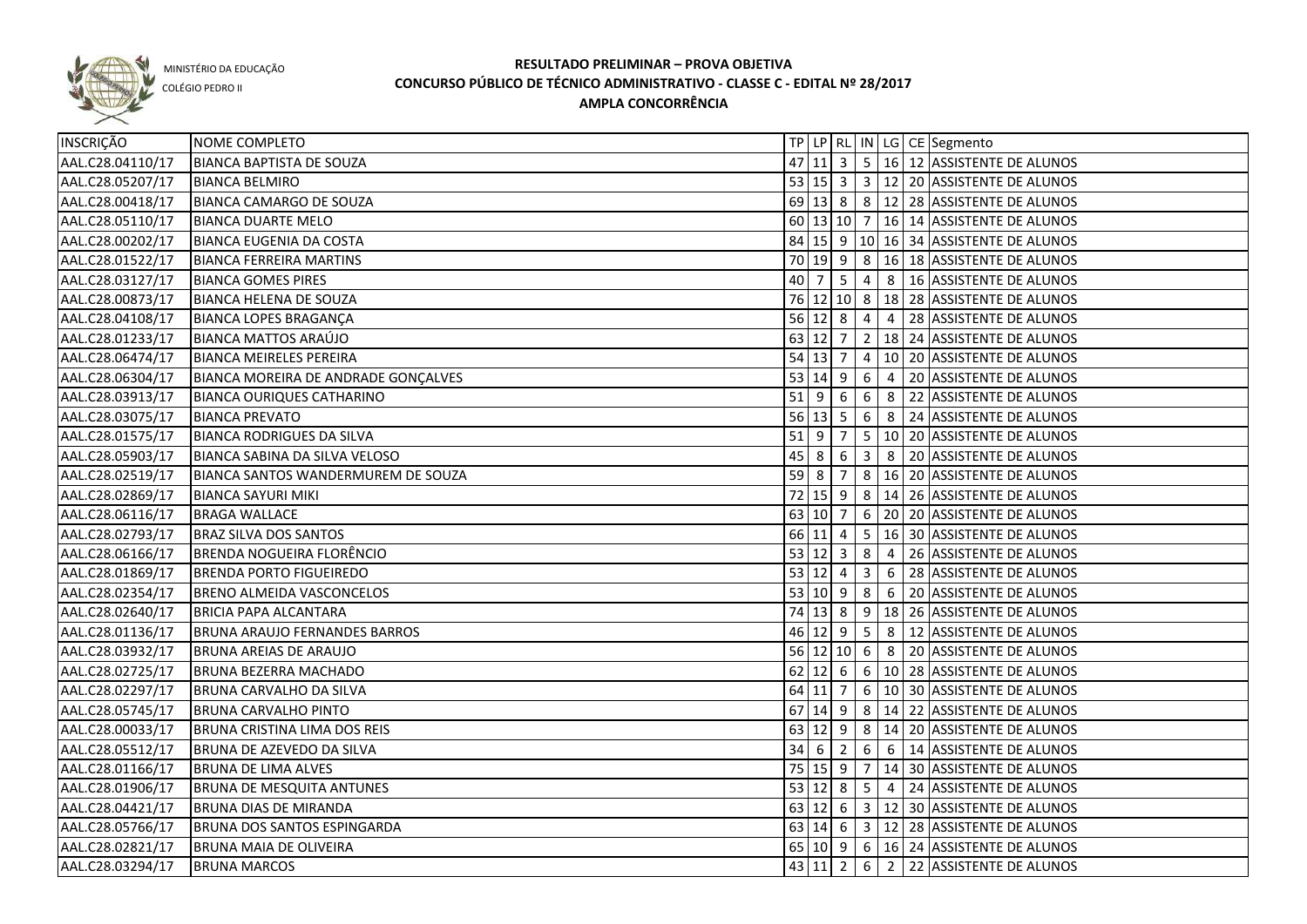

COLÉGIO PEDRO II

| <b>INSCRIÇÃO</b> | NOME COMPLETO                         |        |                     |                         |                |                                    | TP   LP   RL   IN   LG   CE   Segmento           |
|------------------|---------------------------------------|--------|---------------------|-------------------------|----------------|------------------------------------|--------------------------------------------------|
| AAL.C28.02267/17 | <b>BRUNA MOREIRA DE MELO</b>          |        |                     |                         |                |                                    | 78 15 7 6 20 30 ASSISTENTE DE ALUNOS             |
| AAL.C28.04658/17 | <b>BRUNA NUNES MARCONI ESTEVES</b>    |        |                     |                         |                |                                    | 59 13 9 3 8 26 ASSISTENTE DE ALUNOS              |
| AAL.C28.04401/17 | <b>BRUNA PAULINO HENRIQUE</b>         |        |                     |                         |                |                                    | 53 10 8 5 12 18 ASSISTENTE DE ALUNOS             |
| AAL.C28.01080/17 | <b>BRUNA PEREIRA ROCHA</b>            |        | 27   6   2   1      |                         |                |                                    | 4   14 ASSISTENTE DE ALUNOS                      |
| AAL.C28.03025/17 | <b>BRUNA PONCIANO PEREIRA</b>         |        |                     |                         |                |                                    | 79 14 9 8 18 30 ASSISTENTE DE ALUNOS             |
| AAL.C28.05093/17 | <b>BRUNA SALLES DA SILVA</b>          |        |                     |                         |                |                                    | 66 11 8 3 18 26 ASSISTENTE DE ALUNOS             |
| AAL.C28.04063/17 | <b>BRUNA SBANO SALGUEIRO</b>          |        |                     |                         |                |                                    | 73 13 8 8 12 32 ASSISTENTE DE ALUNOS             |
| AAL.C28.01560/17 | BRUNA SOARES DO NASCIMENTO DE JESUS   |        |                     |                         |                |                                    | 79 11 10 8 18 32 ASSISTENTE DE ALUNOS            |
| AAL.C28.04106/17 | <b>BRUNA VIEIRA GOMES DE OLIVEIRA</b> |        |                     |                         |                |                                    | 78 15 7 6 20 30 ASSISTENTE DE ALUNOS             |
| AAL.C28.04665/17 | <b>BRUNO BRUZACA DE SANTANA</b>       |        | 33 8                |                         |                |                                    |                                                  |
| AAL.C28.04164/17 | <b>BRUNO CAVALCANTE DE SOUZA</b>      |        |                     |                         |                |                                    | 69 13 9 5 18 24 ASSISTENTE DE ALUNOS             |
| AAL.C28.05813/17 | <b>BRUNO CESAR COELHO AGUIAR</b>      |        |                     |                         |                |                                    | 55 12 4 5 16 18 ASSISTENTE DE ALUNOS             |
| AAL.C28.04655/17 | <b>BRUNO CORREA FELISBINO</b>         |        |                     |                         |                |                                    | 43 6 8 5 2 22 ASSISTENTE DE ALUNOS               |
| AAL.C28.04994/17 | <b>BRUNO DA ROCHA ARAUJO</b>          |        | $48 \mid 10 \mid 5$ |                         | $\overline{7}$ |                                    | 6 20 ASSISTENTE DE ALUNOS                        |
| AAL.C28.00318/17 | <b>BRUNO DA SILVA CRUZ</b>            |        | 66 15 7             |                         |                |                                    | 8   18   18 ASSISTENTE DE ALUNOS                 |
| AAL.C28.02264/17 | <b>BRUNO DA SILVA FERNANDES</b>       |        |                     |                         |                |                                    | 52 12 5 5 10 20 ASSISTENTE DE ALUNOS             |
| AAL.C28.01071/17 | BRUNO DE OLIVEIRA CAVALCANTI          |        |                     |                         |                |                                    | 80 10 10 8 18 34 ASSISTENTE DE ALUNOS            |
| AAL.C28.04382/17 | BRUNO DE OLIVEIRA DA SILVA            |        |                     |                         |                |                                    | 66 10 8 6 16 16 26 ASSISTENTE DE ALUNOS          |
| AAL.C28.03895/17 | <b>BRUNO DIAS DE SOUSA PAIS</b>       |        |                     |                         |                | $62 \mid 16 \mid 10 \mid 6 \mid 8$ | 22 ASSISTENTE DE ALUNOS                          |
| AAL.C28.01909/17 | <b>BRUNO DO NASCIMENTO AGUIAR</b>     |        | 59 9                | $\vert 5 \vert$         | 7 <sup>1</sup> |                                    | 12 26 ASSISTENTE DE ALUNOS                       |
| AAL.C28.06509/17 | BRUNO EDUARDO CORRÊA FERREIRA         |        | 58 13 7             |                         |                |                                    | 6   10   22   ASSISTENTE DE ALUNOS               |
| AAL.C28.03517/17 | <b>BRUNO FREITAS SILVEIRA</b>         |        | $69 \mid 13 \mid 9$ |                         | $\overline{7}$ |                                    | 14 26 ASSISTENTE DE ALUNOS                       |
| AAL.C28.00970/17 | <b>BRUNO GABRIEL DOS SANTOS</b>       | 41     | -6                  | $\overline{\mathbf{3}}$ | $\overline{4}$ | $\overline{4}$                     | 24 ASSISTENTE DE ALUNOS                          |
| AAL.C28.05798/17 | <b>BRUNO IMBASSAHY DE MELLO</b>       |        | $69$ 13 7           |                         |                |                                    | 5   18   26   ASSISTENTE DE ALUNOS               |
| AAL.C28.06336/17 | <b>BRUNO LUIS RUFINO PEREIRA</b>      | 46 6   |                     | 7                       | 3 <sup>1</sup> |                                    | 12 18 ASSISTENTE DE ALUNOS                       |
| AAL.C28.04935/17 | <b>BRUNO MAGALHAES DOS SANTOS</b>     |        | 49 14 7             |                         | $\overline{4}$ |                                    | 10 14 ASSISTENTE DE ALUNOS                       |
| AAL.C28.00928/17 | <b>BRUNO MARTINS DA CUNHA</b>         | $55$ 8 |                     | 8                       |                |                                    | 5   14   20   ASSISTENTE DE ALUNOS               |
| AAL.C28.05043/17 | <b>BRUNO MARTINS DE CARVALHO</b>      |        | 56 13 9             |                         | $\overline{4}$ |                                    | 8 22 ASSISTENTE DE ALUNOS                        |
| AAL.C28.01775/17 | <b>BRUNO MENEZES DE OLIVEIRA</b>      |        | 57 9                | 9                       |                |                                    | 7 12 20 ASSISTENTE DE ALUNOS                     |
| AAL.C28.05252/17 | <b>BRUNO MOURA DE SOUZA</b>           |        | $42 \mid 5 \mid 8$  |                         |                |                                    | 7 4 18 ASSISTENTE DE ALUNOS                      |
| AAL.C28.02430/17 | <b>BRUNO NASCIMENTO CARDOZO</b>       |        |                     |                         |                |                                    | 54 8 8 8 10 20 ASSISTENTE DE ALUNOS              |
| AAL.C28.06007/17 | <b>BRUNO NORBERTO</b>                 |        | $32 \mid 7$         | $\overline{4}$          |                |                                    | 1 6 14 ASSISTENTE DE ALUNOS                      |
| AAL.C28.03935/17 | <b>BRUNO OIZUMI</b>                   |        |                     |                         |                |                                    | 74 10 9 9 18 28 ASSISTENTE DE ALUNOS             |
| AAL.C28.02764/17 | <b>BRUNO OLIVERIO</b>                 |        |                     |                         |                |                                    | 75   13   9   7   20   26   ASSISTENTE DE ALUNOS |
| AAL.C28.01306/17 | BRUNO PAES DE QUEIROZ RIBEIRO         |        |                     |                         |                |                                    | 98 18 10 10 20 40 ASSISTENTE DE ALUNOS           |
| AAL.C28.05014/17 | <b>BRUNO PERES RIBEIRO</b>            |        |                     |                         |                |                                    | 55 12 8 9 8 318 ASSISTENTE DE ALUNOS             |
| AAL.C28.03088/17 | <b>BRUNO PRADO FRANCISCO</b>          |        |                     |                         |                |                                    | 67 11 7 7 16 26 ASSISTENTE DE ALUNOS             |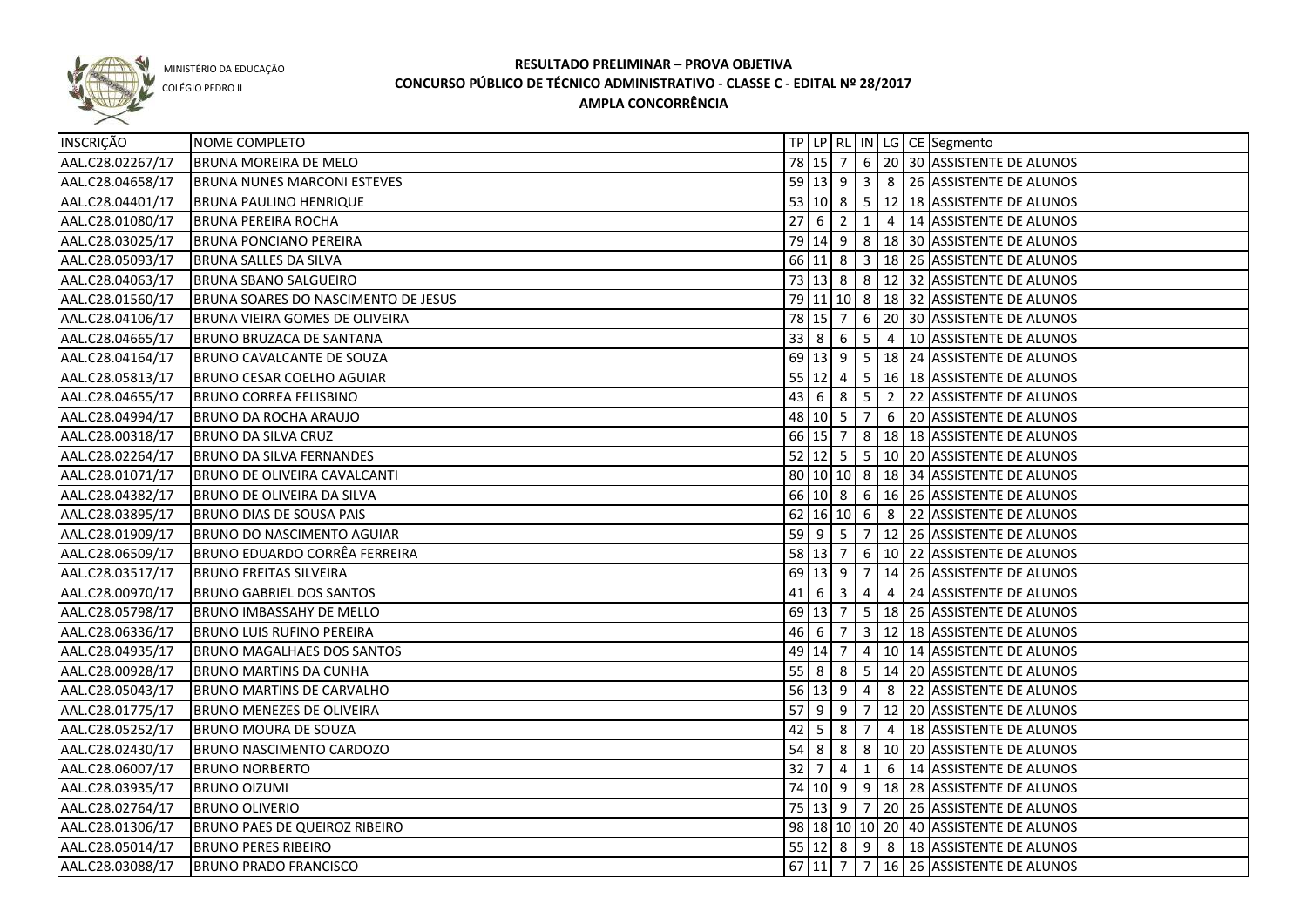

COLÉGIO PEDRO II

| INSCRIÇÃO        | NOME COMPLETO                          |    |                            |   |                |                                  | TP   LP   RL   IN   LG   CE   Segmento            |
|------------------|----------------------------------------|----|----------------------------|---|----------------|----------------------------------|---------------------------------------------------|
| AAL.C28.00113/17 | <b>BRUNO RODRIGO DE FREITAS BORGES</b> |    |                            |   |                |                                  | 69 14 8 7 12 28 ASSISTENTE DE ALUNOS              |
| AAL.C28.03711/17 | <b>BRUNO RODRIGUES COSTA LEMOS</b>     |    |                            |   |                |                                  | 45 10 7 4 8 16 ASSISTENTE DE ALUNOS               |
| AAL.C28.03396/17 | <b>BRUNO SIGNORELLI SILVEIRA</b>       |    |                            |   |                |                                  | 71 15 8   10   12   26   ASSISTENTE DE ALUNOS     |
| AAL.C28.06120/17 | <b>BRUNO SILVA PRAXEDES</b>            |    |                            |   |                |                                  | 50 10 9 7 8 16 ASSISTENTE DE ALUNOS               |
| AAL.C28.03940/17 | <b>BRUNO SOARES DE OLIVEIRA</b>        |    | $30 \mid 6 \mid 4$         |   |                |                                  | 4 4 12 ASSISTENTE DE ALUNOS                       |
| AAL.C28.03066/17 | <b>BRUNO SOUSA DOS ANJOS</b>           |    | 58 7 7                     |   |                |                                  | $ 8 12 24 $ ASSISTENTE DE ALUNOS                  |
| AAL.C28.03829/17 | BRUNO VINÍCIUS CARVALHO COSTA DA SILVA |    | $52$ 12 8                  |   |                |                                  | 4 8 20 ASSISTENTE DE ALUNOS                       |
| AAL.C28.02281/17 | CAIO DA SILVA CHAVES                   |    |                            |   |                |                                  | 58 13 8 5 10 22 ASSISTENTE DE ALUNOS              |
| AAL.C28.03744/17 | CAIO DE JESUS BARBOSA SILVA            |    |                            |   |                |                                  | 73 14 9 6 16 28 ASSISTENTE DE ALUNOS              |
| AAL.C28.02240/17 | CAIO HENRIQUE BARROZO DE PAULA         |    |                            |   |                |                                  | 40   12   5   5   0   18   ASSISTENTE DE ALUNOS   |
| AAL.C28.03688/17 | CAIO MAGALHÃES CHAVES BARBOSA          |    |                            |   |                |                                  | 76 14 9 7 14 32 ASSISTENTE DE ALUNOS              |
| AAL.C28.02753/17 | CAIO MORAES DA SILVA PEIXOTO           |    | $42 \mid 12 \mid 6 \mid 4$ |   |                |                                  | 6   14 ASSISTENTE DE ALUNOS                       |
| AAL.C28.01100/17 | CAIO SENRA DA SILVA                    |    |                            |   |                |                                  | 40 9 8 5 6 12 ASSISTENTE DE ALUNOS                |
| AAL.C28.04562/17 | CAIO SENRA DE MELLO                    |    | $50 \mid 8$                | 9 | 5 <sub>5</sub> |                                  | 12 16 ASSISTENTE DE ALUNOS                        |
| AAL.C28.02598/17 | CAIO SILVA DA COSTA                    | 61 | 7                          | 8 | $\overline{4}$ |                                  | 20 22 ASSISTENTE DE ALUNOS                        |
| AAL.C28.01099/17 | CAÍQUE GUSTAVO SENRA DA SILVA          |    |                            |   |                |                                  | 77 13 10 6 18 30 ASSISTENTE DE ALUNOS             |
| AAL.C28.03917/17 | CAMILA ALVES LUCENA DE MORAIS          |    | $50 \ 11 \ 6$              |   | $\vert$ 7      |                                  | 12 14 ASSISTENTE DE ALUNOS                        |
| AAL.C28.01486/17 | CAMILA BARRELA LIMA GUIMARÃES          |    | $71$ 11 9 7                |   |                |                                  | 14 30 ASSISTENTE DE ALUNOS                        |
| AAL.C28.05000/17 | <b>CAMILA CRUZ GUEDES</b>              |    | $66$ 14 10 8 6             |   |                |                                  | 28 ASSISTENTE DE ALUNOS                           |
| AAL.C28.01167/17 | CAMILA DA ROCHA MENESES                | 77 |                            |   |                |                                  | 12  5   8   20   32   ASSISTENTE DE ALUNOS        |
| AAL.C28.06077/17 | CAMILA DA SILVA LEAL CLACINO           |    | $70 \,   12 \,   8$        |   |                |                                  | 8   18   24   ASSISTENTE DE ALUNOS                |
| AAL.C28.00232/17 | CAMILA DANTAS PEREIRA                  |    | $64$ 14 9                  |   | $\overline{7}$ |                                  | 12 22 ASSISTENTE DE ALUNOS                        |
| AAL.C28.01978/17 | <b>CAMILA DOS SANTOS</b>               |    | 78 13 7                    |   |                |                                  | 8   16   34   ASSISTENTE DE ALUNOS                |
| AAL.C28.01227/17 | CAMILA DOS SANTOS DE MORAES            |    | $56$ 14 5                  |   | $\overline{7}$ |                                  | 12 18 ASSISTENTE DE ALUNOS                        |
| AAL.C28.05565/17 | CAMILA DOS SANTOS GONCALVES            |    | 68 12 6                    |   |                |                                  | 6   18   26   ASSISTENTE DE ALUNOS                |
| AAL.C28.02094/17 | CAMILA FELIPPE DE MELO                 |    | $54$ 12 8                  |   |                |                                  | $6 \mid 14 \mid 14$ ASSISTENTE DE ALUNOS          |
| AAL.C28.03451/17 | CAMILA FERREIRA GERARDO                |    |                            |   |                |                                  | 69   14   10   9   14   22   ASSISTENTE DE ALUNOS |
| AAL.C28.02746/17 | CAMILA GOMES DOS SANTOS FIGUEIREDO     |    | $47 \ 14 \ 6$              |   | 5 <sup>5</sup> |                                  | 8   14 ASSISTENTE DE ALUNOS                       |
| AAL.C28.01132/17 | CAMILA GUIMARÃES TEIXEIRA FONTES       |    | $58$ 16 8 6                |   |                | $\begin{array}{c} 6 \end{array}$ | 22 ASSISTENTE DE ALUNOS                           |
| AAL.C28.05351/17 | CAMILA KELLY NOGUEIRA CAMILO           |    |                            |   |                |                                  | 80 16 10 10 14 30 ASSISTENTE DE ALUNOS            |
| AAL.C28.04367/17 | CAMILA LEMOS DOS SANTOS RIBEIRO        |    | 68 11 8                    |   |                |                                  | $5 \mid 16 \mid 28$ ASSISTENTE DE ALUNOS          |
| AAL.C28.01430/17 | <b>CAMILA MARTINS</b>                  |    |                            |   |                |                                  | 53 10 4 5 14 20 ASSISTENTE DE ALUNOS              |
| AAL.C28.02904/17 | CAMILA MELLO OLIMPIO DO NASCIMENTO     |    |                            |   |                |                                  | 66 16 9 7 8 26 ASSISTENTE DE ALUNOS               |
| AAL.C28.01413/17 | <b>CAMILA MORALES DIAS</b>             |    |                            |   |                |                                  | 71 14 8 7 12 30 ASSISTENTE DE ALUNOS              |
| AAL.C28.05746/17 | CAMILA MOSE FERREIRA DA FONSECA        |    |                            |   |                |                                  | 68 10 10 8 16 24 ASSISTENTE DE ALUNOS             |
| AAL.C28.04990/17 | CAMILA NAVARRO GARCIA BÁEZ             |    |                            |   |                |                                  | 62 11 8 3 10 30 ASSISTENTE DE ALUNOS              |
| AAL.C28.06224/17 | <b>CAMILA NEVES CORREIA</b>            |    | $58$ 13 7                  |   |                |                                  | 4 8 26 ASSISTENTE DE ALUNOS                       |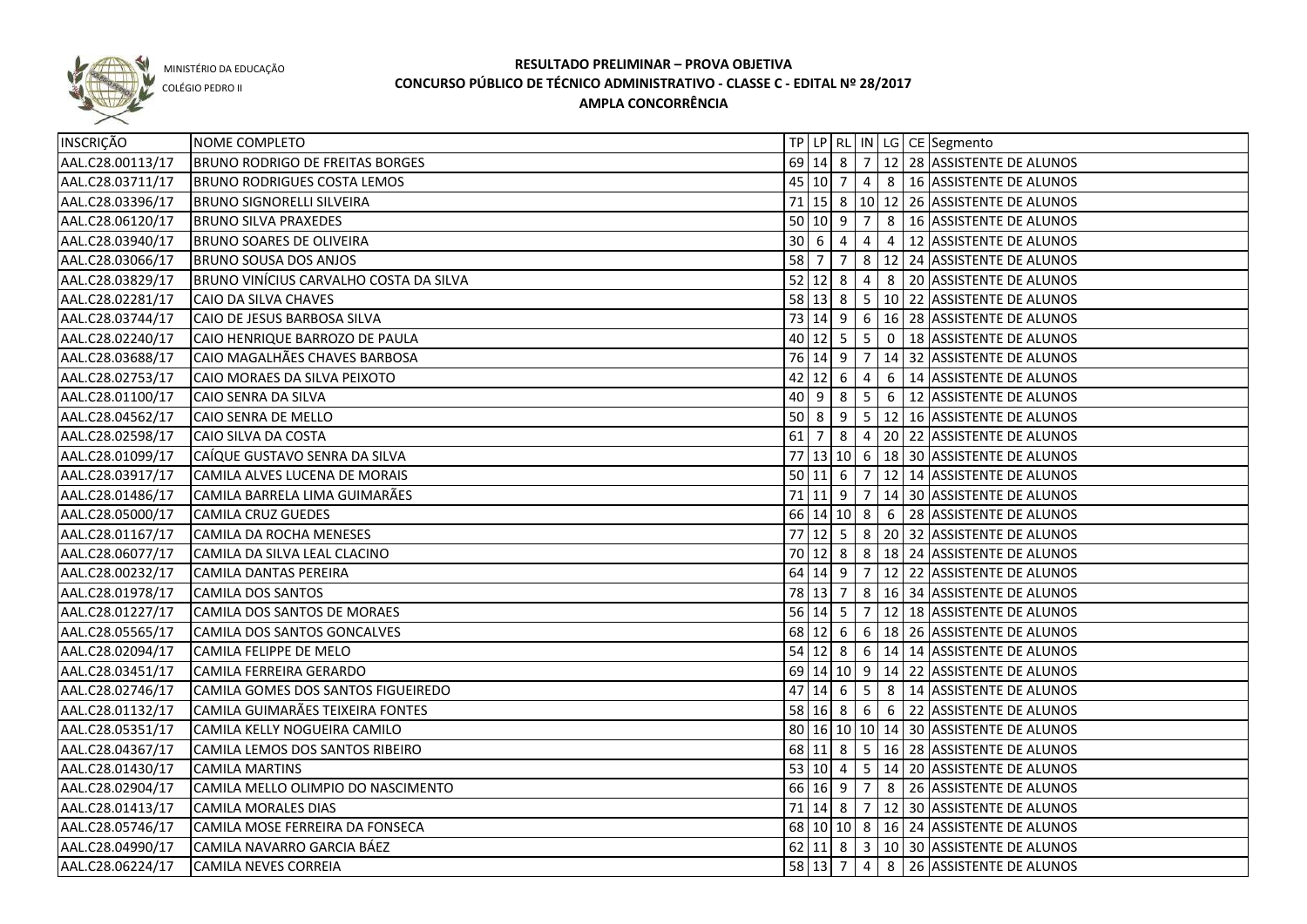

COLÉGIO PEDRO II

| INSCRIÇÃO        | NOME COMPLETO                      |                     |                    |                |                         |                | TP   LP   RL   IN   LG   CE   Segmento                 |
|------------------|------------------------------------|---------------------|--------------------|----------------|-------------------------|----------------|--------------------------------------------------------|
| AAL.C28.05861/17 | CAMILA PATRICIA KIPPER PUTZKE      |                     |                    |                |                         |                | 64 11 8   5   10   30   ASSISTENTE DE ALUNOS           |
| AAL.C28.04332/17 | CAMILA PEREIRA CUNHA SILVA         |                     |                    |                |                         |                | 49 8 6 3 12 20 ASSISTENTE DE ALUNOS                    |
| AAL.C28.04293/17 | CAMILA PEREIRA ROLIM               |                     |                    | 72 16 7        | 7 <sup>1</sup>          |                | 8 34 ASSISTENTE DE ALUNOS                              |
| AAL.C28.03260/17 | CAMILA PEREIRA SEVERINO            |                     | $67$ 13 7          |                |                         |                | 7   14   26   ASSISTENTE DE ALUNOS                     |
| AAL.C28.05243/17 | CAMILA RODRIGUES DOS SANTOS        |                     | 45 12 7            |                | 4                       |                | 6   16 ASSISTENTE DE ALUNOS                            |
| AAL.C28.03243/17 | CAMILLA BARBOSA DE SOUZA           |                     |                    |                |                         |                | 66 12 9 5 14 26 ASSISTENTE DE ALUNOS                   |
| AAL.C28.01812/17 | CAMILLA DE BRITO MENDONÇA          |                     |                    | 84 16 9 7      |                         |                | 20 32 ASSISTENTE DE ALUNOS                             |
| AAL.C28.02826/17 | CAMILLA DE LIMA MENDES             |                     |                    |                |                         |                | 54 13 6 5 12 18 ASSISTENTE DE ALUNOS                   |
| AAL.C28.05713/17 | CANDIDA SILVEIRA DOS SANTOS        | 47                  | 14 4               |                | $\overline{\mathbf{3}}$ | $\sim$ 4       | 22 ASSISTENTE DE ALUNOS                                |
| AAL.C28.02965/17 | CARDIÃ COSTA COLLARES              |                     | 65 10 6            |                |                         |                | 5   16   28   ASSISTENTE DE ALUNOS                     |
| AAL.C28.02747/17 | CARINE GOMES DOS SANTOS FIGUEIREDO |                     | $52$ 12 8          |                | $\overline{4}$          |                | 10 18 ASSISTENTE DE ALUNOS                             |
| AAL.C28.02013/17 | CARINE MOTTA MOFACTO               |                     | 49 14              | $\overline{7}$ |                         |                | 4   12   12   ASSISTENTE DE ALUNOS                     |
| AAL.C28.01457/17 | CARINNA SILVA DE OLIVEIRA          |                     |                    | 68 12 9        |                         |                | 7   14   26   ASSISTENTE DE ALUNOS                     |
| AAL.C28.05503/17 | CARLA ALVES DE ALMEIDA             |                     |                    | $55 \ 14 \ 8$  | 3                       |                | 4   26   ASSISTENTE DE ALUNOS                          |
| AAL.C28.02521/17 | CARLA AMANDIA DE FRANÇA SILVEIRA   |                     |                    | 60   10   6    |                         |                | $\vert 6 \vert 16 \vert 22 \vert$ ASSISTENTE DE ALUNOS |
| AAL.C28.04448/17 | CARLA BELCHIOR DA CUNHA VIEIRA     |                     |                    | 72 18 9        |                         |                | 7   14   24   ASSISTENTE DE ALUNOS                     |
| AAL.C28.03975/17 | CARLA CRISTINA BARCELLOS PALOQUINO |                     |                    | $63$ 11 5      |                         |                | 3   14   30   ASSISTENTE DE ALUNOS                     |
| AAL.C28.04801/17 | CARLA CRISTINA GUIMARÃES           | $32 \mid 14 \mid 3$ |                    |                | $\mathbf{1}$            | $\overline{2}$ | 12 ASSISTENTE DE ALUNOS                                |
| AAL.C28.00439/17 | <b>CARLA DANTAS PEREIRA</b>        |                     | $62$ 13 8          |                | $\overline{7}$          | 6              | 28 ASSISTENTE DE ALUNOS                                |
| AAL.C28.02651/17 | CARLA DE LIMA MOUTTA               | 68                  |                    | $10 \mid 6$    | 8 <sup>1</sup>          |                | 18 26 ASSISTENTE DE ALUNOS                             |
| AAL.C28.04289/17 | CARLA MARIA DA SILVA BALTHAR       |                     | $46 \mid 5$        | 7              | 4                       | 8              | 22 ASSISTENTE DE ALUNOS                                |
| AAL.C28.00279/17 | CARLA MONTEIRO DE AZEVEDO          |                     | $61$ 15 5          |                | $\overline{\mathbf{3}}$ |                | 10 28 ASSISTENTE DE ALUNOS                             |
| AAL.C28.00895/17 | CARLA MORAIS ALVES DE LIMA         |                     | $62$   12          | $\overline{7}$ | 7                       |                | 8 28 ASSISTENTE DE ALUNOS                              |
| AAL.C28.04896/17 | <b>CARLA MOREIRA</b>               |                     | $60 \ 15 \ 6$      |                |                         |                | 3   12   24   ASSISTENTE DE ALUNOS                     |
| AAL.C28.05158/17 | CARLA PATRICIA DA SILVA TORRES     | 42                  | 8                  | - 6            |                         |                | 6   10   12   ASSISTENTE DE ALUNOS                     |
| AAL.C28.03520/17 | <b>CARLA RUBIO CAMELO</b>          | 57                  | 8                  | 6              | 3 <sup>1</sup>          |                | 10 30 ASSISTENTE DE ALUNOS                             |
| AAL.C28.00296/17 | CARLA SILVA ATANAZIO               |                     | 76 15 8            |                | 9                       |                | 14 30 ASSISTENTE DE ALUNOS                             |
| AAL.C28.03013/17 | CARLA SIQUEIRA DE PAULA            | 54 14               |                    | $\overline{7}$ |                         |                | 3   12   18   ASSISTENTE DE ALUNOS                     |
| AAL.C28.00943/17 | CARLA VERÔNICA SILVA DO NASCIMENTO |                     | $42$ 11 4          |                |                         |                | 3   10   14   ASSISTENTE DE ALUNOS                     |
| AAL.C28.04436/17 | <b>CARLA XAVIER BELEM</b>          |                     | $36 \mid 8 \mid 8$ |                | 2 <sup>1</sup>          |                | 4   14 ASSISTENTE DE ALUNOS                            |
| AAL.C28.04409/17 | CARLOS ADMAR CAMPOS COUTO          |                     | 69 14 7            |                |                         |                | 8   10   30 ASSISTENTE DE ALUNOS                       |
| AAL.C28.02802/17 | <b>CARLOS ALBERTO</b>              | $37$ 9              |                    | $\overline{7}$ | 5                       |                | 2   14 ASSISTENTE DE ALUNOS                            |
| AAL.C28.01221/17 | CARLOS ALBERTO FERREIRA GRILLO     |                     |                    |                |                         |                | 51 7 8 6 14 16 ASSISTENTE DE ALUNOS                    |
| AAL.C28.04910/17 | <b>CARLOS ALBERTO LOUREIRO</b>     |                     |                    |                |                         |                | 74 14 8 8 12 32 ASSISTENTE DE ALUNOS                   |
| AAL.C28.05580/17 | CARLOS ALBERTO MONTEIRO FERNANDES  |                     |                    |                |                         |                | 82 16 9 9 16 32 ASSISTENTE DE ALUNOS                   |
| AAL.C28.02936/17 | CARLOS ALEXANDRE DE LIMA           |                     |                    |                |                         |                | 60 11 8 7 14 20 ASSISTENTE DE ALUNOS                   |
| AAL.C28.05866/17 | <b>CARLOS ALEXANDRE DURRA</b>      |                     |                    |                |                         |                | 72 13 9 8 14 28 ASSISTENTE DE ALUNOS                   |
|                  |                                    |                     |                    |                |                         |                |                                                        |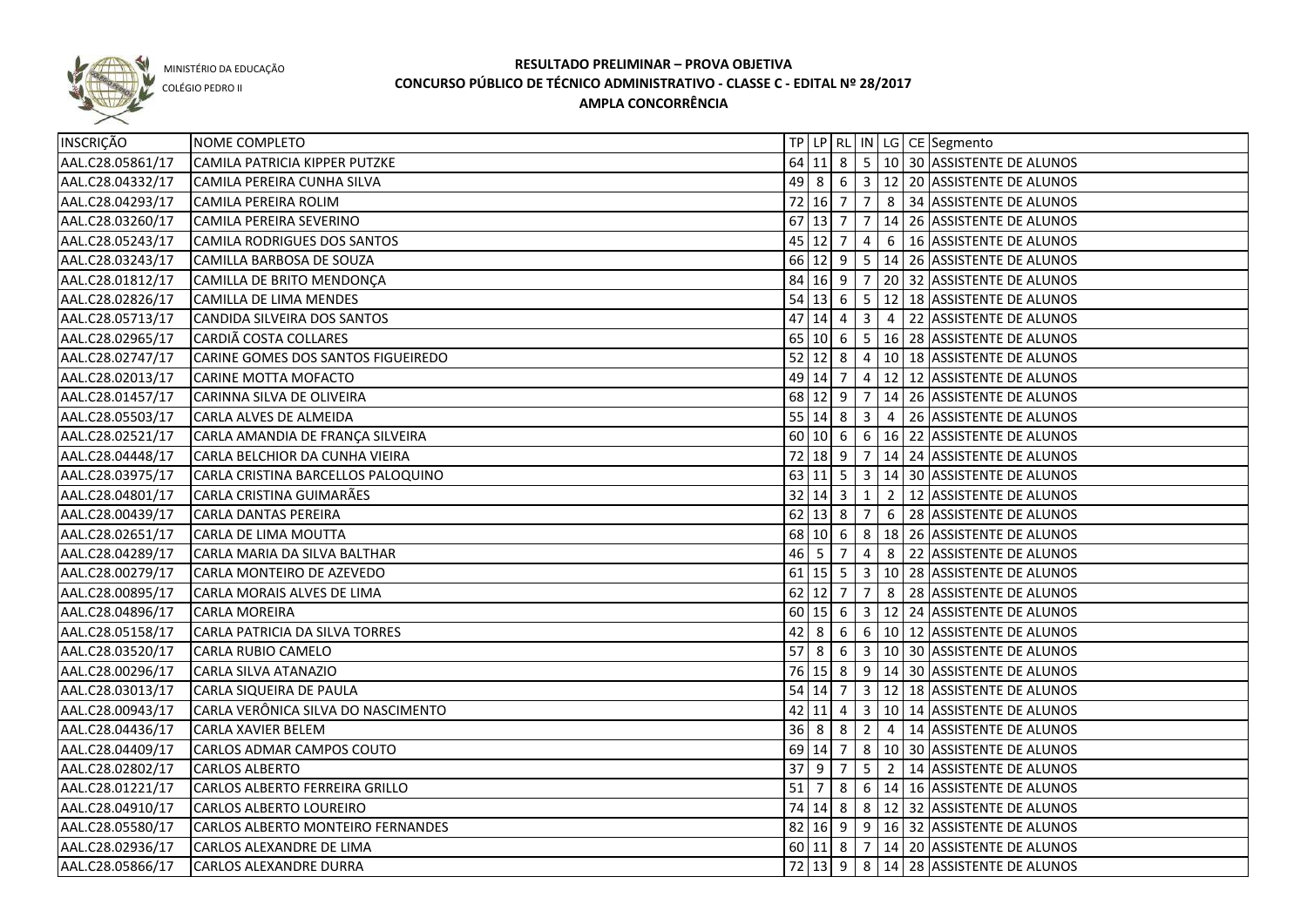

COLÉGIO PEDRO II

| INSCRIÇÃO        | NOME COMPLETO                                      |        |                     |                |                         |                | TP   LP   RL   IN   LG   CE   Segmento           |
|------------------|----------------------------------------------------|--------|---------------------|----------------|-------------------------|----------------|--------------------------------------------------|
| AAL.C28.02911/17 | <b>CARLOS ALVES AGUIAR</b>                         |        |                     |                |                         |                | 40 10 5 3 414 8 ASSISTENTE DE ALUNOS             |
| AAL.C28.03492/17 | CARLOS ANDERSON VELOSO RANGEL                      |        |                     |                |                         |                | 52 11 9 2 10 20 ASSISTENTE DE ALUNOS             |
| AAL.C28.01387/17 | CARLOS ANDRÉ DA CUNHA CAMPOS                       |        |                     |                |                         |                | 77 14 9 6 14 34 ASSISTENTE DE ALUNOS             |
| AAL.C28.01208/17 | CARLOS ANDREY BARBOSA DE SOUZA                     |        |                     |                |                         |                | 49 11 8 6 6 18 ASSISTENTE DE ALUNOS              |
| AAL.C28.02685/17 | CARLOS AUGUSTO DE OLIVEIRA ALVES                   |        |                     |                |                         |                | 63 14 9 10 16 14 ASSISTENTE DE ALUNOS            |
| AAL.C28.00242/17 | <b>CARLOS AUGUSTO PIO</b>                          |        | $42 \mid 5 \mid 7$  |                |                         |                | $2   10   18  $ ASSISTENTE DE ALUNOS             |
| AAL.C28.01315/17 | <b>CARLOS CHRISTAO</b>                             |        |                     |                |                         |                | 70 13 9 10 16 22 ASSISTENTE DE ALUNOS            |
| AAL.C28.00520/17 | <b>CARLOS DE ARAUJO FERNANDES</b>                  |        | $52$ 8 7            |                |                         |                | $\sqrt{3}$ 12   22   ASSISTENTE DE ALUNOS        |
| AAL.C28.01518/17 | CARLOS DIEGO RODRIGUES CORIOLANO DE FREITAS        |        |                     |                |                         |                | 72 15 10 9 14 24 ASSISTENTE DE ALUNOS            |
| AAL.C28.01106/17 | CARLOS EDUARDO ALVES KRUGER                        |        |                     |                |                         |                | 72 14 9 9 12 28 ASSISTENTE DE ALUNOS             |
| AAL.C28.02873/17 | CARLOS EDUARDO APOLINARIO RIBEIRO                  |        |                     |                |                         |                | 65 11 9 9 12 24 ASSISTENTE DE ALUNOS             |
| AAL.C28.04066/17 | CARLOS EDUARDO CAMPOS SÊNOS                        |        |                     |                |                         |                | 76 16 9 7 14 30 ASSISTENTE DE ALUNOS             |
| AAL.C28.04365/17 | CARLOS EDUARDO DA CRUZ BARROS                      |        |                     |                |                         |                | 68 14 9 9 14 22 ASSISTENTE DE ALUNOS             |
| AAL.C28.03506/17 | CARLOS EDUARDO GIGLIO FRANCO                       |        |                     |                |                         |                | 74 15 10 9 14 26 ASSISTENTE DE ALUNOS            |
| AAL.C28.03176/17 | <b>CARLOS EDUARDO JOSEPHE</b>                      |        | 69 13 7             |                |                         |                | 7   10   32   ASSISTENTE DE ALUNOS               |
| AAL.C28.04746/17 | CARLOS EDUARDO SANTANA DA SILVA                    |        | $59$ 13 7           |                | $7\overline{ }$         |                | 10 22 ASSISTENTE DE ALUNOS                       |
| AAL.C28.01416/17 | CARLOS EDUARDO SILVA BAPTISTA                      |        | 65 10 8             |                |                         |                | 9 12 26 ASSISTENTE DE ALUNOS                     |
| AAL.C28.02860/17 | CARLOS EDUARDO VIEIRA PINTO                        |        |                     |                |                         |                | 57 11 10 8 16 12 ASSISTENTE DE ALUNOS            |
| AAL.C28.04859/17 | CARLOS ERNESTO BARROS DE ALARCÃO                   |        | 45 12 6             |                | $\overline{\mathbf{3}}$ |                | 8   16 ASSISTENTE DE ALUNOS                      |
| AAL.C28.02446/17 | CARLOS FELIPE DIAS DA SILVA                        | 72     |                     |                | 8                       |                | 18 24 ASSISTENTE DE ALUNOS                       |
| AAL.C28.06117/17 | CARLOS FRANLKIN RICIO JUNIOR                       |        | $29 \mid 6$         | $5^{\circ}$    | $\overline{4}$          |                | 0   14   ASSISTENTE DE ALUNOS                    |
| AAL.C28.04871/17 | CARLOS GUILHERME SOUZA DOS SANTOS SOUZA DOS SANTOS |        | 67 12 10 7          |                |                         |                | 10 28 ASSISTENTE DE ALUNOS                       |
| AAL.C28.02740/17 | CARLOS HENRIQUE DA SILVA DE NOBREGA                |        | $65 \mid 13 \mid 9$ |                | 5 <sup>1</sup>          |                | 10 28 ASSISTENTE DE ALUNOS                       |
| AAL.C28.03366/17 | CARLOS HENRIQUE DE FIGUEIREDO NUNES JR.            |        |                     |                |                         |                | 61 11 10 8 10 22 ASSISTENTE DE ALUNOS            |
| AAL.C28.05940/17 | CARLOS HENRIQUE GUIMARÃES                          | 27     | 8                   | $\overline{4}$ | $\overline{\mathbf{3}}$ | $\overline{4}$ | 8 ASSISTENTE DE ALUNOS                           |
| AAL.C28.06249/17 | CARLOS HENRIQUE LEAL DA SILVA                      |        | 65 15               | 9              | $\overline{7}$          |                | 12 22 ASSISTENTE DE ALUNOS                       |
| AAL.C28.05067/17 | CARLOS HENRIQUE MARINHO DOS SANTOS                 |        | $60$   12           | 7              | 5                       | 8              | 28 ASSISTENTE DE ALUNOS                          |
| AAL.C28.00025/17 | CARLOS HENRIQUE MONTEIRO JACINTO                   |        | 63 13 6             |                |                         |                | 8   16   20   ASSISTENTE DE ALUNOS               |
| AAL.C28.00720/17 | <b>CARLOS JORGE BONFIM PEREIRA</b>                 |        | 58 11               | 4              |                         |                | 5   12   26   ASSISTENTE DE ALUNOS               |
| AAL.C28.04832/17 | CARLOS JOSÉ DE MEDEIROS                            |        | 48 14               | $\overline{7}$ |                         |                | 3   10   14   ASSISTENTE DE ALUNOS               |
| AAL.C28.05657/17 | CARLOS JÚLIO CÂMARA DO NASCIMENTO JÚNIOR           | $51$ 9 |                     | 9              |                         |                | 7   14   12   ASSISTENTE DE ALUNOS               |
| AAL.C28.01713/17 | CARLOS MAGNO DE JESUS DA SILVA                     |        | $55 \ 5 \ 6$        |                |                         |                | 4   18   22   ASSISTENTE DE ALUNOS               |
| AAL.C28.06193/17 | CARLOS RENATO DA COSTA FERNANDES                   |        | $35 \mid 5$         | $\overline{7}$ |                         |                | 3   10   10   ASSISTENTE DE ALUNOS               |
| AAL.C28.04958/17 | CARLOS ROBERTO CALENTI TRINDADE                    |        |                     |                |                         |                | 77 15 9 9 12 32 ASSISTENTE DE ALUNOS             |
| AAL.C28.02581/17 | CARLOS ROBERTO CALIXTO DOS SANTOS JUNIOR           |        |                     |                |                         |                | 59   10   9   8   6   26   ASSISTENTE DE ALUNOS  |
| AAL.C28.04545/17 | CARLOS ROBERTO DA SILVA NOBREGA                    |        |                     |                |                         |                | 74   13   8   3   20   30   ASSISTENTE DE ALUNOS |
| AAL.C28.05046/17 | CARLOS ROBERTO DE SOUZA                            |        | 48 12 8             |                |                         |                | 6 6 16 ASSISTENTE DE ALUNOS                      |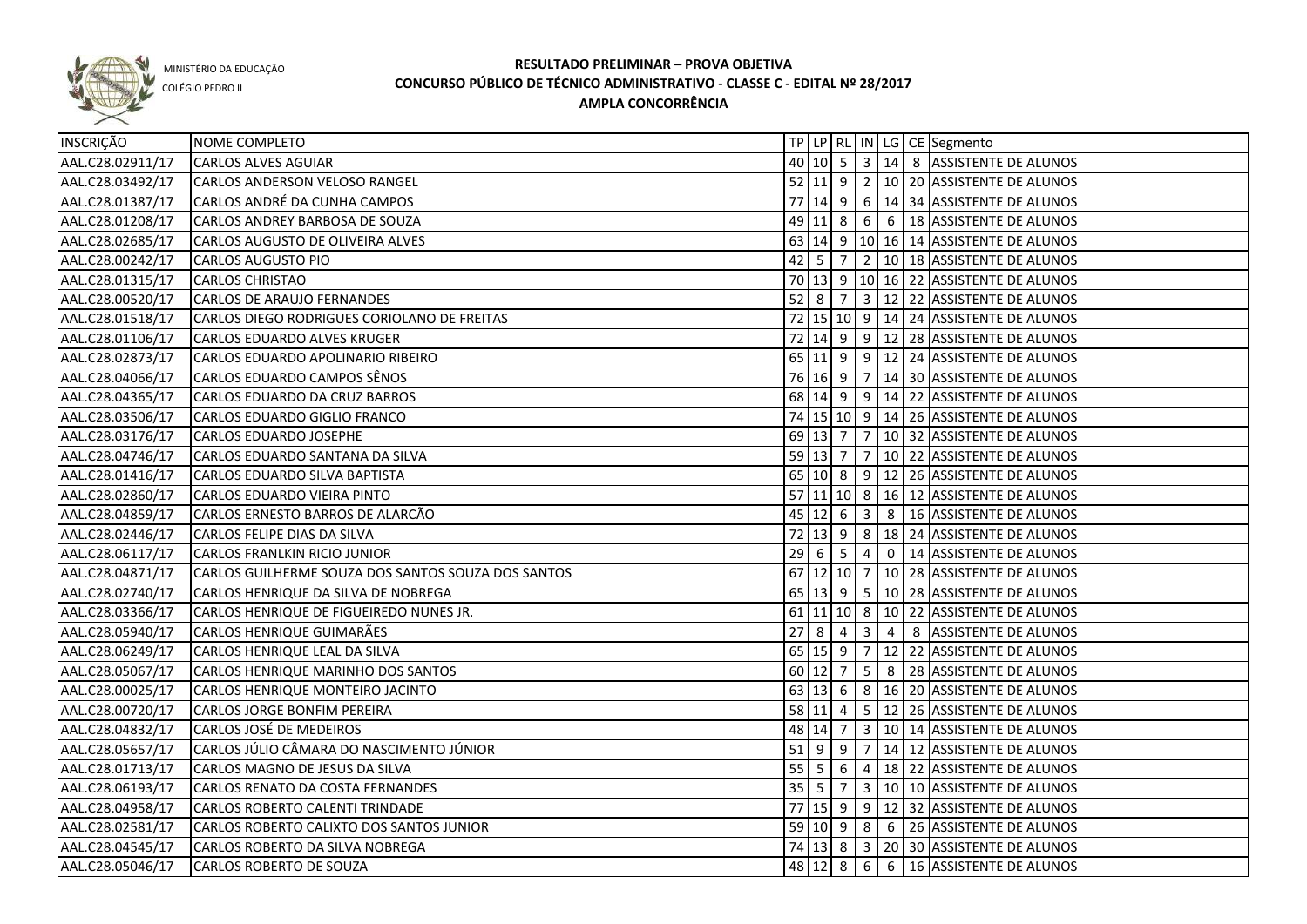

COLÉGIO PEDRO II

| <b>INSCRIÇÃO</b> | NOME COMPLETO                          |    |               |                            |                         |   | TP LP RL IN LG CE Segmento                           |
|------------------|----------------------------------------|----|---------------|----------------------------|-------------------------|---|------------------------------------------------------|
| AAL.C28.05726/17 | CARLOSMAN BIRA OLIVEIRA                |    |               |                            |                         |   | 56 13 9 4 6 24 ASSISTENTE DE ALUNOS                  |
| AAL.C28.06231/17 | CARMEN LUCIA FELIX DE ALMEIDA          |    |               |                            |                         |   | 54 13 7 2 6 26 ASSISTENTE DE ALUNOS                  |
| AAL.C28.00597/17 | CAROLANE DA SILVA MADEIRA              |    |               |                            |                         |   | 55 10 6 3 12 24 ASSISTENTE DE ALUNOS                 |
| AAL.C28.03519/17 | CAROLINA BATTAGLIA FERREIRA DA ROSA    |    |               |                            |                         |   | 55 10 7 4 12 22 ASSISTENTE DE ALUNOS                 |
| AAL.C28.05472/17 | CAROLINA BRAGA PEREIRA DOMINGOS        |    |               |                            |                         |   | 54 13 8 7 4 22 ASSISTENTE DE ALUNOS                  |
| AAL.C28.00561/17 | CAROLINA CHAVES PEÇANHA                |    |               |                            |                         |   | 69 16 10 5 8 30 ASSISTENTE DE ALUNOS                 |
| AAL.C28.02613/17 | CAROLINA DA COSTA VASQUES PEREIRA      |    |               |                            |                         |   | 65   13   8   4   14   26   ASSISTENTE DE ALUNOS     |
| AAL.C28.02195/17 | CAROLINA DE ABREU MENNA SILVESTRE      |    |               |                            |                         |   | 53 12 10 5 8 18 ASSISTENTE DE ALUNOS                 |
| AAL.C28.04550/17 | CAROLINA DE SOUSA PINTO                |    |               |                            |                         |   | 81   15   9   7   14   36   ASSISTENTE DE ALUNOS     |
| AAL.C28.01374/17 | CAROLINA DIAS DOS SANTOS               | 44 |               | $11$ 5                     | $\overline{4}$          |   | 6 18 ASSISTENTE DE ALUNOS                            |
| AAL.C28.04009/17 | CAROLINA EDERLI HERINGER               | 47 |               | $14 \mid 6 \mid 5$         |                         |   | 8   14 ASSISTENTE DE ALUNOS                          |
| AAL.C28.02854/17 | CAROLINA MACHADO VIEIRA                |    |               | $42 \mid 10 \mid 5 \mid 3$ |                         |   | 0 24 ASSISTENTE DE ALUNOS                            |
| AAL.C28.05872/17 | CAROLINA PAULINO BARRETO               |    |               | $57$ 15 8                  | $\overline{4}$          |   | 8 22 ASSISTENTE DE ALUNOS                            |
| AAL.C28.00807/17 | CAROLINA RODRIGUES DOS SANTOS          |    | $52$  11      | 6                          | $5^{\circ}$             |   | 14 16 ASSISTENTE DE ALUNOS                           |
| AAL.C28.01077/17 | <b>CAROLINA SALLES BARCELLOS</b>       |    | $41$ 11 5     |                            | $\overline{\mathbf{3}}$ | 6 | 16 ASSISTENTE DE ALUNOS                              |
| AAL.C28.02215/17 | CAROLINA SENA DE SOUZA                 |    | $39$ $9$      | 4                          | 4                       | 6 | 16 ASSISTENTE DE ALUNOS                              |
| AAL.C28.06433/17 | CAROLINA TORRES DE MOURA               |    |               | $54$ 12 8                  | 6                       |   | 6 22 ASSISTENTE DE ALUNOS                            |
| AAL.C28.04817/17 | CAROLINA VALENTE DOS SANTOS BLANCO     |    |               |                            |                         |   | 69   16   9   6   16   22   ASSISTENTE DE ALUNOS     |
| AAL.C28.05188/17 | CAROLINA VIANA SOARES FERREIRA PRIMOLA |    |               |                            |                         |   | 71   13   10   8   12   28   ASSISTENTE DE ALUNOS    |
| AAL.C28.06335/17 | CAROLINA VICTORIA MELO DE OLIVEIRA     |    | 66 13 4       |                            |                         |   | 5   16   28   ASSISTENTE DE ALUNOS                   |
| AAL.C28.04071/17 | CAROLINA VIEIRA LEONES                 |    |               |                            |                         |   | 63 10 9 6 14 24 ASSISTENTE DE ALUNOS                 |
| AAL.C28.04273/17 | CAROLINA VILLARDI LIMA MACEDO NUNES    |    |               | $61$ 10 10 5 8             |                         |   | 28 ASSISTENTE DE ALUNOS                              |
| AAL.C28.05054/17 | <b>CAROLINE ANDRADE FERNANDES</b>      |    | $50 \ 10 \ 6$ |                            | $6\overline{6}$         | 8 | 20 ASSISTENTE DE ALUNOS                              |
| AAL.C28.04798/17 | CAROLINE BRITO MARQUES DE SÁ           |    |               | $62$ 13 8                  | $\overline{7}$          |   | 10 24 ASSISTENTE DE ALUNOS                           |
| AAL.C28.06500/17 | CAROLINE CARNEIRO GOMES DE MATTOS      |    |               | $71$ 14 8                  | $\overline{7}$          |   | 12 30 ASSISTENTE DE ALUNOS                           |
| AAL.C28.04252/17 | CAROLINE DE SOUZA LANGONI              |    |               | $56$ 12 8                  |                         |   | 8 14 14 ASSISTENTE DE ALUNOS                         |
| AAL.C28.06031/17 | CAROLINE GOMES LOURENÇO                |    |               | $51 \,   14 \,   5$        |                         |   | 4   12   16   ASSISTENTE DE ALUNOS                   |
| AAL.C28.03906/17 | CAROLINE GUSMÃO MAIA E SILVA           |    |               | $69$ 14 6                  |                         |   | $9$   16   24   ASSISTENTE DE ALUNOS                 |
| AAL.C28.01872/17 | CAROLINE LIMA AZEVEDO                  |    | 45 8          | 5                          | 6                       |   | 8 18 ASSISTENTE DE ALUNOS                            |
| AAL.C28.06018/17 | CAROLINE LUCIA DA CONCEIÇÃO            |    |               | $51$ 10 5                  |                         |   | $\vert$ 4 $\vert$ 10 $\vert$ 22 ASSISTENTE DE ALUNOS |
| AAL.C28.03160/17 | CAROLINE RODRIGUES ROSA MOFACTO ALVES  |    |               |                            |                         |   | 71 13 9 7 18 24 ASSISTENTE DE ALUNOS                 |
| AAL.C28.01169/17 | <b>CAROLINE SARDENBERG SOARES</b>      |    |               |                            |                         |   | 80 16 10 10 12 32 ASSISTENTE DE ALUNOS               |
| AAL.C28.03981/17 | CAROLINNE PAULINO ARRUDA               |    |               |                            |                         |   | 59 15 9 7 8 20 ASSISTENTE DE ALUNOS                  |
| AAL.C28.01714/17 | CÁSSIA DE OLIVEIRA RODRIGUES PAZ       |    |               |                            |                         |   | 62 11 8 9 14 20 ASSISTENTE DE ALUNOS                 |
| AAL.C28.01354/17 | CÁSSIA TEIXEIRA COSTA MATTOS           |    |               |                            |                         |   | 57 10 9 4 14 20 ASSISTENTE DE ALUNOS                 |
| AAL.C28.02476/17 | CÁSSIA VERÔNICA TENÓRIO MACIEL         |    |               |                            |                         |   | 78 11 9 8 20 30 ASSISTENTE DE ALUNOS                 |
| AAL.C28.02964/17 | CATARINA ALMEIDA DE SOUZA              |    |               | $45 \mid 9 \mid 5$         |                         |   | 7 10 14 ASSISTENTE DE ALUNOS                         |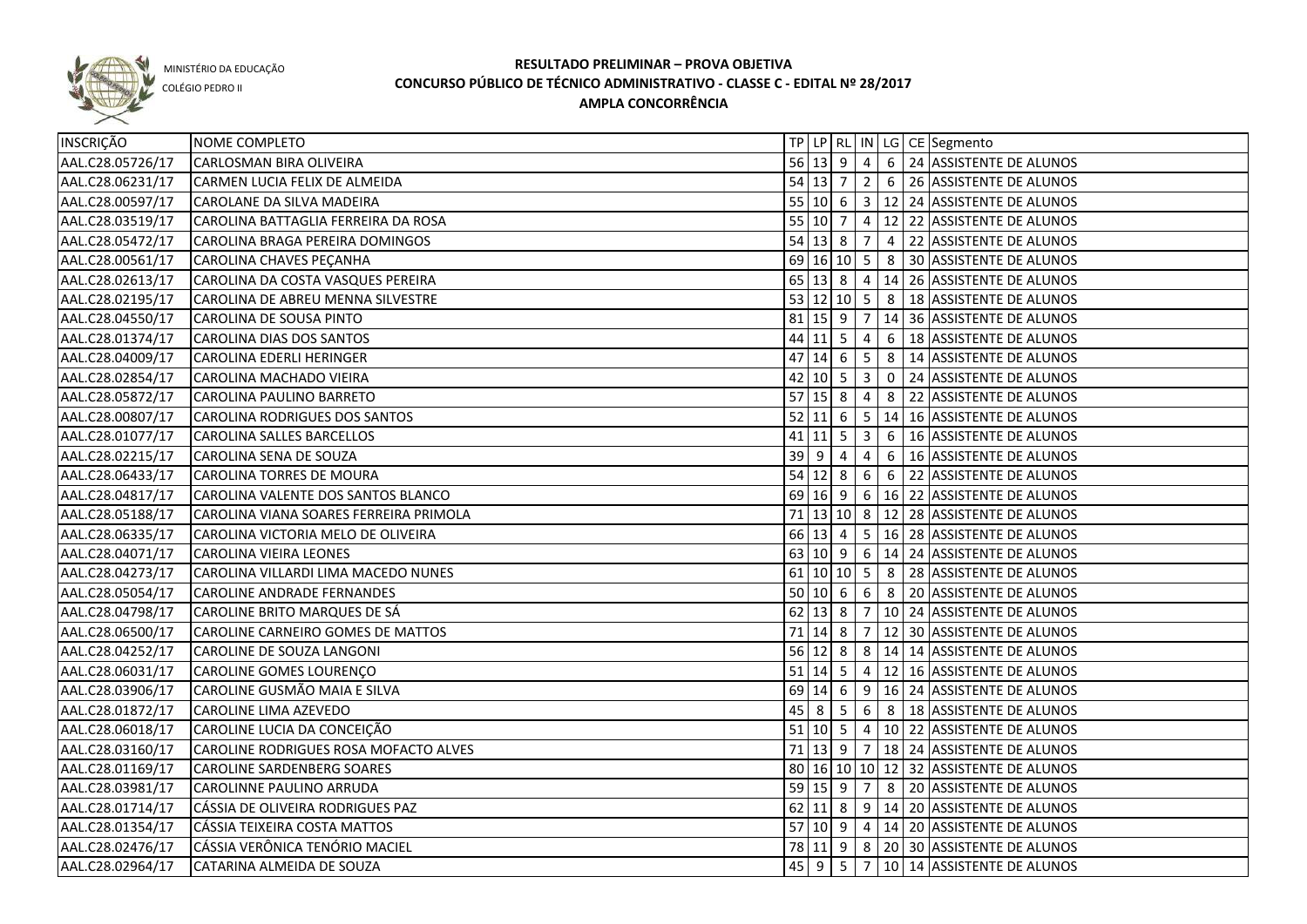

COLÉGIO PEDRO II

| <b>INSCRIÇÃO</b> | NOME COMPLETO                         |                                   |                       |                |            | TP   LP   RL   IN   LG   CE   Segmento                        |
|------------------|---------------------------------------|-----------------------------------|-----------------------|----------------|------------|---------------------------------------------------------------|
| AAL.C28.03586/17 | CATIA DA SILVA ADELAIDE               |                                   |                       |                |            | 59 13 9 3 6 28 ASSISTENTE DE ALUNOS                           |
| AAL.C28.04624/17 | CÁTIA MARIA SILVANO CUNHA             |                                   |                       |                |            | 60 14 10 2 12 22 ASSISTENTE DE ALUNOS                         |
| AAL.C28.03956/17 | CECILIA CAVALCANTE BARBOSA RIBEIRO    |                                   |                       |                |            | 32 7 4 5 2 14 ASSISTENTE DE ALUNOS                            |
| AAL.C28.04939/17 | <b>CELI GUIMARAES MUNIZ</b>           |                                   |                       |                |            | 67 13 9 5 16 24 ASSISTENTE DE ALUNOS                          |
| AAL.C28.01699/17 | CÉLIA REGINA DA SILVA                 |                                   |                       |                |            | 62 13 7 4 10 28 ASSISTENTE DE ALUNOS                          |
| AAL.C28.05413/17 | CÉLIA REGINA TEIXEIRA                 |                                   |                       |                |            | $34 \mid 8 \mid 6 \mid 2 \mid 0 \mid 18$ ASSISTENTE DE ALUNOS |
| AAL.C28.03896/17 | CELIA SOARES DE MENEZES DE SOUZA      |                                   |                       |                |            | 55 12 6 5 12 20 ASSISTENTE DE ALUNOS                          |
| AAL.C28.00016/17 | CELIMAR ADÃO MOREIRA                  |                                   |                       |                |            | 69 12 9 8 14 26 ASSISTENTE DE ALUNOS                          |
| AAL.C28.02321/17 | CELSO GONÇALVES CRISTIANES            |                                   |                       |                |            | 52 10 8 4 10 20 ASSISTENTE DE ALUNOS                          |
| AAL.C28.01148/17 | CELSO HENRIQUE CORREA LOPES MAIA      | $44 \overline{\smash{\big)}\,}$ 7 |                       | $\overline{4}$ |            | $7 \mid 12 \mid 14$ ASSISTENTE DE ALUNOS                      |
| AAL.C28.06579/17 | <b>CELY DE MARIANO</b>                |                                   |                       |                |            | 79 17 9 7 16 30 ASSISTENTE DE ALUNOS                          |
| AAL.C28.04049/17 | CÉZAR AUGUSTO DAMASCENO MARTINS       |                                   |                       |                |            | 60 11 8 9 12 20 ASSISTENTE DE ALUNOS                          |
| AAL.C28.00923/17 | CHARLES DE DEUS SILVA                 | 48 7                              |                       |                |            | $6 \mid 3 \mid 10 \mid 22$ ASSISTENTE DE ALUNOS               |
| AAL.C28.01078/17 | CHREIVA MAGALHÃES MALICK              |                                   |                       |                |            | 86 16 10 10 18 32 ASSISTENTE DE ALUNOS                        |
| AAL.C28.02472/17 | CHRISTIANE CARDOSO DE SOUZA           |                                   |                       |                |            | 63 12 8 7 12 24 ASSISTENTE DE ALUNOS                          |
| AAL.C28.00766/17 | CHRISTIANE DA SILVA SEVERIANO         |                                   |                       |                |            | 51   13   7   5   10   16   ASSISTENTE DE ALUNOS              |
| AAL.C28.00644/17 | CHRISTIANO MARINO PORTELLA            |                                   |                       |                |            | 58   14   8   6   12   18   ASSISTENTE DE ALUNOS              |
| AAL.C28.02464/17 | CIANA NEUMEYER CARDOSO BENFEITA       | 77                                |                       |                |            | 16  10  9   14   28   ASSISTENTE DE ALUNOS                    |
| AAL.C28.01074/17 | <b>CIBELE CHAVES MEDINA GIL</b>       | 52                                | $\overline{7}$        | $5^{\circ}$    | $6 \mid 6$ | 28 ASSISTENTE DE ALUNOS                                       |
| AAL.C28.05481/17 | CINTHIA DOS SANTOS CHAGAS QUINTANILHA |                                   | $60 \vert 13 \vert 8$ |                |            | 5 14 20 ASSISTENTE DE ALUNOS                                  |
| AAL.C28.02359/17 | CINTIA BARTHOLOMEU DE CARVALHO        |                                   |                       |                |            | 68 14 10 6 18 20 ASSISTENTE DE ALUNOS                         |
| AAL.C28.02971/17 | CINTIA CHAVES FARIA WIKART            |                                   | 60 11 8               |                |            |                                                               |
| AAL.C28.04101/17 | CINTIA CIBELE SANTOS SOARES E SILVA   |                                   | $45$   9              | $\overline{4}$ |            | 6   10   16   ASSISTENTE DE ALUNOS                            |
| AAL.C28.01157/17 | <b>CINTIA DA COSTA</b>                |                                   |                       |                |            | 69 14 8 9 12 26 ASSISTENTE DE ALUNOS                          |
| AAL.C28.00560/17 | CINTIA DE SOUZA DE OLIVEIRA           |                                   |                       |                |            | 55   10   10   5   10   20   ASSISTENTE DE ALUNOS             |
| AAL.C28.04358/17 | <b>CINTIA FEITOSA SILVA</b>           |                                   |                       |                |            | 53 10 10 3 8 22 ASSISTENTE DE ALUNOS                          |
| AAL.C28.03921/17 | CINTIA GUSMÃO MAIA E SILVA            |                                   | $49$ 12 4             |                |            | 3   10   20   ASSISTENTE DE ALUNOS                            |
| AAL.C28.04987/17 | CINTIA TEIXEIRA CAVALCANTE PACHECO    |                                   | $53 \mid 12 \mid 4$   |                |            | 5   18   14   ASSISTENTE DE ALUNOS                            |
| AAL.C28.04455/17 | <b>CIRO COUTO FOLTRAN</b>             |                                   |                       |                |            | 47 10 9 4 8 16 ASSISTENTE DE ALUNOS                           |
| AAL.C28.01110/17 | <b>CLARA CALDEIRA DIAS</b>            |                                   |                       |                |            | 82 16 9 7 16 34 ASSISTENTE DE ALUNOS                          |
| AAL.C28.06519/17 | <b>CLARA REGINA DA CUNHA</b>          |                                   |                       |                |            | 49 10 5 2 10 22 ASSISTENTE DE ALUNOS                          |
| AAL.C28.02758/17 | <b>CLARICE BELO DAVID</b>             |                                   |                       |                |            | 59 7 5 5 10 32 ASSISTENTE DE ALUNOS                           |
| AAL.C28.02937/17 | CLARISSA DIAS DE ARAUJO DOS SANTOS    |                                   |                       |                |            | 65 13 3 7 14 28 ASSISTENTE DE ALUNOS                          |
| AAL.C28.04169/17 | CLARISSA TARGUETA DA SILVA LUTTERBACH |                                   |                       |                |            | 71 18 8 5 16 24 ASSISTENTE DE ALUNOS                          |
| AAL.C28.02507/17 | CLARISSE SIMÕES DA SILVA              |                                   |                       |                |            | 87 19 10 10 18 30 ASSISTENTE DE ALUNOS                        |
| AAL.C28.03222/17 | <b>CLAUDETE TOMAZ DA SILVA</b>        |                                   |                       |                |            | 54 12 8 4 12 18 ASSISTENTE DE ALUNOS                          |
| AAL.C28.05892/17 | CLÁUDIA ALESSANDRA EMERICH DE MELO    |                                   |                       |                |            | 59 10 5 8 16 20 ASSISTENTE DE ALUNOS                          |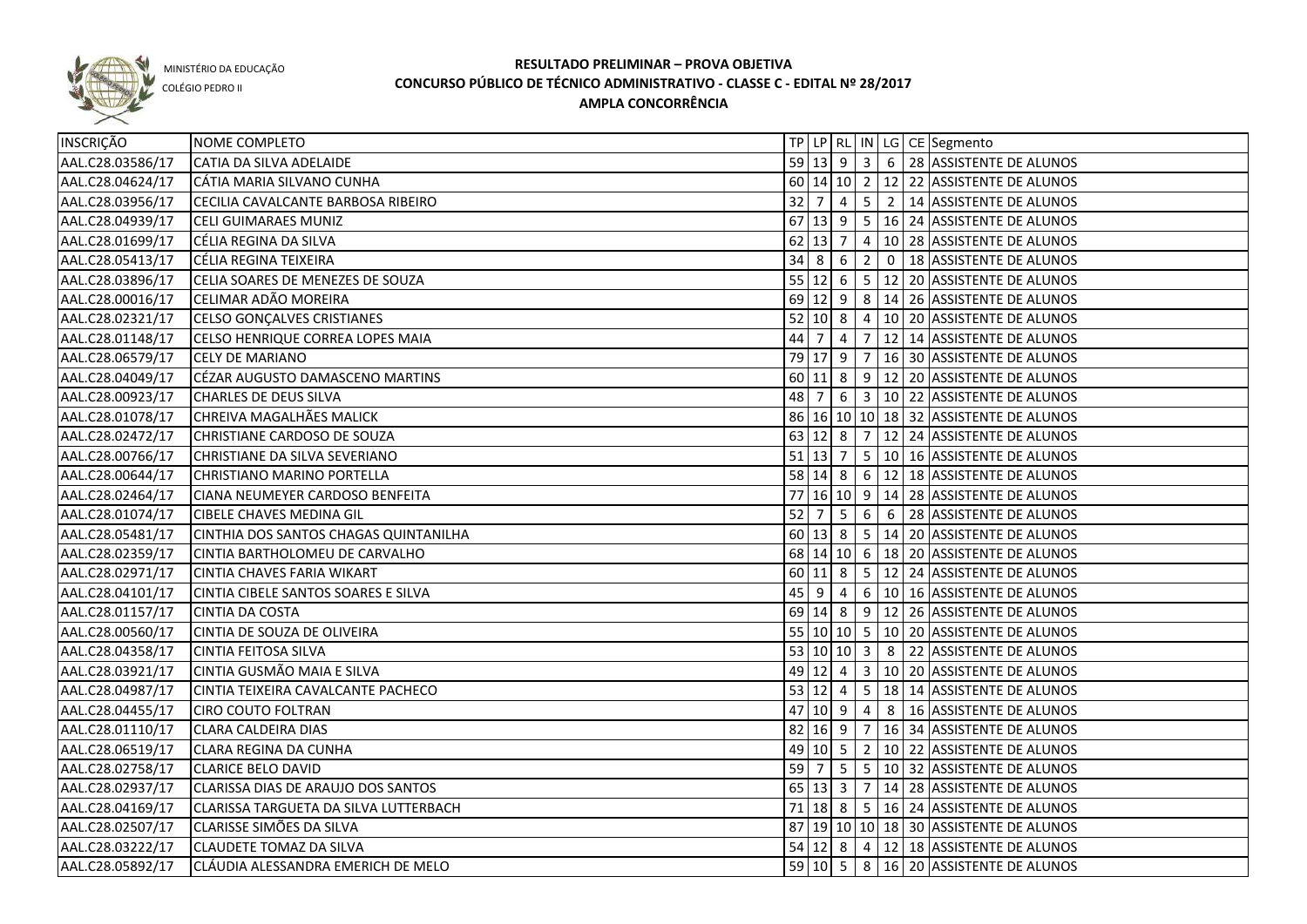

COLÉGIO PEDRO II

| INSCRIÇÃO        | NOME COMPLETO                          |      |                |                    |                |                | TP LP   RL   IN   LG   CE   Segmento               |
|------------------|----------------------------------------|------|----------------|--------------------|----------------|----------------|----------------------------------------------------|
| AAL.C28.05437/17 | <b>CLAUDIA ALVES GIOVANNINI</b>        |      |                |                    |                |                | 61 12 4 7 18 20 ASSISTENTE DE ALUNOS               |
| AAL.C28.01410/17 | <b>CLAUDIA CAMPOS DE OLIVEIRA</b>      |      |                |                    |                |                | 37   10   3   2   8   14   ASSISTENTE DE ALUNOS    |
| AAL.C28.00964/17 | CLAUDIA DA COSTA MATHIAS DA SILVA      |      |                |                    |                |                | 61   12   4   3   14   28   ASSISTENTE DE ALUNOS   |
| AAL.C28.02877/17 | CLAUDIA DA SILVA DE OLIVEIRA           |      |                | $59$ 12 8 5        |                |                | 8 26 ASSISTENTE DE ALUNOS                          |
| AAL.C28.00283/17 | CLAUDIA FELIPE DOS SANTOS ROZARIO      |      |                |                    |                |                | 59 12 6 5 18 18 ASSISTENTE DE ALUNOS               |
| AAL.C28.04022/17 | <b>CLAUDIA FERREIRA DIAS</b>           |      |                |                    |                |                | $52 12 7 5 8 20 $ ASSISTENTE DE ALUNOS             |
| AAL.C28.05962/17 | CLAUDIA FERREIRA VARGAS BARRETO        |      |                | $42 \mid 8 \mid 2$ |                |                | $4 \mid 4 \mid 24$ ASSISTENTE DE ALUNOS            |
| AAL.C28.05327/17 | <b>CLAUDIA FUOCO</b>                   |      |                |                    |                |                | 47 8 4 7 10 18 ASSISTENTE DE ALUNOS                |
| AAL.C28.02610/17 | CLAUDIA LARANJEIRA DARGAINS            |      |                |                    |                |                | 62 11 9 6 10 26 ASSISTENTE DE ALUNOS               |
| AAL.C28.06442/17 | CLAUDIA MAGALHÃES MAIA                 |      |                |                    |                |                | 36 9 5 2 4 16 ASSISTENTE DE ALUNOS                 |
| AAL.C28.06402/17 | CLAUDIA MARIA DE CIMA AIRES DOS SANTOS |      |                |                    |                |                | 43 12 8 5 6 12 ASSISTENTE DE ALUNOS                |
| AAL.C28.03021/17 | CLAUDIA MARIA DE FREITAS SILVA         |      |                |                    |                |                | 62 14 6 4 14 24 ASSISTENTE DE ALUNOS               |
| AAL.C28.04695/17 | CLAUDIA MESQUITA VERA CRUZ             |      |                |                    |                |                | 55 9 6 6 6 16 18 ASSISTENTE DE ALUNOS              |
| AAL.C28.03687/17 | <b>CLAUDIA MORELLI DIAS</b>            |      |                |                    |                |                | 70 14 9   5   16   26   ASSISTENTE DE ALUNOS       |
| AAL.C28.03618/17 | CLAUDIA MOUZINHO DA SILVA              |      | $55 \ 11 \ 6$  |                    | $\overline{4}$ |                | 6 28 ASSISTENTE DE ALUNOS                          |
| AAL.C28.03970/17 | CLÁUDIA PALOQUINE DA SILVA FERNANDES   |      |                |                    |                |                | 69 14 8 7 14 26 ASSISTENTE DE ALUNOS               |
| AAL.C28.04042/17 | <b>CLAUDIA SANTOS DE OLIVEIRA</b>      |      | $59$ 10 6      |                    |                |                | 5 14 24 ASSISTENTE DE ALUNOS                       |
| AAL.C28.04897/17 | CLÁUDIA SIRYEMA MARTINS DA SILVA       |      | $51$ 11 8      |                    |                |                | 8 8 16 ASSISTENTE DE ALUNOS                        |
| AAL.C28.05876/17 | <b>CLAUDIA VASCONCELLOS</b>            |      |                |                    |                |                | 55   11   8   6   12   18   ASSISTENTE DE ALUNOS   |
| AAL.C28.02611/17 | CLAUDIO ALEX LOPES PEREIRA             |      |                |                    |                |                | 64   14   9   3   14   24   ASSISTENTE DE ALUNOS   |
| AAL.C28.06563/17 | CLÁUDIO ANTÔNIO DOS SANTOS JUNIOR      |      |                | 55 11 8            | $\overline{4}$ |                | 4 28 ASSISTENTE DE ALUNOS                          |
| AAL.C28.05459/17 | <b>CLAUDIO CABRAL DE LIMA</b>          |      | 46 11 8        |                    | 9              | $\overline{2}$ | 16 ASSISTENTE DE ALUNOS                            |
| AAL.C28.03974/17 | <b>CLAUDIO DIAS BARROSO</b>            | 37   | $\overline{7}$ | 6                  | $\overline{4}$ | 8              | 12 ASSISTENTE DE ALUNOS                            |
| AAL.C28.03010/17 | CLÁUDIO HENRIQUE DAS CHAGAS PEREIRA    |      |                | 73 14 9            |                |                | 8   18   24   ASSISTENTE DE ALUNOS                 |
| AAL.C28.02343/17 | CLÁUDIO MAGNO DE OLIVEIRA FONSECA      | 70 9 |                | $\overline{7}$     |                |                | 8 20 26 ASSISTENTE DE ALUNOS                       |
| AAL.C28.01762/17 | CLAUDIO MESQUITA MIRANDA               |      |                |                    |                |                | 88   18   10   10   18   32   ASSISTENTE DE ALUNOS |
| AAL.C28.00856/17 | <b>CLAUDIO MIGUEL BORGES</b>           |      |                |                    |                |                | 75 7 10 6 18 34 ASSISTENTE DE ALUNOS               |
| AAL.C28.03139/17 | CLAUDIO SERGIO CORREA LAU              |      | 71 14 7        |                    |                |                | 4   16   30   ASSISTENTE DE ALUNOS                 |
| AAL.C28.05221/17 | <b>CLAYRI KET SOUZA NASCIMENTO</b>     |      |                |                    |                |                | $60 10 8 6 14 22$ ASSISTENTE DE ALUNOS             |
| AAL.C28.02429/17 | <b>CLAYTON RODRIGO ABREU DIAS</b>      |      |                |                    |                |                | 66 12 9 9 12 24 ASSISTENTE DE ALUNOS               |
| AAL.C28.02748/17 | <b>CLAYTON TRINDADE DA SILVEIRA</b>    |      |                |                    |                |                | 78 14 10 8 20 26 ASSISTENTE DE ALUNOS              |
| AAL.C28.02117/17 | <b>CLEA VALERIA PACHU</b>              |      |                |                    |                |                | 67 13 10 4 16 24 ASSISTENTE DE ALUNOS              |
| AAL.C28.03920/17 | <b>CLEANILCE MOREIRA MATOS</b>         |      |                |                    |                |                | 52 10 2 4 12 24 ASSISTENTE DE ALUNOS               |
| AAL.C28.06556/17 | <b>CLEBER DA SILVA ROSA</b>            |      |                |                    |                |                | 55 11 9 7 12 16 ASSISTENTE DE ALUNOS               |
| AAL.C28.03385/17 | CLEBER LUIS VIEIRA DA SILVA            |      |                |                    |                |                | 25   6   1   2   8   8   ASSISTENTE DE ALUNOS      |
| AAL.C28.01843/17 | <b>CLEDILSON CÂNDIDO SALAZAR</b>       |      |                |                    |                |                | 79 14 9 10 20 26 ASSISTENTE DE ALUNOS              |
| AAL.C28.03113/17 | CLEIDE DA SILVA VASCONCELLOS DIAS      |      |                |                    |                |                | 41 13 7 3 2 16 ASSISTENTE DE ALUNOS                |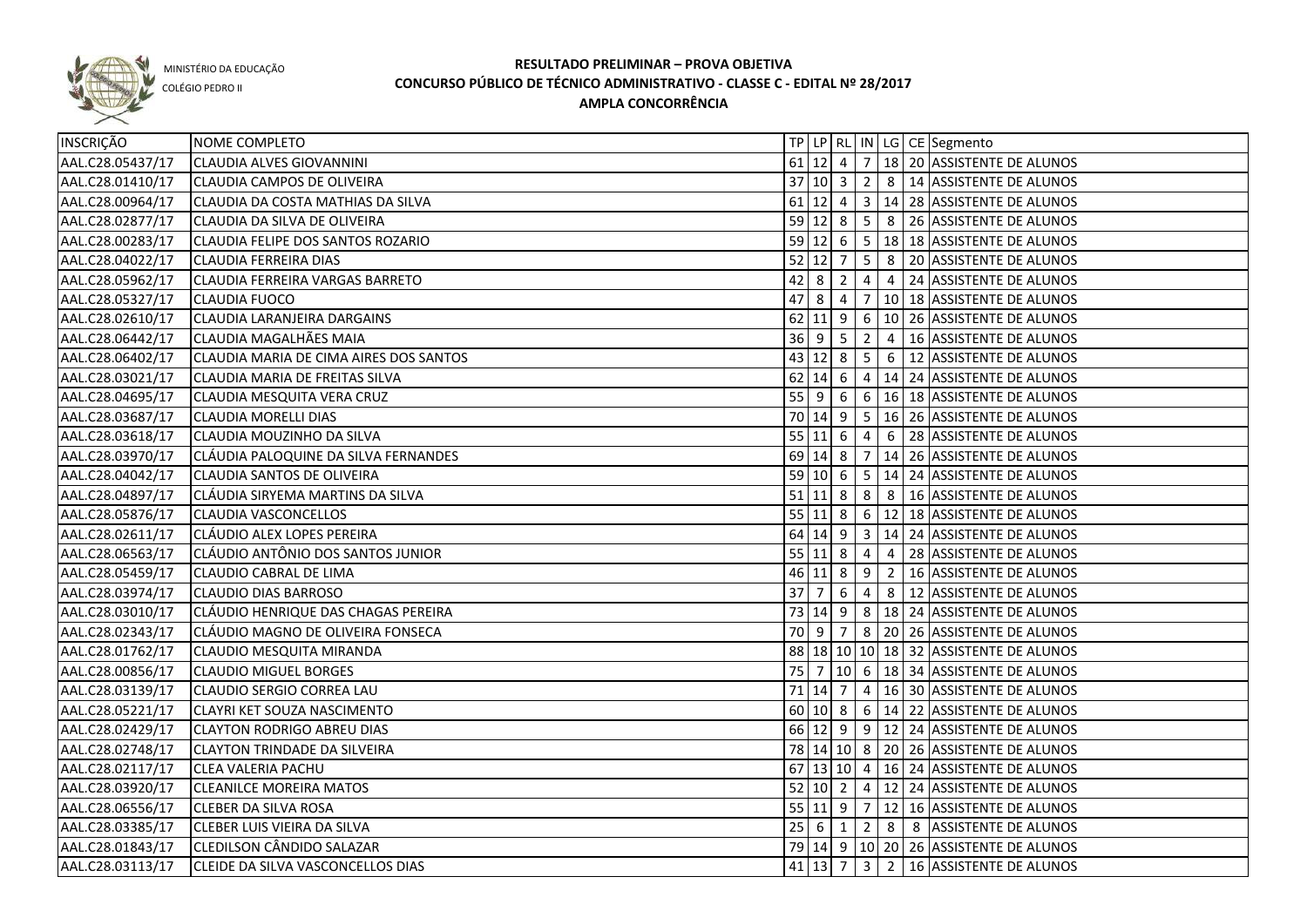

COLÉGIO PEDRO II

| INSCRIÇÃO        | NOME COMPLETO                               |      |                              |                 |                         |                 | TP   LP   RL   IN   LG   CE   Segmento               |
|------------------|---------------------------------------------|------|------------------------------|-----------------|-------------------------|-----------------|------------------------------------------------------|
| AAL.C28.03109/17 | <b>CLEITON DE SOUZA SANCHES</b>             |      |                              |                 |                         |                 | 46 11 7 6 8 14 ASSISTENTE DE ALUNOS                  |
| AAL.C28.01302/17 | <b>CLEITON PAIXAO MACHADO</b>               |      |                              |                 |                         |                 | 24 5 2 1 8 8 ASSISTENTE DE ALUNOS                    |
| AAL.C28.05970/17 | <b>CLEOMIRIA BARBOSA SILVA</b>              |      |                              |                 |                         |                 | 55 15 9 5 2 24 ASSISTENTE DE ALUNOS                  |
| AAL.C28.00752/17 | <b>CLEONICE ANDRADE DOS SANTOS</b>          |      |                              |                 |                         |                 | 40 10 5 7 0 18 ASSISTENTE DE ALUNOS                  |
| AAL.C28.05044/17 | <b>CLEONICE RODRIGUES DE SOUSA</b>          |      | $30 \quad 6 \quad 8 \quad 2$ |                 |                         |                 | 2 12 ASSISTENTE DE ALUNOS                            |
| AAL.C28.00337/17 | <b>CLEYENE FLORENTINO DA SILVA</b>          |      | $43 \ 8 \ 4$                 |                 |                         |                 | $3 \mid 6 \mid 22$ ASSISTENTE DE ALUNOS              |
| AAL.C28.03371/17 | <b>CLIMENE SOUZA ARAUJO</b>                 |      |                              |                 |                         |                 | 44 12 0 2 18 12 ASSISTENTE DE ALUNOS                 |
| AAL.C28.02570/17 | CLOVIS HENRIQUE DE SOUZA GOMES              |      | $41$ 9 7                     |                 |                         |                 | 3 2 20 ASSISTENTE DE ALUNOS                          |
| AAL.C28.05958/17 | CONRADO MENDONÇA SALES                      |      |                              |                 |                         |                 | 71 14 10 9 12 26 ASSISTENTE DE ALUNOS                |
| AAL.C28.06302/17 | COSME MARTINS DA CONCEIÇÃO                  |      | 54 10 9 7                    |                 |                         |                 | 8 20 ASSISTENTE DE ALUNOS                            |
| AAL.C28.02080/17 | <b>CREMILSON SOUSA</b>                      |      | $51$ 12 6                    |                 | $\overline{13}$         |                 | 8 22 ASSISTENTE DE ALUNOS                            |
| AAL.C28.02105/17 | CRISPINA ALVES DE BARROS                    |      | $39 11$                      | 1               |                         |                 | 5 6 16 ASSISTENTE DE ALUNOS                          |
| AAL.C28.03205/17 | <b>CRISTIAN DE FREITAS</b>                  | 44   | $12 \mid 6$                  |                 |                         |                 | $6 \mid 10 \mid 10$ ASSISTENTE DE ALUNOS             |
| AAL.C28.00265/17 | <b>CRISTIAN PATRICK ALVES RODRIGUES</b>     | 62   | $\overline{\phantom{0}}$ 8   | 8               |                         |                 | 6   18   22   ASSISTENTE DE ALUNOS                   |
| AAL.C28.03502/17 | CRISTIANA SOUZA SILVA                       | 49   | l 8                          | 5               | $\overline{4}$          |                 | 10 22 ASSISTENTE DE ALUNOS                           |
| AAL.C28.04652/17 | <b>CRISTIANE ANDRADE MACEDO</b>             |      | $52$ 10 4                    |                 |                         |                 | 6   10   22   ASSISTENTE DE ALUNOS                   |
| AAL.C28.00493/17 | <b>CRISTIANE ANTUNES SOUZA</b>              |      | 64 12 7                      |                 |                         |                 | $\vert$ 5 $\vert$ 14 $\vert$ 26 ASSISTENTE DE ALUNOS |
| AAL.C28.02332/17 | <b>CRISTIANE DA SILVA</b>                   |      | 46 12 4                      |                 | $\overline{2}$          | 8               | 20 ASSISTENTE DE ALUNOS                              |
| AAL.C28.03733/17 | CRISTIANE DOS REIS PIMENTA                  |      | $61$ 10 8                    |                 |                         |                 | $5   14   24$ ASSISTENTE DE ALUNOS                   |
| AAL.C28.04818/17 | CRISTIANE DOS SANTOS ARAUJO PIRASSOL CORREA |      | $57$ 14 4                    |                 | $\vert$ 3               |                 | 18 18 ASSISTENTE DE ALUNOS                           |
| AAL.C28.05189/17 | CRISTIANE DOS SANTOS PESSANHA               |      | $61$ 13 10 8                 |                 |                         | 8               | 22 ASSISTENTE DE ALUNOS                              |
| AAL.C28.02823/17 | CRISTIANE FÉLIX DA SILVA                    | 46 5 |                              | $5\phantom{.0}$ | $\overline{4}$          |                 | 12 20 ASSISTENTE DE ALUNOS                           |
| AAL.C28.05968/17 | CRISTIANE FERNANDES LIMA PINTO              |      | 45 10 6                      |                 | 7                       | $\overline{2}$  | 20 ASSISTENTE DE ALUNOS                              |
| AAL.C28.05497/17 | <b>CRISTIANE LIMA DAS NEVES</b>             | 47   | -6                           | $5\overline{5}$ | $\overline{4}$          |                 | 16 16 ASSISTENTE DE ALUNOS                           |
| AAL.C28.01777/17 | CRISTIANE MOURA DE OLIVEIRA                 | 62   | -9                           | 7               | 4                       |                 | 12 30 ASSISTENTE DE ALUNOS                           |
| AAL.C28.01836/17 | CRISTIANE NEVES PEREIRA VICENTE             | 47   | $12 \quad 6$                 |                 | $\overline{\mathbf{3}}$ | $6\overline{6}$ | 20 ASSISTENTE DE ALUNOS                              |
| AAL.C28.03684/17 | CRISTIANE SANTOS DA COSTA                   | 47   | 8                            | 4               |                         |                 | 3   14   18   ASSISTENTE DE ALUNOS                   |
| AAL.C28.00662/17 | CRISTIANE SOARES DE SOUZA SANCHO            |      | 71 10 7                      |                 | $\overline{4}$          |                 | 20 30 ASSISTENTE DE ALUNOS                           |
| AAL.C28.05545/17 | <b>CRISTIANO DE LIMA</b>                    |      | 58 16 7                      |                 | 5 <sup>1</sup>          |                 | 8 22 ASSISTENTE DE ALUNOS                            |
| AAL.C28.04213/17 | CRISTIANO JOSÉ SANTANA                      |      |                              |                 |                         |                 | 59 14 8 5 16 16 ASSISTENTE DE ALUNOS                 |
| AAL.C28.04923/17 | <b>CRISTIANO LIMA</b>                       |      |                              |                 |                         |                 | 76 14 8 8 20 26 ASSISTENTE DE ALUNOS                 |
| AAL.C28.02492/17 | CRISTIANO LUIZ DOS SANTOS                   |      |                              |                 |                         |                 | 66 10 9 7 16 24 ASSISTENTE DE ALUNOS                 |
| AAL.C28.06167/17 | CRISTIANO TEIXEIRA PINHEIRO                 |      |                              |                 |                         |                 | 41 8 7 4 2 20 ASSISTENTE DE ALUNOS                   |
| AAL.C28.02829/17 | CRISTIANO VASCONCELLOS DA SILVA             |      |                              |                 |                         |                 | 53 10 6 5 12 20 ASSISTENTE DE ALUNOS                 |
| AAL.C28.02542/17 | CRISTIELEN GUIMARÃES DE PAULA               |      |                              |                 |                         |                 | 59 13 7 5 10 24 ASSISTENTE DE ALUNOS                 |
| AAL.C28.05767/17 | CRISTINA ALIANI MAIA ARRUDA                 |      |                              |                 |                         |                 | 46 11 8 3 6 18 ASSISTENTE DE ALUNOS                  |
| AAL.C28.05776/17 | CRISTINA COELHO MARTINS                     |      | 50 9                         | $\overline{7}$  |                         |                 | 2 6 26 ASSISTENTE DE ALUNOS                          |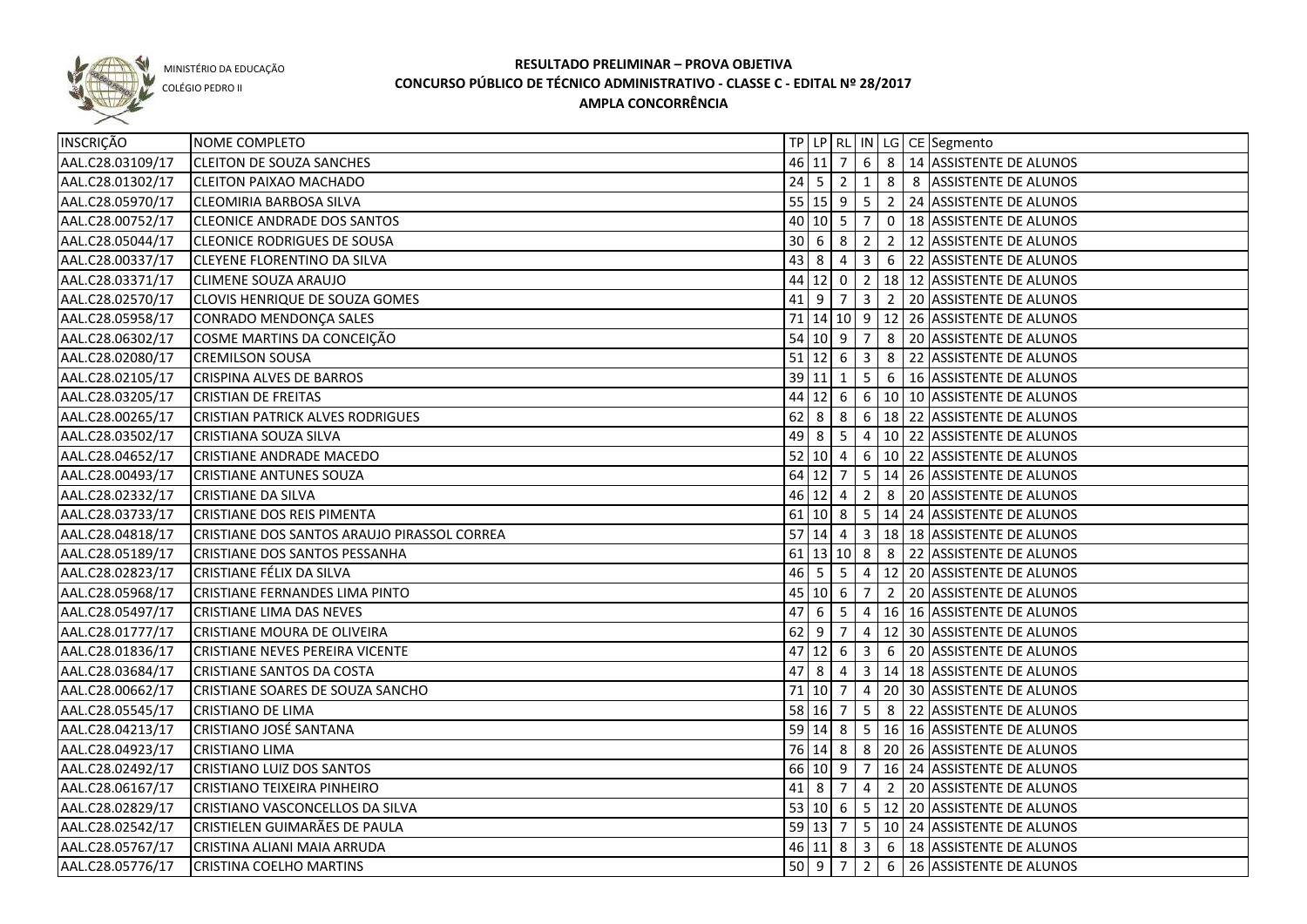

COLÉGIO PEDRO II

| INSCRIÇÃO        | NOME COMPLETO                          |    |                    |                |                |            | TP   LP   RL   IN   LG   CE   Segmento                        |
|------------------|----------------------------------------|----|--------------------|----------------|----------------|------------|---------------------------------------------------------------|
| AAL.C28.00329/17 | CRISTINA FERNANDES MOREIRA DE OLIVEIRA |    |                    |                |                |            | 55 10 6 7 12 20 ASSISTENTE DE ALUNOS                          |
| AAL.C28.02830/17 | CRISTINA OLIVEIRA POUBEL               |    | $31 \mid 9 \mid 2$ |                |                |            | 4 2 14 ASSISTENTE DE ALUNOS                                   |
| AAL.C28.01670/17 | CRISTINA PEREIRA DOS SANTOS            |    | $35 \mid 8 \mid 4$ |                |                |            | 3 4 16 ASSISTENTE DE ALUNOS                                   |
| AAL.C28.03811/17 | CRISTINA PEREIRA SILVA DE ALMEIDA      |    | $50 \mid 9 \mid 4$ |                |                |            | 3 14 20 ASSISTENTE DE ALUNOS                                  |
| AAL.C28.03078/17 | <b>CRISTINA RIBEIRO GUERRA</b>         |    |                    |                |                |            | 51 8 6 3 10 24 ASSISTENTE DE ALUNOS                           |
| AAL.C28.03494/17 | CRISTINA SAMPAIO GOES                  |    |                    |                |                |            | 43 11 5 5 4 18 ASSISTENTE DE ALUNOS                           |
| AAL.C28.03315/17 | CRYSTIANO HENRIQUE DE OLIVEIRA E SILVA |    |                    |                |                |            | $51 \mid 8 \mid 9 \mid 6 \mid 4 \mid 24$ ASSISTENTE DE ALUNOS |
| AAL.C28.03931/17 | CYNTHIA MENDONCA PINTO PESSOA          |    |                    |                |                |            | 49 13 5 3 8 20 ASSISTENTE DE ALUNOS                           |
| AAL.C28.02383/17 | CYNTHIA VICTÓRIA MELO TAVARES          |    |                    |                |                |            | 43   14   4   3   4   18   ASSISTENTE DE ALUNOS               |
| AAL.C28.01898/17 | <b>CYRO BAYLAO</b>                     |    | $65 \mid 9 \mid 7$ |                |                |            | $9   14   26  $ ASSISTENTE DE ALUNOS                          |
| AAL.C28.06239/17 | DAIANA DA COSTA FERREIRA               |    |                    |                |                |            | 67 11 7 5 14 30 ASSISTENTE DE ALUNOS                          |
| AAL.C28.04575/17 | DAIANA DE ARAUJO ALVES                 |    | $51$ 11 7          |                |                |            | $\vert 3 \vert 6 \vert 24 \vert$ ASSISTENTE DE ALUNOS         |
| AAL.C28.02995/17 | DAIANA DUARTE DE OLIVEIRA              |    |                    |                |                |            | 78 12 10 8 16 32 ASSISTENTE DE ALUNOS                         |
| AAL.C28.01478/17 | DAIANA GONÇALVES FERREIRA DÓCIO        |    |                    |                |                |            | 40 10 5 3 6 16 ASSISTENTE DE ALUNOS                           |
| AAL.C28.03096/17 | DAIANA RODRIGUES MARTINS               |    |                    |                |                |            | 67 15 8 8 3 16 20 ASSISTENTE DE ALUNOS                        |
| AAL.C28.03081/17 | DAIANE DOS SANTOS FRANCISCO CARNEIRO   |    |                    |                |                |            | 84 13 10 9 20 32 ASSISTENTE DE ALUNOS                         |
| AAL.C28.04321/17 | DAIANE KELLY KOMOROSKI                 | 77 | <u>g</u>           |                |                |            | 10 8 18 32 ASSISTENTE DE ALUNOS                               |
| AAL.C28.04053/17 | DAIANE PINHEIRO DA SILVA               | 30 | l 5                | $\overline{1}$ | 4              | 8          | 12 ASSISTENTE DE ALUNOS                                       |
| AAL.C28.03604/17 | DAIANY PEREIRA BRAGANÇA                | 54 | 8                  | 8              |                | $6 \mid 8$ | 24 ASSISTENTE DE ALUNOS                                       |
| AAL.C28.06191/17 | DAMARIS DE OLIVEIRA SANTOS             |    | 66 10 2            |                |                |            | 6   16   32   ASSISTENTE DE ALUNOS                            |
| AAL.C28.03299/17 | DAMIANA CRISTINA DA ROCHA FARIA        |    |                    |                |                |            | 70   14   9   5   12   30   ASSISTENTE DE ALUNOS              |
| AAL.C28.06584/17 | DAMIANA GALVÃO RAIMUNDO                |    | 68 11 7            |                |                |            | 8   16   26   ASSISTENTE DE ALUNOS                            |
| AAL.C28.01248/17 | DAMIÃO GONÇALVES DE OLIVEIRA           |    | 62 13 4            |                |                |            | 5   18   22   ASSISTENTE DE ALUNOS                            |
| AAL.C28.02895/17 | DANDARA BUENO OLIVEIRA DE AZEVEDO      |    | $58$ 12 6          |                | 6 <sub>1</sub> |            | 8 26 ASSISTENTE DE ALUNOS                                     |
| AAL.C28.03846/17 | DANIEL BAENSE DE ABREU                 | 52 | l 8                | 7              |                |            | 5   18   14   ASSISTENTE DE ALUNOS                            |
| AAL.C28.05010/17 | DANIEL CARDOSO DOS SANTOS              | 53 | l 8                | - 6            |                |            | 7   10   22   ASSISTENTE DE ALUNOS                            |
| AAL.C28.03159/17 | DANIEL CARLOS VIANA DA SILVA           |    |                    |                |                |            | 74 10 10 6 20 28 ASSISTENTE DE ALUNOS                         |
| AAL.C28.01650/17 | <b>DANIEL COSTA</b>                    |    |                    |                |                |            | 65 9 10 6 14 26 ASSISTENTE DE ALUNOS                          |
| AAL.C28.05882/17 | DANIEL CUNHA OTAVIANO CUSTODIO         |    |                    |                |                |            | 57 13 7 5 6 26 ASSISTENTE DE ALUNOS                           |
| AAL.C28.04430/17 | DANIEL DA CUNHA E SOUZA                |    |                    |                |                |            | 63 12 9 6 14 22 ASSISTENTE DE ALUNOS                          |
| AAL.C28.02456/17 | DANIEL DA SILVA CARNEIRO               |    |                    |                |                |            | 65 9 9 9 12 26 ASSISTENTE DE ALUNOS                           |
| AAL.C28.04383/17 | DANIEL DE BRITO MACHADO                |    |                    |                |                |            | 78 15 9 10 16 28 ASSISTENTE DE ALUNOS                         |
| AAL.C28.05387/17 | DANIEL DE MOURA SODRÉ                  |    |                    |                |                |            | 74 12 10 8 16 28 ASSISTENTE DE ALUNOS                         |
| AAL.C28.01191/17 | DANIEL DE OLIVEIRA PAIM                |    |                    |                |                |            | 85 15 9 7 18 36 ASSISTENTE DE ALUNOS                          |
| AAL.C28.03097/17 | DANIEL FELIPE GOMES DAMIÃO             |    |                    |                |                |            | 74 13 10 9 12 30 ASSISTENTE DE ALUNOS                         |
| AAL.C28.03964/17 | DANIEL GRYNSZTEJN                      |    |                    |                |                |            | 69 14 9 4 18 24 ASSISTENTE DE ALUNOS                          |
| AAL.C28.04741/17 | DANIEL ISCARICE DOS ANJOS              |    |                    |                |                |            | 52 10 7 5 18 12 ASSISTENTE DE ALUNOS                          |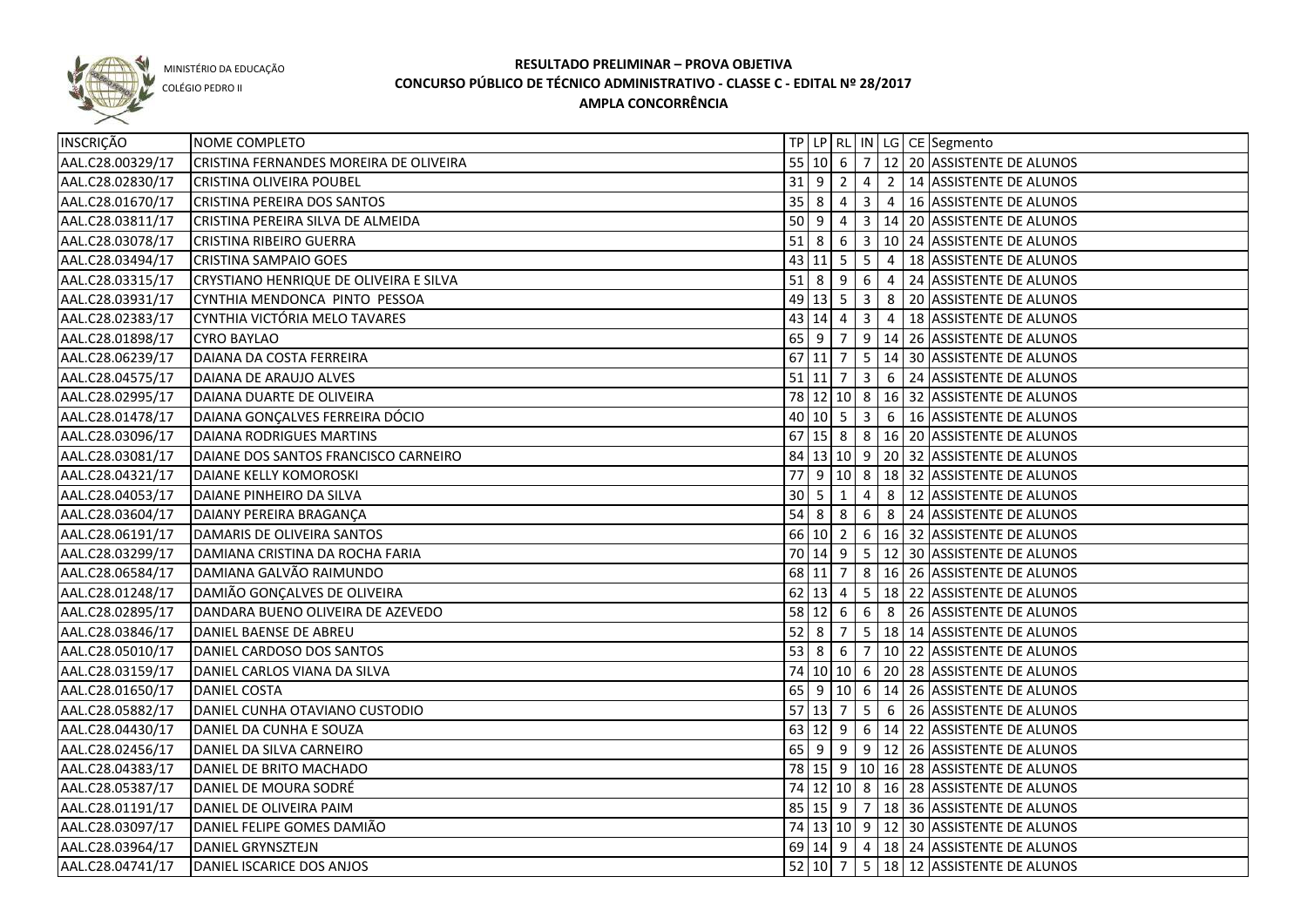

COLÉGIO PEDRO II

| INSCRIÇÃO        | NOME COMPLETO                               |                   |     |                            |                 |   | TP   LP   RL   IN   LG   CE   Segmento                 |
|------------------|---------------------------------------------|-------------------|-----|----------------------------|-----------------|---|--------------------------------------------------------|
| AAL.C28.01400/17 | DANIEL JANSEN ABDON COUTINHO                |                   |     |                            |                 |   | 65 10 10 9 14 22 ASSISTENTE DE ALUNOS                  |
| AAL.C28.01318/17 | DANIEL LUIZ ALVES DA SILVA                  |                   |     |                            |                 |   | 65 12 10 7 12 24 ASSISTENTE DE ALUNOS                  |
| AAL.C28.02553/17 | DANIEL NOGUEIRA                             |                   |     |                            |                 |   | 80 15 10 9 18 28 ASSISTENTE DE ALUNOS                  |
| AAL.C28.02106/17 | DANIEL NUNES GONÇALVES LUNA                 |                   |     |                            |                 |   | 49 8 5 6 10 20 ASSISTENTE DE ALUNOS                    |
| AAL.C28.01225/17 | DANIEL PIRES MENDES                         |                   |     |                            |                 |   | 73 14 9 8 12 30 ASSISTENTE DE ALUNOS                   |
| AAL.C28.06247/17 | DANIEL RODOLFO BAETA DOS SANTOS             |                   |     |                            |                 |   | 52 13 9 8 10 12 ASSISTENTE DE ALUNOS                   |
| AAL.C28.01645/17 | DANIEL SANTANA DE CARVALHO                  |                   |     |                            |                 |   | 71 13 8 8 18 18 24 ASSISTENTE DE ALUNOS                |
| AAL.C28.01376/17 | DANIEL SANTANA LIMA BORGES FIGUEIREDO       |                   |     |                            |                 |   | 71 15 9 9 14 24 ASSISTENTE DE ALUNOS                   |
| AAL.C28.02933/17 | DANIEL SANTANA MOREIRA                      |                   |     |                            |                 |   | 69 16 8 9 18 18 ASSISTENTE DE ALUNOS                   |
| AAL.C28.01630/17 | DANIEL TAVARES BOECHAT GOMES                |                   |     |                            |                 |   | 69 9 8 8 22 32 ASSISTENTE DE ALUNOS                    |
| AAL.C28.03754/17 | DANIEL XAVIER BAPTISTA                      |                   |     |                            |                 |   | 56 10 8 8 6 24 ASSISTENTE DE ALUNOS                    |
| AAL.C28.05287/17 | <b>DANIELA BARBOSA</b>                      |                   |     |                            |                 |   | 37 11 5 3 6 12 ASSISTENTE DE ALUNOS                    |
| AAL.C28.03089/17 | DANIELA CRISTINA CAFURE CHÉ                 |                   |     |                            |                 |   | 79 13 5 7 16 38 ASSISTENTE DE ALUNOS                   |
| AAL.C28.04196/17 | DANIELA DE BARROS FARIA DAS CHAGAS          |                   |     |                            |                 |   | 76 13 8 9 18 28 ASSISTENTE DE ALUNOS                   |
| AAL.C28.03529/17 | DANIELA DE OLIVEIRA ANDRADE                 | $39 \overline{7}$ |     | $\overline{\phantom{a}}$ 3 | $5 \mid 4$      |   | 20 ASSISTENTE DE ALUNOS                                |
| AAL.C28.03788/17 | DANIELA LUCAS DOS SANTOS CASAIS             | 67                |     |                            |                 |   | $\boxed{15}$ 8   6   14   24   ASSISTENTE DE ALUNOS    |
| AAL.C28.00963/17 | DANIELA SOARES DA SILVA                     | $41$   9          |     | l 5 I                      | $\vert 1 \vert$ |   | 8   18 ASSISTENTE DE ALUNOS                            |
| AAL.C28.01927/17 | DANIELA VIEIRA BEZERRA CAVALCANTI           |                   |     |                            |                 |   | 59 15 10 4 8 22 ASSISTENTE DE ALUNOS                   |
| AAL.C28.01663/17 | DANIELE ALVES ALBUQUERQUE                   | 47                | - 9 | $\overline{4}$             |                 |   | 2   12   20   ASSISTENTE DE ALUNOS                     |
| AAL.C28.01490/17 | DANIELE AZEVEDO CARDOSO DE OLIVEIRA         | 64                |     | $14 \quad 5$               |                 |   | $\vert 5 \vert 10 \vert 30 \vert$ ASSISTENTE DE ALUNOS |
| AAL.C28.05952/17 | DANIELE BESSA DE SOUZA                      |                   |     | 29 10 3                    | $\overline{4}$  | 6 | 6 ASSISTENTE DE ALUNOS                                 |
| AAL.C28.02072/17 | DANIELE BEZERRA MAIA                        |                   |     | 52   12   6   6            |                 |   | 8 20 ASSISTENTE DE ALUNOS                              |
| AAL.C28.00930/17 | DANIELE CARVALHO DE OLIVEIRA                |                   |     |                            |                 |   | 69 13 10 6 14 26 ASSISTENTE DE ALUNOS                  |
| AAL.C28.02848/17 | DANIELE COSTA GOMES                         |                   |     |                            |                 |   | 66 16 9 5 12 24 ASSISTENTE DE ALUNOS                   |
| AAL.C28.05171/17 | DANIELE DA COSTA MENDONÇA                   |                   |     |                            |                 |   | 63 12 5 6 12 28 ASSISTENTE DE ALUNOS                   |
| AAL.C28.03665/17 | DANIELE DAMASCENO RODRIGUES PEREIRA         | $59 \ 13 \ 6$     |     |                            |                 |   | 6   10   24 ASSISTENTE DE ALUNOS                       |
| AAL.C28.00444/17 | DANIELE DE ARAUJO RIBEIRO                   |                   |     | 55888                      |                 |   | $7 12 20 $ ASSISTENTE DE ALUNOS                        |
| AAL.C28.06484/17 | DANIELE GOMES LOPES                         |                   |     | 49 11 2                    |                 |   | 6 6 24 ASSISTENTE DE ALUNOS                            |
| AAL.C28.03153/17 | DANIELE KARINE PINHEIRO MATOS               |                   |     |                            |                 |   | 52 11 4 3 14 20 ASSISTENTE DE ALUNOS                   |
| AAL.C28.02884/17 | DANIELE LOBO COELHO                         |                   |     |                            |                 |   | 59 15 6 6 6 6 26 ASSISTENTE DE ALUNOS                  |
| AAL.C28.05902/17 | DANIELE MILAN DA SILVA                      |                   |     |                            |                 |   | 68 9 8 7 16 28 ASSISTENTE DE ALUNOS                    |
| AAL.C28.01326/17 | <b>DANIELE NUNES ACHA</b>                   |                   |     |                            |                 |   | 70 16 8 6 18 22 ASSISTENTE DE ALUNOS                   |
| AAL.C28.05299/17 | DANIELE OLIVEIRA DE SOUZA LIMA              |                   |     |                            |                 |   | 20 3 3 4 0 10 ASSISTENTE DE ALUNOS                     |
| AAL.C28.03449/17 | DANIELE OLIVEIRA MATTOS                     |                   |     |                            |                 |   | 48 14 3 5 4 22 ASSISTENTE DE ALUNOS                    |
| AAL.C28.00540/17 | DANIELE RENILDA DA SILVA DOMINGOS DE AMORIM |                   |     |                            |                 |   | 59 11 6 4 12 26 ASSISTENTE DE ALUNOS                   |
| AAL.C28.06528/17 | DANIELE SOUZA GOMES                         |                   |     |                            |                 |   | 32   10   4   2   2   14   ASSISTENTE DE ALUNOS        |
| AAL.C28.00494/17 | <b>DANIELI BAYER</b>                        |                   |     |                            |                 |   | 73 15 9 7 16 26 ASSISTENTE DE ALUNOS                   |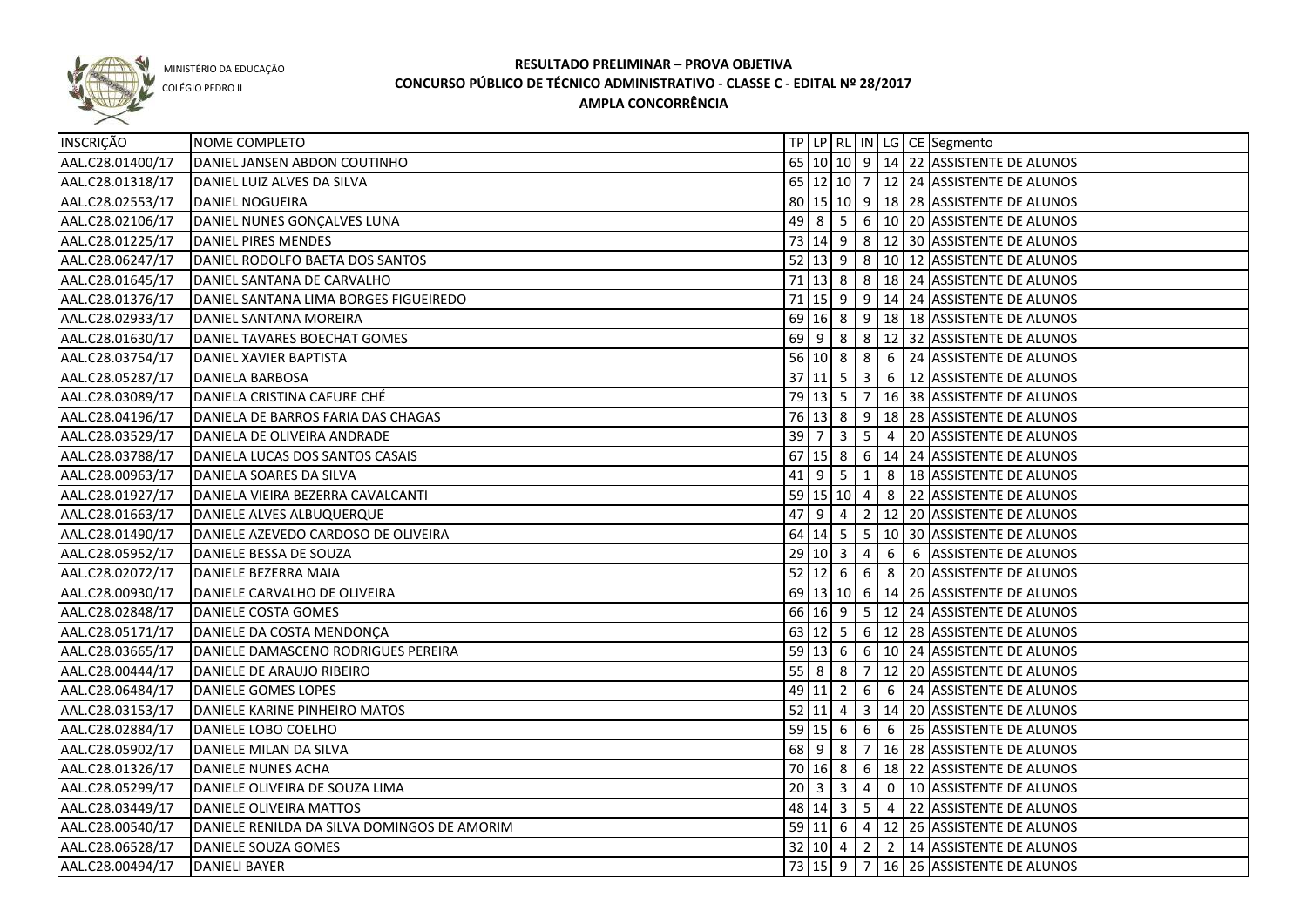

COLÉGIO PEDRO II

| INSCRIÇÃO        | NOME COMPLETO                          |             |                     |   |                 |                          | TP   LP   RL   IN   LG   CE   Segmento                 |
|------------------|----------------------------------------|-------------|---------------------|---|-----------------|--------------------------|--------------------------------------------------------|
| AAL.C28.04989/17 | DANIELLE AZEVEDO DE MESQUITA           |             |                     |   |                 |                          | 44 11 2 5 10 16 ASSISTENTE DE ALUNOS                   |
| AAL.C28.05452/17 | DANIELLE AZEVEDO FERNANDEZ GARCIA      |             |                     |   |                 |                          | 54 10 6 2 12 24 ASSISTENTE DE ALUNOS                   |
| AAL.C28.04579/17 | DANIELLE BARBATO DOS SANTOS            |             |                     |   |                 |                          | $62$  10  8   6   14   24   ASSISTENTE DE ALUNOS       |
| AAL.C28.00183/17 | DANIELLE BRAVO FRANCISCO DE SOUZA      |             |                     |   |                 |                          | 44 9 8 3 6 18 ASSISTENTE DE ALUNOS                     |
| AAL.C28.05885/17 | DANIELLE COSTA                         |             |                     |   |                 |                          | 48 9 3 4 8 24 ASSISTENTE DE ALUNOS                     |
| AAL.C28.03765/17 | DANIELLE DUARTE DE OLIVEIRA            |             |                     |   |                 |                          | 54 9 3 2 10 30 ASSISTENTE DE ALUNOS                    |
| AAL.C28.03694/17 | DANIELLE FERNANDES BARBOZA             |             |                     |   |                 |                          | 68 11 9 8 10 30 ASSISTENTE DE ALUNOS                   |
| AAL.C28.01883/17 | DANIELLE FERREIRA SANTOS DA SILVA      |             |                     |   |                 |                          | 75 11 9 9 18 28 ASSISTENTE DE ALUNOS                   |
| AAL.C28.02867/17 | DANIELLE FONSECA REIS SILVEIRA         |             |                     |   |                 |                          | 64 12 9 9 16 18 ASSISTENTE DE ALUNOS                   |
| AAL.C28.02192/17 | DANIELLE GOMES RODRIGUES               |             |                     |   |                 |                          | $52 11 4 5 8 24$ ASSISTENTE DE ALUNOS                  |
| AAL.C28.01468/17 | DANIELLE LACERDA                       |             |                     |   |                 |                          | 65 11 4 8 16 26 ASSISTENTE DE ALUNOS                   |
| AAL.C28.01399/17 | DANIELLE LOURENÇO DE ALBUQUERQUE       |             | 59 14 7             |   |                 |                          | 4 14 20 ASSISTENTE DE ALUNOS                           |
| AAL.C28.04028/17 | DANIELLE MAIA DOS SANTOS               |             |                     |   |                 |                          | 62 10 6 6 18 22 ASSISTENTE DE ALUNOS                   |
| AAL.C28.04290/17 | DANIELLE MANÇANO                       |             |                     |   |                 |                          | 51 13 8 6 12 12 ASSISTENTE DE ALUNOS                   |
| AAL.C28.02528/17 | DANIELLE OLIVEIRA BRITO DO COUTO       | 57          | 13 7                |   | $\overline{7}$  |                          | 8 22 ASSISTENTE DE ALUNOS                              |
| AAL.C28.05026/17 | DANIELLE RODRIGUES ROSA                | $39 \mid 8$ |                     | 1 | 6               |                          | 8   16 ASSISTENTE DE ALUNOS                            |
| AAL.C28.00177/17 | DANIELLE SOBRAL VICENTE DA SILVA       |             | $57$ 12 7           |   | $6\phantom{1}6$ |                          | 8 24 ASSISTENTE DE ALUNOS                              |
| AAL.C28.05245/17 | DANIELLE STUMBO BARBIER                |             |                     |   |                 |                          | 46 9 4 3 4 26 ASSISTENTE DE ALUNOS                     |
| AAL.C28.04853/17 | DANIELY NASCIMENTO GAVINHO DE MOURA    |             |                     |   |                 |                          | 60 12 7 7 10 24 ASSISTENTE DE ALUNOS                   |
| AAL.C28.04992/17 | DANIELY RODRIGUES FELIPE               |             | 58 15 8 7           |   |                 |                          | 8 20 ASSISTENTE DE ALUNOS                              |
| AAL.C28.03500/17 | DANILO CARDOSO                         |             |                     |   |                 | $\overline{34}$ 10 5 5 4 | 10 ASSISTENTE DE ALUNOS                                |
| AAL.C28.04641/17 | DANILO COUTO DE AVILEZ                 |             | 60 13 6             |   |                 |                          | $\vert 5 \vert 12 \vert 24 \vert$ ASSISTENTE DE ALUNOS |
| AAL.C28.06417/17 | DANILO DE OLIVEIRA SOARES              |             | $62$ 11 8           |   |                 |                          | 5   12   26   ASSISTENTE DE ALUNOS                     |
| AAL.C28.04662/17 | DANILO LOURENCO SANTANA                | 40          | $\overline{6}$      | 4 |                 |                          | 6 8 16 ASSISTENTE DE ALUNOS                            |
| AAL.C28.05743/17 | DANILO MOREIRA CYPRIANO ALVES          |             | $57$ 11 8           |   |                 |                          | 6   12   20 ASSISTENTE DE ALUNOS                       |
| AAL.C28.03055/17 | DANNIEL HOLLIVER CELSO DE FARIAS COSTA |             | $42 \mid 10 \mid 8$ |   | 4               |                          | 6   14 ASSISTENTE DE ALUNOS                            |
| AAL.C28.02396/17 | DANÚBIA ARAÚJO ANASTÁCIO               |             | 66 10 6             |   | 2               |                          | 14 34 ASSISTENTE DE ALUNOS                             |
| AAL.C28.03624/17 | DANUZA RANGEL VALENÇA                  | 38          | $\overline{7}$      | 6 | $5^{\circ}$     | $\overline{4}$           | 16 ASSISTENTE DE ALUNOS                                |
| AAL.C28.06153/17 | DANYLLO FERNANDES ALVES RIBEIRO        |             | 64 16 10 6          |   |                 |                          | 8 24 ASSISTENTE DE ALUNOS                              |
| AAL.C28.02597/17 | DARCILENE CAMPOS DO AMARAL             |             | $40 \ 11 \ 4$       |   | $\overline{3}$  |                          | 6 16 ASSISTENTE DE ALUNOS                              |
| AAL.C28.02631/17 | DÁRIO JARDIM DA SILVA                  |             |                     |   |                 |                          | 64 10 8 10 14 22 ASSISTENTE DE ALUNOS                  |
| AAL.C28.02331/17 | DARLAN ALBUDANE DE ASSIS               |             |                     |   |                 |                          | 60 12 5 7 16 20 ASSISTENTE DE ALUNOS                   |
| AAL.C28.05258/17 | DARLAN XAVIER FERREIRA                 |             |                     |   |                 |                          | 54 13 8 3 8 22 ASSISTENTE DE ALUNOS                    |
| AAL.C28.04906/17 | DARLEANE MENDES ALVES                  | 29          |                     |   |                 |                          | $7$ 3 5 4 10 ASSISTENTE DE ALUNOS                      |
| AAL.C28.01960/17 | DARLENE ASSUNÇÃO MELO                  |             |                     |   |                 |                          | 52 9 7 4 8 24 ASSISTENTE DE ALUNOS                     |
| AAL.C28.02400/17 | DARLENE DE ALMEIDA NOVAES DA COSTA     |             |                     |   |                 |                          | 80 15 9 6 20 30 ASSISTENTE DE ALUNOS                   |
| AAL.C28.01866/17 | DAVI ALVES DA SILVA                    |             |                     |   |                 |                          | 65 12 10 9 14 20 ASSISTENTE DE ALUNOS                  |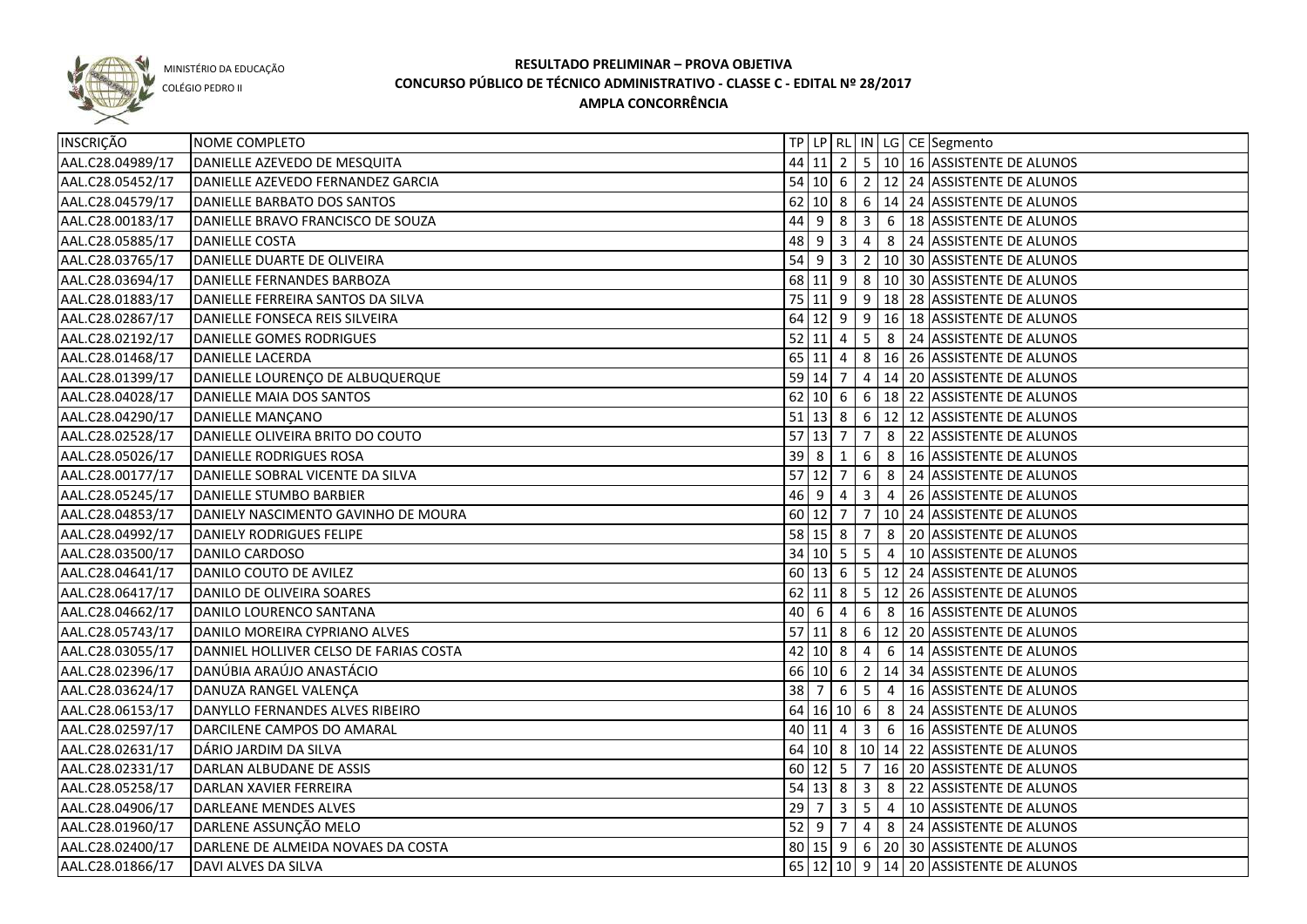

COLÉGIO PEDRO II

| INSCRIÇÃO        | NOME COMPLETO                                       |    |                     |                |                |                 | TP   LP   RL   IN   LG   CE   Segmento                        |
|------------------|-----------------------------------------------------|----|---------------------|----------------|----------------|-----------------|---------------------------------------------------------------|
| AAL.C28.00204/17 | DAVI DE SANTANA PASSOS                              |    |                     |                |                |                 | 48 11 6 5 8 18 ASSISTENTE DE ALUNOS                           |
| AAL.C28.00867/17 | DAVI NEVES DE ARAUJO                                |    |                     |                |                |                 | 74 12 10 10 12 30 ASSISTENTE DE ALUNOS                        |
| AAL.C28.06188/17 | <b>DAVI TAETS GOMES</b>                             |    |                     |                |                |                 | 68 14 10 8 10 26 ASSISTENTE DE ALUNOS                         |
| AAL.C28.04795/17 | DAVID GOMES DE PAULA                                |    |                     |                |                |                 | 70 14 8 10 12 26 ASSISTENTE DE ALUNOS                         |
| AAL.C28.02452/17 | DAVID NELSON FLAVIANO MARIA                         |    |                     |                |                |                 | 49 9 6 4 14 16 ASSISTENTE DE ALUNOS                           |
| AAL.C28.05518/17 | <b>DAYANA ALVES</b>                                 |    | 66 9 7              |                |                |                 | 4 20 26 ASSISTENTE DE ALUNOS                                  |
| AAL.C28.03137/17 | DAYANA MOURÃO DOS SANTOS                            |    | $35 \mid 7$         |                |                |                 | $\vert 5 \vert 3 \vert 4 \vert 16 \vert$ ASSISTENTE DE ALUNOS |
| AAL.C28.04577/17 | DAYANE FABIANO RIBEIRO                              |    | $42 \mid 5$         | $\overline{7}$ |                |                 | 6 4 20 ASSISTENTE DE ALUNOS                                   |
| AAL.C28.01782/17 | DAYANNA CRISTINA MADEIRA TEIXEIRA GUTIERREZ WERNECK |    |                     |                |                |                 | 67 12 9 6 16 24 ASSISTENTE DE ALUNOS                          |
| AAL.C28.03192/17 | DAYSE LUCIA DA SIVA DINIZ                           |    | $42 \mid 5$         | $\overline{2}$ |                |                 | 3 6 26 ASSISTENTE DE ALUNOS                                   |
| AAL.C28.00181/17 | <b>DAYSE THOMPSON</b>                               |    |                     |                |                |                 | 59 13 5 7 8 26 ASSISTENTE DE ALUNOS                           |
| AAL.C28.01443/17 | DAYVID FRAMPTON DE JESUS GOMES                      | 77 |                     | $12 \mid 7$    |                |                 | 10 18 30 ASSISTENTE DE ALUNOS                                 |
| AAL.C28.01449/17 | <b>DEBORA COELHO QUARESMA</b>                       | 41 | 8                   | 9              | 6              | $\vert 4 \vert$ | 14 ASSISTENTE DE ALUNOS                                       |
| AAL.C28.05172/17 | DÉBORA CRISTINA NAZARÉ DA SILVEIRA                  | 42 | -9                  | 5              | 4              |                 | 8   16 ASSISTENTE DE ALUNOS                                   |
| AAL.C28.06107/17 | DÉBORA CRISTINA ROCHA DA SILVA                      |    | 64 9                | 6              | $\overline{7}$ |                 | 12 30 ASSISTENTE DE ALUNOS                                    |
| AAL.C28.02410/17 | DÉBORA DA SILVA PEREIRA                             |    | $64 \mid 8$         |                |                |                 | $9$   5   14   28   ASSISTENTE DE ALUNOS                      |
| AAL.C28.00920/17 | DÉBORA DE ASSIS AGUES                               |    |                     |                |                |                 | 75 15 10 6 16 28 ASSISTENTE DE ALUNOS                         |
| AAL.C28.02405/17 | <b>DEBORA DE LIMA SILVA</b>                         |    |                     | 75 10 8        |                |                 | 5   18   34   ASSISTENTE DE ALUNOS                            |
| AAL.C28.06344/17 | DÉBORA DE MATTOS BRANTH                             |    |                     |                |                |                 | 73   14   10   7   12   30   ASSISTENTE DE ALUNOS             |
| AAL.C28.01703/17 | DÉBORA FERNANDES DE SOUZA BATISTA                   |    |                     | 46 10 3        | $5^{\circ}$    | 8               | 20 ASSISTENTE DE ALUNOS                                       |
| AAL.C28.04966/17 | DÉBORA FERREIRA BRASIL                              |    |                     | 68 13 9        |                |                 | 6 14 26 ASSISTENTE DE ALUNOS                                  |
| AAL.C28.00618/17 | DÉBORA GONÇALVES BRAVO FRANCISCO DINIZ              |    | $43 \mid 10 \mid 5$ |                | $\overline{4}$ | 6               | 18 ASSISTENTE DE ALUNOS                                       |
| AAL.C28.01935/17 | DÉBORA MEIRA DOS SANTOS                             |    |                     | 85 14 9        | 8 <sup>8</sup> |                 | 18 36 ASSISTENTE DE ALUNOS                                    |
| AAL.C28.02893/17 | DÉBORA MIRANDA COELHO                               |    | 72 12 7             |                | $\overline{7}$ |                 | 16 30 ASSISTENTE DE ALUNOS                                    |
| AAL.C28.06394/17 | DÉBORA NEVES DE SOUZA CRUZ                          |    | 27   10   3         |                | $\overline{2}$ | $\overline{4}$  | 8 ASSISTENTE DE ALUNOS                                        |
| AAL.C28.03474/17 | DÉBORA OLIVEIRA RANGEL DE ANDRADE                   |    | 73   14   6         |                |                |                 | $9$   18   26   ASSISTENTE DE ALUNOS                          |
| AAL.C28.03924/17 | <b>DEBORA PEREIRA BORGES</b>                        |    | 34   10   4         |                | $\overline{2}$ | $\vert 4 \vert$ | 14 ASSISTENTE DE ALUNOS                                       |
| AAL.C28.01726/17 | DÉBORA REIS                                         |    | $61$ 11 6           |                |                |                 | 6   16   22   ASSISTENTE DE ALUNOS                            |
| AAL.C28.06041/17 | DEBORA SIMÕES DE SOUZA MENDEL                       |    | 79 14 9             |                |                |                 | 8   18   30   ASSISTENTE DE ALUNOS                            |
| AAL.C28.01127/17 | <b>DEBORAH CARVALHO ESTEVES</b>                     |    | $59$ 11 8           |                |                |                 | 4   10   26   ASSISTENTE DE ALUNOS                            |
| AAL.C28.04924/17 | <b>DEBORAH KAROLINE DE ANDRADE VITAL</b>            |    | $54$ 9 8            |                |                |                 | 5 8 24 ASSISTENTE DE ALUNOS                                   |
| AAL.C28.02123/17 | <b>DEIVISON BATISTA DRUMONTE</b>                    |    |                     |                |                |                 | 57 13 6 6 14 18 ASSISTENTE DE ALUNOS                          |
| AAL.C28.03044/17 | <b>DEIZE GONÇALVES SOBRINHO</b>                     |    |                     | 56 12 7        |                |                 | $5 \mid 12 \mid 20$ ASSISTENTE DE ALUNOS                      |
| AAL.C28.00238/17 | <b>DEKERSON SANTOS DA SILVA</b>                     |    |                     |                |                |                 | 56 14 7 5 12 18 ASSISTENTE DE ALUNOS                          |
| AAL.C28.01856/17 | DELANI VASCONCELOS DA SILVA                         |    |                     | $44 \t8 \t4$   |                |                 | 2 8 22 ASSISTENTE DE ALUNOS                                   |
| AAL.C28.04794/17 | DENER RODRIGUES ROLDÃO                              |    |                     |                |                |                 | 58 12 6 6 10 24 ASSISTENTE DE ALUNOS                          |
| AAL.C28.04237/17 | <b>DENILSON PEREIRA</b>                             |    |                     |                |                |                 | 47 9 5 5 12 16 ASSISTENTE DE ALUNOS                           |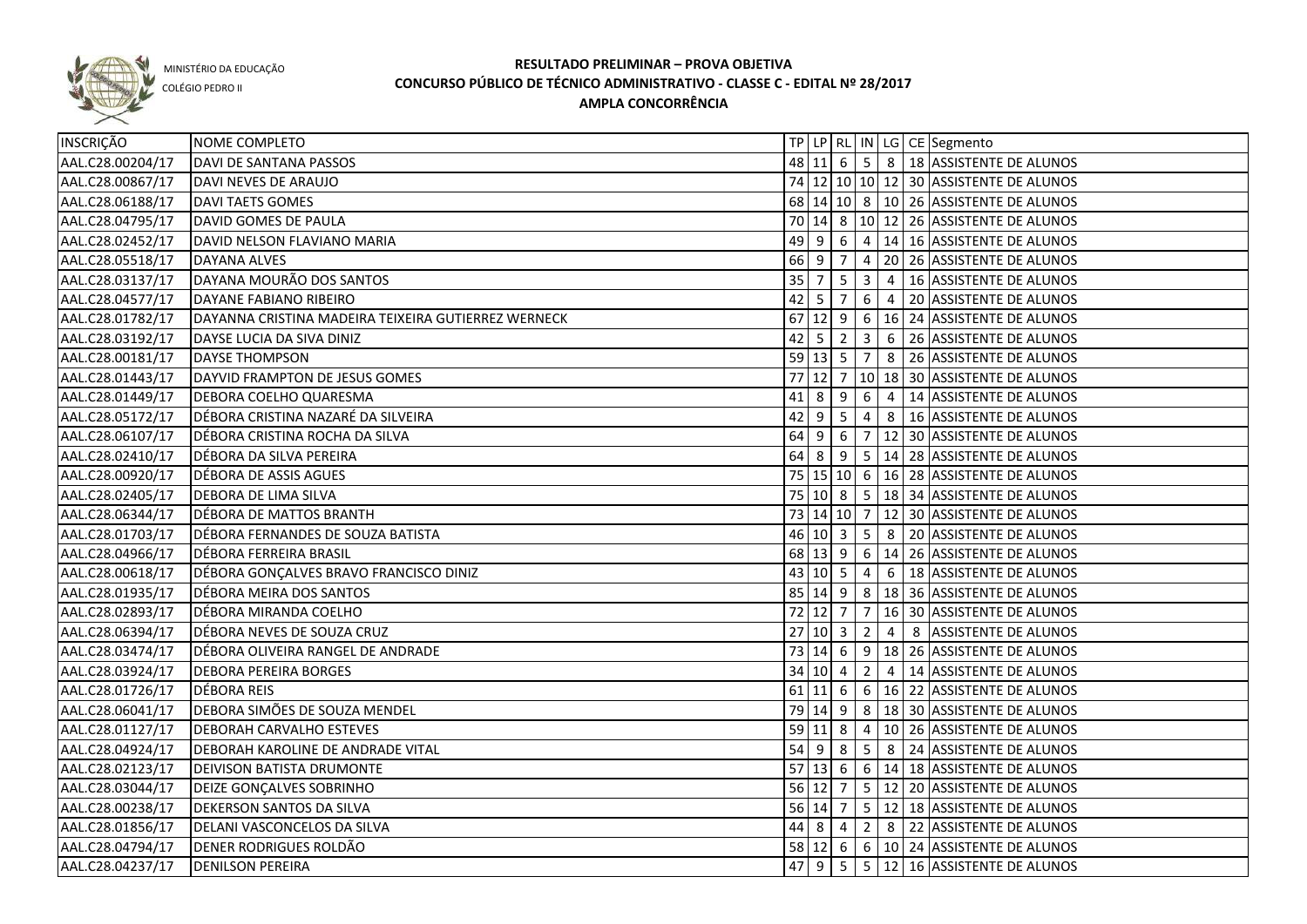

COLÉGIO PEDRO II

| INSCRIÇÃO        | NOME COMPLETO                              |                                  |                            |                |                         |                | TP LP RL IN LG CE Segmento                                    |
|------------------|--------------------------------------------|----------------------------------|----------------------------|----------------|-------------------------|----------------|---------------------------------------------------------------|
| AAL.C28.05001/17 | <b>DENILUCE LOPES DE FARIA</b>             |                                  |                            |                |                         |                | 76 12 9 5 20 30 ASSISTENTE DE ALUNOS                          |
| AAL.C28.03227/17 | <b>DENIS WILKER DA SILVA RODRIGUES</b>     |                                  |                            |                |                         |                | 50 3 8 7 10 22 ASSISTENTE DE ALUNOS                           |
| AAL.C28.02672/17 | <b>DENISE BOMFIM DE FREITAS</b>            |                                  |                            |                |                         |                | 38 10 4 4 4 16 ASSISTENTE DE ALUNOS                           |
| AAL.C28.02734/17 | DENISE CRUZ DOS SANTOS DE AZEREDO          |                                  |                            |                |                         |                | 71 12 10 9 14 26 ASSISTENTE DE ALUNOS                         |
| AAL.C28.00462/17 | <b>DENISE DA COSTA VIEIRA</b>              |                                  |                            |                |                         |                | 49 8 7 6 10 18 ASSISTENTE DE ALUNOS                           |
| AAL.C28.00371/17 | <b>DENISE DE MORAES SANTANNA SANTOS</b>    |                                  |                            |                |                         |                | 39 10 5 2 6 16 ASSISTENTE DE ALUNOS                           |
| AAL.C28.04390/17 | <b>DENISE DOS SANTOS MENEZES</b>           |                                  |                            |                |                         |                | 64 15 8 7 14 20 ASSISTENTE DE ALUNOS                          |
| AAL.C28.00882/17 | DENISE FERREIRA DE LIMA LEMOS              |                                  |                            |                |                         |                | 44 12 5 3 10 14 ASSISTENTE DE ALUNOS                          |
| AAL.C28.06338/17 | DENISE LOURENÇO DE OLIVEIRA                | $47 \mid 7$                      |                            |                |                         |                | $\vert 5 \vert 3 \vert 8 \vert 24 \vert$ ASSISTENTE DE ALUNOS |
| AAL.C28.05765/17 | <b>DENISE MARQUES</b>                      |                                  |                            |                |                         |                | 36 9 2 5 2 18 ASSISTENTE DE ALUNOS                            |
| AAL.C28.04722/17 | <b>DENISE RODRIGUES DA SILVA</b>           |                                  |                            |                |                         |                | 63 14 8 5 12 24 ASSISTENTE DE ALUNOS                          |
| AAL.C28.05372/17 | <b>DENISE SANTOS PEREIRA</b>               |                                  |                            |                |                         |                | 65 11 9 5 16 24 ASSISTENTE DE ALUNOS                          |
| AAL.C28.03595/17 | <b>DENNIS ANTENOR</b>                      |                                  | $36 \mid 6 \mid 3 \mid 5$  |                |                         |                | 6   16 ASSISTENTE DE ALUNOS                                   |
| AAL.C28.05182/17 | DENNIZARTH ANTONIO JOSAFÁ FERNANDES MENDES |                                  |                            |                |                         |                | 50 10 4 6 6 24 ASSISTENTE DE ALUNOS                           |
| AAL.C28.04970/17 | <b>DENNYS MATHEUS SILVA QUINTANILHA</b>    |                                  |                            |                |                         |                | 65 11 10 10 14 20 ASSISTENTE DE ALUNOS                        |
| AAL.C28.06511/17 | <b>DEONITO FERREIRA DE LIMA</b>            |                                  | $70$ 11 7 4                |                |                         |                | 20 28 ASSISTENTE DE ALUNOS                                    |
| AAL.C28.04257/17 | <b>DESIRRE LUCIA JOSINO</b>                |                                  | $43 \mid 11 \mid 4$        |                | $\overline{2}$          | $\overline{4}$ | 22 ASSISTENTE DE ALUNOS                                       |
| AAL.C28.01885/17 | DEUSIANE VIRGINIO DE OLIVEIRA              | 37                               | $\overline{\phantom{0}}$ 8 |                | $3 \mid 4$              |                | 2 20 ASSISTENTE DE ALUNOS                                     |
| AAL.C28.05665/17 | <b>DHOUGLAS MARINS RIOS</b>                |                                  |                            |                |                         |                | 71   13   9   9   12   28   ASSISTENTE DE ALUNOS              |
| AAL.C28.01948/17 | DIANA AMARAL DE LIMA                       |                                  |                            |                |                         |                | 49 11 5 3 10 20 ASSISTENTE DE ALUNOS                          |
| AAL.C28.00572/17 | DIANA APARECIDA GOMES MENDES DA SILVA      |                                  |                            |                |                         |                | 75   15   9   7   18   26   ASSISTENTE DE ALUNOS              |
| AAL.C28.02121/17 | <b>DIANA MORAES</b>                        |                                  |                            |                |                         |                | 88 19 10 9 20 30 ASSISTENTE DE ALUNOS                         |
| AAL.C28.02050/17 | DIANNA DE LIMA TEIXEIRA                    |                                  | 66 12 9 7                  |                |                         |                | 12 26 ASSISTENTE DE ALUNOS                                    |
| AAL.C28.02237/17 | DÍDIMO VIRMECATI JUNIOR                    | $54 \overline{\smash{\big)}\ 8}$ |                            | $\overline{7}$ | $\overline{7}$          |                | 18 14 ASSISTENTE DE ALUNOS                                    |
| AAL.C28.05283/17 | DIEGO AMARAL ROLA                          | 38                               | 5 <sup>1</sup>             | 8              | $\overline{\mathbf{3}}$ |                | 6   16 ASSISTENTE DE ALUNOS                                   |
| AAL.C28.04234/17 | DIEGO BANDEIRA LIMA                        | 71                               | 17 8                       |                |                         |                | 6 16 24 ASSISTENTE DE ALUNOS                                  |
| AAL.C28.01673/17 | DIEGO BRAGANÇA NARCIZO DA COSTA            | 72                               |                            |                |                         |                | $9 10 9 16 28$ ASSISTENTE DE ALUNOS                           |
| AAL.C28.01668/17 | DIEGO CAMARGO FALCÃO                       |                                  |                            |                |                         |                | 80 14 10 10 18 28 ASSISTENTE DE ALUNOS                        |
| AAL.C28.03718/17 | <b>DIEGO CAPETINI DUARTE</b>               |                                  |                            |                |                         |                | 60 13 10 9 12 16 ASSISTENTE DE ALUNOS                         |
| AAL.C28.04873/17 | DIEGO DE SOUZA MEDEIROS                    |                                  |                            |                |                         |                | 67 13 8 8 40 28 ASSISTENTE DE ALUNOS                          |
| AAL.C28.03411/17 | DIEGO FABRÍCIO DA SILVA                    |                                  |                            |                |                         |                | 72 14 9 7 14 28 ASSISTENTE DE ALUNOS                          |
| AAL.C28.05528/17 | <b>DIEGO FRANCISDO DOS SANTOS</b>          |                                  |                            |                |                         |                | 59 6 8 3 18 24 ASSISTENTE DE ALUNOS                           |
| AAL.C28.06404/17 | <b>DIEGO JORGE FARIAS FERREIRA</b>         |                                  |                            |                |                         |                | $40 \mid 9 \mid 4 \mid 5 \mid 4 \mid 18$ ASSISTENTE DE ALUNOS |
| AAL.C28.03456/17 | <b>DIEGO LEONI DE MELLO</b>                |                                  |                            |                |                         |                | 65 13 8 6 12 26 ASSISTENTE DE ALUNOS                          |
| AAL.C28.02865/17 | DIEGO MENEZES DA SILVA                     |                                  |                            |                |                         |                | 50 12 6 4 12 16 ASSISTENTE DE ALUNOS                          |
| AAL.C28.02827/17 | <b>DIEGO PAIFER SANTANA</b>                |                                  |                            |                |                         |                | 52 10 9 3 10 20 ASSISTENTE DE ALUNOS                          |
| AAL.C28.01124/17 | DIEGO PAULO DE AZEVEDO BEZERRA             |                                  |                            |                |                         |                | 68 15 10 9 12 22 ASSISTENTE DE ALUNOS                         |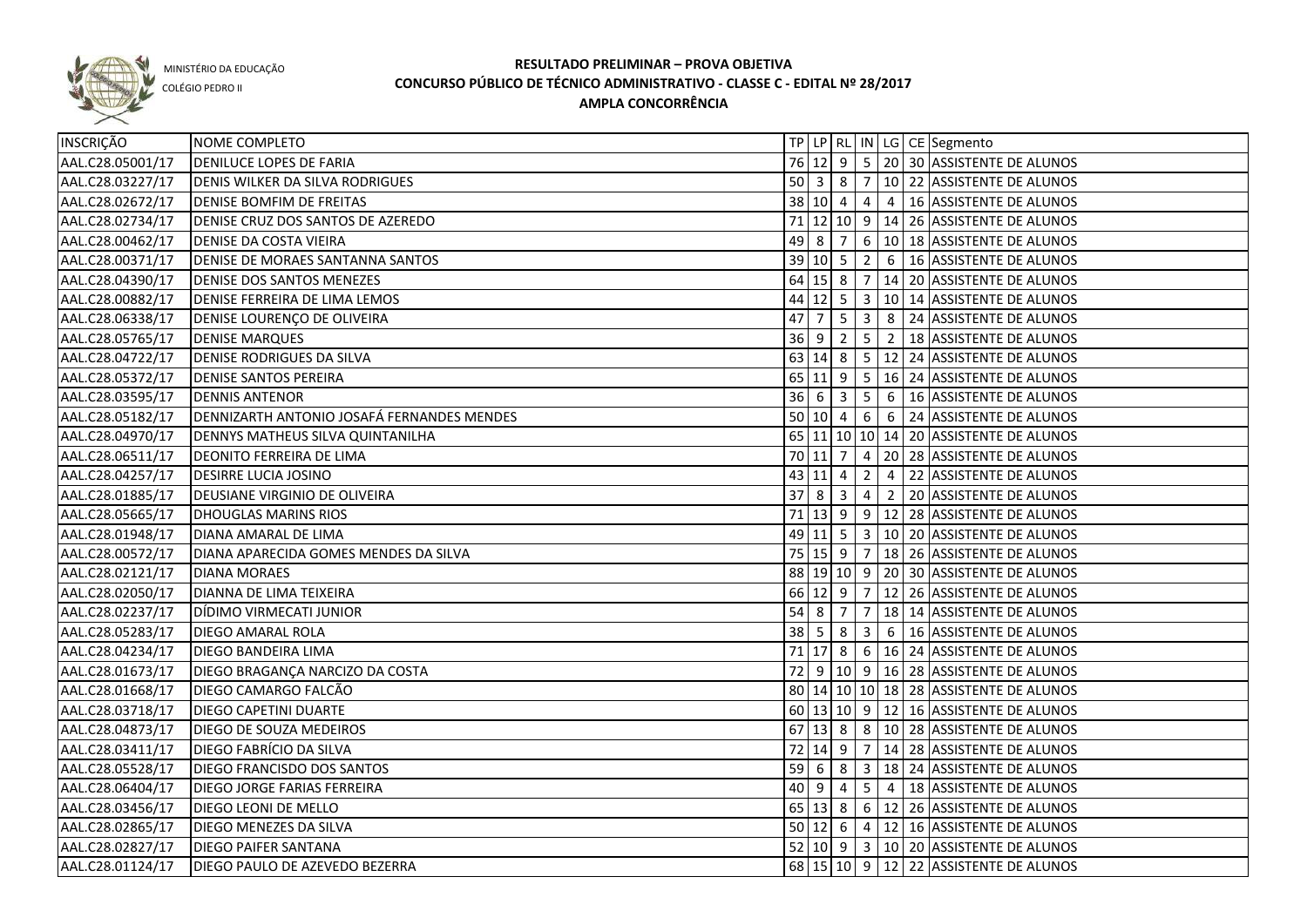

COLÉGIO PEDRO II

| INSCRIÇÃO        | NOME COMPLETO                        |                   |                     |                |                |                | TP   LP   RL   IN   LG   CE   Segmento           |
|------------------|--------------------------------------|-------------------|---------------------|----------------|----------------|----------------|--------------------------------------------------|
| AAL.C28.02719/17 | <b>DIEGO PINHEIRO DE LIMA</b>        |                   |                     |                |                |                | 62 11 9 8 12 22 ASSISTENTE DE ALUNOS             |
| AAL.C28.02309/17 | DIEGO RAMON MORENO CENTENO DE SOUSA  |                   |                     |                |                |                | 54 14 8 6 10 16 ASSISTENTE DE ALUNOS             |
| AAL.C28.02362/17 | <b>DIEGO SANDRO DA SILVA BRASIL</b>  |                   |                     |                |                |                | 75 13 10 8 16 28 ASSISTENTE DE ALUNOS            |
| AAL.C28.03822/17 | <b>DILCEA DE PAULA THEODORO</b>      | $37 \overline{7}$ |                     | $5^{\circ}$    |                |                | $3 \ 6 \ 16$ ASSISTENTE DE ALUNOS                |
| AAL.C28.01837/17 | <b>DILMA DOS SANTOS LACERDA</b>      |                   | $35 \mid 9 \mid 6$  |                |                |                | 2 4 14 ASSISTENTE DE ALUNOS                      |
| AAL.C28.06250/17 | DILMA OLIVEIRA DE SANTANA            |                   |                     |                |                |                | 62 13 7 6 10 26 ASSISTENTE DE ALUNOS             |
| AAL.C28.00791/17 | DILSON LUIZ DE SOUZA SILVA           |                   |                     |                |                |                | 56 11 7 4 10 24 ASSISTENTE DE ALUNOS             |
| AAL.C28.03326/17 | DILZA SOARES FELIX DA SILVA          |                   |                     |                |                |                | 46 11 4 3 6 22 ASSISTENTE DE ALUNOS              |
| AAL.C28.03288/17 | DIÓGENES GOMES RIBEIRO               |                   |                     |                |                |                | 68   13   6   3   20   26   ASSISTENTE DE ALUNOS |
| AAL.C28.02855/17 | DIÓGENES PEREIRA LIMA PEREIRA LIMA   |                   |                     |                |                |                | 53 12 7 4 8 22 ASSISTENTE DE ALUNOS              |
| AAL.C28.03538/17 | DIOGO ALMEIDA DE ANDRADE             |                   |                     |                |                |                | 63 13 9 7 10 24 ASSISTENTE DE ALUNOS             |
| AAL.C28.02623/17 | DIOGO AUGUSTO DE MESQUITA PEREIRA    |                   |                     |                |                |                | 82 15 9 10 20 28 ASSISTENTE DE ALUNOS            |
| AAL.C28.02808/17 | <b>DIOGO DE BARROS COSTA</b>         |                   |                     |                |                |                | 36 12 6 4 0 14 ASSISTENTE DE ALUNOS              |
| AAL.C28.00501/17 | <b>DIOGO DO REGO BARROS</b>          | 71                |                     |                |                |                | 15  8   8   18   22   ASSISTENTE DE ALUNOS       |
| AAL.C28.00743/17 | <b>DIOGO DOS SANTOS SANTANNA</b>     | $50 \mid 8$       |                     | $\overline{7}$ |                |                | 5   18   12   ASSISTENTE DE ALUNOS               |
| AAL.C28.02892/17 | <b>DIOGO FERREIRA SANTANA</b>        |                   | 45 11 7             |                | $\overline{7}$ | 6              | 14 ASSISTENTE DE ALUNOS                          |
| AAL.C28.06054/17 | <b>DIOGO MARTINS DE FAUSTO</b>       | $\mathbf{1}$      | $\Omega$            | $\overline{0}$ | $\mathbf{1}$   | $\overline{0}$ | 0 ASSISTENTE DE ALUNOS                           |
| AAL.C28.06032/17 | <b>DIOGO MARTINS DE FREITAS</b>      |                   |                     |                |                |                | 88 17 10 7 20 34 ASSISTENTE DE ALUNOS            |
| AAL.C28.03977/17 | <b>DIOGO NUNES PIGLIASCO</b>         | 67                |                     |                |                |                | 13  8   10   14   22   ASSISTENTE DE ALUNOS      |
| AAL.C28.00278/17 | DIOGO PEREIRA BONICENHA              | $36 \mid 8$       |                     | 4              | $\overline{2}$ | 6              | 16 ASSISTENTE DE ALUNOS                          |
| AAL.C28.05821/17 | <b>DIOGO SILVA BARBOSA</b>           | 38 8              |                     | 7              | 5 <sub>1</sub> | 6              | 12 ASSISTENTE DE ALUNOS                          |
| AAL.C28.01793/17 | DIOGO VIEIRA DE ALMEIDA              |                   | $57 \mid 12 \mid 5$ |                |                |                | 8   10   22   ASSISTENTE DE ALUNOS               |
| AAL.C28.02138/17 | DIONNATAN DE SOUZA OLIVEIRA DA SILVA | 34                | l 5                 | 5              | 6              | $\overline{0}$ | 18 ASSISTENTE DE ALUNOS                          |
| AAL.C28.02001/17 | DIONNE PAULINO DOS SANTOS            | 52                | l 9                 | $\overline{2}$ | 7              | 8              | 26 ASSISTENTE DE ALUNOS                          |
| AAL.C28.06279/17 | DOMINGOS LEITE SOUTELO               |                   | $73 \mid 13 \mid 9$ |                |                |                | 9 12 30 ASSISTENTE DE ALUNOS                     |
| AAL.C28.03298/17 | DOMINIQUE NEVES PEREIRA              |                   | $59$ 12 8           |                | 5              | 8              | 26 ASSISTENTE DE ALUNOS                          |
| AAL.C28.06015/17 | DOMINIQUE PEREIRA DE OLIVEIRA        | 41                | $\overline{6}$      | 8              | $\mathbf{3}$   | 6              | 18 ASSISTENTE DE ALUNOS                          |
| AAL.C28.04182/17 | DONIÉSIA ISABEL DA CONCEIÇÃO BENTO   | 45                | $\overline{6}$      | 6              |                |                | 3   10   20   ASSISTENTE DE ALUNOS               |
| AAL.C28.00009/17 | DORANILZA BRANDÃO DIAS               | $35 \mid 7$       |                     | 6              |                |                | 4 8 10 ASSISTENTE DE ALUNOS                      |
| AAL.C28.02946/17 | DOUGLAS ALEIXO QUEIROZ               |                   |                     |                |                |                | 72 15 9 10 16 22 ASSISTENTE DE ALUNOS            |
| AAL.C28.03376/17 | DOUGLAS BRAGA DA COSTA               |                   |                     |                |                |                | 36 10 5 5 6 10 ASSISTENTE DE ALUNOS              |
| AAL.C28.03627/17 | DOUGLAS BUARQUE CANEDO GONÇALVES     |                   |                     |                |                |                | 42 9 7 6 6 14 ASSISTENTE DE ALUNOS               |
| AAL.C28.02949/17 | DOUGLAS CHIODO DE MENDONÇA           |                   |                     |                |                |                | 75 16 7 10 16 26 ASSISTENTE DE ALUNOS            |
| AAL.C28.03841/17 | DOUGLAS DA SILVA PEREIRA             |                   |                     |                |                |                | 65 11 10 6 16 22 ASSISTENTE DE ALUNOS            |
| AAL.C28.02780/17 | DOUGLAS DA SILVA ROCHA               |                   |                     |                |                |                | 79 11 10 8 18 32 ASSISTENTE DE ALUNOS            |
| AAL.C28.06408/17 | DOUGLAS DO CARMO ARAUJO              |                   |                     |                |                |                | 70 16 9 9 12 24 ASSISTENTE DE ALUNOS             |
| AAL.C28.02782/17 | DOUGLAS FERREIRA NASCIMENTO          |                   |                     |                |                |                | 63 12 10 5 16 20 ASSISTENTE DE ALUNOS            |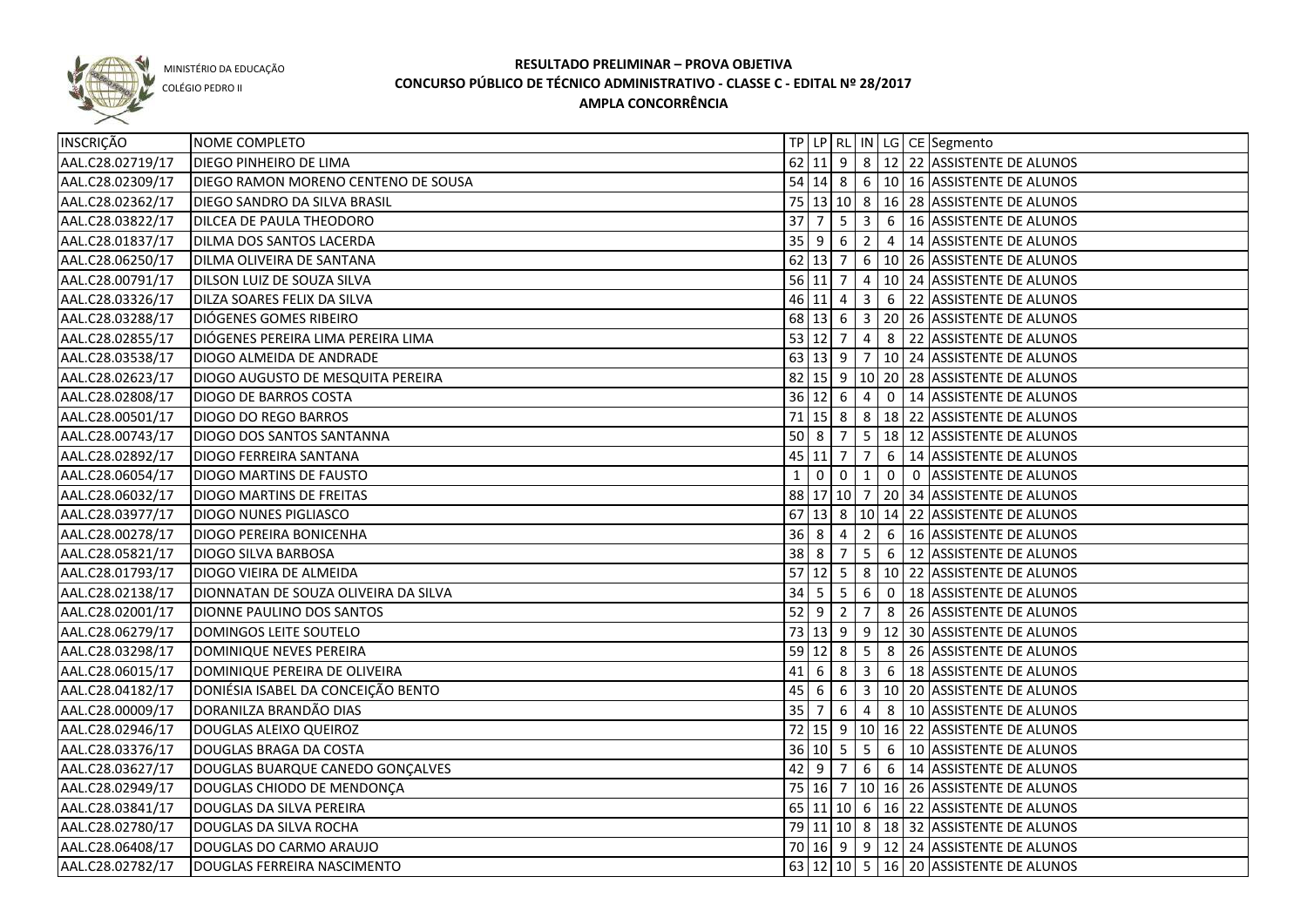

COLÉGIO PEDRO II

| INSCRIÇÃO        | NOME COMPLETO                          |                                  |                     |                         |                 |                 | TP   LP   RL   IN   LG   CE   Segmento               |
|------------------|----------------------------------------|----------------------------------|---------------------|-------------------------|-----------------|-----------------|------------------------------------------------------|
| AAL.C28.06186/17 | DOUGLAS MOTA DA SILVA                  |                                  | $58$ 11 8           |                         |                 |                 | $7   10   22  $ ASSISTENTE DE ALUNOS                 |
| AAL.C28.05769/17 | DOUGLAS RODRIGUES LIMA                 |                                  |                     | 45 7 7                  |                 |                 | 7 4 20 ASSISTENTE DE ALUNOS                          |
| AAL.C28.02221/17 | <b>DOUGLAS SANCHES</b>                 |                                  |                     |                         |                 |                 | 58 9 9 6 10 24 ASSISTENTE DE ALUNOS                  |
| AAL.C28.01176/17 | DOUGLAS SILVA AGRA MIRANDA             |                                  |                     |                         |                 |                 | 66 13 9 6 14 24 ASSISTENTE DE ALUNOS                 |
| AAL.C28.05625/17 | EDILAINE CRISTINA NAUS QUEIROZ         |                                  |                     |                         |                 |                 | 48 14 6 2 6 20 ASSISTENTE DE ALUNOS                  |
| AAL.C28.05131/17 | <b>EDILEIA DOS SANTOS</b>              |                                  |                     |                         |                 |                 | 45 14 3 4 8 16 ASSISTENTE DE ALUNOS                  |
| AAL.C28.04202/17 | <b>EDINAMERICO ALVES</b>               |                                  |                     |                         |                 |                 | 54 16 8 4 12 14 ASSISTENTE DE ALUNOS                 |
| AAL.C28.01980/17 | <b>EDINETE SILVA SANTOS</b>            |                                  | 59 10 7             |                         |                 |                 | $6 \mid 14 \mid 22$ ASSISTENTE DE ALUNOS             |
| AAL.C28.05895/17 | <b>EDIVELTON CORDEIRO SOARES</b>       |                                  |                     |                         |                 |                 | 61 11 8   10   10   22   ASSISTENTE DE ALUNOS        |
| AAL.C28.02703/17 | <b>EDJANE MARQUES FERREIRA</b>         |                                  |                     |                         |                 |                 | 73 13 9 9 14 28 ASSISTENTE DE ALUNOS                 |
| AAL.C28.01493/17 | EDJANIO LOURENÇO DE SA                 |                                  |                     |                         |                 |                 | 52 11 8 5 8 20 ASSISTENTE DE ALUNOS                  |
| AAL.C28.00575/17 | <b>EDLA BARREIROS DE LIMA</b>          |                                  |                     |                         |                 |                 | 51   13   5   3   12   18   ASSISTENTE DE ALUNOS     |
| AAL.C28.06403/17 | EDNA MARIA NASCIMENTO                  |                                  | 44 8                | 6                       |                 |                 | 4 10 16 ASSISTENTE DE ALUNOS                         |
| AAL.C28.04520/17 | <b>EDNA SOARES</b>                     |                                  | $61$ 14 6           |                         |                 |                 | $\vert$ 5 $\vert$ 14 $\vert$ 22 ASSISTENTE DE ALUNOS |
| AAL.C28.04343/17 | EDNEIA DE MOURA GUERRA                 |                                  | $54$ 12 4           |                         |                 |                 | 6   14   18   ASSISTENTE DE ALUNOS                   |
| AAL.C28.00947/17 | <b>EDNEIA SILVA ANTUNES</b>            |                                  | $55 \mid 13 \mid 3$ |                         |                 |                 | 7   12   20   ASSISTENTE DE ALUNOS                   |
| AAL.C28.01865/17 | <b>EDNILSON PEREIRA COSTA</b>          |                                  |                     |                         |                 |                 | 62 11 6 7 12 26 ASSISTENTE DE ALUNOS                 |
| AAL.C28.05394/17 | <b>EDSON DE ABREU MARCIANO</b>         |                                  |                     |                         |                 |                 | 76   15   10   9   14   28   ASSISTENTE DE ALUNOS    |
| AAL.C28.06462/17 | EDSON MARCELO MIRANDA BRANDÃO          | 27                               | 8                   | $5\phantom{.0}$         | $\overline{2}$  | $\overline{4}$  | 8 ASSISTENTE DE ALUNOS                               |
| AAL.C28.01344/17 | EDSON PEREIRA MARCIANO                 | $34 \overline{\smash{\big)}\ 5}$ |                     | $\overline{\mathbf{3}}$ | $\overline{2}$  | $\overline{4}$  | 20 ASSISTENTE DE ALUNOS                              |
| AAL.C28.05838/17 | EDSON PESSOA DE LIMA                   |                                  | 65 12 6             |                         | $\sqrt{5}$      |                 | 14 28 ASSISTENTE DE ALUNOS                           |
| AAL.C28.06180/17 | <b>EDSON ROBERTO MOTA</b>              | 28                               | -6                  | $\overline{\mathbf{3}}$ | $5\overline{)}$ | 8               | 6 ASSISTENTE DE ALUNOS                               |
| AAL.C28.05027/17 | <b>EDSON VELAME JUNIOR</b>             |                                  | 63 16 6             |                         | 9               |                 | 14 18 ASSISTENTE DE ALUNOS                           |
| AAL.C28.04724/17 | <b>EDUARDA DE OLIVEIRA</b>             |                                  | 48 13 2             |                         | $\overline{3}$  | $\overline{4}$  | 26 ASSISTENTE DE ALUNOS                              |
| AAL.C28.05015/17 | EDUARDA GOMES FABIANO ALVES            |                                  | 66 14 7             |                         | 5 <sup>1</sup>  |                 | 10 30 ASSISTENTE DE ALUNOS                           |
| AAL.C28.04718/17 | EDUARDO ANTÔNIO PENEDO FERRARI FREITAS |                                  | 52 14               | $\overline{7}$          | $5\overline{)}$ | $\overline{4}$  | 22 ASSISTENTE DE ALUNOS                              |
| AAL.C28.01390/17 | <b>EDUARDO AUGUSTO BEZERRA MOURA</b>   |                                  |                     |                         |                 |                 | 79 16 10 9 18 26 ASSISTENTE DE ALUNOS                |
| AAL.C28.05065/17 | EDUARDO CALVELLI NILO GOMES            |                                  | $56$ 11 9           |                         | 6               | $6\overline{6}$ | 24 ASSISTENTE DE ALUNOS                              |
| AAL.C28.03703/17 | EDUARDO CARDOSO MACEDO                 |                                  | 70 16 9             |                         | <b>7</b>        |                 | 10 28 ASSISTENTE DE ALUNOS                           |
| AAL.C28.06432/17 | <b>EDUARDO CARVALHO</b>                |                                  | 49 10 9             |                         |                 |                 | 6   10   14   ASSISTENTE DE ALUNOS                   |
| AAL.C28.01297/17 | EDUARDO DA SILVA SIMOES                |                                  | 64 10 7             |                         |                 |                 | 9   10   28   ASSISTENTE DE ALUNOS                   |
| AAL.C28.06050/17 | <b>EDUARDO DE SOUZA SOARES</b>         |                                  |                     |                         |                 |                 | 39 9 9 5 0 16 ASSISTENTE DE ALUNOS                   |
| AAL.C28.05727/17 | <b>EDUARDO DIAS RANGEL DUARTE</b>      |                                  |                     |                         |                 |                 | 70 14 10 10 14 22 ASSISTENTE DE ALUNOS               |
| AAL.C28.02572/17 | <b>EDUARDO DOS SANTOS MEDEIROS</b>     |                                  |                     |                         |                 |                 | 41 13 7 3 2 16 ASSISTENTE DE ALUNOS                  |
| AAL.C28.03667/17 | EDUARDO DOS SANTOS PACHECO JUNIOR      |                                  |                     |                         |                 |                 | 44 11 8 5 10 10 ASSISTENTE DE ALUNOS                 |
| AAL.C28.01291/17 | <b>EDUARDO FELIPE RODRIGUES PIRES</b>  |                                  | 48 7                | $\overline{7}$          |                 |                 | 6 8 20 ASSISTENTE DE ALUNOS                          |
| AAL.C28.02227/17 | EDUARDO FREITAS NOBRE DA SILVA         |                                  |                     |                         |                 |                 | 90 18 10 10 20 32 ASSISTENTE DE ALUNOS               |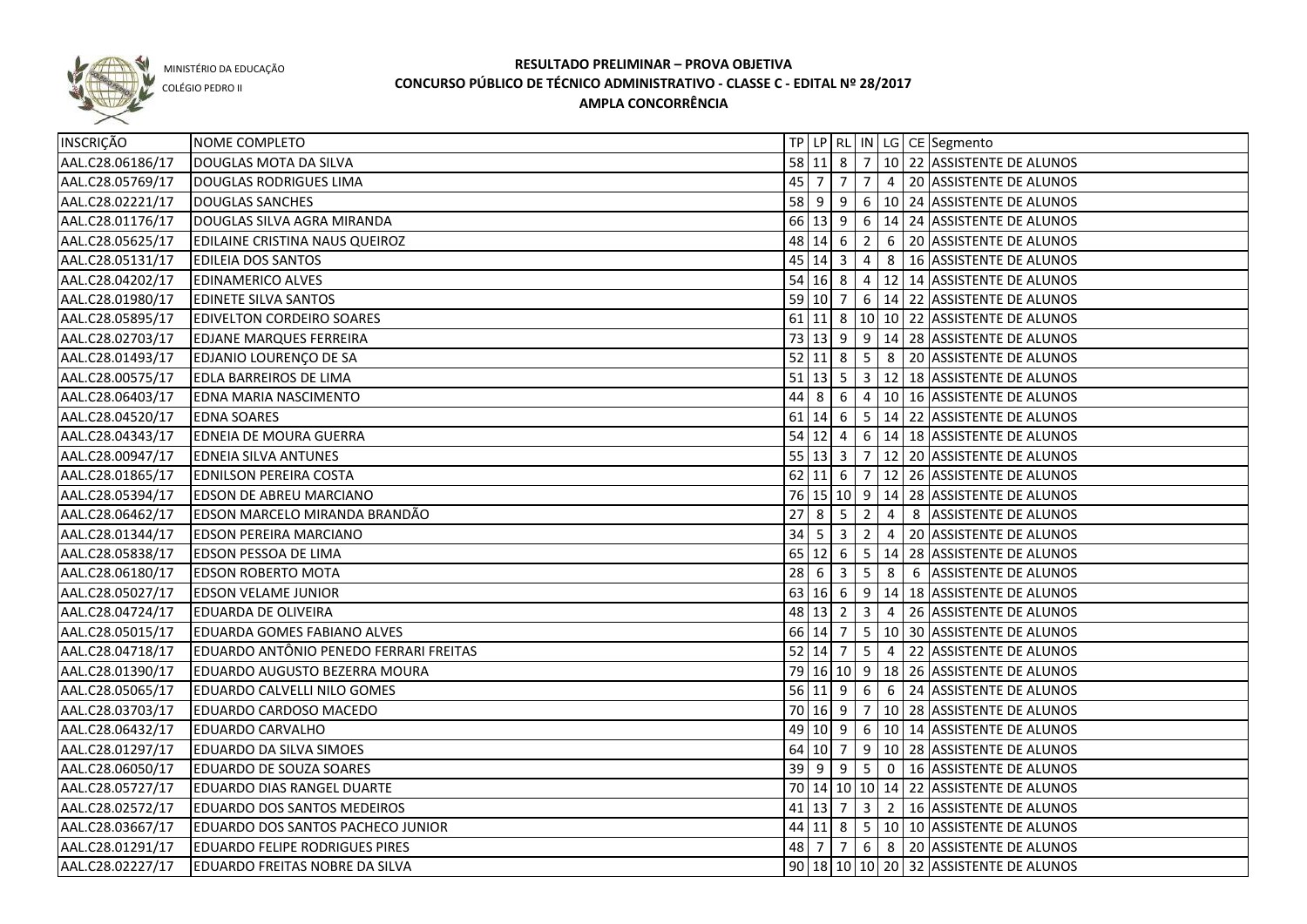

COLÉGIO PEDRO II

| INSCRIÇÃO        | NOME COMPLETO                           |             |                                  |                                  |                            |                 | TP   LP   RL   IN   LG   CE   Segmento           |
|------------------|-----------------------------------------|-------------|----------------------------------|----------------------------------|----------------------------|-----------------|--------------------------------------------------|
| AAL.C28.04959/17 | <b>EDUARDO LUIZ EVANGELHO</b>           |             | $65$   9                         | 8                                |                            |                 | 8   18   22   ASSISTENTE DE ALUNOS               |
| AAL.C28.05312/17 | <b>EDUARDO MAGALHÃES AFFLALO</b>        |             | $24 \mid 7 \mid 3$               |                                  |                            |                 | 2 6 6 ASSISTENTE DE ALUNOS                       |
| AAL.C28.05591/17 | <b>EDUARDO MAIA ESPER</b>               |             |                                  |                                  |                            |                 | 50 12 9 3 10 16 ASSISTENTE DE ALUNOS             |
| AAL.C28.01795/17 | <b>EDUARDO MARTINS GONÇALVES</b>        |             |                                  |                                  |                            |                 | 73 10 10 9 14 30 ASSISTENTE DE ALUNOS            |
| AAL.C28.03798/17 | EDUARDO NEVES ROBAINA DA SILVA          |             |                                  |                                  |                            |                 | 61 12 9 6 8 26 ASSISTENTE DE ALUNOS              |
| AAL.C28.02004/17 | <b>EDUARDO SILVA VASCONCELOS JUNIOR</b> |             | $41 \mid 7$                      | $\overline{4}$                   | $\overline{4}$             | $\overline{4}$  | 22 ASSISTENTE DE ALUNOS                          |
| AAL.C28.04079/17 | <b>EDUARDO VICENTE BITTENCOURT</b>      |             | $28 \mid 5$                      | $\overline{2}$                   | 1                          |                 | 8   12 ASSISTENTE DE ALUNOS                      |
| AAL.C28.01772/17 | EDVANIA COSTA DA SILVA                  |             |                                  |                                  |                            |                 | 42 13 8 5 6 10 ASSISTENTE DE ALUNOS              |
| AAL.C28.00795/17 | ELAINE ALIPIO DE AQUINO                 | $51$ 12 8   |                                  |                                  | 3                          |                 | 6 22 ASSISTENTE DE ALUNOS                        |
| AAL.C28.04344/17 | <b>ELAINE ALVES MORGADO</b>             | $44 \mid 9$ |                                  | $\overline{4}$                   | 5 <sup>1</sup>             |                 | 8   18 ASSISTENTE DE ALUNOS                      |
| AAL.C28.04549/17 | ELAINE ANDRADE CONCEIÇÃO DE SOUZA       | 30 9        |                                  | 6                                | 3                          | $\overline{2}$  | 10 ASSISTENTE DE ALUNOS                          |
| AAL.C28.02180/17 | ELAINE ASSUNÇÃO DO NASCIMENTO           |             | $46 \ 10 \ 9$                    |                                  | 3 <sup>1</sup>             |                 | 2 22 ASSISTENTE DE ALUNOS                        |
| AAL.C28.00087/17 | <b>ELAINE BATISTA QUERES</b>            |             | 49 12 6                          |                                  | $\overline{7}$             | $\overline{2}$  | 22 ASSISTENTE DE ALUNOS                          |
| AAL.C28.05222/17 | ELAINE CASTRO DA SILVA                  |             | $53 \ 13 \ 6$                    |                                  | 4                          | 8               | 22 ASSISTENTE DE ALUNOS                          |
| AAL.C28.04434/17 | ELAINE CRISTINA DA SILVA FRANCA         |             | 53   11   8                      |                                  | $\overline{4}$             | $6\phantom{1}6$ | 24 ASSISTENTE DE ALUNOS                          |
| AAL.C28.02014/17 | <b>ELAINE CRISTINA DE SOUZA</b>         | $57$ 12 9   |                                  |                                  |                            |                 | 6   10   20 ASSISTENTE DE ALUNOS                 |
| AAL.C28.04230/17 | ELAINE CRISTINA FERREIRA ALVES          | 57          | 14                               | $\overline{4}$                   | 5 <sup>5</sup>             |                 | 10 24 ASSISTENTE DE ALUNOS                       |
| AAL.C28.03825/17 | ELAINE CRISTINA MACIEL GOIS DA SILVA    |             | 44 10 5                          |                                  | $\overline{3}$             | 8               | 18 ASSISTENTE DE ALUNOS                          |
| AAL.C28.05337/17 | ELAINE CRISTINA MATTOS MAGRATH          |             | $61$ 12 6                        |                                  | 3 <sup>1</sup>             |                 | 18 22 ASSISTENTE DE ALUNOS                       |
| AAL.C28.05626/17 | ELAINE CRISTINA NAUS QUEIROZ            |             | $52 \ 10 \ 8$                    |                                  | $\overline{4}$             |                 | 12 18 ASSISTENTE DE ALUNOS                       |
| AAL.C28.04864/17 | ELAINE CRISTINA SILVA DOMINGOS          | 17          | l 3                              | $\mathbf 0$                      | $\overline{2}$             | 6               | 6 ASSISTENTE DE ALUNOS                           |
| AAL.C28.03423/17 | ELAINE DE ARAÚJO GUIMARÃES              |             | $61$   12                        | $6\overline{6}$                  | $\overline{\phantom{a}}$ 3 |                 | 10 30 ASSISTENTE DE ALUNOS                       |
| AAL.C28.02525/17 | <b>ELAINE DE PAULA SANTOS</b>           |             |                                  | $81 \,   18 \,   10 \,   9 \,  $ |                            |                 | 20 24 ASSISTENTE DE ALUNOS                       |
| AAL.C28.00703/17 | ELAINE DO ESPIRITO SANTOS MORAES        | 53   11   3 |                                  |                                  | $\overline{7}$             |                 | 12 20 ASSISTENTE DE ALUNOS                       |
| AAL.C28.02847/17 | <b>ELAINE FERREIRA DA COSTA</b>         |             | 53   10   6                      |                                  | 3                          |                 | 12 22 ASSISTENTE DE ALUNOS                       |
| AAL.C28.02312/17 | <b>ELAINE GOMES</b>                     | 55 10 9     |                                  |                                  | $\overline{4}$             |                 | 12   20 ASSISTENTE DE ALUNOS                     |
| AAL.C28.03893/17 | <b>ELAINE MARIA CASTRO</b>              | 47          | $10 \overline{\smash{\big)} }$ 5 |                                  | 4                          | 8               | 20 ASSISTENTE DE ALUNOS                          |
| AAL.C28.04637/17 | ELAINE NASCIMENTO DA CUNHA              |             | $53 \ 12 \ 6$                    |                                  | $5\phantom{.0}$            | 8               | 22 ASSISTENTE DE ALUNOS                          |
| AAL.C28.01398/17 | ELAINE OLIVEIRA DA SILVA                |             | 59 10 8                          |                                  | 7 <sup>7</sup>             |                 | 14 20 ASSISTENTE DE ALUNOS                       |
| AAL.C28.01667/17 | <b>ELAINE THOMPSON</b>                  |             | 32   10   4                      |                                  | $\overline{2}$             |                 | 2   14 ASSISTENTE DE ALUNOS                      |
| AAL.C28.01640/17 | <b>ELAINE VIEIRA</b>                    |             | $50 \mid 9 \mid 4$               |                                  |                            |                 | 3 8 26 ASSISTENTE DE ALUNOS                      |
| AAL.C28.04039/17 | ELDE DOS SANTOS PEREIRA                 |             | $59$ 10 6                        |                                  | $\overline{7}$             |                 | 18 18 ASSISTENTE DE ALUNOS                       |
| AAL.C28.04438/17 | ELEN CRISTINA DE SÁ                     |             |                                  | $46$ 10 9 1                      |                            |                 | 4 22 ASSISTENTE DE ALUNOS                        |
| AAL.C28.03336/17 | <b>ELENA CAMELO NUNES</b>               |             |                                  |                                  |                            |                 | 65   14   6   5   12   28   ASSISTENTE DE ALUNOS |
| AAL.C28.04360/17 | ELENILDA FLORENTINO SILVESTRE           |             |                                  |                                  |                            |                 | 54 8 6 2 16 22 ASSISTENTE DE ALUNOS              |
| AAL.C28.03823/17 | ELEONOR MARIA REZENDE FERNANDES         |             |                                  | 45 12 6                          |                            |                 | $5 \mid 6 \mid 16$ ASSISTENTE DE ALUNOS          |
| AAL.C28.01059/17 | <b>ELIANA DA SILVA BARBOSA</b>          |             | $32 \mid 8$                      |                                  |                            |                 | 5 3 4 12 ASSISTENTE DE ALUNOS                    |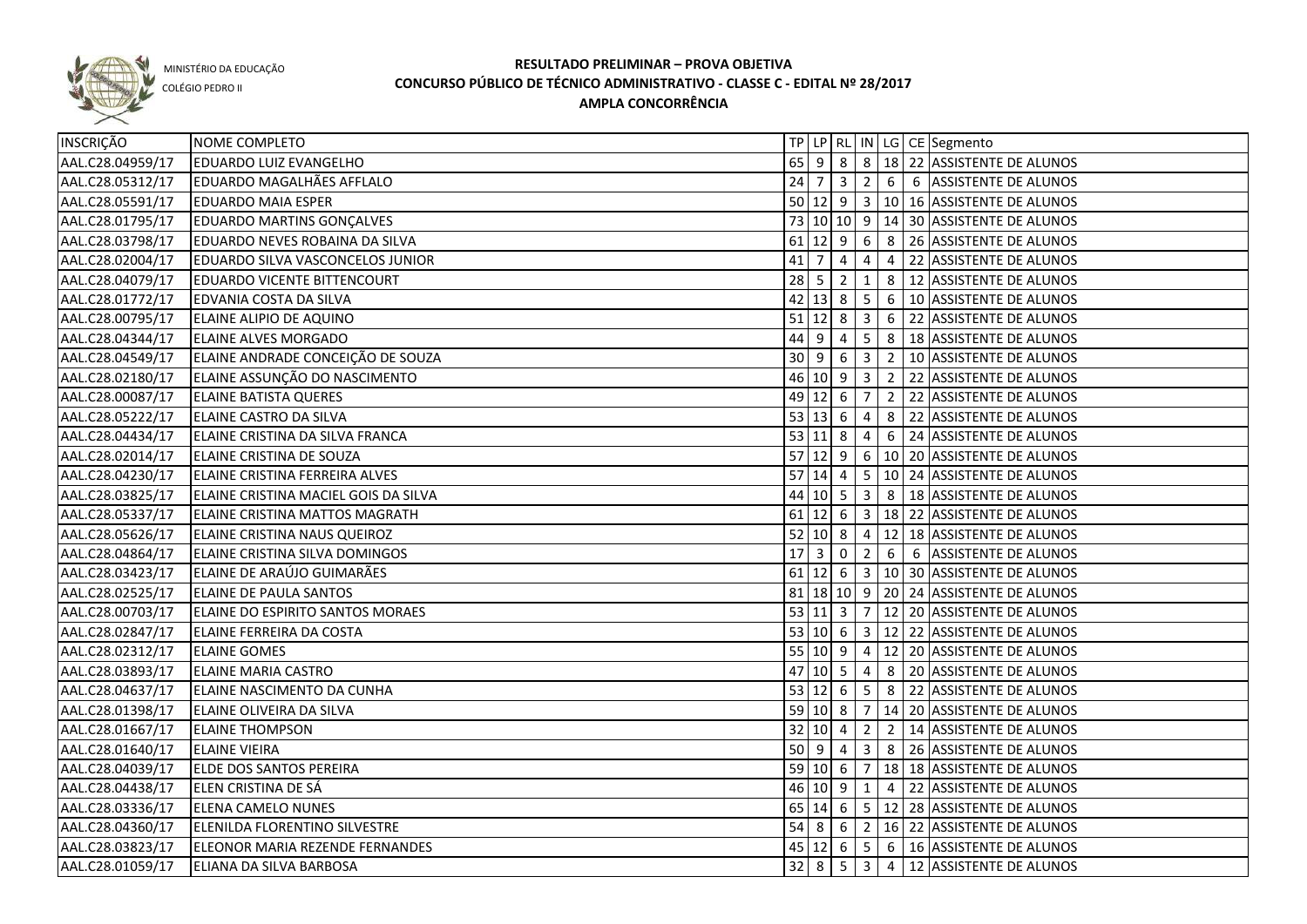

COLÉGIO PEDRO II

| <b>INSCRIÇÃO</b> | NOME COMPLETO                               |              |                                              |                |                 |                         | TP   LP   RL   IN   LG   CE   Segmento                                                                                                                                                                                                                                                                                                                                               |
|------------------|---------------------------------------------|--------------|----------------------------------------------|----------------|-----------------|-------------------------|--------------------------------------------------------------------------------------------------------------------------------------------------------------------------------------------------------------------------------------------------------------------------------------------------------------------------------------------------------------------------------------|
| AAL.C28.02102/17 | <b>ELIANA GOYS PAULUCE</b>                  | 25           | $\overline{4}$                               | $\overline{2}$ |                 |                         | $\vert 3 \vert 4 \vert 12 \vert$ ASSISTENTE DE ALUNOS                                                                                                                                                                                                                                                                                                                                |
| AAL.C28.02499/17 | ELIANE AZEVEDO DA SILVA ALMEIDA             |              |                                              |                |                 |                         | 48 10 2 4 12 20 ASSISTENTE DE ALUNOS                                                                                                                                                                                                                                                                                                                                                 |
| AAL.C28.05173/17 | <b>ELIANE BARROSO</b>                       |              | $41 \mid 9 \mid 4$                           |                |                 |                         | 2 12 14 ASSISTENTE DE ALUNOS                                                                                                                                                                                                                                                                                                                                                         |
| AAL.C28.03341/17 | <b>ELIANE BOLEZINA ALTHAUS</b>              |              |                                              |                |                 |                         | 59 10 7 6 12 24 ASSISTENTE DE ALUNOS                                                                                                                                                                                                                                                                                                                                                 |
| AAL.C28.05700/17 | <b>ELIANE FONSECA SANTANA</b>               |              | $38 \mid 4 \mid 1$                           |                |                 |                         | 3   10   20   ASSISTENTE DE ALUNOS                                                                                                                                                                                                                                                                                                                                                   |
| AAL.C28.05181/17 | <b>ELIANE FURTADO DE QUEIROZ</b>            |              | $35 \mid 7 \mid 2$                           |                |                 |                         | $26$ 18 ASSISTENTE DE ALUNOS                                                                                                                                                                                                                                                                                                                                                         |
| AAL.C28.06226/17 | <b>ELIANE MACHADO DE SOUZA</b>              |              |                                              |                |                 |                         | 52 12 7 7 12 14 ASSISTENTE DE ALUNOS                                                                                                                                                                                                                                                                                                                                                 |
| AAL.C28.06320/17 | ELIANE MARIA TORRES MAIA GOMES              |              | 53 11 7                                      |                |                 |                         | 3 8 24 ASSISTENTE DE ALUNOS                                                                                                                                                                                                                                                                                                                                                          |
| AAL.C28.06399/17 | ELIANE RIBEIRO DE SOUZA MONTEIRO            |              |                                              |                |                 |                         | 69 15 8 4 18 24 ASSISTENTE DE ALUNOS                                                                                                                                                                                                                                                                                                                                                 |
| AAL.C28.06088/17 | ELIANE SILVA DE MENDONCA DE MORAES          |              |                                              |                |                 |                         | 46 10 6 8 4 18 ASSISTENTE DE ALUNOS                                                                                                                                                                                                                                                                                                                                                  |
| AAL.C28.04813/17 | <b>ELIANE TEIXEIRA FERNANDES</b>            |              |                                              |                |                 |                         | 29 11 2 2 4 10 ASSISTENTE DE ALUNOS                                                                                                                                                                                                                                                                                                                                                  |
| AAL.C28.03479/17 | <b>ELIANE TOLEDO FONTENELLE</b>             |              |                                              |                |                 |                         | 55 12 9 4 12 18 ASSISTENTE DE ALUNOS                                                                                                                                                                                                                                                                                                                                                 |
| AAL.C28.05356/17 | <b>ELIAS AMORIM DE SOUZA</b>                | $51$ 9       |                                              | $\overline{7}$ |                 |                         | 5 8 22 ASSISTENTE DE ALUNOS                                                                                                                                                                                                                                                                                                                                                          |
| AAL.C28.03573/17 | <b>ELIAS PEREIRA SERAFIM</b>                |              |                                              |                |                 |                         | 61 12 6 9 12 22 ASSISTENTE DE ALUNOS                                                                                                                                                                                                                                                                                                                                                 |
| AAL.C28.04586/17 | <b>ELIDA LIMA BARRETO</b>                   |              |                                              |                |                 |                         | 79 15 9 7 16 32 ASSISTENTE DE ALUNOS                                                                                                                                                                                                                                                                                                                                                 |
| AAL.C28.00756/17 | <b>ELIETE ALVARENGA PEREIRA</b>             |              |                                              |                |                 |                         | 59 13 3 5 16 22 ASSISTENTE DE ALUNOS                                                                                                                                                                                                                                                                                                                                                 |
| AAL.C28.01839/17 | <b>ELIO SOARES SILVA</b>                    | $56$   9     |                                              | $5^{\circ}$    |                 |                         | 8   14   20   ASSISTENTE DE ALUNOS                                                                                                                                                                                                                                                                                                                                                   |
| AAL.C28.03361/17 | ELISA MARIA DE SOUZA                        |              | 65 12 7                                      |                |                 |                         | 6   16   24   ASSISTENTE DE ALUNOS                                                                                                                                                                                                                                                                                                                                                   |
| AAL.C28.01271/17 | ELISANGELA BESSE DA SILVA                   | $50$ 6       |                                              | 6              |                 |                         | 6   10   22   ASSISTENTE DE ALUNOS                                                                                                                                                                                                                                                                                                                                                   |
| AAL.C28.01743/17 | ELISANGELA DE SANTANA SILVA                 | 71           | $12 \mid 8$                                  |                | 9               |                         | 18 24 ASSISTENTE DE ALUNOS                                                                                                                                                                                                                                                                                                                                                           |
| AAL.C28.05907/17 | ELISANGELA DOS SANTOS CARVALHO              | 33           | - 5                                          | 7              | 5 <sub>1</sub>  | $\overline{\mathbf{0}}$ | 16 ASSISTENTE DE ALUNOS                                                                                                                                                                                                                                                                                                                                                              |
| AAL.C28.01903/17 | ELISANGELA DOS SANTOS DOMINGOS              | $30 \mid 9$  |                                              | 4              | $\mathbf{1}$    | $\overline{4}$          | 12 ASSISTENTE DE ALUNOS                                                                                                                                                                                                                                                                                                                                                              |
| AAL.C28.02132/17 | ELISANGELA MANHÃES PORTO                    | $52$ 9       |                                              | 7              | $6\overline{6}$ | $\vert$ 2               | 28 ASSISTENTE DE ALUNOS                                                                                                                                                                                                                                                                                                                                                              |
| AAL.C28.05423/17 | ELISANGELA PASSOS DE OLIVEIRA DO NASCIMENTO | 47           |                                              |                | 7               | $\overline{4}$          | 14 ASSISTENTE DE ALUNOS                                                                                                                                                                                                                                                                                                                                                              |
| AAL.C28.02241/17 | <b>ELISON DA SILVA FIRMINO</b>              |              | $53 \ 14 \ 9$                                |                | $\overline{4}$  | $\overline{4}$          | 22 ASSISTENTE DE ALUNOS                                                                                                                                                                                                                                                                                                                                                              |
| AAL.C28.04725/17 | <b>ELISSANDRA TERESA</b>                    |              |                                              |                |                 |                         | 81   18   10   3   20   30   ASSISTENTE DE ALUNOS                                                                                                                                                                                                                                                                                                                                    |
| AAL.C28.05660/17 | <b>ELIVELTON DE SOUZA DA SILVA</b>          | 52           | l 7                                          | 8              |                 |                         | 3 10 24 ASSISTENTE DE ALUNOS                                                                                                                                                                                                                                                                                                                                                         |
| AAL.C28.02259/17 | <b>ELIZABETE BASTOS CARNEIRO</b>            |              | $42 \begin{array}{ c c } 13 & 2 \end{array}$ |                | $\mathbf{1}$    |                         | 8   18 ASSISTENTE DE ALUNOS                                                                                                                                                                                                                                                                                                                                                          |
| AAL.C28.03592/17 | ELIZABETE SUELY DO NASCIMENTO DE POLY       |              |                                              |                |                 |                         | 68 14 8 10 14 22 ASSISTENTE DE ALUNOS                                                                                                                                                                                                                                                                                                                                                |
| AAL.C28.06324/17 | ELIZABETH DOS SANTOS TAVARES FONTES         |              |                                              |                |                 |                         | 46 12 6 6 8 14 ASSISTENTE DE ALUNOS                                                                                                                                                                                                                                                                                                                                                  |
| AAL.C28.02149/17 | <b>ELIZABETH LUCIA DE OLIVEIRA</b>          | $\mathbf{1}$ |                                              |                |                 |                         | $\overline{0}$ $\overline{0}$ $\overline{1}$ $\overline{0}$ $\overline{1}$ $\overline{0}$ $\overline{0}$ $\overline{0}$ $\overline{0}$ $\overline{0}$ $\overline{1}$ $\overline{0}$ $\overline{1}$ $\overline{0}$ $\overline{1}$ $\overline{0}$ $\overline{1}$ $\overline{0}$ $\overline{1}$ $\overline{0}$ $\overline{1}$ $\overline{0}$ $\overline{1}$ $\overline{0}$ $\overline{$ |
| AAL.C28.04002/17 | <b>ELIZABETH NUNES VIEIRA</b>               |              |                                              |                |                 |                         | 54 11 6 5 10 22 ASSISTENTE DE ALUNOS                                                                                                                                                                                                                                                                                                                                                 |
| AAL.C28.03505/17 | <b>ELIZABETH SANTOS DE SOUZA</b>            |              |                                              |                |                 |                         | 74 14 10 4 16 30 ASSISTENTE DE ALUNOS                                                                                                                                                                                                                                                                                                                                                |
| AAL.C28.00543/17 | ELIZAMA BALBINO DE LIMA                     |              |                                              |                |                 |                         | 58 12 5 9 14 18 ASSISTENTE DE ALUNOS                                                                                                                                                                                                                                                                                                                                                 |
| AAL.C28.01827/17 | <b>ELIZANDRA FERREIRA ALVES</b>             |              |                                              |                |                 |                         | 46 6 6 4 12 18 ASSISTENTE DE ALUNOS                                                                                                                                                                                                                                                                                                                                                  |
| AAL.C28.04865/17 | ELIZANI APARECIDA DA SILVA DOMINGOS         | $26$   7     |                                              |                |                 |                         | $3 \mid 2 \mid 2 \mid 12$ ASSISTENTE DE ALUNOS                                                                                                                                                                                                                                                                                                                                       |
| AAL.C28.03639/17 | ELIZETE LAURENÇO DA SILVA                   |              |                                              |                |                 |                         | 57 15 4 4 14 20 ASSISTENTE DE ALUNOS                                                                                                                                                                                                                                                                                                                                                 |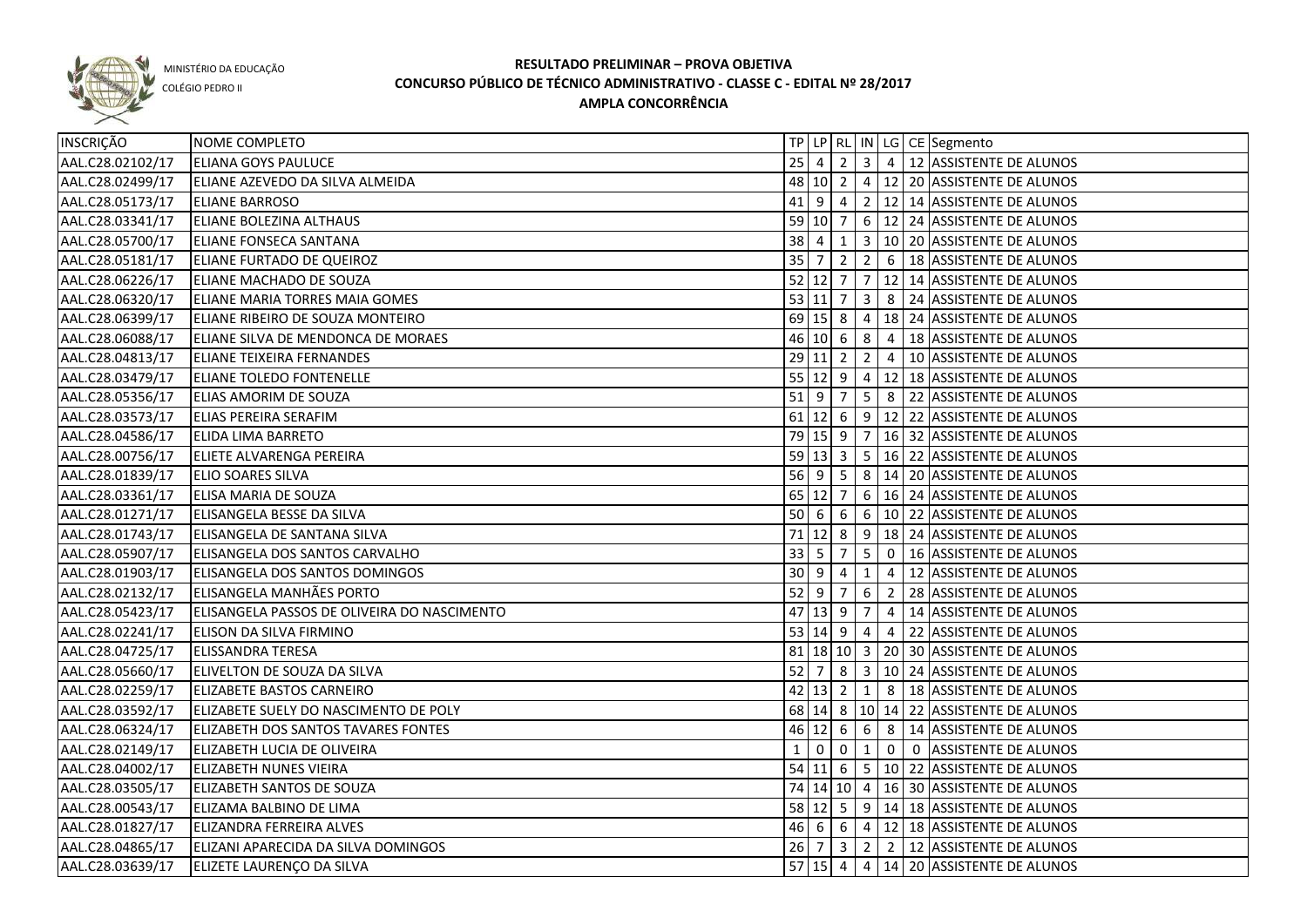

COLÉGIO PEDRO II

| INSCRIÇÃO        | NOME COMPLETO                                      |             |                  |                         |                |   | TP   LP   RL   IN   LG   CE   Segmento               |
|------------------|----------------------------------------------------|-------------|------------------|-------------------------|----------------|---|------------------------------------------------------|
| AAL.C28.05466/17 | <b>ELIZETE SOUZA DE QUEIROZ</b>                    |             |                  |                         |                |   | 48 11 4 3 8 22 ASSISTENTE DE ALUNOS                  |
| AAL.C28.02916/17 | ELLEN ANDRADE CAMPOS DE AGUIAR LONTRA              |             |                  |                         |                |   | 62 14 6 8 12 22 ASSISTENTE DE ALUNOS                 |
| AAL.C28.01600/17 | ELLEN BEATRIZ DE PINA RODRIGUES                    |             |                  |                         |                |   | 84 16 10 8 20 30 ASSISTENTE DE ALUNOS                |
| AAL.C28.05301/17 | <b>ELLEN FREITAS DOS SANTOS</b>                    |             |                  |                         |                |   | 43 9 4 6 8 16 ASSISTENTE DE ALUNOS                   |
| AAL.C28.05229/17 | ELLEN TEREZA DA SILVA FARIA                        |             |                  |                         |                |   | 61 15 6 6 10 24 ASSISTENTE DE ALUNOS                 |
| AAL.C28.05259/17 | <b>ELLEN XAVIER FERREIRA</b>                       |             |                  |                         |                |   | 49 12 7 4 8 18 ASSISTENTE DE ALUNOS                  |
| AAL.C28.06053/17 | ELMA LARISSA DOS SANTOS SILVA                      |             |                  |                         |                |   | 61 9 9 7 12 24 ASSISTENTE DE ALUNOS                  |
| AAL.C28.02059/17 | ELOÁ CARVALHO DA SILVA                             |             |                  |                         |                |   | 86 16 7 9 20 34 ASSISTENTE DE ALUNOS                 |
| AAL.C28.01202/17 | ELOIZA PAULA DE FREITAS TRINDADE                   |             |                  |                         |                |   | 55   15   9   5   4   22   ASSISTENTE DE ALUNOS      |
| AAL.C28.05778/17 | <b>ELVIS BATISTA SILVA</b>                         |             |                  |                         |                |   | 44 11 5 4 2 22 ASSISTENTE DE ALUNOS                  |
| AAL.C28.05694/17 | <b>ELZA MARIA DE SOUZA</b>                         |             | $42 \ 8 \ 0 \ 4$ |                         |                |   | 8 22 ASSISTENTE DE ALUNOS                            |
| AAL.C28.03284/17 | ELZIANE BARBOSA DE SIQUEIRA MARCELINO TEIXEIRA     |             |                  |                         |                |   | 56 11 8 3 18 16 ASSISTENTE DE ALUNOS                 |
| AAL.C28.00478/17 | <b>EMANOEL MESSIAS DA SILVA VICENTE</b>            |             |                  |                         |                |   | 71 14 6 5 18 28 ASSISTENTE DE ALUNOS                 |
| AAL.C28.02543/17 | <b>EMANUEL CABRAL DE ANDRADE</b>                   |             | 68 15 9 4        |                         |                |   | 18 22 ASSISTENTE DE ALUNOS                           |
| AAL.C28.04805/17 | EMANUEL DO NASCIMENTO E SILVA                      |             |                  |                         |                |   | 79 14 9 8 18 30 ASSISTENTE DE ALUNOS                 |
| AAL.C28.00236/17 | <b>EMANUEL JOSE SILVA JUNIOR</b>                   | $59$ 9      |                  |                         | 8 8            |   | 12 22 ASSISTENTE DE ALUNOS                           |
| AAL.C28.06380/17 | <b>EMANUELLE BARRETO DOS REIS</b>                  |             | $45$ 12 7 6      |                         |                |   | 6   14 ASSISTENTE DE ALUNOS                          |
| AAL.C28.05521/17 | <b>EMANUELLE DA SILVA CABRAL</b>                   |             | $55$ 12 9 4      |                         |                | 8 | 22 ASSISTENTE DE ALUNOS                              |
| AAL.C28.03929/17 | <b>EMERSON MARCOS RODRIGUES DE AMORIM</b>          | 27          | 8                | $\overline{\mathbf{3}}$ | $\overline{2}$ | 6 | 8 ASSISTENTE DE ALUNOS                               |
| AAL.C28.02805/17 | <b>EMERSON MONTEIRO REGIS</b>                      |             | 56 13 8 7        |                         |                | 8 | 20 ASSISTENTE DE ALUNOS                              |
| AAL.C28.05862/17 | EMILIA CAROLINA BISPO DOS SANTOS AUGUSTO           |             |                  |                         |                |   | 68 12 10 4 12 30 ASSISTENTE DE ALUNOS                |
| AAL.C28.04949/17 | <b>EMILLY GONÇALVES CHALFEN DE ARAUJO DA SILVA</b> |             | $52$ 11 8        |                         | 5 <sub>5</sub> | 6 | 22 ASSISTENTE DE ALUNOS                              |
| AAL.C28.03354/17 | <b>ENI SANDRA SILVA</b>                            |             | 55   10   5      |                         | $\overline{4}$ |   | 14 22 ASSISTENTE DE ALUNOS                           |
| AAL.C28.04604/17 | <b>ENIO GERALDO DA SILVA</b>                       |             | 38 11 3          |                         | $\overline{4}$ | 8 | 12 ASSISTENTE DE ALUNOS                              |
| AAL.C28.02969/17 | <b>ERIC IVENS FERREIRA</b>                         |             | 69 17 8          |                         |                |   | 6   10   28   ASSISTENTE DE ALUNOS                   |
| AAL.C28.04450/17 | <b>ÉRIC PORTO PINTO</b>                            | 44          | 8                | -6                      | 6 <sup>1</sup> |   | 10 14 ASSISTENTE DE ALUNOS                           |
| AAL.C28.04922/17 | ÉRICA ALMEIDA DA SILVA                             | 35          |                  | 1                       | 1              | 4 | 22 ASSISTENTE DE ALUNOS                              |
| AAL.C28.02046/17 | <b>ERICA DA ROSA CUSTODIO</b>                      |             | 54 10 7          |                         |                |   | $\vert$ 3 $\vert$ 14 $\vert$ 20 ASSISTENTE DE ALUNOS |
| AAL.C28.05579/17 | ERICA FRANCO MAGALHÃES DE OLIVEIRA                 | $80 \mid 9$ |                  |                         |                |   | 9 8 20 34 ASSISTENTE DE ALUNOS                       |
| AAL.C28.01108/17 | ERICA MARIA DE BARROS FERREIRA MAFORT              |             | 55   9   8   6   |                         |                |   | 8 24 ASSISTENTE DE ALUNOS                            |
| AAL.C28.03993/17 | ERICA PEREIRA CHAGAS DA CRUZ                       |             | 49 10 7          |                         | $\overline{4}$ |   | 6 22 ASSISTENTE DE ALUNOS                            |
| AAL.C28.03617/17 | ÉRICA REIS DA CONCEIÇÃO                            |             |                  |                         |                |   | 62 13 10 7 8 24 ASSISTENTE DE ALUNOS                 |
| AAL.C28.02733/17 | ÉRICA SALETE DE OLIVEIRA                           |             |                  |                         |                |   | 55 12 4 5 12 22 ASSISTENTE DE ALUNOS                 |
| AAL.C28.03217/17 | ÉRICA TRAJANO XAVIER MIQUILINO                     |             |                  |                         |                |   | 77 13 10 6 16 32 ASSISTENTE DE ALUNOS                |
| AAL.C28.05024/17 | ERICA VALADÃO DOS SANTOS                           |             |                  |                         |                |   | 57 13 2 2 2 12 28 ASSISTENTE DE ALUNOS               |
| AAL.C28.02894/17 | <b>ERICK BARBOSA VENTURA</b>                       |             |                  |                         |                |   | 48 13 8 3 4 20 ASSISTENTE DE ALUNOS                  |
| AAL.C28.05573/17 | ERICK DA SILVA VASCONCELOS                         |             |                  |                         |                |   | 61 13 9 5 12 22 ASSISTENTE DE ALUNOS                 |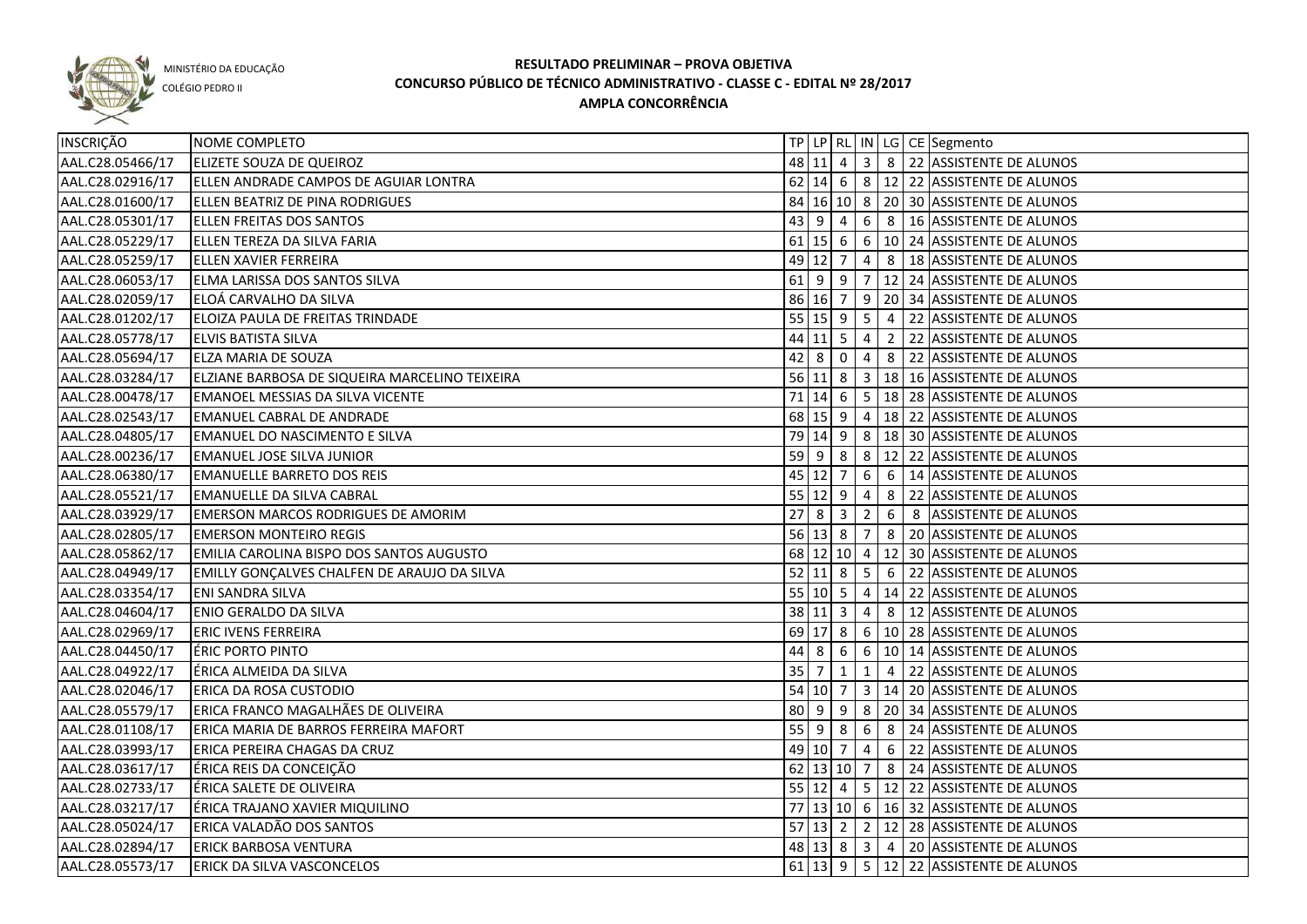

COLÉGIO PEDRO II

| INSCRIÇÃO        | NOME COMPLETO                              |    |                      |                |                 |            | TP   LP   RL   IN   LG   CE   Segmento    |
|------------------|--------------------------------------------|----|----------------------|----------------|-----------------|------------|-------------------------------------------|
| AAL.C28.06253/17 | <b>ERICK DE SOUZA MARQUES</b>              |    |                      |                |                 |            | 64 13 9 8 12 22 ASSISTENTE DE ALUNOS      |
| AAL.C28.02566/17 | ERICK DOS SANTOS SANTO ANTÔNIO             |    |                      |                |                 |            | 41 8 6 5 8 14 ASSISTENTE DE ALUNOS        |
| AAL.C28.04780/17 | ERICK NASCIMENTO DA SILVA                  |    |                      |                |                 |            | 64 14 8 10 14 18 ASSISTENTE DE ALUNOS     |
| AAL.C28.01097/17 | <b>ERICK SOARES DOS SANTOS</b>             |    |                      |                |                 |            | 53 11 8 6 14 14 ASSISTENTE DE ALUNOS      |
| AAL.C28.00707/17 | ERIDIANA ROSA DA SILVA                     |    |                      |                |                 |            | 74 13 9 4 18 30 ASSISTENTE DE ALUNOS      |
| AAL.C28.00117/17 | <b>ERIKA AMBRÓSIO ROQUE</b>                |    |                      |                |                 |            | 77 14 10 9 14 30 ASSISTENTE DE ALUNOS     |
| AAL.C28.02498/17 | ERIKA AZEVEDO DOS SANTOS                   |    |                      |                |                 |            | 60 10 7 5 10 28 ASSISTENTE DE ALUNOS      |
| AAL.C28.06575/17 | ERIKA BEATRIZ PIRES CHAGAS BRASIL DA COSTA |    |                      |                |                 |            | 66 17 9 6 8 26 ASSISTENTE DE ALUNOS       |
| AAL.C28.02530/17 | ERIKA CORRÊA DOS SANTOS                    |    |                      |                |                 |            | 62 12 8 6 12 24 ASSISTENTE DE ALUNOS      |
| AAL.C28.04192/17 | <b>ERIKA FERNANDES VASCONCELLOS</b>        |    |                      |                |                 |            | 59 10 9 4 10 26 ASSISTENTE DE ALUNOS      |
| AAL.C28.02721/17 | ERIKA FRAGA GOMES MONTEIRO                 |    | 72 11                | $\overline{7}$ |                 |            | 6   14   34   ASSISTENTE DE ALUNOS        |
| AAL.C28.06460/17 | ÉRIKA ROBERTA SOUZA DE VALENÇA             | 74 | $14 \mid 8$          |                |                 |            | 6 20 26 ASSISTENTE DE ALUNOS              |
| AAL.C28.00647/17 | <b>ERIVELTON SILVA DE MIRANDA</b>          |    | $52$ 12              | 4              | 4               |            | 8 24 ASSISTENTE DE ALUNOS                 |
| AAL.C28.02100/17 | ERMANO NOGUEIRA DA SILVA JÚNIOR            |    | 48 9                 | 4              | 7 <sup>7</sup>  |            | 14 14 ASSISTENTE DE ALUNOS                |
| AAL.C28.04777/17 | <b>ESABELEM ROGERIO ODS SANTOS</b>         |    | 39 11 5              |                | $\vert$ 3       |            | 10 10 ASSISTENTE DE ALUNOS                |
| AAL.C28.05168/17 | <b>ESTER BATISTA ROMANO</b>                |    | $51$ 13 8            |                |                 | $6 \mid 4$ | 20 ASSISTENTE DE ALUNOS                   |
| AAL.C28.04521/17 | <b>ESTER CAMILO MOREIRA MACIEL</b>         |    |                      |                |                 |            | 77 17 9 7 16 28 ASSISTENTE DE ALUNOS      |
| AAL.C28.01614/17 | <b>ESTER DA SILVA PINA</b>                 |    | 67 13 7              |                |                 |            | 5   16   26   ASSISTENTE DE ALUNOS        |
| AAL.C28.01638/17 | <b>ESTER DO AMORIM MARTINS</b>             |    | $53 \mid 9$          | $\overline{7}$ |                 |            | 5   10   22   ASSISTENTE DE ALUNOS        |
| AAL.C28.05109/17 | <b>ESTER RAIMUNDO DE JESUS</b>             |    | 56 11 9              |                | $\overline{4}$  | 8          | 24 ASSISTENTE DE ALUNOS                   |
| AAL.C28.02471/17 | ESTER SILVA DE AMORIM NETA MARÇAL          |    | $55 \ 13 \ 5$        |                | $\overline{5}$  | 8          | 24 ASSISTENTE DE ALUNOS                   |
| AAL.C28.01309/17 | ESTHER MEIRELES ÁVILA DE CARVALHO          |    | $72 \mid 16 \mid 9$  |                | $\overline{7}$  |            | 16 24 ASSISTENTE DE ALUNOS                |
| AAL.C28.04016/17 | <b>ETIANE SALAZAR BARBOZA</b>              |    | 65 13 8              |                |                 |            | 6   18   20   ASSISTENTE DE ALUNOS        |
| AAL.C28.04385/17 | <b>EUNICE PEREIRA MENDES</b>               |    | 78 14 7              |                | 7               |            | 20 30 ASSISTENTE DE ALUNOS                |
| AAL.C28.05731/17 | <b>EUZELI PEREIRA PASSOS</b>               |    | 87 18 10 7           |                |                 |            | 20 32 ASSISTENTE DE ALUNOS                |
| AAL.C28.03444/17 | EVA ALVES FAGUNDES PEREIRA                 | 45 | - 8                  | $\overline{2}$ | 3               | 8          | 24 ASSISTENTE DE ALUNOS                   |
| AAL.C28.01171/17 | <b>EVA VILMA MATTOS FERNANDES</b>          | 45 | 8                    | 6              | $5\phantom{.0}$ | 6          | 20 ASSISTENTE DE ALUNOS                   |
| AAL.C28.02683/17 | <b>EVAL MENEZES ESPINDOLA</b>              | 64 | 8                    |                |                 |            | 10   8   18   20   ASSISTENTE DE ALUNOS   |
| AAL.C28.04085/17 | EVANDRO ANTONIO FORMOZO DE ARAUJO          |    | $64$ 13 9            |                |                 |            | $\sqrt{8}$ 10   24   ASSISTENTE DE ALUNOS |
| AAL.C28.02300/17 | <b>EVANDRO FERNANDES BATISTA</b>           |    | $72$ 13 9            |                |                 |            | 6   16   28   ASSISTENTE DE ALUNOS        |
| AAL.C28.04814/17 | EVANI CALMAO DE FREITAS CRUZ               |    | $25 \quad 9 \quad 6$ |                | $\overline{4}$  |            | 0 6 ASSISTENTE DE ALUNOS                  |
| AAL.C28.02466/17 | EVELIN CAMILA BANDEIRA BENEDITO            |    |                      |                |                 |            | 60 12 9 3 14 22 ASSISTENTE DE ALUNOS      |
| AAL.C28.04770/17 | <b>EVELINE DANIELS</b>                     |    |                      |                |                 |            | 61 12 5 4 12 28 ASSISTENTE DE ALUNOS      |
| AAL.C28.00748/17 | EVELLYN DE SOUZA RODRIGUES                 |    |                      |                |                 |            | 77 15 9 9 16 28 ASSISTENTE DE ALUNOS      |
| AAL.C28.03575/17 | <b>EVELYN BENTO FERREIRA</b>               |    | $77$ 13 7            |                |                 |            | 9 16 32 ASSISTENTE DE ALUNOS              |
| AAL.C28.02955/17 | <b>EVELYN HIR PINTO</b>                    |    |                      |                |                 |            | 69 13 9 9 10 28 ASSISTENTE DE ALUNOS      |
| AAL.C28.01408/17 | EVELYN SANTANA MARQUES DE ANDRADE          |    |                      |                |                 |            | 36 12 4 4 4 12 ASSISTENTE DE ALUNOS       |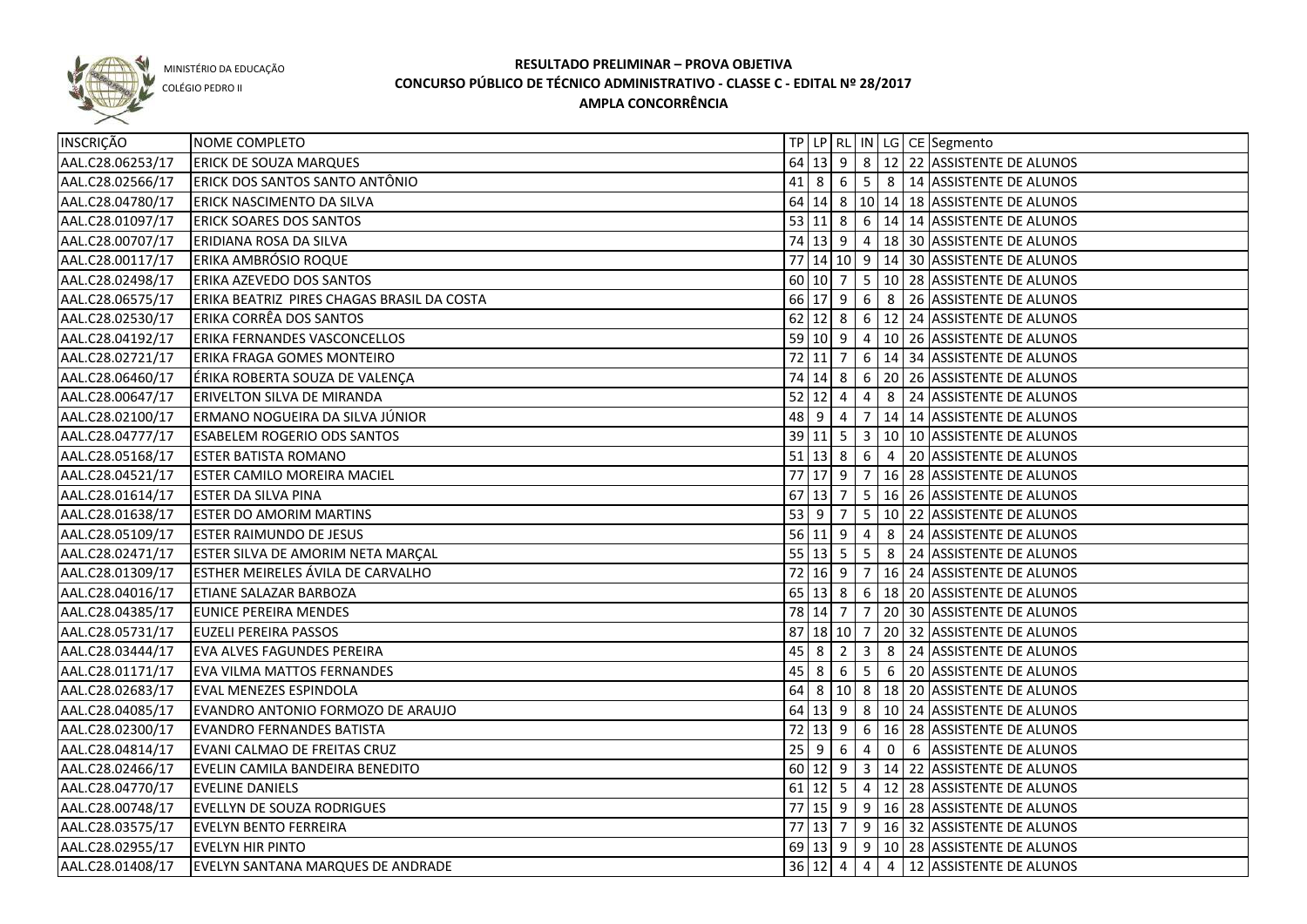

COLÉGIO PEDRO II

| AAL.C28.00511/17<br>49 11 6 4 14 14 ASSISTENTE DE ALUNOS<br><b>EVERALDO TITO DE CARVALHO</b><br>AAL.C28.01535/17<br>$55 13666$ 8 22 ASSISTENTE DE ALUNOS<br><b>EVERTON CESAR ALVES LACERDA</b><br>AAL.C28.06397/17<br>47 14 7 4 6 16 ASSISTENTE DE ALUNOS<br>EVERTON DA COSTA LACERDA FRANCO<br>AAL.C28.03079/17<br>60   14   10   6   8   22   ASSISTENTE DE ALUNOS<br><b>EVERTON PEREIRA DA SILVA</b><br>AAL.C28.04339/17<br>40   9   5   4<br><b>EVERTON RAMOS TEIXEIRA</b><br>2 20 ASSISTENTE DE ALUNOS<br>AAL.C28.04426/17<br>$47$ 10 5 4<br>6 22 ASSISTENTE DE ALUNOS<br><b>EVERTON SACRAMENTO DE OLIVEIRA</b><br>55   12   6   3<br>AAL.C28.05147/17<br>EWALDO ATHAYDE MADRUGA LOPES<br>8 26 ASSISTENTE DE ALUNOS<br>66 10 8 8 14 26 ASSISTENTE DE ALUNOS<br>AAL.C28.05904/17<br><b>EWERTON MILAN</b><br>$50 \mid 4$<br>AAL.C28.04622/17<br>$\overline{4}$<br>14 24 ASSISTENTE DE ALUNOS<br><b>EZEQUIEL VICENTE</b><br>4<br>49 13 5 5 14 12 ASSISTENTE DE ALUNOS<br>AAL.C28.01237/17<br><b>EZIO DE AZEVEDO FILHO</b><br>67 11 9 5 18 24 ASSISTENTE DE ALUNOS<br>AAL.C28.02017/17<br>FABIANA BARBOSA DA SILVA<br>47<br>12 14 ASSISTENTE DE ALUNOS<br>AAL.C28.03053/17<br>FABIANA CRISTINA CASSERES DE OLIVEIRA<br>$41$ 12 6 3<br>2   18 ASSISTENTE DE ALUNOS<br>AAL.C28.04019/17<br><b>FABIANA DA SILVA FARIAS</b><br>77<br> 15  9   9   14   30   ASSISTENTE DE ALUNOS<br>AAL.C28.03322/17<br>FABIANA DE ARAÚJO LIMA<br>$42 \mid 8$<br>2 22 ASSISTENTE DE ALUNOS<br>AAL.C28.02124/17<br><b>FABIANA DUTRA BOSCHER</b><br>$6\overline{6}$<br>$\overline{4}$<br>$60$   11  5 <br>6   14   24   ASSISTENTE DE ALUNOS<br>AAL.C28.02357/17<br>FABIANA FERREIRA DE SOUSA<br>$35 \mid 8$<br>5 <sup>1</sup><br>2   14 ASSISTENTE DE ALUNOS<br>AAL.C28.03311/17<br><b>FABIANA FREIRE DE SOUZA</b><br>- 6<br>71 13 7<br>$\overline{7}$<br>16 28 ASSISTENTE DE ALUNOS<br>AAL.C28.06047/17<br>FABIANA KELLY MARTINS MOREIRA<br>42<br>AAL.C28.00027/17<br>8<br>18 ASSISTENTE DE ALUNOS<br><b>FABIANA MOREIRA DOS SANTOS</b><br>l 9<br>l 3<br>4<br>29<br>$\overline{2}$<br>16 ASSISTENTE DE ALUNOS<br>AAL.C28.03584/17<br>FABIANA NASCIMENTO FERREIRA DO COUTO<br>6<br>$\vert 1 \vert$<br>$\overline{4}$<br>57 10 4<br>5   18   20   ASSISTENTE DE ALUNOS<br>AAL.C28.02671/17<br>FABIANA TEIXEIRA MIRANDA<br>55   10   5<br>6 28 ASSISTENTE DE ALUNOS<br>AAL.C28.00702/17<br><b>FABIANE DA COSTA MORAIS</b><br>6<br>$61$ 12 9<br>12 24 ASSISTENTE DE ALUNOS<br>AAL.C28.01913/17<br><b>FABIANE DEFANTI SORIANO</b><br>4<br>41<br>AAL.C28.00452/17<br><b>FABIANE DOS SANTOS SILVA</b><br>8   16 ASSISTENTE DE ALUNOS<br>$8 \mid 6$<br>$\overline{\mathbf{3}}$<br>57<br>12 24 ASSISTENTE DE ALUNOS<br>AAL.C28.03401/17<br>$14 \mid 3$<br>$\overline{4}$<br><b>FABIANE PULCHERI AMORIM</b><br>49<br>8 24 ASSISTENTE DE ALUNOS<br>AAL.C28.02189/17<br>FABIANE VIRGINIA DA SILVA DOS SANTOS GOMES<br>8<br>$\overline{2}$<br>7<br>64 12 6 4 18 24 ASSISTENTE DE ALUNOS<br>AAL.C28.01920/17<br><b>FABIANO CARDOSO ALVES</b><br>60   14   7   5   14   20   ASSISTENTE DE ALUNOS<br>AAL.C28.04348/17<br><b>FABIANO COSTA FIGUEIREDO</b><br>82 14 10 8 20 30 ASSISTENTE DE ALUNOS<br>AAL.C28.02512/17<br>FABIANO DA SILVA VALENTE<br>AAL.C28.03560/17<br>55 12 9 4 4 26 ASSISTENTE DE ALUNOS<br>FABIANO FERREIRA CLEMENTINO<br>52 12 9 5 14 12 ASSISTENTE DE ALUNOS<br>AAL.C28.00763/17<br><b>FABIANO MARQUES PIRES</b><br>AAL.C28.05273/17<br>56 8 9 9 12 18 ASSISTENTE DE ALUNOS<br><b>FABIANO MESQUTA</b><br>AAL.C28.00719/17<br>43 12 7 2 2 20 ASSISTENTE DE ALUNOS<br><b>FABIANO NEVES</b><br>AAL.C28.02871/17<br>61   13   10   10   12   16   ASSISTENTE DE ALUNOS<br><b>FABIANO PIRES BURITY</b><br>58 12 6 8 6 26 ASSISTENTE DE ALUNOS<br>AAL.C28.06051/17<br><b>FABIANO RUSSO</b><br>71   10   8   9   16   28   ASSISTENTE DE ALUNOS<br>AAL.C28.03175/17<br><b>FABIO ANTONIO DA SILVA</b><br>47 11 7 5 6 18 ASSISTENTE DE ALUNOS<br>AAL.C28.04606/17<br><b>FABIO BITTENCOURT DA SILVA</b> | INSCRIÇÃO | NOME COMPLETO |  |  |  | TP   LP   RL   IN   LG   CE   Segmento |
|------------------------------------------------------------------------------------------------------------------------------------------------------------------------------------------------------------------------------------------------------------------------------------------------------------------------------------------------------------------------------------------------------------------------------------------------------------------------------------------------------------------------------------------------------------------------------------------------------------------------------------------------------------------------------------------------------------------------------------------------------------------------------------------------------------------------------------------------------------------------------------------------------------------------------------------------------------------------------------------------------------------------------------------------------------------------------------------------------------------------------------------------------------------------------------------------------------------------------------------------------------------------------------------------------------------------------------------------------------------------------------------------------------------------------------------------------------------------------------------------------------------------------------------------------------------------------------------------------------------------------------------------------------------------------------------------------------------------------------------------------------------------------------------------------------------------------------------------------------------------------------------------------------------------------------------------------------------------------------------------------------------------------------------------------------------------------------------------------------------------------------------------------------------------------------------------------------------------------------------------------------------------------------------------------------------------------------------------------------------------------------------------------------------------------------------------------------------------------------------------------------------------------------------------------------------------------------------------------------------------------------------------------------------------------------------------------------------------------------------------------------------------------------------------------------------------------------------------------------------------------------------------------------------------------------------------------------------------------------------------------------------------------------------------------------------------------------------------------------------------------------------------------------------------------------------------------------------------------------------------------------------------------------------------------------------------------------------------------------------------------------------------------------------------------------------------------------------------------------------------------------------------------------------------------------------------------------------------------------------------------------------------------------------------------------------------------------------------------------------------------------------------------------------------------------------------------------------------------------------------------------------------------------------------------------------------------------------------------------|-----------|---------------|--|--|--|----------------------------------------|
|                                                                                                                                                                                                                                                                                                                                                                                                                                                                                                                                                                                                                                                                                                                                                                                                                                                                                                                                                                                                                                                                                                                                                                                                                                                                                                                                                                                                                                                                                                                                                                                                                                                                                                                                                                                                                                                                                                                                                                                                                                                                                                                                                                                                                                                                                                                                                                                                                                                                                                                                                                                                                                                                                                                                                                                                                                                                                                                                                                                                                                                                                                                                                                                                                                                                                                                                                                                                                                                                                                                                                                                                                                                                                                                                                                                                                                                                                                                                                                                    |           |               |  |  |  |                                        |
|                                                                                                                                                                                                                                                                                                                                                                                                                                                                                                                                                                                                                                                                                                                                                                                                                                                                                                                                                                                                                                                                                                                                                                                                                                                                                                                                                                                                                                                                                                                                                                                                                                                                                                                                                                                                                                                                                                                                                                                                                                                                                                                                                                                                                                                                                                                                                                                                                                                                                                                                                                                                                                                                                                                                                                                                                                                                                                                                                                                                                                                                                                                                                                                                                                                                                                                                                                                                                                                                                                                                                                                                                                                                                                                                                                                                                                                                                                                                                                                    |           |               |  |  |  |                                        |
|                                                                                                                                                                                                                                                                                                                                                                                                                                                                                                                                                                                                                                                                                                                                                                                                                                                                                                                                                                                                                                                                                                                                                                                                                                                                                                                                                                                                                                                                                                                                                                                                                                                                                                                                                                                                                                                                                                                                                                                                                                                                                                                                                                                                                                                                                                                                                                                                                                                                                                                                                                                                                                                                                                                                                                                                                                                                                                                                                                                                                                                                                                                                                                                                                                                                                                                                                                                                                                                                                                                                                                                                                                                                                                                                                                                                                                                                                                                                                                                    |           |               |  |  |  |                                        |
|                                                                                                                                                                                                                                                                                                                                                                                                                                                                                                                                                                                                                                                                                                                                                                                                                                                                                                                                                                                                                                                                                                                                                                                                                                                                                                                                                                                                                                                                                                                                                                                                                                                                                                                                                                                                                                                                                                                                                                                                                                                                                                                                                                                                                                                                                                                                                                                                                                                                                                                                                                                                                                                                                                                                                                                                                                                                                                                                                                                                                                                                                                                                                                                                                                                                                                                                                                                                                                                                                                                                                                                                                                                                                                                                                                                                                                                                                                                                                                                    |           |               |  |  |  |                                        |
|                                                                                                                                                                                                                                                                                                                                                                                                                                                                                                                                                                                                                                                                                                                                                                                                                                                                                                                                                                                                                                                                                                                                                                                                                                                                                                                                                                                                                                                                                                                                                                                                                                                                                                                                                                                                                                                                                                                                                                                                                                                                                                                                                                                                                                                                                                                                                                                                                                                                                                                                                                                                                                                                                                                                                                                                                                                                                                                                                                                                                                                                                                                                                                                                                                                                                                                                                                                                                                                                                                                                                                                                                                                                                                                                                                                                                                                                                                                                                                                    |           |               |  |  |  |                                        |
|                                                                                                                                                                                                                                                                                                                                                                                                                                                                                                                                                                                                                                                                                                                                                                                                                                                                                                                                                                                                                                                                                                                                                                                                                                                                                                                                                                                                                                                                                                                                                                                                                                                                                                                                                                                                                                                                                                                                                                                                                                                                                                                                                                                                                                                                                                                                                                                                                                                                                                                                                                                                                                                                                                                                                                                                                                                                                                                                                                                                                                                                                                                                                                                                                                                                                                                                                                                                                                                                                                                                                                                                                                                                                                                                                                                                                                                                                                                                                                                    |           |               |  |  |  |                                        |
|                                                                                                                                                                                                                                                                                                                                                                                                                                                                                                                                                                                                                                                                                                                                                                                                                                                                                                                                                                                                                                                                                                                                                                                                                                                                                                                                                                                                                                                                                                                                                                                                                                                                                                                                                                                                                                                                                                                                                                                                                                                                                                                                                                                                                                                                                                                                                                                                                                                                                                                                                                                                                                                                                                                                                                                                                                                                                                                                                                                                                                                                                                                                                                                                                                                                                                                                                                                                                                                                                                                                                                                                                                                                                                                                                                                                                                                                                                                                                                                    |           |               |  |  |  |                                        |
|                                                                                                                                                                                                                                                                                                                                                                                                                                                                                                                                                                                                                                                                                                                                                                                                                                                                                                                                                                                                                                                                                                                                                                                                                                                                                                                                                                                                                                                                                                                                                                                                                                                                                                                                                                                                                                                                                                                                                                                                                                                                                                                                                                                                                                                                                                                                                                                                                                                                                                                                                                                                                                                                                                                                                                                                                                                                                                                                                                                                                                                                                                                                                                                                                                                                                                                                                                                                                                                                                                                                                                                                                                                                                                                                                                                                                                                                                                                                                                                    |           |               |  |  |  |                                        |
|                                                                                                                                                                                                                                                                                                                                                                                                                                                                                                                                                                                                                                                                                                                                                                                                                                                                                                                                                                                                                                                                                                                                                                                                                                                                                                                                                                                                                                                                                                                                                                                                                                                                                                                                                                                                                                                                                                                                                                                                                                                                                                                                                                                                                                                                                                                                                                                                                                                                                                                                                                                                                                                                                                                                                                                                                                                                                                                                                                                                                                                                                                                                                                                                                                                                                                                                                                                                                                                                                                                                                                                                                                                                                                                                                                                                                                                                                                                                                                                    |           |               |  |  |  |                                        |
|                                                                                                                                                                                                                                                                                                                                                                                                                                                                                                                                                                                                                                                                                                                                                                                                                                                                                                                                                                                                                                                                                                                                                                                                                                                                                                                                                                                                                                                                                                                                                                                                                                                                                                                                                                                                                                                                                                                                                                                                                                                                                                                                                                                                                                                                                                                                                                                                                                                                                                                                                                                                                                                                                                                                                                                                                                                                                                                                                                                                                                                                                                                                                                                                                                                                                                                                                                                                                                                                                                                                                                                                                                                                                                                                                                                                                                                                                                                                                                                    |           |               |  |  |  |                                        |
|                                                                                                                                                                                                                                                                                                                                                                                                                                                                                                                                                                                                                                                                                                                                                                                                                                                                                                                                                                                                                                                                                                                                                                                                                                                                                                                                                                                                                                                                                                                                                                                                                                                                                                                                                                                                                                                                                                                                                                                                                                                                                                                                                                                                                                                                                                                                                                                                                                                                                                                                                                                                                                                                                                                                                                                                                                                                                                                                                                                                                                                                                                                                                                                                                                                                                                                                                                                                                                                                                                                                                                                                                                                                                                                                                                                                                                                                                                                                                                                    |           |               |  |  |  |                                        |
|                                                                                                                                                                                                                                                                                                                                                                                                                                                                                                                                                                                                                                                                                                                                                                                                                                                                                                                                                                                                                                                                                                                                                                                                                                                                                                                                                                                                                                                                                                                                                                                                                                                                                                                                                                                                                                                                                                                                                                                                                                                                                                                                                                                                                                                                                                                                                                                                                                                                                                                                                                                                                                                                                                                                                                                                                                                                                                                                                                                                                                                                                                                                                                                                                                                                                                                                                                                                                                                                                                                                                                                                                                                                                                                                                                                                                                                                                                                                                                                    |           |               |  |  |  |                                        |
|                                                                                                                                                                                                                                                                                                                                                                                                                                                                                                                                                                                                                                                                                                                                                                                                                                                                                                                                                                                                                                                                                                                                                                                                                                                                                                                                                                                                                                                                                                                                                                                                                                                                                                                                                                                                                                                                                                                                                                                                                                                                                                                                                                                                                                                                                                                                                                                                                                                                                                                                                                                                                                                                                                                                                                                                                                                                                                                                                                                                                                                                                                                                                                                                                                                                                                                                                                                                                                                                                                                                                                                                                                                                                                                                                                                                                                                                                                                                                                                    |           |               |  |  |  |                                        |
|                                                                                                                                                                                                                                                                                                                                                                                                                                                                                                                                                                                                                                                                                                                                                                                                                                                                                                                                                                                                                                                                                                                                                                                                                                                                                                                                                                                                                                                                                                                                                                                                                                                                                                                                                                                                                                                                                                                                                                                                                                                                                                                                                                                                                                                                                                                                                                                                                                                                                                                                                                                                                                                                                                                                                                                                                                                                                                                                                                                                                                                                                                                                                                                                                                                                                                                                                                                                                                                                                                                                                                                                                                                                                                                                                                                                                                                                                                                                                                                    |           |               |  |  |  |                                        |
|                                                                                                                                                                                                                                                                                                                                                                                                                                                                                                                                                                                                                                                                                                                                                                                                                                                                                                                                                                                                                                                                                                                                                                                                                                                                                                                                                                                                                                                                                                                                                                                                                                                                                                                                                                                                                                                                                                                                                                                                                                                                                                                                                                                                                                                                                                                                                                                                                                                                                                                                                                                                                                                                                                                                                                                                                                                                                                                                                                                                                                                                                                                                                                                                                                                                                                                                                                                                                                                                                                                                                                                                                                                                                                                                                                                                                                                                                                                                                                                    |           |               |  |  |  |                                        |
|                                                                                                                                                                                                                                                                                                                                                                                                                                                                                                                                                                                                                                                                                                                                                                                                                                                                                                                                                                                                                                                                                                                                                                                                                                                                                                                                                                                                                                                                                                                                                                                                                                                                                                                                                                                                                                                                                                                                                                                                                                                                                                                                                                                                                                                                                                                                                                                                                                                                                                                                                                                                                                                                                                                                                                                                                                                                                                                                                                                                                                                                                                                                                                                                                                                                                                                                                                                                                                                                                                                                                                                                                                                                                                                                                                                                                                                                                                                                                                                    |           |               |  |  |  |                                        |
|                                                                                                                                                                                                                                                                                                                                                                                                                                                                                                                                                                                                                                                                                                                                                                                                                                                                                                                                                                                                                                                                                                                                                                                                                                                                                                                                                                                                                                                                                                                                                                                                                                                                                                                                                                                                                                                                                                                                                                                                                                                                                                                                                                                                                                                                                                                                                                                                                                                                                                                                                                                                                                                                                                                                                                                                                                                                                                                                                                                                                                                                                                                                                                                                                                                                                                                                                                                                                                                                                                                                                                                                                                                                                                                                                                                                                                                                                                                                                                                    |           |               |  |  |  |                                        |
|                                                                                                                                                                                                                                                                                                                                                                                                                                                                                                                                                                                                                                                                                                                                                                                                                                                                                                                                                                                                                                                                                                                                                                                                                                                                                                                                                                                                                                                                                                                                                                                                                                                                                                                                                                                                                                                                                                                                                                                                                                                                                                                                                                                                                                                                                                                                                                                                                                                                                                                                                                                                                                                                                                                                                                                                                                                                                                                                                                                                                                                                                                                                                                                                                                                                                                                                                                                                                                                                                                                                                                                                                                                                                                                                                                                                                                                                                                                                                                                    |           |               |  |  |  |                                        |
|                                                                                                                                                                                                                                                                                                                                                                                                                                                                                                                                                                                                                                                                                                                                                                                                                                                                                                                                                                                                                                                                                                                                                                                                                                                                                                                                                                                                                                                                                                                                                                                                                                                                                                                                                                                                                                                                                                                                                                                                                                                                                                                                                                                                                                                                                                                                                                                                                                                                                                                                                                                                                                                                                                                                                                                                                                                                                                                                                                                                                                                                                                                                                                                                                                                                                                                                                                                                                                                                                                                                                                                                                                                                                                                                                                                                                                                                                                                                                                                    |           |               |  |  |  |                                        |
|                                                                                                                                                                                                                                                                                                                                                                                                                                                                                                                                                                                                                                                                                                                                                                                                                                                                                                                                                                                                                                                                                                                                                                                                                                                                                                                                                                                                                                                                                                                                                                                                                                                                                                                                                                                                                                                                                                                                                                                                                                                                                                                                                                                                                                                                                                                                                                                                                                                                                                                                                                                                                                                                                                                                                                                                                                                                                                                                                                                                                                                                                                                                                                                                                                                                                                                                                                                                                                                                                                                                                                                                                                                                                                                                                                                                                                                                                                                                                                                    |           |               |  |  |  |                                        |
|                                                                                                                                                                                                                                                                                                                                                                                                                                                                                                                                                                                                                                                                                                                                                                                                                                                                                                                                                                                                                                                                                                                                                                                                                                                                                                                                                                                                                                                                                                                                                                                                                                                                                                                                                                                                                                                                                                                                                                                                                                                                                                                                                                                                                                                                                                                                                                                                                                                                                                                                                                                                                                                                                                                                                                                                                                                                                                                                                                                                                                                                                                                                                                                                                                                                                                                                                                                                                                                                                                                                                                                                                                                                                                                                                                                                                                                                                                                                                                                    |           |               |  |  |  |                                        |
|                                                                                                                                                                                                                                                                                                                                                                                                                                                                                                                                                                                                                                                                                                                                                                                                                                                                                                                                                                                                                                                                                                                                                                                                                                                                                                                                                                                                                                                                                                                                                                                                                                                                                                                                                                                                                                                                                                                                                                                                                                                                                                                                                                                                                                                                                                                                                                                                                                                                                                                                                                                                                                                                                                                                                                                                                                                                                                                                                                                                                                                                                                                                                                                                                                                                                                                                                                                                                                                                                                                                                                                                                                                                                                                                                                                                                                                                                                                                                                                    |           |               |  |  |  |                                        |
|                                                                                                                                                                                                                                                                                                                                                                                                                                                                                                                                                                                                                                                                                                                                                                                                                                                                                                                                                                                                                                                                                                                                                                                                                                                                                                                                                                                                                                                                                                                                                                                                                                                                                                                                                                                                                                                                                                                                                                                                                                                                                                                                                                                                                                                                                                                                                                                                                                                                                                                                                                                                                                                                                                                                                                                                                                                                                                                                                                                                                                                                                                                                                                                                                                                                                                                                                                                                                                                                                                                                                                                                                                                                                                                                                                                                                                                                                                                                                                                    |           |               |  |  |  |                                        |
|                                                                                                                                                                                                                                                                                                                                                                                                                                                                                                                                                                                                                                                                                                                                                                                                                                                                                                                                                                                                                                                                                                                                                                                                                                                                                                                                                                                                                                                                                                                                                                                                                                                                                                                                                                                                                                                                                                                                                                                                                                                                                                                                                                                                                                                                                                                                                                                                                                                                                                                                                                                                                                                                                                                                                                                                                                                                                                                                                                                                                                                                                                                                                                                                                                                                                                                                                                                                                                                                                                                                                                                                                                                                                                                                                                                                                                                                                                                                                                                    |           |               |  |  |  |                                        |
|                                                                                                                                                                                                                                                                                                                                                                                                                                                                                                                                                                                                                                                                                                                                                                                                                                                                                                                                                                                                                                                                                                                                                                                                                                                                                                                                                                                                                                                                                                                                                                                                                                                                                                                                                                                                                                                                                                                                                                                                                                                                                                                                                                                                                                                                                                                                                                                                                                                                                                                                                                                                                                                                                                                                                                                                                                                                                                                                                                                                                                                                                                                                                                                                                                                                                                                                                                                                                                                                                                                                                                                                                                                                                                                                                                                                                                                                                                                                                                                    |           |               |  |  |  |                                        |
|                                                                                                                                                                                                                                                                                                                                                                                                                                                                                                                                                                                                                                                                                                                                                                                                                                                                                                                                                                                                                                                                                                                                                                                                                                                                                                                                                                                                                                                                                                                                                                                                                                                                                                                                                                                                                                                                                                                                                                                                                                                                                                                                                                                                                                                                                                                                                                                                                                                                                                                                                                                                                                                                                                                                                                                                                                                                                                                                                                                                                                                                                                                                                                                                                                                                                                                                                                                                                                                                                                                                                                                                                                                                                                                                                                                                                                                                                                                                                                                    |           |               |  |  |  |                                        |
|                                                                                                                                                                                                                                                                                                                                                                                                                                                                                                                                                                                                                                                                                                                                                                                                                                                                                                                                                                                                                                                                                                                                                                                                                                                                                                                                                                                                                                                                                                                                                                                                                                                                                                                                                                                                                                                                                                                                                                                                                                                                                                                                                                                                                                                                                                                                                                                                                                                                                                                                                                                                                                                                                                                                                                                                                                                                                                                                                                                                                                                                                                                                                                                                                                                                                                                                                                                                                                                                                                                                                                                                                                                                                                                                                                                                                                                                                                                                                                                    |           |               |  |  |  |                                        |
|                                                                                                                                                                                                                                                                                                                                                                                                                                                                                                                                                                                                                                                                                                                                                                                                                                                                                                                                                                                                                                                                                                                                                                                                                                                                                                                                                                                                                                                                                                                                                                                                                                                                                                                                                                                                                                                                                                                                                                                                                                                                                                                                                                                                                                                                                                                                                                                                                                                                                                                                                                                                                                                                                                                                                                                                                                                                                                                                                                                                                                                                                                                                                                                                                                                                                                                                                                                                                                                                                                                                                                                                                                                                                                                                                                                                                                                                                                                                                                                    |           |               |  |  |  |                                        |
|                                                                                                                                                                                                                                                                                                                                                                                                                                                                                                                                                                                                                                                                                                                                                                                                                                                                                                                                                                                                                                                                                                                                                                                                                                                                                                                                                                                                                                                                                                                                                                                                                                                                                                                                                                                                                                                                                                                                                                                                                                                                                                                                                                                                                                                                                                                                                                                                                                                                                                                                                                                                                                                                                                                                                                                                                                                                                                                                                                                                                                                                                                                                                                                                                                                                                                                                                                                                                                                                                                                                                                                                                                                                                                                                                                                                                                                                                                                                                                                    |           |               |  |  |  |                                        |
|                                                                                                                                                                                                                                                                                                                                                                                                                                                                                                                                                                                                                                                                                                                                                                                                                                                                                                                                                                                                                                                                                                                                                                                                                                                                                                                                                                                                                                                                                                                                                                                                                                                                                                                                                                                                                                                                                                                                                                                                                                                                                                                                                                                                                                                                                                                                                                                                                                                                                                                                                                                                                                                                                                                                                                                                                                                                                                                                                                                                                                                                                                                                                                                                                                                                                                                                                                                                                                                                                                                                                                                                                                                                                                                                                                                                                                                                                                                                                                                    |           |               |  |  |  |                                        |
|                                                                                                                                                                                                                                                                                                                                                                                                                                                                                                                                                                                                                                                                                                                                                                                                                                                                                                                                                                                                                                                                                                                                                                                                                                                                                                                                                                                                                                                                                                                                                                                                                                                                                                                                                                                                                                                                                                                                                                                                                                                                                                                                                                                                                                                                                                                                                                                                                                                                                                                                                                                                                                                                                                                                                                                                                                                                                                                                                                                                                                                                                                                                                                                                                                                                                                                                                                                                                                                                                                                                                                                                                                                                                                                                                                                                                                                                                                                                                                                    |           |               |  |  |  |                                        |
|                                                                                                                                                                                                                                                                                                                                                                                                                                                                                                                                                                                                                                                                                                                                                                                                                                                                                                                                                                                                                                                                                                                                                                                                                                                                                                                                                                                                                                                                                                                                                                                                                                                                                                                                                                                                                                                                                                                                                                                                                                                                                                                                                                                                                                                                                                                                                                                                                                                                                                                                                                                                                                                                                                                                                                                                                                                                                                                                                                                                                                                                                                                                                                                                                                                                                                                                                                                                                                                                                                                                                                                                                                                                                                                                                                                                                                                                                                                                                                                    |           |               |  |  |  |                                        |
|                                                                                                                                                                                                                                                                                                                                                                                                                                                                                                                                                                                                                                                                                                                                                                                                                                                                                                                                                                                                                                                                                                                                                                                                                                                                                                                                                                                                                                                                                                                                                                                                                                                                                                                                                                                                                                                                                                                                                                                                                                                                                                                                                                                                                                                                                                                                                                                                                                                                                                                                                                                                                                                                                                                                                                                                                                                                                                                                                                                                                                                                                                                                                                                                                                                                                                                                                                                                                                                                                                                                                                                                                                                                                                                                                                                                                                                                                                                                                                                    |           |               |  |  |  |                                        |
|                                                                                                                                                                                                                                                                                                                                                                                                                                                                                                                                                                                                                                                                                                                                                                                                                                                                                                                                                                                                                                                                                                                                                                                                                                                                                                                                                                                                                                                                                                                                                                                                                                                                                                                                                                                                                                                                                                                                                                                                                                                                                                                                                                                                                                                                                                                                                                                                                                                                                                                                                                                                                                                                                                                                                                                                                                                                                                                                                                                                                                                                                                                                                                                                                                                                                                                                                                                                                                                                                                                                                                                                                                                                                                                                                                                                                                                                                                                                                                                    |           |               |  |  |  |                                        |
|                                                                                                                                                                                                                                                                                                                                                                                                                                                                                                                                                                                                                                                                                                                                                                                                                                                                                                                                                                                                                                                                                                                                                                                                                                                                                                                                                                                                                                                                                                                                                                                                                                                                                                                                                                                                                                                                                                                                                                                                                                                                                                                                                                                                                                                                                                                                                                                                                                                                                                                                                                                                                                                                                                                                                                                                                                                                                                                                                                                                                                                                                                                                                                                                                                                                                                                                                                                                                                                                                                                                                                                                                                                                                                                                                                                                                                                                                                                                                                                    |           |               |  |  |  |                                        |
|                                                                                                                                                                                                                                                                                                                                                                                                                                                                                                                                                                                                                                                                                                                                                                                                                                                                                                                                                                                                                                                                                                                                                                                                                                                                                                                                                                                                                                                                                                                                                                                                                                                                                                                                                                                                                                                                                                                                                                                                                                                                                                                                                                                                                                                                                                                                                                                                                                                                                                                                                                                                                                                                                                                                                                                                                                                                                                                                                                                                                                                                                                                                                                                                                                                                                                                                                                                                                                                                                                                                                                                                                                                                                                                                                                                                                                                                                                                                                                                    |           |               |  |  |  |                                        |
|                                                                                                                                                                                                                                                                                                                                                                                                                                                                                                                                                                                                                                                                                                                                                                                                                                                                                                                                                                                                                                                                                                                                                                                                                                                                                                                                                                                                                                                                                                                                                                                                                                                                                                                                                                                                                                                                                                                                                                                                                                                                                                                                                                                                                                                                                                                                                                                                                                                                                                                                                                                                                                                                                                                                                                                                                                                                                                                                                                                                                                                                                                                                                                                                                                                                                                                                                                                                                                                                                                                                                                                                                                                                                                                                                                                                                                                                                                                                                                                    |           |               |  |  |  |                                        |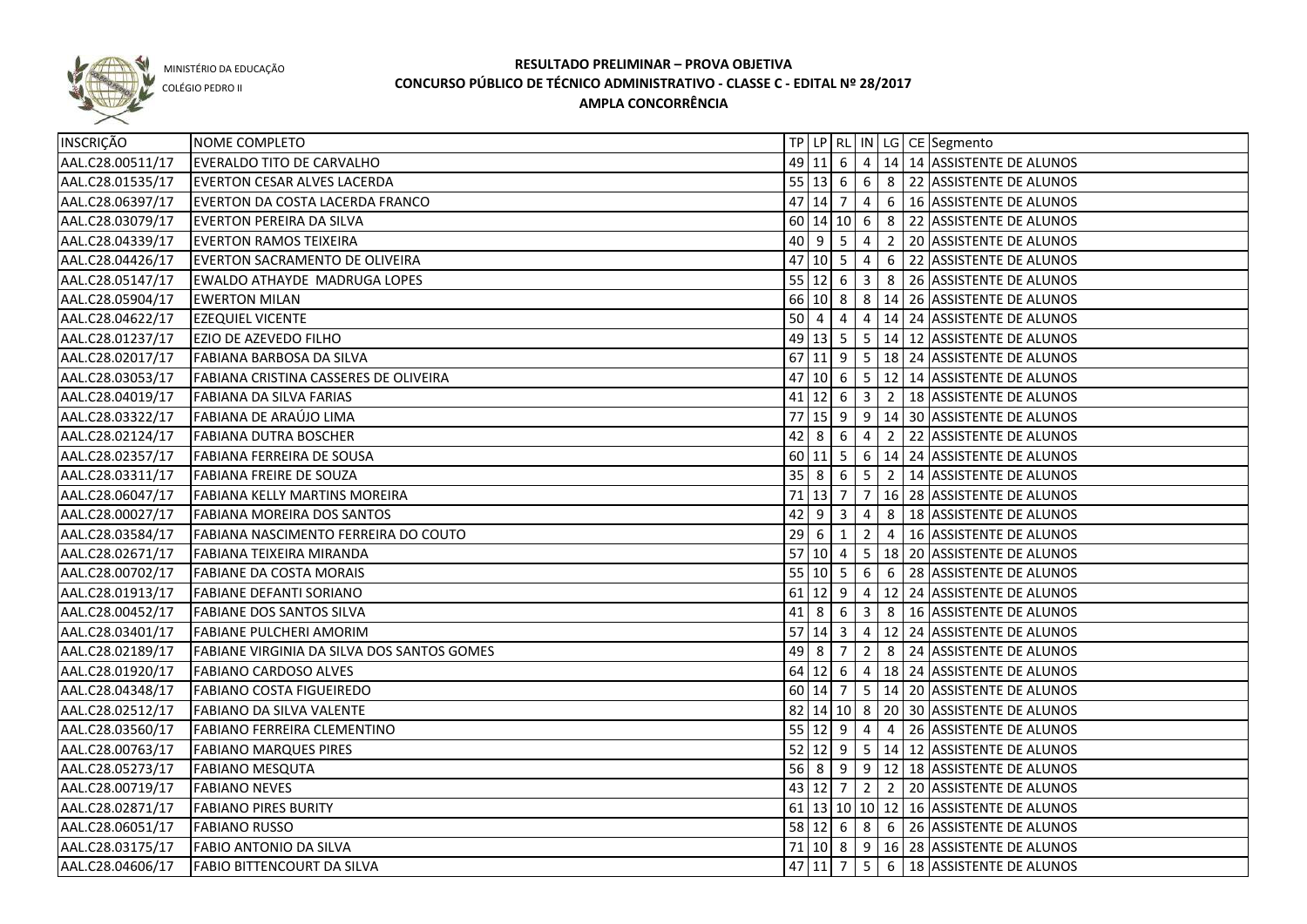

COLÉGIO PEDRO II

| INSCRIÇÃO        | NOME COMPLETO                               |                     |             |                                  |                         |                | TP   LP   RL   IN   LG   CE   Segmento           |
|------------------|---------------------------------------------|---------------------|-------------|----------------------------------|-------------------------|----------------|--------------------------------------------------|
| AAL.C28.01660/17 | <b>FABIO BUENO</b>                          |                     |             |                                  |                         |                | 47 4 3 2 16 22 ASSISTENTE DE ALUNOS              |
| AAL.C28.02394/17 | FÁBIO CAMELO DE MELO                        |                     |             |                                  |                         |                | 75   12   8   9   20   26   ASSISTENTE DE ALUNOS |
| AAL.C28.02491/17 | <b>FABIO CARELLI QUEIROZ</b>                |                     |             |                                  |                         |                | 65 10 7 8 14 26 ASSISTENTE DE ALUNOS             |
| AAL.C28.04432/17 | <b>FABIO DA COSTA MAMEDIO</b>               |                     |             |                                  |                         |                | 47 12 4 5 8 18 ASSISTENTE DE ALUNOS              |
| AAL.C28.00131/17 | FÁBIO DA SILVA GOMES                        |                     |             |                                  |                         |                | 69 16 6 5 16 26 ASSISTENTE DE ALUNOS             |
| AAL.C28.04477/17 | <b>FABIO DA SILVA PAES</b>                  |                     |             |                                  |                         |                | 78 14 10 10 20 24 ASSISTENTE DE ALUNOS           |
| AAL.C28.01541/17 | FÁBIO DO NASCIMENTO BARBOSA                 |                     |             |                                  |                         |                | 74 17 7 8 18 24 ASSISTENTE DE ALUNOS             |
| AAL.C28.02397/17 | <b>FABIO DOS SANTOS CRUZ</b>                |                     |             |                                  |                         |                | 28 4 5 3 2 14 ASSISTENTE DE ALUNOS               |
| AAL.C28.02606/17 | <b>FABIO EMERSON PAIVA SILVA</b>            |                     |             |                                  |                         |                | 64 12 10 6 16 20 ASSISTENTE DE ALUNOS            |
| AAL.C28.01040/17 | FÁBIO FERREIRA DA SILVA                     |                     |             |                                  |                         |                | 66 13 9 10 14 20 ASSISTENTE DE ALUNOS            |
| AAL.C28.02500/17 | <b>FÁBIO HENRIQUE DA SILVEIRA</b>           |                     |             |                                  |                         |                | 77 12 9 10 18 28 ASSISTENTE DE ALUNOS            |
| AAL.C28.06236/17 | <b>FABIO LIMA</b>                           |                     | 40 8        | 6                                | $\overline{4}$          |                | 8   14 ASSISTENTE DE ALUNOS                      |
| AAL.C28.04485/17 | <b>FABIO LIMA FERREIRA</b>                  | 30 10 3             |             |                                  | 3                       |                | 0   14 ASSISTENTE DE ALUNOS                      |
| AAL.C28.03767/17 | FABIO MARCIO MONTEIRO DE LIMA CORRÊA        | 60                  | $12 \mid 8$ |                                  |                         |                | 4   10   26   ASSISTENTE DE ALUNOS               |
| AAL.C28.01117/17 | <b>FABIO NOGUEIRA DE SIQUEIRA</b>           | $41 \mid 9$         |             | $\overline{9}$                   | 5 <sup>1</sup>          |                | 6   12 ASSISTENTE DE ALUNOS                      |
| AAL.C28.04543/17 | FÁBIO QUINTELA DE MEDEIROS OLIVEIRA         |                     |             |                                  |                         |                | 75 13 9 9 14 30 ASSISTENTE DE ALUNOS             |
| AAL.C28.03224/17 | <b>FABIO RODRIGUES DE SOUSA</b>             |                     |             |                                  |                         |                | 66 13 7 8 14 24 ASSISTENTE DE ALUNOS             |
| AAL.C28.01434/17 | <b>FÁBIO RUSSO</b>                          | $61$ 10 2           |             |                                  |                         |                | 5   14   30   ASSISTENTE DE ALUNOS               |
| AAL.C28.03052/17 | <b>FÁBIO SANTOS DE SOUZA</b>                | $36 \quad 9$        |             | $\overline{2}$                   | 7 <sup>1</sup>          |                | 4   14   ASSISTENTE DE ALUNOS                    |
| AAL.C28.06149/17 | <b>FABÍOLA ALVES PEREIRA</b>                | $47$ 10 7           |             |                                  |                         |                | 4   10   16   ASSISTENTE DE ALUNOS               |
| AAL.C28.02736/17 | <b>FABIOLA DOS SANTOS</b>                   |                     |             |                                  |                         |                | 76 11 10 9 20 26 ASSISTENTE DE ALUNOS            |
| AAL.C28.06592/17 | FABRÍCIA DA SILVA DE OLIVEIRA               | 75                  | $13 \mid 9$ |                                  | $-7$                    |                | 16 30 ASSISTENTE DE ALUNOS                       |
| AAL.C28.02684/17 | <b>FABRICIO DA SILVA DAUDT</b>              |                     | 49 12 6     |                                  | $\overline{7}$          | 6              | 18 ASSISTENTE DE ALUNOS                          |
| AAL.C28.02069/17 | <b>FABRÍCIO DE SOUZA CAVALCANTE</b>         | $27\,$              | - 6         | $\begin{array}{c} 5 \end{array}$ | $\overline{4}$          | $\overline{0}$ | 12 ASSISTENTE DE ALUNOS                          |
| AAL.C28.05741/17 | <b>FABRÍCIO LUZ</b>                         | 48                  | 14 9        |                                  | $\overline{\mathbf{3}}$ |                | 6   16 ASSISTENTE DE ALUNOS                      |
| AAL.C28.02018/17 | <b>FABRICIO RODRIGUES DE OLIVEIRA</b>       | 55                  | <b>12</b>   | 7                                | $\overline{4}$          |                | 10 22 ASSISTENTE DE ALUNOS                       |
| AAL.C28.04061/17 | <b>FABRIZIO MONTEIRO SAMPAIO XAVIER</b>     | 25                  | - 6         | 1                                | 4                       | 4              | 10 ASSISTENTE DE ALUNOS                          |
| AAL.C28.03928/17 | <b>FAGNER VENANCIO CASSIMIRA</b>            | $59$ 11 6           |             |                                  |                         |                | 6   16   20   ASSISTENTE DE ALUNOS               |
| AAL.C28.04315/17 | <b>FATIMA COSTA</b>                         | $63 \mid 13 \mid 9$ |             |                                  |                         |                | 7   16   18   ASSISTENTE DE ALUNOS               |
| AAL.C28.01946/17 | FÁTIMA CRISTINA OLIVEIRA GUEDES             | $55 \ 11 \ 6$       |             |                                  |                         |                | 8   14   16   ASSISTENTE DE ALUNOS               |
| AAL.C28.04151/17 | FÁTIMA IZABEL CUNHA ALVES                   |                     |             | $39 \mid 7 \mid 5$               |                         |                | 5 8 14 ASSISTENTE DE ALUNOS                      |
| AAL.C28.05735/17 | FATIMA LUCIA DODARO DA CRUZ                 |                     |             |                                  |                         |                | 53 9 1 7 10 26 ASSISTENTE DE ALUNOS              |
| AAL.C28.00017/17 | <b>FELICIA LOPES DE PAIVA</b>               |                     |             |                                  |                         |                | 53 6 3 8 16 20 ASSISTENTE DE ALUNOS              |
| AAL.C28.02977/17 | <b>FELICIANO RIBEIRO DE JESUS</b>           |                     |             |                                  |                         |                | 51 8 4 5 14 20 ASSISTENTE DE ALUNOS              |
| AAL.C28.03133/17 | FELÍCIO DE JESUS ROSARIO DE AZEVEDO         |                     |             |                                  |                         |                | 46 8 8 6 10 14 ASSISTENTE DE ALUNOS              |
| AAL.C28.03904/17 | FELIPE ANNUNZIATA DOS SANTOS                |                     |             |                                  |                         |                | $67$  14  9  6 14  24  ASSISTENTE DE ALUNOS      |
| AAL.C28.01372/17 | FELIPE ANTÔNIO DE VASCONCELLOS PRATA VELOSO |                     |             |                                  |                         |                | 80 15 9 10 14 32 ASSISTENTE DE ALUNOS            |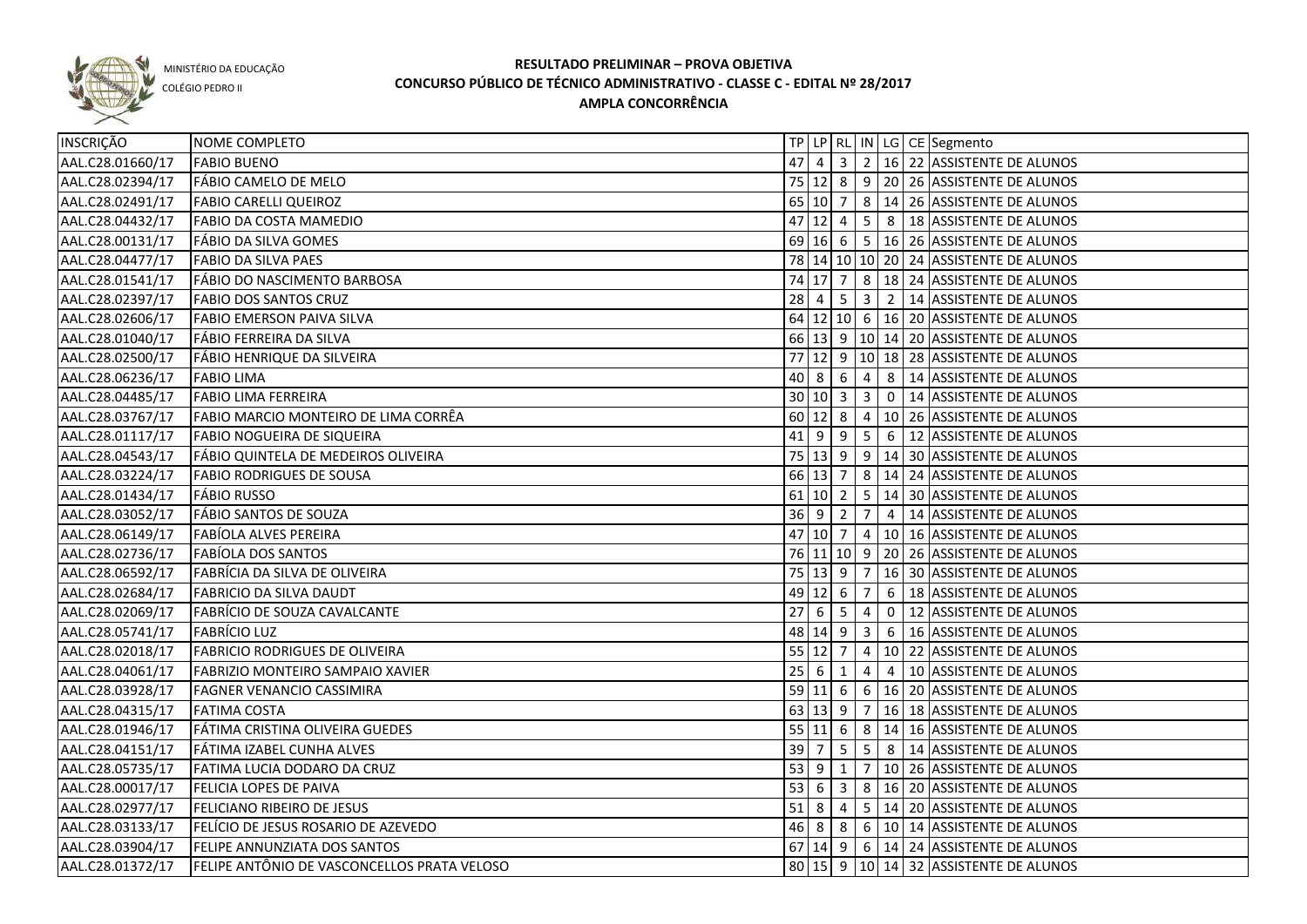

COLÉGIO PEDRO II

| INSCRIÇÃO        | NOME COMPLETO                            |             |               |                         |                 |                | TP   LP   RL   IN   LG   CE   Segmento            |
|------------------|------------------------------------------|-------------|---------------|-------------------------|-----------------|----------------|---------------------------------------------------|
| AAL.C28.02589/17 | <b>FELIPE ARAUJO CASTRO REAL</b>         |             |               |                         |                 |                | 73 12 10 7 18 26 ASSISTENTE DE ALUNOS             |
| AAL.C28.03997/17 | <b>FELIPE AZEVEDO DOS SANTOS</b>         |             |               |                         |                 |                | 69 13 9 7 18 22 ASSISTENTE DE ALUNOS              |
| AAL.C28.02443/17 | <b>FELIPE BARROS MONTEIRO</b>            |             | $52 \ 11 \ 6$ |                         |                 |                | $5 10 20$ ASSISTENTE DE ALUNOS                    |
| AAL.C28.06162/17 | <b>FELIPE BEZERRA JOAZEIRO</b>           |             |               |                         |                 |                | 66 15 9 6 8 28 ASSISTENTE DE ALUNOS               |
| AAL.C28.01476/17 | <b>FELIPE BRAGA PETITO</b>               |             |               |                         |                 |                | 62 9 9 10 12 22 ASSISTENTE DE ALUNOS              |
| AAL.C28.02514/17 | FELIPE CARVALHIDO DOS SANTOS NAKAGOMI    |             |               |                         |                 |                | 74 15 9 8 14 28 ASSISTENTE DE ALUNOS              |
| AAL.C28.01263/17 | FELIPE CASTRO DO NASCIMENTO              |             |               | $28 \mid 6 \mid 5 \mid$ |                 |                | 1 6 10 ASSISTENTE DE ALUNOS                       |
| AAL.C28.02079/17 | FELIPE CERQUEIRA FRANCELINO DA SILVA     |             | 56 12 7       |                         |                 |                | 5 14 18 ASSISTENTE DE ALUNOS                      |
| AAL.C28.02775/17 | FELIPE COUTINHO DOS SANTOS               |             |               |                         |                 |                | 60   14   9   7   16   14   ASSISTENTE DE ALUNOS  |
| AAL.C28.04564/17 | FELIPE DA SILVA COELHO                   |             |               |                         |                 |                | 74 13 10 7 16 28 ASSISTENTE DE ALUNOS             |
| AAL.C28.02421/17 | <b>FELIPE DA SILVA LOPES</b>             |             |               | 53   10   8             | $\vert$ 7       |                | 8 20 ASSISTENTE DE ALUNOS                         |
| AAL.C28.00699/17 | <b>FELIPE DA SILVA MARTINS</b>           |             |               |                         |                 |                | 87 17 8 10 20 32 ASSISTENTE DE ALUNOS             |
| AAL.C28.04003/17 | FELIPE DA SILVA OLIVEIRA                 |             |               |                         |                 |                | 73 12 10 9 16 26 ASSISTENTE DE ALUNOS             |
| AAL.C28.01105/17 | FELIPE DE MELO SOUSA                     |             | 68 13 9       |                         |                 |                | 8   12   26   ASSISTENTE DE ALUNOS                |
| AAL.C28.00776/17 | <b>FELIPE DOS SANTOS GOMES</b>           | 43          | 6             | 6                       |                 |                | 5   14   12   ASSISTENTE DE ALUNOS                |
| AAL.C28.02290/17 | <b>FELIPE ESCARLATE TAVARES</b>          |             | 70 12 8       |                         |                 |                | 8   16   26   ASSISTENTE DE ALUNOS                |
| AAL.C28.01665/17 | FELIPE EUFRAZIO DO NASCIMENTO            |             | $58$ 13 8     |                         | $\overline{7}$  |                | 10 20 ASSISTENTE DE ALUNOS                        |
| AAL.C28.02863/17 | <b>FELIPE FARIA DE OLIVEIRA</b>          |             | 68 13 9       |                         | 6               |                | 16 24 ASSISTENTE DE ALUNOS                        |
| AAL.C28.02437/17 | <b>FELIPE GÓES</b>                       |             | $61$ 14 9     |                         | 4               | 8              | 26 ASSISTENTE DE ALUNOS                           |
| AAL.C28.04264/17 | <b>FELIPE GRILLO</b>                     |             | 55   13   8   |                         | $6\phantom{1}6$ | 6              | 22 ASSISTENTE DE ALUNOS                           |
| AAL.C28.06332/17 | FELIPE GUIMARÃES PEREIRA                 | $35 \mid 5$ |               | 4                       | 4               | $\overline{4}$ | 18 ASSISTENTE DE ALUNOS                           |
| AAL.C28.02285/17 | FELIPE LUCAS MARIANO DA SILVA            |             | 60 12         | 8                       |                 |                | 8   14   18   ASSISTENTE DE ALUNOS                |
| AAL.C28.03045/17 | FELIPE LUIZ VIEIRA DE OLIVEIRA           | 60 9        |               | 9                       |                 |                | 6   12   24   ASSISTENTE DE ALUNOS                |
| AAL.C28.06147/17 | <b>FELIPE MOREIRA DE PAIVA</b>           | 77          | 12            | 9                       |                 |                | 10 18 28 ASSISTENTE DE ALUNOS                     |
| AAL.C28.01758/17 | FELIPE NRANDÃO MOREIRA                   | 45          | -9            | 8                       | $6\overline{6}$ |                | 6   16 ASSISTENTE DE ALUNOS                       |
| AAL.C28.03838/17 | FELIPE OLIVEIRA GUIMARÃES                |             |               |                         |                 |                | 77   15   10   8   16   28   ASSISTENTE DE ALUNOS |
| AAL.C28.02333/17 | FELIPE RIBEIRO ALBERNAZ FERNANDES        |             | $61$ 11 8     |                         | 8               | 6              | 28 ASSISTENTE DE ALUNOS                           |
| AAL.C28.01659/17 | <b>FELIPE ROCHA DE OLIVEIRA</b>          |             | $72$ 14 5     |                         |                 |                | 9   14   30 ASSISTENTE DE ALUNOS                  |
| AAL.C28.04831/17 | <b>FELIPE ROCHA PERIN</b>                |             |               |                         |                 |                | 61 12 5 4 12 28 ASSISTENTE DE ALUNOS              |
| AAL.C28.03011/17 | <b>FELIPE SILVA ZOTELLI</b>              |             |               |                         |                 |                | 74 12 10 8 18 26 ASSISTENTE DE ALUNOS             |
| AAL.C28.03968/17 | <b>FELIPE SOARES TRILLES DUARTE</b>      | $51$ 10 8   |               |                         |                 |                | 7 6 20 ASSISTENTE DE ALUNOS                       |
| AAL.C28.05681/17 | FELIPE SPINOLA GONÇALVES PEREIRA         |             |               |                         |                 |                | 77 14 10 9 16 28 ASSISTENTE DE ALUNOS             |
| AAL.C28.03646/17 | FELIPPE AUGUSTO MONTALVÃO DE MONTE SANTO |             |               |                         |                 |                | 43 9 6 4 8 16 ASSISTENTE DE ALUNOS                |
| AAL.C28.05795/17 | FÉLIX SABINO DA CONCEIÇÃO                |             |               |                         |                 |                | 70 13 10 7 12 28 ASSISTENTE DE ALUNOS             |
| AAL.C28.03499/17 | FELYPE MAIMONI AZEVEDO                   |             |               | $61$ 15 9 7             |                 |                | 6 24 ASSISTENTE DE ALUNOS                         |
| AAL.C28.02092/17 | FERNANDA ALESSIE MACEDO VIEIRA           |             |               |                         |                 |                | 66 12 10 6 8 30 ASSISTENTE DE ALUNOS              |
| AAL.C28.06476/17 | FERNANDA ALMEIDA                         |             | $44$ 11 7     |                         |                 |                | 4 10 12 ASSISTENTE DE ALUNOS                      |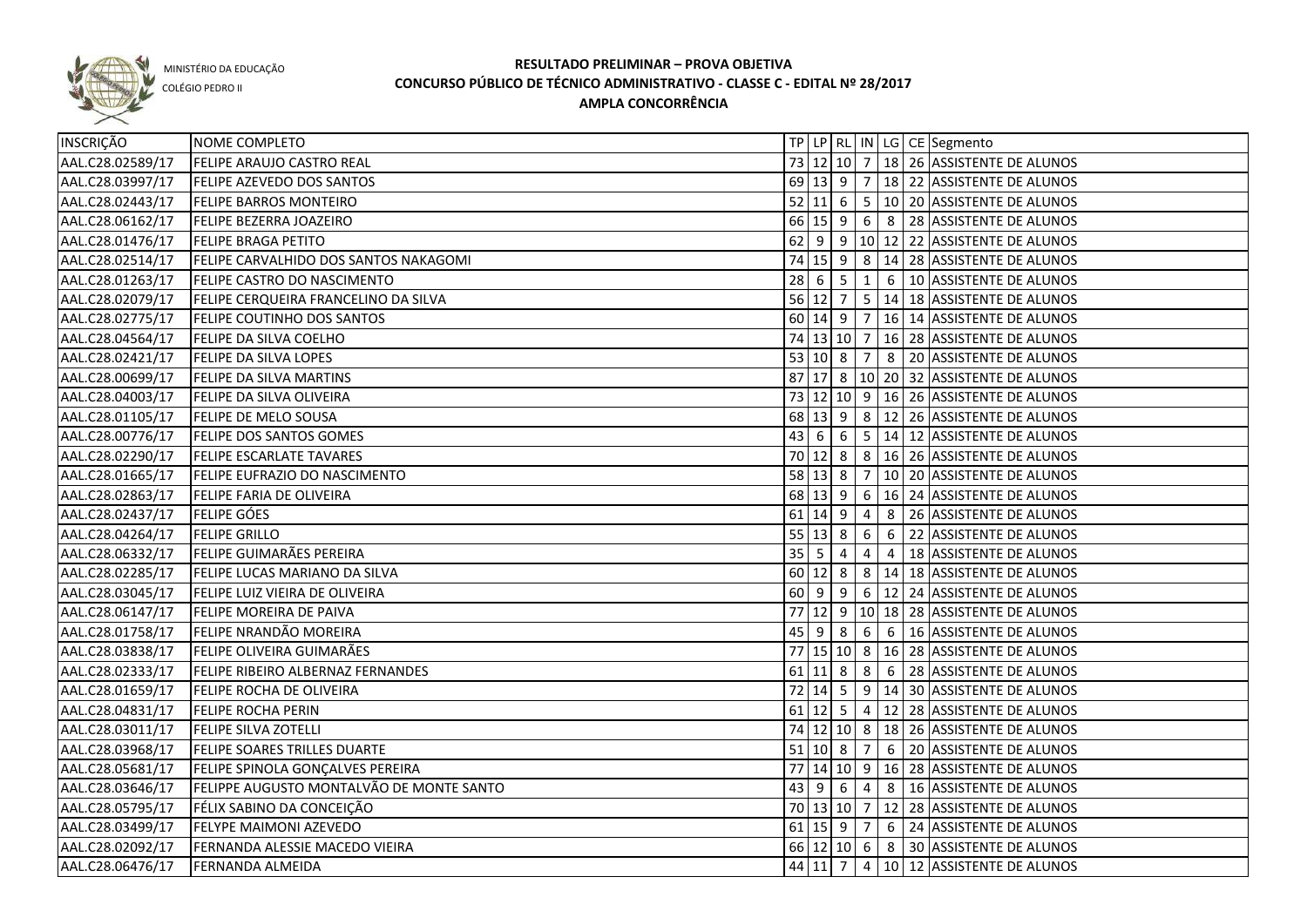

COLÉGIO PEDRO II

| INSCRIÇÃO        | NOME COMPLETO                                        |             |                            |                   |                |                 | TP   LP   RL   IN   LG   CE   Segmento                |
|------------------|------------------------------------------------------|-------------|----------------------------|-------------------|----------------|-----------------|-------------------------------------------------------|
| AAL.C28.05408/17 | FERNANDA ALMEIDA DE MELO RODRIGUES                   |             |                            |                   |                |                 | 85 16 10 9 18 32 ASSISTENTE DE ALUNOS                 |
| AAL.C28.04898/17 | FERNANDA APARECIDA COSTA LOPES                       |             |                            |                   |                |                 | 55 11 9 5 6 24 ASSISTENTE DE ALUNOS                   |
| AAL.C28.05066/17 | FERNANDA APARECIDA DA SILVA                          |             |                            |                   |                |                 | 45 9 9 5 8 14 ASSISTENTE DE ALUNOS                    |
| AAL.C28.05266/17 | <b>FERNANDA BORBA RODRIGUES SOARES</b>               |             |                            |                   |                |                 | 76 13 9 8 12 34 ASSISTENTE DE ALUNOS                  |
| AAL.C28.04083/17 | FERNANDA CARVALHO COSTA DE MATTOS                    |             |                            |                   |                |                 | 52 10 7 5 12 18 ASSISTENTE DE ALUNOS                  |
| AAL.C28.05463/17 | <b>FERNANDA CUNHA DA SILVA</b>                       |             |                            |                   |                |                 | 45 7 6 6 4 22 ASSISTENTE DE ALUNOS                    |
| AAL.C28.02232/17 | <b>FERNANDA DA COSTA FERRAZ PATUELI</b>              |             |                            |                   |                |                 | 38 10 6 6 4 12 ASSISTENTE DE ALUNOS                   |
| AAL.C28.00631/17 | <b>FERNANDA DA SILVA BASTOS REIS</b>                 |             |                            |                   |                |                 | 47 6 6 5 6 24 ASSISTENTE DE ALUNOS                    |
| AAL.C28.00826/17 | FERNANDA DA SILVA CALATRONE                          |             |                            |                   |                |                 | 40 8 5 1 8 18 ASSISTENTE DE ALUNOS                    |
| AAL.C28.04104/17 | <b>FERNANDA DE AZEREDO</b>                           |             |                            |                   |                |                 | 53 13 10 2 8 20 ASSISTENTE DE ALUNOS                  |
| AAL.C28.03610/17 | <b>FERNANDA DE FREITAS VALLONE</b>                   |             |                            |                   |                |                 | 76 17 8 7 14 30 ASSISTENTE DE ALUNOS                  |
| AAL.C28.05888/17 | FERNANDA DE JESUS ANTONIO RANGEL                     |             |                            |                   |                |                 | 56 11 7 8 12 18 ASSISTENTE DE ALUNOS                  |
| AAL.C28.01539/17 | FERNANDA DE SOUZA BASTOS MEDEIROS                    |             | $54$ 10 7                  |                   |                |                 | $\vert 3 \vert 6 \vert 28 \vert$ ASSISTENTE DE ALUNOS |
| AAL.C28.01857/17 | FERNANDA DEISIANE DE JESUS PINHEIRO OLIVEIRA CARDOSO |             |                            | $39 \ 10 \ 5 \ 2$ |                | $\vert 4 \vert$ | 18 ASSISTENTE DE ALUNOS                               |
| AAL.C28.03655/17 | FERNANDA DOS SANTOS INÁCIO                           | 45          | $\overline{\phantom{0}}$ 8 | 6                 |                |                 | $\vert 5 \vert 8 \vert 18 \vert$ ASSISTENTE DE ALUNOS |
| AAL.C28.01499/17 | FERNANDA DOS SANTOS VIEIRA                           | 67          | 10 9                       |                   | 4              |                 | 14 30 ASSISTENTE DE ALUNOS                            |
| AAL.C28.00474/17 | FERNANDA FERNANDES CASSEMIRO                         | $67$ 12 7   |                            |                   |                |                 | $6 16 26$ ASSISTENTE DE ALUNOS                        |
| AAL.C28.01749/17 | <b>FERNANDA FERREIRA</b>                             |             |                            | 73 13 9 7         |                |                 | 18 26 ASSISTENTE DE ALUNOS                            |
| AAL.C28.04605/17 | <b>FERNANDA FIGUEIREDO CASTRO</b>                    |             |                            |                   |                |                 | 57 9 10 6 8 24 ASSISTENTE DE ALUNOS                   |
| AAL.C28.01981/17 | FERNANDA GONÇALVES DE ALBUQUERQUE SILVA              |             |                            |                   |                |                 | 58 14 8 2 8 26 ASSISTENTE DE ALUNOS                   |
| AAL.C28.01199/17 | FERNANDA GUERRA DE SOUZA                             |             |                            |                   |                |                 | 57 10 8 7 6 26 ASSISTENTE DE ALUNOS                   |
| AAL.C28.06593/17 | FERNANDA KELLY DE ANDRADE OLIVEIRA                   |             |                            |                   |                |                 | 64 13 10 5 14 22 ASSISTENTE DE ALUNOS                 |
| AAL.C28.03266/17 | FERNANDA MARINHO SANTOS SOARES                       |             |                            | $61$ 10 8         |                |                 | 5   16   22   ASSISTENTE DE ALUNOS                    |
| AAL.C28.04103/17 | <b>FERNANDA MATIAS MORAES</b>                        |             |                            |                   |                |                 | 76   15   9   8   14   30   ASSISTENTE DE ALUNOS      |
| AAL.C28.05830/17 | FERNANDA NOGUEIRA DA CRUZ MAFRA                      |             |                            |                   |                |                 | 75   14   8   5   16   32   ASSISTENTE DE ALUNOS      |
| AAL.C28.01261/17 | <b>FERNANDA NUNES DOS SANTOS</b>                     |             |                            |                   |                |                 | 75   13   9   5   20   28   ASSISTENTE DE ALUNOS      |
| AAL.C28.03165/17 | <b>FERNANDA PAZ DOS SANTOS</b>                       |             |                            | $49$ 10 8 5       |                | 6 <sup>6</sup>  | 20 ASSISTENTE DE ALUNOS                               |
| AAL.C28.03305/17 | FERNANDA ROBERTA DA SILVA SIQUEIRA ROCHA             |             |                            |                   |                |                 | 82   14   9   9   20   30   ASSISTENTE DE ALUNOS      |
| AAL.C28.03541/17 | FERNANDA ROSSATI FRANÇA                              |             |                            | 53 12 9 6         |                | 8 <sup>1</sup>  | 18 ASSISTENTE DE ALUNOS                               |
| AAL.C28.06105/17 | FERNANDA SILVA RANGEL DE OLIVEIRA                    |             | 48 11 6                    |                   | 3              | 8               | 20 ASSISTENTE DE ALUNOS                               |
| AAL.C28.00774/17 | <b>FERNANDA TEODORO PEREIRA</b>                      |             | 75 13 9                    |                   |                |                 | 7   18   28   ASSISTENTE DE ALUNOS                    |
| AAL.C28.03568/17 | FERNANDA VERISSIMO DA SILVA DE QUEIROZ               | $46 \mid 8$ |                            | 4                 | $\overline{4}$ | $\overline{4}$  | 26 ASSISTENTE DE ALUNOS                               |
| AAL.C28.06586/17 | FERNANDA XAUD DELAUNAY FORTUNA                       |             | $77$ 14 7                  |                   |                |                 | 8   16   32   ASSISTENTE DE ALUNOS                    |
| AAL.C28.05910/17 | FERNANDA XAVIER DE OLIVEIRA                          |             |                            |                   |                |                 | 45   5   5   3   12   20   ASSISTENTE DE ALUNOS       |
| AAL.C28.06012/17 | FERNANDO ADMILSON SALOMÃO DA SILVA VIEIRA            |             |                            |                   |                |                 | 48 14 7 5 6 16 ASSISTENTE DE ALUNOS                   |
| AAL.C28.01551/17 | FERNANDO ALBERTO CORDEIRO DE SOUZA                   |             |                            |                   |                |                 | 77 18 7 6 14 32 ASSISTENTE DE ALUNOS                  |
| AAL.C28.06345/17 | FERNANDO ARAUJO RONCATE PINHEIRO                     |             |                            |                   |                |                 | 43 9 5 1 10 18 ASSISTENTE DE ALUNOS                   |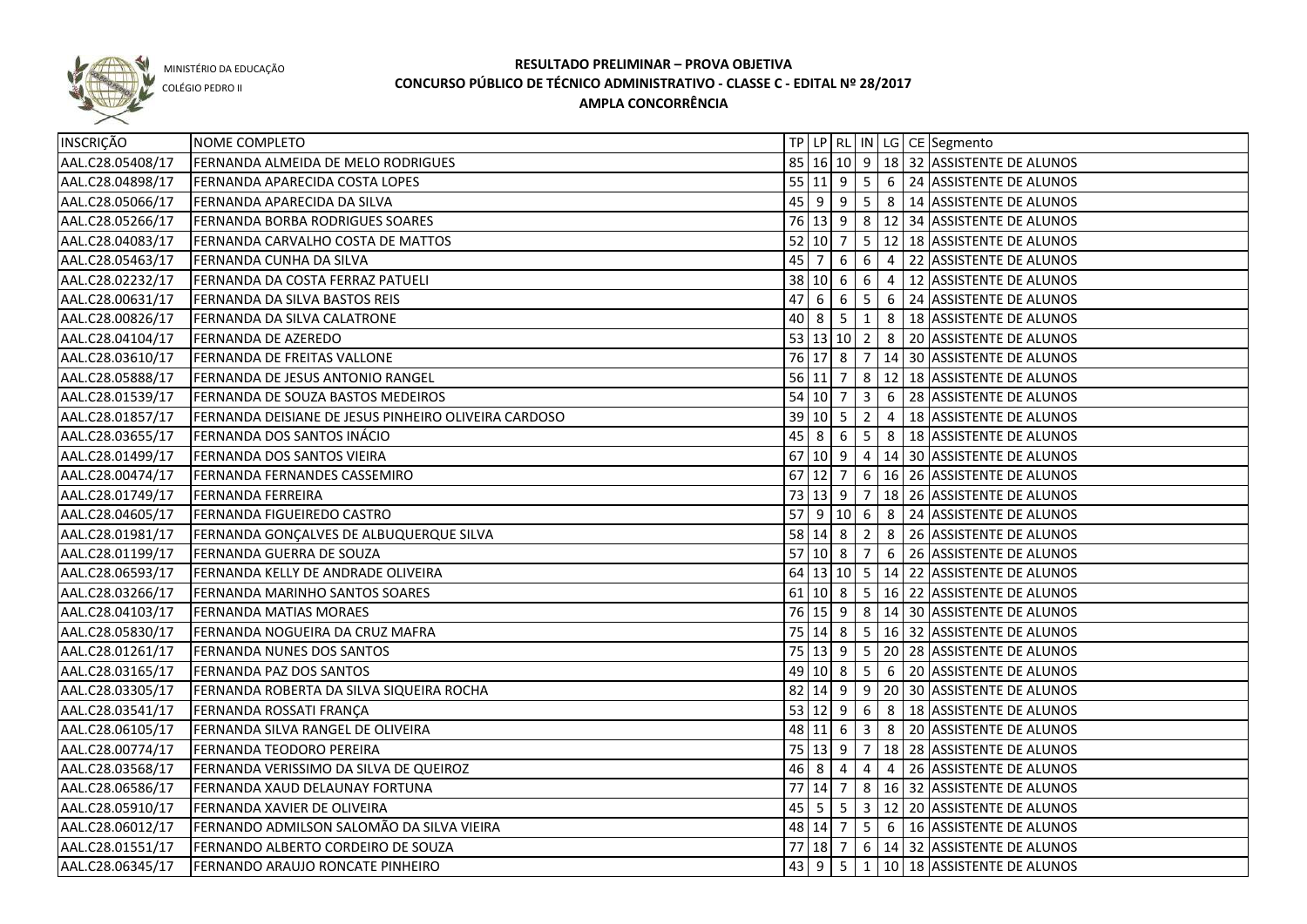

COLÉGIO PEDRO II

| INSCRIÇÃO        | NOME COMPLETO                             |             |                    |                |                         |   | TP LP   RL   IN   LG   CE   Segmento              |
|------------------|-------------------------------------------|-------------|--------------------|----------------|-------------------------|---|---------------------------------------------------|
| AAL.C28.03827/17 | <b>FERNANDO CESAR</b>                     |             |                    |                |                         |   | 59 11 10 6 6 26 ASSISTENTE DE ALUNOS              |
| AAL.C28.03801/17 | <b>FERNANDO DA SILVA MOTA</b>             |             |                    |                |                         |   | 41 9 6 2 4 20 ASSISTENTE DE ALUNOS                |
| AAL.C28.02576/17 | <b>FERNANDO FARIA DE MORAIS</b>           |             |                    |                |                         |   | 66 8 5 3 18 32 ASSISTENTE DE ALUNOS               |
| AAL.C28.05559/17 | <b>FERNANDO FERREIRA</b>                  |             |                    |                |                         |   | 61 9 5 7 14 26 ASSISTENTE DE ALUNOS               |
| AAL.C28.00237/17 | FERNANDO FREIRE DE CARVALHO               |             |                    |                |                         |   | 83   18   9   10   16   30   ASSISTENTE DE ALUNOS |
| AAL.C28.03200/17 | FERNANDO GABRIEL SOUZA DA SILVA           |             |                    |                |                         |   | 73 14 10 7 14 28 ASSISTENTE DE ALUNOS             |
| AAL.C28.04046/17 | FERNANDO GOMES DA SILVA                   |             |                    |                |                         |   | 67 11 9 9 16 22 ASSISTENTE DE ALUNOS              |
| AAL.C28.02938/17 | FERNANDO HENRIQUE OLIVEIRA SILVA          |             |                    |                |                         |   | 58 7 8 5 14 24 ASSISTENTE DE ALUNOS               |
| AAL.C28.00987/17 | FERNANDO JORGE DOS SANTOS RIBEIRO         |             |                    |                |                         |   | 59 10 9 8 18 14 ASSISTENTE DE ALUNOS              |
| AAL.C28.02934/17 | FERNANDO MILANO SANTANA CRUZ              |             |                    |                |                         |   | 55 11 8 4 8 24 ASSISTENTE DE ALUNOS               |
| AAL.C28.03858/17 | <b>FERNANDO RODRIGUES RAMOS</b>           |             |                    |                |                         |   | 63 10 8 7 10 28 ASSISTENTE DE ALUNOS              |
| AAL.C28.01421/17 | <b>FERNANDO SANTOS FELIX</b>              | 42          | 6 <sub>6</sub>     | 8              |                         |   | 8 8 12 ASSISTENTE DE ALUNOS                       |
| AAL.C28.01799/17 | FERNANDO VASCONCELOS                      |             |                    | $54$ 13 5      |                         |   | 2   14   20   ASSISTENTE DE ALUNOS                |
| AAL.C28.00269/17 | <b>FILIPE BRAGA OLIVEIRA</b>              |             |                    | $64$   12   8  |                         |   | $4   18   22  $ ASSISTENTE DE ALUNOS              |
| AAL.C28.02919/17 | <b>FILIPE DE CASTRO</b>                   |             |                    |                |                         |   | 46 13 4 3 12 14 ASSISTENTE DE ALUNOS              |
| AAL.C28.05381/17 | <b>FILIPE FIGUEIREDO TEIXEIRA</b>         |             |                    |                |                         |   | 75   13   10   8   16   28   ASSISTENTE DE ALUNOS |
| AAL.C28.06127/17 | FILIPE GALDINO DE ARAÚJO                  |             | $51$ 15 2          |                |                         |   | 4 8 22 ASSISTENTE DE ALUNOS                       |
| AAL.C28.02902/17 | FILIPE MELLO DE SOUZA CABRAL              |             |                    |                |                         |   | 77 16 9 10 18 24 ASSISTENTE DE ALUNOS             |
| AAL.C28.00098/17 | <b>FILIPE MELO RODRIGUES</b>              | 68          | $12 \mid 6$        |                | 8 <sup>1</sup>          |   | 16 26 ASSISTENTE DE ALUNOS                        |
| AAL.C28.02040/17 | <b>FILIPE RIBEIRO</b>                     |             | 34   10   3        |                | $\overline{\mathbf{3}}$ | 8 | 10 ASSISTENTE DE ALUNOS                           |
| AAL.C28.05016/17 | FILIPE RODRIGUES DE OLIVEIRA              | 48 9        |                    | 7              | $\overline{4}$          |   | 6 22 ASSISTENTE DE ALUNOS                         |
| AAL.C28.05232/17 | FILIPE SEPULVEDA LEONARDO DOS SANTOS LEÃO | 65          | $14 \mid 8$        |                |                         |   | $5 \mid 16 \mid 22$ ASSISTENTE DE ALUNOS          |
| AAL.C28.03237/17 | <b>FILIPE SOUZA TORRES</b>                | 44          | - 5                | 8              |                         |   | 5   10   16 ASSISTENTE DE ALUNOS                  |
| AAL.C28.05436/17 | <b>FLÁVIA BENETE</b>                      | $41$   3    |                    | 4              |                         |   | 4   10   20   ASSISTENTE DE ALUNOS                |
| AAL.C28.01899/17 | FLÁVIA CRISTINA CHAVES CORDEIRO           |             | 42 12              | $\vert$ 7      | 5 <sup>1</sup>          |   | 4   14 ASSISTENTE DE ALUNOS                       |
| AAL.C28.05747/17 | FLAVIA DA CONCEIÇÃO NUNES                 |             | $46$ 12 5          |                | $\mathbf{1}$            |   | 8 20 ASSISTENTE DE ALUNOS                         |
| AAL.C28.02861/17 | FLAVIA DOS SANTOS ARAÚJO                  |             |                    |                |                         |   | 76 11 10 7 16 32 ASSISTENTE DE ALUNOS             |
| AAL.C28.04126/17 | <b>FLAVIA DOS SANTOS SILVA</b>            |             | $38 \mid 6 \mid 6$ |                | $\overline{4}$          |   | 6   16 ASSISTENTE DE ALUNOS                       |
| AAL.C28.04082/17 | FLAVIA DUTRA PEREIRA MOTA                 |             |                    |                |                         |   | 54 10 5 5 12 22 ASSISTENTE DE ALUNOS              |
| AAL.C28.06287/17 | <b>FLAVIA MACHADO DE ALMEIDA</b>          |             |                    |                |                         |   | 40 7 5 4 8 16 ASSISTENTE DE ALUNOS                |
| AAL.C28.04790/17 | <b>FLAVIA MARQUES BENVINDO</b>            |             |                    |                |                         |   | 38 10 3 5 4 16 ASSISTENTE DE ALUNOS               |
| AAL.C28.02636/17 | FLAVIA MAXIMO E SILVA COSTA               |             |                    |                |                         |   | $60 12 8 8 4 28$ ASSISTENTE DE ALUNOS             |
| AAL.C28.02482/17 | FLÁVIA OLIVEIRA DA SILVA                  |             |                    |                |                         |   | 66 14 8 4 10 30 ASSISTENTE DE ALUNOS              |
| AAL.C28.05948/17 | <b>FLAVIA PEREIRA APARECIDO</b>           |             |                    |                |                         |   | 48 13 4 5 6 20 ASSISTENTE DE ALUNOS               |
| AAL.C28.00492/17 | <b>FLAVIA ROSA DA COSTA</b>               |             |                    |                |                         |   | 45 12 7 4 6 16 ASSISTENTE DE ALUNOS               |
| AAL.C28.04255/17 | <b>FLAVIA SCHOTT GUIMARÃES</b>            |             |                    |                |                         |   | 84 12 10 8 20 34 ASSISTENTE DE ALUNOS             |
| AAL.C28.06513/17 | FLÁVIA TEODORO COLOMBO                    | $29 \mid 7$ |                    | $\overline{4}$ | 4                       |   | 4 10 ASSISTENTE DE ALUNOS                         |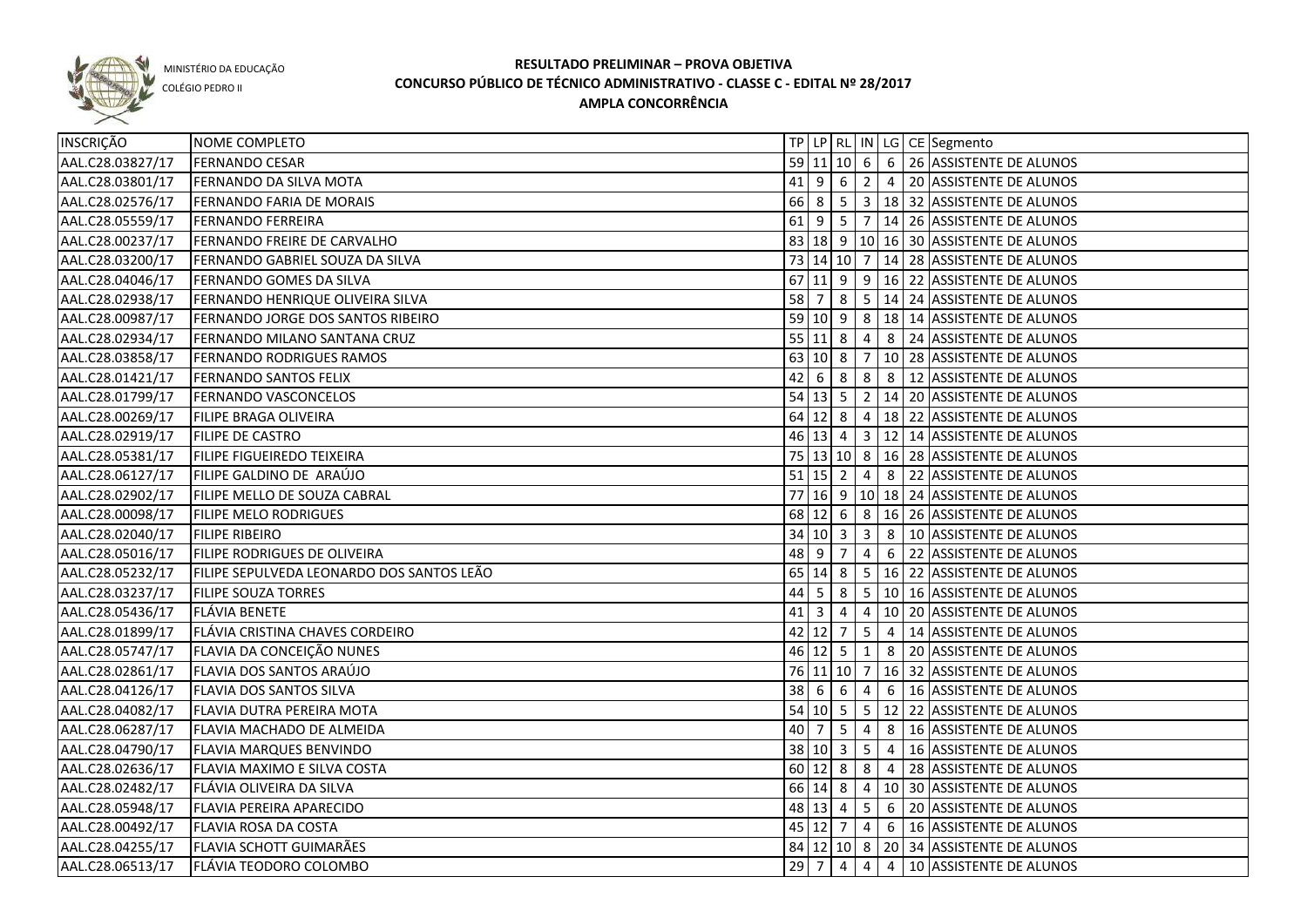

COLÉGIO PEDRO II

| <b>INSCRIÇÃO</b> | NOME COMPLETO                               |                   |                |                |                         |                | TP LP   RL   IN   LG   CE   Segmento    |
|------------------|---------------------------------------------|-------------------|----------------|----------------|-------------------------|----------------|-----------------------------------------|
| AAL.C28.01806/17 | <b>FLAVIANE REGINA DA SILVA</b>             |                   | $44$ 9 4       |                |                         |                | 5 8 18 ASSISTENTE DE ALUNOS             |
| AAL.C28.03186/17 | <b>FLAVIO AIRES</b>                         |                   |                |                |                         |                | 47 10 6 5 6 20 ASSISTENTE DE ALUNOS     |
| AAL.C28.05865/17 | <b>FLÁVIO AMENDOLA BORGES</b>               |                   |                |                |                         |                | 60 10 9 7 10 24 ASSISTENTE DE ALUNOS    |
| AAL.C28.04400/17 | <b>FLAVIO COSTA DOS SANTOS</b>              |                   |                |                |                         |                | 49 10 5 4 12 18 ASSISTENTE DE ALUNOS    |
| AAL.C28.03491/17 | FLÁVIO DE SOUZA MONTEIRO                    |                   |                |                |                         |                | 47 12 6 5 6 18 ASSISTENTE DE ALUNOS     |
| AAL.C28.05749/17 | FLÁVIO DOS SANTOS RAMOS                     |                   |                |                |                         |                | 61 10 9 10 14 18 ASSISTENTE DE ALUNOS   |
| AAL.C28.00969/17 | FLAVIO FERREIRA LIMA                        |                   |                |                |                         |                | 60 6 9 9 12 24 ASSISTENTE DE ALUNOS     |
| AAL.C28.01710/17 | FLÁVIO MIRANDA GUEDES RAMUNDO               |                   |                |                |                         |                | 81 15 10 8 18 30 ASSISTENTE DE ALUNOS   |
| AAL.C28.00924/17 | FLORENCIO PEREIRA RIJO NETO                 |                   |                | 49 14 5        | $\overline{4}$          |                | 6 20 ASSISTENTE DE ALUNOS               |
| AAL.C28.04656/17 | FLORINDA DE ANDRADE FEEREIRA                |                   |                | $54$ 14 9      | $5^{\circ}$             | 6              | 20 ASSISTENTE DE ALUNOS                 |
| AAL.C28.05149/17 | FRANCIANE BATISTA DA SILVA                  | 25                | $\overline{7}$ | 5              | $\overline{\mathbf{3}}$ | $\overline{4}$ | 6 ASSISTENTE DE ALUNOS                  |
| AAL.C28.05373/17 | <b>FRANCINE SOARES GOMES</b>                | 52                | 6              | 5              | $\overline{7}$          |                | 10 24 ASSISTENTE DE ALUNOS              |
| AAL.C28.06154/17 | FRANCISCA CAMILA DA SILVA                   | 68 9              |                | 8              | 7                       |                | 14 30 ASSISTENTE DE ALUNOS              |
| AAL.C28.04474/17 | <b>FRANCISCA LEANDRO DE SOUZA</b>           | 48                | l 9            | 6              | $\overline{3}$          | 8              | 22 ASSISTENTE DE ALUNOS                 |
| AAL.C28.03813/17 | FRANCISCA MARCILEIDE SALDANHA SILVA         | $24 \overline{5}$ |                | $\overline{3}$ | 4                       | 6              | 6 ASSISTENTE DE ALUNOS                  |
| AAL.C28.02191/17 | FRANCISCA ROSA NEVES PASCHOAL BATISTA       |                   | 64 17          | $\overline{7}$ | $\overline{4}$          |                | 10 26 ASSISTENTE DE ALUNOS              |
| AAL.C28.06190/17 | FRANCISCA SÂNSIA DO NASCIMENTO              | $39$ $8$          |                | 1              | 4                       |                | 10 16 ASSISTENTE DE ALUNOS              |
| AAL.C28.02563/17 | FRANCISCO AUGUSTO DE PAULA NETO             | 47                | - 6            | 7              | $\overline{4}$          |                | 16 14 ASSISTENTE DE ALUNOS              |
| AAL.C28.03789/17 | FRANCISCO DAS CHAGAS OLIVEIRA DO NASCIMENTO |                   | $45 \mid 8$    | 6              | $\overline{\mathbf{3}}$ | 8              | 20 ASSISTENTE DE ALUNOS                 |
| AAL.C28.05578/17 | FRANCISCO DE ASSIS LEAL DE SOUZA            |                   | 59 13 7        |                | $\overline{7}$          |                | 12 20 ASSISTENTE DE ALUNOS              |
| AAL.C28.03446/17 | FRANCISCO DE ASSIS SOARES COELHO            |                   | $51$ 11 7      |                | $\overline{7}$          | 6              | 20 ASSISTENTE DE ALUNOS                 |
| AAL.C28.05955/17 | FRANCISCO JARDEL RODRIGUES MORORO           |                   | $69$ 15 9      |                | $\overline{7}$          |                | 14 24 ASSISTENTE DE ALUNOS              |
| AAL.C28.06414/17 | <b>FRANCISCO MARCELINO PINTO</b>            |                   | $59$ 13 8      |                | $\overline{4}$          | 6              | 28 ASSISTENTE DE ALUNOS                 |
| AAL.C28.00825/17 | <b>FRANCISCO WILLIAN ALVES BRANDAO</b>      |                   |                |                |                         |                | 75 14 10 9 16 26 ASSISTENTE DE ALUNOS   |
| AAL.C28.05592/17 | <b>FREDERICO LOTTI</b>                      |                   |                |                |                         |                | 69 13 10 6 10 30 ASSISTENTE DE ALUNOS   |
| AAL.C28.04156/17 | GABRIEL ÂNGELO DE MELO PIRES                |                   |                | 78 12 9        | 9 <sup>1</sup>          |                | 20 28 ASSISTENTE DE ALUNOS              |
| AAL.C28.01807/17 | <b>GABRIEL BATISTA FARIA</b>                |                   | 78 14          | 7              |                         |                | 9   18   30 ASSISTENTE DE ALUNOS        |
| AAL.C28.03521/17 | <b>GABRIEL BRUM COSTA</b>                   |                   | $64$ 11        | 9              |                         |                | 6   16   22   ASSISTENTE DE ALUNOS      |
| AAL.C28.05855/17 | <b>GABRIEL CLAVERIA</b>                     |                   | 65 12          | 7              |                         |                | 6   12   28   ASSISTENTE DE ALUNOS      |
| AAL.C28.03258/17 | GABRIEL DAL-BELLO DE ALMEIDA                |                   | 53 13          | $\overline{7}$ | 5 <sub>1</sub>          | 6              | 22 ASSISTENTE DE ALUNOS                 |
| AAL.C28.05709/17 | <b>GABRIEL DE OLIVEIRA PORTUGAL GOMES</b>   |                   | 46 14 8        |                | $\overline{4}$          | $\overline{4}$ | 16 ASSISTENTE DE ALUNOS                 |
| AAL.C28.02594/17 | <b>GABRIEL DOS REIS AVILA</b>               |                   | $43 \mid 8$    | 5 <sub>5</sub> |                         |                | 6 4 20 ASSISTENTE DE ALUNOS             |
| AAL.C28.01644/17 | GABRIEL DUARTE CASTELLÃO BERSCH             |                   | $55 \ 14 \ 6$  |                |                         |                | $3 \mid 8 \mid 24$ ASSISTENTE DE ALUNOS |
| AAL.C28.05070/17 | <b>GABRIEL FERREIRA ARAUJO SANTOS</b>       |                   |                |                |                         |                | 60 12 5 7 8 28 ASSISTENTE DE ALUNOS     |
| AAL.C28.04717/17 | GABRIEL FERREIRA BARBOSA BRANDÃO            |                   |                |                |                         |                | 50 12 5 5 7 2 26 ASSISTENTE DE ALUNOS   |
| AAL.C28.01114/17 | GABRIEL FERREIRA DE CARVALHO                |                   |                |                |                         |                | 74 14 10 8 18 24 ASSISTENTE DE ALUNOS   |
| AAL.C28.02187/17 | GABRIEL HENRIQUE ANDRADE CARDOSO            |                   | 41 10 7        |                | $\overline{4}$          |                | 8   12 ASSISTENTE DE ALUNOS             |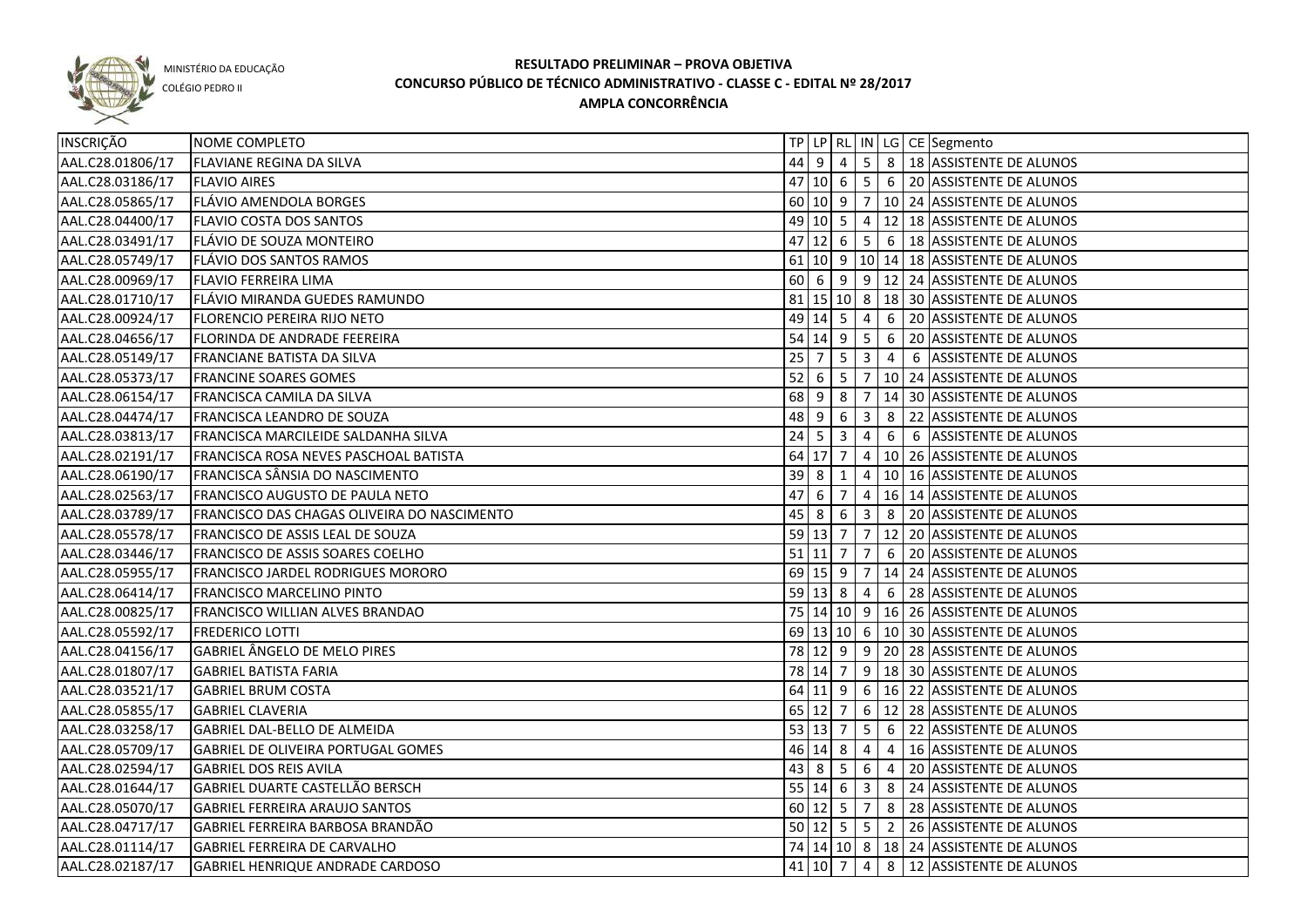

COLÉGIO PEDRO II

| INSCRIÇÃO        | NOME COMPLETO                        |             |                  |                           |                         |                | TP   LP   RL   IN   LG   CE   Segmento            |
|------------------|--------------------------------------|-------------|------------------|---------------------------|-------------------------|----------------|---------------------------------------------------|
| AAL.C28.01454/17 | <b>GABRIEL LIMA MOREIRA</b>          |             |                  |                           |                         |                | 72 11 9 8 20 24 ASSISTENTE DE ALUNOS              |
| AAL.C28.00587/17 | GABRIEL LOPES ALFRADIQUE ALVES       |             |                  |                           |                         |                | 69 15 9 9 12 24 ASSISTENTE DE ALUNOS              |
| AAL.C28.03978/17 | <b>GABRIEL LOPES DA COSTA</b>        |             |                  |                           |                         |                | 55 14 10 5 8 3 18 ASSISTENTE DE ALUNOS            |
| AAL.C28.01458/17 | GABRIEL LÚCIO DA SILVA GRAÇA         |             |                  |                           |                         |                | 50 14 6 4 12 14 ASSISTENTE DE ALUNOS              |
| AAL.C28.04402/17 | GABRIEL LUIS FERREIRA DE FREITAS     |             |                  |                           |                         |                | 84 14 10 10 20 30 ASSISTENTE DE ALUNOS            |
| AAL.C28.02145/17 | <b>GABRIEL MELLO MENDES</b>          |             |                  |                           |                         |                | 61 13 9 5 12 22 ASSISTENTE DE ALUNOS              |
| AAL.C28.02712/17 | <b>GABRIEL MIGUEL DANTAS</b>         |             |                  |                           |                         |                | 50 10 9 5 8 3 18 ASSISTENTE DE ALUNOS             |
| AAL.C28.06008/17 | GABRIEL NATHAN LAMOTHE BRAZ DE SOUZA |             |                  | $39 \mid 9 \mid 2$        |                         |                | 2   10   16   ASSISTENTE DE ALUNOS                |
| AAL.C28.04963/17 | <b>GABRIEL NOVAES LEMOS</b>          |             |                  |                           |                         |                | 46 10 8 4 8 16 ASSISTENTE DE ALUNOS               |
| AAL.C28.04666/17 | GABRIEL PEREIRA ISMERIM DE OLIVEIRA  |             | 48 10 7          |                           |                         |                | 5 12 14 ASSISTENTE DE ALUNOS                      |
| AAL.C28.03228/17 | <b>GABRIEL PICOLO DA SILVA</b>       |             |                  |                           |                         |                | 86 12 10 8 20 36 ASSISTENTE DE ALUNOS             |
| AAL.C28.05214/17 | <b>GABRIEL PINHEIRO RIBEIRO</b>      |             |                  |                           |                         |                | 80 15 9 8 12 36 ASSISTENTE DE ALUNOS              |
| AAL.C28.04090/17 | GABRIEL SCHENKEL ASSUNÇÃO NATARIO    |             | $61$ 9 8         |                           |                         |                | 4 10 30 ASSISTENTE DE ALUNOS                      |
| AAL.C28.01507/17 | <b>GABRIEL SOARES DIAS</b>           |             |                  |                           |                         |                | 59 14 8 3 12 22 ASSISTENTE DE ALUNOS              |
| AAL.C28.02878/17 | <b>GABRIEL SUISSO VIANA</b>          | 69 11       |                  | $\overline{7}$            |                         |                | 5   18   28   ASSISTENTE DE ALUNOS                |
| AAL.C28.02595/17 | <b>GABRIEL VIEIRA NASCIMENTO</b>     |             |                  |                           |                         |                | 64   12   10   8   8   26   ASSISTENTE DE ALUNOS  |
| AAL.C28.02901/17 | <b>GABRIELA BRITO DEVULSKY</b>       |             |                  |                           |                         |                | 73   17   8   10   10   28   ASSISTENTE DE ALUNOS |
| AAL.C28.02115/17 | GABRIELA CANTUÁRIA NOBRE ANDRADE     |             | 40 13 6          |                           | $\overline{\mathbf{3}}$ | $\overline{2}$ | 16 ASSISTENTE DE ALUNOS                           |
| AAL.C28.04398/17 | <b>GABRIELA DOS SANTOS BORGES</b>    | 42          | 8                | $\overline{\mathbf{3}}$   | 5 <sup>5</sup>          | 8              | 18 ASSISTENTE DE ALUNOS                           |
| AAL.C28.03826/17 | GABRIELA GONÇALVES DE ANDRADE        |             | $71$ 14 9        |                           |                         |                | $6 \mid 14 \mid 28 \mid$ ASSISTENTE DE ALUNOS     |
| AAL.C28.05825/17 | <b>GABRIELA LIMA VIEIRA</b>          |             |                  | 83 17 10 8                |                         |                | 20 28 ASSISTENTE DE ALUNOS                        |
| AAL.C28.01409/17 | GABRIELA MELO DE SOUZA               | $57$ 11 8   |                  |                           | $\overline{4}$          |                | 10 24 ASSISTENTE DE ALUNOS                        |
| AAL.C28.06089/17 | GABRIELA PALADINO DE SOUZA           |             |                  |                           |                         |                | 76 17 10 5 16 28 ASSISTENTE DE ALUNOS             |
| AAL.C28.04977/17 | GABRIELA PEÇANHA RAMOS               |             |                  |                           |                         |                | 84   17   9   10   20   28   ASSISTENTE DE ALUNOS |
| AAL.C28.04483/17 | GABRIELA PEREIRA ESMERALDO           | $41 \mid 5$ |                  | $6\overline{6}$           | 4                       |                | 6 20 ASSISTENTE DE ALUNOS                         |
| AAL.C28.02751/17 | GABRIELA ROQUETTE DE MENDONÇA        | 65 14       |                  | 7                         |                         |                | 6   12   26   ASSISTENTE DE ALUNOS                |
| AAL.C28.05407/17 | <b>GABRIELA SANCHES DE OLIVEIRA</b>  | 43          | 9                | 4                         | $6\overline{6}$         |                | 6   18   ASSISTENTE DE ALUNOS                     |
| AAL.C28.06185/17 | GABRIELA SOFIA FLORES LADEIRA        |             | $62$  11         | 8                         |                         |                | 5   18   20 ASSISTENTE DE ALUNOS                  |
| AAL.C28.04709/17 | <b>GABRIELE ROMERO DE OLIVEIRA</b>   | $54$ 10 4   |                  |                           |                         |                | 4   10   26   ASSISTENTE DE ALUNOS                |
| AAL.C28.04505/17 | GABRIELLA DE SOUZA OLIVEIRA          | $57$ 13 9   |                  |                           |                         |                | 7   10   18   ASSISTENTE DE ALUNOS                |
| AAL.C28.03887/17 | <b>GABRIELLA GOMES LLIRA</b>         | $54$ 9 9    |                  |                           | $\overline{4}$          |                | 4 28 ASSISTENTE DE ALUNOS                         |
| AAL.C28.03164/17 | GABRIELLA LIMA FESTIVO VIEIRA        | $59$ 13 8   |                  |                           | $\overline{4}$          |                | 8 26 ASSISTENTE DE ALUNOS                         |
| AAL.C28.03318/17 | GABRIELLE CÔRTES PESTANA             |             | $32 \mid 3 \mid$ | $\vert 4 \vert$           | $\overline{\mathbf{3}}$ |                | 4   18 ASSISTENTE DE ALUNOS                       |
| AAL.C28.00586/17 | <b>GABRIELLE DA COSTA MENEZES</b>    |             |                  | $34 \mid 5 \mid 3 \mid 8$ |                         |                | 6   12 ASSISTENTE DE ALUNOS                       |
| AAL.C28.02518/17 | GABRIELLE DE FRANÇA LIRA             |             |                  |                           |                         |                | 76 16 9 7 14 30 ASSISTENTE DE ALUNOS              |
| AAL.C28.04929/17 | GABRIELLE DORIA DO NASCIMENTO PINHO  |             |                  |                           |                         |                | 56 12 5 7 10 22 ASSISTENTE DE ALUNOS              |
| AAL.C28.06225/17 | <b>GABRIELLE MARQUES DA SILVA</b>    |             |                  |                           |                         |                | 71 13 8 10 18 22 ASSISTENTE DE ALUNOS             |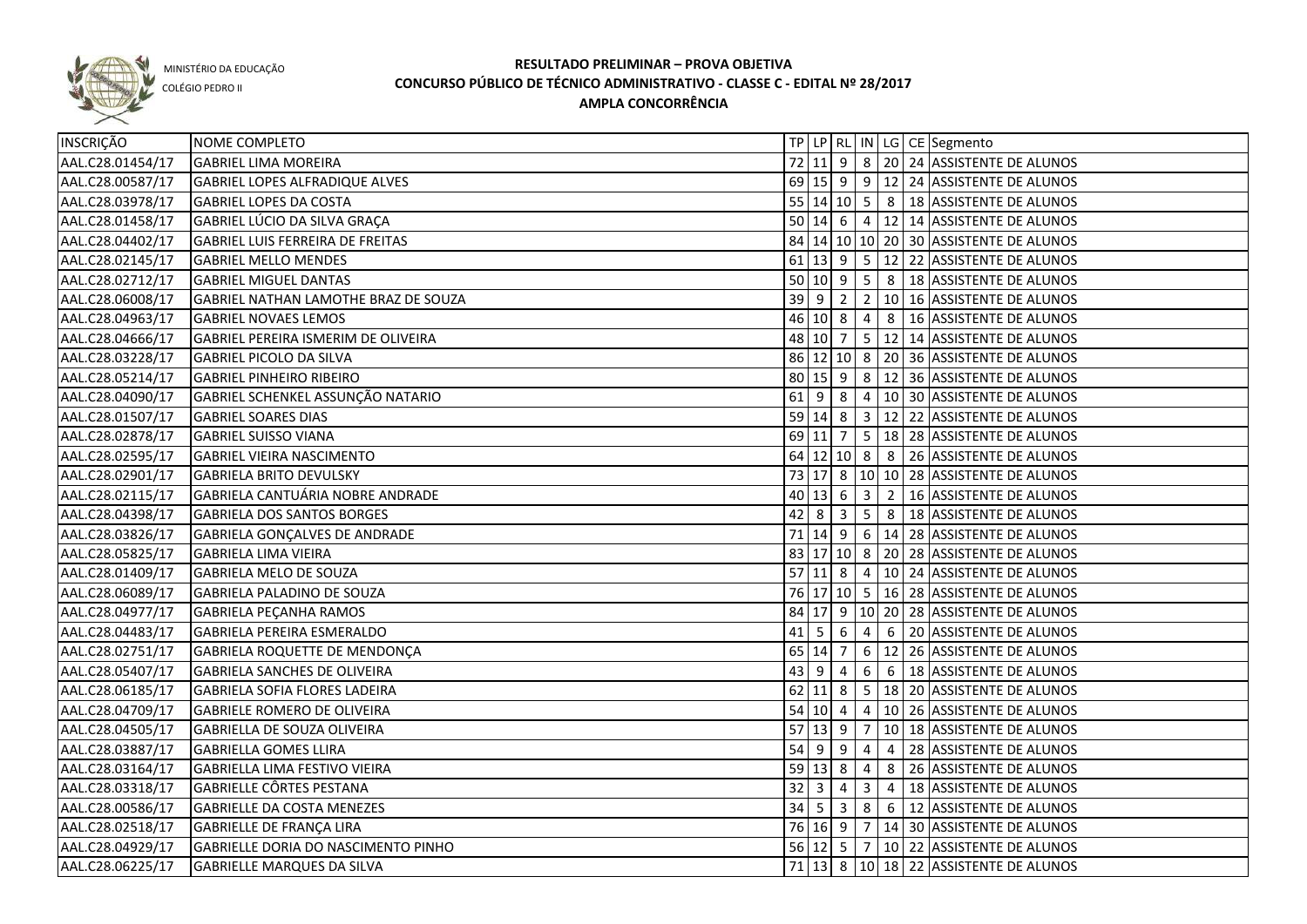

COLÉGIO PEDRO II

| INSCRIÇÃO        | NOME COMPLETO                                |      |                     |                                          |                         |   | TP LP   RL   IN   LG   CE   Segmento                  |
|------------------|----------------------------------------------|------|---------------------|------------------------------------------|-------------------------|---|-------------------------------------------------------|
| AAL.C28.04056/17 | <b>GABRIELLE MOUTINHO</b>                    |      |                     |                                          |                         |   | 47 11 5 3 2 26 ASSISTENTE DE ALUNOS                   |
| AAL.C28.01751/17 | <b>GABRIELLE TANTOS NUNES</b>                |      |                     |                                          |                         |   | 70 15 9 8 12 26 ASSISTENTE DE ALUNOS                  |
| AAL.C28.03861/17 | GABRIELLE VELOZO DA COSTA                    |      |                     |                                          |                         |   | 63 14 8 5 10 26 ASSISTENTE DE ALUNOS                  |
| AAL.C28.03763/17 | <b>GEANE FERREIRA LEAL</b>                   |      |                     |                                          |                         |   | 72 16 10 10 14 22 ASSISTENTE DE ALUNOS                |
| AAL.C28.02804/17 | <b>GEISE MAFRA GUEDES</b>                    |      |                     |                                          |                         |   | 34 7 4 3 4 16 ASSISTENTE DE ALUNOS                    |
| AAL.C28.04822/17 | GEORGE JOSÉ DA PAIXÃO ARAUJO                 |      |                     |                                          |                         |   | 47 10 4 3 18 12 ASSISTENTE DE ALUNOS                  |
| AAL.C28.04668/17 | <b>GEORGIA BASTOS</b>                        |      |                     |                                          |                         |   | 54 11 5 4 12 22 ASSISTENTE DE ALUNOS                  |
| AAL.C28.06043/17 | <b>GEORGIANA DA SILVA LIMA</b>               |      |                     |                                          |                         |   | 59 11 8 4 14 22 ASSISTENTE DE ALUNOS                  |
| AAL.C28.06398/17 | <b>GEORGINA DAVID SILVA</b>                  |      |                     |                                          |                         |   | 44 9 3 4 8 20 ASSISTENTE DE ALUNOS                    |
| AAL.C28.05891/17 | <b>GEOVANI DA SILVA MACEDO</b>               |      |                     |                                          |                         |   | 83 17 10 8 14 34 ASSISTENTE DE ALUNOS                 |
| AAL.C28.05708/17 | <b>GERALDA DE MELO CRUZ SILVA</b>            |      |                     |                                          |                         |   | 62   15   5   8   14   20   ASSISTENTE DE ALUNOS      |
| AAL.C28.01773/17 | <b>GERALDO EDUARDO DA SILVA</b>              |      |                     |                                          |                         |   | 46 10 6 4 14 12 ASSISTENTE DE ALUNOS                  |
| AAL.C28.01355/17 | <b>GERALDO RODRIGUES VASCONCELLOS JUNIOR</b> |      |                     |                                          |                         |   | 67 10 9 6 12 30 ASSISTENTE DE ALUNOS                  |
| AAL.C28.04433/17 | <b>GERSON DE FARIAS SILVA</b>                |      | $58$ 12 7           |                                          |                         |   | 7   10   22   ASSISTENTE DE ALUNOS                    |
| AAL.C28.03724/17 | <b>GESSICA DOS SANTOS MACHADO</b>            | 38   | 10 4                |                                          |                         |   | 8   10   6   ASSISTENTE DE ALUNOS                     |
| AAL.C28.06151/17 | <b>GESSICA RABELO SILVA</b>                  |      |                     |                                          |                         |   | 31   5   3   3   2   18   ASSISTENTE DE ALUNOS        |
| AAL.C28.02459/17 | GESSIKA LIDUINO SEIXAS DA SILVA              |      | $41$ 10 7           |                                          |                         |   | 4 10 10 ASSISTENTE DE ALUNOS                          |
| AAL.C28.06466/17 | <b>GEYSA CARDOSO DE OLIVEIRA</b>             |      | 59 12 7             |                                          |                         |   | 4   14   22   ASSISTENTE DE ALUNOS                    |
| AAL.C28.00406/17 | <b>GEYSE FONSECA DA SILVA</b>                |      | $61 \mid 13 \mid 6$ |                                          |                         |   | 4   10   28   ASSISTENTE DE ALUNOS                    |
| AAL.C28.01945/17 | <b>GIAN PRENDIN TÓRTORA</b>                  |      |                     | 70 13 9                                  |                         |   | 8   14   26   ASSISTENTE DE ALUNOS                    |
| AAL.C28.00847/17 | <b>GIANE ROCHA SILVA</b>                     |      | 58 12 4             |                                          |                         |   | 8   14   20   ASSISTENTE DE ALUNOS                    |
| AAL.C28.00266/17 | <b>GIBRAN DE ABREU SOARES</b>                | 76   | $12 \mid 9$         |                                          | 9                       |   | 18 28 ASSISTENTE DE ALUNOS                            |
| AAL.C28.05909/17 | <b>GIDALBERTO CASTRO DA SILVA</b>            | 45   | 4                   | 4                                        |                         |   | 5   12   20   ASSISTENTE DE ALUNOS                    |
| AAL.C28.05317/17 | <b>GIL FREIRE RODRIGUES</b>                  | 58   | 4                   | $5^{\circ}$                              |                         |   | $9$   18   22   ASSISTENTE DE ALUNOS                  |
| AAL.C28.03516/17 | <b>GIL HERLLAIN</b>                          |      | $64$ 15 9           |                                          | 4                       |   | 14 22 ASSISTENTE DE ALUNOS                            |
| AAL.C28.01597/17 | <b>GILBERTO ABEL DE LIMA JUNIOR</b>          |      |                     | 51 15 5                                  | 5                       |   | 10 16 ASSISTENTE DE ALUNOS                            |
| AAL.C28.05981/17 | GILBERTO DA SILVA R. DE SOUZA                |      | $47$ 10 6           |                                          | $\overline{\mathbf{3}}$ | 6 | 22 ASSISTENTE DE ALUNOS                               |
| AAL.C28.01977/17 | <b>GILBERTO DE SOUZA POUBEL</b>              |      | $56$ 15 8           |                                          | 5 <sub>1</sub>          | 6 | 22 ASSISTENTE DE ALUNOS                               |
| AAL.C28.05946/17 | <b>GILBERTO FARIAS DE ALENCAR</b>            | 38 9 |                     | $\overline{4}$                           | $\mathbf{3}$            |   | 6   16 ASSISTENTE DE ALUNOS                           |
| AAL.C28.04440/17 | <b>GILBERTO JOSE NUNES RAMOS JUNIOR</b>      |      | 48 8                | $\begin{array}{c} \boxed{5} \end{array}$ |                         |   | $5 \mid 10 \mid 20$ ASSISTENTE DE ALUNOS              |
| AAL.C28.01534/17 | <b>GILBERTO SILVA JUNIOR</b>                 |      |                     |                                          |                         |   | 66 12 8 6 14 26 ASSISTENTE DE ALUNOS                  |
| AAL.C28.00990/17 | <b>GILCELENE VIEIRA DOS SANTOS</b>           |      |                     |                                          |                         |   | 49 12 6 3 10 18 ASSISTENTE DE ALUNOS                  |
| AAL.C28.00099/17 | <b>GILDASIO PINTO DE AZEVEDO</b>             |      |                     |                                          |                         |   | 63 12 9 10 16 16 ASSISTENTE DE ALUNOS                 |
| AAL.C28.04900/17 | GILDINETE LIRIO BERALDI CABRAL               |      |                     | $40 \ 12 \ 4$                            |                         |   | 4 4 16 ASSISTENTE DE ALUNOS                           |
| AAL.C28.05063/17 | <b>GILIANE DA SILVA PAULINO</b>              |      |                     |                                          |                         |   | 35   7   3   3   6   16   ASSISTENTE DE ALUNOS        |
| AAL.C28.00164/17 | <b>GILMAR SABINO BEZERRA</b>                 |      |                     | $56$ 14 8                                |                         |   | $\vert 4 \vert 4 \vert 26 \vert$ ASSISTENTE DE ALUNOS |
| AAL.C28.03413/17 | <b>GILSON DE OLIVEIRA PENHA</b>              |      |                     |                                          |                         |   | 61 13 10 6 6 26 ASSISTENTE DE ALUNOS                  |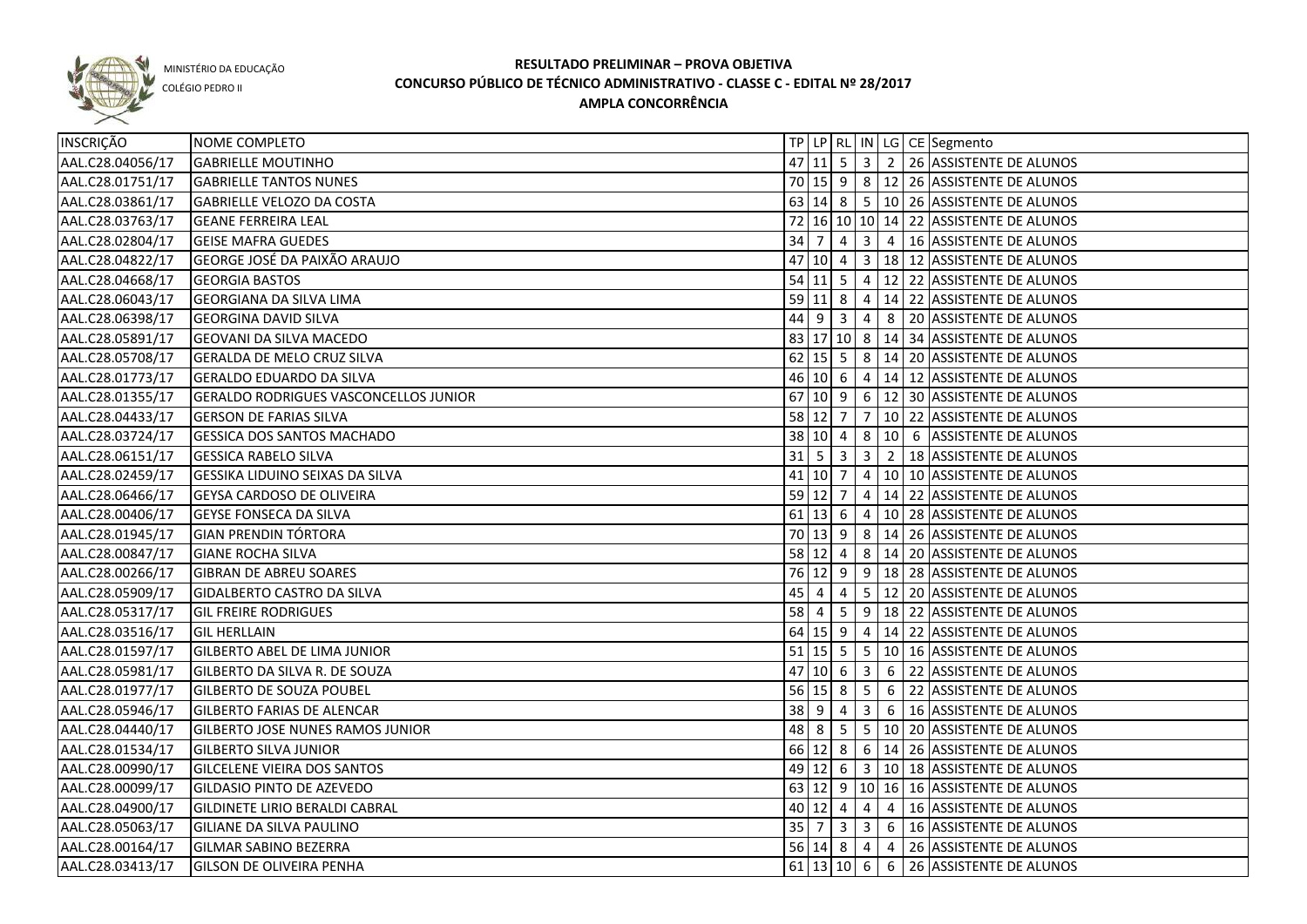

COLÉGIO PEDRO II

| INSCRIÇÃO        | NOME COMPLETO                            |    |                     |                         |                 |                | TP   LP   RL   IN   LG   CE   Segmento           |
|------------------|------------------------------------------|----|---------------------|-------------------------|-----------------|----------------|--------------------------------------------------|
| AAL.C28.00062/17 | GILVAN TEIXEIRA MODESTO DOS ANJOS        |    |                     |                         |                 |                | 63 14 8 3 10 28 ASSISTENTE DE ALUNOS             |
| AAL.C28.00652/17 | <b>GIOVANNA FERNANDES PEREIRA</b>        |    |                     |                         |                 |                | 61 13 8 6 10 24 ASSISTENTE DE ALUNOS             |
| AAL.C28.05059/17 | <b>GIOVANNA OLIVEIRA MELLLO</b>          |    |                     |                         |                 |                | 49 11 5 5 10 18 ASSISTENTE DE ALUNOS             |
| AAL.C28.04347/17 | <b>GIOVANNI DI BLASI PINTO</b>           |    |                     |                         |                 |                | 80 15 10 9 16 30 ASSISTENTE DE ALUNOS            |
| AAL.C28.02217/17 | <b>GISAH CHAGAS MOTA</b>                 |    |                     |                         |                 |                | 59 12 9 4 12 22 ASSISTENTE DE ALUNOS             |
| AAL.C28.04756/17 | <b>GISELE ALVES DE SOUZA FARIA</b>       |    |                     |                         |                 |                | 55 9 4 4 10 28 ASSISTENTE DE ALUNOS              |
| AAL.C28.02160/17 | <b>GISELE BAPTISTA MATTOS</b>            |    |                     |                         |                 |                | 65   14   7   4   16   24   ASSISTENTE DE ALUNOS |
| AAL.C28.01910/17 | GISELE DA CONCEIÇÃO ALVES                |    |                     |                         |                 |                | 54 10 6 2 10 26 ASSISTENTE DE ALUNOS             |
| AAL.C28.02294/17 | <b>GISELE DA SILVA COSTA BARRETO</b>     |    |                     |                         |                 |                |                                                  |
| AAL.C28.03996/17 | <b>GISELE DOS SANTOS SILVA</b>           |    |                     |                         |                 |                | 69 11 7 7 20 24 ASSISTENTE DE ALUNOS             |
| AAL.C28.01432/17 | <b>GISELE GAMA CAMPOS</b>                |    |                     |                         |                 |                | 76 12 10 6 16 32 ASSISTENTE DE ALUNOS            |
| AAL.C28.05799/17 | <b>GISELE MATHIAS DE SOUZA</b>           |    |                     |                         |                 |                | 79 16 8 7 18 30 ASSISTENTE DE ALUNOS             |
| AAL.C28.04726/17 | <b>GISELE OLIVEIRA NASCIMENTO SOARES</b> |    |                     |                         |                 |                | 69 12 9 6 18 24 ASSISTENTE DE ALUNOS             |
| AAL.C28.06183/17 | <b>GISELE PINHEIRO LOPES</b>             |    | $41$ 10 5           |                         | $\overline{4}$  |                | 4   18 ASSISTENTE DE ALUNOS                      |
| AAL.C28.04326/17 | GISELE SANTOS DE OLIVEIRA BARBOSA        |    | $58$ 12 6           |                         |                 |                | $6 \mid 12 \mid 22$ ASSISTENTE DE ALUNOS         |
| AAL.C28.01314/17 | GISELE SEAL EVARISTO DA SILVA            |    | $74 \mid 13 \mid 9$ |                         |                 |                | 6   16   30   ASSISTENTE DE ALUNOS               |
| AAL.C28.04496/17 | <b>GISELE SOUZA PEREIRA</b>              |    |                     |                         |                 |                | 74 17 9 8 14 26 ASSISTENTE DE ALUNOS             |
| AAL.C28.02522/17 | <b>GISELLE FERNANDES DA SILVA</b>        |    |                     |                         |                 |                | 60 10 6 6 12 26 ASSISTENTE DE ALUNOS             |
| AAL.C28.03842/17 | <b>GISELLE JUSTINO FONSECA</b>           |    |                     |                         |                 |                | 69 12 10 7 10 30 ASSISTENTE DE ALUNOS            |
| AAL.C28.06232/17 | GISELLE MORAES DE OLIVEIRA MELO          |    |                     | $44 \mid 5 \mid 3$      |                 |                | 4   14   18   ASSISTENTE DE ALUNOS               |
| AAL.C28.00739/17 | GISELLE ROSANE FERREIRA DA CUNHA CARDOSO |    | 47 10 6             |                         | l 5 I           |                | 8   18 ASSISTENTE DE ALUNOS                      |
| AAL.C28.03302/17 | GIULIA COUTO DA GAMA BRAGA               |    |                     | 54 11 9                 | $\vert 4 \vert$ |                | 12 18 ASSISTENTE DE ALUNOS                       |
| AAL.C28.05705/17 | GIULIA STUMBO BARBIER BONIFÁCIO DA SILVA |    | 37   10   7         |                         | 4               | $\overline{4}$ | 12 ASSISTENTE DE ALUNOS                          |
| AAL.C28.03178/17 | GLACIELLI CRSITINA BRAVO DE ALMEIDA      | 56 | l 7                 | 7                       | $\overline{4}$  |                | 10 28 ASSISTENTE DE ALUNOS                       |
| AAL.C28.02872/17 | <b>GLADSON GOMES</b>                     |    | $55$ 11 7           |                         | $\overline{3}$  | 6              | 28 ASSISTENTE DE ALUNOS                          |
| AAL.C28.02754/17 | <b>GLADSTONE SANTOS PEREIRA</b>          |    | $56$ 10 8           |                         |                 |                | 4   14   20   ASSISTENTE DE ALUNOS               |
| AAL.C28.05880/17 | <b>GLAUBER DOS SANTOS MOTTA</b>          |    |                     |                         |                 |                | 68 12 10 8 14 24 ASSISTENTE DE ALUNOS            |
| AAL.C28.03218/17 | <b>GLAUCE FIGUEIREDO BARROS</b>          |    | 68 13 4             |                         |                 |                | 9   16   26   ASSISTENTE DE ALUNOS               |
| AAL.C28.05340/17 | <b>GLAUCIA DE OLIVEIRA XAVIER</b>        |    |                     |                         |                 |                | 63   16   8   5   10   24   ASSISTENTE DE ALUNOS |
| AAL.C28.05237/17 | <b>GLAUCIA NASCIMENTO DE LIMA</b>        |    | $56 \ 12 \ 6$       |                         | 6               | 6              | 26 ASSISTENTE DE ALUNOS                          |
| AAL.C28.06539/17 | <b>GLAUCO DA COSTA THEODORO</b>          |    | $50$   9            | 8                       | 7               | 6              | 20 ASSISTENTE DE ALUNOS                          |
| AAL.C28.02730/17 | <b>GLAYCE GABRIEL RABELLO</b>            |    |                     |                         |                 |                | 50 9 10 5 6 20 ASSISTENTE DE ALUNOS              |
| AAL.C28.01824/17 | <b>GLEICE RODRIGUES SENA MAGANO</b>      |    |                     |                         |                 |                | 64 12 6 4 16 26 ASSISTENTE DE ALUNOS             |
| AAL.C28.05288/17 | GLEICELAINE SANTOS DE LIMA DA CRUZ       |    |                     |                         |                 |                | 62 10 8 8 16 20 ASSISTENTE DE ALUNOS             |
| AAL.C28.03609/17 | <b>GLENDA ARRUDA OLIVEIRA</b>            |    |                     |                         |                 |                | 78 12 10 4 18 34 ASSISTENTE DE ALUNOS            |
| AAL.C28.04146/17 | <b>GLENDA BASTOS DE SOUZA LEAL</b>       |    |                     |                         |                 |                | 56 11 9 4 8 24 ASSISTENTE DE ALUNOS              |
| AAL.C28.03144/17 | <b>GLORIA MARIA TELES DE SOUZA</b>       |    |                     | $19 \mid 6 \mid 2 \mid$ |                 |                | 5 4 2 ASSISTENTE DE ALUNOS                       |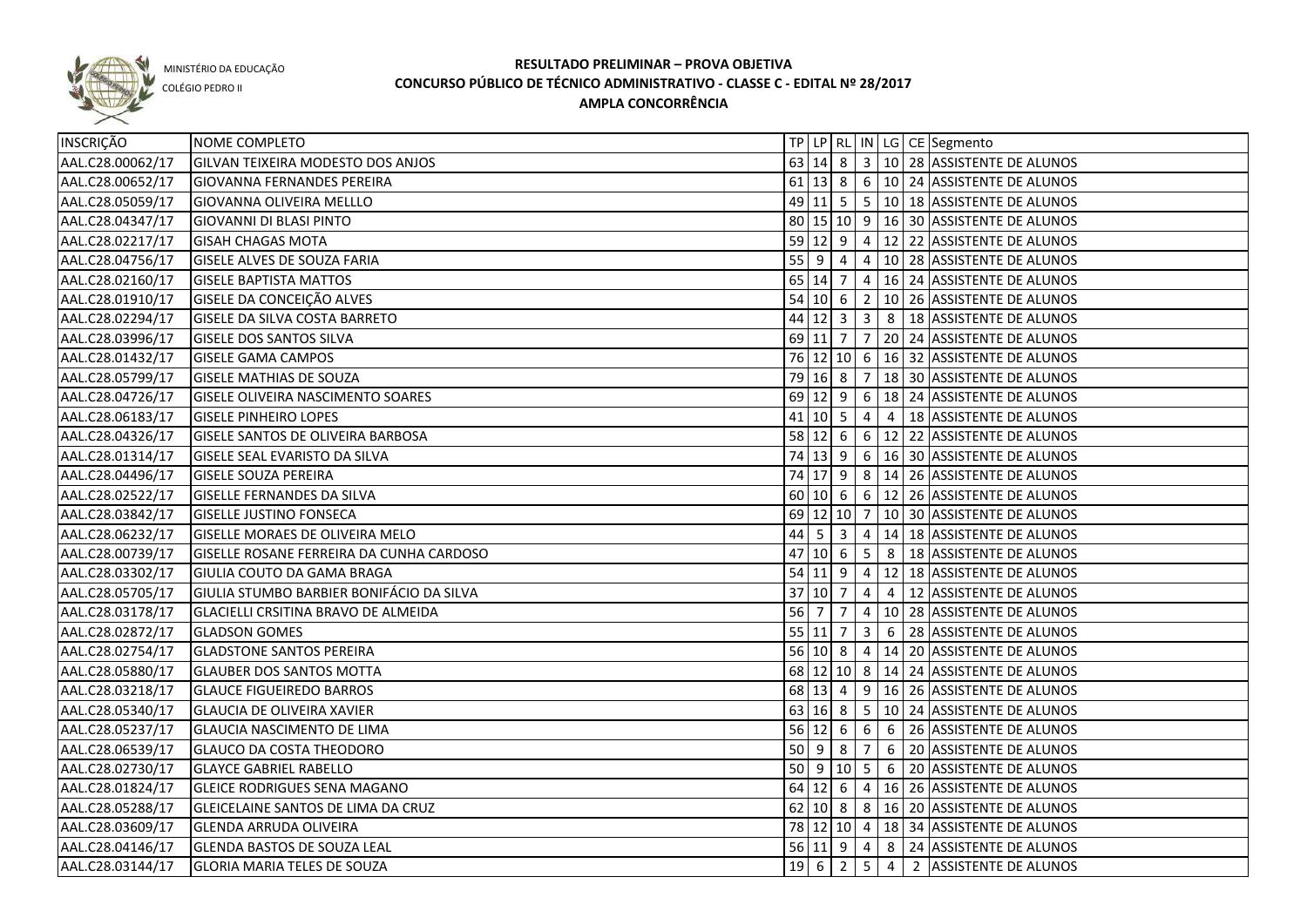

COLÉGIO PEDRO II

| INSCRIÇÃO        | NOME COMPLETO                            |             |                     |                |                 |   | TP   LP   RL   IN   LG   CE   Segmento           |
|------------------|------------------------------------------|-------------|---------------------|----------------|-----------------|---|--------------------------------------------------|
| AAL.C28.02532/17 | <b>GRACE KELLY SALVIANO BEZERRA</b>      |             |                     |                |                 |   | 76 12 7 7 18 32 ASSISTENTE DE ALUNOS             |
| AAL.C28.06374/17 | <b>GRACILENE BERNARDO HERMINIO</b>       |             |                     |                |                 |   |                                                  |
| AAL.C28.01245/17 | <b>GRACYELLE SILVA COSTA</b>             |             | 49 7                | 6              |                 |   | 4 6 26 ASSISTENTE DE ALUNOS                      |
| AAL.C28.04649/17 | <b>GRASIELLE LIRA</b>                    |             | $53 \mid 13 \mid 7$ |                |                 |   | 3   10   20   ASSISTENTE DE ALUNOS               |
| AAL.C28.04542/17 | <b>GRAZIELA GOMES</b>                    |             |                     |                |                 |   | 56   14   3   3   12   24   ASSISTENTE DE ALUNOS |
| AAL.C28.05594/17 | <b>GRAZIELE DE LIMA SOUZA SILVEIRA</b>   |             |                     |                |                 |   | 66 10 8 4 16 28 ASSISTENTE DE ALUNOS             |
| AAL.C28.02398/17 | <b>GRAZIELE FERREIRA GUEDES</b>          |             |                     |                |                 |   | 81 15 8 8 18 32 ASSISTENTE DE ALUNOS             |
| AAL.C28.04771/17 | <b>GRAZIELE SALES NOGUEIRA</b>           |             |                     |                |                 |   | 64 12 9 5 14 24 ASSISTENTE DE ALUNOS             |
| AAL.C28.01886/17 | <b>GRAZIELLE BARROS OLIVEIRA CUNHA</b>   |             |                     | 48 14 6        |                 |   | 4 8 16 ASSISTENTE DE ALUNOS                      |
| AAL.C28.00915/17 | GREICIANE GOMES DA MOTA OLIVEIRA         | $32 \mid 5$ |                     | 1              |                 |   | 2   10   14   ASSISTENTE DE ALUNOS               |
| AAL.C28.04283/17 | GUILHERME CAMPOS MOREIRA                 |             |                     | 68 12 8        |                 |   | 10 16 22 ASSISTENTE DE ALUNOS                    |
| AAL.C28.03275/17 | GUILHERME CARVALHO GARCIA                |             | $57$ 12             | 9              | 6               |   | 10 20 ASSISTENTE DE ALUNOS                       |
| AAL.C28.06565/17 | <b>GUILHERME COUTO</b>                   | $38 \mid 6$ |                     | 8              |                 |   | 6 6 12 ASSISTENTE DE ALUNOS                      |
| AAL.C28.04379/17 | GUILHERME DE LIMA ARAUJO                 |             | 66 12 6             |                |                 |   | 6   16   26   ASSISTENTE DE ALUNOS               |
| AAL.C28.01617/17 | <b>GUILHERME DE LIMA MATTOS</b>          |             |                     | 66 12 8        |                 |   | 8   16   22   ASSISTENTE DE ALUNOS               |
| AAL.C28.01035/17 | <b>GUILHERME DE SOUZA BRITO</b>          |             | 82 17 8             |                | $\overline{7}$  |   | 16 34 ASSISTENTE DE ALUNOS                       |
| AAL.C28.02204/17 | <b>GUILHERME FERREIRA MAIA</b>           |             |                     | $77$ 15 5      | 7               |   | 20 30 ASSISTENTE DE ALUNOS                       |
| AAL.C28.01039/17 | GUILHERME HAMILTON DOS SANTOS SILVA      |             |                     | 66 14 9        | 7               |   | 10 26 ASSISTENTE DE ALUNOS                       |
| AAL.C28.01712/17 | GUILHERME HENRIQUE CARDOZO               |             | 80 10 9             |                | $\overline{7}$  |   | 20 34 ASSISTENTE DE ALUNOS                       |
| AAL.C28.05575/17 | <b>GUILHERME LOBO TUPINI</b>             |             |                     | $71$ 11 9      | $\overline{7}$  |   | 14 30 ASSISTENTE DE ALUNOS                       |
| AAL.C28.02486/17 | <b>GUILHERME PAIXÃO CONDEIXA</b>         |             |                     | 54 10 8        |                 |   | 10 12 14 ASSISTENTE DE ALUNOS                    |
| AAL.C28.01999/17 | <b>GUILHERME PETRILLO VIEIRA</b>         | $55$ 9      |                     | - 5            | $\overline{7}$  |   | 12 22 ASSISTENTE DE ALUNOS                       |
| AAL.C28.06067/17 | <b>GUILHERME SILVA BARROS</b>            |             |                     |                |                 |   | 89 13 10 8 20 38 ASSISTENTE DE ALUNOS            |
| AAL.C28.05113/17 | <b>GUILHERME TAVARES DUQUE</b>           |             | $56$ 14 6           |                | 8               | 6 | 22 ASSISTENTE DE ALUNOS                          |
| AAL.C28.02564/17 | <b>GUILHERME VENTURI DOS REIS</b>        |             | 63 12 8             |                |                 |   | 9   14   20   ASSISTENTE DE ALUNOS               |
| AAL.C28.04559/17 | GUILLERMINA ARIAS FERNANDEZ              |             | 67 10 7             |                | $6\overline{6}$ |   | 16 28 ASSISTENTE DE ALUNOS                       |
| AAL.C28.04504/17 | <b>GUSTAVO COSTA SILVA</b>               |             |                     |                |                 |   | 65 16 10 5 14 20 ASSISTENTE DE ALUNOS            |
| AAL.C28.01028/17 | <b>GUSTAVO DE AZEVEDO SILVA</b>          |             |                     |                |                 |   | 74 16 10 10 14 24 ASSISTENTE DE ALUNOS           |
| AAL.C28.01062/17 | GUSTAVO DE CARVALHO PACHECO DE SOUSA     |             |                     |                |                 |   | 66 12 10 10 14 20 ASSISTENTE DE ALUNOS           |
| AAL.C28.02130/17 | GUSTAVO DE CARVALHO PINHEIRO DAS NEVES   |             |                     |                |                 |   | 79 15 10 8 16 30 ASSISTENTE DE ALUNOS            |
| AAL.C28.02791/17 | <b>GUSTAVO ELIAS</b>                     |             |                     |                |                 |   | 58 12 8 6 12 20 ASSISTENTE DE ALUNOS             |
| AAL.C28.04072/17 | <b>GUSTAVO HENRIQUE ALVES PACHECO</b>    |             |                     |                |                 |   | 57 8 9 6 10 24 ASSISTENTE DE ALUNOS              |
| AAL.C28.02674/17 | <b>GUSTAVO LOPES DE LIMA</b>             |             |                     | $56 \ 13 \ 9$  |                 |   | 6 8 20 ASSISTENTE DE ALUNOS                      |
| AAL.C28.02616/17 | <b>GUSTAVO SOARES DE OLIVEIRA</b>        |             |                     | 60 9 8         |                 |   | 5 8 30 ASSISTENTE DE ALUNOS                      |
| AAL.C28.05073/17 | <b>GUTEMBERG DA SILVA FREITAS JUNIOR</b> |             | $47 \quad 6$        | $\overline{7}$ |                 |   | 8 6 20 ASSISTENTE DE ALUNOS                      |
| AAL.C28.06503/17 | <b>HANGRA SILVA</b>                      |             | $35$ 9              | $\overline{1}$ |                 |   | $3   6   16  $ ASSISTENTE DE ALUNOS              |
| AAL.C28.05875/17 | HANNA BEATRIZ DE OLIVEIRA SANTOS         |             |                     |                |                 |   | 66 14 9 5 12 26 ASSISTENTE DE ALUNOS             |
|                  |                                          |             |                     |                |                 |   |                                                  |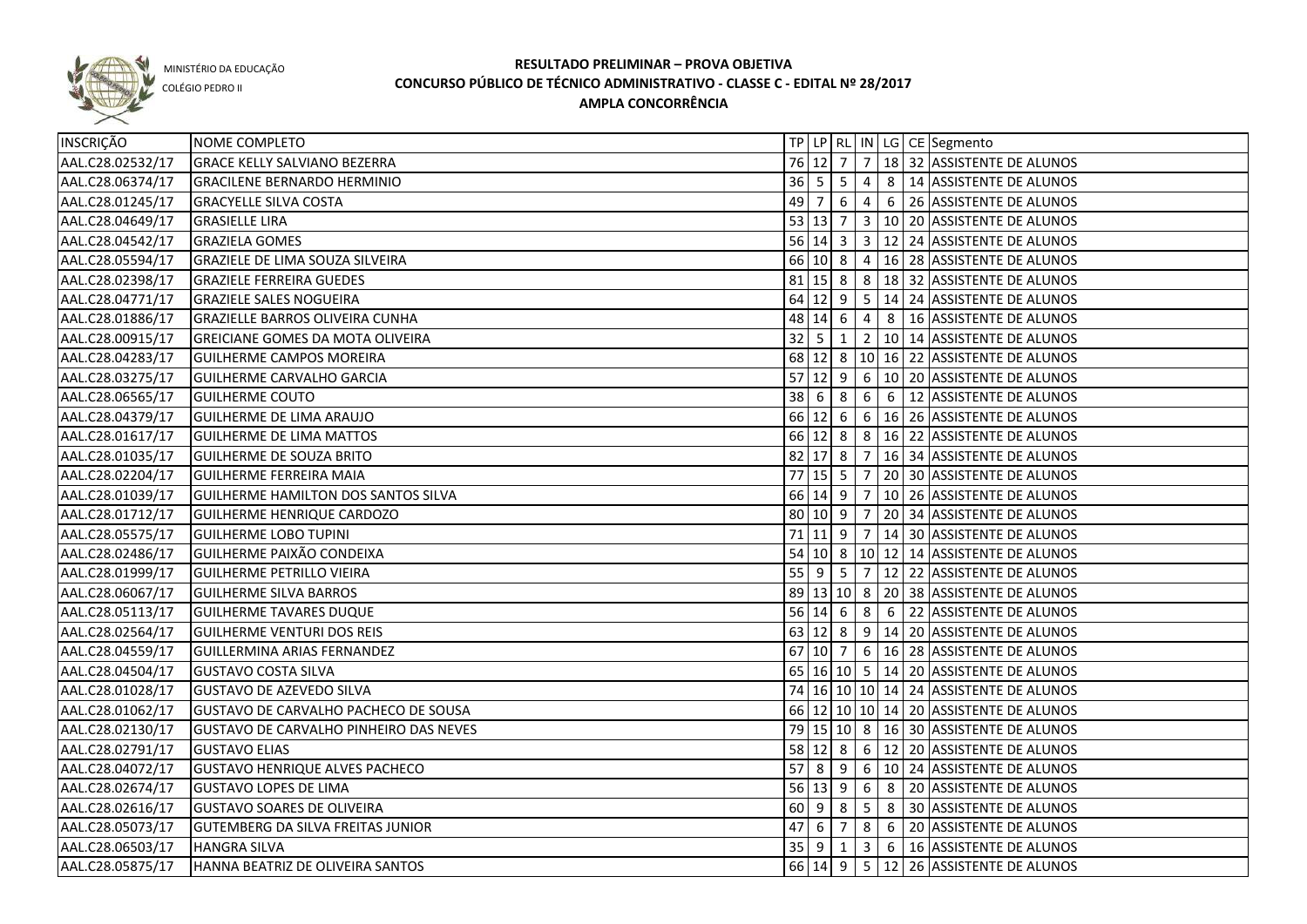

COLÉGIO PEDRO II

| INSCRIÇÃO        | NOME COMPLETO                            |        |                |                                          |                |                | TP LP RL IN LG CE Segmento                       |
|------------------|------------------------------------------|--------|----------------|------------------------------------------|----------------|----------------|--------------------------------------------------|
| AAL.C28.01335/17 | HAROLDO DA SILVA ESTEVES FILHO           |        |                |                                          |                |                | 50 13 5 6 10 16 ASSISTENTE DE ALUNOS             |
| AAL.C28.03281/17 | HAROLDO PESSANHA MACHADO JUNIOR          |        |                |                                          |                |                | 67 12 9 8 18 20 ASSISTENTE DE ALUNOS             |
| AAL.C28.05297/17 | HEBERT DOUGLAS DA SILVA CAMILO           |        |                |                                          |                |                | 56 12 5 7 10 22 ASSISTENTE DE ALUNOS             |
| AAL.C28.03537/17 | HEBERTE DE ASSIS DA SILVA SIQUEIRA       |        |                |                                          |                |                | 80 13 10 9 20 28 ASSISTENTE DE ALUNOS            |
| AAL.C28.02912/17 | <b>HEIDER PORCINO ROCHA</b>              |        |                |                                          |                |                | 82 11 10 9 20 32 ASSISTENTE DE ALUNOS            |
| AAL.C28.01744/17 | <b>HELBERTE MARINHO MOREIRA</b>          |        |                |                                          |                |                | $41$   9   4   4   6   18   ASSISTENTE DE ALUNOS |
| AAL.C28.05873/17 | <b>HELENA ABILIO GERSTNER</b>            |        |                |                                          |                |                | 73 15 9 9 10 30 ASSISTENTE DE ALUNOS             |
| AAL.C28.02047/17 | <b>HELIO RIBEIRO SOARES</b>              |        | 38   8   4   4 |                                          |                |                | 4   18 ASSISTENTE DE ALUNOS                      |
| AAL.C28.05632/17 | <b>HELITON ALVES</b>                     |        |                |                                          |                |                | 50 10 9 5 10 16 ASSISTENTE DE ALUNOS             |
| AAL.C28.05455/17 | <b>HELLEN AMARAL ARAUJO</b>              |        |                |                                          |                |                | 47 8 5 6 8 20 ASSISTENTE DE ALUNOS               |
| AAL.C28.05346/17 | <b>HELLEN COSTA MOREIRA</b>              |        |                |                                          |                |                | 60 12 8 8 3 14 18 ASSISTENTE DE ALUNOS           |
| AAL.C28.06181/17 | HELLEN CRISTINA RUFINO DOS SANTOS        | 42     | $\overline{7}$ | $\overline{\mathbf{3}}$                  | $\overline{4}$ |                | 6 22 ASSISTENTE DE ALUNOS                        |
| AAL.C28.02292/17 | HELLEN FRANCIELLE ALVES VIEIRA RUAS      | 44     | l 9            | $\overline{7}$                           | $\overline{2}$ | 4              | 22 ASSISTENTE DE ALUNOS                          |
| AAL.C28.01967/17 | HELLEN GONÇALVES SIMONATO                |        | $52$ 13 9      |                                          | 4              | 8              | 18 ASSISTENTE DE ALUNOS                          |
| AAL.C28.01684/17 | <b>HELOILSON GALDINO LIMA</b>            |        | $50$ 11 5      |                                          | 6              | 8              | 20 ASSISTENTE DE ALUNOS                          |
| AAL.C28.06179/17 | HELOISA CRISTINA BARBOSA ESTEVES DA CRUZ | 38 9   |                | $\begin{array}{c} \boxed{5} \end{array}$ | $\overline{6}$ | 6              | 12 ASSISTENTE DE ALUNOS                          |
| AAL.C28.04851/17 | HELOISA DE AZEVEDO BRAGA                 |        |                |                                          |                |                | 66 12 7 5 18 24 ASSISTENTE DE ALUNOS             |
| AAL.C28.06425/17 | HELOISA MARIA SILVA DOS SANTOS           |        | 74 12 10 8     |                                          |                |                | 16 28 ASSISTENTE DE ALUNOS                       |
| AAL.C28.00019/17 | HEMILY CRISTINA PAULINO DE OLIVEIRA      | 36 7   |                | $6\overline{6}$                          | 5 <sup>5</sup> | 6              | 12 ASSISTENTE DE ALUNOS                          |
| AAL.C28.05529/17 | HENRIQUE BASTOS ALMEIDA                  |        | 65 15 10 4     |                                          |                |                | 12 24 ASSISTENTE DE ALUNOS                       |
| AAL.C28.01201/17 | HENRIQUE SIQUEIRA CAMPOS                 |        | $65 \ 14 \ 6$  |                                          |                |                | 9   10   26   ASSISTENTE DE ALUNOS               |
| AAL.C28.02097/17 | <b>HENRYQUE FERNANDES</b>                | 30     | $\overline{7}$ | $\overline{4}$                           | $\overline{3}$ | $\overline{2}$ | 14 ASSISTENTE DE ALUNOS                          |
| AAL.C28.03316/17 | <b>HERALDO ANDRADE TERRA</b>             |        | 74 14 9        |                                          | 5 <sup>1</sup> |                | 20 26 ASSISTENTE DE ALUNOS                       |
| AAL.C28.02288/17 | <b>HERCULES FERNANDES DA SILVA</b>       |        | 66 11 6        |                                          | $\overline{7}$ |                | 20 22 ASSISTENTE DE ALUNOS                       |
| AAL.C28.01038/17 | <b>HERITON MARCELO LISBOA</b>            |        | 55 10 7        |                                          |                |                | 8   10   20   ASSISTENTE DE ALUNOS               |
| AAL.C28.01033/17 | <b>HIGOR D ALLOLIO</b>                   | 47     | $11$   9       |                                          |                |                | 9   10   8   ASSISTENTE DE ALUNOS                |
| AAL.C28.01854/17 | HONORINO DE OLIVEIRA GOMES FILHO         |        |                |                                          |                |                | 67 11 10 8 12 26 ASSISTENTE DE ALUNOS            |
| AAL.C28.00264/17 | HOSA LEA DA SILVA                        | 41     | $\overline{7}$ | $\overline{4}$                           | 4              | 4              | 22 ASSISTENTE DE ALUNOS                          |
| AAL.C28.00310/17 | <b>HOSANA DA SILVA</b>                   | $52$ 9 |                | 5                                        |                |                | 6   16   16   ASSISTENTE DE ALUNOS               |
| AAL.C28.03098/17 | <b>HUELBER CAMPOS SICILIANO</b>          |        |                |                                          |                |                | 74 11 10 9 18 26 ASSISTENTE DE ALUNOS            |
| AAL.C28.04883/17 | HUGO LEONARDO FERNANDES RODRIGUES        |        |                |                                          |                |                | 74 12 10 10 16 26 ASSISTENTE DE ALUNOS           |
| AAL.C28.01143/17 | HUGO LEONARDO OSORIO PETZOLD             |        |                |                                          |                |                | 48 10 7 7 8 16 ASSISTENTE DE ALUNOS              |
| AAL.C28.05797/17 | <b>HUGO VIEGAS BARROSO</b>               |        |                |                                          |                |                | 72 15 10 9 18 20 ASSISTENTE DE ALUNOS            |
| AAL.C28.06301/17 | HUMBERTO BRUNO PEREIRA DOS PASSOS        |        |                |                                          |                |                | 63 11 8 4 10 30 ASSISTENTE DE ALUNOS             |
| AAL.C28.03173/17 | HUMBERTO CARRO VIDAL                     |        |                |                                          |                |                | 46 12 7 1 6 20 ASSISTENTE DE ALUNOS              |
| AAL.C28.01907/17 | HUMBERTO LUIZ DOS SANTOS SILVA           |        |                |                                          |                |                | 69 14 9 4 18 24 ASSISTENTE DE ALUNOS             |
| AAL.C28.05364/17 | IAM SERAFIM SOARES                       |        |                |                                          |                |                | 64   10   9   7   12   26   ASSISTENTE DE ALUNOS |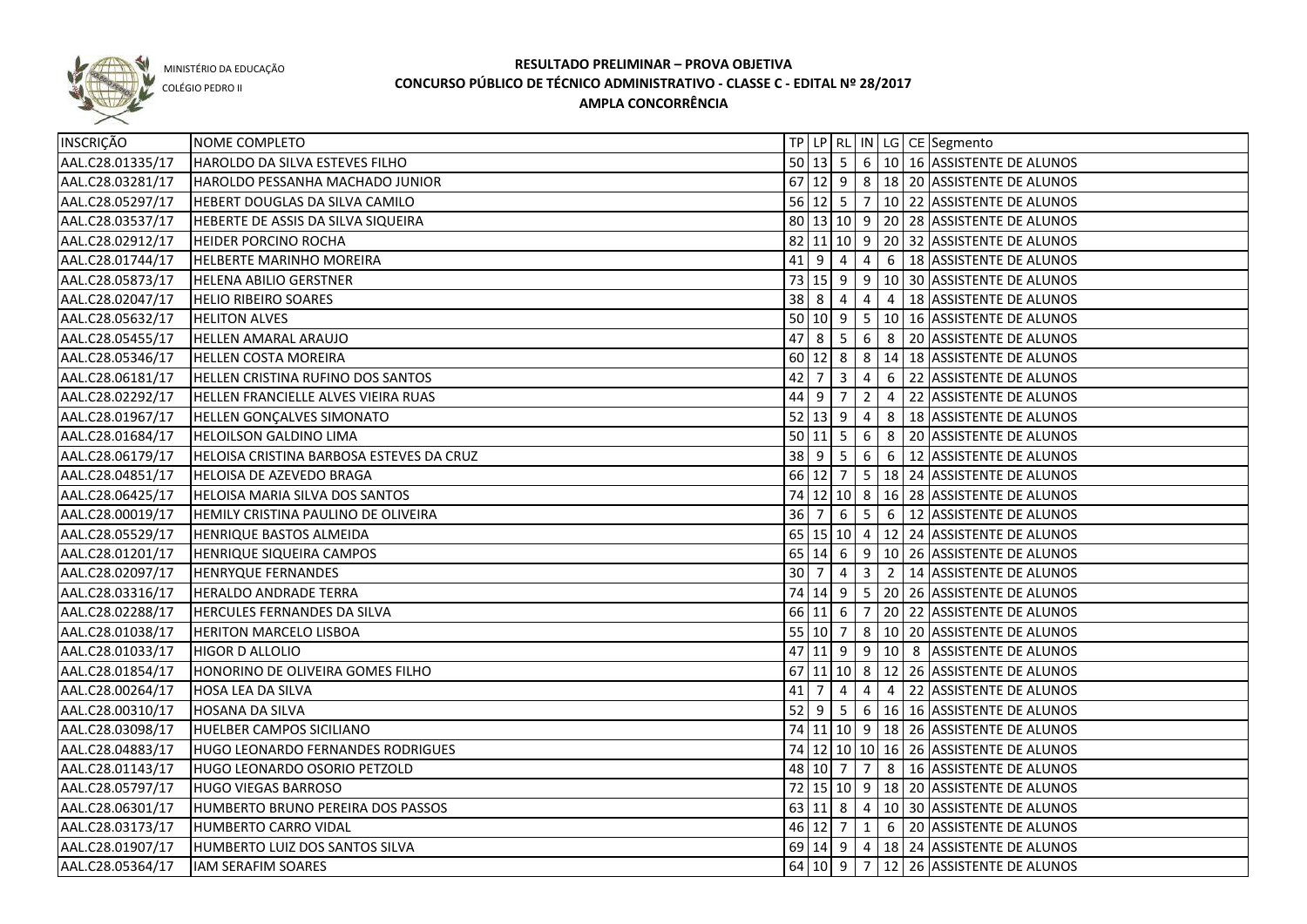

COLÉGIO PEDRO II

| INSCRIÇÃO        | NOME COMPLETO                                  |    |                               |                         |                         |                | TP LP   RL   IN   LG   CE   Segmento              |
|------------------|------------------------------------------------|----|-------------------------------|-------------------------|-------------------------|----------------|---------------------------------------------------|
| AAL.C28.03050/17 | IAN DE PAULA LO FEUDO                          |    |                               |                         |                         |                | 65 12 9 8 10 26 ASSISTENTE DE ALUNOS              |
| AAL.C28.01268/17 | IAN PEÇANHA LÓS CHAVES                         |    |                               |                         |                         |                | 63 14 10 7 12 20 ASSISTENTE DE ALUNOS             |
| AAL.C28.01993/17 | IAN PETER FIGUEIREDO MEDEIROS                  |    |                               |                         |                         |                | 69 13 7 7 12 30 ASSISTENTE DE ALUNOS              |
| AAL.C28.01979/17 | IASMIM LOBÃO ARMINDO                           |    |                               | 49 12 7                 |                         |                | 4 8 18 ASSISTENTE DE ALUNOS                       |
| AAL.C28.02648/17 | IDERALDO GONÇALVES DE OLIVEIRA                 |    |                               | $43 \mid 7 \mid 3$      |                         |                | 5 10 18 ASSISTENTE DE ALUNOS                      |
| AAL.C28.05740/17 | IGOR ALVES MATHEUS DA SILVA                    |    |                               |                         |                         |                | 75   14   10   7   16   28   ASSISTENTE DE ALUNOS |
| AAL.C28.05151/17 | <b>IGOR BORGES TAVARES DA COSTA</b>            |    |                               | 64 14 8                 |                         |                | $8 \mid 8 \mid 26$ ASSISTENTE DE ALUNOS           |
| AAL.C28.03059/17 | <b>IGOR CAMARINHA PEREIRA</b>                  |    |                               |                         |                         |                | 74 14 9 7 10 34 ASSISTENTE DE ALUNOS              |
| AAL.C28.05668/17 | IGOR COSTA BULHÕES DE SOUZA                    |    |                               | $57$ 11 8               |                         |                | 6   10   22   ASSISTENTE DE ALUNOS                |
| AAL.C28.06199/17 | IGOR DA COSTA COELHO - ELIMINADO               |    |                               |                         |                         |                | <b>ASSISTENTE DE ALUNOS</b>                       |
| AAL.C28.03797/17 | IGOR DAS NEVES LIMA E SILVA                    |    | 84 16 8                       |                         |                         |                | 8 20 32 ASSISTENTE DE ALUNOS                      |
| AAL.C28.04880/17 | <b>IGOR DE JESUS LIMA</b>                      |    | $36 \overline{6}$             | 4                       | $\overline{4}$          | 6              | 16 ASSISTENTE DE ALUNOS                           |
| AAL.C28.03441/17 | IGOR DE SOUZA ALMEIDA                          |    | 67 14                         | 9                       | 8                       | 8              | 28 ASSISTENTE DE ALUNOS                           |
| AAL.C28.02048/17 | <b>IGOR FERREIRA BONZE</b>                     |    | 60 14                         | $6\overline{6}$         |                         |                | 6   10   24   ASSISTENTE DE ALUNOS                |
| AAL.C28.05652/17 | <b>IGOR LUCAS HAUER</b>                        |    | 53   10   6                   |                         | $\overline{7}$          | 8              | 22 ASSISTENTE DE ALUNOS                           |
| AAL.C28.02633/17 | <b>IGOR LUCAS MARTINS DE SOUZA</b>             |    | 43 14                         | l 8                     | $\overline{3}$          | $\overline{2}$ | 16 ASSISTENTE DE ALUNOS                           |
| AAL.C28.04516/17 | <b>IGOR LUIZ</b>                               |    |                               | $50 \ 14 \ 8$           | 6                       |                | 8   14 ASSISTENTE DE ALUNOS                       |
| AAL.C28.02203/17 | <b>IGOR PORTO CASTRO</b>                       |    |                               |                         |                         |                | 78 12 10 10 18 28 ASSISTENTE DE ALUNOS            |
| AAL.C28.00800/17 | IGOR WANDERLEY LOURENÇO AMARAL                 |    | 48 12 8                       |                         | 6                       | $\overline{4}$ | 18 ASSISTENTE DE ALUNOS                           |
| AAL.C28.04610/17 | ILANA CRISTINA DA SILVA VICENTE                |    | 65 14 8                       |                         | $\overline{7}$          | 8              | 28 ASSISTENTE DE ALUNOS                           |
| AAL.C28.02665/17 | <b>ILMA MARTINS</b>                            |    | 57 10 6                       |                         | 9                       |                | 14 18 ASSISTENTE DE ALUNOS                        |
| AAL.C28.05201/17 | ILMA PEREIRA VARGAS                            | 53 | 6                             | 6                       | $\overline{7}$          |                | 16 18 ASSISTENTE DE ALUNOS                        |
| AAL.C28.03179/17 | <b>INEZ LIMA</b>                               | 45 |                               | 3                       | $\overline{\mathbf{3}}$ |                | 14 18 ASSISTENTE DE ALUNOS                        |
| AAL.C28.04837/17 | <b>INGMAR DIAS MAFFEI</b>                      |    | 59 14                         | 9                       | 4                       |                | 10 22 ASSISTENTE DE ALUNOS                        |
| AAL.C28.05757/17 | <b>INGRED CAMILA CARDOSO</b>                   | 42 | 8                             | -5                      | $\overline{3}$          | 6              | 20 ASSISTENTE DE ALUNOS                           |
| AAL.C28.03958/17 | INGRID CARVALHO DA SILVA                       | 32 |                               | 8                       | 3                       | $\mathsf 0$    | 14 ASSISTENTE DE ALUNOS                           |
| AAL.C28.04793/17 | INGRID CARVALHO DAS DORES                      |    | $54$ 11                       | 8                       | $\mathbf{3}$            | 8              | 24 ASSISTENTE DE ALUNOS                           |
| AAL.C28.05008/17 | <b>INGRID COSTA BERBERT</b>                    |    | 64 11                         | 8                       |                         |                | 5   14   26   ASSISTENTE DE ALUNOS                |
| AAL.C28.01571/17 | <b>INGRID CRISTINE LIMA</b>                    |    |                               |                         |                         |                | 68 11 9 6 12 30 ASSISTENTE DE ALUNOS              |
| AAL.C28.01259/17 | INGRID FERNANDES DIAS DA CRUZ ALVES            |    |                               |                         |                         |                | 78 14 10 10 20 24 ASSISTENTE DE ALUNOS            |
| AAL.C28.02838/17 | <b>INGRID FERREIRA DOS SANTOS</b>              |    | $27 \overline{\phantom{0}}$ 5 | $\overline{\mathbf{3}}$ |                         |                | 5 2 12 ASSISTENTE DE ALUNOS                       |
| AAL.C28.00584/17 | INGRID GONÇALVES CABRAL SERAPHIM               |    |                               |                         |                         |                | 51 10 5 4 12 20 ASSISTENTE DE ALUNOS              |
| AAL.C28.01246/17 | INGRID STÉPHANIE QUEIROZ DOS SANTOS DAS CHAGAS |    |                               |                         |                         |                | 69 12 10 7 18 22 ASSISTENTE DE ALUNOS             |
| AAL.C28.02245/17 | <b>IOLANE GARCIA DE MEDEIROS</b>               |    | 36 8                          | 5 <sup>5</sup>          | $\overline{1}$          |                | 6   16 ASSISTENTE DE ALUNOS                       |
| AAL.C28.04527/17 | <b>IONE BARBOSA BARROS</b>                     |    |                               | $42 \mid 9 \mid 3 \mid$ |                         | $4 \mid 4$     | 22 ASSISTENTE DE ALUNOS                           |
| AAL.C28.05253/17 | <b>IONE MEIRELES RANZATO</b>                   |    |                               |                         |                         |                | 45 11 6 2 2 24 ASSISTENTE DE ALUNOS               |
| AAL.C28.03196/17 | IRACEMA MOREIRA SANTOS FINIZOLA                |    | $41 \vert 8$                  | $\overline{\mathbf{3}}$ |                         |                | 2 4 24 ASSISTENTE DE ALUNOS                       |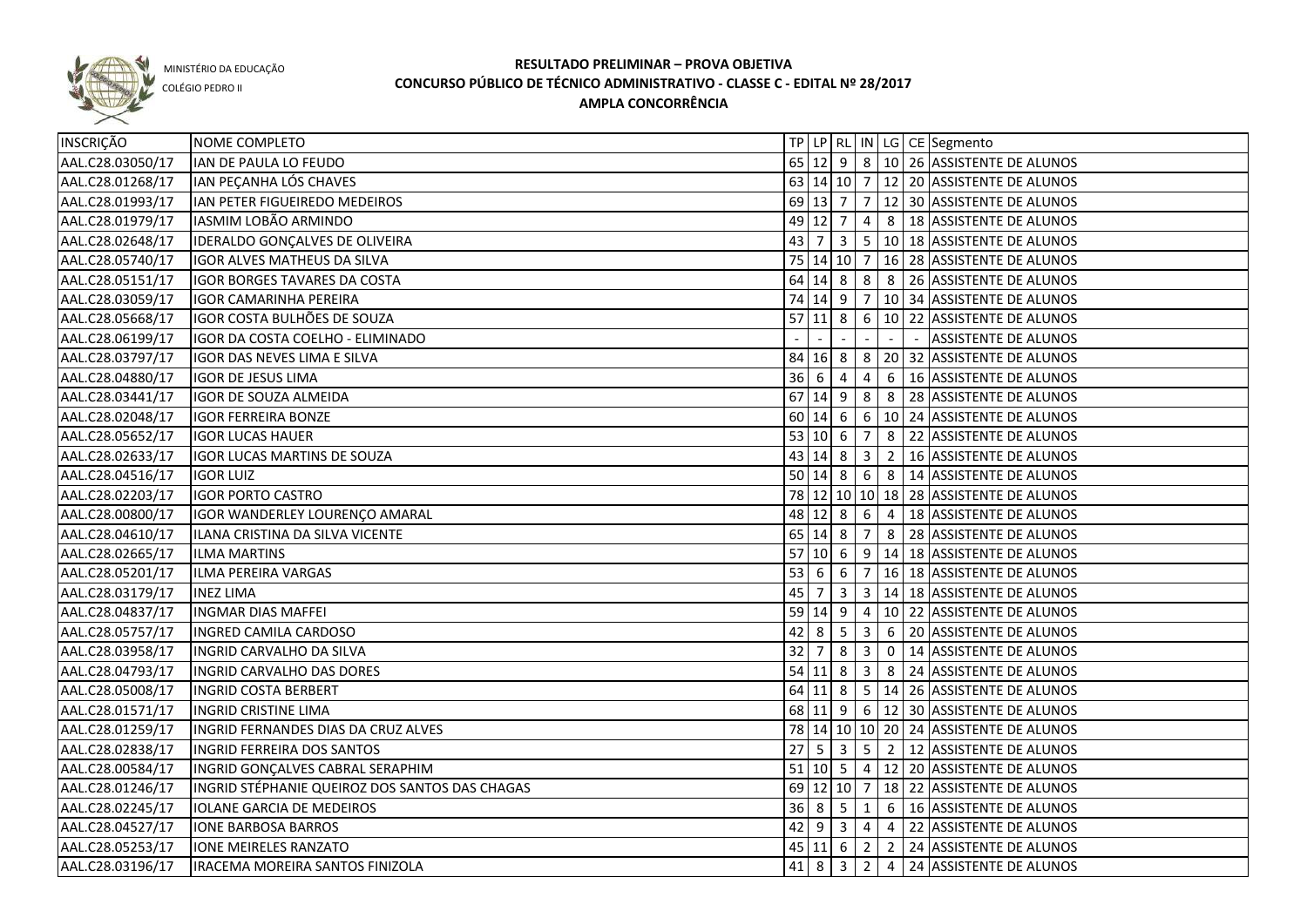

COLÉGIO PEDRO II

| INSCRIÇÃO        | NOME COMPLETO                             |                    |                                   |                                  |                |                                             | TP LP RL IN LG CE Segmento                       |
|------------------|-------------------------------------------|--------------------|-----------------------------------|----------------------------------|----------------|---------------------------------------------|--------------------------------------------------|
| AAL.C28.04418/17 | IRACI CRISTINA DOS SANTOS MENDONÇA SANTOS |                    |                                   |                                  |                |                                             |                                                  |
| AAL.C28.06129/17 | <b>ISABEL ALEIXO MARZ</b>                 |                    |                                   |                                  |                |                                             | 57 12 6 5 10 24 ASSISTENTE DE ALUNOS             |
| AAL.C28.06549/17 | ISABEL CRISTINA PEREIRA DE MELO           |                    |                                   |                                  |                |                                             | 44 11 6 3 0 24 ASSISTENTE DE ALUNOS              |
| AAL.C28.05374/17 | ISABEL DE OLIVEIRA ESPINDOLA FIGUEIREDO   |                    |                                   |                                  |                |                                             | 73 15 8 10 14 26 ASSISTENTE DE ALUNOS            |
| AAL.C28.04654/17 | ISABEL FATIMA DE ANDRADE FERREIRA         |                    |                                   |                                  |                |                                             | 61 10 8 5 14 24 ASSISTENTE DE ALUNOS             |
| AAL.C28.00179/17 | <b>ISABEL MARQUES FERNANDES DUTRA</b>     |                    |                                   |                                  |                |                                             | 48 11 6 3 12 16 ASSISTENTE DE ALUNOS             |
| AAL.C28.05197/17 | <b>ISABEL NOGUEIRA VIEIRA</b>             |                    |                                   |                                  |                |                                             | 70 18 9 5 12 26 ASSISTENTE DE ALUNOS             |
| AAL.C28.03660/17 | ISABEL RODRIGUES CORDEIRO PORTELLA        |                    |                                   |                                  |                |                                             | 74 10 9 9 20 26 ASSISTENTE DE ALUNOS             |
| AAL.C28.05295/17 | ISABEL SILVEIRA DA SILVA LEITE            |                    |                                   |                                  |                |                                             | 66 9 9 8 10 30 ASSISTENTE DE ALUNOS              |
| AAL.C28.05985/17 | ISABEL VIANA GALDINO DE ARAÚJO            |                    |                                   |                                  |                |                                             | 66 14 8 8 12 24 ASSISTENTE DE ALUNOS             |
| AAL.C28.03989/17 | ISABELA BARRETO GONÇALVES                 |                    |                                   |                                  |                |                                             | 65   15   7   7   16   20   ASSISTENTE DE ALUNOS |
| AAL.C28.01963/17 | ISABELA CRUZ DE OLIVEIRA                  |                    |                                   |                                  |                |                                             | 66 12 9 5 8 32 ASSISTENTE DE ALUNOS              |
| AAL.C28.03290/17 | ISABELA DA SILVA TRINDADE                 |                    |                                   |                                  |                |                                             | 60 13 3 2 12 30 ASSISTENTE DE ALUNOS             |
| AAL.C28.04232/17 | ISABELA DOS REIS BARBOSA                  |                    |                                   |                                  |                |                                             | 71   14   8   7   14   28   ASSISTENTE DE ALUNOS |
| AAL.C28.04291/17 | ISABELA DOS SANTOS SÃO LEÃO               |                    |                                   |                                  |                |                                             | 65 12 10 9 10 24 ASSISTENTE DE ALUNOS            |
| AAL.C28.01740/17 | ISABELA DUARTE DE ALMEIDA                 |                    |                                   |                                  |                |                                             | 86 16 10 8 16 36 ASSISTENTE DE ALUNOS            |
| AAL.C28.06106/17 | ISABELA KLEIM BARROS DE ARAUJO            |                    |                                   |                                  |                |                                             | 70 15 9 6 12 28 ASSISTENTE DE ALUNOS             |
| AAL.C28.02056/17 | ISABELA NASCIMENTO DE SOUSA               |                    | 55 12 7                           |                                  | $8 \mid 8$     |                                             | 20 ASSISTENTE DE ALUNOS                          |
| AAL.C28.02311/17 | ISABELA PATANÉ DE SOUZA                   |                    | $48 \mid 14 \mid 5 \mid 5 \mid 8$ |                                  |                |                                             | 16 ASSISTENTE DE ALUNOS                          |
| AAL.C28.01728/17 | <b>ISABELA PINTO VILELA</b>               |                    |                                   |                                  |                |                                             | 85 16 9 10 20 30 ASSISTENTE DE ALUNOS            |
| AAL.C28.03559/17 | ISABELA TRIVISOL ARRUDA DE MORAES         |                    |                                   |                                  |                |                                             | 75   15   9   7   12   32   ASSISTENTE DE ALUNOS |
| AAL.C28.02890/17 | ISABELITA OLIVEIRA DE AZEVEDO             |                    | 45 11 4                           |                                  | 4              | 6                                           | 20 ASSISTENTE DE ALUNOS                          |
| AAL.C28.04768/17 | ISABELLA ALVES MUNIZ EDEN                 |                    | $60 \ 13 \ 6$                     |                                  | 5 <sub>1</sub> | $\begin{array}{ c c } \hline 8 \end{array}$ | 28 ASSISTENTE DE ALUNOS                          |
| AAL.C28.02982/17 | ISABELLA GOMES ARAGÃO PEREIRA             | $51 \vert 8 \vert$ |                                   | $\begin{array}{c} 6 \end{array}$ |                |                                             | 5   10   22   ASSISTENTE DE ALUNOS               |
| AAL.C28.03632/17 | ISABELLA LOURENÇO SANTOS DE SOUZA         |                    | 64 12 7                           |                                  | $\overline{7}$ |                                             | 10 28 ASSISTENTE DE ALUNOS                       |
| AAL.C28.06527/17 | <b>ISABELLA PAULA KLEIN</b>               |                    | 56 13 8                           |                                  | 5              | 8                                           | 22 ASSISTENTE DE ALUNOS                          |
| AAL.C28.05263/17 | <b>ISABELLE BARBOSA FEITOSA</b>           |                    | $62 \mid 16 \mid 8$               |                                  |                |                                             | 4   10   24   ASSISTENTE DE ALUNOS               |
| AAL.C28.03169/17 | <b>ISABELLE BARRETO GUAITANELI</b>        |                    |                                   |                                  |                |                                             | 66 16 9 5 10 26 ASSISTENTE DE ALUNOS             |
| AAL.C28.02118/17 | ISABELLE DA ROCHA SILVA CORDEIRO          |                    | $65$ 11 7                         |                                  |                |                                             | 9   12   26   ASSISTENTE DE ALUNOS               |
| AAL.C28.06112/17 | ISABELLE DE ARAÚJO FRAZÃO                 |                    | $61$ 12 9                         |                                  | $8 \mid 6$     |                                             | 26 ASSISTENTE DE ALUNOS                          |
| AAL.C28.04595/17 | ISABELLE NASSER JULIO DE CASTRO           |                    |                                   |                                  |                |                                             | 47 9 5 3 10 20 ASSISTENTE DE ALUNOS              |
| AAL.C28.01322/17 | ISABELLE PEREIRA QUEIROZ                  |                    |                                   |                                  |                |                                             | 85 17 10 10 20 28 ASSISTENTE DE ALUNOS           |
| AAL.C28.03749/17 | <b>ISABELLE VIEIRA MACHADO</b>            |                    | $62 \ 14 \ 6$                     |                                  |                |                                             | 4 4 34 ASSISTENTE DE ALUNOS                      |
| AAL.C28.03216/17 | <b>ISADORA FRANCISCO CUNHA</b>            |                    |                                   |                                  |                |                                             | 67 16 9 8 10 24 ASSISTENTE DE ALUNOS             |
| AAL.C28.03203/17 | ISADORA SILVA DOS SANTOS MENEZES          |                    |                                   |                                  |                |                                             | 57 14 6 3 8 26 ASSISTENTE DE ALUNOS              |
| AAL.C28.03808/17 | <b>ISADORA SOUSA</b>                      |                    |                                   |                                  |                |                                             | 61 8 7 8 12 26 ASSISTENTE DE ALUNOS              |
| AAL.C28.03699/17 | ISIS GUIMARÃES DE BRITO                   |                    |                                   |                                  |                |                                             | 52 10 8 4 10 20 ASSISTENTE DE ALUNOS             |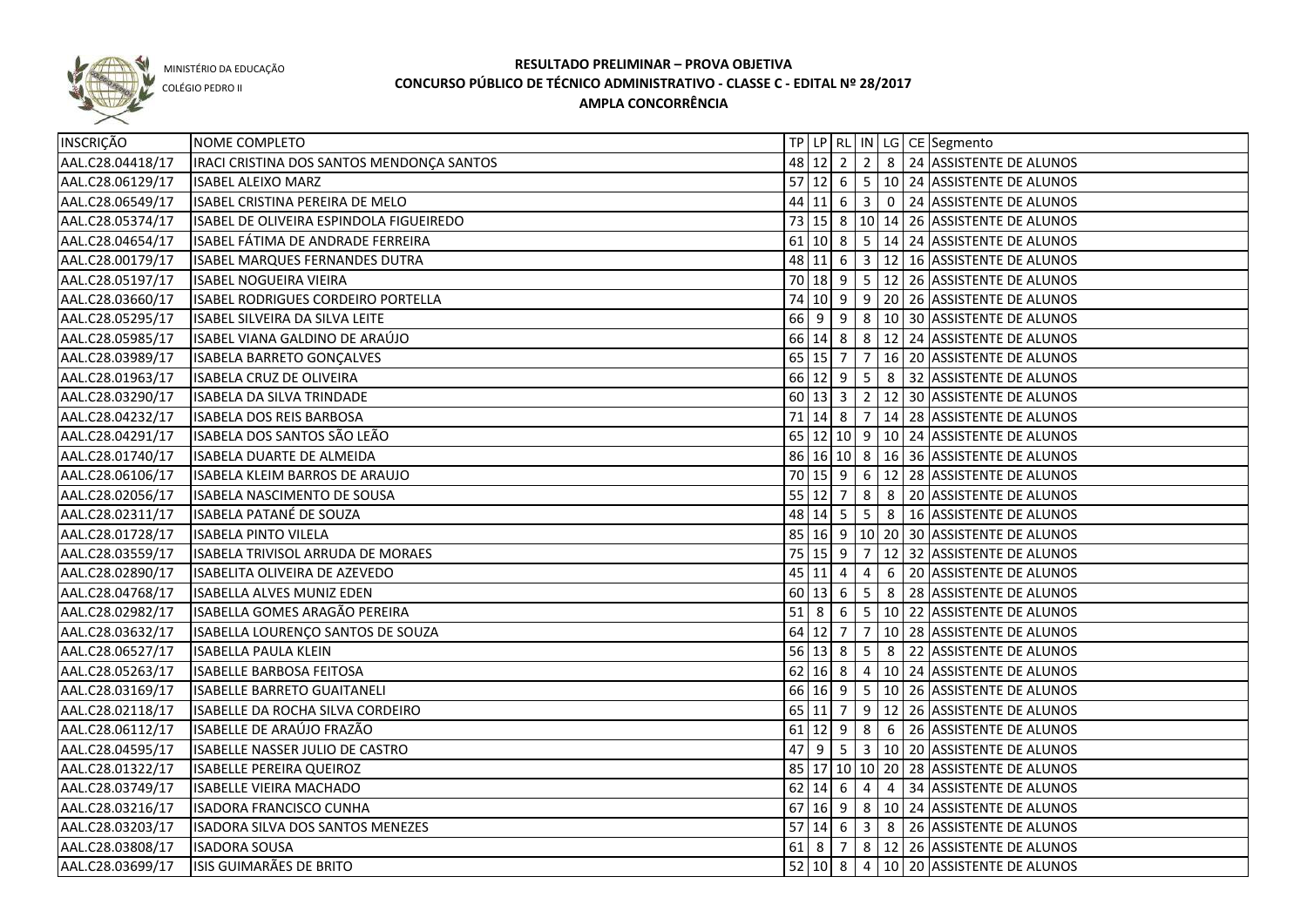

COLÉGIO PEDRO II

| INSCRIÇÃO        | NOME COMPLETO                             |      |           |                         |                         |                | TP   LP   RL   IN   LG   CE   Segmento                |
|------------------|-------------------------------------------|------|-----------|-------------------------|-------------------------|----------------|-------------------------------------------------------|
| AAL.C28.02225/17 | ISIS HAPUQUE DOS SANTOS SILVA FERNANDES   |      |           |                         |                         |                | 69 12 8 9 16 24 ASSISTENTE DE ALUNOS                  |
| AAL.C28.04647/17 | ISIS NASCIMENTO COSTA                     |      | 49 11 7   |                         |                         |                | $\vert 5 \vert 4 \vert 22 \vert$ ASSISTENTE DE ALUNOS |
| AAL.C28.04508/17 | <b>ISIS RODRIGUES</b>                     |      |           |                         |                         |                | 34 6 3 3 4 4 3 8 ASSISTENTE DE ALUNOS                 |
| AAL.C28.00951/17 | ISMAEL DE LIMA NASCIMENTO                 |      |           |                         |                         |                | 75 16 8 5 18 28 ASSISTENTE DE ALUNOS                  |
| AAL.C28.02003/17 | <b>ISRAEL CABRAL DE MEDEIROS</b>          |      |           |                         |                         |                | 52 11 7 6 8 20 ASSISTENTE DE ALUNOS                   |
| AAL.C28.02390/17 | <b>ISRAEL FREITAS MOREIRA GIOVANNETTI</b> |      |           |                         |                         |                | 86 16 10 8 18 34 ASSISTENTE DE ALUNOS                 |
| AAL.C28.00721/17 | ISSADARA VIEIRA DA SILVA PACHECO          |      |           |                         |                         |                | 49 13 5 3 10 18 ASSISTENTE DE ALUNOS                  |
| AAL.C28.01770/17 | ITAMAR OSVALDO BARRETO BICCA JUNIOR       |      |           |                         |                         |                | 66 11 8 9 18 20 ASSISTENTE DE ALUNOS                  |
| AAL.C28.06036/17 | <b>IVAN FELIPE FERNANDES GOMES</b>        |      |           |                         |                         |                | 52 12 9 5 6 20 ASSISTENTE DE ALUNOS                   |
| AAL.C28.01661/17 | IVANA MATIAS DO NASCIMENTO                |      |           |                         |                         |                | 69 14 6 5 14 30 ASSISTENTE DE ALUNOS                  |
| AAL.C28.02556/17 | IVANI DE OLIVEIRA GARCIA                  |      | 68 14 7   |                         |                         |                | $\vert$ 5 $\vert$ 16 $\vert$ 26 ASSISTENTE DE ALUNOS  |
| AAL.C28.02314/17 | <b>IVANILSON AMERICO BARBOZA</b>          |      | 46 5      | $\overline{7}$          |                         |                | 4   14   16   ASSISTENTE DE ALUNOS                    |
| AAL.C28.01641/17 | IVANUZA SILVA AMORIM                      |      |           |                         |                         |                | 49 11 4 4 12 18 ASSISTENTE DE ALUNOS                  |
| AAL.C28.06011/17 | IVI RODRIGUES DE OLIVEIRA                 |      |           |                         |                         |                | 62 10 10 6 10 26 ASSISTENTE DE ALUNOS                 |
| AAL.C28.04043/17 | IVONEIDE DE SOUZA DE LIMA                 |      |           |                         |                         |                | 66 12 9 7 12 26 ASSISTENTE DE ALUNOS                  |
| AAL.C28.01695/17 | IVONETE DA SILVA MEDEIROS                 |      |           |                         |                         |                | 61   13   5   5   16   22   ASSISTENTE DE ALUNOS      |
| AAL.C28.04380/17 | IZABEL MELLO TEIXEIRA                     |      |           |                         |                         |                | 67 15 8 10 10 24 ASSISTENTE DE ALUNOS                 |
| AAL.C28.04345/17 | IZABEL ROSE DA SILVA NOGUEIRA             | 44   | 7         | 6                       |                         |                | 3 4 24 ASSISTENTE DE ALUNOS                           |
| AAL.C28.05847/17 | IZABELLA NEVES ALVAREZ                    |      | $61$ 11 8 |                         |                         |                | 8   12   22   ASSISTENTE DE ALUNOS                    |
| AAL.C28.05296/17 | IZAURA MARQUES DOS SANTOS                 | 49 9 |           | 4                       | $\overline{4}$          |                | 14 18 ASSISTENTE DE ALUNOS                            |
| AAL.C28.04405/17 | IZAURA VIEIRA CESÁRIO                     |      | $51$ 12 8 |                         | $\overline{7}$          | 8              | 16 ASSISTENTE DE ALUNOS                               |
| AAL.C28.04484/17 | JACIARA CASTRO DOS SANTOS LEITE           |      | 57 10 7   |                         | $\overline{4}$          |                | 12 24 ASSISTENTE DE ALUNOS                            |
| AAL.C28.05133/17 | JACIARA DOS SANTOS BORGES SOARES          | 40 6 |           | $\overline{\mathbf{3}}$ | 1                       | $\overline{4}$ | 26 ASSISTENTE DE ALUNOS                               |
| AAL.C28.02206/17 | JACIARA LEONOR DOS SANTOS BRASIL          |      | 47 13 7   |                         | $\overline{\mathbf{3}}$ | 8              | 16 ASSISTENTE DE ALUNOS                               |
| AAL.C28.04558/17 | JACKELINE RIBEIRO GENELHOUD               |      | 74 14 7   |                         | $\overline{7}$          |                | 18 28 ASSISTENTE DE ALUNOS                            |
| AAL.C28.03988/17 | JACKSON BARRETO GONÇALVES                 |      | $58$ 18 8 |                         | $\overline{4}$          | 6              | 22 ASSISTENTE DE ALUNOS                               |
| AAL.C28.04862/17 | JACKSON MOREIRA DA CONCEIÇÃO              |      |           |                         |                         |                | 81   13   10   10   20   28   ASSISTENTE DE ALUNOS    |
| AAL.C28.02914/17 | JACQUELINE BRITO DA SILVA                 |      | $50$ 5    | 9                       | 8                       | 6              | 22 ASSISTENTE DE ALUNOS                               |
| AAL.C28.04407/17 | JACQUELINE CRISTHINE MARTINS FLORENTINO   |      | 60 13 8   |                         |                         |                | 7   12   20   ASSISTENTE DE ALUNOS                    |
| AAL.C28.02358/17 | JACQUELINE GUIMARÃES TEIXEIRA FONTES      |      | 63 13 4   |                         |                         |                | 6   14   26   ASSISTENTE DE ALUNOS                    |
| AAL.C28.05984/17 | JACQUELINE PETRIZ SANTOS DE LIMA          |      | $67$ 10 8 |                         |                         |                | 5   18   26   ASSISTENTE DE ALUNOS                    |
| AAL.C28.01506/17 | JACQUELINE SANTOS RÔLA                    |      |           |                         |                         |                | 71 11 8 6 20 26 ASSISTENTE DE ALUNOS                  |
| AAL.C28.04631/17 | JADE WENDLING APPARICIO FONTES DOS SANTOS |      |           |                         |                         |                | 55 12 8 5 8 22 ASSISTENTE DE ALUNOS                   |
| AAL.C28.06262/17 | JAILMA ALVES DOS SANTOS BARRETO           |      |           |                         |                         |                | 67 11 9 5 18 24 ASSISTENTE DE ALUNOS                  |
| AAL.C28.02009/17 | JAILSON FRANCISCO DA SILVA CHAGAS         |      |           |                         |                         |                | 52 11 10 7 8 16 ASSISTENTE DE ALUNOS                  |
| AAL.C28.01769/17 | JAILTON CARLOS DA SILVA                   |      |           |                         |                         |                | 79 16 10 9 16 28 ASSISTENTE DE ALUNOS                 |
| AAL.C28.03615/17 | <b>JAILTON MAXIMO</b>                     |      |           |                         |                         |                | 70 14 9 9 14 24 ASSISTENTE DE ALUNOS                  |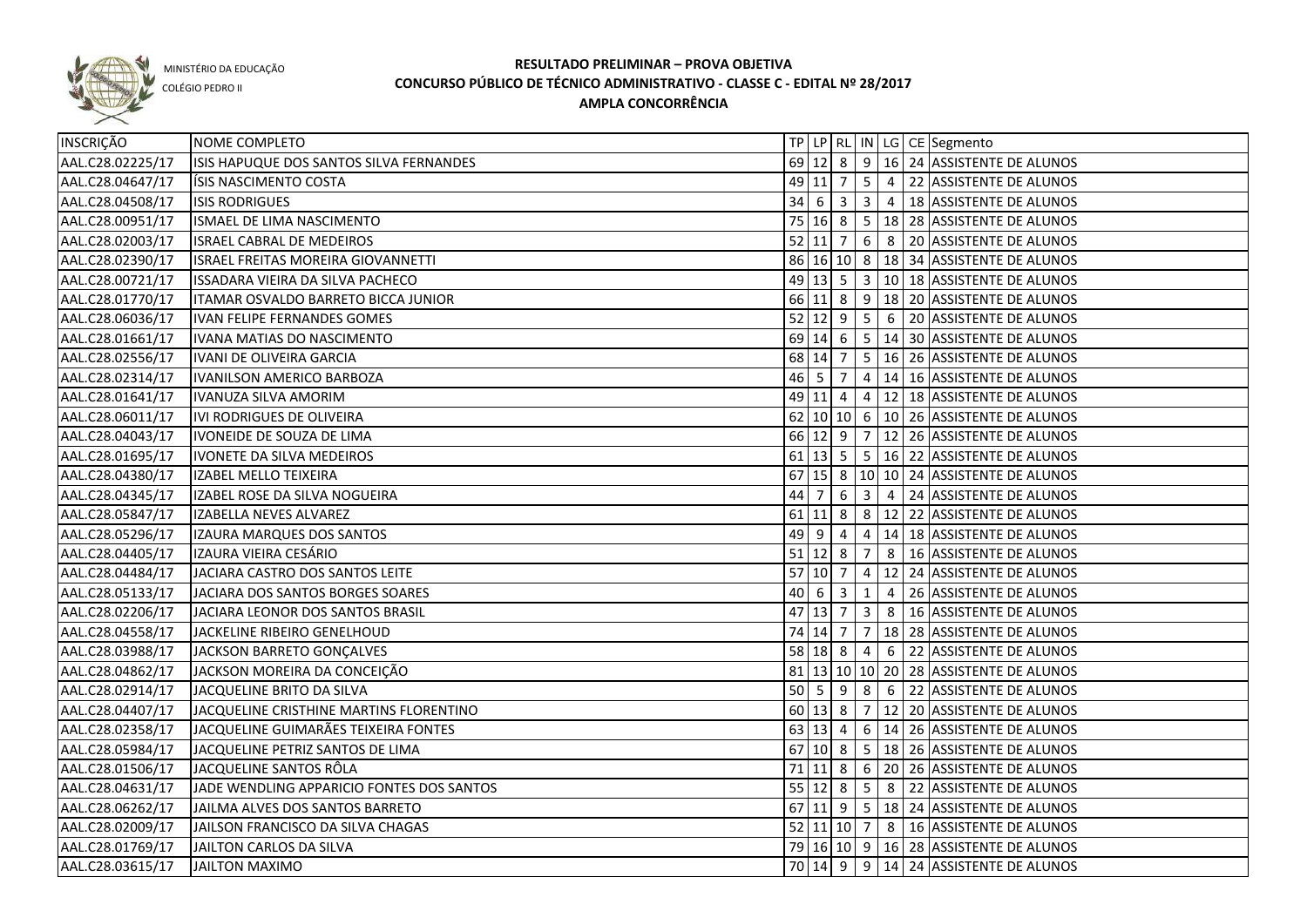

COLÉGIO PEDRO II

| INSCRIÇÃO        | NOME COMPLETO                           |              |                        |                |                         |                 | TP   LP   RL   IN   LG   CE   Segmento                 |
|------------------|-----------------------------------------|--------------|------------------------|----------------|-------------------------|-----------------|--------------------------------------------------------|
| AAL.C28.00160/17 | JAIR HENRIQUE DOS SANTOS                |              | 63   14   6            |                |                         |                 | $7   14   22  $ ASSISTENTE DE ALUNOS                   |
| AAL.C28.06099/17 | <b>JAIR ROSA</b>                        |              |                        |                |                         |                 | 59 10 5 8 10 26 ASSISTENTE DE ALUNOS                   |
| AAL.C28.04305/17 | JAIRO COSTA DA SILVA                    |              |                        |                |                         |                 | 72 12 9 3 20 28 ASSISTENTE DE ALUNOS                   |
| AAL.C28.01727/17 | JAKQUELINE XAVIER DE ANDRADE            |              |                        |                |                         |                 | 78 14 9 7 18 30 ASSISTENTE DE ALUNOS                   |
| AAL.C28.02657/17 | JAMILE BANDEIRA DE MELO LIMA BARROS     |              | $63 \mid 9 \mid 8$     |                |                         |                 | $\vert 4 \vert 14 \vert 28 \vert$ ASSISTENTE DE ALUNOS |
| AAL.C28.06256/17 | JAMILLE MATTOS MULE SANTOS              |              | $50 \ 12 \ 6$          |                |                         |                 | 8 8 16 ASSISTENTE DE ALUNOS                            |
| AAL.C28.00154/17 | JANAINA AMELIA RODRIGUES DA COSTA       |              | $39 \mid 11 \mid 4$    |                | $\overline{4}$          |                 | 0 20 ASSISTENTE DE ALUNOS                              |
| AAL.C28.04300/17 | JANAINA BARBOZA DA SILVA                |              |                        |                |                         |                 | 49 12 5 4 8 20 ASSISTENTE DE ALUNOS                    |
| AAL.C28.01548/17 | JANAÍNA BORGES CAVALCANTI PAIVA         |              |                        |                |                         |                 | 75 11 10 10 18 26 ASSISTENTE DE ALUNOS                 |
| AAL.C28.03314/17 | JANAINA CONCEIÇÃO DA COSTA E SÁ         |              | 42 8                   | $\overline{4}$ | $\overline{2}$          |                 | 8 20 ASSISTENTE DE ALUNOS                              |
| AAL.C28.00046/17 | JANAINA DE MIRANDA HASSEL NASCIMENTO    |              |                        |                |                         |                 | 77 13 10 8 18 28 ASSISTENTE DE ALUNOS                  |
| AAL.C28.02303/17 | JANAINA DE OLIVEIRA DOS SANTOS          |              | $74$ 15 8              |                | $\overline{7}$          |                 | 18 26 ASSISTENTE DE ALUNOS                             |
| AAL.C28.06567/17 | JANAINA PEDRO PROCOPIO DOS SANTOS       |              | 48 11                  | 4              | $\overline{7}$          |                 | 8   18 ASSISTENTE DE ALUNOS                            |
| AAL.C28.01284/17 | JANAINA RODRIGUES DA SILVA GOMES        |              | 58 11                  | $\overline{2}$ | $\overline{\mathbf{3}}$ |                 | 12 30 ASSISTENTE DE ALUNOS                             |
| AAL.C28.01300/17 | JANAINA SOARES BEZERRA                  | $28 \quad 5$ |                        | $\overline{3}$ | 4                       | $6\phantom{.}6$ | 10 ASSISTENTE DE ALUNOS                                |
| AAL.C28.04099/17 | <b>JANAINA TRANCOSO</b>                 |              | 48 12 6                |                | 6                       | 6               | 18 ASSISTENTE DE ALUNOS                                |
| AAL.C28.03384/17 | JANDA MONTENEGRO DE SILVA               |              | 57 16 8                |                | 5 <sup>1</sup>          | 8               | 20 ASSISTENTE DE ALUNOS                                |
| AAL.C28.03412/17 | JANDERSON MENEZES DE MENDONÇA           |              | $52$ 11 7              |                |                         |                 | 4   12   18   ASSISTENTE DE ALUNOS                     |
| AAL.C28.06197/17 | JANDIRA BATISTA SANTOS                  |              |                        |                |                         |                 | 81   14   10   9   18   30   ASSISTENTE DE ALUNOS      |
| AAL.C28.03106/17 | JANE PIRES MUNIZ                        |              | 82 14 10 8             |                |                         |                 | 20 30 ASSISTENTE DE ALUNOS                             |
| AAL.C28.03417/17 | JANETE JANE SILVA                       | 62           | -9                     | 7              | 4                       |                 | 14 28 ASSISTENTE DE ALUNOS                             |
| AAL.C28.05725/17 | JANICE DE OLIVEIRA                      |              | 66 14 8                |                | $\overline{4}$          |                 | 10 30 ASSISTENTE DE ALUNOS                             |
| AAL.C28.03319/17 | JANIS OLIVEIRA DE ABREU                 |              | 69 12                  | 9              | $\overline{4}$          |                 | 14 30 ASSISTENTE DE ALUNOS                             |
| AAL.C28.03199/17 | JANNCY BALBINO FERNANDES MACHADO        | 47           | 9                      | -6             | 4                       | 8               | 20 ASSISTENTE DE ALUNOS                                |
| AAL.C28.05144/17 | JAQUELINE AZEVEDO SOARES DE MEDEIROS    | 44           | 9                      | 8              | 3                       | 6               | 18 ASSISTENTE DE ALUNOS                                |
| AAL.C28.03026/17 | JAQUELINE CUNHA DA MOTTA                |              | 73 13                  | 9              | $\overline{7}$          |                 | 14 30 ASSISTENTE DE ALUNOS                             |
| AAL.C28.04976/17 | JAQUELINE DUARTE DE MENDONCA            |              | $50$ 12                | $\overline{7}$ | 5 <sup>1</sup>          |                 | 12 14 ASSISTENTE DE ALUNOS                             |
| AAL.C28.03962/17 | JAQUELINE MARIANO JARDIM                |              | $57$ 13                | $\overline{7}$ | $5\phantom{.0}$         |                 | 8 24 ASSISTENTE DE ALUNOS                              |
| AAL.C28.06413/17 | JAQUELINE PAULINO DA SILVA              |              |                        |                |                         |                 | 74 14 10 8 16 26 ASSISTENTE DE ALUNOS                  |
| AAL.C28.02897/17 | JAQUELINE SALETE RIBEIRO FREIRE         |              | 53   11   3            |                |                         |                 | 5   10   24   ASSISTENTE DE ALUNOS                     |
| AAL.C28.02993/17 | JAQUELINE SOARES BAPTISTA               | 50 7         |                        | 8              |                         |                 | 3   10   22   ASSISTENTE DE ALUNOS                     |
| AAL.C28.02442/17 | JAQUELINE SOUSA DOS ANJOS BRAGANÇA      | $49$ 7       |                        | $\mathbf{1}$   |                         |                 | 3   18   20   ASSISTENTE DE ALUNOS                     |
| AAL.C28.01623/17 | JAQUELINE TAITSON VIEIRA                |              | $70 \mid 9 \mid 8$     |                |                         |                 | 9 18 26 ASSISTENTE DE ALUNOS                           |
| AAL.C28.06372/17 | JAQUELINE VIRGINIA MEDEIROS DE OLIVEIRA |              | $71$ 12 $\overline{7}$ |                |                         |                 | 6 18 28 ASSISTENTE DE ALUNOS                           |
| AAL.C28.06209/17 | <b>JARBAS NASCIMENTO</b>                |              |                        |                |                         |                 | 57 12 9 4 8 24 ASSISTENTE DE ALUNOS                    |
| AAL.C28.00785/17 | JARDEL JUVINIANO DA SILVA               |              |                        |                |                         |                 | 38 11 8 3 6 10 ASSISTENTE DE ALUNOS                    |
| AAL.C28.00579/17 | JARDSON KENNEDY DOURADO                 |              |                        |                |                         |                 | 64 13 9 8 12 22 ASSISTENTE DE ALUNOS                   |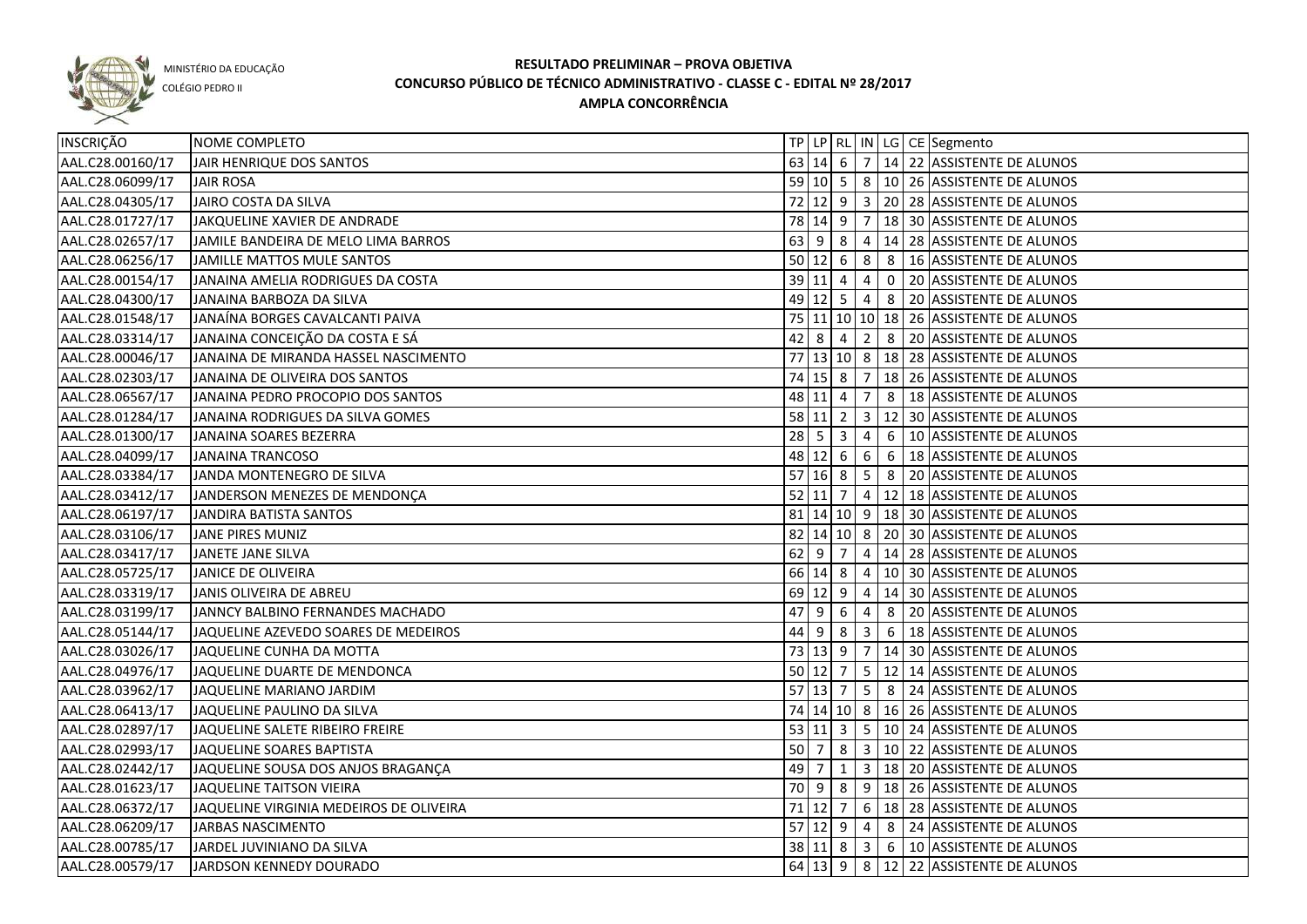

COLÉGIO PEDRO II

| <b>INSCRIÇÃO</b> | NOME COMPLETO                          |             |                     |            |                         |    | TP LP RL IN LG CE Segmento                                                                 |
|------------------|----------------------------------------|-------------|---------------------|------------|-------------------------|----|--------------------------------------------------------------------------------------------|
| AAL.C28.06045/17 | JAYME DE SOUZA JUNIOR                  |             |                     |            |                         |    | 57 11 8 6 12 20 ASSISTENTE DE ALUNOS                                                       |
| AAL.C28.01460/17 | JAYME EDUARDO DE SOUZA JÚNIOR          |             |                     |            |                         |    | 73 9 10 10 16 28 ASSISTENTE DE ALUNOS                                                      |
| AAL.C28.04342/17 | JAYME FERREIRA MATOS JUNIOR            |             |                     |            |                         |    | $\overline{27}$ 5 $\overline{6}$ 4 $\overline{4}$ 4 $\overline{4}$ 10 ASSISTENTE DE ALUNOS |
| AAL.C28.04875/17 | JEAN CARLOS MONTEIRO DE OLIVEIRA       |             |                     |            |                         |    | 49 11 2 4 14 18 ASSISTENTE DE ALUNOS                                                       |
| AAL.C28.00468/17 | JEAN PAULO LIMA DE OLIVEIRA            |             |                     |            |                         |    | 71 15 7 9 12 28 ASSISTENTE DE ALUNOS                                                       |
| AAL.C28.02422/17 | JEAN ROBERTO TRINDADE MAYDANA          |             | $34$ 11 $3$ 2       |            |                         |    | 6 12 ASSISTENTE DE ALUNOS                                                                  |
| AAL.C28.01161/17 | JEANE SILVEIRA DE OLIVEIRA             |             |                     |            |                         |    | 47 12 4 3 14 14 ASSISTENTE DE ALUNOS                                                       |
| AAL.C28.05468/17 | JEANNE CAETANO BATISTA                 |             |                     |            |                         |    | 67 13 8 6 16 24 ASSISTENTE DE ALUNOS                                                       |
| AAL.C28.02159/17 | JEFERSON DOS SANTOS                    |             | $45 \mid 9 \mid 6$  |            | $\overline{4}$          |    | 8   18 ASSISTENTE DE ALUNOS                                                                |
| AAL.C28.01733/17 | JEFERSON LISBOA DA SILVA               |             |                     |            |                         |    | 60 10 6 8 12 24 ASSISTENTE DE ALUNOS                                                       |
| AAL.C28.02054/17 | JEFERSON SILVA                         |             | 53 11 7             |            | $\overline{7}$          |    | 12 16 ASSISTENTE DE ALUNOS                                                                 |
| AAL.C28.02618/17 | JEFFERSON CARVALHO BRANDÃO             |             |                     |            |                         |    | 65   14   9   6   14   22   ASSISTENTE DE ALUNOS                                           |
| AAL.C28.01459/17 | JEFFERSON DA SILVA ALVES               |             |                     |            |                         |    | 68 11 10 3 14 30 ASSISTENTE DE ALUNOS                                                      |
| AAL.C28.03794/17 | JEFFERSON DANIEL DA SILVA              |             | $56$ 11 6 7         |            |                         |    | 12 20 ASSISTENTE DE ALUNOS                                                                 |
| AAL.C28.02175/17 | JEFFERSON JARDEL ROMÃO DA CUNHA        |             | $52$ 11 8 5         |            |                         |    | 10 18 ASSISTENTE DE ALUNOS                                                                 |
| AAL.C28.02190/17 | JEFFERSON JUNQUEIRA DE ABREU           |             | $63$ 13 7 7         |            |                         |    | 16 20 ASSISTENTE DE ALUNOS                                                                 |
| AAL.C28.04138/17 | JEFFERSON LOURENÇO DA SILVA            |             | $71$ 12 8 9         |            |                         |    | 14 28 ASSISTENTE DE ALUNOS                                                                 |
| AAL.C28.05485/17 | JEFFERSON MARTINS DE JESUS             | $34 \mid 9$ |                     | 4          | $\overline{\mathbf{3}}$ | 6  | 12 ASSISTENTE DE ALUNOS                                                                    |
| AAL.C28.03134/17 | JEFFERSON PENNA                        | 18          | -4                  | 1          | $\mathbf{1}$            | 8  | 4 ASSISTENTE DE ALUNOS                                                                     |
| AAL.C28.02803/17 | JENIFER FERNANDES MATIELLO             |             | $65$ 12 6           |            | $\overline{7}$          | 12 | 28 ASSISTENTE DE ALUNOS                                                                    |
| AAL.C28.03245/17 | JENIFFER LISBOA                        | 41          | 9                   | 4          | 4                       | 8  | 16 ASSISTENTE DE ALUNOS                                                                    |
| AAL.C28.05610/17 | JENNIFER AGRA DE OLIVEIRA              |             | $56$ 12 9           |            | 7                       | 8  | 20 ASSISTENTE DE ALUNOS                                                                    |
| AAL.C28.05028/17 | JENNIFER LEAL MENDES SILVA             |             | $47$ 10 3           |            | 4                       | 8  | 22 ASSISTENTE DE ALUNOS                                                                    |
| AAL.C28.02481/17 | JENNIFER PINHEIRO DA SILVA             |             | 36 12 3             |            | $5\phantom{.0}$         | 4  | 12 ASSISTENTE DE ALUNOS                                                                    |
| AAL.C28.03790/17 | JESSÉ VERAS                            |             | $56 \ 13 \ 9$       |            | 6                       |    | 12 16 ASSISTENTE DE ALUNOS                                                                 |
| AAL.C28.03047/17 | JESSICA ALMEIDA                        |             | 63   10   6         |            | $\overline{7}$          |    | 16 24 ASSISTENTE DE ALUNOS                                                                 |
| AAL.C28.00426/17 | JESSICA ANDRADE COSTA                  |             | $62$ 13 5           |            |                         |    | 6   14   24   ASSISTENTE DE ALUNOS                                                         |
| AAL.C28.02053/17 | JÉSSICA BREVES                         |             | 84 17 9             |            |                         |    | 6 20 32 ASSISTENTE DE ALUNOS                                                               |
| AAL.C28.05267/17 | JÉSSICA CORDEIRO DE CARVALHO           |             | $49 \mid 13 \mid 8$ |            | $\overline{4}$          |    | 6   18 ASSISTENTE DE ALUNOS                                                                |
| AAL.C28.03101/17 | JESSICA CRISTINA MARIOZZI SODRÉ DURAES |             | $57$   8            | $\sqrt{7}$ |                         |    | 8   12   22   ASSISTENTE DE ALUNOS                                                         |
| AAL.C28.05791/17 | JÉSSICA DA CONCEIÇÃO SANTOS            |             |                     |            |                         |    | 54 11 8 5 10 20 ASSISTENTE DE ALUNOS                                                       |
| AAL.C28.02785/17 | JÉSSICA DA SILVA GALVÃO                |             | 69 14 4             |            |                         |    | $\sqrt{7}$ 18   26   ASSISTENTE DE ALUNOS                                                  |
| AAL.C28.03408/17 | JÉSSICA DE ANDRADE PESSANHA            |             |                     |            |                         |    | 41 9 5 3 10 14 ASSISTENTE DE ALUNOS                                                        |
| AAL.C28.06524/17 | JÉSSICA DE OLIVEIRA ABREU              |             |                     |            |                         |    | 75 14 9 8 14 30 ASSISTENTE DE ALUNOS                                                       |
| AAL.C28.03998/17 | JESSICA DE OLIVEIRA E SOUZA            |             |                     |            |                         |    | 45 11 7 3 8 16 ASSISTENTE DE ALUNOS                                                        |
| AAL.C28.01636/17 | JÉSSICA DE OLIVEIRA NONATO ALVES       |             |                     |            |                         |    | 70 14 6 6 14 30 ASSISTENTE DE ALUNOS                                                       |
| AAL.C28.02627/17 | JESSICA DE SOUZA ROCHA                 |             |                     |            |                         |    | 63 14 10 3 14 22 ASSISTENTE DE ALUNOS                                                      |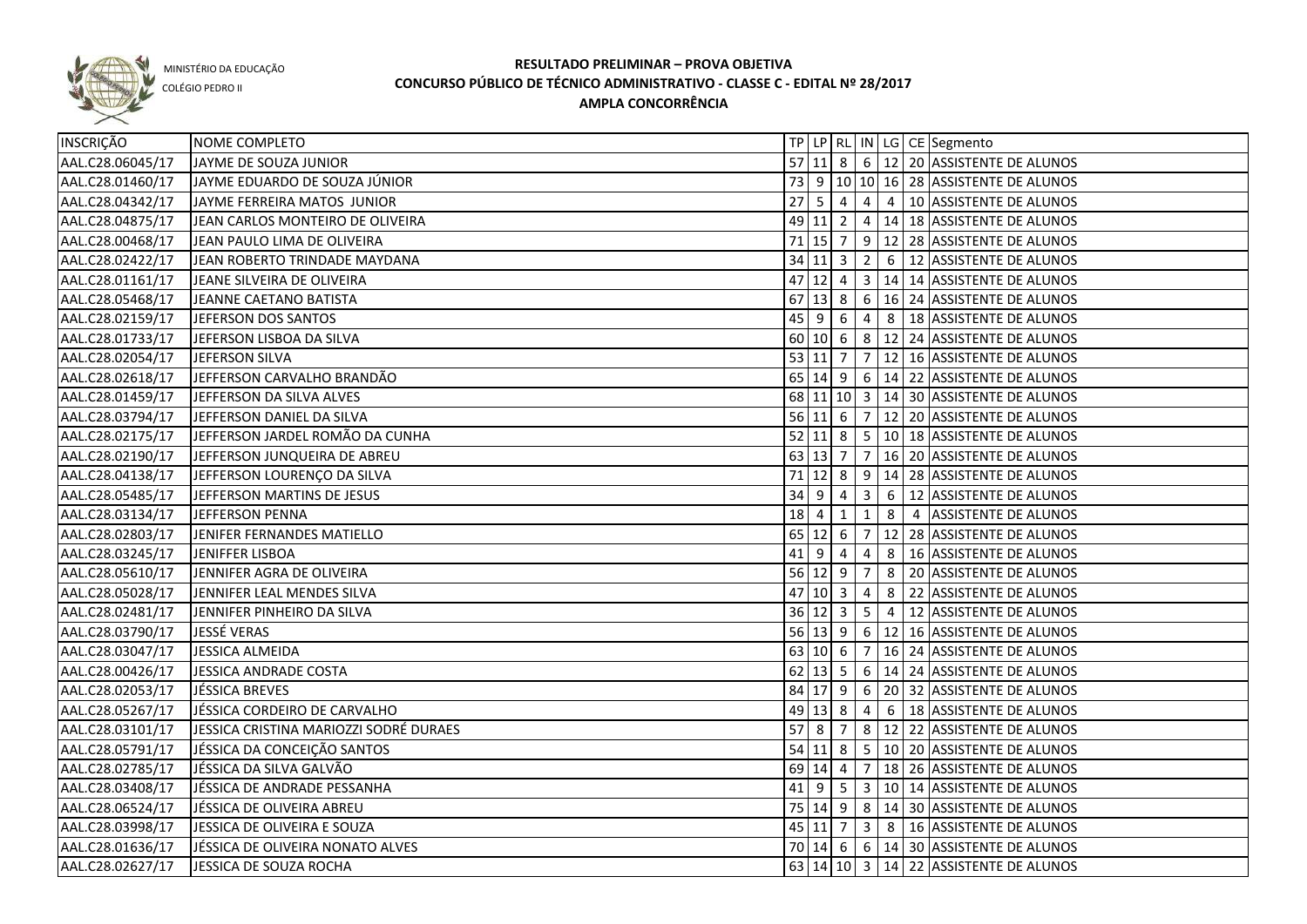

COLÉGIO PEDRO II

| INSCRIÇÃO        | NOME COMPLETO                                   |             |                     |                     |                |   | TP LP   RL   IN   LG   CE   Segmento             |
|------------------|-------------------------------------------------|-------------|---------------------|---------------------|----------------|---|--------------------------------------------------|
| AAL.C28.00682/17 | JÉSSICA DOS SANTOS                              |             |                     |                     |                |   | 38 8 6 4 4 16 ASSISTENTE DE ALUNOS               |
| AAL.C28.01186/17 | JÉSSICA FELIX DA SILVA ROCHA                    |             |                     |                     |                |   | 41 11   5   1   4   20   ASSISTENTE DE ALUNOS    |
| AAL.C28.06428/17 | JESSICA FONSECA DA COSTA                        |             |                     |                     |                |   | 43 10 5 4 6 18 ASSISTENTE DE ALUNOS              |
| AAL.C28.05714/17 | JESSICA GOMES DA SILVA ABILIO                   |             |                     |                     |                |   | 46 11   5   4   10   16   ASSISTENTE DE ALUNOS   |
| AAL.C28.04763/17 | JÉSSICA GUIMARÃES GONÇALVES                     |             |                     |                     |                |   | 46 10 6 6 8 16 ASSISTENTE DE ALUNOS              |
| AAL.C28.01030/17 | JESSICA HENRIQUES - ELIMINADO                   |             |                     |                     |                |   | ASSISTENTE DE ALUNOS                             |
| AAL.C28.06596/17 | JESSICA LIMA DE AMORIM MENDONÇA                 |             |                     | $32$ 13 1           |                |   | 2   10   6   ASSISTENTE DE ALUNOS                |
| AAL.C28.06194/17 | JÉSSICA NASCIMENTO FREIRE                       |             |                     |                     |                |   | 52 14 6 4 8 20 ASSISTENTE DE ALUNOS              |
| AAL.C28.05467/17 | JESSICA REGINA FERNANDES LISBOA DA SILVA        |             |                     |                     |                |   | 49 11 2 4 14 18 ASSISTENTE DE ALUNOS             |
| AAL.C28.00052/17 | JÉSSICA SANTOS LIMA                             |             |                     |                     |                |   | 76 14 8 8 16 30 ASSISTENTE DE ALUNOS             |
| AAL.C28.00115/17 | JÉSSICA SATURNINO DE ASSIS                      |             |                     |                     |                |   | 67 11 8 8 3 14 26 ASSISTENTE DE ALUNOS           |
| AAL.C28.03781/17 | JESSICA VIEIRA MARTINS                          |             |                     |                     |                |   | 54 9 5 8 10 22 ASSISTENTE DE ALUNOS              |
| AAL.C28.04336/17 | JESSYCA NASCIMENTO RANGEL                       | $33 \mid 8$ |                     | $\sqrt{2}$          | 3              |   | 2   18 ASSISTENTE DE ALUNOS                      |
| AAL.C28.05403/17 | JÉSSYCA NAZÁRIO                                 | 49          | $12 \mid 6$         |                     | $\overline{7}$ |   | 6   18 ASSISTENTE DE ALUNOS                      |
| AAL.C28.00312/17 | JESSYCA PACHECO POZZI                           |             |                     |                     |                |   | 78 14 10 8 16 30 ASSISTENTE DE ALUNOS            |
| AAL.C28.06416/17 | JESSYCA RIBEIRO DA SILVA LEMOS SALANDRA         |             |                     |                     |                |   | 46   11   8   5   4   18   ASSISTENTE DE ALUNOS  |
| AAL.C28.05011/17 | JEYSSY ANNE E. SILVA                            |             |                     |                     |                |   | 50   10   3   5   10   22   ASSISTENTE DE ALUNOS |
| AAL.C28.01351/17 | JHONANTAN BATISTA DE SOUSA                      | 60          | 9                   | 9                   | 8              | 8 | 26 ASSISTENTE DE ALUNOS                          |
| AAL.C28.05835/17 | JHONATA BITTENCOURT DE SOUZA SOARES - ELIMINADO |             |                     |                     |                |   | <b>ASSISTENTE DE ALUNOS</b>                      |
| AAL.C28.01121/17 | JHONATA MOTA DOS SANTOS                         | 47          | 10 4                |                     | 5 <sub>1</sub> |   | 14 14 ASSISTENTE DE ALUNOS                       |
| AAL.C28.05730/17 | JHONATAN DA COSTA SAMPAIO                       | 52          | 7                   | 8                   | $5^{\circ}$    | 6 | 26 ASSISTENTE DE ALUNOS                          |
| AAL.C28.05919/17 | JIANDYSTHER DENISE OZON CUNHA                   |             | 48 13 9             |                     | $\overline{4}$ | 6 | 16 ASSISTENTE DE ALUNOS                          |
| AAL.C28.03092/17 | JIULIANNE PEREIRA DA SILVA                      |             |                     | $66 \mid 15 \mid 9$ |                |   | 6   10   26   ASSISTENTE DE ALUNOS               |
| AAL.C28.00931/17 | JOANA DARCK JASMIM FAUSTINO                     |             |                     |                     |                |   | 76 16 9 9 16 26 ASSISTENTE DE ALUNOS             |
| AAL.C28.04942/17 | JOANA MILLI DOS SANTOS DA SILVA                 |             |                     |                     |                |   | 89 17 10 10 18 34 ASSISTENTE DE ALUNOS           |
| AAL.C28.03581/17 | JOANA PAULA ALVES ARAÚJO                        |             | 49 10 7             |                     | $\overline{4}$ | 8 | 20 ASSISTENTE DE ALUNOS                          |
| AAL.C28.04386/17 | JOÃO BATISTA DA SILVA                           |             | $50 \,   12 \,   6$ |                     | 6              | 4 | 22 ASSISTENTE DE ALUNOS                          |
| AAL.C28.00513/17 | JOÃO BATISTA GOMES DE SOUSA FILHO               |             | $52$ 12 5           |                     | $\overline{7}$ |   | 8 20 ASSISTENTE DE ALUNOS                        |
| AAL.C28.05138/17 | JOAO CARLOS BARATA DE ALMEIDA                   |             | $55 \ 15 \ 8$       |                     |                |   | 6   12   14 ASSISTENTE DE ALUNOS                 |
| AAL.C28.01696/17 | JOÃO CARLOS GOMES JORGE JUNIOR                  |             | $64$ 14 8           |                     | 8 <sup>8</sup> |   | 8 26 ASSISTENTE DE ALUNOS                        |
| AAL.C28.00103/17 | JOAO CLENILSON DA SILVA PEREIRA                 |             |                     | 52   10   8         |                |   | 4 6 24 ASSISTENTE DE ALUNOS                      |
| AAL.C28.03600/17 | JOÃO FELIPE NASCIMENTO CLÍMACO                  |             |                     |                     |                |   | 70 12 10 8 16 24 ASSISTENTE DE ALUNOS            |
| AAL.C28.04473/17 | JOÃO FELIPE VARGAS PATUELI                      |             |                     |                     |                |   | 40 12 7 1 2 18 ASSISTENTE DE ALUNOS              |
| AAL.C28.03307/17 | JOÃO GABRIEL SILVA DE CARVALHO                  |             |                     |                     |                |   | 48 11 6 7 8 16 ASSISTENTE DE ALUNOS              |
| AAL.C28.05382/17 | JOÃO HENRIQUE DO NASCIMENTO                     |             |                     |                     |                |   | 65 13 4 4 4 14 30 ASSISTENTE DE ALUNOS           |
| AAL.C28.04428/17 | JOÃO LUIZ DE MATTOS                             |             |                     |                     |                |   | 57 11 9 5 16 16 ASSISTENTE DE ALUNOS             |
| AAL.C28.04899/17 | JOÃO LUIZ DO COUTO BAPTISTA                     |             |                     |                     |                |   | 72 14 10 8 14 26 ASSISTENTE DE ALUNOS            |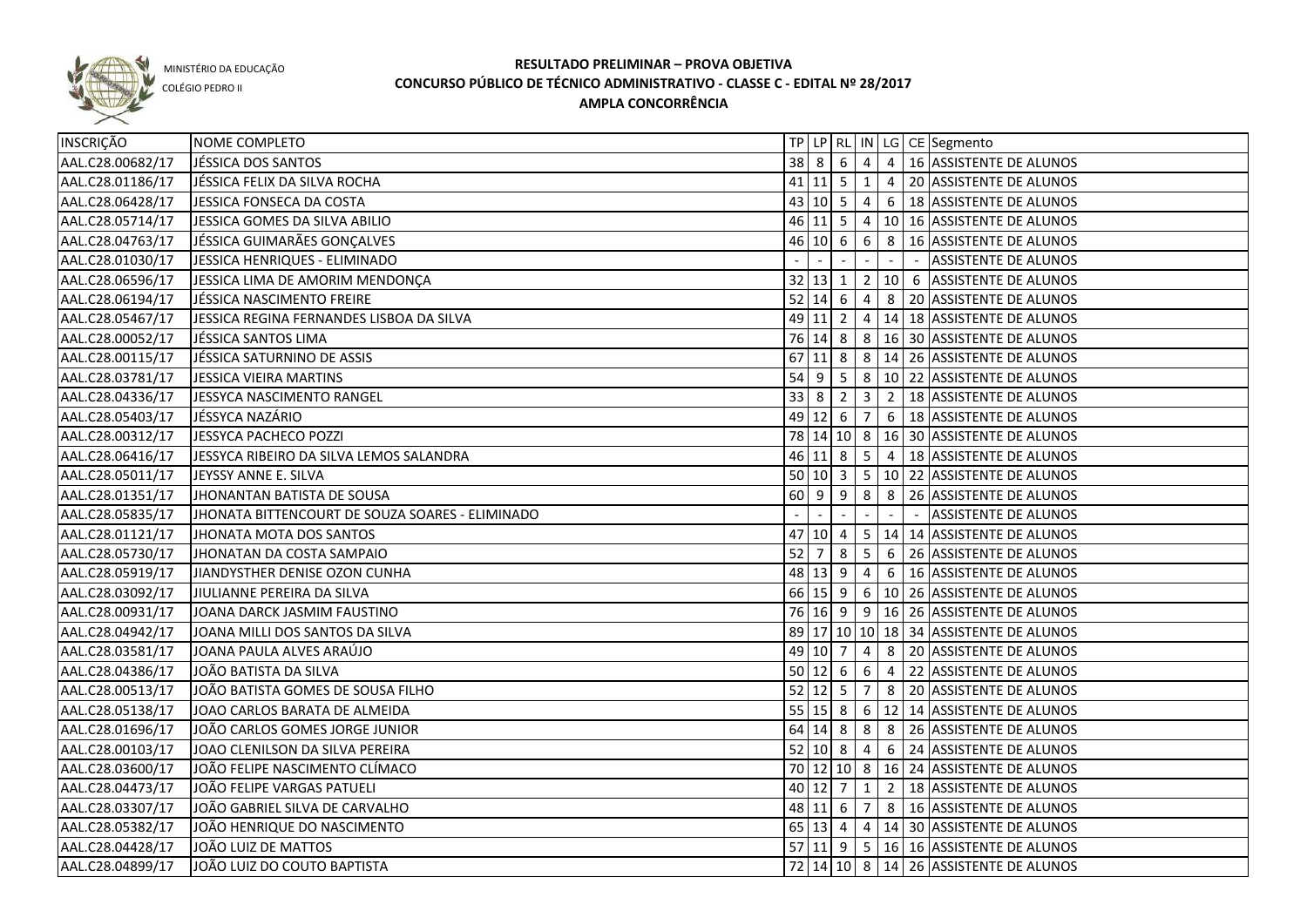

COLÉGIO PEDRO II

| <b>INSCRIÇÃO</b> | <b>NOME COMPLETO</b>                    |                   |                     |                |                |                | TP LP RL IN LG CE Segmento                    |
|------------------|-----------------------------------------|-------------------|---------------------|----------------|----------------|----------------|-----------------------------------------------|
| AAL.C28.02380/17 | JOAO MARCELO DA SILVA PEREIRA           |                   |                     | $32$ 8 4       |                |                | 4 6 10 ASSISTENTE DE ALUNOS                   |
| AAL.C28.00877/17 | JOÃO MARCELO PEREIRA                    |                   |                     |                |                |                | 56 10 8 6 10 22 ASSISTENTE DE ALUNOS          |
| AAL.C28.04246/17 | JOÃO PAULO CORRÊA RAMOS                 |                   |                     |                |                |                | 39 7 5 5 2 20 ASSISTENTE DE ALUNOS            |
| AAL.C28.05828/17 | JOÃO PAULO DA SILVA                     |                   |                     |                |                |                | 57 10 7 8 12 20 ASSISTENTE DE ALUNOS          |
| AAL.C28.04589/17 | JOÃO PAULO DA SILVA ANDRADE             |                   |                     |                |                |                | 58 14 8 4 10 22 ASSISTENTE DE ALUNOS          |
| AAL.C28.05219/17 | JOÃO PAULO DA SILVA MONTEIRO            |                   |                     |                |                |                | 49 13 8 8 4 16 ASSISTENTE DE ALUNOS           |
| AAL.C28.05386/17 | JOÃO PAULO DOMINGOS NONATO              |                   |                     |                |                |                | 72 16 10 8 12 26 ASSISTENTE DE ALUNOS         |
| AAL.C28.06366/17 | JOÃO PAULO HONORATO BAPTISTA            |                   | $54$ 13 7           |                |                |                | $\sqrt{6}$ 12   16   ASSISTENTE DE ALUNOS     |
| AAL.C28.05478/17 | JOÃO PAULO LAMBERG MELLO                |                   |                     |                |                |                | 62 14 8 6 12 22 ASSISTENTE DE ALUNOS          |
| AAL.C28.01820/17 | JOÃO PEDRO BARACHO                      |                   | 53 11               | $\overline{7}$ |                |                | 3 8 24 ASSISTENTE DE ALUNOS                   |
| AAL.C28.05938/17 | JOÃO PEDRO DA SILVA SALLES              |                   | $48$ 12 6           |                | $\overline{4}$ |                | 8   18 ASSISTENTE DE ALUNOS                   |
| AAL.C28.02978/17 | JOÃO PEDRO NUNES PEREIRA GOUVEIA        |                   |                     | 66 16 9 7      |                |                | 10 24 ASSISTENTE DE ALUNOS                    |
| AAL.C28.03407/17 | JOÃO PEDRO SILVA BASTOS                 |                   | $52$ 15 7           |                | $\overline{4}$ | 8              | 18 ASSISTENTE DE ALUNOS                       |
| AAL.C28.06248/17 | JOÃO PESSANHA CABRAL JUNIOR             |                   | $30 \mid 3$         | 8              | $5^{\circ}$    | 6              | 8 ASSISTENTE DE ALUNOS                        |
| AAL.C28.04137/17 | JOÃO RODRIGO NOGUEIRA                   | $24 \overline{3}$ |                     | 5              | $\overline{2}$ | $\vert 4$      | 10 ASSISTENTE DE ALUNOS                       |
| AAL.C28.02649/17 | JOÃO VICENTE DE PAULA NASCIMENTO        |                   | 38 10 8             |                | $\overline{4}$ | $\overline{4}$ | 12 ASSISTENTE DE ALUNOS                       |
| AAL.C28.06271/17 | JOÃO VICTOR CUNHA                       |                   | 39 10 2             |                | $\overline{7}$ | 8              | 12 ASSISTENTE DE ALUNOS                       |
| AAL.C28.02414/17 | JOÃO VICTOR NUNES DA SILVA              |                   |                     |                |                | 53 11 6 6 8    | 22 ASSISTENTE DE ALUNOS                       |
| AAL.C28.03726/17 | JOÃO VICTOR PIRES NASCIMENTO DOS SANTOS |                   | 66 12 9             |                | $\overline{7}$ |                | 10 28 ASSISTENTE DE ALUNOS                    |
| AAL.C28.06082/17 | JOAO VICTOR RANGEL DA SILVA CRUZ        |                   | 86 18 9             |                | $\overline{7}$ |                | 20 32 ASSISTENTE DE ALUNOS                    |
| AAL.C28.06494/17 | JOÃO VICTOR RAYMUNDO PINTO              |                   | $61$ 13 6           |                |                |                | $8 \mid 12 \mid 22 \mid$ ASSISTENTE DE ALUNOS |
| AAL.C28.04888/17 | JOÃO VITOR ALCIDES VIEIRA               |                   | $59 \ 13 \ 8$       |                |                |                | 6   16   16 ASSISTENTE DE ALUNOS              |
| AAL.C28.03939/17 | JOÃO VITOR ESTEVAM DUTRA                |                   | $52 \mid 13 \mid 6$ |                | 3              |                | 6 24 ASSISTENTE DE ALUNOS                     |
| AAL.C28.00957/17 | JOÃO VITOR RAMOS DA COSTA               | $59$ 6            |                     | 7              |                |                | 8   12   26   ASSISTENTE DE ALUNOS            |
| AAL.C28.06518/17 | JOAO XIMENES NETO                       | 71                | 16 9                |                |                |                | 6 16 24 ASSISTENTE DE ALUNOS                  |
| AAL.C28.03490/17 | JOCELINE ALMEIDA MAGALHÃES ALVARENGA    | 47                | <b>11</b>           | 3              | 3              | $\overline{4}$ | 26 ASSISTENTE DE ALUNOS                       |
| AAL.C28.00704/17 | JOCICLECIA FELIPE DA SILVA              |                   | $52$  11            | $\overline{4}$ |                |                | 5 8 24 ASSISTENTE DE ALUNOS                   |
| AAL.C28.03587/17 | JOCILENE MONÇÃO SANT ANA                |                   | $58$ 9              | 8              |                |                | 5 10 26 ASSISTENTE DE ALUNOS                  |
| AAL.C28.03193/17 | JOCLEIDE GAMA MODESTO ALVES             |                   | 50 7                | $\overline{4}$ |                |                | 7 12 20 ASSISTENTE DE ALUNOS                  |
| AAL.C28.03383/17 | JOCY MEIRY MOURA DE SOUZA               |                   |                     |                |                |                | 39 12 8 5 4 10 ASSISTENTE DE ALUNOS           |
| AAL.C28.00267/17 | JOEL DOS SANTOS COELHO                  |                   |                     |                |                |                | 60 14 8 4 14 20 ASSISTENTE DE ALUNOS          |
| AAL.C28.04240/17 | JOEL MONTENEGRO CARRILHO JUNIOR         |                   |                     |                |                |                | 69 12 10 9 12 26 ASSISTENTE DE ALUNOS         |
| AAL.C28.05622/17 | JOELMA MESQUITA DE SANTANA              |                   |                     |                |                |                | 62 10 9   5   8   30 ASSISTENTE DE ALUNOS     |
| AAL.C28.03544/17 | JOELMIR LOPES ROSA                      |                   |                     |                |                |                | 46 12 5 5 6 18 ASSISTENTE DE ALUNOS           |
| AAL.C28.05925/17 | JOELTON SANTOS MOURAO                   |                   |                     |                |                |                | 55 13 6 4 12 20 ASSISTENTE DE ALUNOS          |
| AAL.C28.04241/17 | JOHN LENNON BRAGA                       |                   |                     | $42 \ 10 \ 8$  | $\overline{4}$ |                | 6 14 ASSISTENTE DE ALUNOS                     |
| AAL.C28.05570/17 | JOICE COUTINHO RITTA                    | $35 \mid 6$       |                     | $\mathbf{1}$   |                |                | 6 8 14 ASSISTENTE DE ALUNOS                   |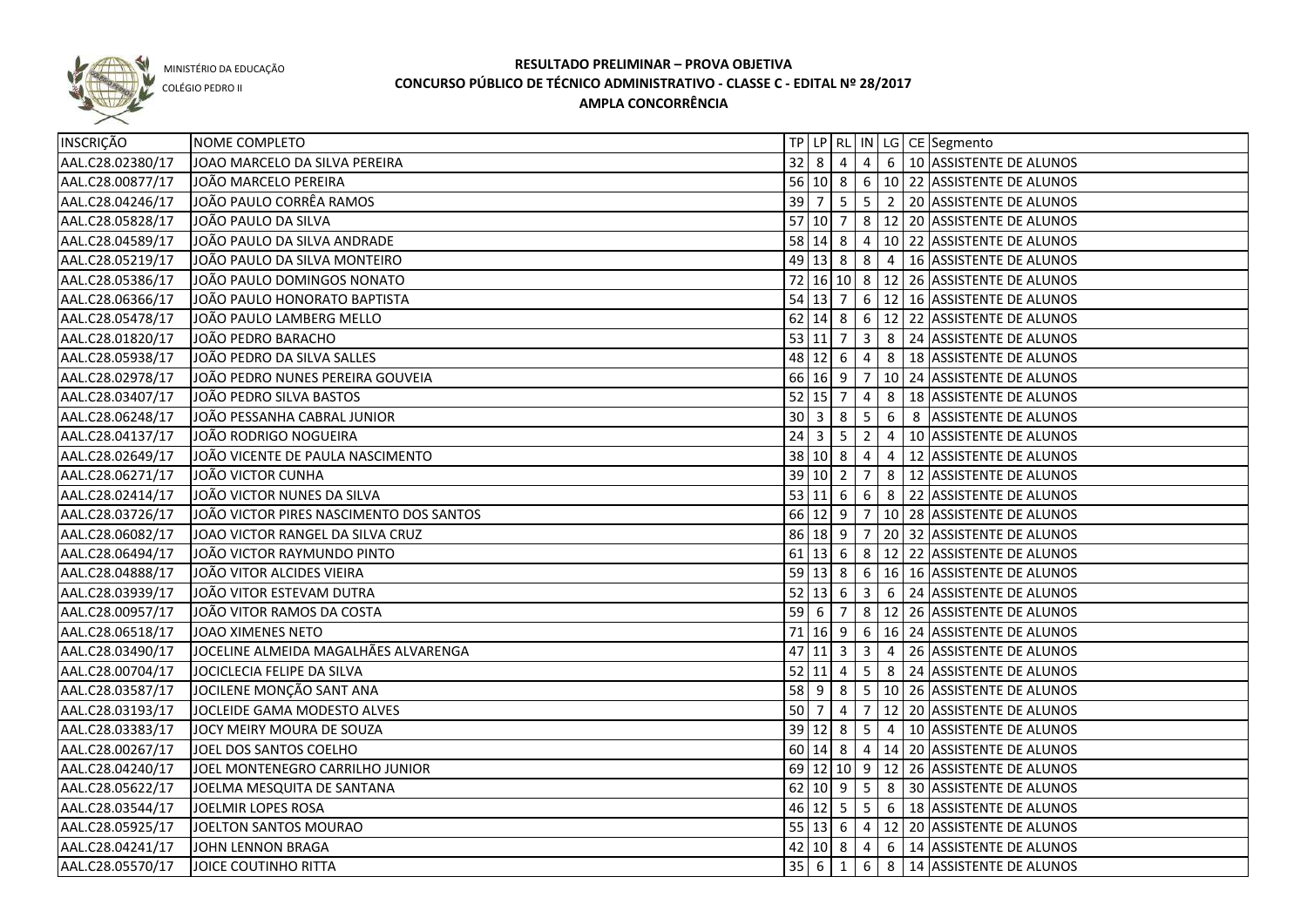

COLÉGIO PEDRO II

| INSCRIÇÃO        | NOME COMPLETO                         |        |                     |                         |                 |                 | TP   LP   RL   IN   LG   CE   Segmento   |
|------------------|---------------------------------------|--------|---------------------|-------------------------|-----------------|-----------------|------------------------------------------|
| AAL.C28.02907/17 | JOICE DA SILVA MACHADO                | 47     | 14                  | $\overline{4}$          | $\overline{7}$  |                 | 8   14 ASSISTENTE DE ALUNOS              |
| AAL.C28.04303/17 | JOICE DOS ANJOS VIANA                 |        | 60 12 8             |                         |                 |                 | $6 \mid 10 \mid 24$ ASSISTENTE DE ALUNOS |
| AAL.C28.06284/17 | JOICE DOS SANTOS MENDONÇA DA SILVA    |        | $35 \mid 9 \mid 8$  |                         | $\overline{4}$  |                 | 4 10 ASSISTENTE DE ALUNOS                |
| AAL.C28.02461/17 | JOICE LIMA VALVERDE                   |        | $54$ 12 8           |                         | $6\overline{6}$ |                 | 8 20 ASSISTENTE DE ALUNOS                |
| AAL.C28.06599/17 | JOICE MARINHO DA MOTA                 |        | $28 \overline{7}$   | $\overline{4}$          | 3 <sup>1</sup>  |                 | 4   10 ASSISTENTE DE ALUNOS              |
| AAL.C28.01205/17 | JONAS ALMEIDA FARIA                   |        | 38 13 3             |                         |                 |                 | $2   6   14$ ASSISTENTE DE ALUNOS        |
| AAL.C28.05186/17 | JONAS AQUINO DA SILVA                 |        |                     |                         |                 |                 | 57 10 10 9 12 16 ASSISTENTE DE ALUNOS    |
| AAL.C28.05224/17 | JONAS PEREIRA ESPÍRITO SANTO          |        |                     |                         |                 |                 | 57 9 7 7 12 22 ASSISTENTE DE ALUNOS      |
| AAL.C28.00797/17 | JÔNATAS ALMEIDA DOS SANTOS            |        |                     |                         |                 |                 | 52 9 10 7 8 18 ASSISTENTE DE ALUNOS      |
| AAL.C28.02943/17 | JONATAS CARLOS MONTEIRO DA CONCEIÇÃO  |        | $61$ 11 7           |                         |                 |                 | 7 12 24 ASSISTENTE DE ALUNOS             |
| AAL.C28.02165/17 | JÔNATAS DE FARIA DA SILVA             |        |                     |                         |                 |                 | 56 11 5 6 14 20 ASSISTENTE DE ALUNOS     |
| AAL.C28.02630/17 | JÔNATAS GOMES MENDES                  |        |                     |                         |                 |                 | 52 11 5 6 10 20 ASSISTENTE DE ALUNOS     |
| AAL.C28.06495/17 | JÔNATAS SILVA                         |        |                     |                         |                 |                 | 60 16 9 9 6 20 ASSISTENTE DE ALUNOS      |
| AAL.C28.04355/17 | JONATAS SILVA DE ALMEIDA CAVALCANTE   |        |                     |                         |                 |                 | 72 11 9 8 16 28 ASSISTENTE DE ALUNOS     |
| AAL.C28.05624/17 | JONATHAN JESUS RIBEIRO DOS SANTOS     |        | $41$ 10 6           |                         | $\vert 5 \vert$ |                 | 8   12 ASSISTENTE DE ALUNOS              |
| AAL.C28.00857/17 | JONATHAN MINEIRO DE AZEVEDO           | 40     | $\overline{7}$      | 6                       | 3 <sup>1</sup>  | 8               | 16 ASSISTENTE DE ALUNOS                  |
| AAL.C28.05832/17 | JONATHAN WILLY FERREIRA MIRALHA       |        | 40 13 8             |                         | 5 <sub>5</sub>  | 6               | 8 ASSISTENTE DE ALUNOS                   |
| AAL.C28.02066/17 | JONATHAS DOUGLAS NUNES LIMA           |        | $74$ 12 5           |                         | $\overline{7}$  |                 | 16 34 ASSISTENTE DE ALUNOS               |
| AAL.C28.06131/17 | JONATHAS GOMES SILVA                  |        |                     |                         |                 |                 | 66 17 2 9 10 28 ASSISTENTE DE ALUNOS     |
| AAL.C28.01547/17 | JONATHAS RIBEIRO CORRÊA               |        |                     |                         |                 |                 | 82 14 10 10 16 32 ASSISTENTE DE ALUNOS   |
| AAL.C28.06251/17 | JONHI LOPES BRAGA                     | 45     | $\overline{7}$      | 4                       | 4               | 6               | 24 ASSISTENTE DE ALUNOS                  |
| AAL.C28.01852/17 | JORGE CARLOS DA FONSECA BAPTISTA      | 45     | -8                  | 4                       | 5 <sup>5</sup>  |                 | 10 18 ASSISTENTE DE ALUNOS               |
| AAL.C28.02645/17 | JORGE FERNANDO DOS REIS BARBOZA       | 39     | -8                  | 7                       | 4               | $\overline{2}$  | 18 ASSISTENTE DE ALUNOS                  |
| AAL.C28.02068/17 | <b>JORGE KAWAKAMI</b>                 | 62     | -9                  | 10 5                    |                 |                 | 16 22 ASSISTENTE DE ALUNOS               |
| AAL.C28.05084/17 | JORGE LUIS COSTA                      | 45     | -9                  | $\overline{2}$          | 4               | 6               | 24 ASSISTENTE DE ALUNOS                  |
| AAL.C28.03337/17 | JORGE LUIZ ABREU MARTINS FREITAS      | 25     | 3                   | $\mathbf{1}$            | $\mathbf{3}$    | $\overline{2}$  | 16 ASSISTENTE DE ALUNOS                  |
| AAL.C28.06135/17 | JORGE LUIZ CHAGAS MENDONÇA            |        | 46 12               | 4                       | $6\overline{6}$ | $6\overline{6}$ | 18 ASSISTENTE DE ALUNOS                  |
| AAL.C28.00906/17 | JORGE LUIZ PEREIRA                    |        | $75 \mid 15 \mid 9$ |                         | 9               |                 | 14 28 ASSISTENTE DE ALUNOS               |
| AAL.C28.00349/17 | JORGE LUIZ RIBEIRO                    |        | 40 12               | $6\overline{6}$         | $6\overline{6}$ | 8               | 8 ASSISTENTE DE ALUNOS                   |
| AAL.C28.02420/17 | <b>JORGE LUIZ SANT'ANA</b>            | 31     | -5                  | $\overline{\mathbf{3}}$ | 5               | $\overline{2}$  | 16 ASSISTENTE DE ALUNOS                  |
| AAL.C28.00433/17 | JORGE LUIZ TEIXEIRA BESSA             | 40     | 8                   | 6                       | $\overline{2}$  |                 | 10 14 ASSISTENTE DE ALUNOS               |
| AAL.C28.04815/17 | JORGE LUZ DA SILVA CRUZ               | 34     | -9                  | 5                       | 4               | $6\phantom{.}6$ | 10 ASSISTENTE DE ALUNOS                  |
| AAL.C28.01129/17 | JORGE MARCELO DE PAULA SILVA          | $39$ 4 |                     | $\overline{7}$          |                 |                 | 4   12   12   ASSISTENTE DE ALUNOS       |
| AAL.C28.00788/17 | JORGE MARINHO FALCÃO JUNIOR           |        | 47 10 8             |                         | 9               |                 | 6   14 ASSISTENTE DE ALUNOS              |
| AAL.C28.02188/17 | JORGE RICARDO DE ALBUQUERQUE PEREEIRA |        |                     |                         |                 |                 | 45 10 5 4 6 20 ASSISTENTE DE ALUNOS      |
| AAL.C28.01543/17 | JORGEA ELAINE DOS SANTOS VEIGA        |        |                     |                         |                 |                 | 59 9 9 3 10 28 ASSISTENTE DE ALUNOS      |
| AAL.C28.05183/17 | JOSE ANTONIO DA SILVA GUIMARAES       | 47 7   |                     | $\overline{7}$          | 5 <sup>1</sup>  |                 | 2 26 ASSISTENTE DE ALUNOS                |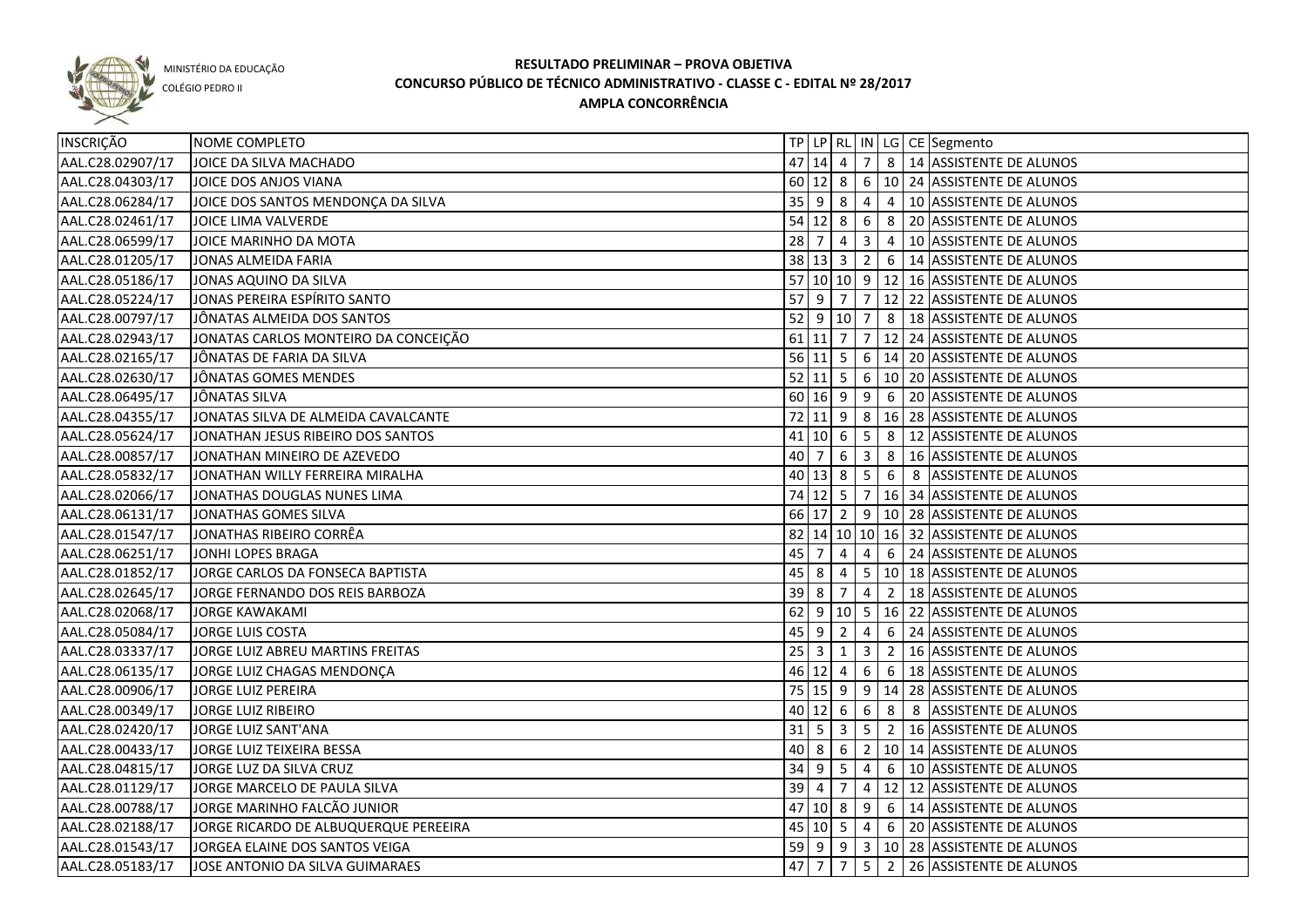

COLÉGIO PEDRO II

| <b>INSCRIÇÃO</b> | NOME COMPLETO                          |             |                            |                |                         |                | TP LP RL IN LG CE Segmento                      |
|------------------|----------------------------------------|-------------|----------------------------|----------------|-------------------------|----------------|-------------------------------------------------|
| AAL.C28.06234/17 | JOSÉ ARILTON SILVA MORAIS              |             |                            |                |                         |                | 51 8 8 5 6 24 ASSISTENTE DE ALUNOS              |
| AAL.C28.01140/17 | JOSE AUGUSTO RAMOS CARNEIRO            |             |                            |                |                         |                | 28   5   2   5   2   14   ASSISTENTE DE ALUNOS  |
| AAL.C28.00725/17 | JOSÉ CARLOS DE ALMEIDA PASSOS          |             |                            |                |                         |                | 78 14 9 7 18 30 ASSISTENTE DE ALUNOS            |
| AAL.C28.05005/17 | JOSÉ CARLOS GRAMOSO MOREIRA            |             |                            |                |                         |                | 72 11 9 6 16 30 ASSISTENTE DE ALUNOS            |
| AAL.C28.06310/17 | JOSE CARLOS PINHEIRO NETO              |             |                            |                |                         |                | 61 12 8 7 10 24 ASSISTENTE DE ALUNOS            |
| AAL.C28.00953/17 | JOSE CARLOS SANTOS DE OLIVEIRA         | 47 7        |                            |                |                         |                | $5 \mid 5 \mid 14 \mid 16$ ASSISTENTE DE ALUNOS |
| AAL.C28.03028/17 | JOSE CLAUDIO FERREIRA VIDAL            | $28 \mid 7$ |                            |                |                         |                | $5 \mid 2 \mid 4 \mid 10$ ASSISTENTE DE ALUNOS  |
| AAL.C28.03347/17 | JOSÉ DA CONCEIÇÃO MARCELO ARAUJO       |             |                            |                |                         |                | 66 13 5 4 20 24 ASSISTENTE DE ALUNOS            |
| AAL.C28.03642/17 | JOSÉ DA SILVA FERREIRA JUNIOR          |             |                            |                |                         |                | 82 12 8 8 20 34 ASSISTENTE DE ALUNOS            |
| AAL.C28.01928/17 | JOSE DE CARVALHO HILDEBRANDT           | 34          | 9                          | $\overline{2}$ | $\overline{\mathbf{3}}$ |                | 6   14 ASSISTENTE DE ALUNOS                     |
| AAL.C28.05175/17 | JOSE DE RIBAMAR RODRIGUES MELO         | 42          | 8                          | 8              | 4                       | $\overline{4}$ | 18 ASSISTENTE DE ALUNOS                         |
| AAL.C28.03564/17 | JOSÉ EDUARDO NOGUEIRA DE FREITAS       | 50 9        |                            | 4              | $\overline{7}$          |                | 12 18 ASSISTENTE DE ALUNOS                      |
| AAL.C28.05972/17 | JOSÉ FRANCISCO DA CONCEIÇÃO            | 43          | <u>g</u>                   | 8              | 4                       | $\overline{4}$ | 18 ASSISTENTE DE ALUNOS                         |
| AAL.C28.03343/17 | JOSÉ GERALDO CEZAR JÚNIOR              | 46 9        |                            | $\overline{4}$ |                         |                | 5   10   18   ASSISTENTE DE ALUNOS              |
| AAL.C28.05218/17 | JOSÉ GUILHERME MARQUES DA COSTA SANTOS |             |                            |                |                         |                | 63 11 9 5 12 26 ASSISTENTE DE ALUNOS            |
| AAL.C28.02557/17 | JOSÉ GUILHERME OLIVEIRA E SOUZA        |             | 69 13 7                    |                | $\overline{7}$          |                | 12 30 ASSISTENTE DE ALUNOS                      |
| AAL.C28.05941/17 | JOSÉ HENRIQUE OLIVEIRA DE LIMA         |             | $56 \mid 8$                | 8              | 8                       | 8              | 24 ASSISTENTE DE ALUNOS                         |
| AAL.C28.03368/17 | JOSÉ LUIZ NANI CASTRO                  | 38          | 7                          | $\overline{2}$ | $\overline{3}$          | $\overline{4}$ | 22 ASSISTENTE DE ALUNOS                         |
| AAL.C28.03360/17 | JOSE MARCOS CORLOSKI                   | 58          | 8                          | 9              | $\overline{\mathbf{3}}$ |                | 10 28 ASSISTENTE DE ALUNOS                      |
| AAL.C28.04651/17 | <b>JOSE MENDES</b>                     | 52          | 7                          |                |                         |                | 10 5 10 20 ASSISTENTE DE ALUNOS                 |
| AAL.C28.02735/17 | JOSÉ MIRANDA DA ROCHA                  |             |                            |                |                         |                | 78 17 10 9 18 24 ASSISTENTE DE ALUNOS           |
| AAL.C28.01165/17 | JOSE RENATO DOS SANTOS JUNIOR          |             | 70 14 9                    |                | $\overline{7}$          |                | 18 22 ASSISTENTE DE ALUNOS                      |
| AAL.C28.02932/17 | JOSE RIBEIRO DE ALMEIDA NETO           |             | $65$ 11 8                  |                |                         |                | 8   10   28   ASSISTENTE DE ALUNOS              |
| AAL.C28.06136/17 | JOSÉ RICARDO AMORIM DOS SANTOS         |             | 53 11 8                    |                | $4 \mid$                |                | 14 16 ASSISTENTE DE ALUNOS                      |
| AAL.C28.04414/17 | JOSÉ RICARDO ARTUR DE SOUZA            | $27$        | 7                          | $\overline{7}$ | 5                       | $\overline{2}$ | 6 ASSISTENTE DE ALUNOS                          |
| AAL.C28.01512/17 | JOSÉ ROBERTO MAGALHÃES                 |             | 59 14 8                    |                | $\overline{3}$          | $\overline{4}$ | 30 ASSISTENTE DE ALUNOS                         |
| AAL.C28.01577/17 | JOSE VINICIUS ALCANTARA CRUZ FRANCO    |             | $40 \mid 10 \mid 2 \mid 4$ |                |                         |                | 8   16 ASSISTENTE DE ALUNOS                     |
| AAL.C28.06376/17 | JOSEANE COSTA DE JESUS                 |             |                            |                |                         |                | 54 10 10 10 2 22 ASSISTENTE DE ALUNOS           |
| AAL.C28.00693/17 | JOSEANE MARIA PEREIRA DA SILVA         |             |                            |                |                         |                | 72 13 10 7 14 28 ASSISTENTE DE ALUNOS           |
| AAL.C28.04403/17 | JOSEANO BARRETO DO NASCIMENTO          |             |                            |                |                         |                | 75 15 9 7 12 32 ASSISTENTE DE ALUNOS            |
| AAL.C28.00779/17 | JOSEFA JURACI DE SANTANA PASSOS        |             |                            |                |                         |                | 66 12 6 4 14 30 ASSISTENTE DE ALUNOS            |
| AAL.C28.00155/17 | JOSELENE GOMES DE OLIVEIRA             |             |                            |                |                         |                | 60 11 4 5 16 24 ASSISTENTE DE ALUNOS            |
| AAL.C28.05774/17 | JOSEMAR SILVA GOMES                    |             |                            |                |                         |                | 41   11   5   3   8   14   ASSISTENTE DE ALUNOS |
| AAL.C28.02055/17 | JOSI HELEM AGUIAR JANUARIO PORTUGAL    |             |                            |                |                         |                | 64 10 9 5 8 32 ASSISTENTE DE ALUNOS             |
| AAL.C28.00075/17 | JOSIANE ARAUJO BARROS                  |             |                            |                |                         |                | 65 14 6 5 18 22 ASSISTENTE DE ALUNOS            |
| AAL.C28.01131/17 | JOSIANE CURTY FERREIRA                 |             |                            |                |                         |                | 65 14 9 4 16 22 ASSISTENTE DE ALUNOS            |
| AAL.C28.04041/17 | JOSIANE DE BARROS CARVALHO DANTAS      |             |                            |                |                         |                | 32 11 3 4 2 12 ASSISTENTE DE ALUNOS             |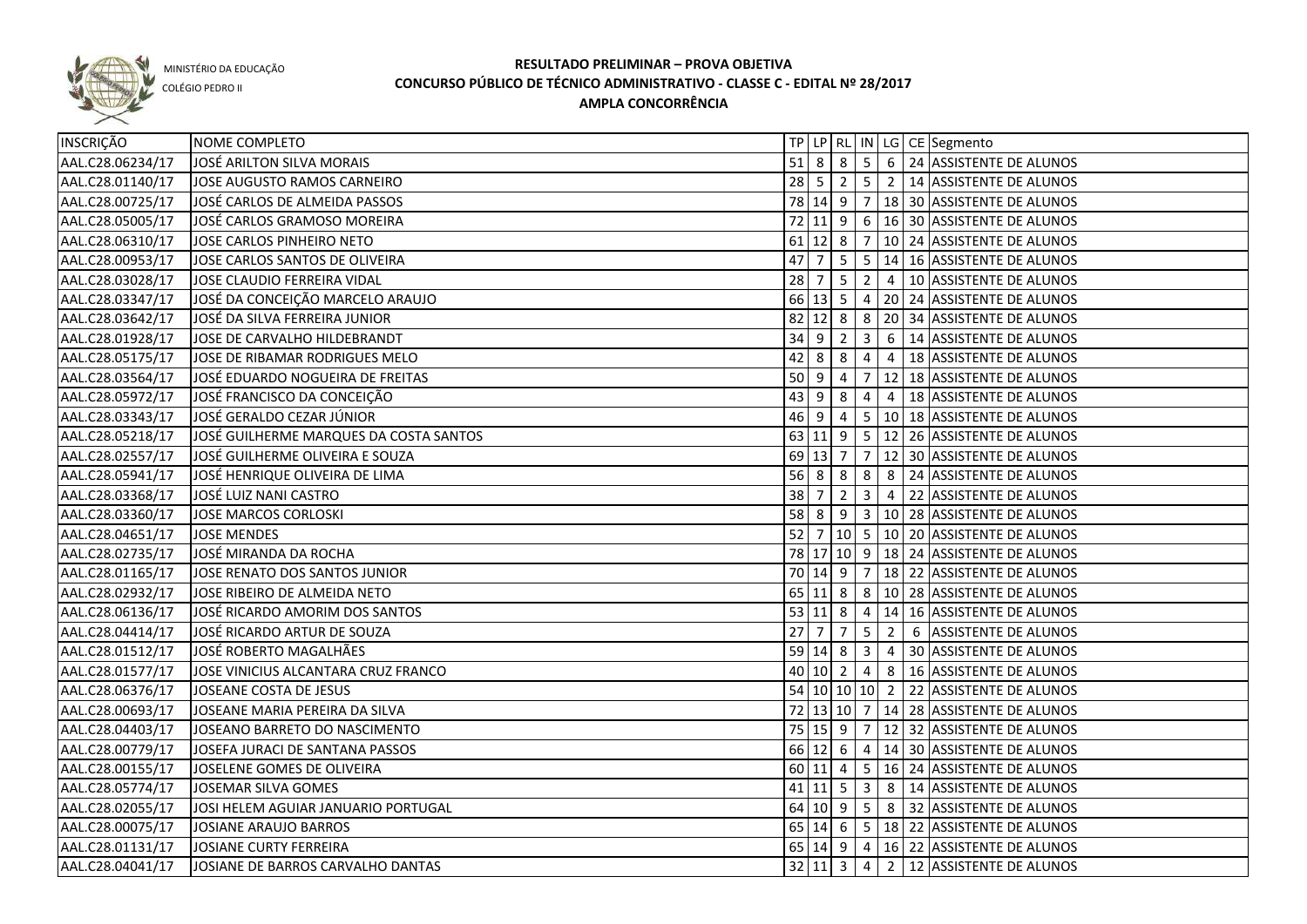

COLÉGIO PEDRO II

| INSCRIÇÃO        | NOME COMPLETO                              |             |                        |                |                 |                | TP   LP   RL   IN   LG   CE   Segmento                         |
|------------------|--------------------------------------------|-------------|------------------------|----------------|-----------------|----------------|----------------------------------------------------------------|
| AAL.C28.04611/17 | JOSIANE VIEIRA DE ANDRADE                  |             | $48$ 14 6 4            |                |                 |                | 4 20 ASSISTENTE DE ALUNOS                                      |
| AAL.C28.05764/17 | JOSIELEN DE ARAUJO SILVA DOS SANTOS        |             |                        |                |                 |                | 58 15 9 4 14 16 ASSISTENTE DE ALUNOS                           |
| AAL.C28.06059/17 | JOSIENE PANTOJA ALVES                      |             |                        |                |                 |                | 44 10 3 5 10 16 ASSISTENTE DE ALUNOS                           |
| AAL.C28.06263/17 | JOSIETE RODRIGUES DE ARAUJO DOS REIS       |             |                        |                |                 |                | 70 15 9 6 14 26 ASSISTENTE DE ALUNOS                           |
| AAL.C28.06461/17 | JOSILENE ATAÍDE DE LIMA ALVES              |             |                        |                |                 |                | 49 10 8 5 8 18 ASSISTENTE DE ALUNOS                            |
| AAL.C28.02974/17 | JOSILENE BASILIO DA SILVA                  |             |                        |                |                 |                | 44 8 4 2 10 20 ASSISTENTE DE ALUNOS                            |
| AAL.C28.05448/17 | JOSILENE VIEIRA DA SILVA                   |             |                        |                |                 |                | 56 13 2 3 16 22 ASSISTENTE DE ALUNOS                           |
| AAL.C28.03512/17 | JOSSANA GLEÇA DOS SANTOS DE ARAÚJO         |             |                        |                |                 |                | 53 8 4 5 8 28 ASSISTENTE DE ALUNOS                             |
| AAL.C28.06457/17 | JOSUE VIANA BARROS                         |             |                        |                |                 |                | 81   13   10   8   20   30   ASSISTENTE DE ALUNOS              |
| AAL.C28.00977/17 | JOYCE FREITAS BRANDAO                      |             |                        |                |                 |                | 68 14 7 7 12 28 ASSISTENTE DE ALUNOS                           |
| AAL.C28.00082/17 | JOYCE LOPES DE SOUSA TOME                  |             |                        |                |                 |                | 60 11 6 3 10 30 ASSISTENTE DE ALUNOS                           |
| AAL.C28.04338/17 | JOYCE RAMOS TEIXEIRA                       |             |                        |                |                 |                | 68 12 6 4 18 28 ASSISTENTE DE ALUNOS                           |
| AAL.C28.00049/17 | JOZENILTON FARIA DE SOUZA                  | 49 7        |                        |                |                 |                | $\vert 5 \vert 5 \vert 14 \vert 18 \vert$ ASSISTENTE DE ALUNOS |
| AAL.C28.05849/17 | JUAN ALEXANDRE                             | 27          | $\overline{4}$         | 1              | 4               |                | 10 8 ASSISTENTE DE ALUNOS                                      |
| AAL.C28.05129/17 | JUAN GABRIEL GOMES DO AMARAL               |             | $39$ 11 5 5            |                |                 | $\overline{4}$ | 14 ASSISTENTE DE ALUNOS                                        |
| AAL.C28.00664/17 | JUAN GONÇALVES MUNIZ                       | 45 9        |                        | $\overline{7}$ | 9               | 6              | 14 ASSISTENTE DE ALUNOS                                        |
| AAL.C28.01876/17 | JUAN RAMOS PESSANHA                        |             | $65$ 11 9 9            |                |                 |                | 14 22 ASSISTENTE DE ALUNOS                                     |
| AAL.C28.01386/17 | <b>JUANN SALES</b>                         | 48 7        |                        | 9              | $6\overline{6}$ | 6              | 20 ASSISTENTE DE ALUNOS                                        |
| AAL.C28.02638/17 | JUAREZ FERREIRA DA SILVA                   | $33 \mid 7$ |                        | $3 \mid 3$     |                 |                | 8   12 ASSISTENTE DE ALUNOS                                    |
| AAL.C28.05249/17 | JUCELINO ARAÚJO BEZERRA                    |             |                        |                |                 |                | 42   10   7   5   2   18   ASSISTENTE DE ALUNOS                |
| AAL.C28.04620/17 | JUCIÁRIA JÂNIA                             |             |                        |                |                 |                | 56 10 6 6 14 20 ASSISTENTE DE ALUNOS                           |
| AAL.C28.02273/17 | JUCICLEIA MARIA FLORENCIO                  |             | $57$ 13 5              |                | $\overline{7}$  |                | 12 20 ASSISTENTE DE ALUNOS                                     |
| AAL.C28.00277/17 | JULIA FRANCO BARBOSA                       |             | 80   14   9   9        |                |                 |                | 18 30 ASSISTENTE DE ALUNOS                                     |
| AAL.C28.01942/17 | JÚLIA FURTADO CAPUANO                      |             | $62$ 14 9 7            |                |                 |                | 10 22 ASSISTENTE DE ALUNOS                                     |
| AAL.C28.02882/17 | JULIA GOMIDE ASSAF DE MELLO                |             | 70 13 9                |                | 6               |                | 16 26 ASSISTENTE DE ALUNOS                                     |
| AAL.C28.02626/17 | JULIA MICHELLE FELIPE DA SILVA - ELIMINADO |             |                        |                |                 |                | <b>ASSISTENTE DE ALUNOS</b>                                    |
| AAL.C28.04419/17 | JULIANA ANGELO MARTINS DE OLIVEIRA         |             | $60$ 11 5              |                |                 |                | 2   10   32   ASSISTENTE DE ALUNOS                             |
| AAL.C28.01465/17 | JULIANA BARRETO DA COSTA                   |             |                        |                |                 |                | 48 11 8 5 10 14 ASSISTENTE DE ALUNOS                           |
| AAL.C28.05357/17 | JULIANA BATISTA LORETO                     |             | $71$ 12 $\overline{7}$ |                |                 |                | 6   18   28   ASSISTENTE DE ALUNOS                             |
| AAL.C28.06192/17 | JULIANA BATISTA SANTOS                     |             |                        |                |                 |                | 73 14 10 7 14 28 ASSISTENTE DE ALUNOS                          |
| AAL.C28.01381/17 | JULIANA BOTELHO VIEGAS                     |             | $64$ 12 8 4            |                |                 |                | 10 30 ASSISTENTE DE ALUNOS                                     |
| AAL.C28.00733/17 | JULIANA BRAGA DE OLIVEIRA                  |             |                        |                |                 |                | 40 6 7 3 6 18 ASSISTENTE DE ALUNOS                             |
| AAL.C28.04754/17 | JULIANA BRITO DE CARVALHO                  |             |                        |                |                 |                | 78 11 9 10 14 34 ASSISTENTE DE ALUNOS                          |
| AAL.C28.00012/17 | JULIANA CARDOSO DA SILVA                   |             |                        |                |                 |                | 51 11 7 5 8 20 ASSISTENTE DE ALUNOS                            |
| AAL.C28.01141/17 | <b>JULIANA COIMBRA</b>                     |             |                        |                |                 |                | 63 10 9 8 12 24 ASSISTENTE DE ALUNOS                           |
| AAL.C28.00870/17 | JULIANA CONSOLAÇÃO DIAS                    |             |                        |                |                 |                | 67 12 10 9 14 22 ASSISTENTE DE ALUNOS                          |
| AAL.C28.03437/17 | JULIANA CURITYBA DE MELLO CAMPOS           |             |                        |                |                 |                | 76 11 10 9 16 30 ASSISTENTE DE ALUNOS                          |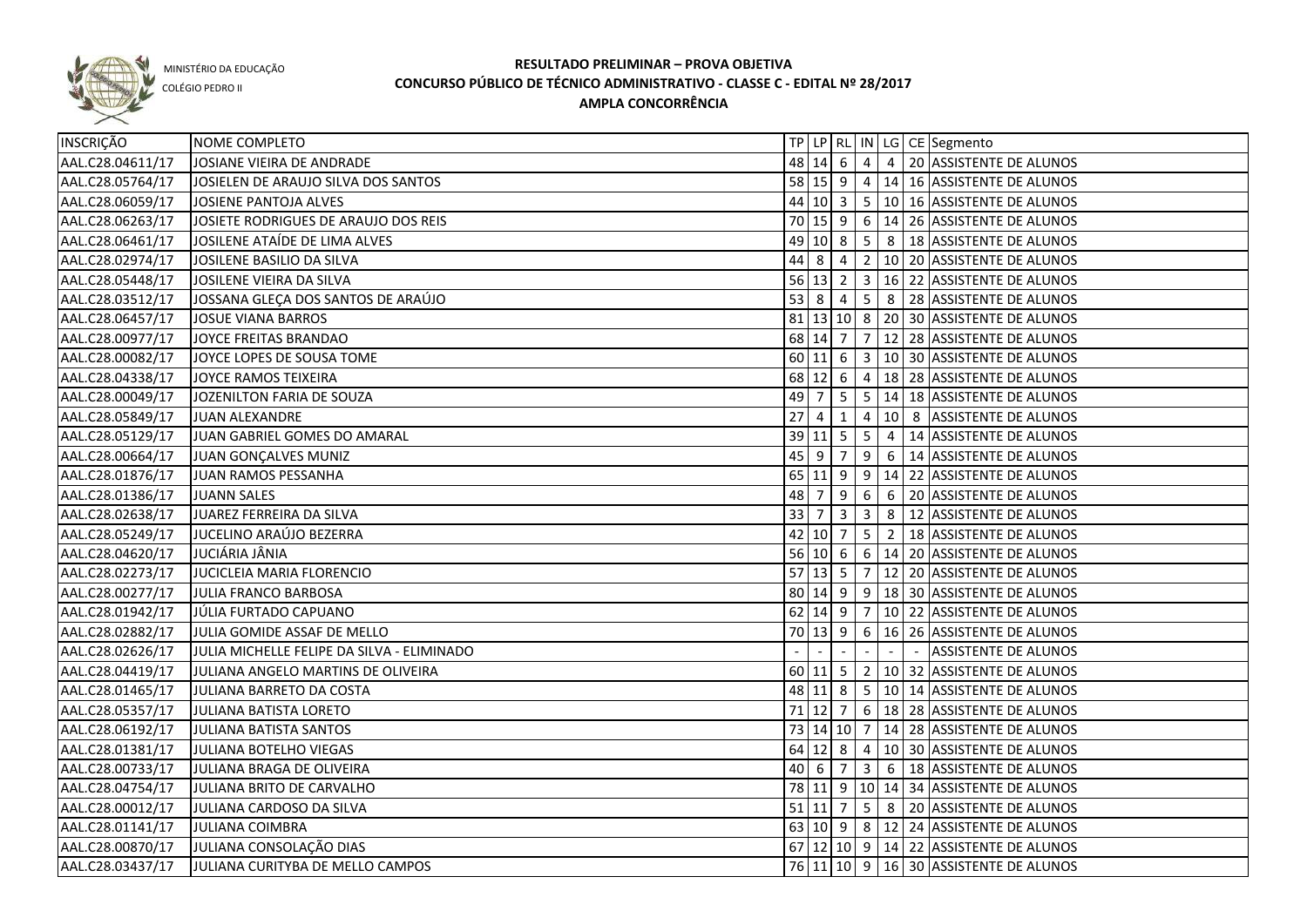

COLÉGIO PEDRO II

| INSCRIÇÃO        | NOME COMPLETO                                 |                                  |               |                      |                         |                 | TP LP RL IN LG CE Segmento                      |
|------------------|-----------------------------------------------|----------------------------------|---------------|----------------------|-------------------------|-----------------|-------------------------------------------------|
| AAL.C28.03132/17 | JULIANA DA COSTA COELHO                       |                                  |               |                      |                         |                 | 84 16 9 9 18 32 ASSISTENTE DE ALUNOS            |
| AAL.C28.00122/17 | JULIANA DA ROCHA SILVA                        |                                  |               |                      |                         |                 | 82 14 10 8 20 30 ASSISTENTE DE ALUNOS           |
| AAL.C28.02536/17 | JULIANA DA SILVA DOS SANTOS                   |                                  |               |                      |                         |                 | $50 10 8 6 8 18$ ASSISTENTE DE ALUNOS           |
| AAL.C28.06502/17 | JULIANA DE LOURDES FERREIRA DE CARVALHO       |                                  |               |                      |                         |                 | 61 13 9 7 4 28 ASSISTENTE DE ALUNOS             |
| AAL.C28.01894/17 | JULIANA DOS REIS CAMINHA                      |                                  |               |                      |                         |                 | 63 11 9 7 16 20 ASSISTENTE DE ALUNOS            |
| AAL.C28.04372/17 | JULIANA FERRO DA SILVA                        |                                  |               |                      |                         |                 | 61   13   8   4   4   32   ASSISTENTE DE ALUNOS |
| AAL.C28.01474/17 | JULIANA GOMES MEDEIROS                        |                                  |               |                      |                         |                 | 63 13 8 2 12 28 ASSISTENTE DE ALUNOS            |
| AAL.C28.06459/17 | JULIANA GONÇALVES AFFONSO RIBAS MELLO         |                                  |               |                      |                         |                 | 54 15 9 4 6 20 ASSISTENTE DE ALUNOS             |
| AAL.C28.04827/17 | JULIANA GONÇALVES SILVA                       | 34 4                             |               | 8                    | $\overline{4}$          |                 | 6 12 ASSISTENTE DE ALUNOS                       |
| AAL.C28.02650/17 | JULIANA LEONICIO SALES DE OLIVEIRA            |                                  |               | $81 \ 15 \ 9$        |                         |                 | $9   18   30$ ASSISTENTE DE ALUNOS              |
| AAL.C28.05551/17 | <b>JULIANA MARINHO</b>                        | 45 9                             |               | $\overline{7}$       | $5\overline{)}$         |                 | 2 22 ASSISTENTE DE ALUNOS                       |
| AAL.C28.03714/17 | JULIANA MENDES BORGES                         |                                  | 49 11         | $\overline{7}$       |                         |                 | 3 8 20 ASSISTENTE DE ALUNOS                     |
| AAL.C28.02172/17 | JULIANA NARCISO DE CARVALHO BELARMINO         | $36 \overline{\smash{\big)} }$ 7 |               | 8                    | $\overline{\mathbf{3}}$ | $\vert$ 2       | 16 ASSISTENTE DE ALUNOS                         |
| AAL.C28.02795/17 | JULIANA NOBRE DE LIMA                         |                                  | $50 \ 12 \ 3$ |                      | $\overline{\mathbf{3}}$ | $\vert 4$       | 28 ASSISTENTE DE ALUNOS                         |
| AAL.C28.00048/17 | JULIANA PORCIANO NEVES                        |                                  | 66 11         | $\overline{7}$       |                         |                 | 6   14   28   ASSISTENTE DE ALUNOS              |
| AAL.C28.04395/17 | JULIANA RAMOS MONTEIRO SOUSA                  |                                  |               | $64$ 15 8            |                         |                 | $9$   14   18   ASSISTENTE DE ALUNOS            |
| AAL.C28.03603/17 | <b>JULIANA RATO</b>                           |                                  | 53   10   8   |                      | 5 <sub>1</sub>          |                 | 8 22 ASSISTENTE DE ALUNOS                       |
| AAL.C28.06483/17 | JULIANA SANTOS CASTILHO DE ASSIS              |                                  | 40 11 4       |                      | $\overline{\mathbf{3}}$ | 8               | 14 ASSISTENTE DE ALUNOS                         |
| AAL.C28.00603/17 | JULIANA SERPA MONTEIRO SALES                  |                                  | $55$ 15 8     |                      | 6                       | $\vert 4 \vert$ | 22 ASSISTENTE DE ALUNOS                         |
| AAL.C28.03061/17 | JULIANA SILVA MENDES                          |                                  |               | $71$ 14 9            | 8                       |                 | 16 24 ASSISTENTE DE ALUNOS                      |
| AAL.C28.02378/17 | JULIANA SOUSA DA SILVEIRA AGUIAR              | 61                               | $13 \quad 9$  |                      | $5\phantom{.0}$         | 8               | 26 ASSISTENTE DE ALUNOS                         |
| AAL.C28.01220/17 | JULIANA VACELICO DE OLIVEIRA SOARES DE BARROS | 42                               | 9             | 4                    | 5                       | 6               | 18 ASSISTENTE DE ALUNOS                         |
| AAL.C28.04060/17 | JULIANA VIEIRA SILVA                          |                                  | 45 10 5       |                      | 4                       | 8               | 18 ASSISTENTE DE ALUNOS                         |
| AAL.C28.03810/17 | JULIANE PIRES DO NASCIMENTO                   |                                  |               | $57$ 11 8            | 6                       | 8               | 24 ASSISTENTE DE ALUNOS                         |
| AAL.C28.05514/17 | JULIANE VITÓRIA ANDRADE GUERRA                |                                  |               | 60 10 8              |                         |                 | 6   10   26   ASSISTENTE DE ALUNOS              |
| AAL.C28.01627/17 | JULIANY ANDREA SOUZA MARINHO DE OLIVEIRA      |                                  | $61$ 14 6     |                      | $\overline{7}$          |                 | 16 18 ASSISTENTE DE ALUNOS                      |
| AAL.C28.04788/17 | JULIO ANSELMO MENDES JUNIOR                   |                                  |               | $76$ 15 9            |                         |                 | 8 16 28 ASSISTENTE DE ALUNOS                    |
| AAL.C28.01438/17 | <b>JULIO CESAR</b>                            |                                  | 39 10 7       |                      | $6\phantom{.}6$         | 6               | 10 ASSISTENTE DE ALUNOS                         |
| AAL.C28.03001/17 | JÚLIO CÉSAR BRITO DA SILVA                    |                                  | 68 16 6       |                      |                         |                 | 8   10   28   ASSISTENTE DE ALUNOS              |
| AAL.C28.04998/17 | JULIO CESAR CRUZ DE CARVALHO                  |                                  | 66 12         | $\overline{7}$       |                         |                 | 5   16   26   ASSISTENTE DE ALUNOS              |
| AAL.C28.06307/17 | JULIO CESAR FERREIRA                          |                                  | $71$ 14       | $\overline{7}$       |                         |                 | 6 18 26 ASSISTENTE DE ALUNOS                    |
| AAL.C28.01375/17 | JÚLIO FRANÇA FREIRE                           |                                  |               |                      |                         |                 | 74 15 9 8 14 28 ASSISTENTE DE ALUNOS            |
| AAL.C28.05453/17 | JUMA PORTO BENEVENUTO                         |                                  |               | 66 13 7              |                         |                 | $\sqrt{8}$   12   26   ASSISTENTE DE ALUNOS     |
| AAL.C28.00470/17 | JUPIARA RODRIGUES DOS SANTOS ALVES            |                                  |               |                      |                         |                 | 82 16 10 8 20 28 ASSISTENTE DE ALUNOS           |
| AAL.C28.01692/17 | JUREMA DE SOUZA                               |                                  |               | $31 \quad 9 \quad 4$ |                         |                 | 4 6 8 ASSISTENTE DE ALUNOS                      |
| AAL.C28.00925/17 | JUREMA DE SOUZA CORRÊA                        |                                  |               | 74 12 9              |                         |                 | $7   18   28  $ ASSISTENTE DE ALUNOS            |
| AAL.C28.03903/17 | JUSSARA GONÇALVES VICTORIO                    |                                  |               | $45 \mid 12 \mid 2$  |                         |                 | 3 10 18 ASSISTENTE DE ALUNOS                    |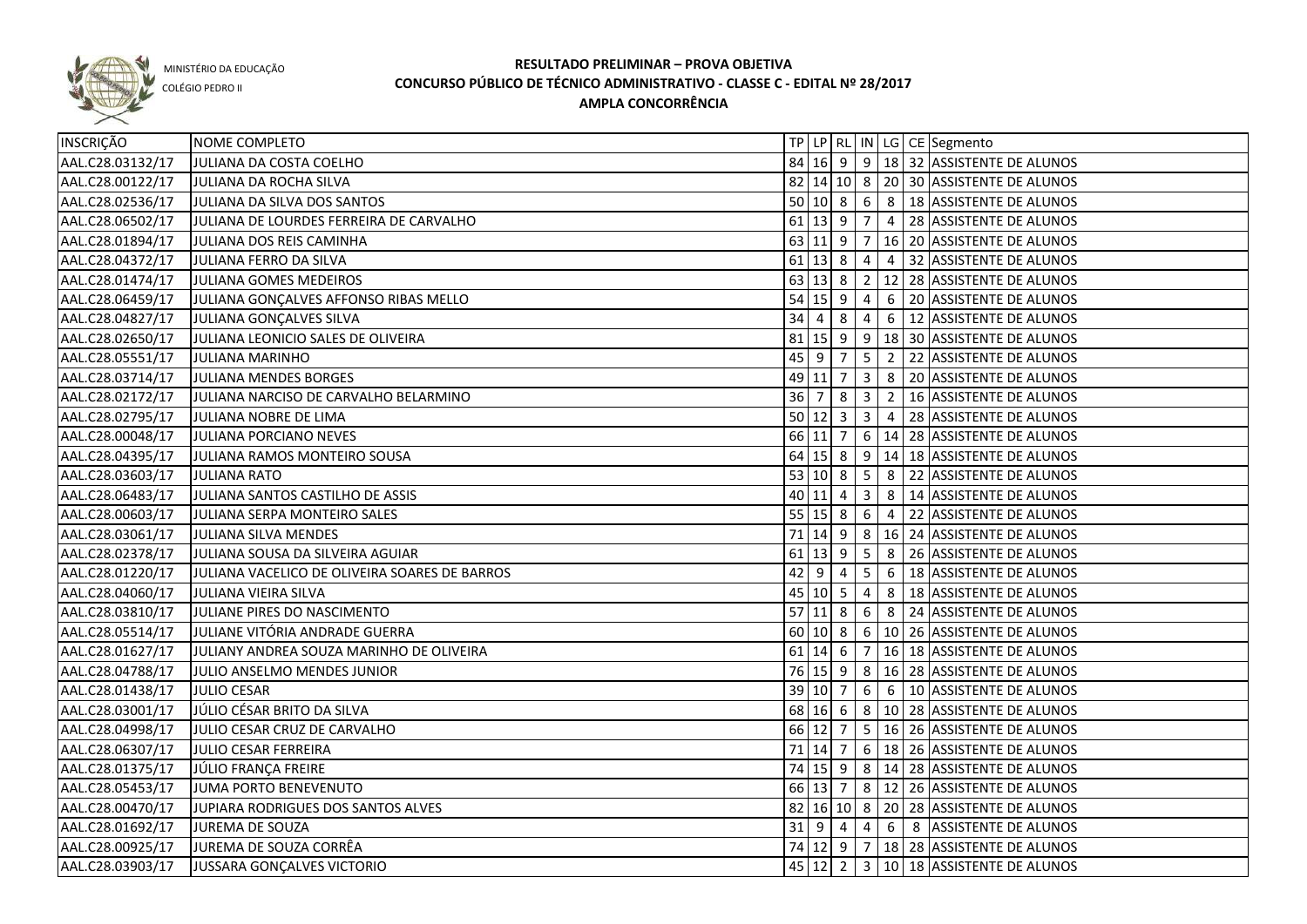

COLÉGIO PEDRO II

| INSCRIÇÃO        | NOME COMPLETO                           |             |             |                     |                 |                                             | TP   LP   RL   IN   LG   CE   Segmento                |
|------------------|-----------------------------------------|-------------|-------------|---------------------|-----------------|---------------------------------------------|-------------------------------------------------------|
| AAL.C28.05723/17 | JUSSARA NOGUEIRA RESTOM                 |             |             |                     |                 |                                             | 51 12 8 3 6 22 ASSISTENTE DE ALUNOS                   |
| AAL.C28.03466/17 | KAIO GUILHERME DOMINGUES                |             |             |                     |                 |                                             | 48 9 4 7 12 16 ASSISTENTE DE ALUNOS                   |
| AAL.C28.01651/17 | KAMILA DA CRUZ BEZERRA                  |             |             |                     |                 |                                             | 94 18 10 10 20 36 ASSISTENTE DE ALUNOS                |
| AAL.C28.01842/17 | KAMILA MIRANDA DA CRUZ                  |             |             |                     |                 |                                             | 44 11 6 5 12 10 ASSISTENTE DE ALUNOS                  |
| AAL.C28.00808/17 | <b>KAREN SILVA PRADO</b>                |             |             | 76 16 7             |                 |                                             | 7 16 30 ASSISTENTE DE ALUNOS                          |
| AAL.C28.01045/17 | KARINA DRUMMOND SOARES                  |             |             |                     |                 |                                             | 74 12 9 7 20 26 ASSISTENTE DE ALUNOS                  |
| AAL.C28.01249/17 | <b>KARINA FERREIRA CHUENG</b>           |             |             |                     |                 |                                             | 58 13 6 5 10 24 ASSISTENTE DE ALUNOS                  |
| AAL.C28.01056/17 | KARINA KODATE FERREIRA                  |             |             | $61$ 13 9 7         |                 |                                             | 12 20 ASSISTENTE DE ALUNOS                            |
| AAL.C28.05563/17 | KARINA KRISTAL SANTOS ARAUJO            |             |             | $57$ 10 8 7         |                 |                                             | 4 28 ASSISTENTE DE ALUNOS                             |
| AAL.C28.06150/17 | KARINA LIMA DE OLIVEIRA DA SILVA        |             |             | 50 11 10 7          |                 |                                             | 2 20 ASSISTENTE DE ALUNOS                             |
| AAL.C28.06350/17 | <b>KARINA RODRIGUES</b>                 | 49 9        |             | $\overline{7}$      | $\mathbf{3}$    |                                             | 8 22 ASSISTENTE DE ALUNOS                             |
| AAL.C28.06368/17 | KARINA RODRIGUES LOURENÇO NEVES         | 53          | l 9         | 9                   | 5               | 6                                           | 24 ASSISTENTE DE ALUNOS                               |
| AAL.C28.05572/17 | KARINA SILVA DOS SANTOS                 |             |             | $44$ 11 5           | 4               | 6                                           | 18 ASSISTENTE DE ALUNOS                               |
| AAL.C28.04306/17 | <b>KARINE AMORA</b>                     | 44          | 8           | 4                   | 4               |                                             | 10 18 ASSISTENTE DE ALUNOS                            |
| AAL.C28.06202/17 | KARINE DA COSTA COELHO                  |             |             | 53   11   8         | 6 <sup>1</sup>  | $\begin{array}{ c c } \hline 8 \end{array}$ | 20 ASSISTENTE DE ALUNOS                               |
| AAL.C28.03752/17 | KARINE SOUZA DA SILVA                   |             |             | 68 13 8             | $\sqrt{5}$      |                                             | 16 26 ASSISTENTE DE ALUNOS                            |
| AAL.C28.01690/17 | KARINNA BEATRIZ AFFONSO ESCANDARANE     |             |             | 46 13 4             | 5 <sup>5</sup>  | $\overline{4}$                              | 20 ASSISTENTE DE ALUNOS                               |
| AAL.C28.00944/17 | KARLA BIANCA SANTOS COSTA               |             |             | $60 \ 12 \ 8$       |                 |                                             | 6   10   24   ASSISTENTE DE ALUNOS                    |
| AAL.C28.03327/17 | KARLA CAMELO MACHADO                    | 32          | 7           | $\overline{2}$      | $\mathbf{1}$    |                                             | 10 12 ASSISTENTE DE ALUNOS                            |
| AAL.C28.03583/17 | KARLA CORALINA DO VALE NOGUEIRA         | 62          | -9          | 9                   | 6               |                                             | 12 26 ASSISTENTE DE ALUNOS                            |
| AAL.C28.02503/17 | KARLA SANT ANA DUARTE                   | 34          | - 9         | $\overline{2}$      | $\mathbf{1}$    | 8                                           | 14 ASSISTENTE DE ALUNOS                               |
| AAL.C28.04570/17 | KARLA THIMOTEO DOS SANTOS TEIXEIRA LIMA |             |             | 48 11 5             | 4               | 8                                           | 20 ASSISTENTE DE ALUNOS                               |
| AAL.C28.01634/17 | KAROLINE NASCIMENTO ARAUJO              |             |             | $46$ 10 6           | 4               | $\overline{2}$                              | 24 ASSISTENTE DE ALUNOS                               |
| AAL.C28.00484/17 | KASSANDRA BORGES MONTEIRO               |             |             |                     |                 |                                             | 76 15 9 10 18 24 ASSISTENTE DE ALUNOS                 |
| AAL.C28.06480/17 | KATE DE SOUZA BARBOSA                   |             |             | 43 11 9             | $5\phantom{.0}$ | $\overline{2}$                              | 16 ASSISTENTE DE ALUNOS                               |
| AAL.C28.06574/17 | KATIA CAROLINA CHAGAS DA COSTA          | $20 \mid 5$ |             | $\overline{3}$      | $\overline{2}$  | $\overline{4}$                              | 6 ASSISTENTE DE ALUNOS                                |
| AAL.C28.05814/17 | KATIA CASTILHO DA SILVA                 |             |             | 55 12 9             | 2 <sup>1</sup>  |                                             | 8 24 ASSISTENTE DE ALUNOS                             |
| AAL.C28.03943/17 | KATIA CRISTINA TEIXEIRA REBELLO RUSSO   |             |             | $53 \mid 13 \mid 8$ |                 |                                             | 2   10   20   ASSISTENTE DE ALUNOS                    |
| AAL.C28.04173/17 | KATIA DOS SANTOS DO NASCIMENTO          |             |             | 76 13 7             |                 |                                             | 6 18 32 ASSISTENTE DE ALUNOS                          |
| AAL.C28.00434/17 | KATIA REGINA DUARTE                     |             |             | $45 \mid 9 \mid 5$  |                 |                                             | $\vert 5 \vert 4 \vert 22 \vert$ ASSISTENTE DE ALUNOS |
| AAL.C28.05914/17 | KÁTIA TATIANA FERNANDES DOS SANTOS      |             |             |                     |                 |                                             | 57 11 3 5 14 24 ASSISTENTE DE ALUNOS                  |
| AAL.C28.03528/17 | KATIA VIEIRA SILVA                      |             |             |                     |                 |                                             | 47 8 3 2 16 18 ASSISTENTE DE ALUNOS                   |
| AAL.C28.03344/17 | KATIANNE LIMA XERFAN SOARES             |             |             |                     |                 |                                             | 57 8 8 1 1 14 26 ASSISTENTE DE ALUNOS                 |
| AAL.C28.04172/17 | KATIELE DIAS MATOS NUNES                |             |             |                     |                 |                                             | 33 6 2 5 4 16 ASSISTENTE DE ALUNOS                    |
| AAL.C28.06479/17 | KATY DE SOUZA BARBOSA                   |             |             |                     |                 |                                             | 33 10 3 4 2 14 ASSISTENTE DE ALUNOS                   |
| AAL.C28.06058/17 | <b>KATY SECUNDINO DOS REIS</b>          |             |             |                     |                 |                                             | 49 12 5 4 10 18 ASSISTENTE DE ALUNOS                  |
| AAL.C28.02920/17 | KEILA CRISTINA BRAGA CORDEIRO           |             | $56 \mid 8$ | 6                   |                 |                                             | 4 20 18 ASSISTENTE DE ALUNOS                          |
|                  |                                         |             |             |                     |                 |                                             |                                                       |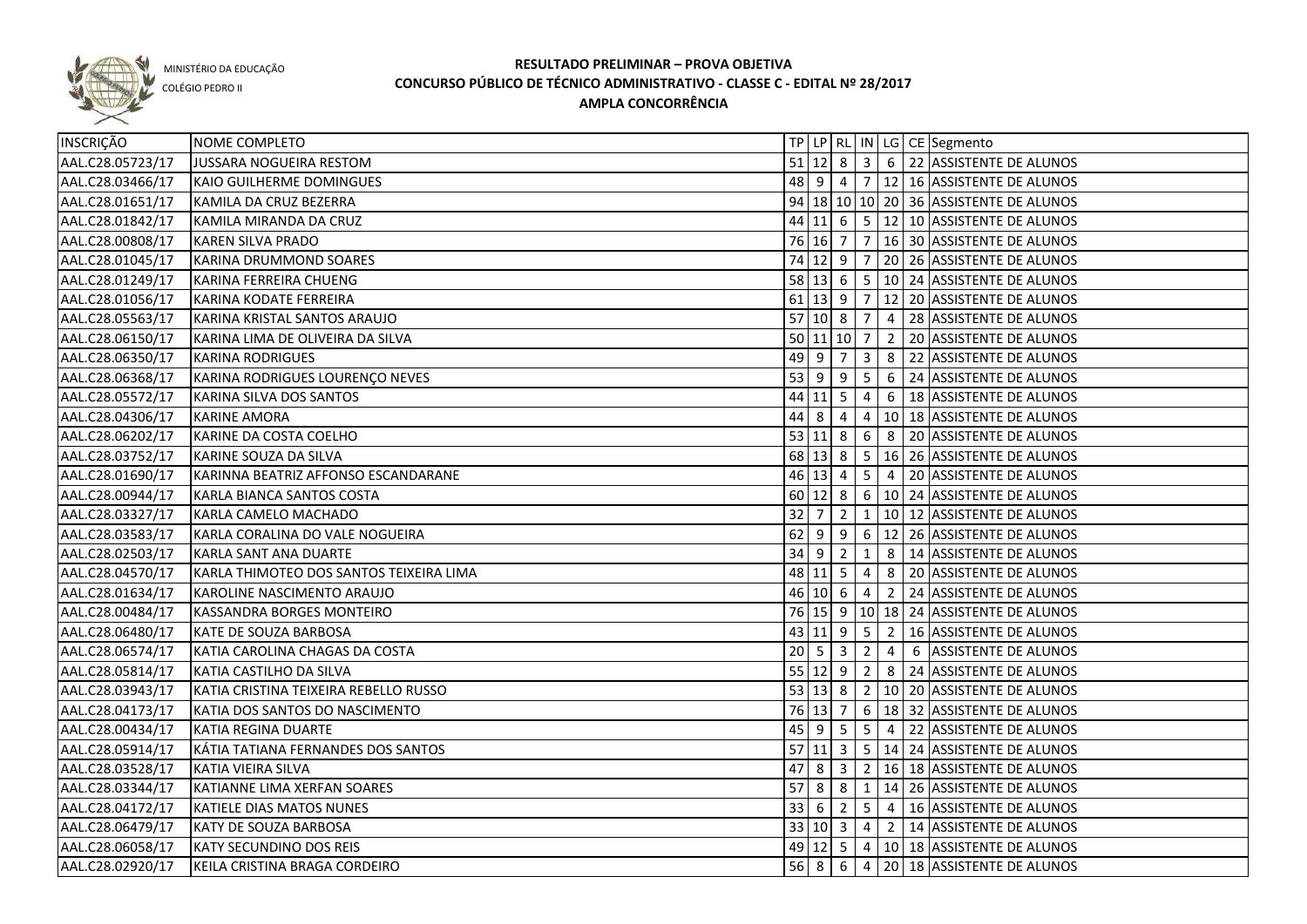

COLÉGIO PEDRO II

| INSCRIÇÃO        | NOME COMPLETO                       |    |                |                     |                 |                | TP   LP   RL   IN   LG   CE   Segmento       |
|------------------|-------------------------------------|----|----------------|---------------------|-----------------|----------------|----------------------------------------------|
| AAL.C28.00574/17 | KELE FONSECA DOS SANTOS             |    |                |                     |                 |                | 48 15 6 5 2 20 ASSISTENTE DE ALUNOS          |
| AAL.C28.04587/17 | KELI CRISTINA DE SOUZA              |    |                | $50$ 11 7           |                 |                | 6 6 20 ASSISTENTE DE ALUNOS                  |
| AAL.C28.03596/17 | <b>KELI LOPES</b>                   |    |                |                     |                 |                | 61 12 8 3 12 26 ASSISTENTE DE ALUNOS         |
| AAL.C28.03645/17 | <b>KELI LOVIS</b>                   |    |                |                     |                 |                | 46 7 3 4 14 18 ASSISTENTE DE ALUNOS          |
| AAL.C28.04145/17 | KELLY CRISTINA BASTOS DE SOUZA LEAL |    |                |                     |                 |                | 52 11 10 3 12 16 ASSISTENTE DE ALUNOS        |
| AAL.C28.01098/17 | KELLY CRISTINA DE CARVALHO SILVA    |    |                |                     |                 |                | 64 14 8 6 18 18 ASSISTENTE DE ALUNOS         |
| AAL.C28.01720/17 | KELLY CRISTINA LEAL DA SILVA        |    |                |                     |                 |                | 50 11 4 5 12 18 ASSISTENTE DE ALUNOS         |
| AAL.C28.01742/17 | KELLY CRISTINA MARQUES DE MELLO     |    |                |                     |                 |                | 48 9 6 3 12 18 ASSISTENTE DE ALUNOS          |
| AAL.C28.00688/17 | KELLY CRISTINA MENDES VIANA         |    |                |                     |                 |                | 48 10 5 3 6 24 ASSISTENTE DE ALUNOS          |
| AAL.C28.02806/17 | KELLY FERNANDA DOS SANTOS MENDONÇA  |    | $39 \mid 8$    | $\overline{4}$      | $\mathbf{1}$    |                | 6 20 ASSISTENTE DE ALUNOS                    |
| AAL.C28.02164/17 | KELLY FERREIRA MARINHO              |    |                | $64 \mid 13 \mid 5$ |                 |                | $6   14   26  $ ASSISTENTE DE ALUNOS         |
| AAL.C28.02090/17 | KELLY MARIA REIS SALVIANO           |    | 63 12          | $\overline{7}$      |                 |                | 2   20   22   ASSISTENTE DE ALUNOS           |
| AAL.C28.01342/17 | KELLY MOREIRA DA COSTA SANTANA      |    |                |                     |                 |                | 84 16 10 8 18 32 ASSISTENTE DE ALUNOS        |
| AAL.C28.01603/17 | KENNY LYRA DE REZENDE CORREA        |    | $54$ 10 7      |                     |                 |                | 5   12   20   ASSISTENTE DE ALUNOS           |
| AAL.C28.05384/17 | KÉSSIA AZEVEDO BRAGA                |    | $62$ 13 7      |                     | $\overline{4}$  |                | 8 30 ASSISTENTE DE ALUNOS                    |
| AAL.C28.02794/17 | KETLIN RODRIGUES GONÇALVES          |    | 69 14 8        |                     | $\overline{7}$  |                | 14 26 ASSISTENTE DE ALUNOS                   |
| AAL.C28.02770/17 | KEYLLA PEREIRA CANDIDO ALVES        |    |                | 48 14 3             | 5 <sup>5</sup>  | 6              | 20 ASSISTENTE DE ALUNOS                      |
| AAL.C28.01256/17 | KÉZIA CRISTINA DE FREITAS SALES     |    |                | 48 12 4             | 2               |                | 10 20 ASSISTENTE DE ALUNOS                   |
| AAL.C28.05338/17 | KLAUS HEGNER BARBOSA DE SOUZA       |    | 50 12          | $\overline{7}$      | 5 <sub>5</sub>  |                | 14 12 ASSISTENTE DE ALUNOS                   |
| AAL.C28.01324/17 | <b>KLEBER MATTOS</b>                |    | 65 12 9        |                     |                 |                | 6   14   24   ASSISTENTE DE ALUNOS           |
| AAL.C28.03382/17 | KLEYCIELLE DA CONCEIÇÃO MOURA       |    | $75$ 12 6      |                     | $\overline{7}$  |                | 18 32 ASSISTENTE DE ALUNOS                   |
| AAL.C28.02485/17 | LAELIO AZEVEDO DA SILVA             |    |                | 75 15 9             | 9               |                | 12 30 ASSISTENTE DE ALUNOS                   |
| AAL.C28.00642/17 | LAILA DA COSTA SANTOS               |    |                | 70 13 10 5          |                 |                | 18 24 ASSISTENTE DE ALUNOS                   |
| AAL.C28.06481/17 | LAIS DE OLIVEIRA ROCHA              |    |                | 49 11 9             | $5\overline{5}$ | $\overline{4}$ | 20 ASSISTENTE DE ALUNOS                      |
| AAL.C28.03865/17 | LAIS DE OLIVEIRA TERTULIANO         | 44 | -9             | 4                   | 5 <sub>1</sub>  | $\overline{0}$ | 26 ASSISTENTE DE ALUNOS                      |
| AAL.C28.06393/17 | LAIS OLIVEIRA DOS SANTOS            | 51 | 13             | 6                   | 4               | 8              | 20 ASSISTENTE DE ALUNOS                      |
| AAL.C28.05602/17 | LAIZA DE SOUZA CORREA PEREIRA       | 43 | $\overline{7}$ | 5                   | $\mathbf{3}$    | $\overline{4}$ | 24 ASSISTENTE DE ALUNOS                      |
| AAL.C28.06386/17 | LAIZA HAIZA OLIVEIRA DE MELLO       |    |                | 60 13 8             |                 |                | 7   10   22   ASSISTENTE DE ALUNOS           |
| AAL.C28.02544/17 | LANDERSON FERNANDES PESSANHA        |    |                |                     |                 |                | 58 12 10 10 6 20 ASSISTENTE DE ALUNOS        |
| AAL.C28.06407/17 | LANY JULIA COSTA                    |    |                |                     |                 |                | 71 13 8 8 4 6 16 26 ASSISTENTE DE ALUNOS     |
| AAL.C28.03399/17 | LARA DE SOUZA SANDES                |    |                | 42 10 4             |                 |                | $\boxed{6}$   10   12   ASSISTENTE DE ALUNOS |
| AAL.C28.05615/17 | LARA HILCENKO REGO                  |    |                |                     |                 |                | 40 10 6 4 2 18 ASSISTENTE DE ALUNOS          |
| AAL.C28.03402/17 | LARISSA BEATRIZ PINTO CAVALCANTE    |    |                |                     |                 |                | 62 16 8 4 12 22 ASSISTENTE DE ALUNOS         |
| AAL.C28.01231/17 | LARISSA COSTA LORDELO               |    |                |                     |                 |                | 56 14 10 4 10 18 ASSISTENTE DE ALUNOS        |
| AAL.C28.01102/17 | LARISSA CRISTINA SOUSA MAGALHÃES    |    |                |                     |                 |                | 53 12 8 5 14 14 ASSISTENTE DE ALUNOS         |
| AAL.C28.01576/17 | <b>LARISSA DE CAMPOS</b>            |    |                |                     |                 |                | 74 12 9 9 16 28 ASSISTENTE DE ALUNOS         |
| AAL.C28.01880/17 | LARISSA DE FÁTIMA PINTO             |    |                | 53   11   4         |                 |                | 6 6 26 ASSISTENTE DE ALUNOS                  |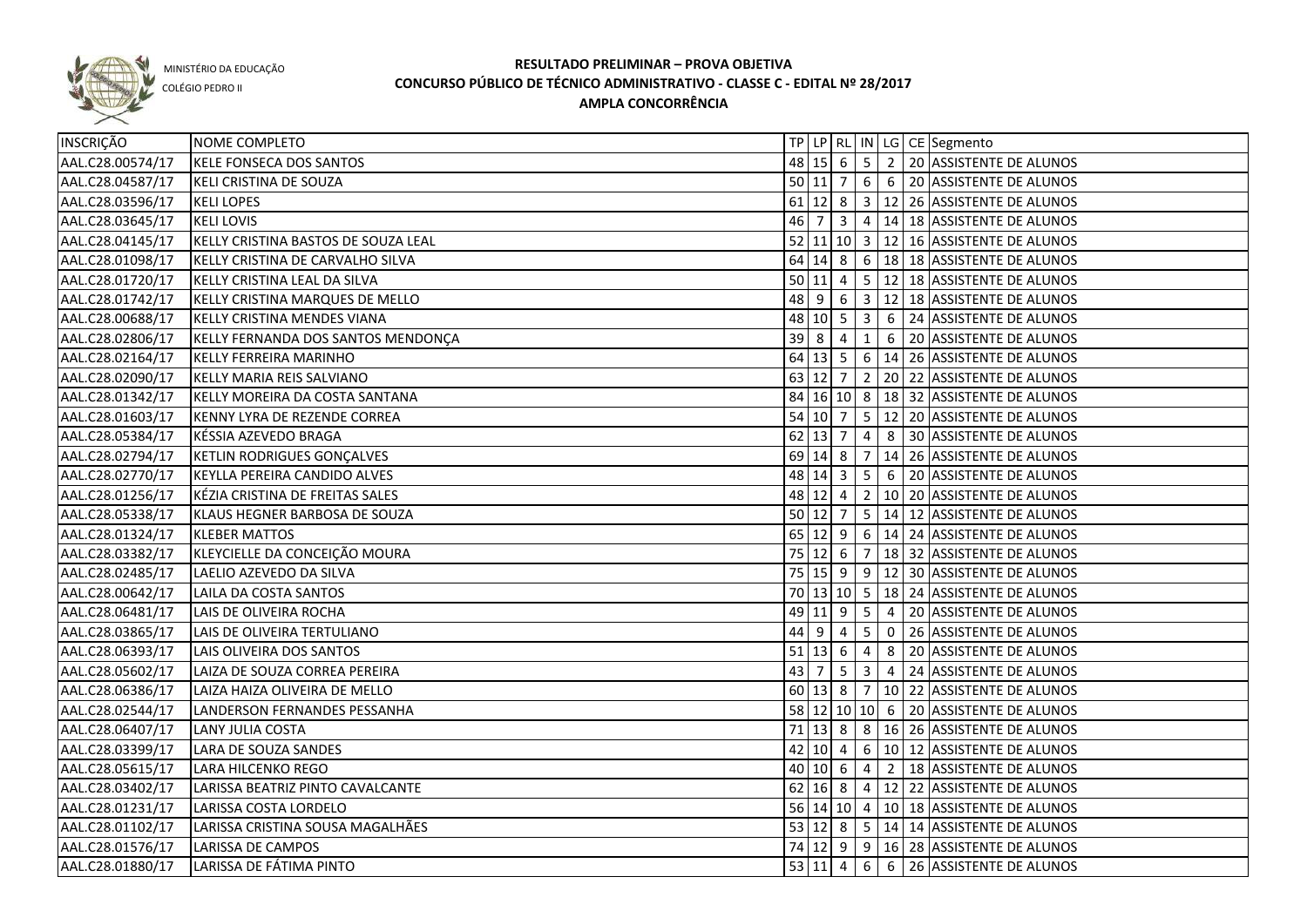

COLÉGIO PEDRO II

| LARISSA DOS SANTOS DE SÁ |                                                                                                                                                                                                                                                                                                                                                                                                                                                                                                                                                                                                                                                                                                                                                                                                                                                                                                                                                                                                                                                                               |     |                                                                          |                                                                                                                                                                                         |                                                                             |                                                                                                      | TP   LP   RL   IN   LG   CE   Segmento                         |
|--------------------------|-------------------------------------------------------------------------------------------------------------------------------------------------------------------------------------------------------------------------------------------------------------------------------------------------------------------------------------------------------------------------------------------------------------------------------------------------------------------------------------------------------------------------------------------------------------------------------------------------------------------------------------------------------------------------------------------------------------------------------------------------------------------------------------------------------------------------------------------------------------------------------------------------------------------------------------------------------------------------------------------------------------------------------------------------------------------------------|-----|--------------------------------------------------------------------------|-----------------------------------------------------------------------------------------------------------------------------------------------------------------------------------------|-----------------------------------------------------------------------------|------------------------------------------------------------------------------------------------------|----------------------------------------------------------------|
|                          |                                                                                                                                                                                                                                                                                                                                                                                                                                                                                                                                                                                                                                                                                                                                                                                                                                                                                                                                                                                                                                                                               |     |                                                                          |                                                                                                                                                                                         |                                                                             |                                                                                                      | 38 10 7 5 6 10 ASSISTENTE DE ALUNOS                            |
|                          |                                                                                                                                                                                                                                                                                                                                                                                                                                                                                                                                                                                                                                                                                                                                                                                                                                                                                                                                                                                                                                                                               |     |                                                                          |                                                                                                                                                                                         |                                                                             |                                                                                                      | 57 10 7 6 16 18 ASSISTENTE DE ALUNOS                           |
|                          |                                                                                                                                                                                                                                                                                                                                                                                                                                                                                                                                                                                                                                                                                                                                                                                                                                                                                                                                                                                                                                                                               |     |                                                                          |                                                                                                                                                                                         |                                                                             |                                                                                                      | 4 4 10 ASSISTENTE DE ALUNOS                                    |
|                          |                                                                                                                                                                                                                                                                                                                                                                                                                                                                                                                                                                                                                                                                                                                                                                                                                                                                                                                                                                                                                                                                               |     |                                                                          |                                                                                                                                                                                         |                                                                             |                                                                                                      | 62 12 10 6 16 18 ASSISTENTE DE ALUNOS                          |
|                          |                                                                                                                                                                                                                                                                                                                                                                                                                                                                                                                                                                                                                                                                                                                                                                                                                                                                                                                                                                                                                                                                               |     |                                                                          |                                                                                                                                                                                         |                                                                             |                                                                                                      | 54 8 6 6 6 6 28 ASSISTENTE DE ALUNOS                           |
|                          |                                                                                                                                                                                                                                                                                                                                                                                                                                                                                                                                                                                                                                                                                                                                                                                                                                                                                                                                                                                                                                                                               |     |                                                                          |                                                                                                                                                                                         |                                                                             |                                                                                                      | 60 10 6 8 12 24 ASSISTENTE DE ALUNOS                           |
|                          |                                                                                                                                                                                                                                                                                                                                                                                                                                                                                                                                                                                                                                                                                                                                                                                                                                                                                                                                                                                                                                                                               |     |                                                                          |                                                                                                                                                                                         |                                                                             |                                                                                                      | 63 14 8 7 14 20 ASSISTENTE DE ALUNOS                           |
|                          |                                                                                                                                                                                                                                                                                                                                                                                                                                                                                                                                                                                                                                                                                                                                                                                                                                                                                                                                                                                                                                                                               |     |                                                                          |                                                                                                                                                                                         |                                                                             |                                                                                                      | 2 8 ASSISTENTE DE ALUNOS                                       |
|                          |                                                                                                                                                                                                                                                                                                                                                                                                                                                                                                                                                                                                                                                                                                                                                                                                                                                                                                                                                                                                                                                                               |     |                                                                          |                                                                                                                                                                                         |                                                                             |                                                                                                      | 65   13   8   8   12   24   ASSISTENTE DE ALUNOS               |
|                          |                                                                                                                                                                                                                                                                                                                                                                                                                                                                                                                                                                                                                                                                                                                                                                                                                                                                                                                                                                                                                                                                               |     |                                                                          |                                                                                                                                                                                         |                                                                             |                                                                                                      | 65 13 10 4 12 26 ASSISTENTE DE ALUNOS                          |
|                          |                                                                                                                                                                                                                                                                                                                                                                                                                                                                                                                                                                                                                                                                                                                                                                                                                                                                                                                                                                                                                                                                               |     |                                                                          |                                                                                                                                                                                         |                                                                             |                                                                                                      | 67 12 10 7 14 24 ASSISTENTE DE ALUNOS                          |
|                          |                                                                                                                                                                                                                                                                                                                                                                                                                                                                                                                                                                                                                                                                                                                                                                                                                                                                                                                                                                                                                                                                               |     |                                                                          |                                                                                                                                                                                         |                                                                             |                                                                                                      | $6 \mid 14 \mid 30$ ASSISTENTE DE ALUNOS                       |
|                          |                                                                                                                                                                                                                                                                                                                                                                                                                                                                                                                                                                                                                                                                                                                                                                                                                                                                                                                                                                                                                                                                               |     |                                                                          |                                                                                                                                                                                         |                                                                             |                                                                                                      | $\vert 5 \vert 4 \vert 10 \vert 18 \vert$ ASSISTENTE DE ALUNOS |
|                          |                                                                                                                                                                                                                                                                                                                                                                                                                                                                                                                                                                                                                                                                                                                                                                                                                                                                                                                                                                                                                                                                               |     |                                                                          |                                                                                                                                                                                         |                                                                             |                                                                                                      | 80 10 9 9 18 34 ASSISTENTE DE ALUNOS                           |
|                          |                                                                                                                                                                                                                                                                                                                                                                                                                                                                                                                                                                                                                                                                                                                                                                                                                                                                                                                                                                                                                                                                               |     |                                                                          |                                                                                                                                                                                         |                                                                             |                                                                                                      | 58 10 8 4 12 24 ASSISTENTE DE ALUNOS                           |
|                          |                                                                                                                                                                                                                                                                                                                                                                                                                                                                                                                                                                                                                                                                                                                                                                                                                                                                                                                                                                                                                                                                               |     |                                                                          |                                                                                                                                                                                         |                                                                             |                                                                                                      | 69 12 10 7 10 30 ASSISTENTE DE ALUNOS                          |
|                          |                                                                                                                                                                                                                                                                                                                                                                                                                                                                                                                                                                                                                                                                                                                                                                                                                                                                                                                                                                                                                                                                               |     |                                                                          |                                                                                                                                                                                         |                                                                             |                                                                                                      | 16 22 ASSISTENTE DE ALUNOS                                     |
|                          |                                                                                                                                                                                                                                                                                                                                                                                                                                                                                                                                                                                                                                                                                                                                                                                                                                                                                                                                                                                                                                                                               |     |                                                                          |                                                                                                                                                                                         | 8                                                                           |                                                                                                      | 22 ASSISTENTE DE ALUNOS                                        |
|                          | 62                                                                                                                                                                                                                                                                                                                                                                                                                                                                                                                                                                                                                                                                                                                                                                                                                                                                                                                                                                                                                                                                            | 7   | 7                                                                        |                                                                                                                                                                                         |                                                                             |                                                                                                      | 6   14   28   ASSISTENTE DE ALUNOS                             |
|                          |                                                                                                                                                                                                                                                                                                                                                                                                                                                                                                                                                                                                                                                                                                                                                                                                                                                                                                                                                                                                                                                                               |     |                                                                          |                                                                                                                                                                                         |                                                                             |                                                                                                      | 18 28 ASSISTENTE DE ALUNOS                                     |
|                          |                                                                                                                                                                                                                                                                                                                                                                                                                                                                                                                                                                                                                                                                                                                                                                                                                                                                                                                                                                                                                                                                               |     |                                                                          | $\overline{4}$                                                                                                                                                                          |                                                                             |                                                                                                      | 8   18 ASSISTENTE DE ALUNOS                                    |
|                          |                                                                                                                                                                                                                                                                                                                                                                                                                                                                                                                                                                                                                                                                                                                                                                                                                                                                                                                                                                                                                                                                               | l 9 |                                                                          |                                                                                                                                                                                         |                                                                             |                                                                                                      | 14 20 ASSISTENTE DE ALUNOS                                     |
|                          |                                                                                                                                                                                                                                                                                                                                                                                                                                                                                                                                                                                                                                                                                                                                                                                                                                                                                                                                                                                                                                                                               |     |                                                                          | 6                                                                                                                                                                                       |                                                                             |                                                                                                      | 8 22 ASSISTENTE DE ALUNOS                                      |
|                          |                                                                                                                                                                                                                                                                                                                                                                                                                                                                                                                                                                                                                                                                                                                                                                                                                                                                                                                                                                                                                                                                               |     |                                                                          |                                                                                                                                                                                         |                                                                             |                                                                                                      | 6   12 ASSISTENTE DE ALUNOS                                    |
|                          |                                                                                                                                                                                                                                                                                                                                                                                                                                                                                                                                                                                                                                                                                                                                                                                                                                                                                                                                                                                                                                                                               | -9  |                                                                          |                                                                                                                                                                                         |                                                                             |                                                                                                      | 6   12   14   ASSISTENTE DE ALUNOS                             |
|                          |                                                                                                                                                                                                                                                                                                                                                                                                                                                                                                                                                                                                                                                                                                                                                                                                                                                                                                                                                                                                                                                                               |     |                                                                          | $\mathbf{3}$                                                                                                                                                                            |                                                                             |                                                                                                      | 2   12   ASSISTENTE DE ALUNOS                                  |
|                          |                                                                                                                                                                                                                                                                                                                                                                                                                                                                                                                                                                                                                                                                                                                                                                                                                                                                                                                                                                                                                                                                               |     |                                                                          |                                                                                                                                                                                         |                                                                             |                                                                                                      | 2   16 ASSISTENTE DE ALUNOS                                    |
|                          |                                                                                                                                                                                                                                                                                                                                                                                                                                                                                                                                                                                                                                                                                                                                                                                                                                                                                                                                                                                                                                                                               |     |                                                                          |                                                                                                                                                                                         |                                                                             |                                                                                                      | 71   14   8   7   16   26   ASSISTENTE DE ALUNOS               |
|                          |                                                                                                                                                                                                                                                                                                                                                                                                                                                                                                                                                                                                                                                                                                                                                                                                                                                                                                                                                                                                                                                                               |     |                                                                          |                                                                                                                                                                                         |                                                                             |                                                                                                      | 86 16 10 10 18 32 ASSISTENTE DE ALUNOS                         |
|                          |                                                                                                                                                                                                                                                                                                                                                                                                                                                                                                                                                                                                                                                                                                                                                                                                                                                                                                                                                                                                                                                                               |     |                                                                          |                                                                                                                                                                                         |                                                                             |                                                                                                      | $ 7 2 22 $ ASSISTENTE DE ALUNOS                                |
|                          |                                                                                                                                                                                                                                                                                                                                                                                                                                                                                                                                                                                                                                                                                                                                                                                                                                                                                                                                                                                                                                                                               |     |                                                                          |                                                                                                                                                                                         |                                                                             |                                                                                                      | 8   14   12   ASSISTENTE DE ALUNOS                             |
|                          |                                                                                                                                                                                                                                                                                                                                                                                                                                                                                                                                                                                                                                                                                                                                                                                                                                                                                                                                                                                                                                                                               |     |                                                                          |                                                                                                                                                                                         |                                                                             |                                                                                                      | 36 7 5 2 6 16 ASSISTENTE DE ALUNOS                             |
|                          |                                                                                                                                                                                                                                                                                                                                                                                                                                                                                                                                                                                                                                                                                                                                                                                                                                                                                                                                                                                                                                                                               |     |                                                                          |                                                                                                                                                                                         |                                                                             |                                                                                                      | 7   18   22   ASSISTENTE DE ALUNOS                             |
|                          |                                                                                                                                                                                                                                                                                                                                                                                                                                                                                                                                                                                                                                                                                                                                                                                                                                                                                                                                                                                                                                                                               |     |                                                                          |                                                                                                                                                                                         |                                                                             |                                                                                                      | 6   12 ASSISTENTE DE ALUNOS                                    |
|                          |                                                                                                                                                                                                                                                                                                                                                                                                                                                                                                                                                                                                                                                                                                                                                                                                                                                                                                                                                                                                                                                                               |     |                                                                          |                                                                                                                                                                                         |                                                                             |                                                                                                      | 39 11 5 3 4 16 ASSISTENTE DE ALUNOS                            |
|                          |                                                                                                                                                                                                                                                                                                                                                                                                                                                                                                                                                                                                                                                                                                                                                                                                                                                                                                                                                                                                                                                                               |     |                                                                          |                                                                                                                                                                                         |                                                                             |                                                                                                      | 70 15 7 8 20 20 ASSISTENTE DE ALUNOS                           |
|                          |                                                                                                                                                                                                                                                                                                                                                                                                                                                                                                                                                                                                                                                                                                                                                                                                                                                                                                                                                                                                                                                                               |     |                                                                          |                                                                                                                                                                                         |                                                                             |                                                                                                      | 3 2 16 ASSISTENTE DE ALUNOS                                    |
|                          | LARISSA FERREIRA DE JESUS<br>LARISSA MARIA RODRIGUES DO NASCIMENTO<br>LARISSA MEDEIROS DE SOUSA<br>LARISSA MONTEIRO DA SILVA<br>LARISSA RANGEL MIRANDA<br>LARISSA RIBEIRO MADEIRA<br>LARISSA RODRIGUES ALMEIDA<br>LARISSA ROSA DO AMARAL<br>LARISSA SANTANA BRAZ<br>LARISSA SILVA DE CARVALHO<br>LARISSE BATISTA GONÇALO<br>LARISSE DA SILVA BATISTA<br>LAUDELINO RODRIGUES<br>LAUDICEIA DA SILVA DOS SANTOS<br>LAURA RAFAELLA DA SILVA CARDOSO<br>LAURA VALÉRIA LEITE DOS SANTOS MASCARENHAS<br>LAURI CRISTINE ROQUE DOS SANTOS<br>LAURINDO LEMOS NETO<br>LAYLA DO CARMO CRUZ DOS SANTOS<br>LÉA VERDINI DE OLIVEIRA<br>LEANDRA DE SOUZA CHAGAS<br>LEANDRO AFFONSO NASCIMENTO<br>LEANDRO ANDRADE DA COSTA<br>LEANDRO CARVALHO ROCHA DA SILVA<br>LEANDRO CASTRO DO NASCIMENTO<br>LEANDRO CORREA<br>LEANDRO DA SILVA LIMA<br>LEANDRO DA SILVA NUNES VIEIRA<br>LEANDRO DANTAS BARRETO<br>LEANDRO DOS ANJOS SILVA<br>LEANDRO FELIX DE JESUS<br>LEANDRO FONTES CHIMENTI<br>LEANDRO RAMOS RODRIGUES<br>LEANDRO RIBEIRO FERREIRA<br>LEANDRO SANTOS FERREIRA<br>LEDIR PEREIRA LAPORTE |     | 71<br>44 7<br>58<br>$34 \overline{\smash{)}8}$<br>49<br>$25 \mid 3 \mid$ | $13 \mid 8$<br>$52 \ 13 \ 8$<br>76 13 9<br>48 10 8<br>$6\overline{6}$<br>$58$ 14 8<br>5<br>8<br>31   10   4<br>$38 \mid 5 \mid 8$<br>$50$ 9 7<br>$67 \mid 13 \mid 7$<br>$\vert 1 \vert$ | 22   1   3  <br>$\vert 1 \vert$<br>$\overline{7}$<br>$51$ 12 8<br>$42$ 11 9 | $25 \mid 8 \mid 4 \mid 3 \mid$<br>$60$   12   5   5  <br>8 <sup>8</sup><br>9<br>3 <sup>1</sup><br> 4 |                                                                |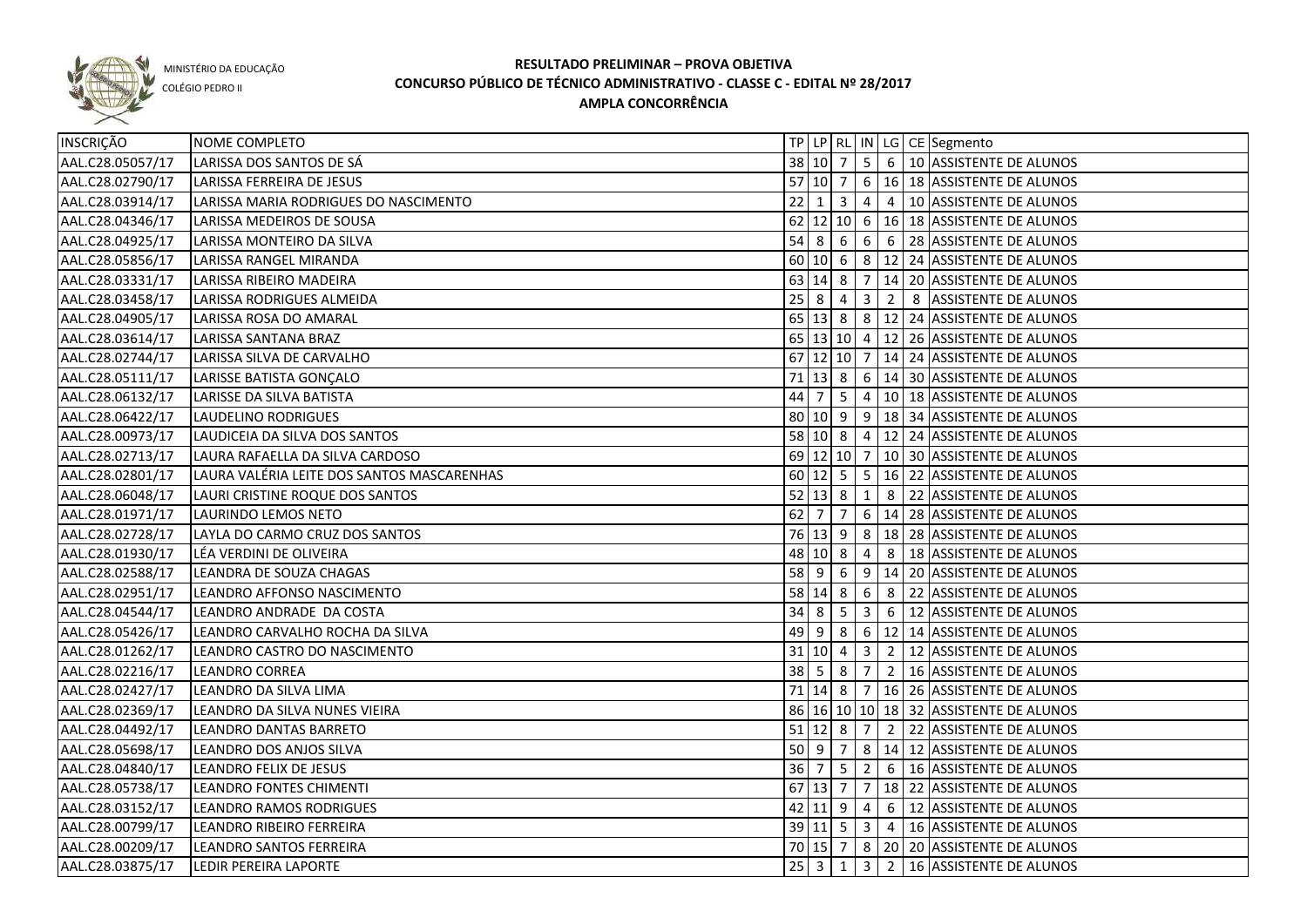

COLÉGIO PEDRO II

| INSCRIÇÃO        | NOME COMPLETO                                                             |    |                     |                                  |                                  |                | TP LP RL IN LG CE Segmento                        |
|------------------|---------------------------------------------------------------------------|----|---------------------|----------------------------------|----------------------------------|----------------|---------------------------------------------------|
| AAL.C28.04858/17 | LEIDIANE BESSA BASTOS GONÇALVES DE MARINS                                 |    |                     |                                  |                                  |                | 61 13 8 6 12 22 ASSISTENTE DE ALUNOS              |
| AAL.C28.01210/17 | LEILA DE SOUZA BORGES                                                     |    | 50 11 7             |                                  | $\overline{4}$                   |                | 8 20 ASSISTENTE DE ALUNOS                         |
| AAL.C28.05858/17 | LEILA MARIA SANTOS DA SILVA                                               |    | 34 11 1             |                                  | 2                                |                | 6 14 ASSISTENTE DE ALUNOS                         |
| AAL.C28.00463/17 | LEILANE IRACEMA FELICIANO DA SILVA                                        |    |                     |                                  |                                  |                | 69 14 8 3 20 24 ASSISTENTE DE ALUNOS              |
| AAL.C28.02011/17 | LENISE TANG DA COSTA                                                      |    |                     |                                  |                                  |                | 50 13 6 5 8 18 ASSISTENTE DE ALUNOS               |
| AAL.C28.03554/17 | LENITA TEIXEIRA DOS SANTOS                                                |    |                     |                                  |                                  |                | 60 14 9 5 8 24 ASSISTENTE DE ALUNOS               |
| AAL.C28.03246/17 | <b>LEONAM TORRES CARDOSO</b>                                              |    | 32   12   4   2     |                                  |                                  |                | 6 8 ASSISTENTE DE ALUNOS                          |
| AAL.C28.06060/17 | LEONARDO AVELINO DA CUNHA                                                 |    |                     |                                  |                                  |                | 45 12 3 4 8 18 ASSISTENTE DE ALUNOS               |
| AAL.C28.03933/17 | LEONARDO BENATTE MORAES TAVARES                                           |    |                     |                                  |                                  |                | 72 15 7   10   14   26   ASSISTENTE DE ALUNOS     |
| AAL.C28.01272/17 | LEONARDO BRAGA DE CASTRO                                                  |    |                     |                                  |                                  |                | 86 15 10 9 20 32 ASSISTENTE DE ALUNOS             |
| AAL.C28.02535/17 | LEONARDO CASTRO DUARTE                                                    |    |                     |                                  |                                  |                | 54 9 8 5 10 22 ASSISTENTE DE ALUNOS               |
| AAL.C28.01451/17 | LEONARDO CHOTE                                                            |    | $61$ 14 8 7         |                                  |                                  |                | 14 18 ASSISTENTE DE ALUNOS                        |
| AAL.C28.03389/17 | LEONARDO COSTA DO NASCIMENTO                                              | 27 | 8 5 4               |                                  |                                  |                | 2 8 ASSISTENTE DE ALUNOS                          |
| AAL.C28.03204/17 | LEONARDO DA CÂMARA LUIZ                                                   |    |                     |                                  |                                  |                | 62 10 6 10 20 16 ASSISTENTE DE ALUNOS             |
| AAL.C28.02788/17 | LEONARDO DE SOUZA OLIVEIRA                                                |    | 78 13 7             |                                  |                                  |                | 8   16   34   ASSISTENTE DE ALUNOS                |
| AAL.C28.02255/17 | LEONARDO FERREIRA GERALDO                                                 |    | 56 6                |                                  |                                  |                | $2   6   16   26  $ ASSISTENTE DE ALUNOS          |
| AAL.C28.03454/17 | LEONARDO JOSÉ OLIVEIRA DA SILVA                                           |    |                     |                                  |                                  |                | 84 13 10 9 20 32 ASSISTENTE DE ALUNOS             |
| AAL.C28.05571/17 | LEONARDO MEIRELES DE SOUZA                                                |    | 66 14 9 7           |                                  |                                  |                | 16 20 ASSISTENTE DE ALUNOS                        |
| AAL.C28.03675/17 | LEONARDO NOGUEIRA GROSS                                                   |    |                     |                                  |                                  |                | 77 15 9 9 12 32 ASSISTENTE DE ALUNOS              |
| AAL.C28.04738/17 | LEONARDO PAIM SODRÉ                                                       |    | $70$ 11 8           |                                  |                                  |                | 9   14   28   ASSISTENTE DE ALUNOS                |
| AAL.C28.03206/17 | LEONARDO PEREIRA BARRETO                                                  |    | $59$ 11 6           |                                  | $\overline{4}$                   |                | 14 24 ASSISTENTE DE ALUNOS                        |
| AAL.C28.04915/17 | LEONARDO RAYMUNDO                                                         |    | $43 \mid 9$         | $5^{\circ}$                      | $5\overline{)}$                  | 8              | 16 ASSISTENTE DE ALUNOS                           |
| AAL.C28.02395/17 | LEONARDO RODRIGUES JACQUES BUNHEIRÃO                                      |    | $51$ 13 9           |                                  | $\overline{3}$                   | 6              | 20 ASSISTENTE DE ALUNOS                           |
| AAL.C28.05516/17 | LEONARDO SANTARONI BEZERRA                                                | 41 | -6                  | 8                                | $\begin{array}{c} 5 \end{array}$ | $\overline{2}$ | 20 ASSISTENTE DE ALUNOS                           |
| AAL.C28.05534/17 | LEONARDO SANTOS DE BARROS                                                 |    | $72$ 11 8           |                                  | $\overline{7}$                   |                | 16 30 ASSISTENTE DE ALUNOS                        |
| AAL.C28.04037/17 | LEONARDO SANTOS MOURA                                                     |    |                     |                                  |                                  |                | 76 11 9 10 16 30 ASSISTENTE DE ALUNOS             |
| AAL.C28.04373/17 | <b>LEONARDO SOARES</b>                                                    |    |                     |                                  |                                  |                | 79   13   10   6   18   32   ASSISTENTE DE ALUNOS |
| AAL.C28.00125/17 | LEONARDO SOUZA JARDIM                                                     | 34 | 8                   | $\overline{7}$                   | $\overline{3}$                   | 8              | 8 ASSISTENTE DE ALUNOS                            |
| AAL.C28.03840/17 | LEONARDO TEIXEIRA DE ANDRADE - ELIMINADO                                  |    |                     |                                  |                                  |                | <b>ASSISTENTE DE ALUNOS</b>                       |
| AAL.C28.01586/17 | LEONARDO VASCONCELOS DE AZEVEDO                                           |    |                     |                                  |                                  |                | 51 11 9 5 8 18 ASSISTENTE DE ALUNOS               |
| AAL.C28.01488/17 | LEONE SOUZA DA SILVA                                                      |    | $42 \ 10 \ 6$       |                                  | $\overline{4}$                   |                | 6 16 ASSISTENTE DE ALUNOS                         |
| AAL.C28.05393/17 | LERIA AMARAL MIGUEL DA SILVA DEMOCRE                                      |    |                     |                                  |                                  |                | 54 9 7 4 12 22 ASSISTENTE DE ALUNOS               |
| AAL.C28.04487/17 | LESSIANO VIEIRA DA SILVA                                                  |    | $43 \mid 10 \mid 7$ |                                  | 8 <sup>1</sup>                   |                | 4   14 ASSISTENTE DE ALUNOS                       |
| AAL.C28.06412/17 | LETÍCIA BATISTA DA SILVA                                                  |    | 36 7                | $\begin{array}{c} 1 \end{array}$ | $\overline{2}$                   |                | 6 20 ASSISTENTE DE ALUNOS                         |
| AAL.C28.05582/17 | LETICIA BENTO DOS SANTOS                                                  |    |                     |                                  |                                  |                | 60 11 9 8 6 26 ASSISTENTE DE ALUNOS               |
| AAL.C28.02800/17 | LETÍCIA DA PAIXÃO SOARES                                                  |    |                     |                                  |                                  |                | 74 12 8 6 20 28 ASSISTENTE DE ALUNOS              |
| AAL.C28.03102/17 | LETÍCIA DA SILVA DE ANDRADE CARVALHO LETÍCIA DA SILVA DE ANDRADE CARVALHO |    | 34 9                |                                  | $4 \mid 3$                       |                | 0 18 ASSISTENTE DE ALUNOS                         |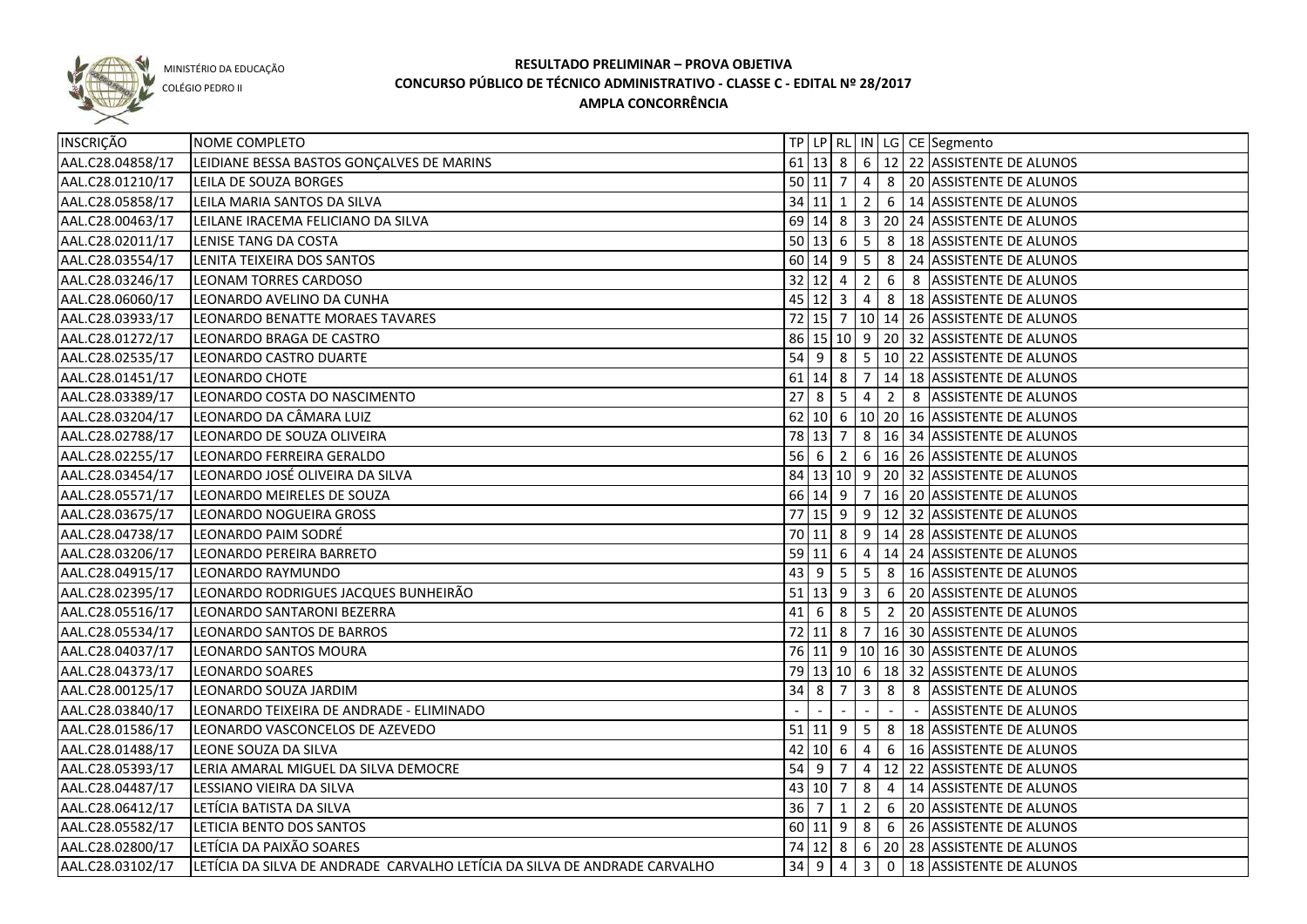

COLÉGIO PEDRO II

| INSCRIÇÃO        | NOME COMPLETO                         |                                   |                     |                         |                         |                | TP   LP   RL   IN   LG   CE   Segmento                        |
|------------------|---------------------------------------|-----------------------------------|---------------------|-------------------------|-------------------------|----------------|---------------------------------------------------------------|
| AAL.C28.05100/17 | LETICIA DA SILVA SANTOS               | $35$ 9                            |                     | 8                       |                         |                | 2 4 12 ASSISTENTE DE ALUNOS                                   |
| AAL.C28.02416/17 | LETÍCIA DAIM MARCONI ESTEVES          |                                   | 60 11 7             |                         |                         |                | 6 10 26 ASSISTENTE DE ALUNOS                                  |
| AAL.C28.01722/17 | LETÍCIA DOS SANTOS DE OLIVEIRA        |                                   |                     |                         |                         |                | 74 13 10 9 12 30 ASSISTENTE DE ALUNOS                         |
| AAL.C28.01170/17 | LETICIA FARIAS MACHADO DOS SANTOS     |                                   | 83 14 9             |                         |                         |                | 8 20 32 ASSISTENTE DE ALUNOS                                  |
| AAL.C28.01067/17 | LETÍCIA FERREIRA DA SILVA - ELIMINADO |                                   |                     |                         |                         |                | <b>ASSISTENTE DE ALUNOS</b>                                   |
| AAL.C28.05868/17 | LETICIA MARQUES DE OLIVEIRA           |                                   |                     |                         |                         |                | 72 13 9 8 14 28 ASSISTENTE DE ALUNOS                          |
| AAL.C28.03008/17 | LETÍCIA MORAES DE PAIVA               | 58 12 7                           |                     |                         |                         |                | $ 7 10 22 $ ASSISTENTE DE ALUNOS                              |
| AAL.C28.01498/17 | LETÍCIA NASCIMENTO DE SOUZA           |                                   |                     |                         |                         |                | 53 12 6 3 8 24 ASSISTENTE DE ALUNOS                           |
| AAL.C28.06594/17 | LETÍCIA OLIVEIRA SOUZA                |                                   |                     |                         |                         |                | 51 12 5 4 6 24 ASSISTENTE DE ALUNOS                           |
| AAL.C28.00761/17 | LETICIA PAULA NASCIMENTO              | $36 \overline{\smash{\big)}\,}$ 7 |                     | $\overline{4}$          |                         |                | $\vert 5 \vert 0 \vert 20 \vert$ ASSISTENT <u>E DE ALUNOS</u> |
| AAL.C28.01242/17 | LETICIA RODRIGUES DA ROCHA            |                                   |                     |                         |                         |                | 66 13 6 7 16 24 ASSISTENTE DE ALUNOS                          |
| AAL.C28.04751/17 | LETÍCIA RODRIGUES DE FREITAS FAJARDO  |                                   | $34 \mid 9 \mid 3$  |                         |                         |                | 2 4 16 ASSISTENTE DE ALUNOS                                   |
| AAL.C28.06465/17 | LETICIA TAILOR VINHOZA                |                                   |                     |                         |                         |                | 77 14 9 10 14 30 ASSISTENTE DE ALUNOS                         |
| AAL.C28.03124/17 | LEUDENI DÉBORA                        |                                   | $36$ 11 4           |                         | $5\overline{)}$         | $\overline{4}$ | 12 ASSISTENTE DE ALUNOS                                       |
| AAL.C28.06418/17 | LEULA ANGELINA PEREIRA HERINGER       |                                   | $64 \mid 13 \mid 5$ |                         |                         |                | 4   16   26   ASSISTENTE DE ALUNOS                            |
| AAL.C28.00449/17 | LHAIS HADASSA MAGALHÃES DA CONCEIÇÃO  |                                   |                     |                         |                         |                | 62 14 10 8 10 20 ASSISTENTE DE ALUNOS                         |
| AAL.C28.04863/17 | LICARDO DA CONCEIÇÃO SILVEIRA         |                                   |                     | $56$ 15 10 1            |                         |                | 16 14 ASSISTENTE DE ALUNOS                                    |
| AAL.C28.04525/17 | LICELIA PEREIRA COSTA                 | 34                                | 4                   | $5^{\circ}$             | $\overline{\mathbf{3}}$ |                | 6 16 ASSISTENTE DE ALUNOS                                     |
| AAL.C28.01279/17 | LICIO CARLOS NEVES MARTINS PEREIRA    |                                   | 66 10 7             |                         |                         |                | $9   18   22  $ ASSISTENTE DE ALUNOS                          |
| AAL.C28.01526/17 | LÍDIA ASSIS VIEIRA                    |                                   | 55 10 7             |                         |                         |                | 6   10   22   ASSISTENTE DE ALUNOS                            |
| AAL.C28.06532/17 | LIDIA MARCIA SOUZA DA TRINDADE        |                                   | $76 \mid 13 \mid 9$ |                         | 6 <sup>1</sup>          |                | 18 30 ASSISTENTE DE ALUNOS                                    |
| AAL.C28.03170/17 | <b>LIDIANE BRITO ROSA</b>             |                                   | 40 12               | $\overline{4}$          | $\overline{2}$          | $\overline{4}$ | 18 ASSISTENTE DE ALUNOS                                       |
| AAL.C28.06104/17 | LIDIANE FERNANDES MORAES              | $57$ 10 2                         |                     |                         |                         |                | 5   18   22   ASSISTENTE DE ALUNOS                            |
| AAL.C28.05792/17 | <b>LIDIANE RODRIGUES</b>              | 54                                | 8                   | $\overline{\mathbf{3}}$ |                         |                | 3   10   30   ASSISTENTE DE ALUNOS                            |
| AAL.C28.01933/17 | LIGIA REGINA DA SILVA SANTOS          | 52                                | l 5                 | $\overline{7}$          |                         |                | 6   16   18   ASSISTENTE DE ALUNOS                            |
| AAL.C28.05490/17 | LÍGIA SANTOS CONRADO                  | 72                                | 11                  | 8                       | $\overline{7}$          |                | 18 28 ASSISTENTE DE ALUNOS                                    |
| AAL.C28.02989/17 | LÍGIA SANTOS DE OLIVEIRA DA SILVA     |                                   | 77 17 9             |                         |                         |                | $9$   12   30   ASSISTENTE DE ALUNOS                          |
| AAL.C28.03156/17 | LILIAN ALMEIDA VAZ                    |                                   | 49 10 4             |                         |                         |                | 3 8 24 ASSISTENTE DE ALUNOS                                   |
| AAL.C28.00170/17 | LILIAN BATISTA DE OLIVEIRA            |                                   |                     |                         |                         |                | 55 11 5 5 14 20 ASSISTENTE DE ALUNOS                          |
| AAL.C28.06201/17 | LILIAN DE OLIVEIRA ALBINO SOUZA       |                                   |                     | $53$ 12 7               |                         |                | 4 12 18 ASSISTENTE DE ALUNOS                                  |
| AAL.C28.06076/17 | LILIAN DE SOUSA DURÁSIO               |                                   |                     | $57$ 10 5               |                         |                | $6 \mid 8 \mid 28$ ASSISTENTE DE ALUNOS                       |
| AAL.C28.06187/17 | LILIAN MARCIA FERREIRA OLIVEIRA       |                                   |                     |                         |                         |                | 50 11 5 4 6 24 ASSISTENTE DE ALUNOS                           |
| AAL.C28.01365/17 | LILIAN PALHA VELHO                    |                                   |                     |                         |                         |                | 71   14   8   9   12   28   ASSISTENTE DE ALUNOS              |
| AAL.C28.05640/17 | LILIANA RIBEIRO MAYAL                 |                                   | $29$ 11 4           |                         |                         |                | 4 2 8 ASSISTENTE DE ALUNOS                                    |
| AAL.C28.06506/17 | LILIANE DA SILVA GUIMARÃES            |                                   |                     |                         |                         |                | 83 14 7 10 20 32 ASSISTENTE DE ALUNOS                         |
| AAL.C28.05235/17 | LILIANE PINHO SOUZA                   |                                   | $57$ 13 7           |                         |                         |                | 3 6 28 ASSISTENTE DE ALUNOS                                   |
| AAL.C28.01704/17 | LILIANE SILVA DA COSTA                |                                   | $49 \mid 13 \mid 7$ |                         |                         |                | $\sqrt{5}$ 6   18   ASSISTENTE DE ALUNOS                      |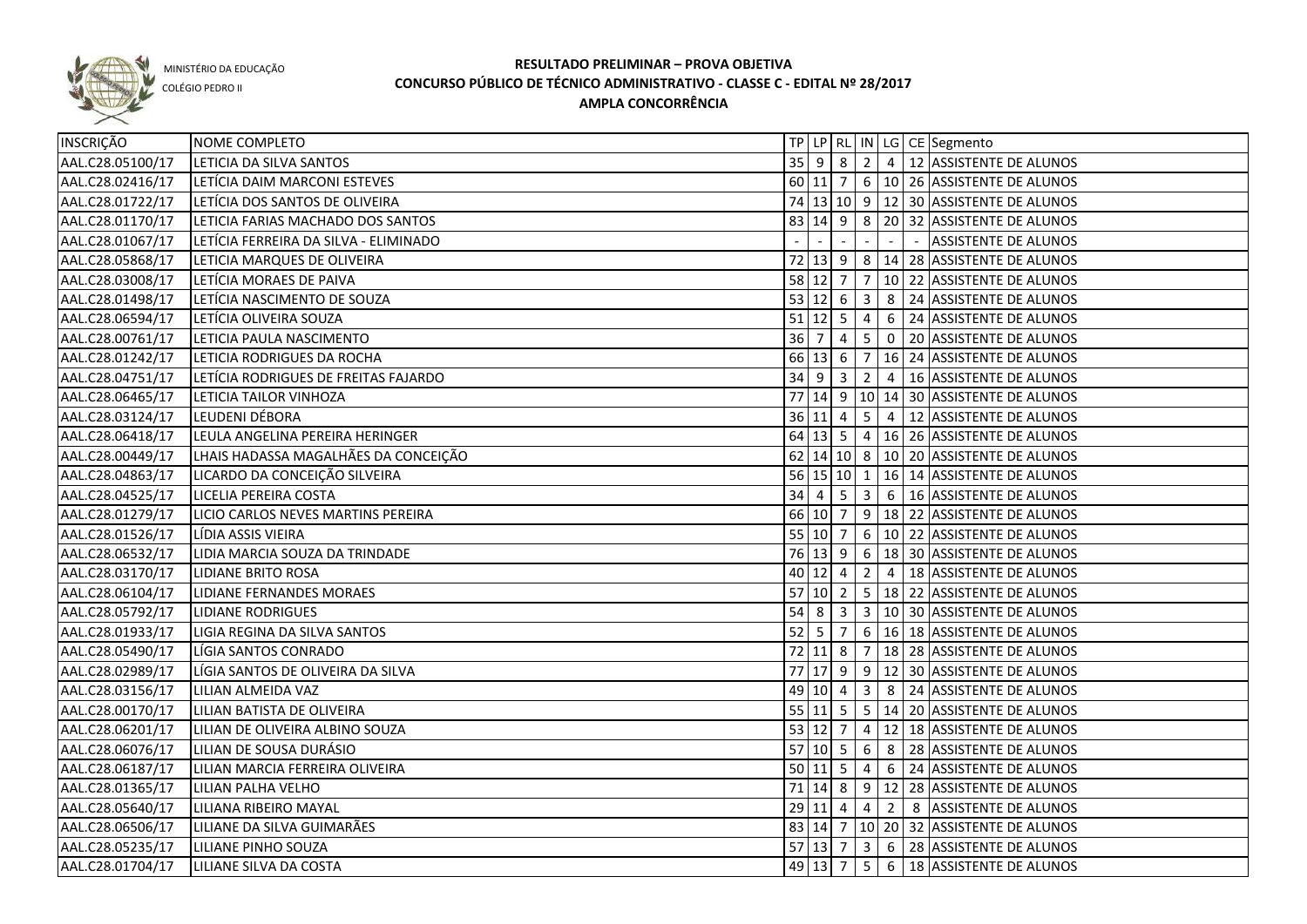

COLÉGIO PEDRO II

| <b>INSCRIÇÃO</b> | NOME COMPLETO                               |                                  |                      |                 |                 |             | TP   LP   RL   IN   LG   CE   Segmento                |
|------------------|---------------------------------------------|----------------------------------|----------------------|-----------------|-----------------|-------------|-------------------------------------------------------|
| AAL.C28.01093/17 | LILIANE SILVA DE ANDRADE                    | 34                               | 8                    | $5\overline{5}$ |                 |             | 5 2 14 ASSISTENTE DE ALUNOS                           |
| AAL.C28.04495/17 | <b>LILLIAN CHUEKE</b>                       |                                  |                      |                 |                 |             | 53 11 5 5 10 22 ASSISTENTE DE ALUNOS                  |
| AAL.C28.01180/17 | LINDINALVA MENDENGUE DE ALVARENGA           |                                  |                      |                 |                 |             | 39   5   2   4   10   18   ASSISTENTE DE ALUNOS       |
| AAL.C28.05062/17 | LINDOLPHO CHAVES JUNIOR                     |                                  | $36 \quad 9 \quad 4$ |                 | $\overline{3}$  |             | 2   18 ASSISTENTE DE ALUNOS                           |
| AAL.C28.04033/17 | LIS HELENA ASCHERMANN KEUCHEGERIAN          |                                  |                      |                 |                 |             | 75 16 10 5 14 30 ASSISTENTE DE ALUNOS                 |
| AAL.C28.05770/17 | LIVIA ALVES DO SANTOS MORAIS                |                                  |                      |                 |                 |             | $49 12 9 4 6 18$ ASSISTENTE DE ALUNOS                 |
| AAL.C28.01258/17 | LÍVIA DE OLIVEIRA LIMA CAVALCANTI DE ARAUJO |                                  |                      |                 |                 |             | 50 11 5 6 6 22 ASSISTENTE DE ALUNOS                   |
| AAL.C28.02033/17 | LÍVIA DE PAULA ANDRADE                      |                                  |                      |                 |                 |             | 83 13 10 10 20 30 ASSISTENTE DE ALUNOS                |
| AAL.C28.01996/17 | LÍVIA GABRIELE FERREIRA DE SOUSA            |                                  |                      |                 |                 |             | 36 10 8 2 2 14 ASSISTENTE DE ALUNOS                   |
| AAL.C28.01604/17 | LÍVIA MOURA RAMOS                           |                                  |                      |                 |                 |             | 81 15 9 9 20 28 ASSISTENTE DE ALUNOS                  |
| AAL.C28.01307/17 | LIVIO ROBERTO OLIVEIRA SILVA                |                                  |                      |                 |                 |             | 53 8 8 7 10 20 ASSISTENTE DE ALUNOS                   |
| AAL.C28.05807/17 | LIZABETE DA SILVA RUFO                      |                                  |                      |                 |                 |             | 34 10 4 2 4 14 ASSISTENTE DE ALUNOS                   |
| AAL.C28.00696/17 | LIZANDRA FIDELIS DE OLIVEIRA ALVES          |                                  |                      |                 |                 |             | 51 10 4 5 12 20 ASSISTENTE DE ALUNOS                  |
| AAL.C28.00653/17 | LOHANA CARVALHO SOARES                      |                                  |                      |                 |                 |             | 75   11   8   10   20   26   ASSISTENTE DE ALUNOS     |
| AAL.C28.06512/17 | LOIDE ESPINOSA                              | $28 \overline{6}$                |                      | $\overline{4}$  | $\overline{2}$  |             | 2   14 ASSISTENTE DE ALUNOS                           |
| AAL.C28.04797/17 | LORENA CARVALHO CROPALATO ALCANTARA         |                                  |                      |                 |                 |             | 60 11 8 5 10 26 ASSISTENTE DE ALUNOS                  |
| AAL.C28.01615/17 | LORENA MARTINS MARCHIORI POLASTRI           |                                  | $45 \ 12 \ 4$        |                 | $5\overline{5}$ |             | 8   16 ASSISTENTE DE ALUNOS                           |
| AAL.C28.05960/17 | LORENA OLIVEIRA RODRIGUES PEREIRA           |                                  | $45 \ 10 \ 8$        |                 |                 |             | 5   12   10   ASSISTENTE DE ALUNOS                    |
| AAL.C28.01378/17 | LORENA SILVA DE SOUSA                       | 42 9                             |                      | $5^{\circ}$     |                 |             | 6 6 16 ASSISTENTE DE ALUNOS                           |
| AAL.C28.03187/17 | LORENE MONTEIRO MAIA                        |                                  |                      |                 |                 |             | 67 14 10 7 10 26 ASSISTENTE DE ALUNOS                 |
| AAL.C28.01442/17 | LORRAN JORGE BENEVIDES DE FARIA             |                                  |                      | 61 12 10 7      |                 |             | 14 18 ASSISTENTE DE ALUNOS                            |
| AAL.C28.04020/17 | LORRANA SILVA                               | 47                               | 7                    | $\overline{4}$  | $\overline{2}$  | 8           | 26 ASSISTENTE DE ALUNOS                               |
| AAL.C28.04538/17 | <b>LOUISE CARRIERES</b>                     |                                  | $61$ 13 9            |                 | 9               | 8           | 22 ASSISTENTE DE ALUNOS                               |
| AAL.C28.05556/17 | LOURDES CESARIO                             |                                  | $53 \mid 13 \mid 5$  |                 | $\frac{1}{1}$   |             | 12 22 ASSISTENTE DE ALUNOS                            |
| AAL.C28.05716/17 | LOURDES LOUREIRO SANTOS DE ALBUQUERQUE      |                                  |                      |                 |                 |             | 76 19 9 6 10 32 ASSISTENTE DE ALUNOS                  |
| AAL.C28.02531/17 | LOURRANE CARDOSO DOS SANTOS                 |                                  | $50 \ 13 \ 5$        |                 | $\overline{2}$  | 6           | 24 ASSISTENTE DE ALUNOS                               |
| AAL.C28.02289/17 | LOYANA FERREIRA PINTO MARINHO               |                                  |                      |                 |                 |             | 67 13 10 8 16 20 ASSISTENTE DE ALUNOS                 |
| AAL.C28.05684/17 | LOYDILENA DOS SANTOS RODRIGUES              |                                  | $53 \mid 12 \mid 6$  |                 | 5 <sub>1</sub>  |             | 10 20 ASSISTENTE DE ALUNOS                            |
| AAL.C28.01391/17 | LUANA ABREU DA COSTA                        |                                  | 48 11 9              |                 | 4               | 6           | 18 ASSISTENTE DE ALUNOS                               |
| AAL.C28.05358/17 | LUANA BATISTA LORETO                        |                                  | 37 11                | 4               | $\overline{4}$  | $2^{\circ}$ | 16 ASSISTENTE DE ALUNOS                               |
| AAL.C28.05081/17 | LUANA DE ASSIS ROPON HORTA                  | $26 \overline{\smash{\big)}\ 3}$ |                      | 2               | 1               |             | 10 10 ASSISTENTE DE ALUNOS                            |
| AAL.C28.06198/17 | LUANA DOS SANTOS MENDONÇA                   |                                  | $52$ 13 7            |                 |                 |             | 4 4 24 ASSISTENTE DE ALUNOS                           |
| AAL.C28.01550/17 | LUANA GONÇALVES DOS SANTOS                  |                                  |                      |                 |                 |             | 58 9 2 5 18 24 ASSISTENTE DE ALUNOS                   |
| AAL.C28.04212/17 | LUANA HORA SOARES RANDOLPHO DOS SANTOS      |                                  |                      |                 |                 |             | 43 10 6 5 6 16 ASSISTENTE DE ALUNOS                   |
| AAL.C28.04238/17 | LUANA LUCAS DA CRUZ                         |                                  |                      |                 |                 |             | 65 12 7 4 12 30 ASSISTENTE DE ALUNOS                  |
| AAL.C28.02565/17 | LUANA ROZENA MOREIRA                        |                                  | $39$ 4               | $\overline{4}$  |                 |             | $\vert 5 \vert 4 \vert 22 \vert$ ASSISTENTE DE ALUNOS |
| AAL.C28.02663/17 | LUANA SE SOUZA DE SÁ OLIVEIRA               |                                  |                      |                 |                 |             | 54 12 5 5 14 18 ASSISTENTE DE ALUNOS                  |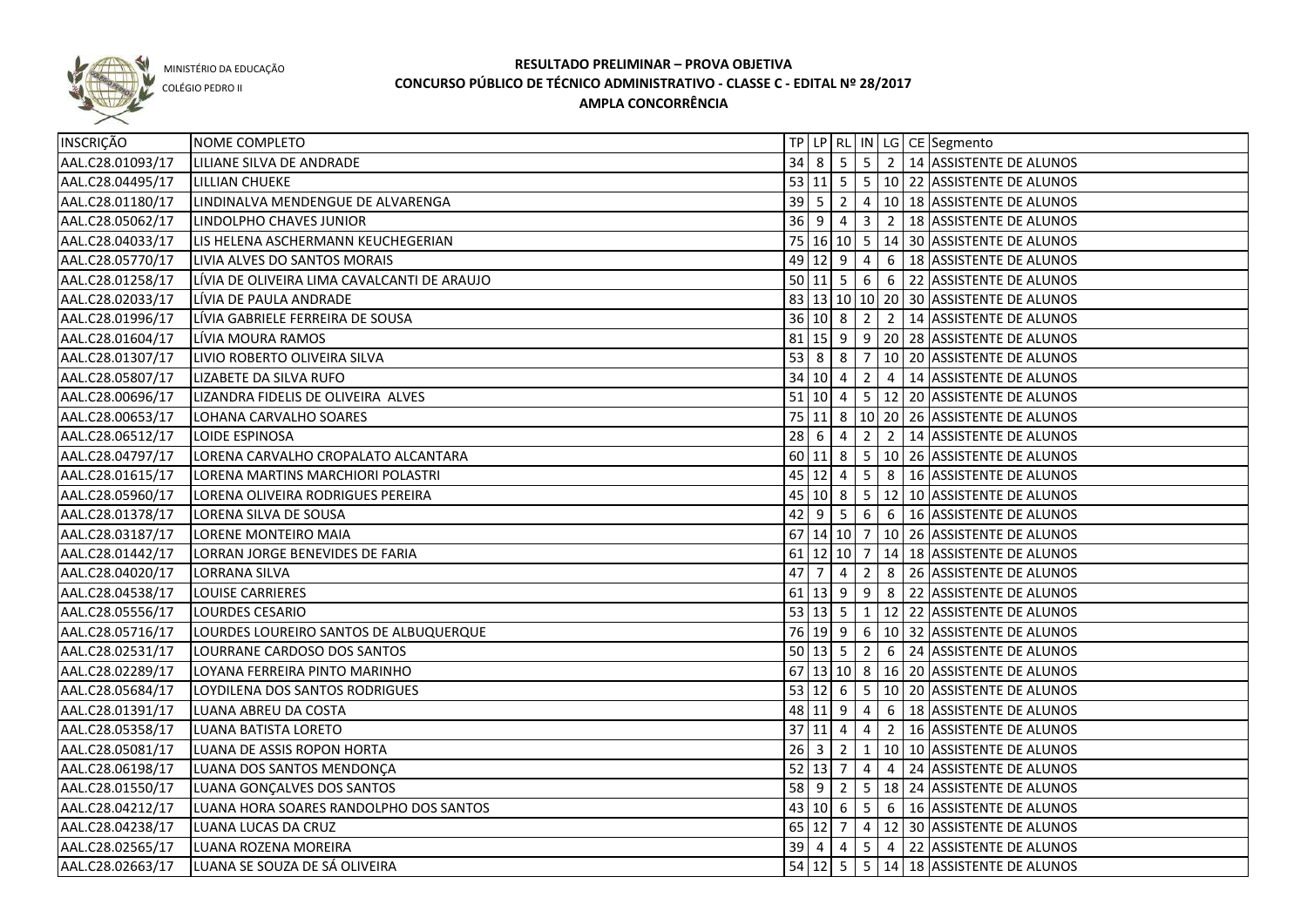

COLÉGIO PEDRO II

| INSCRIÇÃO        | NOME COMPLETO                          |             |              |                                  |                         |                | TP   LP   RL   IN   LG   CE   Segmento            |
|------------------|----------------------------------------|-------------|--------------|----------------------------------|-------------------------|----------------|---------------------------------------------------|
| AAL.C28.01706/17 | LUANE LIMA DA SILVA                    |             |              |                                  |                         |                | 45 12 6 3 8 16 ASSISTENTE DE ALUNOS               |
| AAL.C28.06587/17 | LUÁRIES FERNANDA DE OLIVEIRA GUIMARÃES |             |              |                                  |                         |                | 67 15 9 9 12 22 ASSISTENTE DE ALUNOS              |
| AAL.C28.04719/17 | LÚBER ARAUJO PEREIRA                   |             |              |                                  |                         |                | 52 6 7 5 16 18 ASSISTENTE DE ALUNOS               |
| AAL.C28.06423/17 | LUCAS AMORIM SIQUEIRA MOTA             |             |              |                                  |                         |                | 70 15 9 8 12 26 ASSISTENTE DE ALUNOS              |
| AAL.C28.04694/17 | LUCAS BORGES CHAVES MEIRA              |             |              |                                  |                         |                | 40 11 3 4 6 16 ASSISTENTE DE ALUNOS               |
| AAL.C28.00021/17 | LUCAS BRITO DOS SANTOS FERREIRA        |             |              |                                  |                         |                | 67 12 7 10 16 22 ASSISTENTE DE ALUNOS             |
| AAL.C28.05671/17 | LUCAS CAMPISTA CHAGAS                  |             |              |                                  |                         |                | 68   13   10   7   10   28   ASSISTENTE DE ALUNOS |
| AAL.C28.00802/17 | LUCAS CORREIA DA SILVA SANTOS          |             |              |                                  |                         |                | 53 9 7 9 10 18 ASSISTENTE DE ALUNOS               |
| AAL.C28.02434/17 | LUCAS COSTA MONTEIRO LOPES             |             |              |                                  |                         |                | 67 14 9 6 14 24 ASSISTENTE DE ALUNOS              |
| AAL.C28.02718/17 | LUCAS DA SILVA FAJARDO MACHADO         |             |              |                                  |                         |                | 42 8 8 6 8 12 ASSISTENTE DE ALUNOS                |
| AAL.C28.00902/17 | LUCAS DA SILVA NICTHEROY               |             |              |                                  |                         |                | 56 10 8 4 14 20 ASSISTENTE DE ALUNOS              |
| AAL.C28.01441/17 | LUCAS DANIEL LUIZ DE SANTANA           |             |              |                                  |                         |                | 43 11 9 1 10 12 ASSISTENTE DE ALUNOS              |
| AAL.C28.00769/17 | LUCAS DE SOUZA CAVALCANTE              |             |              | $54$ 10 4                        |                         |                | 8 12 20 ASSISTENTE DE ALUNOS                      |
| AAL.C28.02404/17 | LUCAS DO NASCIMENTO GAMA               | 54          | 8            | $\overline{6}$                   |                         |                | 6 8 26 ASSISTENTE DE ALUNOS                       |
| AAL.C28.03332/17 | LUCAS FELIX DE OLIVEIRA CARNEIRO       | $38 \mid 8$ |              | $\overline{7}$                   | $\overline{\mathbf{3}}$ |                | 2   18 ASSISTENTE DE ALUNOS                       |
| AAL.C28.05076/17 | LUCAS GABRIEL DE SOUZA                 |             |              | 55 12 10 5 6                     |                         |                | 22 ASSISTENTE DE ALUNOS                           |
| AAL.C28.03884/17 | LUCAS LEAL                             | 23          | 5            | $\sqrt{2}$                       | $\overline{2}$          | $\overline{4}$ | 10 ASSISTENTE DE ALUNOS                           |
| AAL.C28.01860/17 | <b>LUCAS LEMES BONECKER</b>            | $38$ 9      |              | 5 <sup>5</sup>                   | 8                       |                | 4   12 ASSISTENTE DE ALUNOS                       |
| AAL.C28.04703/17 | LUCAS LOPES DA SILVA                   | 63          | 10 8         |                                  | 5 <sub>1</sub>          | 8              | 32 ASSISTENTE DE ALUNOS                           |
| AAL.C28.01412/17 | LUCAS LUIZ SANTOS DA SILVA             | 70          |              | 9 10 7                           |                         |                | 18 26 ASSISTENTE DE ALUNOS                        |
| AAL.C28.04369/17 | <b>LUCAS MARTINS</b>                   | 47          | $10 \vert 8$ |                                  | 9                       | 6              | 14 ASSISTENTE DE ALUNOS                           |
| AAL.C28.02385/17 | LUCAS MATHIAS RIBEIRO                  | 62          | 10 8         |                                  | 6                       | 8              | 30 ASSISTENTE DE ALUNOS                           |
| AAL.C28.04804/17 | LUCAS MAYCON ROMUALDO DE SOUZA         | 49          | l 9          | $\begin{array}{c} 9 \end{array}$ | 5 <sup>5</sup>          | 8              | 18 ASSISTENTE DE ALUNOS                           |
| AAL.C28.01023/17 | LUCAS NUNES DE MORAES                  |             |              |                                  |                         |                | 75   14   10   9   16   26   ASSISTENTE DE ALUNOS |
| AAL.C28.01579/17 | LUCAS OLIVEIRA PONTES PEIXOTO          | 55 15 10 6  |              |                                  |                         |                | 6   18 ASSISTENTE DE ALUNOS                       |
| AAL.C28.01844/17 | LUCAS PEREIRA DE SOUSA                 | 69 9 9      |              |                                  | <b>7</b>                |                | 18 26 ASSISTENTE DE ALUNOS                        |
| AAL.C28.02127/17 | LUCAS POSSODELI DA COSTA               |             | $69$ 12 9    |                                  |                         |                | 8   16   24   ASSISTENTE DE ALUNOS                |
| AAL.C28.05034/17 | LUCAS RIAL PINTO DA ROCHA              |             |              |                                  |                         |                | 65 13 10 6 14 22 ASSISTENTE DE ALUNOS             |
| AAL.C28.02798/17 | LUCAS RODRIGUES DE AMORIM              | $37 \mid 6$ |              | $\overline{4}$                   | 5 <sub>1</sub>          |                | 8   14 ASSISTENTE DE ALUNOS                       |
| AAL.C28.06492/17 | LUCAS VALDEZ VIEIRA                    |             |              |                                  |                         |                | 45 8 8 5 4 20 ASSISTENTE DE ALUNOS                |
| AAL.C28.05240/17 | LUCAS VARELA LOPES                     |             |              |                                  |                         |                | 62 12 10 8 12 20 ASSISTENTE DE ALUNOS             |
| AAL.C28.01188/17 | LUCAS VIÉGAS FERREIRA GONÇALVES COSTA  |             |              |                                  |                         |                | 65 17 9 9 12 18 ASSISTENTE DE ALUNOS              |
| AAL.C28.04285/17 | LUCCAS DOS SANTOS IESPA                |             |              | $32 \mid 7 \mid 1 \mid$          |                         |                |                                                   |
| AAL.C28.03226/17 | LUCIA ANGÉLICA RAMOS VIEIRA            |             |              |                                  |                         |                | 49   10   5   4   12   18   ASSISTENTE DE ALUNOS  |
| AAL.C28.02067/17 | LÚCIA MARIANA DA SILVA MERCADANTE      |             |              |                                  |                         |                | 51 4 9 4 12 22 ASSISTENTE DE ALUNOS               |
| AAL.C28.04785/17 | <b>LUCIA REGINA</b>                    |             |              |                                  |                         |                | 45 11 6 4 6 18 ASSISTENTE DE ALUNOS               |
| AAL.C28.05345/17 | LUCIANA BARBOSA                        |             |              |                                  |                         |                | 35 8 1 4 2 20 ASSISTENTE DE ALUNOS                |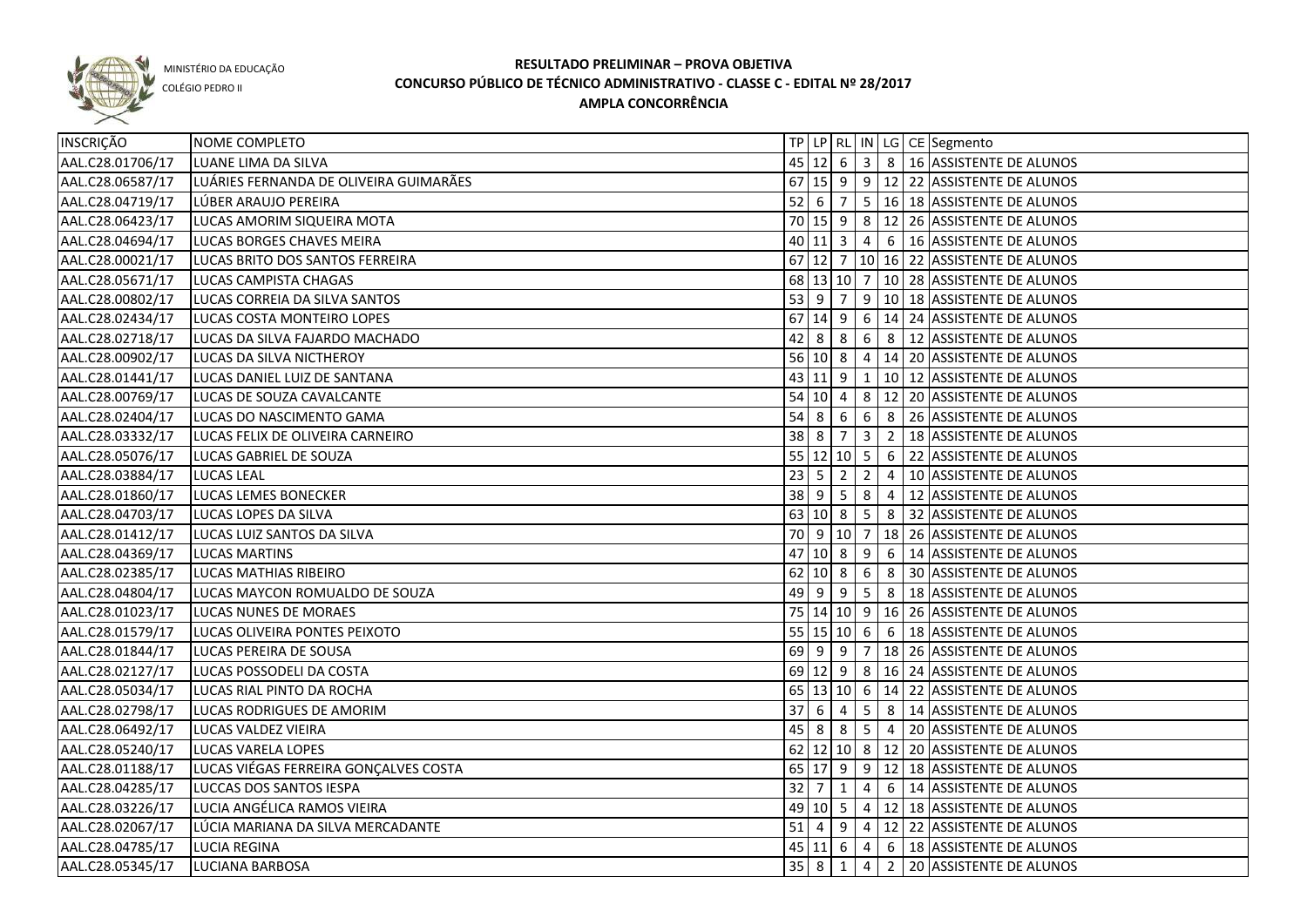

COLÉGIO PEDRO II

| INSCRIÇÃO        | NOME COMPLETO                              |             |                    |                           |                         |                | TP LP   RL   IN   LG   CE   Segmento                 |
|------------------|--------------------------------------------|-------------|--------------------|---------------------------|-------------------------|----------------|------------------------------------------------------|
| AAL.C28.04856/17 | LUCIANA BARBOSA GUIMARÃES E SILVA          |             |                    |                           |                         |                | 67 16 10 3 12 26 ASSISTENTE DE ALUNOS                |
| AAL.C28.06456/17 | LUCIANA BARROS PEDRO FERNANDES             |             |                    |                           |                         |                | 57 14 8 7 8 20 ASSISTENTE DE ALUNOS                  |
| AAL.C28.05687/17 | LUCIANA BEZERRA DO NASCIMENTO              |             |                    |                           |                         |                | 54 13 7 6 8 20 ASSISTENTE DE ALUNOS                  |
| AAL.C28.03971/17 | LUCIANA CAMPOS TRINDADE                    |             |                    |                           |                         |                | 63 12 7 6 10 28 ASSISTENTE DE ALUNOS                 |
| AAL.C28.04928/17 | LUCIANA CORREIA DOS SANTOS                 |             |                    |                           |                         |                | 54   10   7   3   12   22   ASSISTENTE DE ALUNOS     |
| AAL.C28.06396/17 | LUCIANA DA COSTA LACERDA                   |             |                    | $47 \mid 6 \mid 8 \mid 3$ |                         |                | 6 24 ASSISTENTE DE ALUNOS                            |
| AAL.C28.04661/17 | LUCIANA DA SILVA                           |             |                    |                           |                         |                | 38 10 5 3 6 14 ASSISTENTE DE ALUNOS                  |
| AAL.C28.01174/17 | LUCIANA DA SILVA FORTUNA                   |             |                    |                           |                         |                | 40 15 4 5 8 8 ASSISTENTE DE ALUNOS                   |
| AAL.C28.02818/17 | LUCIANA DA SILVA PEREIRA                   |             | $69$ 12 7          |                           |                         |                | 4   16   30   ASSISTENTE DE ALUNOS                   |
| AAL.C28.05176/17 | LUCIANA DE ALMEIDA CASTILHO                |             | $42 \mid 5 \mid 1$ |                           |                         |                | 2   16   18   ASSISTENTE DE ALUNOS                   |
| AAL.C28.01021/17 | LUCIANA DE OLIVEIRA LIMA GOMES             |             |                    |                           |                         |                | 62   14   5   3   10   30   ASSISTENTE DE ALUNOS     |
| AAL.C28.00054/17 | LUCIANA DE OLIVEIRA RIBEIRO                |             | $61$ 10 7          |                           |                         |                | 4   16   24   ASSISTENTE DE ALUNOS                   |
| AAL.C28.01606/17 | LUCIANA DE SOUZA CAETANO                   | 47          | $10 \mid 5$        |                           | $\overline{2}$          | 8              | 22 ASSISTENTE DE ALUNOS                              |
| AAL.C28.02562/17 | LUCIANA DOS SANTOS SANTANA                 | 77          | 14 8               |                           | 9                       |                | 14 32 ASSISTENTE DE ALUNOS                           |
| AAL.C28.06216/17 | LUCIANA DUARTE SAYAO LOBATO                | 44          | 7                  | 8                         | $\overline{\mathbf{3}}$ |                | 6 20 ASSISTENTE DE ALUNOS                            |
| AAL.C28.01346/17 | LUCIANA FERNANDES DE FRANCA                |             | 39 10 3            |                           | $\overline{4}$          | 6              | 16 ASSISTENTE DE ALUNOS                              |
| AAL.C28.01984/17 | LUCIANA FERNANDES PEREIRA GOMES DE MELLO   | 72          |                    | $13 \mid 9$               | $\overline{4}$          |                | 16 30 ASSISTENTE DE ALUNOS                           |
| AAL.C28.05410/17 | LUCIANA FRANCISCA GOMES                    |             | 39   10   6        |                           | $\overline{\mathbf{3}}$ | $\overline{4}$ | 16 ASSISTENTE DE ALUNOS                              |
| AAL.C28.05870/17 | LUCIANA LACERDA FERNANDES DA SILVA         |             |                    | 71 10 10 7                |                         |                | 14 30 ASSISTENTE DE ALUNOS                           |
| AAL.C28.04052/17 | LUCIANA LEMOS ESTEVES                      |             |                    | 50 11 10 5                |                         | 8              | 16 ASSISTENTE DE ALUNOS                              |
| AAL.C28.04093/17 | LUCIANA LOPES FERNANDES                    |             |                    |                           |                         |                | 65 12 8 5 16 24 ASSISTENTE DE ALUNOS                 |
| AAL.C28.05336/17 | LUCIANA MARA FREITAS VIEIRA                |             |                    |                           |                         |                | 79 15 10 6 14 34 ASSISTENTE DE ALUNOS                |
| AAL.C28.01296/17 | LUCIANA MARIA                              |             |                    | 46 10 1                   |                         |                | 3   10   22   ASSISTENTE DE ALUNOS                   |
| AAL.C28.01519/17 | LUCIANA PRAGANA MARTINS                    | 80 12 7     |                    |                           |                         |                | 9 20 32 ASSISTENTE DE ALUNOS                         |
| AAL.C28.00612/17 | LUCIANA SARAIVA DAS NEVES                  | $36 \mid 9$ |                    | -4                        | $\overline{3}$          |                | 6   14 ASSISTENTE DE ALUNOS                          |
| AAL.C28.00578/17 | LUCIANA SILVA DA CUNHA PORFIRIO DOS SANTOS |             | 59 13              | 6                         | $\overline{4}$          |                | 12 24 ASSISTENTE DE ALUNOS                           |
| AAL.C28.04116/17 | LUCIANA SOUZA DE OLIVEIRA                  | 51   10   6 |                    |                           |                         |                | $\vert$ 5 $\vert$ 12 $\vert$ 18 ASSISTENTE DE ALUNOS |
| AAL.C28.03576/17 | LUCIANE ABREU PEÇANHA                      |             | 44 10 7            |                           | 1                       |                | 6 20 ASSISTENTE DE ALUNOS                            |
| AAL.C28.04498/17 | LUCIANE BARROS DOS SANTOS                  |             |                    | $54$ 12 3                 |                         |                | 7 14 18 ASSISTENTE DE ALUNOS                         |
| AAL.C28.00715/17 | LUCIANE BATISTA DA SILVA                   |             |                    |                           |                         |                | 53   7   5   3   16   22   ASSISTENTE DE ALUNOS      |
| AAL.C28.01057/17 | LUCIANE CONCEIÇÃO ANGELO PIMENTA           |             |                    |                           |                         |                | 62 10 6 4 14 28 ASSISTENTE DE ALUNOS                 |
| AAL.C28.01850/17 | LUCIANE DA ROCHA DE LIMA                   |             |                    |                           |                         |                | 79 14 10 9 16 30 ASSISTENTE DE ALUNOS                |
| AAL.C28.02163/17 | LUCIANE MARINS DINELLY DE ALMEIDA          |             | $51$ 14 9          |                           | $\overline{4}$          |                | 8   16 ASSISTENTE DE ALUNOS                          |
| AAL.C28.01515/17 | LUCIANNO DA FONSECA - ELIMINADO            |             |                    |                           | $\sim$                  | $\sim$         | ASSISTENTE DE ALUNOS                                 |
| AAL.C28.01635/17 | LUCIANO ALT                                |             |                    |                           |                         |                | 47 13 5 5 6 18 ASSISTENTE DE ALUNOS                  |
| AAL.C28.04135/17 | LUCIANO ALVES DE LIMA                      |             |                    |                           |                         |                | 66 10 2 6 16 32 ASSISTENTE DE ALUNOS                 |
| AAL.C28.05724/17 | LUCIANO DA SILVA GONZAGA                   |             | $61$ 10 7          |                           |                         |                | 8 10 26 ASSISTENTE DE ALUNOS                         |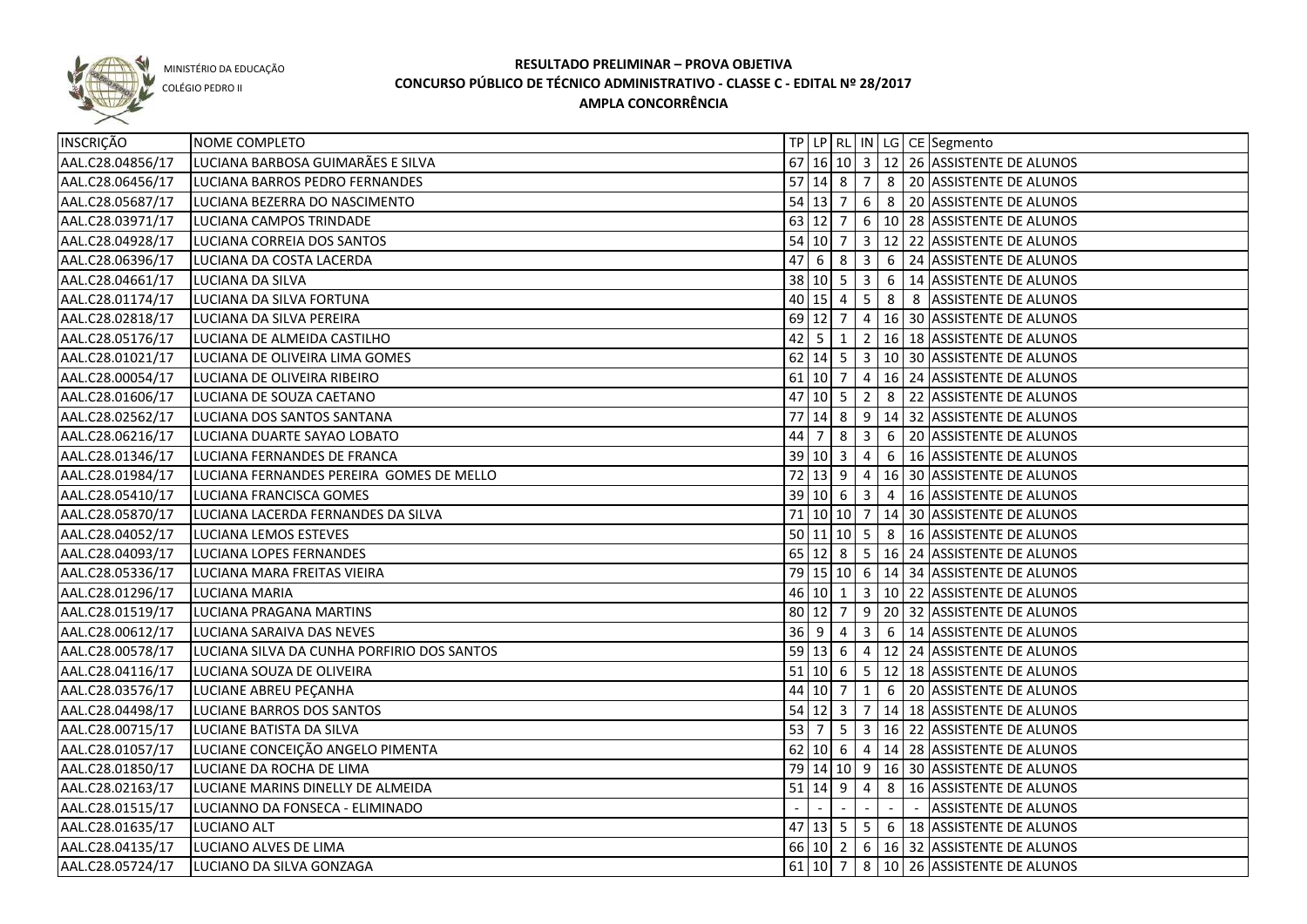

COLÉGIO PEDRO II

| <b>INSCRIÇÃO</b> | NOME COMPLETO                          |    |                        |                         |                         |                 | TP   LP   RL   IN   LG   CE   Segmento                                     |
|------------------|----------------------------------------|----|------------------------|-------------------------|-------------------------|-----------------|----------------------------------------------------------------------------|
| AAL.C28.04904/17 | LUCIANO DA SILVA SANTOS                | 63 |                        |                         |                         |                 | 9 9 16 22 ASSISTENTE DE ALUNOS                                             |
| AAL.C28.04887/17 | LUCIANO DE ARAUJO SILVA                |    | $72$ 15 $\overline{7}$ |                         |                         |                 | $\vert 6 \vert 16 \vert 28 \vert$ ASSISTENTE DE ALUNOS                     |
| AAL.C28.01716/17 | LUCIANO DE FREITAS ALVES               |    | $38 \mid 8 \mid 7$     |                         |                         |                 | $3 \mid 2 \mid 18$ ASSISTENTE DE ALUNOS                                    |
| AAL.C28.05421/17 | LUCIANO ROBERTO GONZAGA DA SILVA       |    | 31   10   4            |                         |                         |                 | 1 6   10 ASSISTENTE DE ALUNOS                                              |
| AAL.C28.02417/17 | LUCIENE BENEVIDES CARDOSO              |    |                        |                         |                         |                 | 58 15 8 3 10 22 ASSISTENTE DE ALUNOS                                       |
| AAL.C28.03751/17 | LUCIENE BONFIM DA SILVA RIVAS CHANVES  |    | 27 10 1                |                         |                         |                 | 4 2 10 ASSISTENTE DE ALUNOS                                                |
| AAL.C28.02874/17 | LUCIENE DE OLIVEIRA RODRIGUES          |    | $43 \ 10 \ 6$          |                         |                         |                 | $\vert$ 5 $\vert$ 4 $\vert$ 18 ASSISTENTE DE ALUNOS                        |
| AAL.C28.01467/17 | LUCIENE DIAS DA SILVA                  |    | $43 \mid 7 \mid 4$     |                         |                         |                 | 6 8 18 ASSISTENTE DE ALUNOS                                                |
| AAL.C28.03704/17 | LUCIENE GONZAGA DOS SANTOS VAZ         |    |                        | $47$ 11 3               |                         |                 | 5 6 22 ASSISTENTE DE ALUNOS                                                |
| AAL.C28.05469/17 | LUCIENE MARIA DE MEDEIROS SILVA        |    |                        |                         |                         |                 | 58 10 3 3 16 26 ASSISTENTE DE ALUNOS                                       |
| AAL.C28.06369/17 | LUCIENE MESQUITA ANTUNES               |    |                        |                         |                         |                 | 61 12 9 4 14 22 ASSISTENTE DE ALUNOS                                       |
| AAL.C28.02859/17 | LUCIENE MIGUEL DO NASCIMENTO ALCÂNTARA |    |                        | $64$ 11 6 7             |                         |                 | 18 22 ASSISTENTE DE ALUNOS                                                 |
| AAL.C28.00950/17 | LUCIENE MORAES DOS SANTOS FONSECA      |    | 36   10   4            |                         | $\overline{4}$          |                 | 6   12 ASSISTENTE DE ALUNOS                                                |
| AAL.C28.06057/17 | LUCIENE OLIVEIRA DO NASCIMENTO         |    | 69 11 7                |                         | $\overline{7}$          |                 | 16 28 ASSISTENTE DE ALUNOS                                                 |
| AAL.C28.02509/17 | LUCILÉIA LUIZETO                       |    |                        | $56$ 13 8 1             |                         |                 | 10 24 ASSISTENTE DE ALUNOS                                                 |
| AAL.C28.06006/17 | LUCILENE DA SILVA PEREIRA              |    | $54$ 10 7              |                         | $5\phantom{.0}$         | 6               | 26 ASSISTENTE DE ALUNOS                                                    |
| AAL.C28.00303/17 | LUCIMAR ANDRADE DOS SANTOS             |    | 37 11 2                |                         | $\overline{2}$          | 8               | 14 ASSISTENTE DE ALUNOS                                                    |
| AAL.C28.06267/17 | LUCIMAR LAQUINI                        | 47 | l 9                    | 5                       | $\overline{\mathbf{3}}$ | 6               | 24 ASSISTENTE DE ALUNOS                                                    |
| AAL.C28.05020/17 | LUCIMAR SANZONE VALLE                  | 38 | l 7                    | 6                       | $\overline{\mathbf{3}}$ | $6\overline{6}$ | 16 ASSISTENTE DE ALUNOS                                                    |
| AAL.C28.06086/17 | LUCIMARA PEREIRA DA SILVA              |    |                        | 64 12 9                 | $\overline{7}$          |                 | 14 22 ASSISTENTE DE ALUNOS                                                 |
| AAL.C28.05916/17 | LUCIMAURO JAY DA SILVA COUTO           |    |                        | 59 15 10 6              |                         | 8               | 20 ASSISTENTE DE ALUNOS                                                    |
| AAL.C28.05160/17 | LUCINEIDE PEREIRA DE OLIVEIRA          | 34 | - 8                    | $\overline{\mathbf{3}}$ | $\overline{3}$          | $\overline{4}$  | 16 ASSISTENTE DE ALUNOS                                                    |
| AAL.C28.05965/17 | LUCIO COUTO TORRES                     |    | 68 13 9                |                         | 8                       |                 | 18 20 ASSISTENTE DE ALUNOS                                                 |
| AAL.C28.06439/17 | LUCIO MAURO DA SILVA SABINO            | 50 | 7                      | 5                       | $\overline{4}$          |                 | 14 20 ASSISTENTE DE ALUNOS                                                 |
| AAL.C28.02998/17 | LUCIO MENDES GUEDES                    |    | 76 10 8                |                         |                         |                 | 8   18   32   ASSISTENTE DE ALUNOS                                         |
| AAL.C28.06071/17 | LUCKAS MAIA LIMA                       |    | 70 18 9                |                         | $\overline{7}$          |                 | 10 26 ASSISTENTE DE ALUNOS                                                 |
| AAL.C28.06156/17 | LUDMILA CARDOSO MAIA                   | 71 | $14 \mid 9$            |                         | 8                       |                 | 12 28 ASSISTENTE DE ALUNOS                                                 |
| AAL.C28.04199/17 | LUDMILA LIMA DE SOUZA                  |    | $61$ 15 9              |                         | $\overline{7}$          |                 | 10 20 ASSISTENTE DE ALUNOS                                                 |
| AAL.C28.04975/17 | LUDMILA OLIVEIRA CHAVES                |    | $75 \mid 13 \mid 8$    |                         |                         |                 | 6   18   30   ASSISTENTE DE ALUNOS                                         |
| AAL.C28.03435/17 | LUDMILLA CORDEIRO MARINHO              |    |                        |                         |                         |                 | 87 17 10 8 20 32 ASSISTENTE DE ALUNOS                                      |
| AAL.C28.04696/17 | LUECI RODRIGUES DE ARAUJO              |    | $63$ 11 7              |                         |                         |                 | 3   16   26   ASSISTENTE DE ALUNOS                                         |
| AAL.C28.04599/17 | LUENY SILVA                            |    |                        |                         |                         |                 | 53 9 5 7 10 22 ASSISTENTE DE ALUNOS                                        |
| AAL.C28.00414/17 | LUIS AUGUSTO BOTTINO SANTOS            |    | $56$ 12 8              |                         |                         |                 | 4 8 24 ASSISTENTE DE ALUNOS                                                |
| AAL.C28.03452/17 | LUÍS CARLOS CATHOUD ROCHA              |    | $41 \mid 9 \mid 4$     |                         |                         |                 | 2 8 18 ASSISTENTE DE ALUNOS                                                |
| AAL.C28.01415/17 | LUIS CARLOS GONÇALVES DOS SANTOS       |    |                        |                         |                         |                 | 28 $\vert$ 7 $\vert$ 2 $\vert$ 5 $\vert$ 0 $\vert$ 14 ASSISTENTE DE ALUNOS |
| AAL.C28.03250/17 | LUÍS CLÁUDIO BRANDÃO DE OLIVEIRA       |    |                        |                         |                         |                 | 61 8 8 7 12 26 ASSISTENTE DE ALUNOS                                        |
| AAL.C28.06152/17 | LUIS FELIPE TAVARES DUARTE MOURA       |    |                        |                         |                         |                 | 47 11 10 4 8 14 ASSISTENTE DE ALUNOS                                       |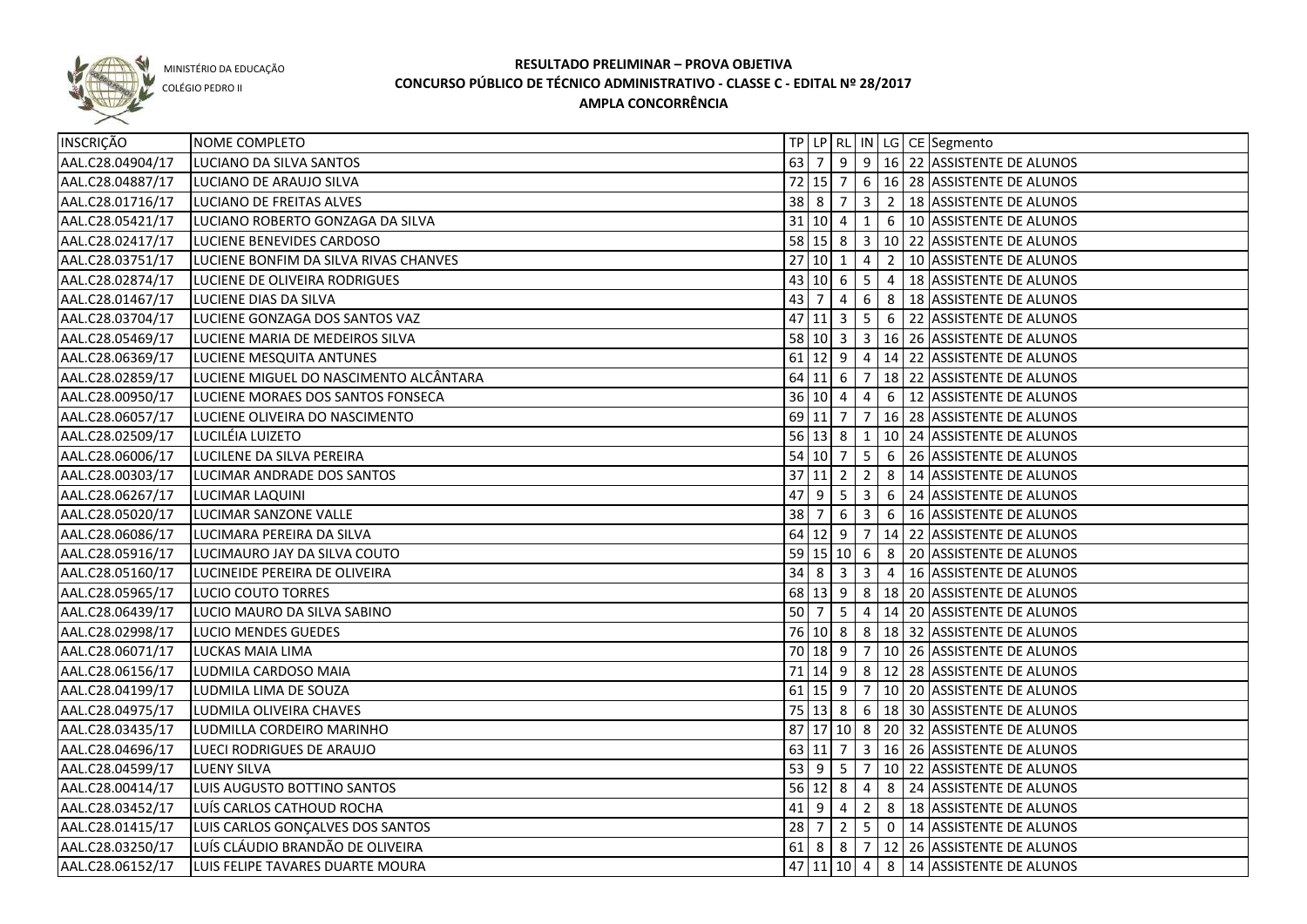

COLÉGIO PEDRO II

| INSCRIÇÃO        | NOME COMPLETO                                |    |                    |            |                |                |                          | TP LP RL IN LG CE Segmento                       |
|------------------|----------------------------------------------|----|--------------------|------------|----------------|----------------|--------------------------|--------------------------------------------------|
| AAL.C28.00671/17 | LUIS FERNANDO DA SILVA SANTOS                |    |                    |            |                |                |                          | 54 10 6 4 12 22 ASSISTENTE DE ALUNOS             |
| AAL.C28.02224/17 | LUIS GUSTAVO CARVALHO                        |    | $47$ 10 5 4        |            |                |                |                          | 6 22 ASSISTENTE DE ALUNOS                        |
| AAL.C28.05642/17 | LUÍS HENRIQUE GUTERRES ALEXANDRINO BORGES    |    | $64$ 16 9 5        |            |                |                |                          | 8 26 ASSISTENTE DE ALUNOS                        |
| AAL.C28.06159/17 | LUISA BARBOSA IGNACIO                        |    | $44 \mid 8 \mid 6$ |            | $\overline{4}$ |                |                          | 4 22 ASSISTENTE DE ALUNOS                        |
| AAL.C28.04861/17 | LUISA MORAIS IZIDORO DA SILVA                |    | $57$   12   9   4  |            |                |                |                          | 6 26 ASSISTENTE DE ALUNOS                        |
| AAL.C28.02335/17 | LUIZ AMERICO CARVALHO DOS SANTOS             |    |                    |            |                |                |                          | 66 9 10 5 16 26 ASSISTENTE DE ALUNOS             |
| AAL.C28.05818/17 | LUIZ ANTONIO DIEGO ELLER                     |    | $41$ 10 6 5        |            |                |                |                          | 4   16 ASSISTENTE DE ALUNOS                      |
| AAL.C28.05614/17 | LUIZ ANTÔNIO JESUS DO NASCIMENTO - ELIMINADO |    |                    |            |                |                | $\overline{\phantom{a}}$ | <b>ASSISTENTE DE ALUNOS</b>                      |
| AAL.C28.00489/17 | LUIZ ANTONIO LUNA FREIRE                     |    |                    |            |                |                |                          | 69 13 10 8 20 18 ASSISTENTE DE ALUNOS            |
| AAL.C28.01182/17 | LUIZ AUGUSTO MIRANDA LEITE FILHO             |    |                    |            |                |                |                          | 47   7   8   6   4   22   ASSISTENTE DE ALUNOS   |
| AAL.C28.05546/17 | LUIZ CARLOS DE SOUZA                         |    |                    |            |                |                |                          | 41 12 4 5 4 16 ASSISTENTE DE ALUNOS              |
| AAL.C28.05976/17 | LUIZ CARLOS RUBEM                            |    |                    |            |                |                |                          | 58 10 7 7 12 22 ASSISTENTE DE ALUNOS             |
| AAL.C28.01431/17 | LUIZ CARLOS SANTOS DA COSTA                  |    |                    |            |                |                |                          | 57 11 5 5 16 20 ASSISTENTE DE ALUNOS             |
| AAL.C28.03806/17 | LUIZ CLÁUDIO DE ARAUJO ROQUE                 |    |                    |            |                |                |                          | 82 16 10 10 12 34 ASSISTENTE DE ALUNOS           |
| AAL.C28.04190/17 | <b>LUIZ COSTA</b>                            |    | $62$ 13 9 6        |            |                |                |                          | 8 26 ASSISTENTE DE ALUNOS                        |
| AAL.C28.01349/17 | LUIZ DOS SANTOS                              |    | $61$ 12 8 7        |            |                |                |                          | 8 26 ASSISTENTE DE ALUNOS                        |
| AAL.C28.05983/17 | LUIZ EDUARDO DE ALMEIDA SANTOS               |    | 73 13 9 7          |            |                |                |                          | 18 26 ASSISTENTE DE ALUNOS                       |
| AAL.C28.02548/17 | LUIZ FELIPE ALMEIDA DA COSTA                 |    | 76 14 6 6          |            |                |                |                          | 18 32 ASSISTENTE DE ALUNOS                       |
| AAL.C28.00523/17 | LUIZ FELIPE BERNARDO MACHARETH               |    | 43 8               | $8 \mid 5$ |                | $\overline{2}$ |                          | 20 ASSISTENTE DE ALUNOS                          |
| AAL.C28.00852/17 | LUIZ FELIPE DA SILVA RODRIGUES               | 77 |                    |            |                |                |                          | 13  9   9   18   28   ASSISTENTE DE ALUNOS       |
| AAL.C28.03631/17 | LUIZ FELIPE DE ARAUJO                        |    | 49 10 9 8          |            |                |                |                          | 8   14 ASSISTENTE DE ALUNOS                      |
| AAL.C28.01425/17 | LUIZ FELIPE DE SOUZA BERNARDO VENTURA        |    | 53 10 5 8          |            |                |                |                          | 10 20 ASSISTENTE DE ALUNOS                       |
| AAL.C28.02738/17 | LUIZ FELIPE GOMES ESPÍNOLA                   |    |                    |            |                |                |                          | 71 14 9 10 10 28 ASSISTENTE DE ALUNOS            |
| AAL.C28.05013/17 | LUIZ FELIPE HASSEN DE ANDRADE                |    | 59 12 9            |            | 6 <sup>6</sup> | 6              |                          | 26 ASSISTENTE DE ALUNOS                          |
| AAL.C28.06295/17 | LUIZ FERNANDO DA SILVA BRASIL                |    | 79 15 7            |            | $\overline{7}$ |                |                          | 16 34 ASSISTENTE DE ALUNOS                       |
| AAL.C28.03608/17 | LUIZ FERNANDO DA SILVA NUNES                 | 43 | 9                  | 5          | 9              | $\overline{2}$ |                          | 18 ASSISTENTE DE ALUNOS                          |
| AAL.C28.02178/17 | LUIZ FERNANDO DUARTE VIDAL DA SILVA          |    | $54$ 11 9          |            | 4              | 8              |                          | 22 ASSISTENTE DE ALUNOS                          |
| AAL.C28.00243/17 | LUIZ FERNANDO SILVA MARQUES                  |    | 73 14 9            |            |                |                |                          | 8 20 22 ASSISTENTE DE ALUNOS                     |
| AAL.C28.04313/17 | LUIZ FILLIP MUNIZ DA SILVA                   | 39 | <u>9</u>           | 5          | 7              | $\overline{4}$ |                          | 14 ASSISTENTE DE ALUNOS                          |
| AAL.C28.06144/17 | LUIZ GUSTAVO CÂMARA NUNES                    |    | 68 14 6            |            |                |                |                          | 8   14   26   ASSISTENTE DE ALUNOS               |
| AAL.C28.00397/17 | LUIZ GUSTAVO DA SILVA BRITO                  |    | 50   10   8        |            | $\overline{4}$ |                |                          | 12 16 ASSISTENTE DE ALUNOS                       |
| AAL.C28.03172/17 | LUIZ HENRIQUE DO NASCIMENTO                  |    |                    |            |                |                |                          | 70 13 6 3 20 28 ASSISTENTE DE ALUNOS             |
| AAL.C28.03111/17 | LUIZ HENRIQUE MOREIRA PICOLO                 |    |                    |            |                |                |                          | 65 12 8 5 12 28 ASSISTENTE DE ALUNOS             |
| AAL.C28.00143/17 | LUIZ PAULO DA SILVA PEREIRA REIS             |    |                    |            |                |                |                          | 44 10 10 4 8 12 ASSISTENTE DE ALUNOS             |
| AAL.C28.03585/17 | LUIZ PAULO GOMES ADÃO                        |    |                    |            |                |                |                          | 53 12 10 7 8 16 ASSISTENTE DE ALUNOS             |
| AAL.C28.03730/17 | LUIZ PEDRO PIRES NASCIMENTO DOS SANTOS       |    |                    |            |                |                |                          | $63 15 8 6 8 26$ ASSISTENTE DE ALUNOS            |
| AAL.C28.01285/17 | LUIZ ROBERTO DE CARVALHO NARAZAKI            |    |                    |            |                |                |                          | 75   15   8   8   16   28   ASSISTENTE DE ALUNOS |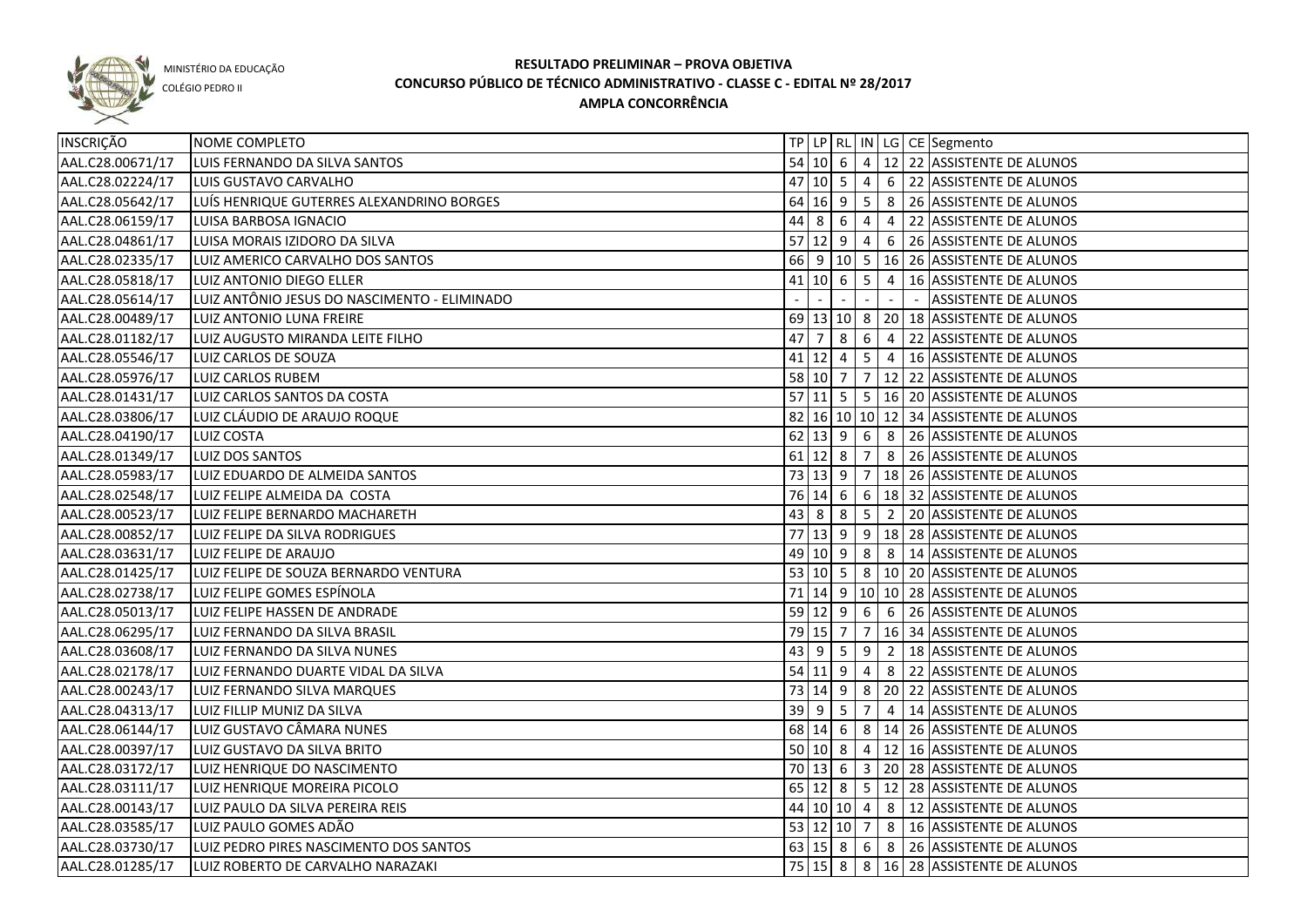

COLÉGIO PEDRO II

| <b>INSCRIÇÃO</b> | <b>NOME COMPLETO</b>                   |              |                     |                         |                                          |   | TP LP RL IN LG CE Segmento                             |
|------------------|----------------------------------------|--------------|---------------------|-------------------------|------------------------------------------|---|--------------------------------------------------------|
| AAL.C28.05411/17 | LUIZ RODRIGO FONSECA DOS SANTOS        |              | $23 \mid 6 \mid 6$  |                         |                                          |   | $\boxed{1}$ 4   6   ASSISTENTE DE ALUNOS               |
| AAL.C28.02815/17 | LUIZ VIANA TEIXEIRA                    |              |                     |                         |                                          |   | 52 9 6 5 14 18 ASSISTENTE DE ALUNOS                    |
| AAL.C28.04670/17 | LUIZA FAGUNDES CARDOZO                 |              |                     |                         |                                          |   | 58 11 8 5 10 24 ASSISTENTE DE ALUNOS                   |
| AAL.C28.02196/17 | LUIZA HELENA RIZZO PEREZ               |              |                     |                         |                                          |   | 59 10 10 5 12 22 ASSISTENTE DE ALUNOS                  |
| AAL.C28.01190/17 | LUIZA LEMES PEGRUCCI FERREIRA          |              |                     |                         |                                          |   | 82 17 9 8 16 32 ASSISTENTE DE ALUNOS                   |
| AAL.C28.02431/17 | LUIZA MELLO DA COSTA                   |              | 59 14 7             |                         |                                          |   | $\vert$ 2 $\vert$ 20 $\vert$ 16 ASSISTENTE DE ALUNOS   |
| AAL.C28.01173/17 | LUKAS DA SILVA FORTUNA                 |              |                     |                         |                                          |   | 45 11 8 4 10 12 ASSISTENTE DE ALUNOS                   |
| AAL.C28.03379/17 | LUZA RIBEIRO DA COSTA LIMA             |              |                     |                         |                                          |   | 58 11 4 3 16 24 ASSISTENTE DE ALUNOS                   |
| AAL.C28.03317/17 | LUZIA BISPO DOS SANTOS                 |              | $49 \mid 14 \mid 3$ |                         |                                          |   | $\vert 6 \vert 4 \vert 22 \vert$ ASSISTENTE DE ALUNOS  |
| AAL.C28.03712/17 | LUZIANE FREITAS DA SILVA               |              | 83 15 7             |                         |                                          |   | 9 20 32 ASSISTENTE DE ALUNOS                           |
| AAL.C28.00386/17 | LUZIMAR VENTURA LOPES DE AGUIAR        |              | 43 11               | $\overline{2}$          |                                          |   | 4   10   16   ASSISTENTE DE ALUNOS                     |
| AAL.C28.01841/17 | LUZIMARISA LEARTH DE LIMA              | $16 \quad 5$ |                     | 1                       | $2^{\circ}$                              |   | 6 2 ASSISTENTE DE ALUNOS                               |
| AAL.C28.06306/17 | LYDIA PAULA PEREIRA DE AZEVEDO         |              | 66 13 8             |                         | $\overline{7}$                           |   | 10 28 ASSISTENTE DE ALUNOS                             |
| AAL.C28.05454/17 | MADELON CRISTINA DE AGUIAR MIRANDA     | $51$ 9       |                     | 6                       | $\begin{array}{c} \boxed{2} \end{array}$ |   | 10 24 ASSISTENTE DE ALUNOS                             |
| AAL.C28.05220/17 | <b>MAGALY CRUZ</b>                     | $54$ 9       |                     | $\overline{7}$          | $2^{\circ}$                              | 8 | 28 ASSISTENTE DE ALUNOS                                |
| AAL.C28.02921/17 | MAGDA SOARES DO ESPÍRITO SANTO         | 48           | $\overline{7}$      | $\overline{7}$          | $\overline{4}$                           | 8 | 22 ASSISTENTE DE ALUNOS                                |
| AAL.C28.00655/17 | MAGNA JULIANA BISPO                    |              | $64$ 11 9           |                         |                                          |   | 6   10   28   ASSISTENTE DE ALUNOS                     |
| AAL.C28.06061/17 | MAIARA IASMIN                          |              | $62$ 12 7           |                         |                                          |   | $\vert 5 \vert 10 \vert 28 \vert$ ASSISTENTE DE ALUNOS |
| AAL.C28.01404/17 | MAICOM CABRAL DE OLIVEIRA              |              | $77$ 12 8           |                         | 9                                        |   | 18 30 ASSISTENTE DE ALUNOS                             |
| AAL.C28.02376/17 | MAICON HENRIQUE FERNANDES              |              |                     |                         |                                          |   | 77 17 10 8 14 28 ASSISTENTE DE ALUNOS                  |
| AAL.C28.02110/17 | MAIKE WENDEL LIMA PASSOS               |              | 53 14 3             |                         |                                          |   | 4   12   20   ASSISTENTE DE ALUNOS                     |
| AAL.C28.05416/17 | MAIQUE CÂMARA SANTANA                  | 61           | -6                  | 6                       |                                          |   | 3   16   30   ASSISTENTE DE ALUNOS                     |
| AAL.C28.06531/17 | MAIRA COSTA IVANIR SANTOS              |              | 62 10 7             |                         |                                          |   | $5 \mid 12 \mid 28 \mid$ ASSISTENTE DE ALUNOS          |
| AAL.C28.02811/17 | MAIRA EMANUELLE VIEIRA RODRIGUES       |              | 59 11               | 7                       |                                          |   | 7   14   20   ASSISTENTE DE ALUNOS                     |
| AAL.C28.02913/17 | MAITE CLETO                            | 53           | l 9                 | $\overline{\mathbf{3}}$ |                                          |   | 7   16   18   ASSISTENTE DE ALUNOS                     |
| AAL.C28.01973/17 | MALENA RIBEIRO CARDOSO DA CONCEIÇÃO    |              | $58$ 13 5           |                         | $\overline{4}$                           |   | 10 26 ASSISTENTE DE ALUNOS                             |
| AAL.C28.05009/17 | MANOEL CORREA QUEIROZ                  |              |                     |                         |                                          |   | 68 14 10 6 18 20 ASSISTENTE DE ALUNOS                  |
| AAL.C28.01392/17 | MANOEL FILHO AURELIANO                 | 9            | l 3                 | $\overline{0}$          |                                          |   | 2 0 4 ASSISTENTE DE ALUNOS                             |
| AAL.C28.01250/17 | <b>MANOEL GOMES DO NASCIMENTO</b>      |              |                     |                         |                                          |   | 65 12 9 4 16 24 ASSISTENTE DE ALUNOS                   |
| AAL.C28.02143/17 | MANUELLA AUGUSTA DA SILVA ESTEVES NOVO |              | $36 \ 12 \ 6$       |                         |                                          |   | 2 2 2 14 ASSISTENTE DE ALUNOS                          |
| AAL.C28.05812/17 | MANUELLA DE FARIAS RAMOS               |              | $42 \mid 9 \mid 4$  |                         |                                          |   | $\overline{5}$   4   20   ASSISTENTE DE ALUNOS         |
| AAL.C28.00747/17 | MAPRIL BARBOSA DA FONSECA JUNIOR       |              |                     |                         |                                          |   | 70 16 10 8 10 26 ASSISTENTE DE ALUNOS                  |
| AAL.C28.04720/17 | MARA LUCIA DOS SANTOS                  |              |                     |                         |                                          |   | 68 13 8 5 18 24 ASSISTENTE DE ALUNOS                   |
| AAL.C28.02624/17 | MARA SILVA MATHEUS SODRÉ DA COSTA      |              |                     |                         |                                          |   | 49 11 8 2 8 20 ASSISTENTE DE ALUNOS                    |
| AAL.C28.00962/17 | MARA SODRÉ SIQUEIRA MELO               |              |                     |                         |                                          |   | 51 11 8 4 10 18 ASSISTENTE DE ALUNOS                   |
| AAL.C28.05414/17 | MARCEL FERREIRA DE FIGUEIREDO          |              |                     |                         |                                          |   | 73 15 8 10 8 32 ASSISTENTE DE ALUNOS                   |
| AAL.C28.02444/17 | MARCELA DA SILVA DIAS                  |              |                     |                         |                                          |   | 69 15 10 8 12 24 ASSISTENTE DE ALUNOS                  |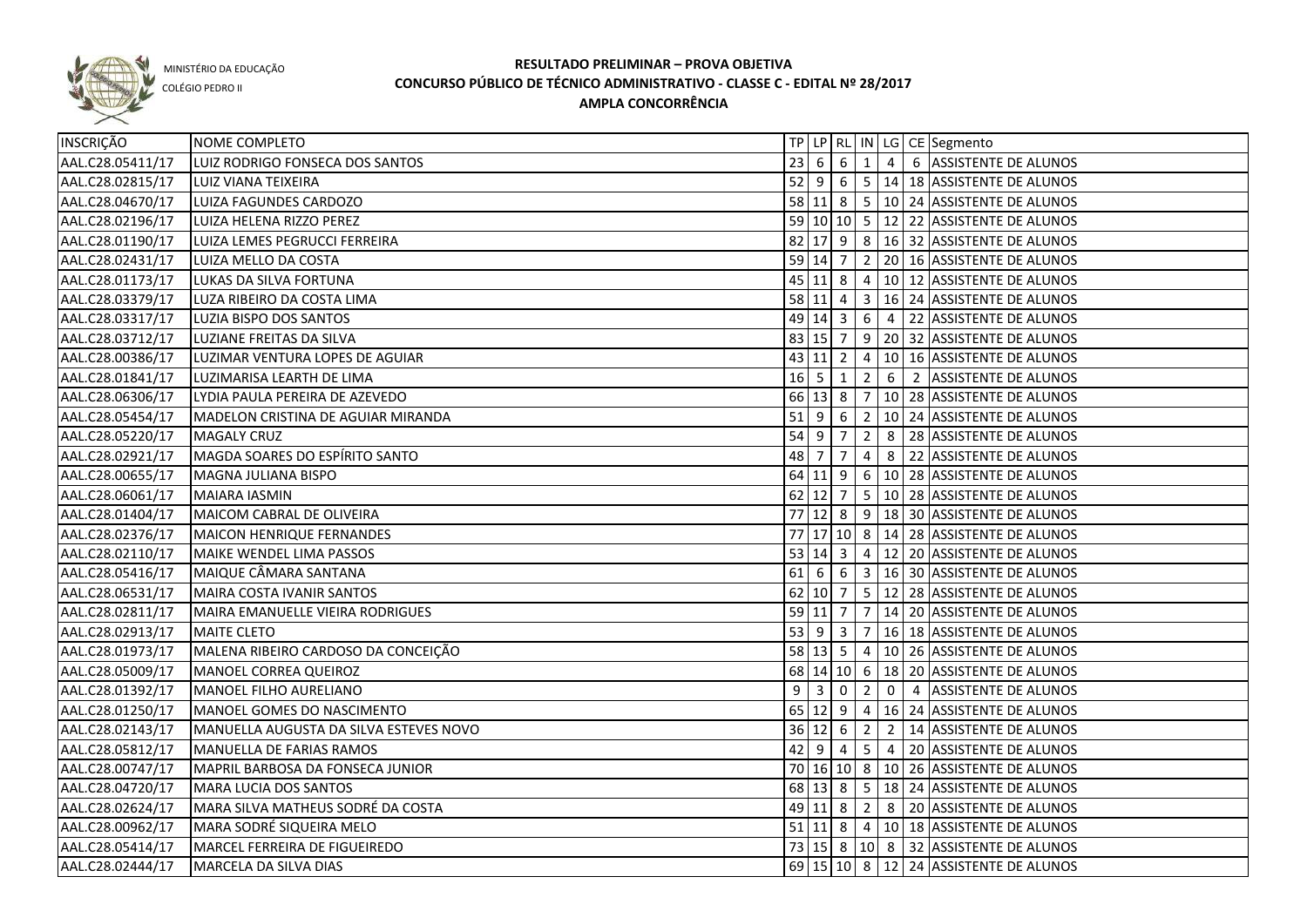

COLÉGIO PEDRO II

| INSCRIÇÃO        | NOME COMPLETO                            |    |                    |                 |                         |    | TP LP RL IN LG CE Segmento                      |
|------------------|------------------------------------------|----|--------------------|-----------------|-------------------------|----|-------------------------------------------------|
| AAL.C28.05525/17 | MARCELA LOPES VAZ DA COSTA               |    |                    |                 |                         |    | 84 15 10 7 20 32 ASSISTENTE DE ALUNOS           |
| AAL.C28.05758/17 | MARCELE DE VASCONCELLOS CARDOSO DA ROCHA |    |                    |                 |                         |    | 57 12 8 5 10 22 ASSISTENTE DE ALUNOS            |
| AAL.C28.06223/17 | MARCELE FRAGOSO MENDES                   |    |                    |                 |                         |    | 71 13 7 3 14 34 ASSISTENTE DE ALUNOS            |
| AAL.C28.03002/17 | MARCELLA BARBOSA                         |    |                    |                 |                         |    | 44 12 9 5 2 16 ASSISTENTE DE ALUNOS             |
| AAL.C28.01126/17 | MARCELLA ENDLICH COSTA GASPAR            |    |                    |                 |                         |    | 47 9 4 4 4 8 22 ASSISTENTE DE ALUNOS            |
| AAL.C28.04984/17 | MARCELLA MACIEL DE CARVALHO              |    |                    |                 |                         |    | 83 16 10 9 16 32 ASSISTENTE DE ALUNOS           |
| AAL.C28.06440/17 | <b>IMARCELLA MELLO DE SOUZA</b>          |    |                    |                 |                         |    | 54 13 8 7 8 18 ASSISTENTE DE ALUNOS             |
| AAL.C28.06326/17 | MARCELLA PAULA DANTAS                    |    |                    |                 |                         |    | 55 12 6 5 8 24 ASSISTENTE DE ALUNOS             |
| AAL.C28.05560/17 | MARCELLE BRITO CASIMIRO DE OLIVEIRA      |    |                    |                 |                         |    | 58 12 7 3 12 24 ASSISTENTE DE ALUNOS            |
| AAL.C28.05942/17 | MARCELLE LOUREIRO DE ALMEIDA             |    |                    |                 |                         |    | 65 13 8 8 14 22 ASSISTENTE DE ALUNOS            |
| AAL.C28.05841/17 | MARCELLE SCALA CALDAS                    |    |                    |                 |                         |    | 48 9 6 5 10 18 ASSISTENTE DE ALUNOS             |
| AAL.C28.04097/17 | MARCELLE SIQUEIRA FERREIRA               |    |                    |                 |                         |    | 63 12 10 3 14 24 ASSISTENTE DE ALUNOS           |
| AAL.C28.04783/17 | MARCELLO GONÇALVES DA SILVA SANTOS       |    |                    |                 |                         |    | 51   14   8   5   8   16   ASSISTENTE DE ALUNOS |
| AAL.C28.03085/17 | MARCELLO RODRIGUES MATOS                 |    |                    |                 |                         |    | 52 9 8 5 14 16 ASSISTENTE DE ALUNOS             |
| AAL.C28.03116/17 | MARCELLY ARANHA                          |    | $38$ 11 4 5        |                 |                         |    | 0   18 ASSISTENTE DE ALUNOS                     |
| AAL.C28.01444/17 | MARCELLY CAETANO DA SILVA                |    | $44$ 11 3 2        |                 |                         |    | 8 20 ASSISTENTE DE ALUNOS                       |
| AAL.C28.02984/17 | MARCELLY FARIAS DE PAIVA                 |    | $58$ 13 7 8        |                 |                         |    | 10 20 ASSISTENTE DE ALUNOS                      |
| AAL.C28.03953/17 | MARCELLY MARIA DA SILVA RIBEIRO          |    | $43 \mid 9 \mid 4$ |                 | 4                       |    | 8   18 ASSISTENTE DE ALUNOS                     |
| AAL.C28.02899/17 | MARCELLY RODRIGUES FONSECA               |    | $46 \mid 6$        |                 |                         |    | $9$ 5 10 16 ASSISTENTE DE ALUNOS                |
| AAL.C28.06485/17 | MARCELO AQUINO                           |    | $51$ 11 7 5        |                 |                         | 12 | 16 ASSISTENTE DE ALUNOS                         |
| AAL.C28.01631/17 | MARCELO BARROS DE ALMEIDA                | 25 | 6                  | $\frac{1}{2}$   | $\overline{\mathbf{3}}$ | 6  | 8 ASSISTENTE DE ALUNOS                          |
| AAL.C28.02776/17 | MARCELO CONCEIÇÃO DA SILVA               | 39 | 8                  | $\overline{2}$  | $5\overline{)}$         | 6  | 18 ASSISTENTE DE ALUNOS                         |
| AAL.C28.00817/17 | MARCELO DE ARAUJO RAMOS                  |    | $69$ 11 5          |                 | $\overline{7}$          |    | 20 26 ASSISTENTE DE ALUNOS                      |
| AAL.C28.06096/17 | MARCELO DE ARAUJO SANTOS                 |    | 43 10 8            |                 | 1                       | 6  | 18 ASSISTENTE DE ALUNOS                         |
| AAL.C28.05153/17 | MARCELO DE OLIVEIRA RICÃO                | 31 | $\overline{7}$     | 6               | $\overline{2}$          | 0  | 16 ASSISTENTE DE ALUNOS                         |
| AAL.C28.04464/17 | MARCELO DOLORES DE CARVALHO              |    | 44 11 6            |                 | 7                       | 6  | 14 ASSISTENTE DE ALUNOS                         |
| AAL.C28.05292/17 | MARCELO EDUARDO DA SILVA                 | 59 | l 8 l              | 8               |                         |    | 3   18   22   ASSISTENTE DE ALUNOS              |
| AAL.C28.00487/17 | MARCELO ESPOSITO                         |    | $32$ 9             | $\vert 2 \vert$ | $\overline{\mathbf{3}}$ |    | 6 12 ASSISTENTE DE ALUNOS                       |
| AAL.C28.01433/17 | MARCELO FREITAS MACIEL                   |    | 62 13 10 7         |                 |                         |    | 10 22 ASSISTENTE DE ALUNOS                      |
| AAL.C28.04672/17 | MARCELO GOMES                            |    | $66$ 11 7 4        |                 |                         |    | 18 26 ASSISTENTE DE ALUNOS                      |
| AAL.C28.03612/17 | MARCELO JOSE BARROS TAVARES              |    |                    |                 |                         |    | 59 12 8 7 10 22 ASSISTENTE DE ALUNOS            |
| AAL.C28.04523/17 | MARCELO LARANJEIRA                       |    |                    |                 |                         |    | 48 11 4 3 4 26 ASSISTENTE DE ALUNOS             |
| AAL.C28.01361/17 | MARCELO LOPES DA SILVA                   |    |                    |                 |                         |    | 69 12 9 10 12 26 ASSISTENTE DE ALUNOS           |
| AAL.C28.04618/17 | MARCELO LUIS DA SILVA TORRES             |    |                    |                 |                         |    | 36 5 10 7 6 8 ASSISTENTE DE ALUNOS              |
| AAL.C28.03095/17 | MARCELO MAPHEU NOGUEIRA                  |    |                    |                 |                         |    | 75 14 8 9 16 28 ASSISTENTE DE ALUNOS            |
| AAL.C28.03809/17 | MARCELO MIRANDA                          |    | 65 14 8 7          |                 |                         |    | 16 20 ASSISTENTE DE ALUNOS                      |
| AAL.C28.01602/17 | MARCELO MORAES                           |    |                    |                 |                         |    | 34   5   9   2   6   12   ASSISTENTE DE ALUNOS  |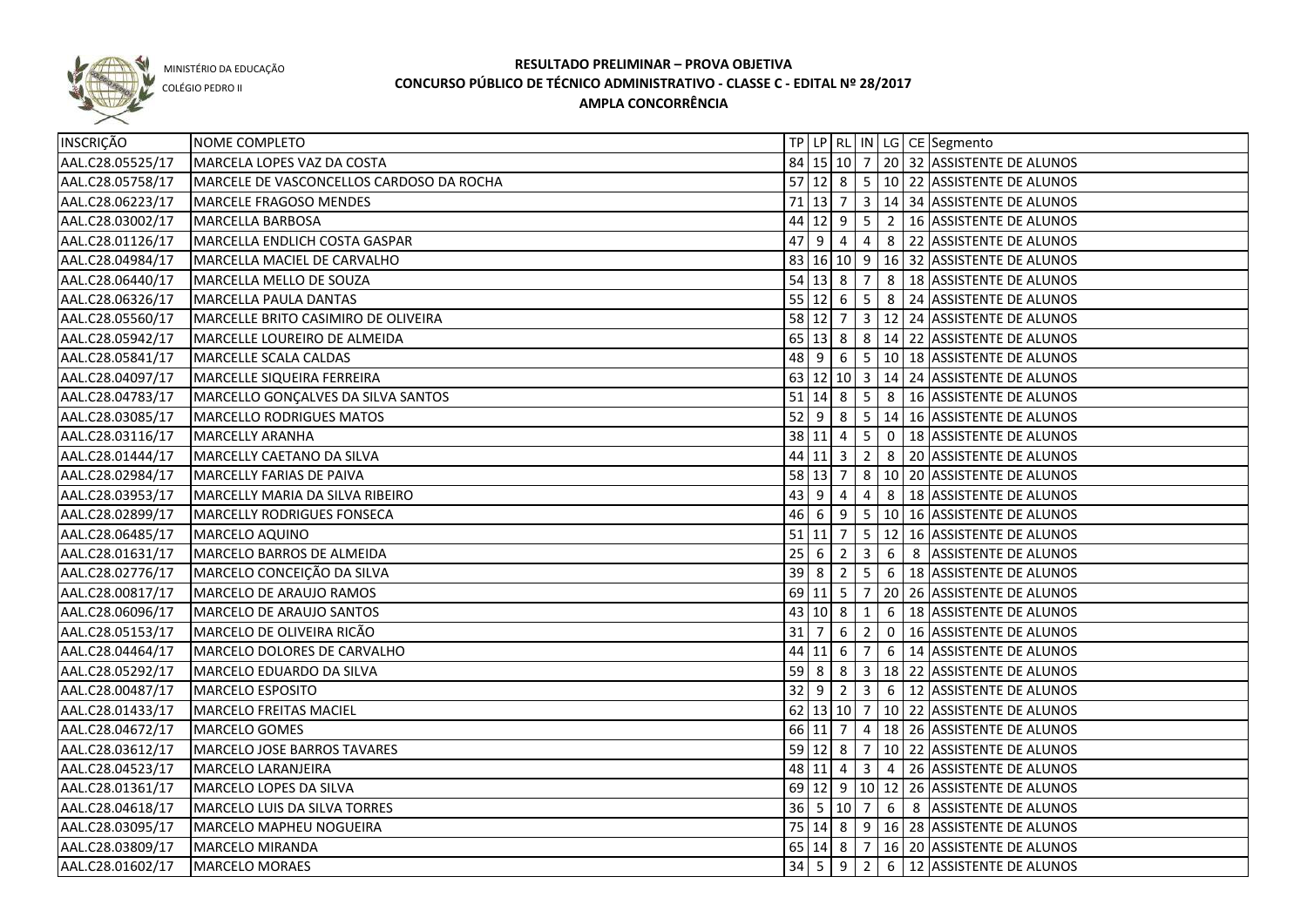

COLÉGIO PEDRO II

| <b>INSCRIÇÃO</b> | NOME COMPLETO                             |                                  |                     |                 |                         |                | TP   LP   RL   IN   LG   CE   Segmento           |
|------------------|-------------------------------------------|----------------------------------|---------------------|-----------------|-------------------------|----------------|--------------------------------------------------|
| AAL.C28.04045/17 | MARCELO QUINTES FRANÇA                    |                                  |                     |                 |                         |                | 60 13 9 4 16 18 ASSISTENTE DE ALUNOS             |
| AAL.C28.03041/17 | MARCELO RODRIGUES DA SILVA                |                                  |                     |                 |                         |                | 62 12 8 6 12 24 ASSISTENTE DE ALUNOS             |
| AAL.C28.06092/17 | MARCELO SANTOS DE OLIVEIRA                |                                  |                     |                 |                         |                | 55 12 6 5 4 28 ASSISTENTE DE ALUNOS              |
| AAL.C28.02057/17 | MARCELO SILVA DOS SANTOS                  |                                  |                     |                 |                         |                | 61 15 7 7 14 18 ASSISTENTE DE ALUNOS             |
| AAL.C28.00741/17 | MÁRCIA ANDRÉA DE CARVALHO LOPES           |                                  |                     |                 |                         |                | 66   12   7   7   16   24   ASSISTENTE DE ALUNOS |
| AAL.C28.03848/17 | MARCIA APARECIDA MENDES AMANCIO           |                                  | $41 \, 8 \, 3$      |                 |                         |                | 6 8 16 ASSISTENTE DE ALUNOS                      |
| AAL.C28.00838/17 | MÁRCIA APARECIDA SOUZA GRAÇA              |                                  |                     |                 |                         |                | 41 8 5 4 8 16 ASSISTENTE DE ALUNOS               |
| AAL.C28.04100/17 | MARCIA AZEREDO CARVALHO                   | $46$ 7                           |                     |                 |                         |                | 3 2 16 18 ASSISTENTE DE ALUNOS                   |
| AAL.C28.01895/17 | MÁRCIA BELLO PERDOMO                      |                                  | 47 10 3             |                 |                         |                | $4   14   16  $ ASSISTENTE DE ALUNOS             |
| AAL.C28.01975/17 | MARCIA BEZERRA RODRIGUES                  |                                  | $63$   9            |                 |                         |                | $5 \mid 5 \mid 14 \mid 30$ ASSISTENTE DE ALUNOS  |
| AAL.C28.01405/17 | MARCIA CALEGARO DE QUEIROZ                |                                  | $45 \mid 12 \mid 5$ |                 |                         |                | 4 10 14 ASSISTENTE DE ALUNOS                     |
| AAL.C28.06516/17 | MARCIA CLEMENTE DA SILVA                  |                                  |                     |                 |                         |                | 83   19   9   5   20   30   ASSISTENTE DE ALUNOS |
| AAL.C28.00803/17 | MÁRCIA COLLIS SEIXAS                      | $38 \mid 6$                      |                     | 4               | $\overline{2}$          | $\overline{4}$ | 22 ASSISTENTE DE ALUNOS                          |
| AAL.C28.04416/17 | MÁRCIA CRISTINA BAHIA                     |                                  | 45 10 6             |                 |                         |                | $5$   12   12   ASSISTENTE DE ALUNOS             |
| AAL.C28.02835/17 | MARCIA CRISTINA DE SOUZA JULIÃO           | 34                               | <u>9</u>            | $\overline{2}$  | 1                       | $\overline{4}$ | 18 ASSISTENTE DE ALUNOS                          |
| AAL.C28.04957/17 | MARCIA DA CONCEIÇÃO OLIVEIRA DE SOUZA     |                                  | $44 \mid 13 \mid 5$ |                 | $\overline{4}$          | $\overline{4}$ | 18 ASSISTENTE DE ALUNOS                          |
| AAL.C28.04032/17 | MARCIA DA SILVA TEIXEIRA                  |                                  | 59   10   5         |                 | 6 <sup>6</sup>          | 8              | 30 ASSISTENTE DE ALUNOS                          |
| AAL.C28.04750/17 | MÁRCIA DE QUEIROZ PEREIRA                 |                                  | $62$ 11 8           |                 | 7                       |                | 10 26 ASSISTENTE DE ALUNOS                       |
| AAL.C28.00472/17 | MARCIA FERNANDA LUSCENA MARINO PORTELLA   | 40                               | 8                   | $5\phantom{.0}$ | $\overline{\mathbf{3}}$ |                | 12 12 ASSISTENTE DE ALUNOS                       |
| AAL.C28.03669/17 | MARCIA GABRIELA FELIX DE ANDRADE          | 48                               | 8                   | 8               | 4                       | 6              | 22 ASSISTENTE DE ALUNOS                          |
| AAL.C28.03167/17 | MARCIA GUERRA TOFANI                      |                                  | 60 15 8             |                 |                         |                | 5   16   16 ASSISTENTE DE ALUNOS                 |
| AAL.C28.00063/17 | MARCIA LEITÃO VASCONCELLOS                | 44                               | $11 \mid 6$         |                 | $5\overline{5}$         | 8              | 14 ASSISTENTE DE ALUNOS                          |
| AAL.C28.02319/17 | MÁRCIA LÚCIA ARÊAS TARDIVO                | 49                               | -8                  | -8              | $5\overline{)}$         | 6              | 22 ASSISTENTE DE ALUNOS                          |
| AAL.C28.04515/17 | MARCIA PESSANHA BARCELOS                  | 24                               | -6                  | 1               | $\mathbf{3}$            | $\overline{4}$ | 10 ASSISTENTE DE ALUNOS                          |
| AAL.C28.03736/17 | MARCIA RAMOS DA ROCHA PLATTEK             |                                  | 64 14 7             |                 |                         |                | 7   12   24   ASSISTENTE DE ALUNOS               |
| AAL.C28.01624/17 | MARCIA REGINA DA SILVA                    | 57                               | <b>11</b>           | -5              | 7                       |                | 16 18 ASSISTENTE DE ALUNOS                       |
| AAL.C28.00692/17 | MÁRCIA REGINA FERNANDES LOPES             | $37 \, 8$                        |                     | 4               | $\mathbf{3}$            |                | 0 22 ASSISTENTE DE ALUNOS                        |
| AAL.C28.04489/17 | MARCIA REGINA MACHADO DA SILVA DOS SANTOS | $50 \overline{\smash{\big)}\ 9}$ |                     | 4               |                         |                | 7   14   16   ASSISTENTE DE ALUNOS               |
| AAL.C28.01406/17 | <b>MARCIA SANTOS</b>                      |                                  | $31 \mid 5$         | $\overline{4}$  |                         |                | 2 4 16 ASSISTENTE DE ALUNOS                      |
| AAL.C28.02538/17 | MARCIA VIEIRA DE REZENDE                  |                                  | $74$ 13 7           |                 |                         |                | 8   18   28   ASSISTENTE DE ALUNOS               |
| AAL.C28.01658/17 | <b>MARCIO ANDRE SANTOS DE OLIVEIRA</b>    |                                  | $35 \mid 3 \mid 4$  |                 |                         |                | 4   12   12   ASSISTENTE DE ALUNOS               |
| AAL.C28.03404/17 | MÁRCIO ANTÔNIO DO NASCIMENTO SILVA        |                                  |                     |                 |                         |                | 80 14 10 8 16 32 ASSISTENTE DE ALUNOS            |
| AAL.C28.05277/17 | MARCIO BARROS MOREIRA LIMA                |                                  | $46 \ 8 \ 6 \ 4$    |                 |                         |                | 6 22 ASSISTENTE DE ALUNOS                        |
| AAL.C28.01393/17 | MARCIO CAMARGO DE OLIVEIRA                |                                  |                     |                 |                         |                | 43 12 2 3 8 18 ASSISTENTE DE ALUNOS              |
| AAL.C28.03738/17 | MARCIO DA SILVA MARINS                    |                                  |                     |                 |                         |                | 82 18 8 8 20 28 ASSISTENTE DE ALUNOS             |
| AAL.C28.05576/17 | MARCIO DE OLIVEIRA MENDES                 |                                  | $52$ 11 7           |                 |                         |                | 6 12 16 ASSISTENTE DE ALUNOS                     |
| AAL.C28.03881/17 | MARCIO DE SOUZA PORTANOVA                 |                                  | 49 8                |                 |                         |                | 3 6 10 22 ASSISTENTE DE ALUNOS                   |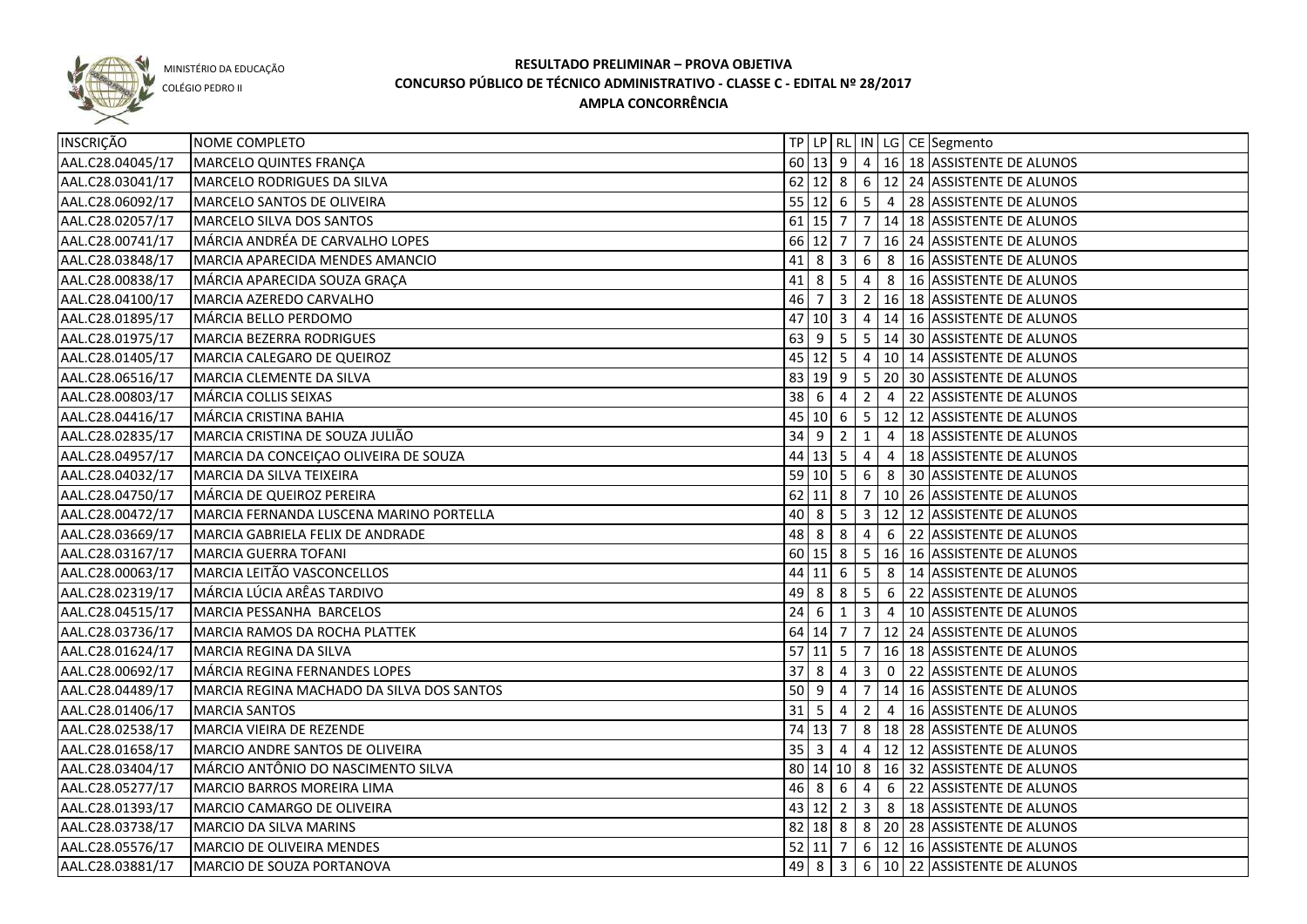

COLÉGIO PEDRO II

| INSCRIÇÃO        | NOME COMPLETO                             |    |                                  |            |                |                | TP   LP   RL   IN   LG   CE   Segmento            |
|------------------|-------------------------------------------|----|----------------------------------|------------|----------------|----------------|---------------------------------------------------|
| AAL.C28.02637/17 | MARCIO FERNANDES DA COSTA                 |    |                                  |            |                |                | 39 11 6 4 4 14 ASSISTENTE DE ALUNOS               |
| AAL.C28.06390/17 | MÁRCIO GOMES JÚNIOR                       |    |                                  |            |                |                | 77 16 9 8 12 32 ASSISTENTE DE ALUNOS              |
| AAL.C28.02370/17 | MARCIO MILONE CAMEL JUNIOR                |    |                                  |            |                |                | 81   15   9   7   10   40   ASSISTENTE DE ALUNOS  |
| AAL.C28.02560/17 | MARCIO ODAIR DIAS                         |    |                                  |            |                |                | 67 13 8 4 20 22 ASSISTENTE DE ALUNOS              |
| AAL.C28.04329/17 | MARCIO OLIVEIRA DE FARIAS                 |    |                                  |            |                |                | 54 11 5 4 8 26 ASSISTENTE DE ALUNOS               |
| AAL.C28.02128/17 | MARCIO PAIVA DO NASCIMENTO                |    |                                  |            |                |                | 39 6 4 3 6 20 ASSISTENTE DE ALUNOS                |
| AAL.C28.06323/17 | <b>MARCIO PAULA FREITAS</b>               |    |                                  |            |                |                | 59 8 8 3 3 18 22 ASSISTENTE DE ALUNOS             |
| AAL.C28.01922/17 | MARCO ANTONIO                             |    |                                  |            |                |                | 46 6 9 5 10 16 ASSISTENTE DE ALUNOS               |
| AAL.C28.01304/17 | MARCO ANTÔNIO ALVES ALVES                 |    | 46 10 8 4                        |            |                |                | 6   18 ASSISTENTE DE ALUNOS                       |
| AAL.C28.03242/17 | MARCO ANTONIO CORREIA DE CARVALHO         |    |                                  |            |                |                | 73   14   5   8   14   32   ASSISTENTE DE ALUNOS  |
| AAL.C28.03742/17 | MARCO ANTONIO DE SOUZA                    | 29 | $\overline{7}$                   | $5 \mid 3$ |                | $\overline{4}$ | 10 ASSISTENTE DE ALUNOS                           |
| AAL.C28.05612/17 | MARCO ANTONIO MACEDO GUIMARÃES            |    | $56$ 12 8 8                      |            |                |                | 8 20 ASSISTENTE DE ALUNOS                         |
| AAL.C28.06327/17 | MARCO ANTONIO PUCCINI LARA JUNIOR PUCCINI |    | 52   10   6                      |            | 4              |                | 10 22 ASSISTENTE DE ALUNOS                        |
| AAL.C28.05839/17 | <b>MARCO AURELIO NUNES</b>                | 27 | $\overline{4}$                   |            | $2 \mid 3$     | $\overline{4}$ | 14 ASSISTENTE DE ALUNOS                           |
| AAL.C28.05090/17 | MARCO AURÉLIO SILVEIRA                    |    |                                  |            |                |                | 66 13 9 6 14 24 ASSISTENTE DE ALUNOS              |
| AAL.C28.03003/17 | MARCO AURÉLIO VITORINO DE SOUZA           |    |                                  |            |                |                | 81   17   10   8   18   28   ASSISTENTE DE ALUNOS |
| AAL.C28.04184/17 | MARCO TARDELLI MONTEIRO ALVES             |    | $46$ 15 7 2                      |            |                |                | 2 20 ASSISTENTE DE ALUNOS                         |
| AAL.C28.04272/17 | MARCOS ALRELIO NASCIMENTO                 |    | $43 \mid 11 \mid 5 \mid 3 \mid$  |            |                | $\sqrt{4}$     | 20 ASSISTENTE DE ALUNOS                           |
| AAL.C28.01113/17 | MARCOS ANTONIO DA SILVA                   | 47 | $10 \overline{\smash{\big)}\ 5}$ |            | 8              | - 8            | 16 ASSISTENTE DE ALUNOS                           |
| AAL.C28.05456/17 | MARCOS ANTÔNIO MATOS SOUZA                |    | 48 6                             | 6          | $\overline{2}$ |                | 10 24 ASSISTENTE DE ALUNOS                        |
| AAL.C28.03424/17 | MARCOS ANTÔNIO PEREIRA DOS SANTOS         | 47 | l 9                              | 8          | 4              | $\overline{2}$ | 24 ASSISTENTE DE ALUNOS                           |
| AAL.C28.05362/17 | MARCOS AURELIO DA SILVA                   |    |                                  |            |                |                | 77 11 9 9 20 28 ASSISTENTE DE ALUNOS              |
| AAL.C28.01764/17 | MARCOS AURELIO FERREIRA CARDOSO           |    |                                  |            |                |                | 64 13 9 6 12 24 ASSISTENTE DE ALUNOS              |
| AAL.C28.04244/17 | MARCOS AURÉLIO SOARES COUTO               |    |                                  |            |                |                | 61   13   9   5   8   26   ASSISTENTE DE ALUNOS   |
| AAL.C28.05401/17 | MARCOS CESAR CASSEMIRO DOS SANTOS         |    |                                  |            |                |                | 59   11   8   8   10   22   ASSISTENTE DE ALUNOS  |
| AAL.C28.04105/17 | MARCOS COSTA DA ROSA                      |    |                                  |            |                | $32$ 11 8 5 2  | 6 ASSISTENTE DE ALUNOS                            |
| AAL.C28.05544/17 | MARCOS DA SILVA ESTEVES                   |    |                                  |            |                |                | 75 12 9 10 18 26 ASSISTENTE DE ALUNOS             |
| AAL.C28.05567/17 | MARCOS DE ALMEIDA SANTOS                  |    | 70 11 9 4                        |            |                |                | 16 30 ASSISTENTE DE ALUNOS                        |
| AAL.C28.05352/17 | MARCOS DOS SANTOS MACHADO                 |    |                                  |            |                |                | 81   16   10   9   20   26   ASSISTENTE DE ALUNOS |
| AAL.C28.02480/17 | MARCOS FELIPE MENDONÇA DA SILVA           |    | $42 \mid 7$                      | 4          |                |                | 5 4 22 ASSISTENTE DE ALUNOS                       |
| AAL.C28.03753/17 | MARCOS FELLIPE ANGELO NOVAES              |    |                                  |            |                |                | 84 15 9 10 20 30 ASSISTENTE DE ALUNOS             |
| AAL.C28.03786/17 | MARCOS GOMES DE OLIVEIRA                  |    | $49$ $9$ 6                       |            |                |                | 2 8 24 ASSISTENTE DE ALUNOS                       |
| AAL.C28.01870/17 | <b>MARCOS MAURILIO BARBOSA CRUZEIRO</b>   |    |                                  |            |                |                | 66 9 8 9 18 22 ASSISTENTE DE ALUNOS               |
| AAL.C28.01725/17 | MARCOS PAULINO DA SILVA                   |    |                                  |            |                |                | 44 7 9 4 6 18 ASSISTENTE DE ALUNOS                |
| AAL.C28.04745/17 | MARCOS PAULO LEAL VAREJÃO                 |    |                                  |            |                |                | 38 11 7 4 8 8 ASSISTENTE DE ALUNOS                |
| AAL.C28.05349/17 | MARCOS PAULO LIMA DE FREITAS              |    |                                  |            |                |                | 61 14 9 6 10 22 ASSISTENTE DE ALUNOS              |
| AAL.C28.00954/17 | MARCOS PAULO PEDRO FREIRES                |    |                                  |            |                |                | 38 8 5 5 6 14 ASSISTENTE DE ALUNOS                |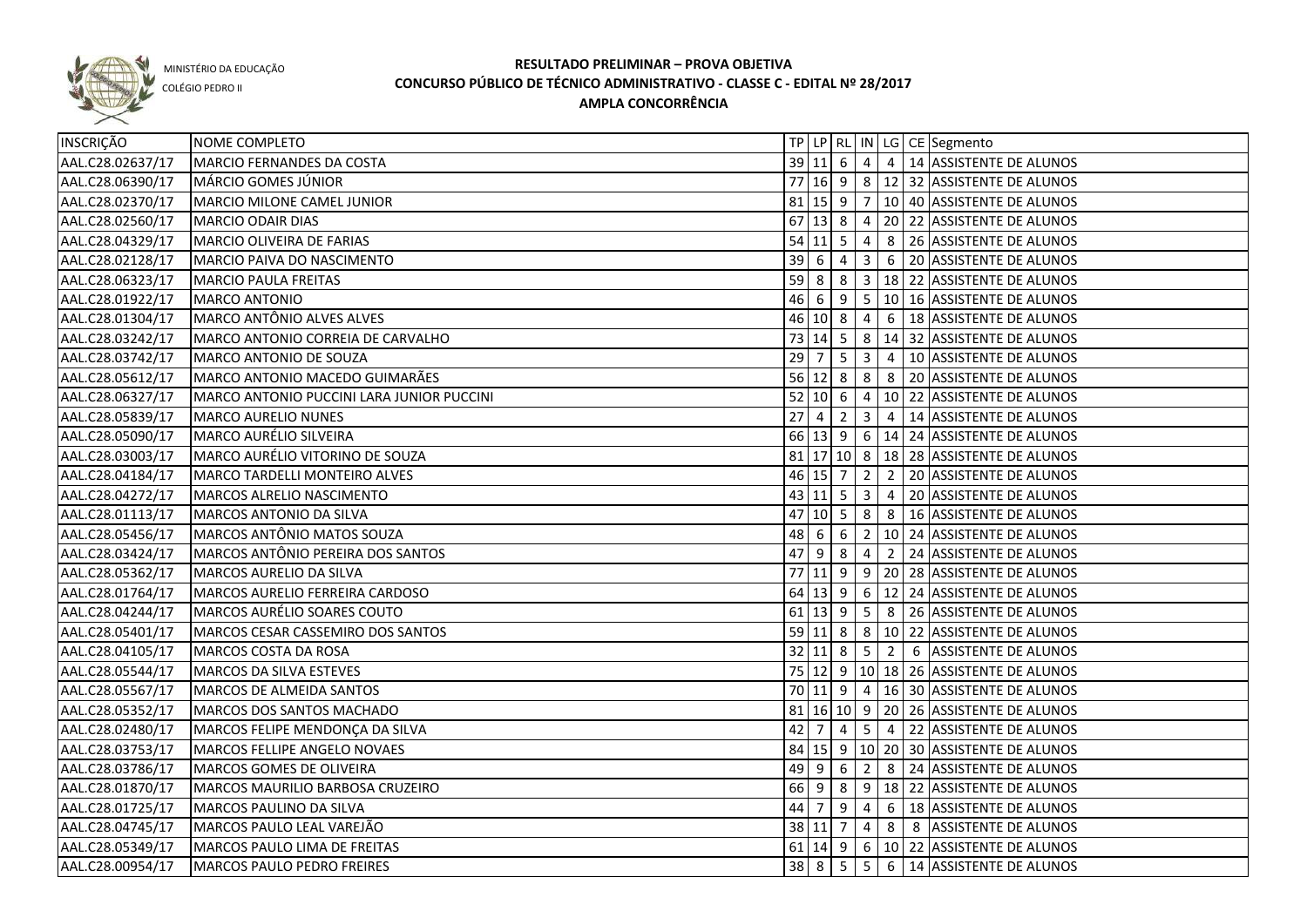

COLÉGIO PEDRO II

| INSCRIÇÃO        | NOME COMPLETO                                  |    |                   |                 |                         |   | TP   LP   RL   IN   LG   CE   Segmento                |
|------------------|------------------------------------------------|----|-------------------|-----------------|-------------------------|---|-------------------------------------------------------|
| AAL.C28.02340/17 | MARCOS PAULO VEGELE RENAUD                     |    |                   |                 |                         |   | 66 13 8 9 16 20 ASSISTENTE DE ALUNOS                  |
| AAL.C28.03292/17 | MARCOS PEIXOTO DE SOUZA                        |    |                   |                 |                         |   | 64   15   10   7   6   26   ASSISTENTE DE ALUNOS      |
| AAL.C28.03130/17 | MARCOS PEREIRA CRUZ PEREIRACRUZ                |    |                   |                 |                         |   | 45   7   6   2   8   22   ASSISTENTE DE ALUNOS        |
| AAL.C28.02743/17 | <b>MARCOS VINICIUS BARROSO DE OLIVEIRA</b>     |    |                   |                 |                         |   | 92 16 10 10 20 36 ASSISTENTE DE ALUNOS                |
| AAL.C28.04700/17 | <b>MARCOS VINICIUS DE SOUZA MATTOS MARTINS</b> |    |                   |                 |                         |   | 61   10   8   5   12   26   ASSISTENTE DE ALUNOS      |
| AAL.C28.05930/17 | MARCOS VINICIUS FELICIANO DA PAIXÃO DA SILVA   |    |                   |                 |                         |   | 42 9 6 3 4 20 ASSISTENTE DE ALUNOS                    |
| AAL.C28.03677/17 | MARCOS VINICIUS GARCIA TEIXEIRA                |    |                   |                 |                         |   | 42 10 5 5 0 22 ASSISTENTE DE ALUNOS                   |
| AAL.C28.04098/17 | MARCOS VINICIUS MENEZES BANDEIRA CAMPOS        |    | 57 11 8 4         |                 |                         |   | 6 28 ASSISTENTE DE ALUNOS                             |
| AAL.C28.06272/17 | MARCOS VINICIUS NEIVA LOPES                    |    |                   |                 |                         |   | 47 13 10 4 8 12 ASSISTENTE DE ALUNOS                  |
| AAL.C28.05125/17 | MARCOS VINICIUS TORRES PEREIRA                 |    | 49 10 7 4         |                 |                         |   | 6 22 ASSISTENTE DE ALUNOS                             |
| AAL.C28.02413/17 | MARCOS VINICIUS VINICIUS CAPELLA DE OLIVEIRA   |    |                   |                 |                         |   | 62 11 7 6 10 28 ASSISTENTE DE ALUNOS                  |
| AAL.C28.04578/17 | MARCUS JOSE OLIVEIRA SAMPAIO                   |    |                   |                 |                         |   | 43 8 5 2 12 16 ASSISTENTE DE ALUNOS                   |
| AAL.C28.02963/17 | MARCUS PEREIRA DE ALMEIDA                      |    |                   |                 |                         |   | 67 13 8 6 16 24 ASSISTENTE DE ALUNOS                  |
| AAL.C28.01254/17 | MARCUS PHILLIPE ANTUNES RAMOS                  |    | $45$   10   8   5 |                 |                         |   | 4   18 ASSISTENTE DE ALUNOS                           |
| AAL.C28.03212/17 | MARCUS VINICIUS ALVES DE SOUZA                 |    |                   |                 |                         |   | 62 14 6 8 14 20 ASSISTENTE DE ALUNOS                  |
| AAL.C28.05604/17 | MARCUS VINICIUS DA SILVA SILVEIRA              | 42 | l 2               | $5 \mid 5 \mid$ |                         |   | 12 18 ASSISTENTE DE ALUNOS                            |
| AAL.C28.02387/17 | MARGARETH DE CASTRO HENRIQUES VIEIRA           |    |                   |                 |                         |   | 46 11 7 2 10 16 ASSISTENTE DE ALUNOS                  |
| AAL.C28.01982/17 | MARGARETH DIAS XAVIER                          |    |                   |                 |                         |   | 72 12 7 9 16 28 ASSISTENTE DE ALUNOS                  |
| AAL.C28.04868/17 | MARGARETH LIEBERMANN PINTO MERINO              |    | 51   10   6       |                 |                         |   | $\vert 5 \vert 8 \vert 22 \vert$ ASSISTENTE DE ALUNOS |
| AAL.C28.00233/17 | MARGARIDA DOS SANTOS ARAUJO FARIAS             |    | $52$ 14 6         |                 | $\vert 4 \vert$         |   | 8 20 ASSISTENTE DE ALUNOS                             |
| AAL.C28.04000/17 | MARI HELENA TOLEDO CAMPOS                      |    |                   |                 |                         |   | 59   13   7   5   10   24   ASSISTENTE DE ALUNOS      |
| AAL.C28.02439/17 | MARIA ALICE PEREIRA MUNIZ DE LIMA              |    | $62$ 10 6         |                 | $4 \mid$                |   | 14 28 ASSISTENTE DE ALUNOS                            |
| AAL.C28.01294/17 | MARIA ANDREA GOMES ALBA BRITTO                 | 67 |                   |                 |                         |   | 11  5   5   18   28   ASSISTENTE DE ALUNOS            |
| AAL.C28.00722/17 | MARIA ANGÉLICA ARAÚJO                          |    | 38 10 5           |                 | $\overline{\mathbf{3}}$ |   | 6   14 ASSISTENTE DE ALUNOS                           |
| AAL.C28.02441/17 | MARIA APARECIDA ARGON VIEIRA                   |    | $55$ 12 5         |                 | $\overline{4}$          |   | 16 18 ASSISTENTE DE ALUNOS                            |
| AAL.C28.03743/17 | MARIA APARECIDA BARBOSA                        | 48 | -9                | -6              | $5\phantom{.0}$         | 8 | 20 ASSISTENTE DE ALUNOS                               |
| AAL.C28.04482/17 | MARIA APARECIDA CAMPOS DE ALMEIDA              |    | $57$ 13 8         |                 |                         |   | 6 10 20 ASSISTENTE DE ALUNOS                          |
| AAL.C28.01290/17 | MARIA APARECIDA COUTINHO DA SILVA MARTINS      |    |                   |                 |                         |   | 43   10   4   5   10   14   ASSISTENTE DE ALUNOS      |
| AAL.C28.05127/17 | MARIA APARECIDA DA SILVA COSTA VELLOSO RAMIRES |    | $44$ 11 3 4       |                 |                         |   | 2 24 ASSISTENTE DE ALUNOS                             |
| AAL.C28.04095/17 | <b>MARIA APARECIDA SCHWATZER</b>               |    |                   |                 |                         |   | 77 16 10 5 16 30 ASSISTENTE DE ALUNOS                 |
| AAL.C28.04218/17 | MARIA ARLETE DOS SANTOS BESERRA                |    |                   |                 |                         |   | 44 12 3 3 4 22 ASSISTENTE DE ALUNOS                   |
| AAL.C28.04536/17 | MARIA BERENICE DE JESUS                        |    |                   |                 |                         |   | 48 10 2 6 12 18 ASSISTENTE DE ALUNOS                  |
| AAL.C28.04826/17 | MARIA CARLINDA DE ALMEIDA CALAZANS             |    |                   |                 |                         |   | 56 12 7 5 10 22 ASSISTENTE DE ALUNOS                  |
| AAL.C28.05493/17 | MARIA CAROLINA COVAS RAMOS GALLIER DE BARROS   |    |                   |                 |                         |   | 44 12 4 4 2 22 ASSISTENTE DE ALUNOS                   |
| AAL.C28.01810/17 | MARIA CAROLINA PORTO BRAGANÇA                  |    |                   |                 |                         |   | 67 13 8 8 4 14 24 ASSISTENTE DE ALUNOS                |
| AAL.C28.04937/17 | MARIA CLAUDIA ELIAS BATISTA                    |    |                   |                 |                         |   | 63   14   10   5   10   24   ASSISTENTE DE ALUNOS     |
| AAL.C28.06504/17 | MARIA CRISTINA DA SILVA CRUZ                   | 27 |                   |                 |                         |   | $6$   2   5   0   14   ASSISTENTE DE ALUNOS           |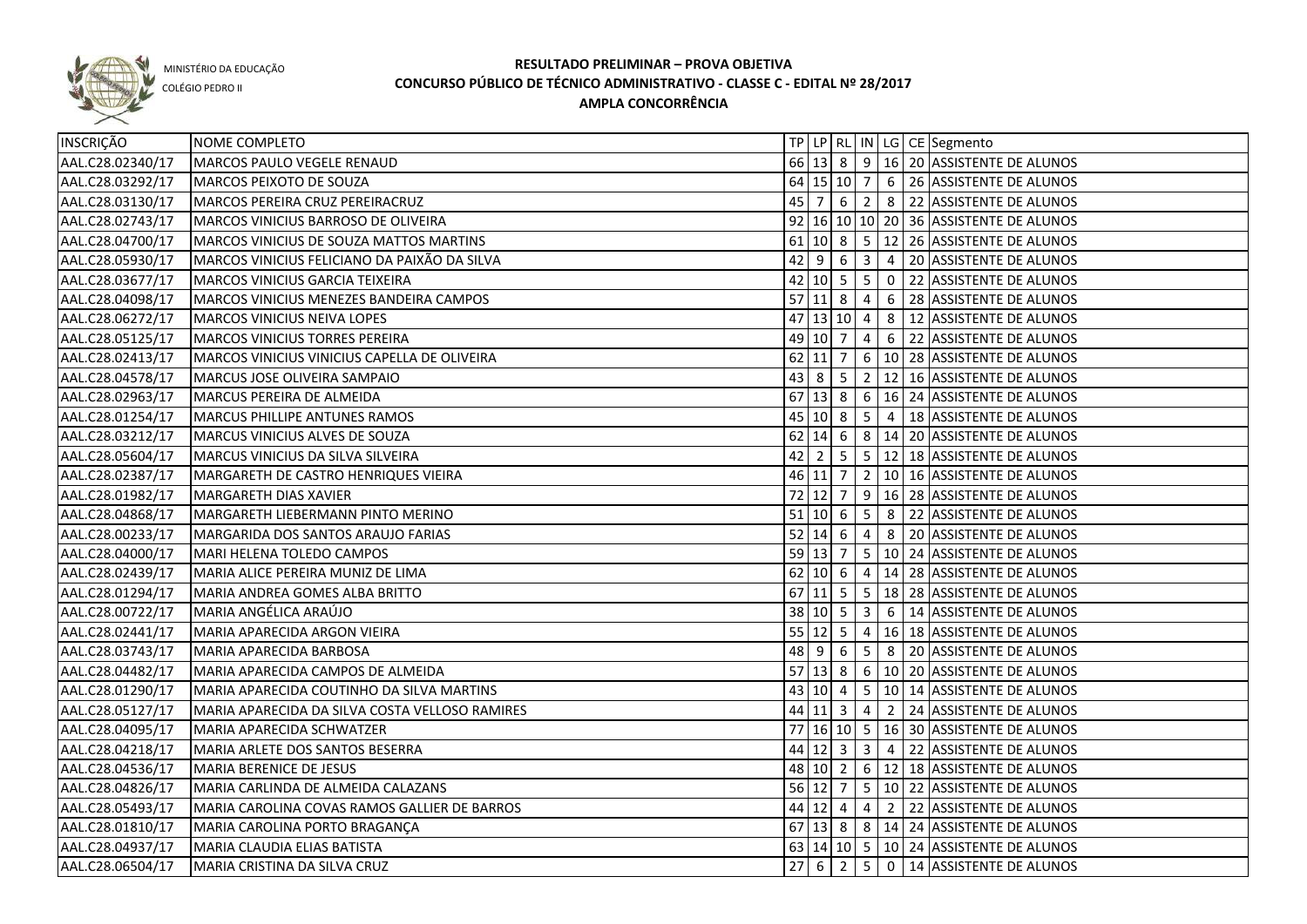

COLÉGIO PEDRO II

| INSCRIÇÃO        | NOME COMPLETO                                |                    |                                              |                         |                         |                | TP   LP   RL   IN   LG   CE   Segmento            |
|------------------|----------------------------------------------|--------------------|----------------------------------------------|-------------------------|-------------------------|----------------|---------------------------------------------------|
| AAL.C28.02769/17 | MARIA CRISTINA MARQUES                       |                    | 44 10 7                                      |                         | 1                       |                | 6 20 ASSISTENTE DE ALUNOS                         |
| AAL.C28.03094/17 | MARIA CRISTINA SOUZA DIAS                    |                    |                                              |                         |                         |                | 58 9 9 4 12 24 ASSISTENTE DE ALUNOS               |
| AAL.C28.03710/17 | MARIA DA CONCEIÇÃO BONFIM SILVA              |                    |                                              |                         |                         |                | 63 14 5 4 16 24 ASSISTENTE DE ALUNOS              |
| AAL.C28.05323/17 | MARIA DA GLÓRIA JOSÉ FERREIRA                |                    |                                              |                         |                         |                | 45 11 6 6 4 18 ASSISTENTE DE ALUNOS               |
| AAL.C28.05943/17 | MARIA DA GLÓRIA MUNIZ DO NASCIMENTO          |                    | 65 15 7                                      |                         |                         |                | 5 16 22 ASSISTENTE DE ALUNOS                      |
| AAL.C28.00231/17 | <b>MARIA DA PIEDADE GOMES LEMOS</b>          |                    |                                              |                         |                         |                | 53 8 5 4 10 26 ASSISTENTE DE ALUNOS               |
| AAL.C28.05817/17 | MARIA DAS DORES MARINHO COSTA                |                    | 60 14 8                                      |                         |                         |                | 6 8 24 ASSISTENTE DE ALUNOS                       |
| AAL.C28.03963/17 | MARIA DAS GRAÇAS DA SILVA DOS SANTOS         |                    | 45 10 3                                      |                         |                         |                | 4 8 20 ASSISTENTE DE ALUNOS                       |
| AAL.C28.02661/17 | MARIA DAS GRAÇAS LIMA COUTINHO BRITO         |                    |                                              |                         |                         |                | 52 10 6 4 12 20 ASSISTENTE DE ALUNOS              |
| AAL.C28.04263/17 | MARIA DAS GRAÇAS REZENDE DE SOUSA COSTA      |                    |                                              |                         |                         |                | 55 12 5 2 12 24 ASSISTENTE DE ALUNOS              |
| AAL.C28.00978/17 | MARIA DE FATIMA FARIA SANTOS                 | $51 \mid 8 \mid 3$ |                                              |                         |                         |                | 4   12   24   ASSISTENTE DE ALUNOS                |
| AAL.C28.03191/17 | MARIA DE FÁTIMA PONTES DOS SANTOS            | 31                 | 4                                            | $\mathbf{1}$            |                         |                | 6 2 18 ASSISTENTE DE ALUNOS                       |
| AAL.C28.04842/17 | MARIA DE FATIMA RODRIGUES VIRGOLINO          | 47                 | 6                                            | 4                       |                         |                | 5   18   14   ASSISTENTE DE ALUNOS                |
| AAL.C28.00332/17 | MARIA DE JESUS HORTA DA SILVA                | 28                 | 6                                            | $\overline{2}$          |                         |                | 2   12   6   ASSISTENTE DE ALUNOS                 |
| AAL.C28.05722/17 | MARIA DE LOURDES MONTE COUTINHO DE SOUZA     | 39                 | 6                                            | 8                       | 1                       |                | 8   16 ASSISTENTE DE ALUNOS                       |
| AAL.C28.00880/17 | MARIA DE LOURDES SOARES DA COSTA             | $51$ 9             |                                              | $\overline{\mathbf{3}}$ |                         |                | 5   12   22   ASSISTENTE DE ALUNOS                |
| AAL.C28.01337/17 | MARIA DO CARMO DE ALBUQUERQUE                |                    | $42 \begin{array}{ c c } 10 & 6 \end{array}$ |                         | $\overline{2}$          |                | 8   16 ASSISTENTE DE ALUNOS                       |
| AAL.C28.01610/17 | MARIA DO ROSARIO HERMENEGILDO                |                    | $51$ 11 7                                    |                         |                         |                | 3   14   16   ASSISTENTE DE ALUNOS                |
| AAL.C28.02849/17 | MARIA DO SOCORRO COSTA SADLER                |                    | 55 11 7                                      |                         |                         |                | 5   10   22   ASSISTENTE DE ALUNOS                |
| AAL.C28.04251/17 | MARIA DO SOCORRO DE MOURA COSTA              |                    | $66$ 14 9                                    |                         | 7                       |                | 12 24 ASSISTENTE DE ALUNOS                        |
| AAL.C28.06049/17 | MARIA DOS PRAZERES DOS SANTOS                | $57$ 10 8          |                                              |                         |                         |                | 5   12   22   ASSISTENTE DE ALUNOS                |
| AAL.C28.04885/17 | MARIA EDUARDA CARVALHO DE OLIVEIRA           | $51$ 15 6          |                                              |                         | $\overline{4}$          | 8              | 18 ASSISTENTE DE ALUNOS                           |
| AAL.C28.05775/17 | MARIA EVA DE OLIVEIRA SABINO                 | 53   11   4        |                                              |                         |                         |                | 6   10   22   ASSISTENTE DE ALUNOS                |
| AAL.C28.03391/17 | MARIA FERNANDA BATISTA BITTENCOURT GUIMARÃES |                    | $56$ 11 8                                    |                         | 5 <sub>5</sub>          |                | 10 22 ASSISTENTE DE ALUNOS                        |
| AAL.C28.04635/17 | MARIA FRANCISCA AZÊVEDO                      | 43                 | -6                                           | 4                       | 3 <sup>1</sup>          |                | 10 20 ASSISTENTE DE ALUNOS                        |
| AAL.C28.01043/17 | MARIA GABRIELA LOIOLA BERNARDINO             |                    |                                              |                         |                         |                | 72   15   10   5   10   32   ASSISTENTE DE ALUNOS |
| AAL.C28.06019/17 | MARIA HELENA DA SILVA MACHADO                |                    | 50   10   6                                  |                         | $\overline{4}$          | $\overline{4}$ | 26 ASSISTENTE DE ALUNOS                           |
| AAL.C28.01686/17 | MARIA HELENA MARCELINO DE MENDONÇA           |                    | 79 13 9                                      |                         |                         |                | $9$   18   30   ASSISTENTE DE ALUNOS              |
| AAL.C28.06155/17 | MARIA HELENA PAES DA SILVA MORA              |                    | 55 11                                        | $\overline{7}$          | 5 <sup>5</sup>          |                | 8 24 ASSISTENTE DE ALUNOS                         |
| AAL.C28.02374/17 | MARIA HELENA RODRIGUES                       |                    | 54 8                                         | 8                       |                         |                | $\boxed{6}$   10   22   ASSISTENTE DE ALUNOS      |
| AAL.C28.03185/17 | MARIA IRENE DOS SANTOS RAMOS                 |                    | $41 \ 13 \ 3$                                |                         |                         |                | $3 \mid 8 \mid 14$ ASSISTENTE DE ALUNOS           |
| AAL.C28.01800/17 | MARIA ISABEL CAMARA LEMOS                    |                    | 63 10 8                                      |                         | $\overline{7}$          |                | 8 30 ASSISTENTE DE ALUNOS                         |
| AAL.C28.01680/17 | MARIA ISANETE DE CASTRO                      |                    |                                              |                         |                         |                | 64 12 5 3 16 28 ASSISTENTE DE ALUNOS              |
| AAL.C28.03716/17 | MARIA IZABEL FERREIRA DE SOUZA               |                    |                                              |                         |                         |                | 49 14 5 2 8 20 ASSISTENTE DE ALUNOS               |
| AAL.C28.04453/17 | MARIA JOSÉ LOPES E SILVA                     |                    | $52 \mid 14 \mid 5$                          |                         | $\overline{\mathbf{3}}$ |                | 8 22 ASSISTENTE DE ALUNOS                         |
| AAL.C28.06111/17 | MARIA JOSE PAIVA GOMES - ELIMINADO           |                    |                                              |                         | $\overline{a}$          | $\sim$         | ASSISTENTE DE ALUNOS                              |
| AAL.C28.02021/17 | MARIA JOSELANE DE SOUZA ARAUJO               |                    |                                              |                         |                         |                | 56 12 3 3 12 26 ASSISTENTE DE ALUNOS              |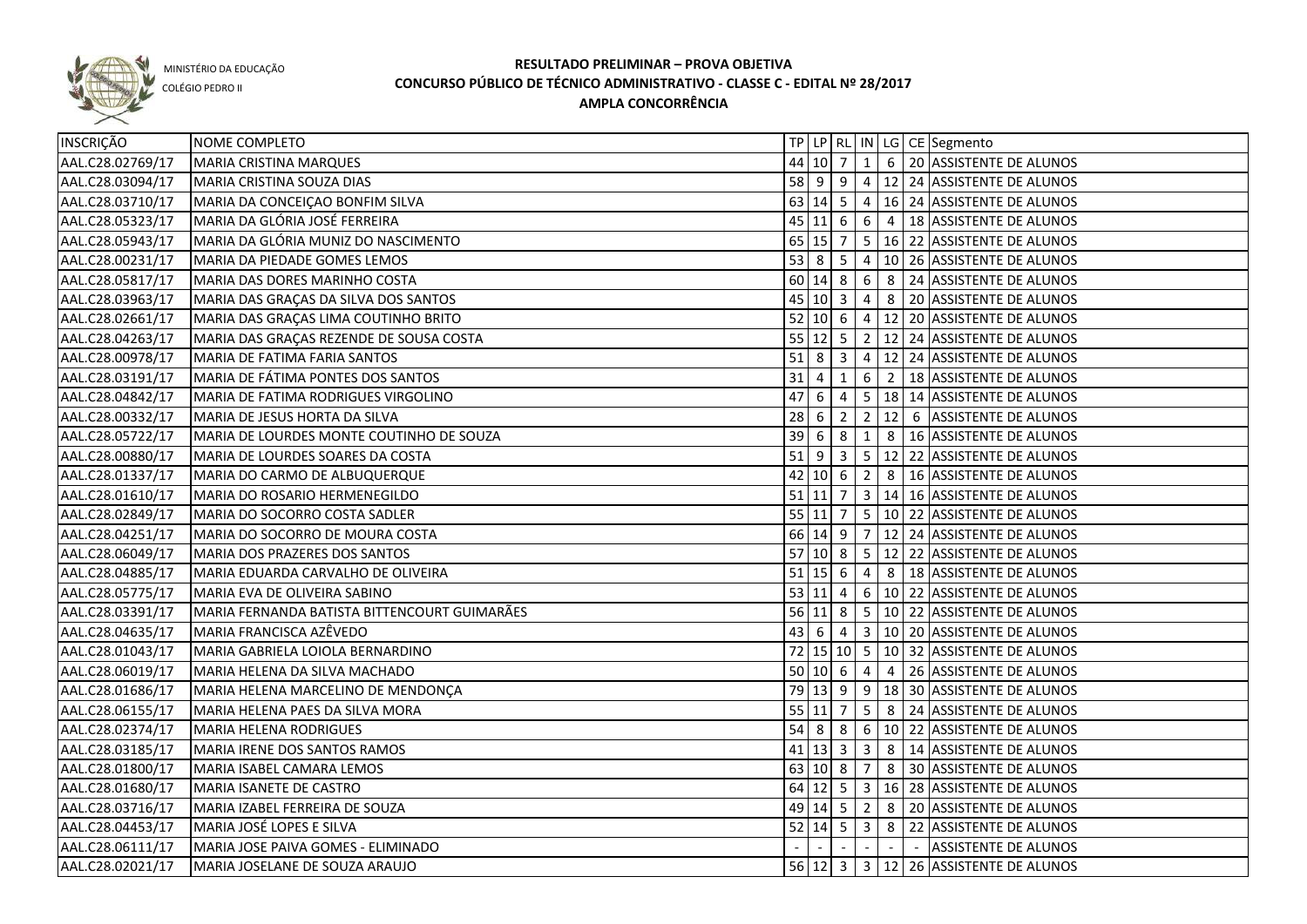

COLÉGIO PEDRO II

| <b>INSCRIÇÃO</b> | NOME COMPLETO                              |             |                   |                |                |                | TP   LP   RL   IN   LG   CE   Segmento                                                   |
|------------------|--------------------------------------------|-------------|-------------------|----------------|----------------|----------------|------------------------------------------------------------------------------------------|
| AAL.C28.04229/17 | MARIA JULIA BATISTA DE OLIVEIRA REIS       |             |                   |                |                |                | 60   15   9   4   10   22   ASSISTENTE DE ALUNOS                                         |
| AAL.C28.01224/17 | MARIA JULIA FERREIRA LIMA DE SOUZA         |             |                   |                |                |                | 54 15 9 4 10 16 ASSISTENTE DE ALUNOS                                                     |
| AAL.C28.01417/17 | MARIA LÚCIA SILVA MARTILIANO               |             |                   |                |                |                | 28 5 2 3 6 12 ASSISTENTE DE ALUNOS                                                       |
| AAL.C28.04228/17 | <b>MARIA LUIZA DE ARAUJO SANTOS</b>        |             |                   |                |                |                | 53 11 3 5 16 18 ASSISTENTE DE ALUNOS                                                     |
| AAL.C28.01360/17 | MARIA LUZIA VIEIRA PEREIRA                 |             |                   |                |                |                | 41 11 4 2 8 16 ASSISTENTE DE ALUNOS                                                      |
| AAL.C28.01761/17 | MARIA OLIVIA ALBANO                        |             |                   |                |                |                | 80 17 7 8 20 28 ASSISTENTE DE ALUNOS                                                     |
| AAL.C28.01075/17 | MARIA PAULA LOUREIRO DE MELO               |             |                   |                |                |                | 71 13 10 8 10 30 ASSISTENTE DE ALUNOS                                                    |
| AAL.C28.02193/17 | MARIA REGILANE ALVES DE SOUSA              |             |                   |                |                |                | 46 11 5 2 4 24 ASSISTENTE DE ALUNOS                                                      |
| AAL.C28.01120/17 | MARIA ROSILANE SOUSA BATISTA               |             |                   |                |                |                | 59 7 4 6 18 24 ASSISTENTE DE ALUNOS                                                      |
| AAL.C28.06261/17 | MARIA SANDY DE ARAÚJO FARIAS               |             |                   |                |                |                | 42 11 7 6 2 16 ASSISTENTE DE ALUNOS                                                      |
| AAL.C28.02460/17 | MARIA VICTÓRIA FARIAS DE ANDRADE           |             | $41$   11   5   7 |                |                |                | 4   14   ASSISTENTE DE ALUNOS                                                            |
| AAL.C28.05306/17 | MARIAN COSTA MENDES DOS SANTOS             |             | $59$ 15 9 9       |                |                |                | 4 22 ASSISTENTE DE ALUNOS                                                                |
| AAL.C28.02814/17 | MARIANA ANDRADE DOS SANTOS                 |             |                   |                |                |                | 64 10 6 6 12 30 ASSISTENTE DE ALUNOS                                                     |
| AAL.C28.02274/17 | MARIANA ASSUMPÇÃO DA SILVA                 |             | $63$ 16 6 5       |                |                |                | 10 26 ASSISTENTE DE ALUNOS                                                               |
| AAL.C28.06477/17 | MARIANA BARBOSA DORNELES                   | $33 \mid 7$ |                   | 7 <sup>1</sup> | $\vert$ 3      | 4              | 12 ASSISTENTE DE ALUNOS                                                                  |
| AAL.C28.01134/17 | MARIANA BARBOSA DOS SANTOS                 |             |                   |                |                |                | 67 12 5 10 12 28 ASSISTENTE DE ALUNOS                                                    |
| AAL.C28.03067/17 | MARIANA BARBOSA NUNES DE SANTANA           | 32          |                   |                |                |                | 4 3 3 2 2 20 ASSISTENTE DE ALUNOS                                                        |
| AAL.C28.05804/17 | MARIANA BEZERRA DE FARIAS                  |             | 66 14 9 7         |                |                |                | 10 26 ASSISTENTE DE ALUNOS                                                               |
| AAL.C28.02739/17 | MARIANA CHAVES CORREA CAMARA               |             | 59 14 7 4         |                |                |                | 10 24 ASSISTENTE DE ALUNOS                                                               |
| AAL.C28.03099/17 | MARIANA DA SILVA PONTES                    |             |                   |                |                |                | 56 14 7 5 10 20 ASSISTENTE DE ALUNOS                                                     |
| AAL.C28.01741/17 | MARIANA DE ALMEIDA REIS                    |             | 70 15 10 7        |                |                |                | 12 26 ASSISTENTE DE ALUNOS                                                               |
| AAL.C28.04962/17 | MARIANA DE SOUZA                           |             |                   |                |                |                | 77 13 9 9 16 30 ASSISTENTE DE ALUNOS                                                     |
| AAL.C28.05829/17 | MARIANA DE SOUZA DA SILVA                  |             | 58 15 7           |                | 8              |                | 4 24 ASSISTENTE DE ALUNOS                                                                |
| AAL.C28.05332/17 | MARIANA ELENA PINHEIRO DOS SANTOS DE SOUZA |             |                   |                |                |                | 76 15 10 9 10 32 ASSISTENTE DE ALUNOS                                                    |
| AAL.C28.02162/17 | <b>MARIANA FERREIRA</b>                    |             |                   |                |                |                | 77   14   10   5   20   28   ASSISTENTE DE ALUNOS                                        |
| AAL.C28.06066/17 | MARIANA FERREIRA PITANGA DA SILVA          |             | $60 \ 10 \ 8$     |                | 4              |                | 16 22 ASSISTENTE DE ALUNOS                                                               |
| AAL.C28.05210/17 | MARIANA GLANDY DE SOUZA COSTA              | $51$   9    |                   | 4              | 6              | 6              | 26 ASSISTENTE DE ALUNOS                                                                  |
| AAL.C28.05912/17 | MARIANA GONÇALVES CAMPOS DE BRITO          |             | $49$ 12 6         |                | $\overline{7}$ | $\overline{4}$ | 20 ASSISTENTE DE ALUNOS                                                                  |
| AAL.C28.02212/17 | MARIANA GUEDES BARTOLO                     |             |                   |                |                |                | 72 15 9 6 18 24 ASSISTENTE DE ALUNOS                                                     |
| AAL.C28.01504/17 | MARIANA LOPES DIB GUIMARÃES                |             |                   |                |                |                | $60$  12  4  6  6  32  ASSISTENTE DE ALUNOS                                              |
| AAL.C28.04870/17 | MARIANA MONTE COUTINHO DE SOUZA            |             |                   |                |                |                | 58 10 9 7 8 24 ASSISTENTE DE ALUNOS                                                      |
| AAL.C28.02833/17 | MARIANA NAVEGA CUSTODIO DE SOUZA           |             |                   |                |                |                | 72 14 10 8 18 22 ASSISTENTE DE ALUNOS                                                    |
| AAL.C28.03430/17 | MARIANA PEREIRA MACEDO                     |             |                   |                |                |                | 69 14 9 6 10 30 ASSISTENTE DE ALUNOS                                                     |
| AAL.C28.01972/17 | MARIANA RAMOS VILANOVA DA COSTA            |             |                   |                |                |                | $\overline{57}$ 9 $\overline{8}$ 8 $\overline{6}$ 6 $\overline{28}$ ASSISTENTE DE ALUNOS |
| AAL.C28.02567/17 | MARIANA RIBEIRO SORRENTINO                 |             |                   |                |                |                | 82 15 10 9 18 30 ASSISTENTE DE ALUNOS                                                    |
| AAL.C28.04517/17 | MARIANA SANT'ANNA SILVA CAVALCANTI         |             |                   |                |                |                | 75 13 9 5 20 28 ASSISTENTE DE ALUNOS                                                     |
| AAL.C28.01164/17 | MARIANA SANTOS DE SOUZA JESUS              |             | $52$ 13 7 4       |                |                |                | 6 22 ASSISTENTE DE ALUNOS                                                                |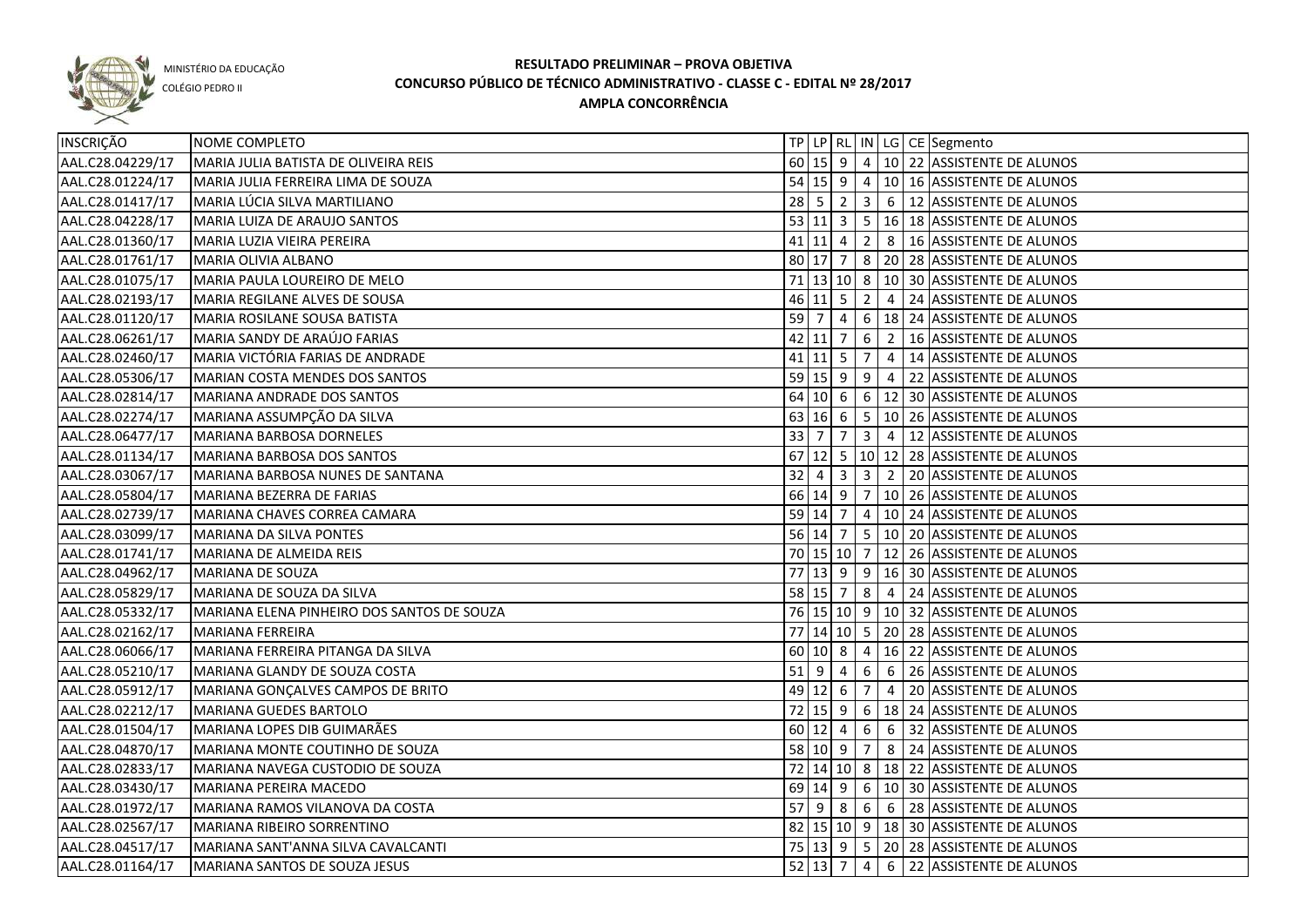

COLÉGIO PEDRO II

| INSCRIÇÃO        | NOME COMPLETO                       |    |                      |                      |                 |                | TP LP RL IN LG CE Segmento                        |
|------------------|-------------------------------------|----|----------------------|----------------------|-----------------|----------------|---------------------------------------------------|
| AAL.C28.03270/17 | MARIANA SCHRODER RÊGO               |    |                      |                      |                 |                | 70   14   8   8   12   28   ASSISTENTE DE ALUNOS  |
| AAL.C28.01788/17 | MARIANA SOLER CAMINHA CARVALHO      |    |                      |                      |                 |                | 83   13   10   8   18   34   ASSISTENTE DE ALUNOS |
| AAL.C28.05209/17 | MARIANA TEIXEIRA VIEIRA             |    |                      |                      |                 |                | 69   15   9   5   14   26   ASSISTENTE DE ALUNOS  |
| AAL.C28.00363/17 | MARIANE DE ALBUQUERQUE TRINDADE     |    |                      |                      |                 |                | 54 11 10 5 8 20 ASSISTENTE DE ALUNOS              |
| AAL.C28.02272/17 | MARIANE DE OLIVEIRA SOUZA DE GUSMÃO |    |                      |                      |                 |                | 68 15 10 9 16 18 ASSISTENTE DE ALUNOS             |
| AAL.C28.01784/17 | MARIANE ESTEFANY BARBOSA DA SILVA   |    |                      |                      |                 |                | 72 10 9 9 16 28 ASSISTENTE DE ALUNOS              |
| AAL.C28.04162/17 | MARIANGELA LESSA VIEIRA             |    |                      | 56 11 7              |                 |                | 6 8 24 ASSISTENTE DE ALUNOS                       |
| AAL.C28.04286/17 | MARIANNA CAVALCANTI BERTOCO         |    |                      | $41 \ 6 \ 5$         |                 |                | 4 6 20 ASSISTENTE DE ALUNOS                       |
| AAL.C28.05937/17 | MARIANNE DE MESQUITA CAMINHA        |    |                      |                      |                 |                | 47 11 6 4 10 16 ASSISTENTE DE ALUNOS              |
| AAL.C28.00178/17 | MARICEA MARINHO DA SILVA            |    |                      |                      |                 |                | 47 13 6 2 12 14 ASSISTENTE DE ALUNOS              |
| AAL.C28.01990/17 | MARICLEA MUNIZ FRANCO JOVINO        |    |                      |                      |                 |                | 62 9 8 3 16 26 ASSISTENTE DE ALUNOS               |
| AAL.C28.04349/17 | MARIELEN AROUCA AMADO SICILIANO     |    |                      |                      |                 |                | 69 11 9 7 18 24 ASSISTENTE DE ALUNOS              |
| AAL.C28.01323/17 | MARIENE BERDEVILLE RAMOS            |    | 60 7                 |                      |                 |                | $6 \mid 1 \mid 14 \mid 32$ ASSISTENTE DE ALUNOS   |
| AAL.C28.05788/17 | MARILÉIA GOMES BARBOSA              |    |                      |                      |                 |                | 50 10 10 6 10 14 ASSISTENTE DE ALUNOS             |
| AAL.C28.00077/17 | MARILENE DE SANTANA ANACLETO        |    |                      |                      |                 |                | 30 9 2 3 4 12 ASSISTENTE DE ALUNOS                |
| AAL.C28.04165/17 | MARILENE RIBEIRO DA SILVA           |    |                      |                      |                 |                | 84 16 10 10 18 30 ASSISTENTE DE ALUNOS            |
| AAL.C28.03880/17 | MARÍLIA PIRES DE ALMEIDA DA COSTA   |    |                      | $46 \mid 13 \mid 5$  | $\overline{4}$  |                | 6 18 ASSISTENTE DE ALUNOS                         |
| AAL.C28.03274/17 | MARINA BRANCO DE ASSIS VAZ          |    |                      | 55 10 5 4            |                 |                | 8 28 ASSISTENTE DE ALUNOS                         |
| AAL.C28.02060/17 | MARINA CARVALHO MACHADO DA SILVA    |    |                      |                      |                 |                | 79 15 8 10 18 28 ASSISTENTE DE ALUNOS             |
| AAL.C28.02194/17 | MARINA DE ABREU MENNA SILVESTRE     |    |                      |                      |                 |                | 57 10 9 8 8 22 ASSISTENTE DE ALUNOS               |
| AAL.C28.01204/17 | MARINA DOS SANTOS LIMA ANDARDE      | 44 | 5 <sup>5</sup>       | $5^{\circ}$          | 8               | 8              | 18 ASSISTENTE DE ALUNOS                           |
| AAL.C28.01379/17 | <b>MARINA DUMANS</b>                | 43 | 8                    | 8                    | $5\overline{)}$ | 6              | 16 ASSISTENTE DE ALUNOS                           |
| AAL.C28.01508/17 | MARINA FERNANDES DE JESUS           |    |                      | 77 14 9              | $\sqrt{8}$      |                | 20 26 ASSISTENTE DE ALUNOS                        |
| AAL.C28.03369/17 | MARINA FREITAS DE MAGALHÃES         |    |                      | $\overline{70}$ 12 8 |                 |                | 6   18   26   ASSISTENTE DE ALUNOS                |
| AAL.C28.05819/17 | MARINALDA MARINHO PENNAFORTE        |    |                      | $51$ 11 8            | 4               | $\overline{4}$ | 24 ASSISTENTE DE ALUNOS                           |
| AAL.C28.04021/17 | MARINALDA MARQUES DA SILVA          | 47 | -9                   | 7                    | 7               | 6              | 18 ASSISTENTE DE ALUNOS                           |
| AAL.C28.06544/17 | MARINELI DA SILVA DE ANDRADE        | 37 | l 9                  | 6                    | $\overline{2}$  | 8              | 12 ASSISTENTE DE ALUNOS                           |
| AAL.C28.04721/17 | MARIO BRUNO NASCIMENTO LIMA         |    | $46 \mid 9$          | 9                    |                 |                | 8   10   10   ASSISTENTE DE ALUNOS                |
| AAL.C28.01461/17 | MÁRIO ROBERTO DE LUCA FILHO         | 43 | $\overline{7}$       | $\mathbf{3}$         | 5 <sub>1</sub>  |                | 8 20 ASSISTENTE DE ALUNOS                         |
| AAL.C28.00132/17 | MARISA SOUZEDO DA COSTA             |    | $55$ 12 7            |                      | $\overline{4}$  | 4              | 28 ASSISTENTE DE ALUNOS                           |
| AAL.C28.05502/17 | MARISTELA SANTANA TAVARES CONCEIÇÃO |    | $41 \quad 8 \quad 6$ |                      |                 |                | $5 \mid 6 \mid 16$ ASSISTENTE DE ALUNOS           |
| AAL.C28.01735/17 | MARLENE GOMES FERREIRA              |    |                      |                      |                 |                | 51 11 9 5 10 16 ASSISTENTE DE ALUNOS              |
| AAL.C28.02349/17 | MARLEY RIZZO DE LIMA                |    |                      |                      |                 |                | 75 15 9 7 12 32 ASSISTENTE DE ALUNOS              |
| AAL.C28.03912/17 | MARLI BARBOSA FERREIRA CASAGRANDE   |    |                      |                      |                 |                | 52 13 4 3 14 18 ASSISTENTE DE ALUNOS              |
| AAL.C28.01790/17 | MARLI DA SILVA LEITE                |    |                      |                      |                 |                | 46 11 5 4 6 20 ASSISTENTE DE ALUNOS               |
| AAL.C28.04219/17 | MARLÍ REDIN OLIVEIRA                |    |                      |                      |                 |                | 62 13 9 6 10 24 ASSISTENTE DE ALUNOS              |
| AAL.C28.02840/17 | MÁRLIA PEREIRA DE MARTINS           |    |                      |                      |                 |                | 61 12 8 5 8 28 ASSISTENTE DE ALUNOS               |
|                  |                                     |    |                      |                      |                 |                |                                                   |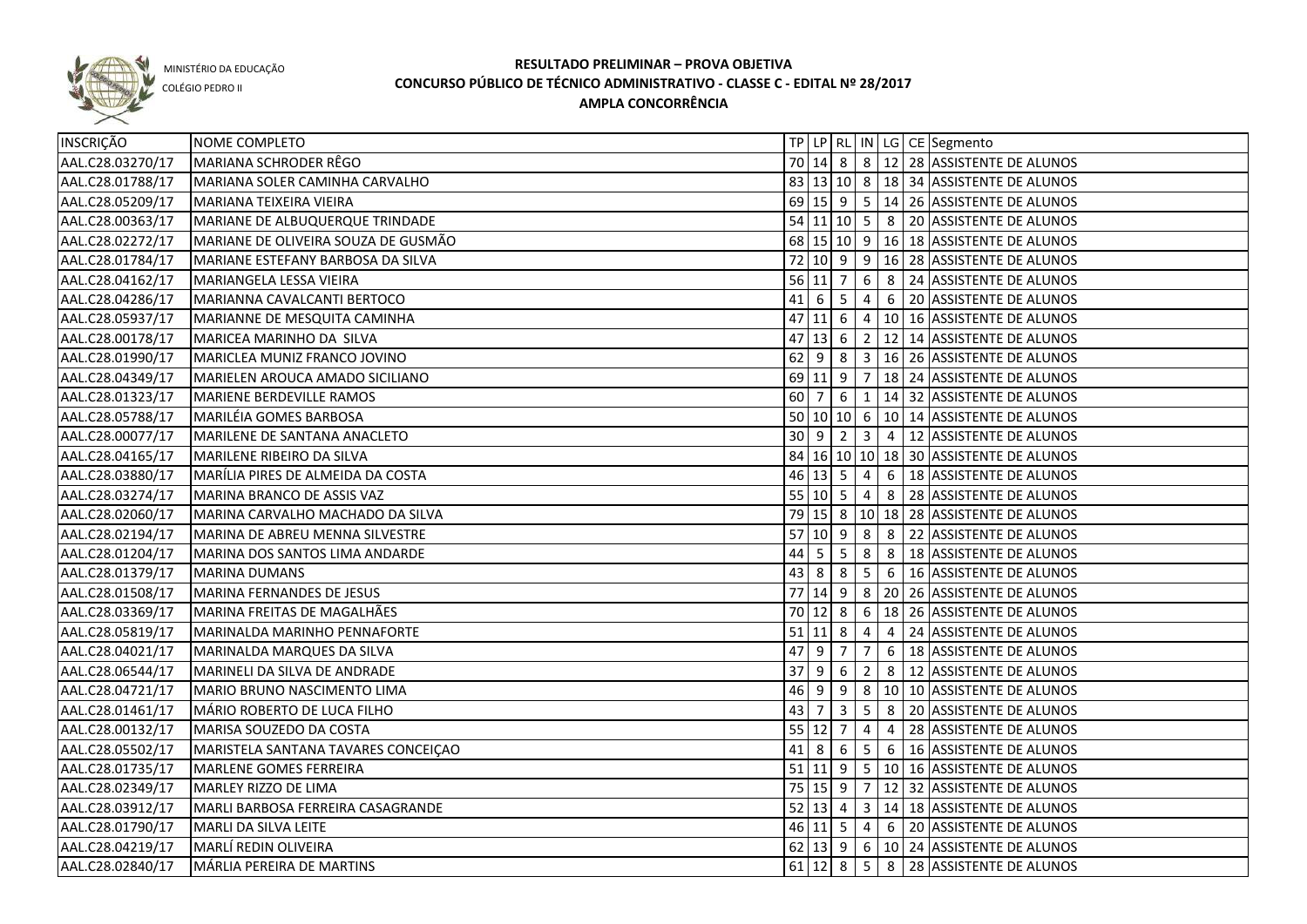

COLÉGIO PEDRO II

| INSCRIÇÃO        | <b>NOME COMPLETO</b>                           |      |             |                                                                 |                         |                | TP LP RL IN LG CE Segmento                             |
|------------------|------------------------------------------------|------|-------------|-----------------------------------------------------------------|-------------------------|----------------|--------------------------------------------------------|
| AAL.C28.01664/17 | MARLICE DA SILVA ANDRADE                       |      |             |                                                                 |                         |                | 35 10 7 2 6 10 ASSISTENTE DE ALUNOS                    |
| AAL.C28.00416/17 | MARLON CHESMA SANTOS NASCIMENTO HASSEL         |      |             |                                                                 |                         |                | 73 10 9 10 12 32 ASSISTENTE DE ALUNOS                  |
| AAL.C28.05086/17 | MARLON ROGER CALAZANS                          |      |             |                                                                 |                         |                | 64 16 9 7 18 14 ASSISTENTE DE ALUNOS                   |
| AAL.C28.02979/17 | MARLUCIA BARBOSA DE FIGUEIREDO                 |      |             |                                                                 |                         |                | 37 9 5 3 6 14 ASSISTENTE DE ALUNOS                     |
| AAL.C28.05007/17 | <b>MARLY ABREU</b>                             |      |             |                                                                 |                         |                | 65 11 9 9 12 24 ASSISTENTE DE ALUNOS                   |
| AAL.C28.01901/17 | MARLY PEREIRA SILVA                            |      |             |                                                                 |                         |                | 54 10 5 5 12 22 ASSISTENTE DE ALUNOS                   |
| AAL.C28.03922/17 | MARTA ANDREA MORAES DA SILVA CANDIDO           |      |             |                                                                 |                         |                | 59 12 8 7 16 16 ASSISTENTE DE ALUNOS                   |
| AAL.C28.04513/17 | MARTA DE ANDRADE MONTENEGRO                    |      | 46 13 7     |                                                                 | $\overline{4}$          |                | 6   16 ASSISTENTE DE ALUNOS                            |
| AAL.C28.02334/17 | MARTA DE SOUZA DINIZ                           |      | $38 \mid 6$ | $\overline{2}$                                                  | $\overline{2}$          |                | 4 24 ASSISTENTE DE ALUNOS                              |
| AAL.C28.03345/17 | <b>MARTA DOS SANTOS MATTOS</b>                 |      |             |                                                                 |                         |                | 55   11   5   5   18   16   ASSISTENTE DE ALUNOS       |
| AAL.C28.01985/17 | <b>MARTA LIMA VALLE</b>                        |      |             |                                                                 |                         |                | 60 11 9 8 14 18 ASSISTENTE DE ALUNOS                   |
| AAL.C28.00723/17 | MARTA LÚCIA DOS SANTOS                         |      | $73$ 13 6   |                                                                 |                         |                | 8   18   28   ASSISTENTE DE ALUNOS                     |
| AAL.C28.03077/17 | MARTINIANA FEITOSA DE CARVALHO                 | 40 9 |             | 4                                                               |                         |                | 3   10   14   ASSISTENTE DE ALUNOS                     |
| AAL.C28.04468/17 | MÁRVIA GADÊLHA DA CRUZ                         |      |             |                                                                 |                         |                | 68 14 10 8 10 26 ASSISTENTE DE ALUNOS                  |
| AAL.C28.05896/17 | MATEUS DE OLIVEIRA FAUSTO                      |      |             | 31 10 8                                                         | $\overline{\mathbf{3}}$ | $\vert$ 2      | 8 ASSISTENTE DE ALUNOS                                 |
| AAL.C28.01472/17 | <b>MATEUS FERREIRA LEITE</b>                   |      |             | 75 17 9                                                         | $\overline{7}$          |                | 12 30 ASSISTENTE DE ALUNOS                             |
| AAL.C28.01605/17 | <b>MATEUS NOGUEIRA DE FREITAS</b>              |      |             | $50 \ 12 \ 8$                                                   | 6                       | 6              | 18 ASSISTENTE DE ALUNOS                                |
| AAL.C28.02578/17 | MATEUS RODRIGUES PAIXAO OLIVEIRA               |      |             | $57$ 13 9                                                       |                         |                | $\vert 5 \vert 10 \vert 20 \vert$ ASSISTENTE DE ALUNOS |
| AAL.C28.01050/17 | MATHEUS ALMEIDA DE AGUIAR                      |      |             |                                                                 |                         |                | 79   14   10   9   14   32   ASSISTENTE DE ALUNOS      |
| AAL.C28.01394/17 | MATHEUS ANDRADE SOUZA RIBEIRO                  |      |             | $72 \mid 14 \mid 9$                                             | 9                       |                | 12 28 ASSISTENTE DE ALUNOS                             |
| AAL.C28.03131/17 | MATHEUS BERTOCO POLYCARPO                      |      | 38   10   6 |                                                                 | $\overline{2}$          | 6              | 14 ASSISTENTE DE ALUNOS                                |
| AAL.C28.04879/17 | MATHEUS CARVALHO ALEXANDRIA DE SALLES          |      |             | $43 \mid 11 \mid 9$                                             | 7                       | 6              | 10 ASSISTENTE DE ALUNOS                                |
| AAL.C28.01608/17 | MATHEUS CARVALHO SIMÕES                        |      |             |                                                                 |                         |                | 89 17 10 10 20 32 ASSISTENTE DE ALUNOS                 |
| AAL.C28.03108/17 | MATHEUS DA SILVA GOMES                         |      | $58$ 9      | 8                                                               | $\overline{7}$          |                | 10 24 ASSISTENTE DE ALUNOS                             |
| AAL.C28.03839/17 | MATHEUS DE ALMEIDA MAGINA                      |      | $56$ 10 8   |                                                                 | 6                       |                | 10 22 ASSISTENTE DE ALUNOS                             |
| AAL.C28.01128/17 | MATHEUS DE ALMEIDA MOTA                        | 39   | -8          | 9                                                               | 6                       | $\overline{4}$ | 12 ASSISTENTE DE ALUNOS                                |
| AAL.C28.05597/17 | MATHEUS DE FARIAS SOUZA                        |      | $52$ 11 9   |                                                                 |                         |                | 6   10   16 ASSISTENTE DE ALUNOS                       |
| AAL.C28.02639/17 | MATHEUS DOS SANTOS ALMEIDA                     |      | $58$ 13 8   |                                                                 | $\overline{7}$          |                | 8 22 ASSISTENTE DE ALUNOS                              |
| AAL.C28.03623/17 | MATHEUS DOS SANTOS COSTA                       |      |             | 76 12 9                                                         |                         |                | 7 18 30 ASSISTENTE DE ALUNOS                           |
| AAL.C28.03330/17 | <b>MATHEUS FERREIRA DA SILVA</b>               |      |             | 47 13 4                                                         |                         |                | 6 4 20 ASSISTENTE DE ALUNOS                            |
| AAL.C28.01528/17 | <b>MATHEUS FERREIRA PACHECO</b>                |      | $38 \mid 5$ | $\overline{7}$                                                  |                         |                | 4 2 20 ASSISTENTE DE ALUNOS                            |
| AAL.C28.04014/17 | MATHEUS FILLIPE DE CARVALHO MACHADO DOS SANTOS |      |             |                                                                 |                         |                | 58 14 6 6 6 6 26 ASSISTENTE DE ALUNOS                  |
| AAL.C28.05333/17 | MATHEUS GROHS RIBEIRO                          |      |             |                                                                 |                         |                | 58 14 10 4 8 22 ASSISTENTE DE ALUNOS                   |
| AAL.C28.03879/17 | MATHEUS HENRIQUE ANDRADE LESSA                 |      |             | $52 \begin{array}{ c c c } \hline 12 & 7 \\ \hline \end{array}$ |                         |                | 9 6   18 ASSISTENTE DE ALUNOS                          |
| AAL.C28.00150/17 | MATHEUS LOPES FERREIRA                         |      |             |                                                                 |                         |                | 60 12 8 6 14 20 ASSISTENTE DE ALUNOS                   |
| AAL.C28.05395/17 | MATHEUS MAGDALENA DE SOUZA                     |      |             |                                                                 |                         |                | 68 15 9 6 10 28 ASSISTENTE DE ALUNOS                   |
| AAL.C28.02246/17 | MATHEUS MARTINS DE MOURA                       |      | $50 \mid 9$ | 6                                                               | $\overline{7}$          |                | 4 24 ASSISTENTE DE ALUNOS                              |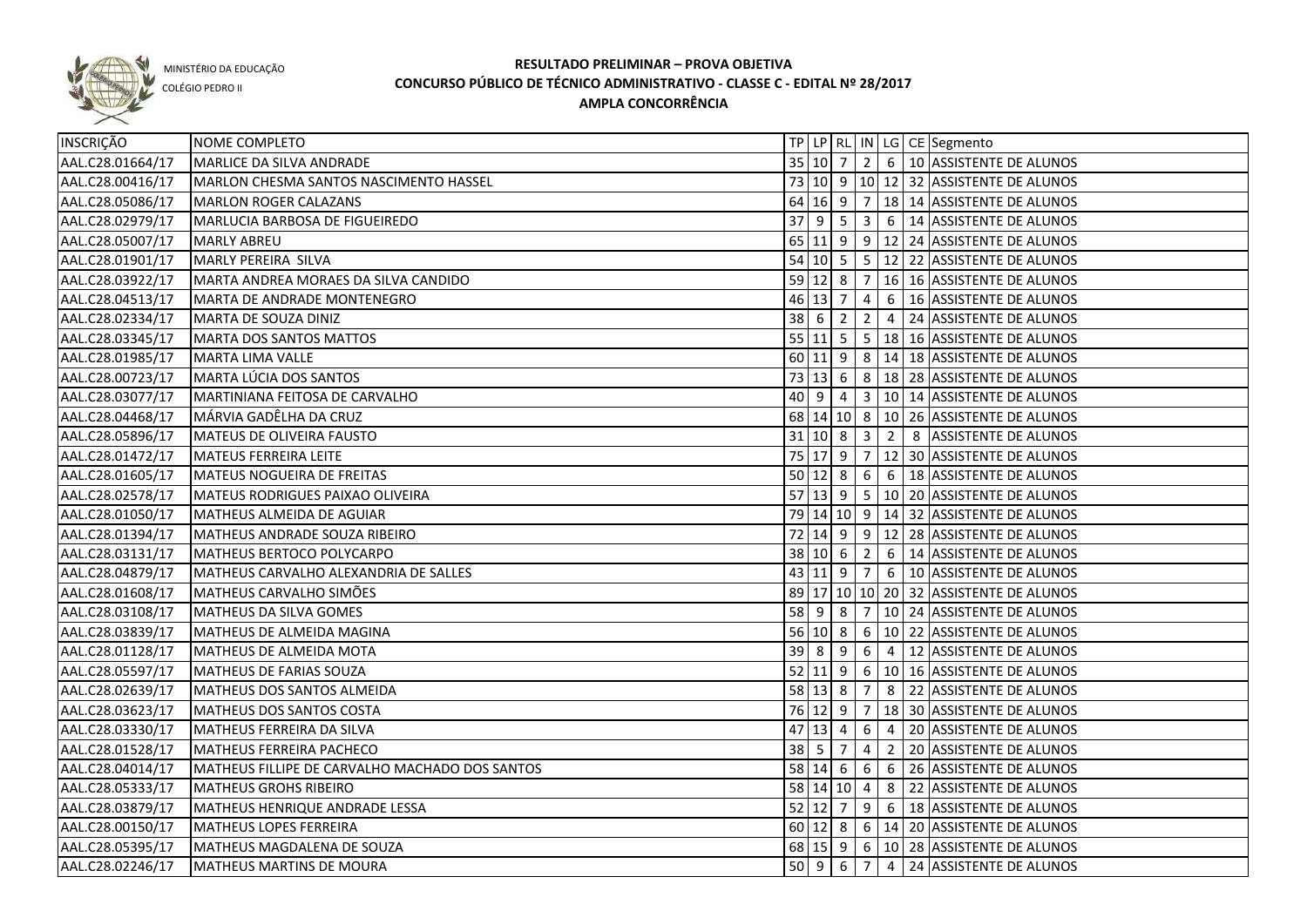

COLÉGIO PEDRO II

| <b>INSCRIÇÃO</b> | NOME COMPLETO                                 |                   |                     |   |                |                | TP   LP   RL   IN   LG   CE   Segmento                 |
|------------------|-----------------------------------------------|-------------------|---------------------|---|----------------|----------------|--------------------------------------------------------|
| AAL.C28.02025/17 | MATHEUS MELO DA SILVA                         | $61$ 9            |                     |   |                |                | 8 10 8 26 ASSISTENTE DE ALUNOS                         |
| AAL.C28.04479/17 | MATHEUS MESSIAS ALVES DA SILVA                |                   | $37 \mid 8 \mid 3$  |   | $\overline{4}$ |                | 4   18 ASSISTENTE DE ALUNOS                            |
| AAL.C28.05842/17 | MATHEUS OLIVEIRA DA SILVA                     |                   | $34 \mid 5 \mid 6$  |   |                |                | $\vert 5 \vert 2 \vert 16 \vert$ ASSISTENTE DE ALUNOS  |
| AAL.C28.03766/17 | <b>MATHEUS ROCHA DA SILVA</b>                 |                   |                     |   |                |                | 54 11 7 6 10 20 ASSISTENTE DE ALUNOS                   |
| AAL.C28.02619/17 | <b>MATHEUS RODRIGUES MARTINS</b>              |                   |                     |   |                |                | 29   5   5   3   4   12   ASSISTENTE DE ALUNOS         |
| AAL.C28.01362/17 | MATHEUS TEIXEIRA GONÇALVES DE ARAÚJO CAMIÑA   |                   |                     |   |                |                | 68 14 9 5 14 26 ASSISTENTE DE ALUNOS                   |
| AAL.C28.03836/17 | MATHEUS THOMPSON SILVA DE MATOS               |                   |                     |   |                |                | 52 10 7 3 8 24 ASSISTENTE DE ALUNOS                    |
| AAL.C28.03460/17 | MATHEWS NUNES MATHIAS                         |                   |                     |   |                |                | 74 15 8 7 18 26 ASSISTENTE DE ALUNOS                   |
| AAL.C28.06210/17 | MATUZA DE SOUZA                               |                   |                     |   |                |                | 62 17 9 8 4 24 ASSISTENTE DE ALUNOS                    |
| AAL.C28.06580/17 | MAURÍCIO ANDERSON DA SILVA                    |                   |                     |   |                |                | 70 8 8 8 20 26 ASSISTENTE DE ALUNOS                    |
| AAL.C28.04064/17 | MAURICIO FERNANDES ROCHA                      |                   | $70$ 14 7           |   |                |                | 7   12   30   ASSISTENTE DE ALUNOS                     |
| AAL.C28.02686/17 | MAURÍCIO JORGE LEAL                           |                   | $50 \ 10 \ 7$       |   |                |                | 5 10 18 ASSISTENTE DE ALUNOS                           |
| AAL.C28.01816/17 | MAURICIO RODRIGUES OLIVEIRA                   |                   |                     |   |                |                | 71 12 9 8 14 28 ASSISTENTE DE ALUNOS                   |
| AAL.C28.04841/17 | MAURO FERNANDES DOS SANTOS                    |                   | 49 13 7             |   |                |                | 5   10   14   ASSISTENTE DE ALUNOS                     |
| AAL.C28.05286/17 | MAURO PHILIPE CUNHA DOS SANTOS                |                   |                     |   |                |                | 72 15 8 7 16 26 ASSISTENTE DE ALUNOS                   |
| AAL.C28.06469/17 | MAURO VINICIUS DE SOUZA FLORIANO              |                   | 60 14 7             |   | 5              | 8              | 26 ASSISTENTE DE ALUNOS                                |
| AAL.C28.04640/17 | MAX WILLIAM COSTA DE SOUZA                    |                   | 47 14 7             |   | $\overline{4}$ | 6              | 16 ASSISTENTE DE ALUNOS                                |
| AAL.C28.06009/17 | MAXILIANO DE SOUZA                            |                   |                     |   |                |                | 72   10   10   6   18   28   ASSISTENTE DE ALUNOS      |
| AAL.C28.02093/17 | MAXIMIRA OLIVEIRA DE SOUZA PINHO              |                   | $61$ 12 7           |   |                |                | 4   14   24   ASSISTENTE DE ALUNOS                     |
| AAL.C28.00552/17 | MAXUEL ROBERTO NEVES ANTONIO                  |                   |                     |   |                |                | 56   13   9   8   18   8   ASSISTENTE DE ALUNOS        |
| AAL.C28.05121/17 | MAYARA ABREU DE SOUZA SANTOS                  |                   | 70 15 8             |   |                |                | 7   12   28   ASSISTENTE DE ALUNOS                     |
| AAL.C28.01532/17 | MAYARA CRISTINA DA SILVA FAUSTINO             |                   | 66 15 4             |   |                |                | $\vert 5 \vert 12 \vert 30 \vert$ ASSISTENTE DE ALUNOS |
| AAL.C28.01952/17 | MAYARA DA CONCEIÇÃO LEOPOLDO                  |                   | 70 15 8             |   | 5              |                | 16 26 ASSISTENTE DE ALUNOS                             |
| AAL.C28.04467/17 | MAYARA DA SILVA QUEIROZ                       |                   | 47 10 7             |   | $\overline{4}$ | $\overline{2}$ | 24 ASSISTENTE DE ALUNOS                                |
| AAL.C28.01024/17 | MAYARA ESTEVES DE ALMEIDA                     |                   |                     |   |                |                | 70 12 10 8 16 24 ASSISTENTE DE ALUNOS                  |
| AAL.C28.04502/17 | MAYARA MARQUES ALMEIDA                        | 39                | 7                   | 4 | 4              | 6              | 18 ASSISTENTE DE ALUNOS                                |
| AAL.C28.00934/17 | MAYARA MINEIRO DE AZEVEDO                     |                   | $58$ 11 8           |   | $\overline{7}$ |                | 12 20 ASSISTENTE DE ALUNOS                             |
| AAL.C28.02586/17 | <b>MAYARA MOTTA</b>                           |                   |                     |   |                |                | 70 11 10 9 14 26 ASSISTENTE DE ALUNOS                  |
| AAL.C28.05142/17 | MAYARA MUNIZ FREITAS                          |                   |                     |   |                |                | 73 17 8 6 12 30 ASSISTENTE DE ALUNOS                   |
| AAL.C28.04597/17 | <b>MAYARA RODRIGUES DE CARVALHO FERNANDES</b> |                   | $72 \mid 14 \mid 9$ |   |                |                | 7 12 30 ASSISTENTE DE ALUNOS                           |
| AAL.C28.03734/17 | MAYCON DELIZO DA SILVA                        |                   |                     |   |                |                | 69 12 10 7 14 26 ASSISTENTE DE ALUNOS                  |
| AAL.C28.01292/17 | <b>MAYKON RODRIGUES PIRES</b>                 |                   |                     |   |                |                | 57 11 7 7 8 24 ASSISTENTE DE ALUNOS                    |
| AAL.C28.03779/17 | MAYRA RODRIGUES REIS VIEIRA                   |                   |                     |   |                |                | 58 14 7 9 8 20 ASSISTENTE DE ALUNOS                    |
| AAL.C28.05661/17 | MAYRLA PAIVA DE SÁ                            |                   |                     |   |                |                | 58 11 8 5 14 20 ASSISTENTE DE ALUNOS                   |
| AAL.C28.05678/17 | MELIO NASCIMENTO CABRAL                       |                   |                     |   |                |                | 77 12 9 8 18 30 ASSISTENTE DE ALUNOS                   |
| AAL.C28.03328/17 | MELISSA THAYNARA MAIA PEREIRA DO NASCIMENTO   |                   | $54$ 12 9 7         |   |                |                | 6 20 ASSISTENTE DE ALUNOS                              |
| AAL.C28.05650/17 | MERCEDES DE ASSIS SANTOS                      | $41 \overline{6}$ |                     |   |                |                | 6 3 10 16 ASSISTENTE DE ALUNOS                         |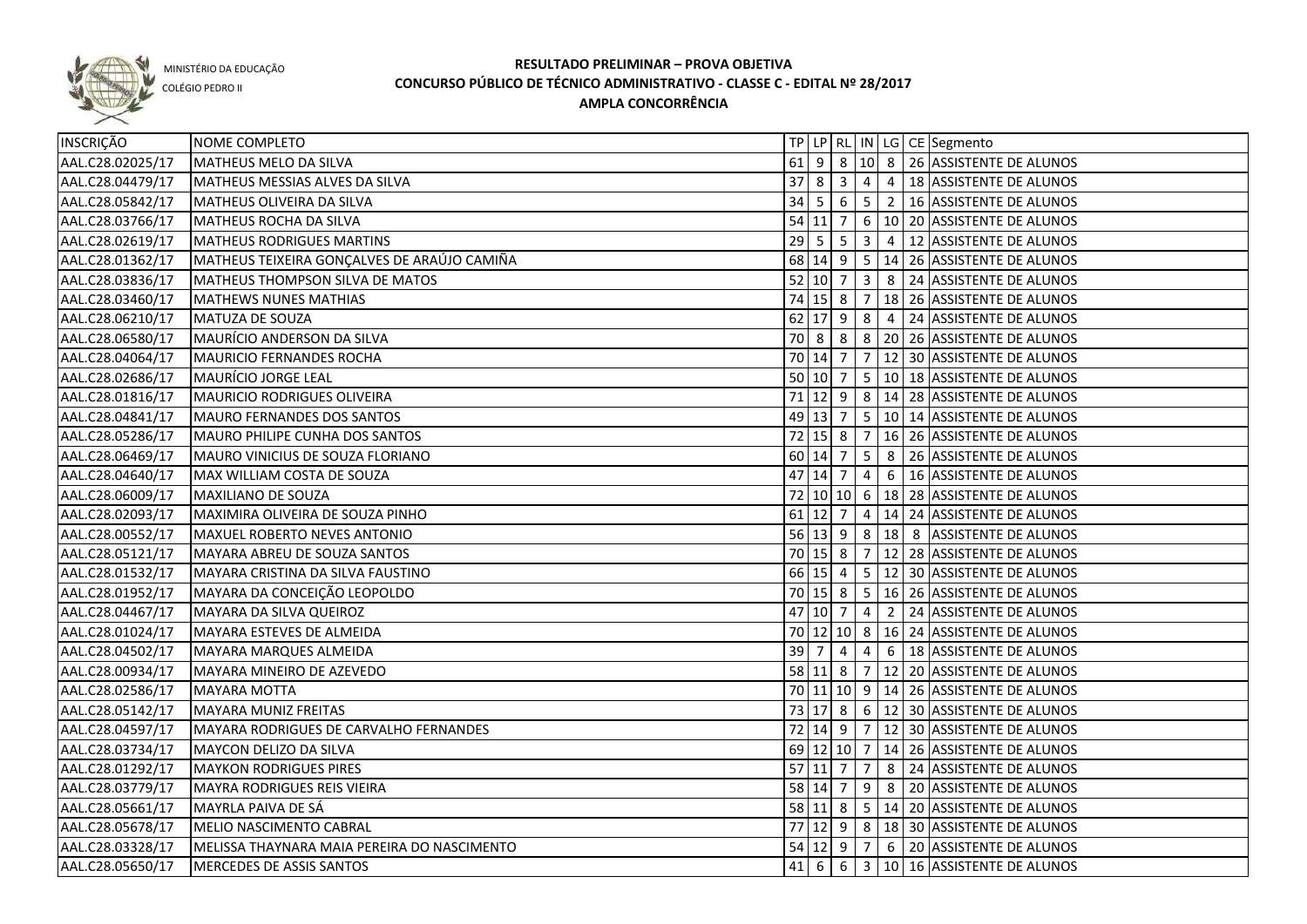

COLÉGIO PEDRO II

|                                    |                                                                                                                                                                                                                                                                                                                                                                                                                                                                                                                                                                                                                                                                                                                                                                                                                                                                                                                                                                                                                                                                                                                                                                               |                                                                                |                                                                                                                                                                                                                     |                                      |                                                               | 67 15 10 4 12 26 ASSISTENTE DE ALUNOS                                                            |
|------------------------------------|-------------------------------------------------------------------------------------------------------------------------------------------------------------------------------------------------------------------------------------------------------------------------------------------------------------------------------------------------------------------------------------------------------------------------------------------------------------------------------------------------------------------------------------------------------------------------------------------------------------------------------------------------------------------------------------------------------------------------------------------------------------------------------------------------------------------------------------------------------------------------------------------------------------------------------------------------------------------------------------------------------------------------------------------------------------------------------------------------------------------------------------------------------------------------------|--------------------------------------------------------------------------------|---------------------------------------------------------------------------------------------------------------------------------------------------------------------------------------------------------------------|--------------------------------------|---------------------------------------------------------------|--------------------------------------------------------------------------------------------------|
|                                    |                                                                                                                                                                                                                                                                                                                                                                                                                                                                                                                                                                                                                                                                                                                                                                                                                                                                                                                                                                                                                                                                                                                                                                               |                                                                                |                                                                                                                                                                                                                     |                                      |                                                               | 43 9 9 3 4 18 ASSISTENTE DE ALUNOS                                                               |
|                                    |                                                                                                                                                                                                                                                                                                                                                                                                                                                                                                                                                                                                                                                                                                                                                                                                                                                                                                                                                                                                                                                                                                                                                                               |                                                                                |                                                                                                                                                                                                                     |                                      |                                                               | 7 12 18 ASSISTENTE DE ALUNOS                                                                     |
|                                    |                                                                                                                                                                                                                                                                                                                                                                                                                                                                                                                                                                                                                                                                                                                                                                                                                                                                                                                                                                                                                                                                                                                                                                               |                                                                                |                                                                                                                                                                                                                     |                                      |                                                               | 8 20 ASSISTENTE DE ALUNOS                                                                        |
|                                    |                                                                                                                                                                                                                                                                                                                                                                                                                                                                                                                                                                                                                                                                                                                                                                                                                                                                                                                                                                                                                                                                                                                                                                               |                                                                                |                                                                                                                                                                                                                     |                                      |                                                               | 64 12 9 9 6 28 ASSISTENTE DE ALUNOS                                                              |
|                                    |                                                                                                                                                                                                                                                                                                                                                                                                                                                                                                                                                                                                                                                                                                                                                                                                                                                                                                                                                                                                                                                                                                                                                                               |                                                                                |                                                                                                                                                                                                                     |                                      |                                                               | 73 10 8 9 20 26 ASSISTENTE DE ALUNOS                                                             |
|                                    |                                                                                                                                                                                                                                                                                                                                                                                                                                                                                                                                                                                                                                                                                                                                                                                                                                                                                                                                                                                                                                                                                                                                                                               | $\overline{7}$                                                                 |                                                                                                                                                                                                                     |                                      |                                                               | 2   12   20   ASSISTENTE DE ALUNOS                                                               |
|                                    |                                                                                                                                                                                                                                                                                                                                                                                                                                                                                                                                                                                                                                                                                                                                                                                                                                                                                                                                                                                                                                                                                                                                                                               | $\overline{\mathbf{3}}$                                                        |                                                                                                                                                                                                                     |                                      |                                                               | 5 20 20 ASSISTENTE DE ALUNOS                                                                     |
|                                    |                                                                                                                                                                                                                                                                                                                                                                                                                                                                                                                                                                                                                                                                                                                                                                                                                                                                                                                                                                                                                                                                                                                                                                               |                                                                                | $\overline{4}$                                                                                                                                                                                                      |                                      |                                                               | 6 22 ASSISTENTE DE ALUNOS                                                                        |
|                                    |                                                                                                                                                                                                                                                                                                                                                                                                                                                                                                                                                                                                                                                                                                                                                                                                                                                                                                                                                                                                                                                                                                                                                                               |                                                                                |                                                                                                                                                                                                                     |                                      |                                                               | 76 14 9 9 16 28 ASSISTENTE DE ALUNOS                                                             |
|                                    |                                                                                                                                                                                                                                                                                                                                                                                                                                                                                                                                                                                                                                                                                                                                                                                                                                                                                                                                                                                                                                                                                                                                                                               |                                                                                |                                                                                                                                                                                                                     |                                      |                                                               | 5   14   30   ASSISTENTE DE ALUNOS                                                               |
|                                    | 77                                                                                                                                                                                                                                                                                                                                                                                                                                                                                                                                                                                                                                                                                                                                                                                                                                                                                                                                                                                                                                                                                                                                                                            |                                                                                |                                                                                                                                                                                                                     |                                      |                                                               | 16  8   9   16   28   ASSISTENTE DE ALUNOS                                                       |
|                                    |                                                                                                                                                                                                                                                                                                                                                                                                                                                                                                                                                                                                                                                                                                                                                                                                                                                                                                                                                                                                                                                                                                                                                                               |                                                                                |                                                                                                                                                                                                                     |                                      |                                                               | 10 24 ASSISTENTE DE ALUNOS                                                                       |
|                                    |                                                                                                                                                                                                                                                                                                                                                                                                                                                                                                                                                                                                                                                                                                                                                                                                                                                                                                                                                                                                                                                                                                                                                                               |                                                                                |                                                                                                                                                                                                                     |                                      |                                                               | 16 26 ASSISTENTE DE ALUNOS                                                                       |
|                                    |                                                                                                                                                                                                                                                                                                                                                                                                                                                                                                                                                                                                                                                                                                                                                                                                                                                                                                                                                                                                                                                                                                                                                                               |                                                                                |                                                                                                                                                                                                                     |                                      |                                                               | 12 22 ASSISTENTE DE ALUNOS                                                                       |
|                                    |                                                                                                                                                                                                                                                                                                                                                                                                                                                                                                                                                                                                                                                                                                                                                                                                                                                                                                                                                                                                                                                                                                                                                                               | 7                                                                              |                                                                                                                                                                                                                     |                                      |                                                               | 7   20   22   ASSISTENTE DE ALUNOS                                                               |
|                                    |                                                                                                                                                                                                                                                                                                                                                                                                                                                                                                                                                                                                                                                                                                                                                                                                                                                                                                                                                                                                                                                                                                                                                                               | $\overline{7}$                                                                 |                                                                                                                                                                                                                     |                                      |                                                               | 5   10   18   ASSISTENTE DE ALUNOS                                                               |
| MICHELE PESSANHA PEREIRA NEGREIROS |                                                                                                                                                                                                                                                                                                                                                                                                                                                                                                                                                                                                                                                                                                                                                                                                                                                                                                                                                                                                                                                                                                                                                                               |                                                                                |                                                                                                                                                                                                                     |                                      |                                                               | 6   16   30   ASSISTENTE DE ALUNOS                                                               |
|                                    |                                                                                                                                                                                                                                                                                                                                                                                                                                                                                                                                                                                                                                                                                                                                                                                                                                                                                                                                                                                                                                                                                                                                                                               |                                                                                |                                                                                                                                                                                                                     |                                      |                                                               | 6   12   30   ASSISTENTE DE ALUNOS                                                               |
|                                    |                                                                                                                                                                                                                                                                                                                                                                                                                                                                                                                                                                                                                                                                                                                                                                                                                                                                                                                                                                                                                                                                                                                                                                               |                                                                                |                                                                                                                                                                                                                     |                                      |                                                               | 8   16   16 ASSISTENTE DE ALUNOS                                                                 |
|                                    |                                                                                                                                                                                                                                                                                                                                                                                                                                                                                                                                                                                                                                                                                                                                                                                                                                                                                                                                                                                                                                                                                                                                                                               |                                                                                | 6                                                                                                                                                                                                                   |                                      |                                                               | 6   18 ASSISTENTE DE ALUNOS                                                                      |
|                                    |                                                                                                                                                                                                                                                                                                                                                                                                                                                                                                                                                                                                                                                                                                                                                                                                                                                                                                                                                                                                                                                                                                                                                                               |                                                                                |                                                                                                                                                                                                                     |                                      |                                                               | 5   14   12   ASSISTENTE DE ALUNOS                                                               |
|                                    |                                                                                                                                                                                                                                                                                                                                                                                                                                                                                                                                                                                                                                                                                                                                                                                                                                                                                                                                                                                                                                                                                                                                                                               |                                                                                |                                                                                                                                                                                                                     |                                      |                                                               | 74   14   9   9   20   22   ASSISTENTE DE ALUNOS                                                 |
|                                    |                                                                                                                                                                                                                                                                                                                                                                                                                                                                                                                                                                                                                                                                                                                                                                                                                                                                                                                                                                                                                                                                                                                                                                               |                                                                                |                                                                                                                                                                                                                     |                                      |                                                               | 82 12 10 10 20 30 ASSISTENTE DE ALUNOS                                                           |
|                                    |                                                                                                                                                                                                                                                                                                                                                                                                                                                                                                                                                                                                                                                                                                                                                                                                                                                                                                                                                                                                                                                                                                                                                                               |                                                                                |                                                                                                                                                                                                                     |                                      |                                                               | 5   10   20   ASSISTENTE DE ALUNOS                                                               |
|                                    |                                                                                                                                                                                                                                                                                                                                                                                                                                                                                                                                                                                                                                                                                                                                                                                                                                                                                                                                                                                                                                                                                                                                                                               |                                                                                | 6                                                                                                                                                                                                                   |                                      |                                                               | 6 32 ASSISTENTE DE ALUNOS                                                                        |
|                                    |                                                                                                                                                                                                                                                                                                                                                                                                                                                                                                                                                                                                                                                                                                                                                                                                                                                                                                                                                                                                                                                                                                                                                                               |                                                                                |                                                                                                                                                                                                                     |                                      |                                                               | 9   18   26   ASSISTENTE DE ALUNOS                                                               |
|                                    |                                                                                                                                                                                                                                                                                                                                                                                                                                                                                                                                                                                                                                                                                                                                                                                                                                                                                                                                                                                                                                                                                                                                                                               |                                                                                | 7                                                                                                                                                                                                                   |                                      |                                                               | 8 26 ASSISTENTE DE ALUNOS                                                                        |
|                                    |                                                                                                                                                                                                                                                                                                                                                                                                                                                                                                                                                                                                                                                                                                                                                                                                                                                                                                                                                                                                                                                                                                                                                                               | 4                                                                              |                                                                                                                                                                                                                     |                                      |                                                               | 12 16 ASSISTENTE DE ALUNOS                                                                       |
|                                    |                                                                                                                                                                                                                                                                                                                                                                                                                                                                                                                                                                                                                                                                                                                                                                                                                                                                                                                                                                                                                                                                                                                                                                               | 5                                                                              |                                                                                                                                                                                                                     |                                      |                                                               | 2 6 14 ASSISTENTE DE ALUNOS                                                                      |
|                                    |                                                                                                                                                                                                                                                                                                                                                                                                                                                                                                                                                                                                                                                                                                                                                                                                                                                                                                                                                                                                                                                                                                                                                                               |                                                                                |                                                                                                                                                                                                                     |                                      |                                                               | 5 4 26 ASSISTENTE DE ALUNOS                                                                      |
|                                    |                                                                                                                                                                                                                                                                                                                                                                                                                                                                                                                                                                                                                                                                                                                                                                                                                                                                                                                                                                                                                                                                                                                                                                               |                                                                                |                                                                                                                                                                                                                     |                                      |                                                               | 6 8 ASSISTENTE DE ALUNOS                                                                         |
|                                    |                                                                                                                                                                                                                                                                                                                                                                                                                                                                                                                                                                                                                                                                                                                                                                                                                                                                                                                                                                                                                                                                                                                                                                               |                                                                                |                                                                                                                                                                                                                     |                                      |                                                               | 71 12 10 9 14 26 ASSISTENTE DE ALUNOS                                                            |
|                                    |                                                                                                                                                                                                                                                                                                                                                                                                                                                                                                                                                                                                                                                                                                                                                                                                                                                                                                                                                                                                                                                                                                                                                                               |                                                                                |                                                                                                                                                                                                                     |                                      |                                                               | 8 20 ASSISTENTE DE ALUNOS                                                                        |
|                                    |                                                                                                                                                                                                                                                                                                                                                                                                                                                                                                                                                                                                                                                                                                                                                                                                                                                                                                                                                                                                                                                                                                                                                                               |                                                                                | $\overline{7}$                                                                                                                                                                                                      |                                      |                                                               | 8 28 ASSISTENTE DE ALUNOS                                                                        |
|                                    |                                                                                                                                                                                                                                                                                                                                                                                                                                                                                                                                                                                                                                                                                                                                                                                                                                                                                                                                                                                                                                                                                                                                                                               | $6\overline{6}$                                                                |                                                                                                                                                                                                                     |                                      |                                                               | 8 ASSISTENTE DE ALUNOS                                                                           |
|                                    | NOME COMPLETO<br>MESSIAS FONSECA DUARTE<br>MICAELA OLIVEIRA DE MENEZES<br>MICHAEL ELIAS GOMES VASCONCELLOS<br>MICHAEL OLIVEIRA DOS SANTOS<br>MICHEL ARRUDA DE MATOS<br>MICHEL DE SOUSA GOMES<br>MICHEL DOS SANTOS CORREA<br>MICHEL DOS SANTOS SILVA<br>MICHEL LIMA GOMES<br>MICHELE ABREU FLÔRES<br>MICHELE BORGES DA PAIXÃO<br>MICHELE DA SILVA DIAS<br>MICHELE DA SILVA DO ESPIRITO SANTO DE PAULA<br>MICHELE DE ALVARENGA COELHO<br>MICHELE DIAS DOS REIS OLIVEIRA<br>MICHELE LIBERATO DE MACEDO<br>MICHELE PARTELI VICHI<br>MICHELE PAULO DE LIMA FRANÇA<br>MICHELE PINTO GONÇALVES<br>MICHELLE ALVES DE SOUZA<br>MICHELLE CÂNDIDO DA SILVA<br>MICHELLE COSTA DA SILVA<br>MICHELLE DE ARAÚJO PINHEIRO<br>MICHELLE DE JESUS WOOD REIS<br>MICHELLE EVELYN NERES GONÇALVES DA VEIGA NUNES<br>MICHELLE FABÍOLA SILVA SANTIAGO<br>MICHELLE GARCIA ANTONIO FERREIRA<br>MICHELLE MELLO NUNES<br>MICHELLE RIBEIRO DE ALMEIDA<br>MICHELLE VANESSA DA SILVA COUTINHO FERREIRA<br>MICHELLY REGINA VICENTE SANTIAGO<br>MICKRRONY DA SILVA OLIVEIRA<br>MIGUEL ANTONIO DOS SANTOS FERREIRA<br>MIGUEL COSTA SILVA DE MESQUITA<br>MIGUEL DE ALBUQUERQUE PINTO<br>MIKAEL MONTEIRO DA SILVA | 48 7<br>$55$ 7<br>$65$   9<br>$46 \mid 6$<br>$42 \mid 6$<br>$35$   8<br>$29$ 9 | $57$ 13 7<br>$49 \mid 9 \mid 9$<br>$50 \ 12 \ 6$<br>66 11 6<br>$59$ 11 7<br>$58$ 14 7<br>$68$ 11 5<br>70 15 7<br>$50$ 13 7<br>45 10 4<br>52   11   6<br>65 14 7<br>76 14 9<br>58 11 6<br>$55 \ 12 \ 8$<br>$62$ 12 7 | $\sqrt{7}$<br>$67$ 13 5 7<br>60 11 9 | 3 <br> 3 <br>4<br>$28$ 8 5 1<br>$56$ 12 8 8<br>$\overline{4}$ | TP   LP   RL   IN   LG   CE   Segmento<br>51 10 8 3 10 20 ASSISTENTE DE ALUNOS<br>$\overline{2}$ |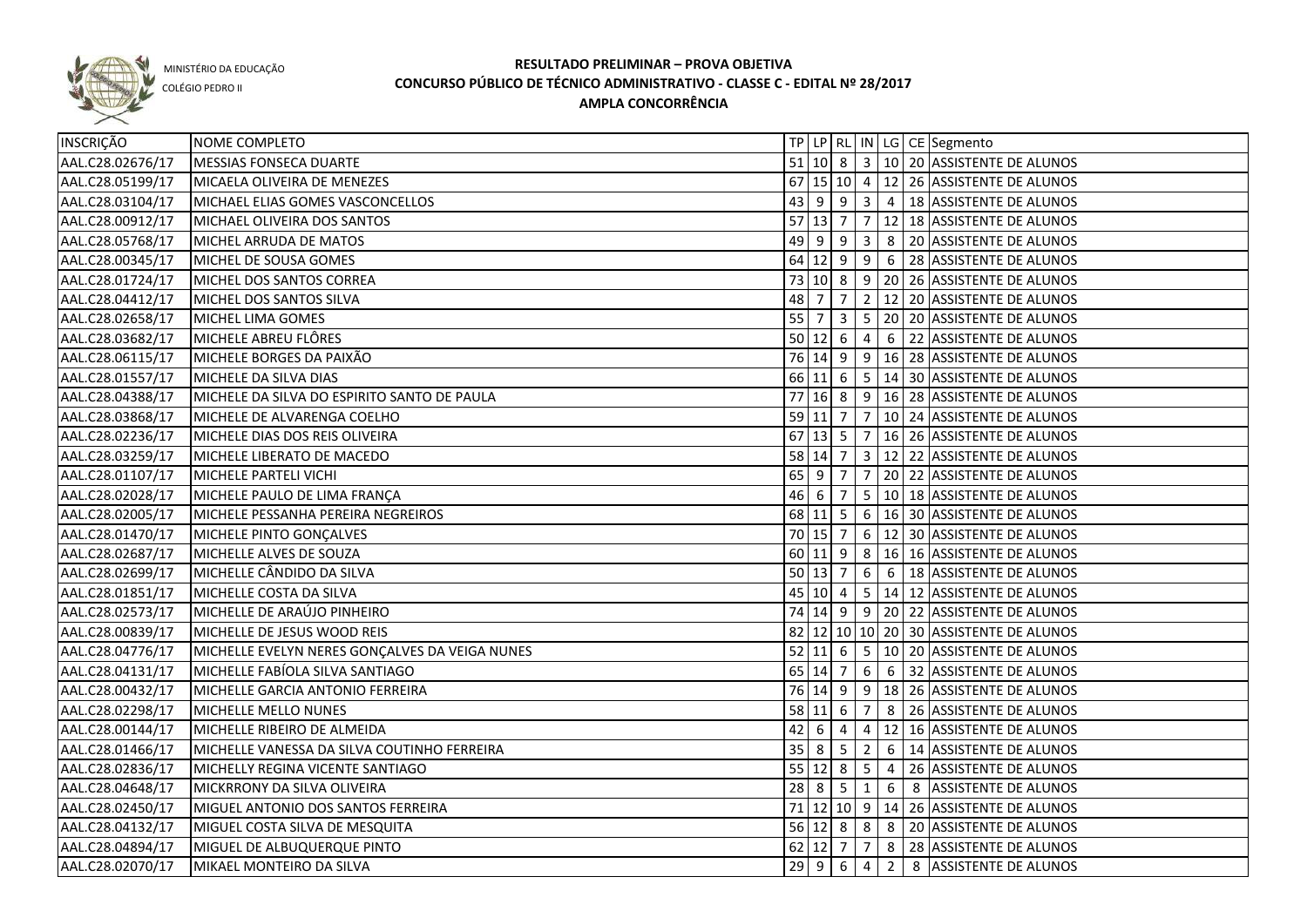

COLÉGIO PEDRO II

| INSCRIÇÃO        | NOME COMPLETO                       |                        |                         |                 |   | TP   LP   RL   IN   LG   CE   Segmento            |
|------------------|-------------------------------------|------------------------|-------------------------|-----------------|---|---------------------------------------------------|
| AAL.C28.04140/17 | MIKAELA SORIANO                     |                        | 76 14 4                 |                 |   | 6 18 34 ASSISTENTE DE ALUNOS                      |
| AAL.C28.03114/17 | MILENA BORGES DE AMORIM DA SILVA    |                        | $19 \mid 6 \mid 3 \mid$ |                 |   | 2 2 6 ASSISTENTE DE ALUNOS                        |
| AAL.C28.06573/17 | MILENA DE SIQUEIRA ARAUJO           | $41$ 11 4              |                         | $\overline{4}$  |   | 6   16 ASSISTENTE DE ALUNOS                       |
| AAL.C28.05850/17 | MILENA DOS SANTOS MIRANDA           | $72$ 15 $\overline{7}$ |                         | 8 <sup>8</sup>  |   | 8 34 ASSISTENTE DE ALUNOS                         |
| AAL.C28.05083/17 | MILENA SANTOS MEYOHAS DE FREITAS    | $53 \ 14 \ 9$          |                         | $\infty$        |   | 2 20 ASSISTENTE DE ALUNOS                         |
| AAL.C28.06571/17 | <b>MILENE RODRIGUES DE OLIVEIRA</b> |                        |                         |                 |   | 59 9 7 3 12 28 ASSISTENTE DE ALUNOS               |
| AAL.C28.01265/17 | MILTON LUIZ BARROSO ANTERIO         |                        |                         |                 |   | 85 13 10 10 20 32 ASSISTENTE DE ALUNOS            |
| AAL.C28.02167/17 | <b>MILTON SOUZA GOMES</b>           |                        |                         |                 |   | 49 9 7 3 4 26 ASSISTENTE DE ALUNOS                |
| AAL.C28.06042/17 | MILTON VINICIUS PEREIRA DA SILVA    |                        |                         |                 |   | 34 10 3 1 2 18 ASSISTENTE DE ALUNOS               |
| AAL.C28.05089/17 | MIRELA LIMA BRANDER LIMA BRANDER    |                        |                         |                 |   | 53 11 6 4 16 16 ASSISTENTE DE ALUNOS              |
| AAL.C28.05542/17 | MIRIAM DOS SANTOS                   |                        |                         |                 |   | 30 7 3 2 8 10 ASSISTENTE DE ALUNOS                |
| AAL.C28.03577/17 | MIRIAM FLORENCIO DE OLIVEIRA FELIX  |                        |                         |                 |   | 61 11 3 5 16 26 ASSISTENTE DE ALUNOS              |
| AAL.C28.01168/17 | MIRIAN DANTAS SILVA MEDEIROS        |                        |                         |                 |   | 61 15 6 4 10 26 ASSISTENTE DE ALUNOS              |
| AAL.C28.00900/17 | MIRIAN DO NASCIMENTO GOMES          |                        |                         |                 |   | 79 14 9 10 12 34 ASSISTENTE DE ALUNOS             |
| AAL.C28.01216/17 | MIRIAN LABONDE DO NASCIMENTO        |                        |                         |                 |   | 76 12 9 5 18 32 ASSISTENTE DE ALUNOS              |
| AAL.C28.02710/17 | MIRIAN MARIA DE SOUZA TAVARES       |                        | $46$ 11 4               |                 |   | $3 \mid 12 \mid 16$ ASSISTENTE DE ALUNOS          |
| AAL.C28.00124/17 | MIRIAN MUNIZ PEREIRA                |                        |                         |                 |   | 39 11 3 5 8 12 ASSISTENTE DE ALUNOS               |
| AAL.C28.06221/17 | MIRLENE CHAVES VIEIRA               |                        | 70 13 9                 |                 |   | 8 14 26 ASSISTENTE DE ALUNOS                      |
| AAL.C28.06543/17 | MIRTES DA SILVA MATTOS              | $50 \mid 13 \mid 6$    |                         |                 |   | 3 4 24 ASSISTENTE DE ALUNOS                       |
| AAL.C28.05311/17 | MIRZIA APARECIDA DE MELO GOMES      |                        |                         |                 |   | 49 13 5 3 10 18 ASSISTENTE DE ALUNOS              |
| AAL.C28.05607/17 | MOISÉS CONCEIÇÃO MONTEIRO           |                        |                         |                 |   | 64 13 6 9 12 24 ASSISTENTE DE ALUNOS              |
| AAL.C28.01598/17 | MOISÉS JAQUES VIEIRA                |                        |                         |                 |   | 73   14   10   7   12   30   ASSISTENTE DE ALUNOS |
| AAL.C28.03748/17 | MONALISA DE FÁTIMA DAMIÃO           |                        | $55 \ 12 \ 5$           |                 |   | $6 \mid 14 \mid 18 \mid$ ASSISTENTE DE ALUNOS     |
| AAL.C28.02812/17 | MONALISA DO CARMO DE ASSIS DE SOUZA | $44 \mid 9$            | $\overline{4}$          | $5\phantom{.0}$ | 8 | 18 ASSISTENTE DE ALUNOS                           |
| AAL.C28.04139/17 | MÔNICA BATISTA SILVA                | 45 9                   | $5^{\circ}$             | $5\overline{)}$ | 6 | 20 ASSISTENTE DE ALUNOS                           |
| AAL.C28.04392/17 | MÔNICA CRISTINA ZANIBONI AGUIAR     | 55 14 7                |                         | $6\overline{6}$ | 8 | 20 ASSISTENTE DE ALUNOS                           |
| AAL.C28.02229/17 | MONICA DA CRUZ NOVO                 | 68 14 8                |                         |                 |   | 4   12   30   ASSISTENTE DE ALUNOS                |
| AAL.C28.01041/17 | MÔNICA DE OLIVEIRA LOPES            | $69$ 11 8              |                         |                 |   | 6 14 30 ASSISTENTE DE ALUNOS                      |
| AAL.C28.02016/17 | MONICA FAGUNDES BRUM                |                        |                         |                 |   | 72 15 10 7 18 22 ASSISTENTE DE ALUNOS             |
| AAL.C28.04893/17 | MÔNICA FRICHS COSTA                 | 55 14 7                |                         | $\overline{4}$  |   | 10 20 ASSISTENTE DE ALUNOS                        |
| AAL.C28.04439/17 | MONICA HELENA LOPES BARRETO         | $52 \mid 12 \mid 6$    |                         | $\overline{4}$  |   | 8 22 ASSISTENTE DE ALUNOS                         |
| AAL.C28.03271/17 | MONICA LIMA DA CUNHA                |                        | 36 11 3                 |                 |   | 4 2 16 ASSISTENTE DE ALUNOS                       |
| AAL.C28.06334/17 | MÔNICA MARTINEZ                     |                        |                         |                 |   | 51 14 5 2 10 20 ASSISTENTE DE ALUNOS              |
| AAL.C28.02144/17 | MÔNICA MOREIRA DOS SANTOS           |                        |                         |                 |   | 56 10 5 9 10 22 ASSISTENTE DE ALUNOS              |
| AAL.C28.05890/17 | MONICA OLIVEIRA COSTA CARVALHO      |                        |                         |                 |   | 46 10 7 3 2 24 ASSISTENTE DE ALUNOS               |
| AAL.C28.05677/17 | MÔNICA OSÓRIO DA SILVA              |                        |                         |                 |   | 60 13 10 3 12 22 ASSISTENTE DE ALUNOS             |
| AAL.C28.03722/17 | MÔNICA PARIGI PREBAY                |                        |                         |                 |   | 45 12 8 5 4 16 ASSISTENTE DE ALUNOS               |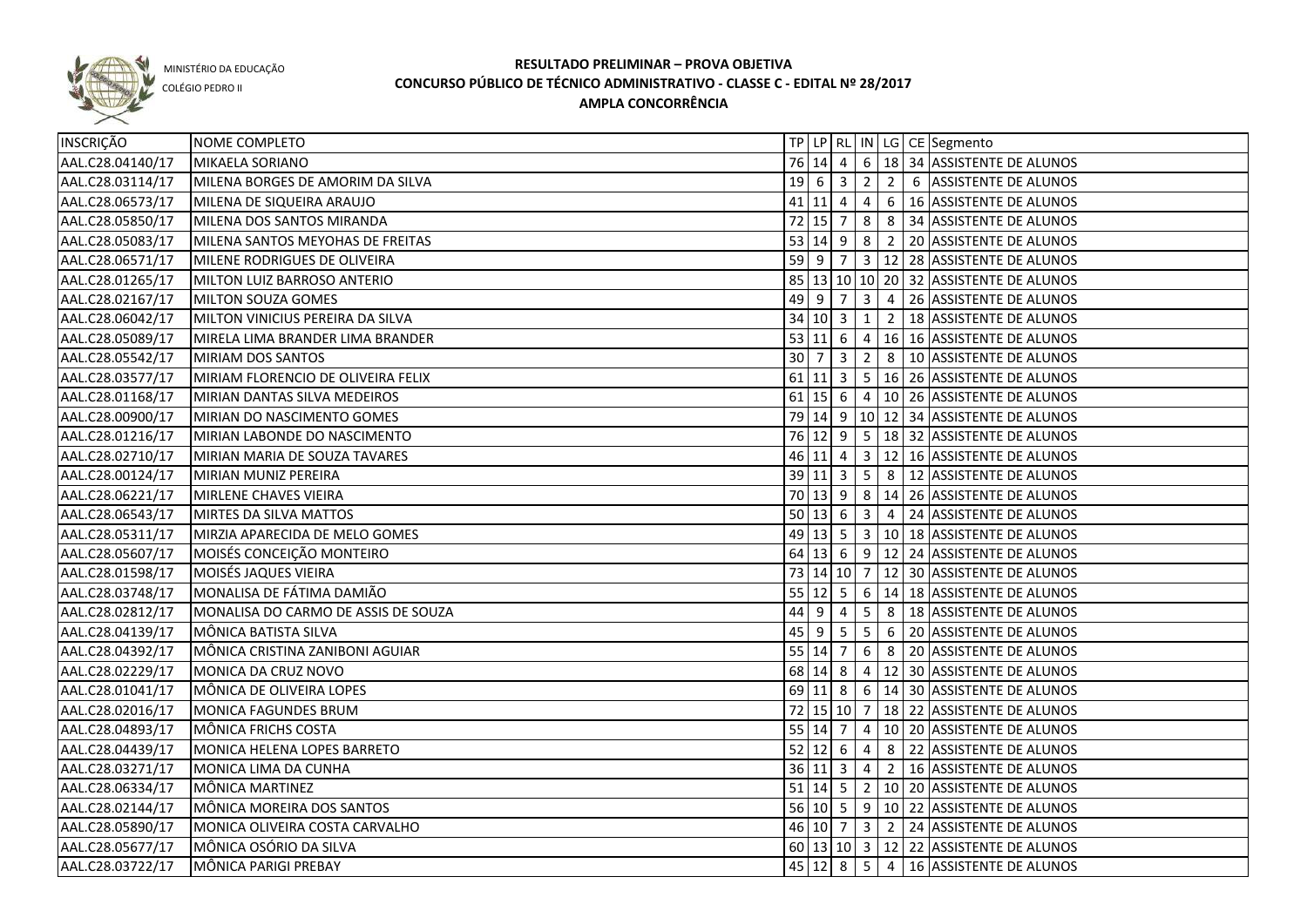

COLÉGIO PEDRO II

| INSCRIÇÃO        | NOME COMPLETO                                  |    |                     |                         |                         |                |        | TP   LP   RL   IN   LG   CE   Segmento                      |
|------------------|------------------------------------------------|----|---------------------|-------------------------|-------------------------|----------------|--------|-------------------------------------------------------------|
| AAL.C28.01569/17 | MONICA PENHA CIANELI                           |    |                     |                         |                         |                |        | 55 12 7 4 8 24 ASSISTENTE DE ALUNOS                         |
| AAL.C28.03429/17 | MONICA PEREIRA MACEDO                          |    |                     |                         |                         |                |        | 70 11 10 9 16 24 ASSISTENTE DE ALUNOS                       |
| AAL.C28.00580/17 | MÔNICA REGINA FARIA DA SILVA - ELIMINADO       |    |                     |                         |                         |                | $\sim$ | <b>ASSISTENTE DE ALUNOS</b>                                 |
| AAL.C28.02516/17 | MONICA SANTOS SILVA                            |    |                     |                         |                         |                |        | 41 9 3 3 4 22 ASSISTENTE DE ALUNOS                          |
| AAL.C28.05947/17 | MÔNICA SILVA ROCHA                             |    |                     |                         |                         |                |        | 73 14 7 8 18 26 ASSISTENTE DE ALUNOS                        |
| AAL.C28.00359/17 | MONICA SUELY RODRIGUES NASCIMENTO              |    |                     |                         |                         |                |        | $\overline{61}$ 11   9   5   12   24   ASSISTENTE DE ALUNOS |
| AAL.C28.00044/17 | MONICA TOSCANO DE PAULA FREITAS SILVA          |    |                     |                         |                         |                |        | 61   13   6   4   16   22   ASSISTENTE DE ALUNOS            |
| AAL.C28.05781/17 | MONICA VENTURA MACHADO                         |    |                     |                         |                         |                |        | 73 11 10 8 20 24 ASSISTENTE DE ALUNOS                       |
| AAL.C28.04294/17 | MÔNICA VIEIRA DE MELO                          |    |                     |                         |                         |                |        | 49   12   5   6   6   20   ASSISTENTE DE ALUNOS             |
| AAL.C28.03619/17 | MÔNICA XAVIER DE OLIVEIRA                      |    |                     |                         |                         |                |        | 48 12 5 5 10 16 ASSISTENTE DE ALUNOS                        |
| AAL.C28.00621/17 | MONIQUE CONCEIÇÃO DOS SANTOS GUARIENTO         |    |                     |                         |                         |                |        | 70   14   9   7   20   20   ASSISTENTE DE ALUNOS            |
| AAL.C28.00831/17 | MONIQUE DA COSTA LEAL                          | 24 |                     | $6 \mid 3 \mid$         | ┃ 1 ┃                   |                |        | 2   12 ASSISTENTE DE ALUNOS                                 |
| AAL.C28.03252/17 | MONIQUE DA COSTA NASCIMENTO SANTOS             |    |                     |                         |                         |                |        | 45   8   5   4   12   16   ASSISTENTE DE ALUNOS             |
| AAL.C28.02447/17 | MONIQUE DA SILVA SOARES                        |    |                     | $67$ 14 9               |                         |                |        | $6 \mid 14 \mid 24$ ASSISTENTE DE ALUNOS                    |
| AAL.C28.05105/17 | MONIQUE DA SILVA VASCONCELLOS DIAS             |    | 66 13 7             |                         |                         |                |        | 8   12   26   ASSISTENTE DE ALUNOS                          |
| AAL.C28.05498/17 | MONIQUE DA SILVA VENANCIO                      |    |                     |                         |                         |                |        | 69   9   8   8   18   26   ASSISTENTE DE ALUNOS             |
| AAL.C28.02711/17 | MONIQUE DO ESPIRITO SANTO MORAES               |    |                     |                         |                         |                |        | 76 10 9 7 18 32 ASSISTENTE DE ALUNOS                        |
| AAL.C28.03986/17 | MONIQUE MENDES RODRIGUES                       | 45 | l 9                 | $5^{\circ}$             | 5 <sup>1</sup>          |                |        | 4 22 ASSISTENTE DE ALUNOS                                   |
| AAL.C28.03355/17 | MONIQUE RIBEIRO DE ARAUJO                      |    |                     |                         |                         |                |        | 65 12 9 10 12 22 ASSISTENTE DE ALUNOS                       |
| AAL.C28.01497/17 | MONIQUE RIBEIRO MONTILHA                       |    |                     | 59 13 2                 |                         |                |        | 6   10   28   ASSISTENTE DE ALUNOS                          |
| AAL.C28.04711/17 | MONIQUE SANTANA ALBUQUERQUE SILVA              | 75 |                     |                         |                         |                |        | 12 9 10 16 28 ASSISTENTE DE ALUNOS                          |
| AAL.C28.02644/17 | MONIQUE SOUZA SILVEIRA SILVERIO                | 59 | l 9                 | 8                       | 2                       |                |        | 16 24 ASSISTENTE DE ALUNOS                                  |
| AAL.C28.02494/17 | MURILO GALVÃO AMANCIO CRUZ                     |    |                     |                         |                         |                |        | 84 19 9 10 16 30 ASSISTENTE DE ALUNOS                       |
| AAL.C28.01389/17 | MYRIAN CRISINA GONÇALVES MACHADO               |    |                     |                         |                         |                |        | 57 10 8 5 16 18 ASSISTENTE DE ALUNOS                        |
| AAL.C28.04462/17 | MYRIAN MIRTHES SCHETTINI ANDRADE               |    |                     | $50 \mid 13 \mid 6$     | $\overline{7}$          | 8 <sup>8</sup> |        | 16 ASSISTENTE DE ALUNOS                                     |
| AAL.C28.00869/17 | NADIA DE ALMEIDA                               | 22 | 4                   | $\overline{\mathbf{3}}$ | $\overline{\mathbf{3}}$ | $\overline{4}$ |        | 8 ASSISTENTE DE ALUNOS                                      |
| AAL.C28.01765/17 | NADIA FREITAS DE ALMEIDA                       |    | 37 10 5             |                         | $\overline{4}$          |                |        | 8   10 ASSISTENTE DE ALUNOS                                 |
| AAL.C28.04773/17 | NÁDIA MARIA MOURA RODRIGUES JORGE              |    | $45 \mid 12 \mid 5$ |                         | $\overline{4}$          |                |        | 8   16 ASSISTENTE DE ALUNOS                                 |
| AAL.C28.02664/17 | NADIA NAIRA DE MELLO MACHADO                   |    | $41$ 12 1           |                         | $\overline{4}$          | $\overline{2}$ |        | 22 ASSISTENTE DE ALUNOS                                     |
| AAL.C28.02580/17 | NADIEL FERNANDES LIMA MAIA                     |    |                     |                         |                         |                |        | 71 15 9 9 16 22 ASSISTENTE DE ALUNOS                        |
| AAL.C28.03035/17 | NADIJANE DA SILVA CAMPOS                       |    |                     |                         |                         |                |        | 68 9 10 7 20 22 ASSISTENTE DE ALUNOS                        |
| AAL.C28.00968/17 | NADJELMA BATISTA BICHARA                       |    |                     |                         |                         |                |        | 71 13 9 9 16 24 ASSISTENTE DE ALUNOS                        |
| AAL.C28.00894/17 | NAHA WANDERSON DA CONCEIÇÃO                    |    |                     |                         |                         |                |        | 79 18 6 7 16 32 ASSISTENTE DE ALUNOS                        |
| AAL.C28.03329/17 | NAIANE GOMES DE OLIVEIRA                       |    |                     |                         |                         |                |        | 49 9 7 3 6 24 ASSISTENTE DE ALUNOS                          |
| AAL.C28.00676/17 | NAIANE PEREIRA DA SILVA                        |    |                     |                         |                         |                |        | 59 12 8 9 6 24 ASSISTENTE DE ALUNOS                         |
| AAL.C28.05523/17 | NAIDÉE CLEMENTE MEDEIROS KODOS                 |    |                     |                         |                         |                |        | 40 8 5 5 4 18 ASSISTENTE DE ALUNOS                          |
| AAL.C28.03253/17 | NAIMARA DE ALMEIDA OLIVEIRA RIBEIRO DOS SANTOS |    |                     |                         |                         |                |        | 50 12 4 4 12 18 ASSISTENTE DE ALUNOS                        |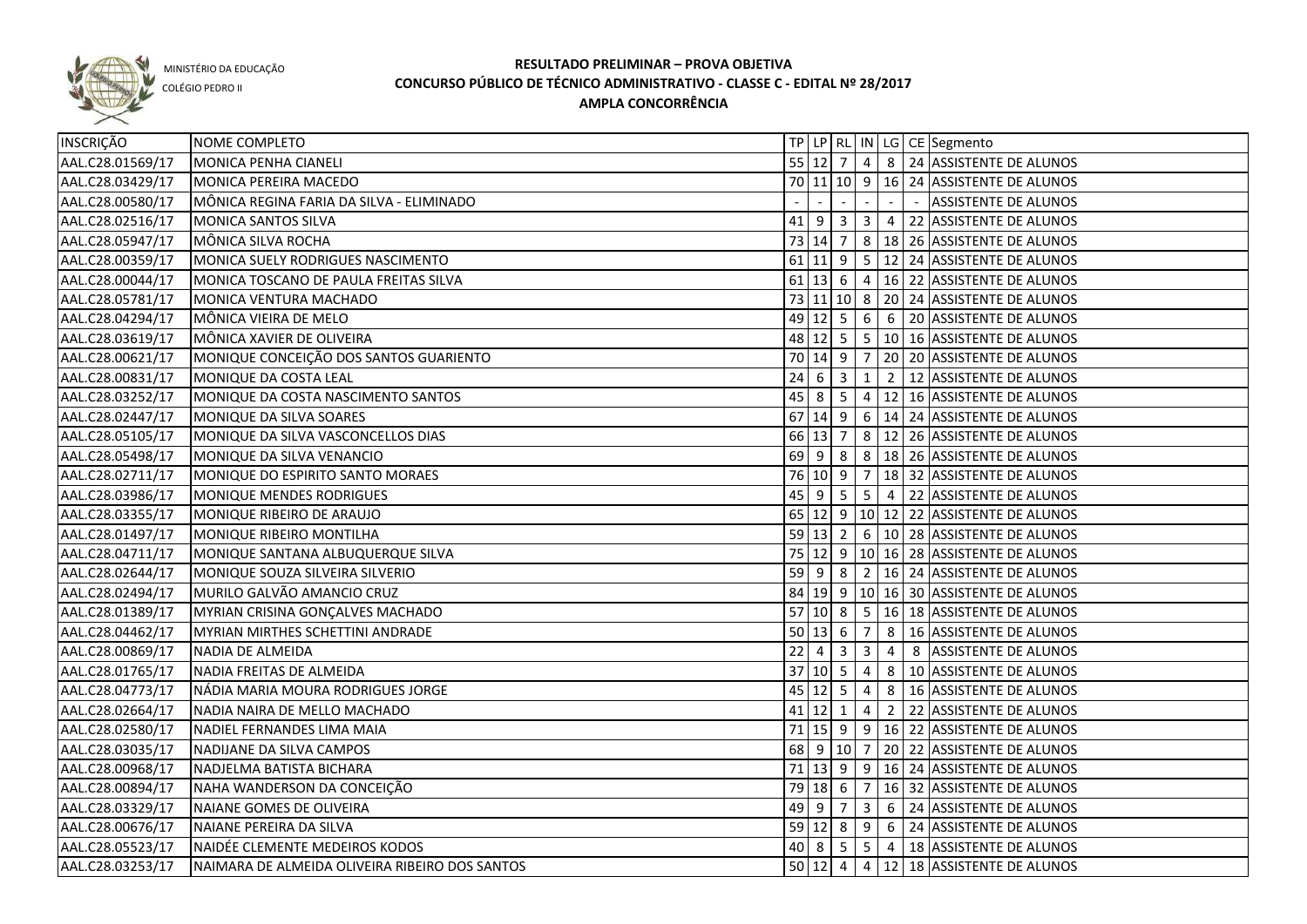

COLÉGIO PEDRO II

| INSCRIÇÃO        | NOME COMPLETO                             |          |                            |                |                                  |    | TP   LP   RL   IN   LG   CE   Segmento            |
|------------------|-------------------------------------------|----------|----------------------------|----------------|----------------------------------|----|---------------------------------------------------|
| AAL.C28.05978/17 | NAÍNE PIRES DA SILVA RODRIGUES            |          |                            |                |                                  |    | 41 12 2 5 4 18 ASSISTENTE DE ALUNOS               |
| AAL.C28.03878/17 | NALTO JEANNINE MACEDONIO DE OLIVEIRA      |          |                            |                |                                  |    | 39   7   7   5   4   16   ASSISTENTE DE ALUNOS    |
| AAL.C28.01529/17 | NANCI SOLEDADE DOS SANTOS                 |          |                            |                |                                  |    | 72 9 10 7 20 26 ASSISTENTE DE ALUNOS              |
| AAL.C28.01643/17 | NARA CONCEIÇÃO DA SILVA                   |          |                            |                |                                  |    | 50 11 5 6 10 18 ASSISTENTE DE ALUNOS              |
| AAL.C28.06222/17 | NATALIA BULHÕES FERRAZ SOUZA              |          |                            |                |                                  |    | 71   14   10   7   14   26   ASSISTENTE DE ALUNOS |
| AAL.C28.04509/17 | NATÁLIA CAMPOS MAIONE                     |          |                            |                |                                  |    | 59   14   9   6   12   18   ASSISTENTE DE ALUNOS  |
| AAL.C28.05867/17 | NATÁLIA CORRÊA DA FONSECA MENDES          |          |                            |                |                                  |    | 70 14 10 8 14 24 ASSISTENTE DE ALUNOS             |
| AAL.C28.05191/17 | NATALIA CORREA DA SILVA                   |          |                            |                |                                  |    | 23   2   3   4   2   12   ASSISTENTE DE ALUNOS    |
| AAL.C28.04732/17 | NATALIA CORREIA DE CARVALHO               |          |                            |                |                                  |    | 74   15   8   7   18   26   ASSISTENTE DE ALUNOS  |
| AAL.C28.02667/17 | NATALIA DOS SANTOS BOMFIM MOURA           |          | 64 7 7                     |                |                                  |    | $6   16   28  $ ASSISTENTE DE ALUNOS              |
| AAL.C28.04916/17 | NATÁLIA GONÇALVES DE CARVALHO             |          |                            |                |                                  |    | 54 10 9 7 10 18 ASSISTENTE DE ALUNOS              |
| AAL.C28.01794/17 | NATALIA PESSOA FERREIRA DE ALBUQUERQUE    |          |                            |                |                                  |    | 85 17 7 9 16 36 ASSISTENTE DE ALUNOS              |
| AAL.C28.03150/17 | NATÁLIA QUEIROZ VICENTE                   |          |                            |                |                                  |    | 67 10 8 9 14 26 ASSISTENTE DE ALUNOS              |
| AAL.C28.02184/17 | NATÁLIA RODRIGUES CARNEIRO DE FREITAS     |          | $47$ 10 8 3                |                |                                  | 8  | 18 ASSISTENTE DE ALUNOS                           |
| AAL.C28.03871/17 | NATALIA SANTOS DE PAULA                   |          | $52 \mid 10 \mid 5 \mid 3$ |                |                                  | 8  | 26 ASSISTENTE DE ALUNOS                           |
| AAL.C28.02198/17 | NATALIA SOARES RIBEIRO                    | $55$   9 |                            | 6              | 6                                |    | 14 20 ASSISTENTE DE ALUNOS                        |
| AAL.C28.03414/17 | NATÁLIA TELES MARTINS MONTEIRO            |          | $64$ 13 3 6                |                |                                  |    | 12 30 ASSISTENTE DE ALUNOS                        |
| AAL.C28.06362/17 | NATALICIA APARECIDA STEIN                 |          |                            |                |                                  |    | 57 10 9 6 14 18 ASSISTENTE DE ALUNOS              |
| AAL.C28.02161/17 | NATANA CRISTINA RODRIGUES NUNES           |          |                            |                |                                  |    | 91 17 9 9 20 36 ASSISTENTE DE ALUNOS              |
| AAL.C28.01388/17 | INATANAEL DENILSON RODRIGUES PEGO DE LIMA |          |                            |                |                                  |    | 38 11 7 2 10 8 ASSISTENTE DE ALUNOS               |
| AAL.C28.05325/17 | NATANAEL FELIPE DOS SANTOS BATISTA        |          |                            |                |                                  |    | 67   13   10   4   14   26   ASSISTENTE DE ALUNOS |
| AAL.C28.03103/17 | <b>NATANAEL PIRES</b>                     |          | $53 \ 12 \ 4$              |                | $\overline{7}$                   |    | 10 20 ASSISTENTE DE ALUNOS                        |
| AAL.C28.02889/17 | NATANIA DIAS DO REGO                      |          | 63   14   9                |                | $\begin{array}{c} 4 \end{array}$ |    | 10 26 ASSISTENTE DE ALUNOS                        |
| AAL.C28.01345/17 | NATANIEL GOMES DE SOUZA                   |          | 63 16 9                    |                |                                  |    | 8   10   20   ASSISTENTE DE ALUNOS                |
| AAL.C28.03487/17 | NATHÁLIA ALMEIDA DA ROSA                  |          | 68 17 10 5                 |                |                                  | 6  | 30 ASSISTENTE DE ALUNOS                           |
| AAL.C28.05319/17 | NATHALIA BRITO DUMAS                      |          | 82 17 8                    |                | 7                                | 20 | 30 ASSISTENTE DE ALUNOS                           |
| AAL.C28.05739/17 | NATHÁLIA DA CUNHA DE CARVALHO             |          | 54   10   8                |                | 4                                | 8  | 24 ASSISTENTE DE ALUNOS                           |
| AAL.C28.05042/17 | NATHÁLIA DE ANDRADE DIAS                  | 46       | - 9                        | $\overline{9}$ | 4                                | 6  | 18 ASSISTENTE DE ALUNOS                           |
| AAL.C28.04548/17 | NATHALIA DE QUEIROZ ELIAS                 |          | $61$   12  7               |                | 8                                | 4  | 30 ASSISTENTE DE ALUNOS                           |
| AAL.C28.03973/17 | NATHÁLIA FERREIRA VIANNA                  | $37$ 8   |                            | 4              | $\overline{3}$                   | 6  | 16 ASSISTENTE DE ALUNOS                           |
| AAL.C28.05391/17 | NATHÁLIA LIMA DE OLIVEIRA SILVA           |          | $57$ 11 9                  |                | $\begin{array}{c} 5 \end{array}$ |    | 8 24 ASSISTENTE DE ALUNOS                         |
| AAL.C28.00820/17 | NATHÁLIA PAULA NASCIMENTO                 |          |                            |                |                                  |    | 64 10 5 7 16 26 ASSISTENTE DE ALUNOS              |
| AAL.C28.05442/17 | NATHALIA PINHEIRO FERREIRA PINTO          |          |                            |                |                                  |    | 76 15 6 5 18 32 ASSISTENTE DE ALUNOS              |
| AAL.C28.01983/17 | NATHÁLIA RIBEIRO DE CASTRO                |          |                            |                |                                  |    | 71 13 7 9 12 30 ASSISTENTE DE ALUNOS              |
| AAL.C28.02574/17 | NATHÁLIA ROCHA DE JESUS                   |          |                            |                |                                  |    | 59 14 6 5 10 24 ASSISTENTE DE ALUNOS              |
| AAL.C28.02555/17 | NATHALIA SALES DE SOUZA                   |          |                            |                |                                  |    | 76 15 9 8 12 32 ASSISTENTE DE ALUNOS              |
| AAL.C28.01621/17 | NATHÁLIA SALLES DOS SANTOS                |          |                            |                |                                  |    | 68 13 9 6 12 28 ASSISTENTE DE ALUNOS              |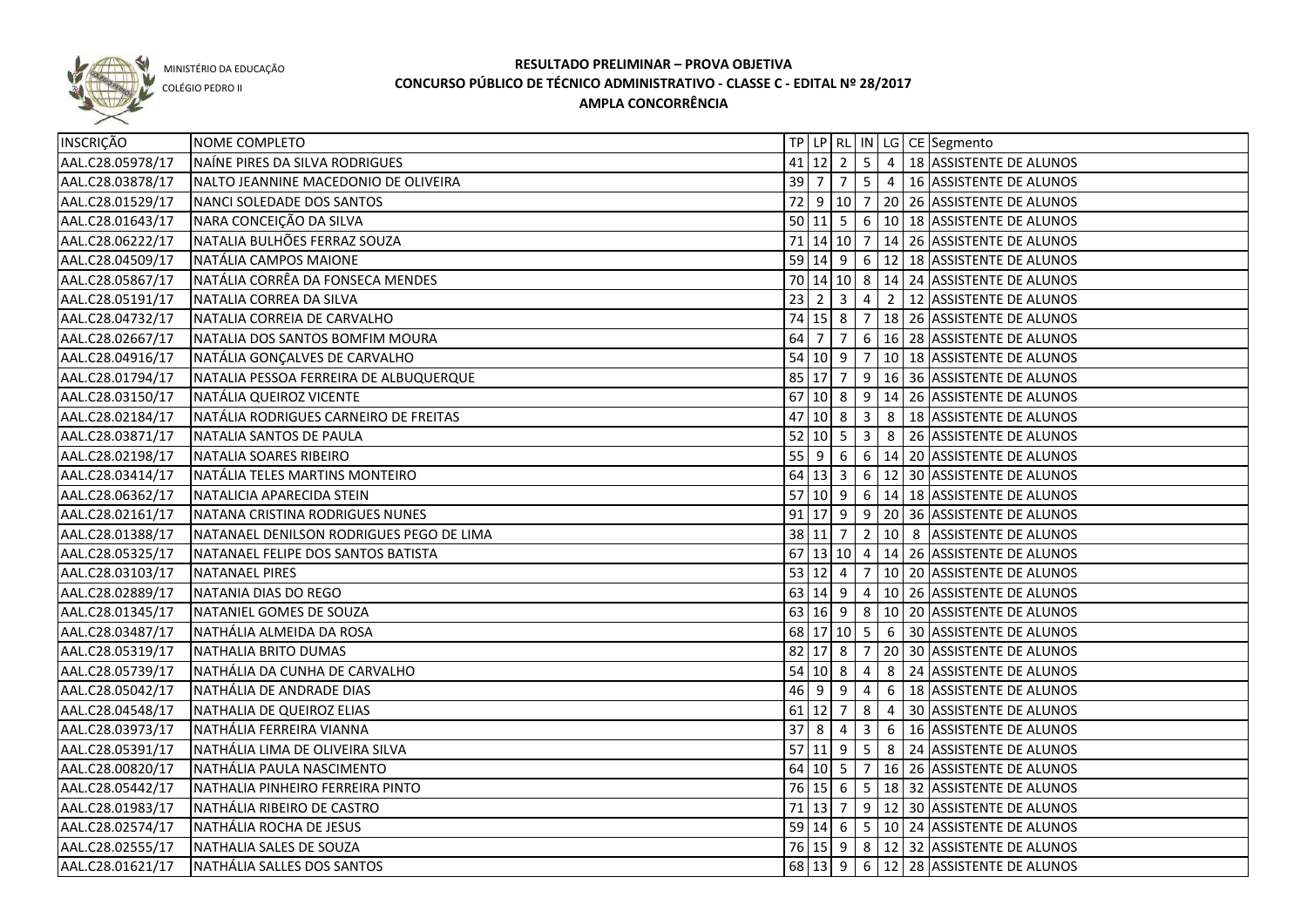

COLÉGIO PEDRO II

| INSCRIÇÃO        | NOME COMPLETO                                |        |                     |                         |                 |                | TP   LP   RL   IN   LG   CE   Segmento                |
|------------------|----------------------------------------------|--------|---------------------|-------------------------|-----------------|----------------|-------------------------------------------------------|
| AAL.C28.03356/17 | NATHALY CAÇADOR DE SOUZA                     |        |                     |                         |                 |                | 66 13 6 7 16 24 ASSISTENTE DE ALUNOS                  |
| AAL.C28.03708/17 | NATHALYA FREITAS PESSANHA DO NASCIMENTO ROSA |        |                     |                         |                 |                | 66 13 9 6 8 30 ASSISTENTE DE ALUNOS                   |
| AAL.C28.01112/17 | NATHAN AYROLLA NAVEGA CHAGAS                 |        |                     |                         |                 |                | 52 12 9 7 4 20 ASSISTENTE DE ALUNOS                   |
| AAL.C28.01368/17 | NATHAN RAMOS FONTES                          |        |                     |                         |                 |                | 81   13   10   8   20   30   ASSISTENTE DE ALUNOS     |
| AAL.C28.01076/17 | NATHANAEL JOSE HILARIO                       |        |                     |                         |                 |                | 72 15 10 7 16 24 ASSISTENTE DE ALUNOS                 |
| AAL.C28.00224/17 | NAYARA KELLY CARVALHO RODRIGUES              |        |                     |                         |                 |                | 46 13 6 1 6 20 ASSISTENTE DE ALUNOS                   |
| AAL.C28.03563/17 | NAYARA SOUZA DE ANDRADE                      |        |                     |                         |                 |                | 72 15 10 9 18 20 ASSISTENTE DE ALUNOS                 |
| AAL.C28.04478/17 | NAYMEE RAQUELL GOMES DE SOUSA                |        |                     |                         |                 |                | 46 12 6 4 2 22 ASSISTENTE DE ALUNOS                   |
| AAL.C28.01853/17 | NAYRA ROSANA RIBEIRO DOS SANTOS SILVEIRA     |        |                     |                         |                 |                | 54 9 5 4 8 28 ASSISTENTE DE ALUNOS                    |
| AAL.C28.04397/17 | NEIDE CARVALHO DA SILVA SOUZA                |        |                     |                         |                 |                | 28 9 2 3 2 12 ASSISTENTE DE ALUNOS                    |
| AAL.C28.06098/17 | NEIDE MARIA DA SILVA MOURA                   |        |                     |                         |                 |                | 38 12 6 6 4 10 ASSISTENTE DE ALUNOS                   |
| AAL.C28.03954/17 | NELSON JOSÉ SOARES DA COSTA                  |        | $60 \ 10 \ 7$       |                         |                 |                | $\vert 5 \vert 8 \vert 30 \vert$ ASSISTENTE DE ALUNOS |
| AAL.C28.05390/17 | NEUSA FERREIRA VALENÇA                       |        |                     |                         |                 |                | 62 14 8 4 10 26 ASSISTENTE DE ALUNOS                  |
| AAL.C28.03791/17 | NEUSA GERACY DE ORNELLAS RODRIGUES DA SILVA  |        |                     |                         |                 |                | 67 12 8 9 16 22 ASSISTENTE DE ALUNOS                  |
| AAL.C28.00343/17 | <b>NEUZA MINEIRO</b>                         | $29$ 9 |                     | $\overline{1}$          | $\mathbf{1}$    |                | 0   18 ASSISTENTE DE ALUNOS                           |
| AAL.C28.01407/17 | NEUZA SABBADIM BARROSO                       |        | 85 16 10 7          |                         |                 |                | 20 32 ASSISTENTE DE ALUNOS                            |
| AAL.C28.05777/17 | NICOLAS AZEVEDO FELIX                        | 26     | $\overline{6}$      | $\mathbf{1}$            | $\mathbf{3}$    | $\overline{4}$ | 12 ASSISTENTE DE ALUNOS                               |
| AAL.C28.04744/17 | NICOLAS DA SILVA RAMOS                       | 37     | $\overline{7}$      | $\mathbf{1}$            |                 |                | 5 8 16 ASSISTENTE DE ALUNOS                           |
| AAL.C28.06510/17 | NICOLAS MAUÉS MACHADO MONTI                  |        |                     |                         |                 |                | 72 13 10 9 16 24 ASSISTENTE DE ALUNOS                 |
| AAL.C28.04573/17 | NÍCOLAS SOUZA MAGIOLI                        |        |                     |                         |                 |                | 69 15 7 9 14 24 ASSISTENTE DE ALUNOS                  |
| AAL.C28.05226/17 | NICOLI CARDOSO MORTARI                       |        |                     |                         |                 |                | 65   12   8   5   12   28   ASSISTENTE DE ALUNOS      |
| AAL.C28.01352/17 | NICOLLE PINHO MENDONÇA MASCITELLI            |        |                     |                         |                 |                | 73   14   9   8   14   28   ASSISTENTE DE ALUNOS      |
| AAL.C28.04769/17 | NILCE CONCEIÇÃO SANTOS DE FREITAS            |        | $63 \mid 13 \mid 6$ |                         | 6 <sup>1</sup>  |                | 12 26 ASSISTENTE DE ALUNOS                            |
| AAL.C28.01705/17 | NILCILENE ANTUNES DOS SANTOS                 |        | 46 9                | $\sqrt{6}$              | 5 <sub>1</sub>  | $\vert 4$      | 22 ASSISTENTE DE ALUNOS                               |
| AAL.C28.04792/17 | NILDA CORDEIRO DUARTE                        |        | 44 13 7             |                         | 4               | 8              | 12 ASSISTENTE DE ALUNOS                               |
| AAL.C28.01536/17 | NILO MARQUES JUNIOR                          |        | 86 13 10 7          |                         |                 |                | 20 36 ASSISTENTE DE ALUNOS                            |
| AAL.C28.04463/17 | NILSA MARIA CONCEIÇÃO DOS SANTOS             |        |                     |                         |                 |                | 72   16   10   8   10   28   ASSISTENTE DE ALUNOS     |
| AAL.C28.04734/17 | NILZA DE SOUZA SILVA                         | 36     | -7                  | $\overline{\mathbf{3}}$ | $\overline{2}$  | $\overline{2}$ | 22 ASSISTENTE DE ALUNOS                               |
| AAL.C28.05810/17 | NÍNIVE CONDEIXA GOMES                        |        | $61$   12   9       |                         | 4               | 6              | 30 ASSISTENTE DE ALUNOS                               |
| AAL.C28.06451/17 | NIUANI MENDES PEREIRA                        | $49$ 9 |                     | 6                       | $6\overline{6}$ | 6              | 22 ASSISTENTE DE ALUNOS                               |
| AAL.C28.03386/17 | NIVALDO BATISTA DE ARAUJO                    |        | $60 \ 12 \ 8$       |                         |                 |                | $8 \mid 10 \mid 22$ ASSISTENTE DE ALUNOS              |
| AAL.C28.00824/17 | NÍVIA GONÇALVES MIRANDA                      |        |                     |                         |                 |                | 68 12 7 5 14 30 ASSISTENTE DE ALUNOS                  |
| AAL.C28.01998/17 | NOHIR LIMA GUIMARAES                         |        |                     |                         |                 |                | 53 7 8 2 10 26 ASSISTENTE DE ALUNOS                   |
| AAL.C28.01004/17 | NORALICE DOS SANTOS DUARTE                   |        |                     |                         |                 |                | 46 11 7 8 4 16 ASSISTENTE DE ALUNOS                   |
| AAL.C28.03342/17 | NÚBIA MARIA NASCIMENTO DA SILVA              |        |                     |                         |                 |                | 24 $1$ 3 $2$ $4$ $14$ ASSISTENTE DE ALUNOS            |
| AAL.C28.00249/17 | NUNO CAMPOS CARVALHO                         |        |                     |                         |                 |                | 62 15 7 8 14 18 ASSISTENTE DE ALUNOS                  |
| AAL.C28.05316/17 | <b>OLGA MARIA SOUZA SANTOS</b>               |        |                     |                         |                 |                | 56 10 6 4 10 26 ASSISTENTE DE ALUNOS                  |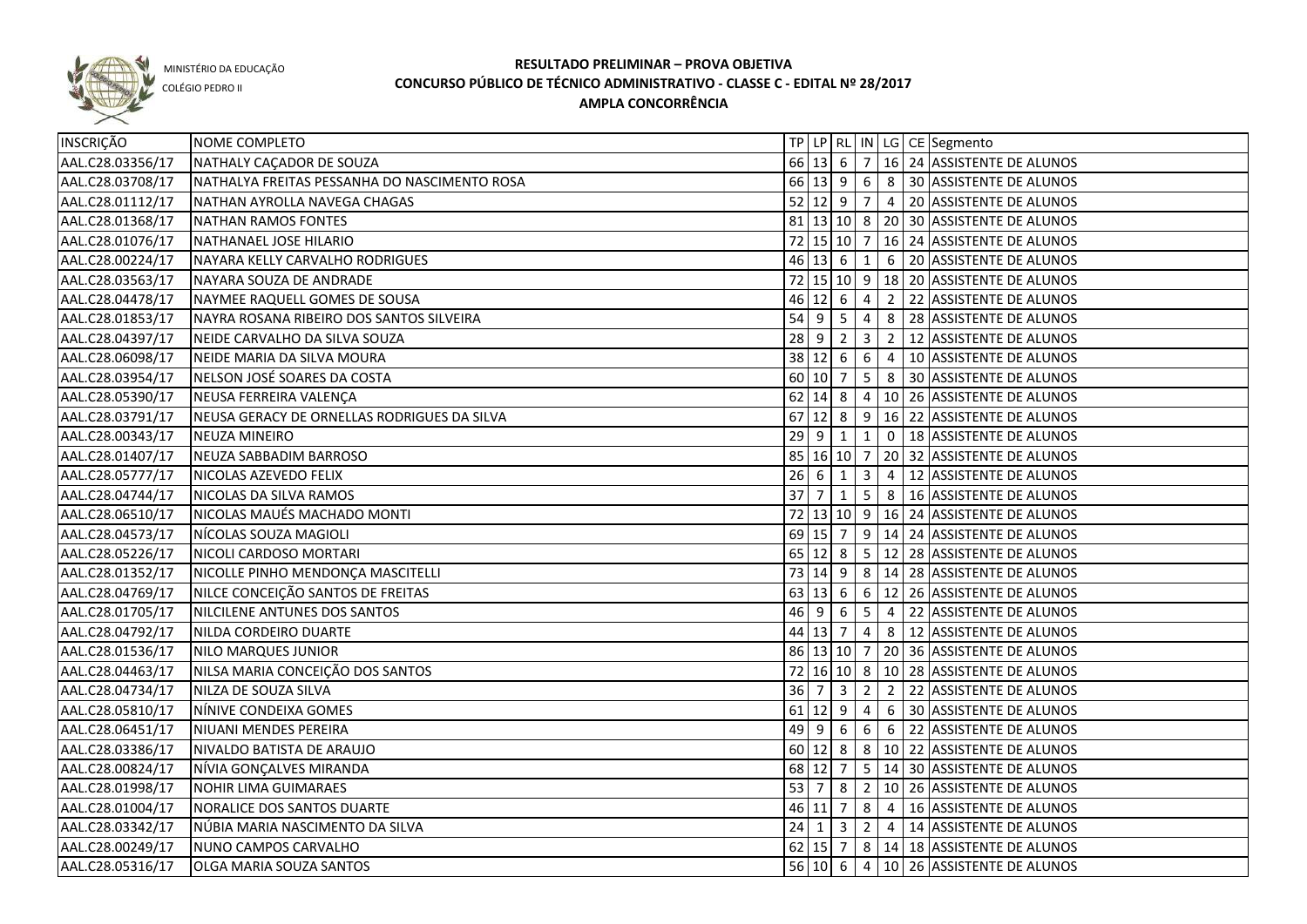

#### COLÉGIO PEDRO II

| INSCRIÇÃO        | NOME COMPLETO                                |    |             |                     |                         |                 | TP   LP   RL   IN   LG   CE   Segmento                 |
|------------------|----------------------------------------------|----|-------------|---------------------|-------------------------|-----------------|--------------------------------------------------------|
| AAL.C28.04596/17 | ORLANDO HENRIQUE MARTINS                     |    |             |                     |                         |                 | 81 16 9 10 20 26 ASSISTENTE DE ALUNOS                  |
| AAL.C28.06083/17 | OSIMAR MARTINS RANGEL FERREIRA               |    |             |                     |                         |                 | 85 17 10 8 20 30 ASSISTENTE DE ALUNOS                  |
| AAL.C28.01976/17 | PABLO RAPHAEL GOMES WILFRICH BICCA           |    |             |                     |                         |                 | 61   7   8   2   10   34   ASSISTENTE DE ALUNOS        |
| AAL.C28.03495/17 | PABLO SANTOS RIBEIRO HERNANDEZ               |    |             |                     |                         |                 | 79   18   9   8   10   34   ASSISTENTE DE ALUNOS       |
| AAL.C28.05425/17 | PABLO VICTORINO DE ARAUJO                    |    |             |                     |                         |                 | 63 13 10 8 12 20 ASSISTENTE DE ALUNOS                  |
| AAL.C28.04371/17 | PABLO VINICIUS BARREIRA DOS SANTOS           |    |             |                     |                         |                 | 67 13 9 9 10 26 ASSISTENTE DE ALUNOS                   |
| AAL.C28.03220/17 | PALOMA CARVALHO DE ALMEIDA LEBRE             |    | 53 11       | $\overline{7}$      |                         |                 | 5   12   18 ASSISTENTE DE ALUNOS                       |
| AAL.C28.00624/17 | PALOMA CELESTINA DA SILVA                    |    |             | 43 10 4             |                         |                 | 5 4 20 ASSISTENTE DE ALUNOS                            |
| AAL.C28.01418/17 | PALOMA CRISTINA DOS SANTOS MALVEIRA DA GRAÇA |    |             | $66$ 12 3           |                         |                 | $\vert 5 \vert 18 \vert 28 \vert$ ASSISTENTE DE ALUNOS |
| AAL.C28.06576/17 | PALOMA DO NASCIMENTO MONTEIRO                | 43 | 11          | 9                   | $5\overline{5}$         | $\overline{4}$  | 14 ASSISTENTE DE ALUNOS                                |
| AAL.C28.04186/17 | PALOMA RODINE BRITO DA SILVA                 |    |             | 74 11 8             |                         |                 | 9   16   30 ASSISTENTE DE ALUNOS                       |
| AAL.C28.01223/17 | PALOMA TÁBOAS TOSTES                         |    |             |                     |                         |                 | 67 16 10 7 12 22 ASSISTENTE DE ALUNOS                  |
| AAL.C28.04017/17 | <b>PÂMELA CRISTINA DA SILVA</b>              |    | $29$ 5      | 5                   | $\overline{\mathbf{3}}$ | $\vert 4 \vert$ | 12 ASSISTENTE DE ALUNOS                                |
| AAL.C28.05118/17 | PAMELA CRISTINA SOUZA DA SILVA               |    |             | $52$ 12 7           | 3 <sup>1</sup>          |                 | 10 20 ASSISTENTE DE ALUNOS                             |
| AAL.C28.01921/17 | PAMELA CRISTINA TAVARES                      |    |             | $56 \mid 13 \mid 5$ | $\overline{4}$          |                 | 10 24 ASSISTENTE DE ALUNOS                             |
| AAL.C28.06507/17 | PAMELA FAENCIO DA SILVA                      |    | $46 \mid 9$ | $\overline{4}$      | $5\overline{)}$         | 6               | 22 ASSISTENTE DE ALUNOS                                |
| AAL.C28.00888/17 | PÂMELA KETELIN SILVESTRE DA SILVA MACEDO     |    |             | 74 11 10 9          |                         |                 | 16 28 ASSISTENTE DE ALUNOS                             |
| AAL.C28.02002/17 | PAMELA PEREIRA LIMA                          | 32 | 7           | 1                   | 4                       | $\overline{2}$  | 18 ASSISTENTE DE ALUNOS                                |
| AAL.C28.06490/17 | PAMELA ROQUE                                 |    |             | $66$ 11 5           |                         |                 | 8   12   30   ASSISTENTE DE ALUNOS                     |
| AAL.C28.03804/17 | PAMELA WINNIE DA CONCEIÇÃO RAMOS             |    | 53 11       | $\overline{7}$      | $\overline{7}$          |                 | 10 18 ASSISTENTE DE ALUNOS                             |
| AAL.C28.05641/17 | PÂMELLA BARBOSA CARVALHO                     |    |             | 75 14 8             | 3 <sup>1</sup>          |                 | 14 36 ASSISTENTE DE ALUNOS                             |
| AAL.C28.04650/17 | PAMELLA DOS SANTOS BERNARDO                  | 30 | -3          | 2                   | $\overline{3}$          | 6               | 16 ASSISTENTE DE ALUNOS                                |
| AAL.C28.02885/17 | PAOLA ARAUJO FONSECA PEDRAZZI                |    | 44 10 7     |                     | $\overline{\mathbf{3}}$ | 6               | 18 ASSISTENTE DE ALUNOS                                |
| AAL.C28.01353/17 | PAOLA MASSAMBANE GOMES                       |    | 69 11       | 8                   |                         |                 | 8   12   30   ASSISTENTE DE ALUNOS                     |
| AAL.C28.01687/17 | PATRICIA ANDREIA FRANCISCA DE OLIVEIRA       |    |             | 71 14 10 7          |                         |                 | 18 22 ASSISTENTE DE ALUNOS                             |
| AAL.C28.05654/17 | PATRICIA BARCELOS AZEVEDO                    |    |             | $61$ 15 8           |                         |                 | 6   10   22   ASSISTENTE DE ALUNOS                     |
| AAL.C28.03054/17 | PATRICIA DA SILVA GOMES                      |    |             | 74 14 8             |                         |                 | 8   16   28   ASSISTENTE DE ALUNOS                     |
| AAL.C28.04800/17 | PATRÍCIA DE SOUZA PINTO                      |    |             |                     |                         |                 | 54   13   5   2   10   24   ASSISTENTE DE ALUNOS       |
| AAL.C28.00890/17 | PATRICIA DE SOUZA BARRETO DE SA              | 42 |             |                     |                         |                 | $7 \mid 5 \mid 4 \mid 8 \mid 18$ ASSISTENTE DE ALUNOS  |
| AAL.C28.03348/17 | PATRICIA DO ESPÍRITO SANTO CARVALHO          |    |             |                     |                         |                 | 88 17 10 9 16 36 ASSISTENTE DE ALUNOS                  |
| AAL.C28.03269/17 | PATRÍCIA DOS SANTOS LOURENÇO - ELIMINADO     |    |             |                     |                         | $\sim$          | ASSISTENTE DE ALUNOS                                   |
| AAL.C28.00245/17 | PATRÍCIA DOS SANTOS MUNIZ                    |    |             | 62 14 7             |                         |                 | 5 8 28 ASSISTENTE DE ALUNOS                            |
| AAL.C28.04488/17 | PATRICIA ELIZABETH DE SOUZA SANTIAGO         |    |             | 80 18 9 7           |                         |                 | 20 26 ASSISTENTE DE ALUNOS                             |
| AAL.C28.04812/17 | PATRÍCIA FERNANDES DO NASCIMENTO             |    |             |                     |                         |                 | 45 10 4 5 4 22 ASSISTENTE DE ALUNOS                    |
| AAL.C28.01859/17 | PATRÍCIA GENTIL                              |    |             |                     |                         |                 | 90 17 10 7 20 36 ASSISTENTE DE ALUNOS                  |
| AAL.C28.02669/17 | PATRÍCIA GERLANE NEVES                       |    |             | 33 11 1             |                         |                 | 3 6 12 ASSISTENTE DE ALUNOS                            |
| AAL.C28.03358/17 | PATRICIA GONZALEZ MACHADO ARAUJO             |    |             |                     |                         |                 | 60 12 5 5 16 22 ASSISTENTE DE ALUNOS                   |
|                  |                                              |    |             |                     |                         |                 |                                                        |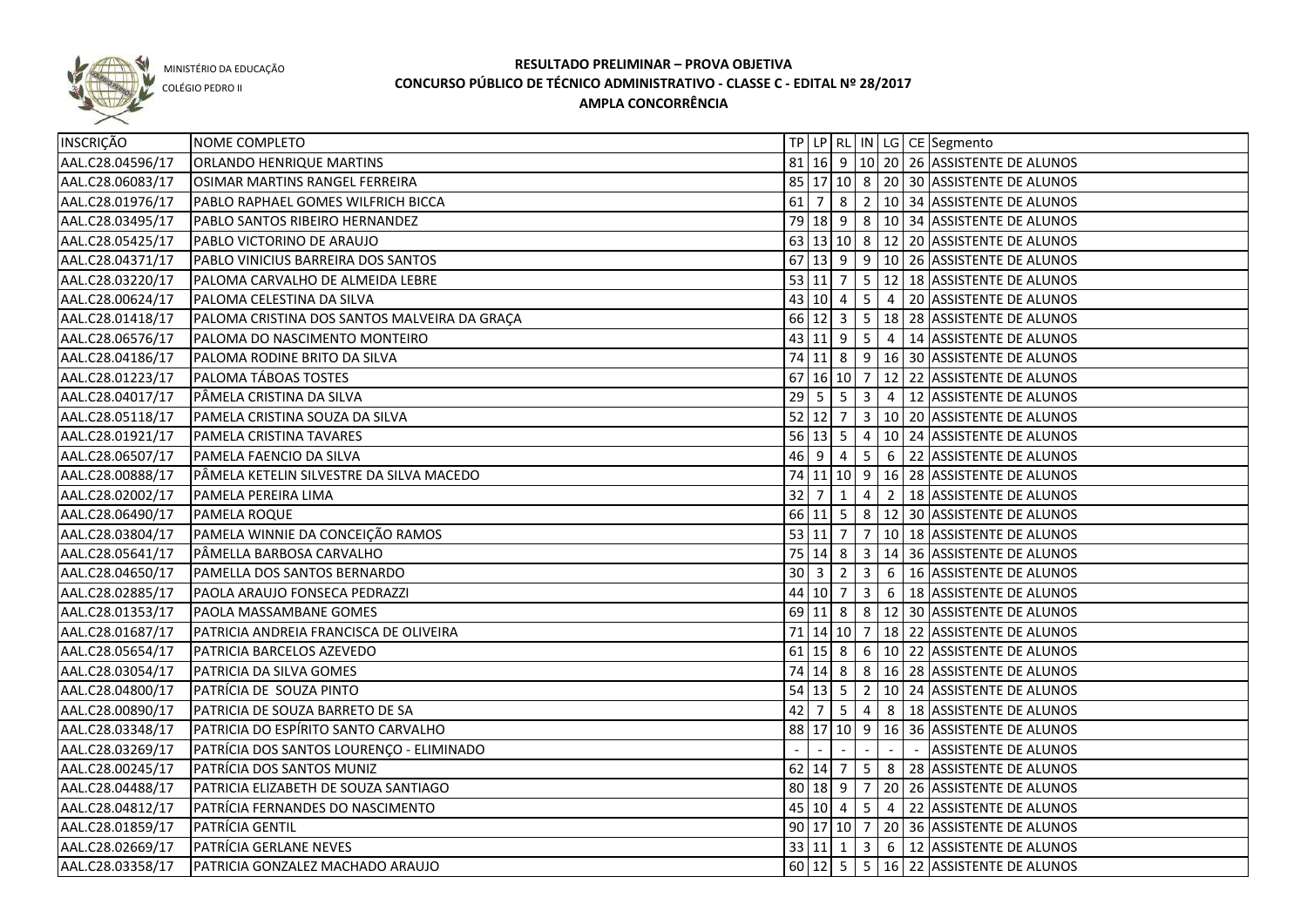

COLÉGIO PEDRO II

| INSCRIÇÃO        | NOME COMPLETO                                 |        |                            |           |                |                | TP   LP   RL   IN   LG   CE   Segmento            |
|------------------|-----------------------------------------------|--------|----------------------------|-----------|----------------|----------------|---------------------------------------------------|
| AAL.C28.01568/17 | PATRICIA LOPES DE BRITO                       | 42     | 8                          |           |                |                | $3   3   10   18  $ ASSISTENTE DE ALUNOS          |
| AAL.C28.04107/17 | <b>PATRICIA OLIVEIRA PEREIRA</b>              |        | $26 \mid 6 \mid 2$         |           |                |                | 2 8 8 ASSISTENTE DE ALUNOS                        |
| AAL.C28.01061/17 | PATRÍCIA PEREIRA FARIAS                       |        |                            |           |                |                | 87 15 10 10 20 32 ASSISTENTE DE ALUNOS            |
| AAL.C28.04891/17 | <b>PATRICIA PONTES SOUTO</b>                  |        | $45$  11 2                 |           |                |                | 2 4 26 ASSISTENTE DE ALUNOS                       |
| AAL.C28.02767/17 | PATRICIA SILVA DE FRANÇA                      |        |                            |           |                |                | 45 10 5 4 8 18 ASSISTENTE DE ALUNOS               |
| AAL.C28.02866/17 | <b>PATRICIA SOUZA CARDOSO</b>                 |        |                            |           |                |                | 88 17 9 8 20 34 ASSISTENTE DE ALUNOS              |
| AAL.C28.04757/17 | <b>PATRICK ALVES ANDRADE</b>                  |        |                            |           |                |                | 40 9 8 3 2 18 ASSISTENTE DE ALUNOS                |
| AAL.C28.04820/17 | <b>PATRICK ARRUDA DE MATOS</b>                |        |                            |           |                |                | 59 13 7 7 8 24 ASSISTENTE DE ALUNOS               |
| AAL.C28.05216/17 | PATRICK AUGUSTO OLIVEIRA DA SILVA             |        |                            |           |                |                | 69 13 9 7 14 26 ASSISTENTE DE ALUNOS              |
| AAL.C28.05755/17 | <b>PATRICK CAMILLO BATISTA</b>                |        |                            |           |                |                | 60 14 6 8 10 22 ASSISTENTE DE ALUNOS              |
| AAL.C28.00171/17 | PATRICK CHUESLEY DUARTE BARBOZA               |        |                            |           |                |                | 45 10 7 4 6 18 ASSISTENTE DE ALUNOS               |
| AAL.C28.01068/17 | PATRICK FERREIRA LOUREIRO                     |        |                            |           |                |                | 79 16 9 8 18 28 ASSISTENTE DE ALUNOS              |
| AAL.C28.01503/17 | PATRICK GOMES CARVALHO DE ALMEIDA             |        |                            |           |                |                | 85   19   9   9   18   30   ASSISTENTE DE ALUNOS  |
| AAL.C28.06508/17 | PATRIK FERREIRA DO ESPIRITO SANTO - ELIMINADO |        |                            |           |                |                | <b>ASSISTENTE DE ALUNOS</b>                       |
| AAL.C28.05815/17 | PAULA ANDREA MORRONE ARAGÃO DE MOURA          |        |                            |           |                |                | 61 14 8 7 14 18 ASSISTENTE DE ALUNOS              |
| AAL.C28.03234/17 | PAULA CARNEIRO DO AMARAL NETTO                |        |                            |           |                |                | 76 15 9 6 16 30 ASSISTENTE DE ALUNOS              |
| AAL.C28.03814/17 | PAULA CRISTIANE RODRIGUES ANTUNES             |        |                            |           |                |                | 50   12   7   5   10   16   ASSISTENTE DE ALUNOS  |
| AAL.C28.03155/17 | PAULA DE ASSIS MOREIRA                        |        |                            |           |                |                | 75   16   9   6   18   26   ASSISTENTE DE ALUNOS  |
| AAL.C28.01521/17 | PAULA DE MARROCOS ASSUMPÇÃO                   |        |                            |           |                |                | 56 14 9 5 8 20 ASSISTENTE DE ALUNOS               |
| AAL.C28.03426/17 | PAULA LARDY MACHADO MONTEIRO MARTINELLI       |        | $75 \mid 12 \mid 7$        |           |                |                | 8   18   30   ASSISTENTE DE ALUNOS                |
| AAL.C28.05227/17 | <b>PAULA LOPES ERTHAL</b>                     |        |                            |           |                |                | 76 14 10 8 20 24 ASSISTENTE DE ALUNOS             |
| AAL.C28.02708/17 | PAULA MARCELA GALVAO DE ALMEIDA               | 47     | $\vert 11 \vert 9 \vert 3$ |           |                | 6              | 18 ASSISTENTE DE ALUNOS                           |
| AAL.C28.02857/17 | PAULA MATTOS AREOSA HIPPERT DO VALLE COSTA    | 48 8   |                            | 8         | $\overline{4}$ |                | 10 18 ASSISTENTE DE ALUNOS                        |
| AAL.C28.02939/17 | PAULA NAINE DA SILVA GOMES                    |        |                            |           |                |                | 72   12   9   5   18   28   ASSISTENTE DE ALUNOS  |
| AAL.C28.06421/17 | PAULA REGINA ALMEIDA DE OLIVEIRA CARDOSO      |        | 60 12 9                    |           | $\overline{7}$ |                | 12 20 ASSISTENTE DE ALUNOS                        |
| AAL.C28.02997/17 | PAULA RIBEIRO COGLIATTI                       | 41     | 7                          | 4         | 4              | 6              | 20 ASSISTENTE DE ALUNOS                           |
| AAL.C28.00004/17 | PAULO CÉSAR DA CONCEIÇÃO                      |        |                            |           |                |                | 75   15   10   8   12   30   ASSISTENTE DE ALUNOS |
| AAL.C28.03622/17 | PAULO CÉSAR DA SILVA                          |        | 68 10 9                    |           | $\overline{7}$ |                | 18 24 ASSISTENTE DE ALUNOS                        |
| AAL.C28.05430/17 | PAULO CESAR EDUARDO                           |        | $65 \ 14 \ 8$              |           |                |                | 5 14 24 ASSISTENTE DE ALUNOS                      |
| AAL.C28.05756/17 | PAULO CESAR VIANA                             | 37     | $11$   6                   |           | $\overline{2}$ | $\overline{4}$ | 14 ASSISTENTE DE ALUNOS                           |
| AAL.C28.02174/17 | PAULO EDUARDO AZEREDO COSTA                   |        | 55   13   4                |           | 4              |                | 16 18 ASSISTENTE DE ALUNOS                        |
| AAL.C28.01566/17 | PAULO HENRIQUE BAPTISTA DOS SANTOS            | 41     | - 8                        | 4         | 5 <sub>1</sub> |                | 10 14 ASSISTENTE DE ALUNOS                        |
| AAL.C28.04127/17 | PAULO HENRIQUE DE SAMPAIO                     | $53$ 9 |                            | 6         | $8\phantom{1}$ | 6              | 24 ASSISTENTE DE ALUNOS                           |
| AAL.C28.01230/17 | PAULO HENRIQUE GOMES DA SILVA                 |        |                            |           |                |                | 79 14 9 8 20 28 ASSISTENTE DE ALUNOS              |
| AAL.C28.03350/17 | PAULO HENRIQUE ORTIZ DE JESUS                 |        |                            |           |                |                | 68 11 8 9 16 24 ASSISTENTE DE ALUNOS              |
| AAL.C28.03679/17 | PAULO MARCIO G OLIVEIRA                       |        | 46 6                       | $\vert$ 8 |                |                |                                                   |
| AAL.C28.02832/17 | PAULO MAURICIO VASCONCELLOS DOS SANTOS        |        |                            |           |                |                | 67 13 9 7 16 22 ASSISTENTE DE ALUNOS              |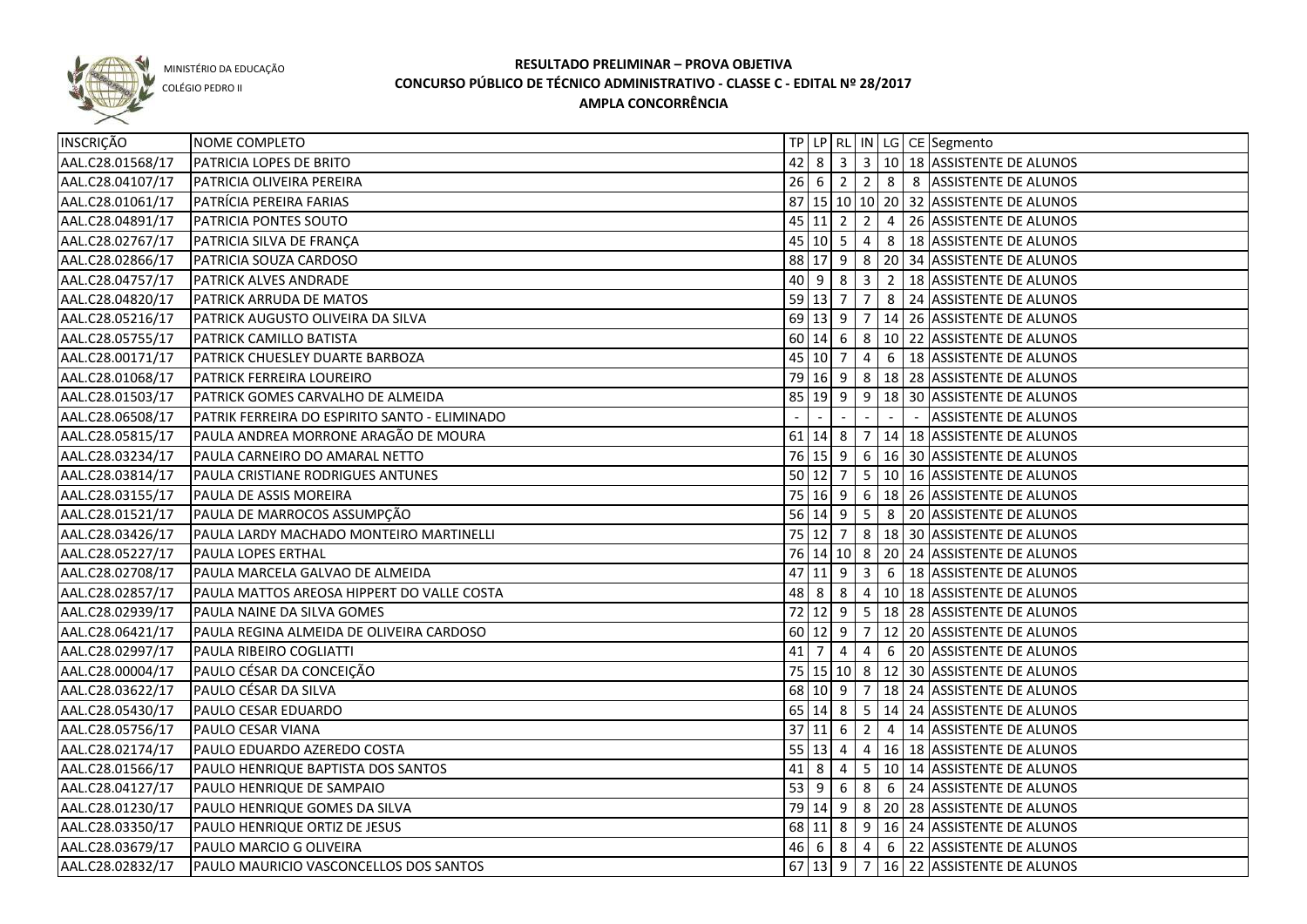

COLÉGIO PEDRO II

| INSCRIÇÃO        | NOME COMPLETO                              |             |   |                    |                |  | TP   LP   RL   IN   LG   CE   Segmento |
|------------------|--------------------------------------------|-------------|---|--------------------|----------------|--|----------------------------------------|
| AAL.C28.02716/17 | <b>PAULO PINHEIRO</b>                      |             |   |                    |                |  | 43 13 7 7 2 14 ASSISTENTE DE ALUNOS    |
| AAL.C28.05598/17 | <b>PAULO ROBERTO DA SILVA</b>              |             |   |                    |                |  | 49 9 5 3 8 24 ASSISTENTE DE ALUNOS     |
| AAL.C28.01341/17 | PAULO ROBERTO DE SOUSA JUNIOR              |             |   |                    |                |  | 76 14 10 8 18 26 ASSISTENTE DE ALUNOS  |
| AAL.C28.05029/17 | <b>PAULO RODRIGO GUIMARÃES SANTOS</b>      |             |   |                    |                |  | 73 11 9 9 16 28 ASSISTENTE DE ALUNOS   |
| AAL.C28.00185/17 | PAULO SERGIO OLIVEIRA IALONGO              |             |   |                    |                |  | 37 8 7 2 8 12 ASSISTENTE DE ALUNOS     |
| AAL.C28.06173/17 | PAULO SILVA DE ANDRADE                     |             |   |                    |                |  | 48 9 6 5 8 20 ASSISTENTE DE ALUNOS     |
| AAL.C28.02220/17 | PAULO VICTOR BOLSOK                        |             |   |                    |                |  | 41 9 7 3 0 22 ASSISTENTE DE ALUNOS     |
| AAL.C28.00539/17 | PAULO VITOR OLIVEIRA DOS SANTOS            |             |   |                    |                |  | 73 18 9 10 14 22 ASSISTENTE DE ALUNOS  |
| AAL.C28.01611/17 | PAULO VITOR RAMOS FÉLIX                    |             |   |                    |                |  | 55 14 9 8 12 12 ASSISTENTE DE ALUNOS   |
| AAL.C28.04044/17 | PEDRO ASSIS RODRIGUES                      |             |   |                    |                |  | 73 14 10 9 12 28 ASSISTENTE DE ALUNOS  |
| AAL.C28.02930/17 | <b>PEDRO AUGUSTO</b>                       |             |   | $52$ 9 7           |                |  | 6 8 22 ASSISTENTE DE ALUNOS            |
| AAL.C28.02720/17 | PEDRO CESAR MARTINS NETO                   |             |   |                    |                |  | 29 10 0 1 6 12 ASSISTENTE DE ALUNOS    |
| AAL.C28.02103/17 | PEDRO CORDEIRO PEREIRA                     |             |   |                    |                |  | 66 13 10 9 12 22 ASSISTENTE DE ALUNOS  |
| AAL.C28.03620/17 | PEDRO DE ARAUJO CHAMMA                     |             |   |                    |                |  | 52 10 8 8 4 22 ASSISTENTE DE ALUNOS    |
| AAL.C28.06140/17 | PEDRO DIAS SIQUEIRA CESAR                  |             |   |                    |                |  | 61 12 10 5 16 18 ASSISTENTE DE ALUNOS  |
| AAL.C28.04189/17 | PEDRO GARCEZ MACAMBIRA                     |             |   |                    |                |  | 62 11 10 7 10 24 ASSISTENTE DE ALUNOS  |
| AAL.C28.02517/17 | PEDRO HENRIQUE BARBOSA ROSA                | $36 \mid 8$ |   | $\sqrt{4}$         | $\overline{4}$ |  | 6 14 ASSISTENTE DE ALUNOS              |
| AAL.C28.02678/17 | PEDRO HENRIQUE DA SILVA                    | 32          | 4 | 5 <sup>5</sup>     | 3              |  | 4   16 ASSISTENTE DE ALUNOS            |
| AAL.C28.03016/17 | PEDRO HENRIQUE DE PAULA MACHADO            |             |   | 51   10   3        |                |  | 4 12 22 ASSISTENTE DE ALUNOS           |
| AAL.C28.05369/17 | PEDRO HENRIQUE DE SOUSA CODEÇO             |             |   |                    |                |  | 75 11 9 9 20 26 ASSISTENTE DE ALUNOS   |
| AAL.C28.03561/17 | PEDRO HENRIQUE DE SOUSA SILVA              |             |   |                    |                |  | 80 17 10 9 14 30 ASSISTENTE DE ALUNOS  |
| AAL.C28.02506/17 | PEDRO HENRIQUE DUARTE LEAL BEZERRA         |             |   | $35 \mid 8 \mid 8$ | 7 <sup>1</sup> |  | 2   10 ASSISTENTE DE ALUNOS            |
| AAL.C28.05715/17 | PEDRO HENRIQUE GASPAR DA SILVA             |             |   |                    |                |  | 89 17 10 10 20 32 ASSISTENTE DE ALUNOS |
| AAL.C28.01295/17 | PEDRO HENRIQUE LOPES DO ESPIRITO SANTO     |             |   |                    |                |  | 66 10 10 2 18 26 ASSISTENTE DE ALUNOS  |
| AAL.C28.03476/17 | PEDRO HENRIQUE TOLEDO FONTENELLE DO AMARAL |             |   |                    |                |  | 64 15 9 8 12 20 ASSISTENTE DE ALUNOS   |
| AAL.C28.01912/17 | PEDRO IVO PASSERI MEDEIROS                 |             |   |                    |                |  | 56 10 4 4 4 16 22 ASSISTENTE DE ALUNOS |
| AAL.C28.06359/17 | PEDRO JOAQUIM DE SOUZA                     |             |   |                    |                |  | 54 6 7 5 8 28 ASSISTENTE DE ALUNOS     |
| AAL.C28.05347/17 | <b>PEDRO LEITE BOMFIM</b>                  |             |   |                    |                |  | 46 10 6 6 4 20 ASSISTENTE DE ALUNOS    |
| AAL.C28.05375/17 | PEDRO LIMA BRANDÃO                         |             |   |                    |                |  | 53 15 7 9 12 10 ASSISTENTE DE ALUNOS   |
| AAL.C28.04013/17 | PEDRO LUCAS DE CARVALHO MACHADO DOS SANTOS |             |   |                    |                |  | 53 14 6 5 6 22 ASSISTENTE DE ALUNOS    |
| AAL.C28.03481/17 | PEDRO MANSUR                               |             |   |                    |                |  | 60 14 5 7 18 16 ASSISTENTE DE ALUNOS   |
| AAL.C28.06108/17 | PEDRO PAIVA DOS SANTOS                     |             |   |                    |                |  | 54 12 8 6 8 20 ASSISTENTE DE ALUNOS    |
| AAL.C28.03248/17 | PEDRO PAULO JACOMO DA SILVA JUNIOR         |             |   |                    |                |  | 57 13 7 3 8 26 ASSISTENTE DE ALUNOS    |
| AAL.C28.04765/17 | PEDRO PAULO LUZ GOMES                      |             |   |                    |                |  | 67 13 9 9 8 28 ASSISTENTE DE ALUNOS    |
| AAL.C28.03540/17 | PEDRO PEIXOTO LEONE                        |             |   |                    |                |  | 64 13 7 6 18 20 ASSISTENTE DE ALUNOS   |
| AAL.C28.02261/17 | PEDRO RENATO DA SILVA                      |             |   |                    |                |  | 93 15 10 10 20 38 ASSISTENTE DE ALUNOS |
| AAL.C28.03785/17 | PEDRO ROCHA ULMACHER                       |             |   |                    |                |  | 60 10 9 9 10 22 ASSISTENTE DE ALUNOS   |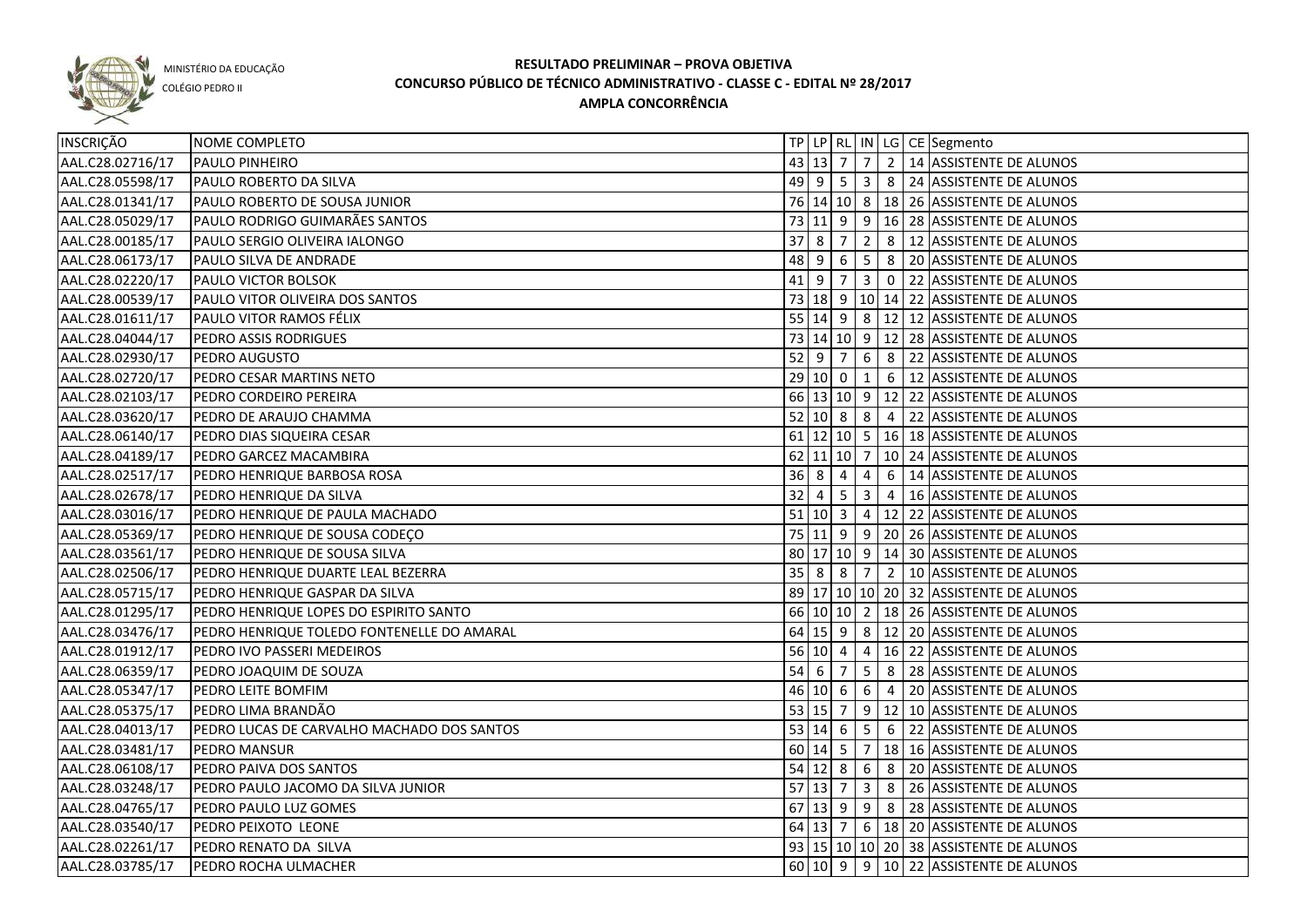

COLÉGIO PEDRO II

| INSCRIÇÃO        | NOME COMPLETO                               |    |                            |                |                         |   | TP   LP   RL   IN   LG   CE   Segmento           |
|------------------|---------------------------------------------|----|----------------------------|----------------|-------------------------|---|--------------------------------------------------|
| AAL.C28.01755/17 | PEDRO ROMANO BARBOSA                        |    |                            |                |                         |   | 64 11 5 6 18 24 ASSISTENTE DE ALUNOS             |
| AAL.C28.01489/17 | PEDRO SILVA LACERDA DA ROSA                 |    |                            |                |                         |   | 54 14 7 3 8 22 ASSISTENTE DE ALUNOS              |
| AAL.C28.04302/17 | PEDRO TUDE SEVÁ                             |    |                            |                |                         |   | 58 14 8 6 12 18 ASSISTENTE DE ALUNOS             |
| AAL.C28.03768/17 | PEDRO VITOR COUTINHO DOS SANTOS             |    |                            |                |                         |   | 60 11 9 6 6 28 ASSISTENTE DE ALUNOS              |
| AAL.C28.02783/17 | PEDRO VITOR DA SILVA NEGROMONTE FERREIRA    |    |                            |                |                         |   | 81 14 10 9 18 30 ASSISTENTE DE ALUNOS            |
| AAL.C28.02622/17 | <b>IPEDRO YGOR SILVA RODRIGUES DA ROCHA</b> |    |                            |                |                         |   | 43 13 9 7 4 10 ASSISTENTE DE ALUNOS              |
| AAL.C28.04236/17 | PENHA CRISTINA LEITE DOS SANTOS DE PAIVA    |    |                            |                |                         |   | 67 13 7 5 12 30 ASSISTENTE DE ALUNOS             |
| AAL.C28.03965/17 | <b>PERLA GRYNSZTEJN</b>                     |    |                            |                |                         |   | 56 11 7 6 10 22 ASSISTENTE DE ALUNOS             |
| AAL.C28.01482/17 | PERLA HANG DE CARVALHO                      |    |                            |                |                         |   | 61 10 4 5 16 26 ASSISTENTE DE ALUNOS             |
| AAL.C28.01276/17 | PHELIPE ALMEIDA DA COSTA                    |    |                            |                |                         |   | 56 9 9 6 14 18 ASSISTENTE DE ALUNOS              |
| AAL.C28.02495/17 | PHELIPE DIAS ALVES                          |    |                            |                |                         |   | 71 14 9 8 12 28 ASSISTENTE DE ALUNOS             |
| AAL.C28.04288/17 | PHELIPE JORGE DA COSTA SANTOS DE SOUZA      |    |                            |                |                         |   | 56 12 9 5 8 22 ASSISTENTE DE ALUNOS              |
| AAL.C28.05132/17 | PHELIPE MIRANDA LINS                        |    | $46$ 10 9 7                |                |                         |   | 4   16 ASSISTENTE DE ALUNOS                      |
| AAL.C28.04930/17 | <b>PHELIPE NUNES</b>                        |    | $35 \mid 11 \mid 7 \mid 3$ |                |                         |   | 2   12 ASSISTENTE DE ALUNOS                      |
| AAL.C28.02330/17 | PHELYPE PEREIRA FITTIPALDI CELESTINO        |    |                            |                |                         |   | 56 11 8 5 18 14 ASSISTENTE DE ALUNOS             |
| AAL.C28.03393/17 | PHILIPE PEREIRA DE MEDEIROS                 |    | $52$ 10 7 7                |                |                         |   | 8 20 ASSISTENTE DE ALUNOS                        |
| AAL.C28.01011/17 | PHILIPPE MIRANDA COELHO                     |    | $46$ 12 9 7                |                |                         | 6 | 12 ASSISTENTE DE ALUNOS                          |
| AAL.C28.06434/17 | PILAR DE AZEVEDO DOS SANTOS                 | 43 | 6 <sup>1</sup>             | $5 \mid 2$     |                         | 6 | 24 ASSISTENTE DE ALUNOS                          |
| AAL.C28.03484/17 | PILLAR DE TOLEDO PARGA                      | 44 | 8                          | $7 \mid 3$     |                         | 6 | 20 ASSISTENTE DE ALUNOS                          |
| AAL.C28.03982/17 | POLLYANA BESERRA DE QUEIROZ                 | 44 | 9                          | 6              | $\vert$ 3               | 8 | 18 ASSISTENTE DE ALUNOS                          |
| AAL.C28.01817/17 | POMPEU CARVALHO FERREIRA DO NASCIMENTO      |    | $34$ 9 3                   |                | $\overline{4}$          | 4 | 14 ASSISTENTE DE ALUNOS                          |
| AAL.C28.02603/17 | PONCIANA BESERRA DE QUEIROZ                 |    |                            |                |                         |   | 66 11 8 5 14 28 ASSISTENTE DE ALUNOS             |
| AAL.C28.04384/17 | POSSIDONIO DE FREITAS COSTA NETO            |    | 63   15   6                |                |                         |   | $6 \mid 10 \mid 26$ ASSISTENTE DE ALUNOS         |
| AAL.C28.05119/17 | PRISCILA BARBOSA FERREIRA                   |    | 65 10 9                    |                | 4                       |   | 14 28 ASSISTENTE DE ALUNOS                       |
| AAL.C28.03406/17 | PRISCILA CRISTINA DOS SANTOS BOGÉA          | 33 | -4                         | 4              | 3                       | 6 | 16 ASSISTENTE DE ALUNOS                          |
| AAL.C28.01055/17 | PRISCILA DA COSTA LIMA FIGUEIREDO           |    | 71 14 9                    |                | 8                       |   | 12 28 ASSISTENTE DE ALUNOS                       |
| AAL.C28.00383/17 | PRISCILA DA SILVA SOARES                    |    | $57 \mid 8 \mid 5$         |                | $\overline{4}$          |   | 16 24 ASSISTENTE DE ALUNOS                       |
| AAL.C28.04551/17 | PRISCILA DAYSE LIMA DE MEDEIROS             |    | 53 11 7                    |                | $\overline{\mathbf{3}}$ | 6 | 26 ASSISTENTE DE ALUNOS                          |
| AAL.C28.03523/17 | PRISCILA DE MATTOS SILVA                    |    | $57$ 15 7                  |                | 5 <sup>5</sup>          | 6 | 24 ASSISTENTE DE ALUNOS                          |
| AAL.C28.04444/17 | PRISCILA DOMINGUES TENDEIRO                 |    | $80 \ 12 \ 9$              |                |                         |   | 9   18   32   ASSISTENTE DE ALUNOS               |
| AAL.C28.03032/17 | PRISCILA FLAUSINO MARTINS                   |    | 38 8                       | $\overline{2}$ |                         |   | 2   10   16   ASSISTENTE DE ALUNOS               |
| AAL.C28.04304/17 | PRISCILA FONSECA ALVES BORGES               |    |                            |                |                         |   | 75   14   9   8   20   24   ASSISTENTE DE ALUNOS |
| AAL.C28.01426/17 | PRISCILA KELLER DA MATA                     |    | $55 \mid 13 \mid 4$        |                |                         |   | 2   12   24   ASSISTENTE DE ALUNOS               |
| AAL.C28.00250/17 | <b>PRISCILA MACHADO SERRA</b>               |    | $39$ $8$ $9$               |                |                         |   | 2 8 12 ASSISTENTE DE ALUNOS                      |
| AAL.C28.03850/17 | PRISCILA MANSO PINHEIRO                     |    |                            |                |                         |   | 76 14 8 8 14 32 ASSISTENTE DE ALUNOS             |
| AAL.C28.03987/17 | PRISCILA MENDES RODRIGUES                   |    |                            |                |                         |   | 36 7 3 2 8 16 ASSISTENTE DE ALUNOS               |
| AAL.C28.03475/17 | <b>PRISCILA OLIVEIRA DE ABREU PACHECO</b>   |    |                            |                |                         |   | 54 14 8 4 8 20 ASSISTENTE DE ALUNOS              |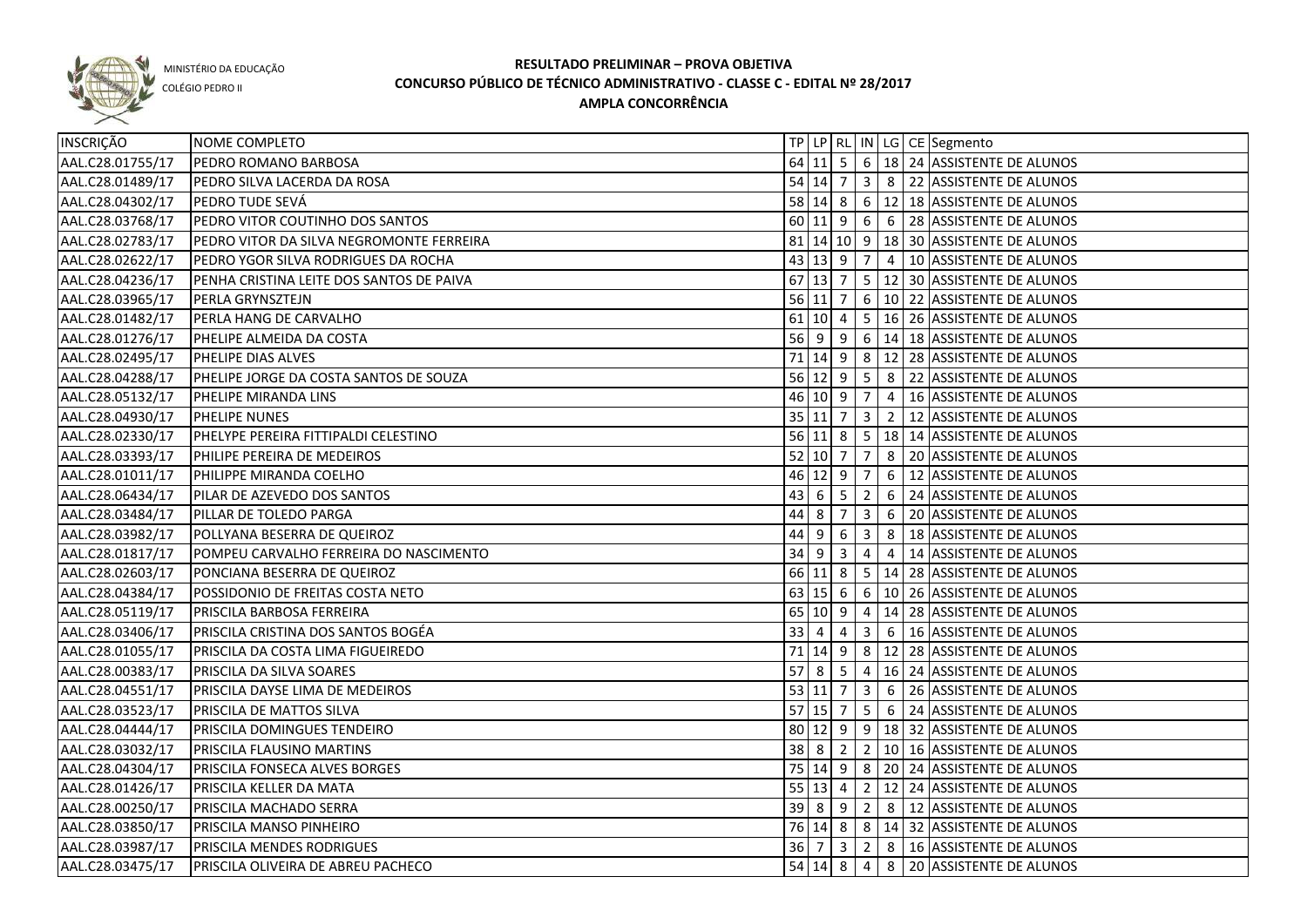

COLÉGIO PEDRO II

| 65 12 7 6 10 30 ASSISTENTE DE ALUNOS<br>AAL.C28.04951/17<br>PRISCILA RAPHAEL SANTOS SOUZA<br>AAL.C28.02419/17<br>50   7   2   3   14   24   ASSISTENTE DE ALUNOS<br>PRISCILA RIBEIRO DA SILVA<br>AAL.C28.05719/17<br>43 10 8 3 6 16 ASSISTENTE DE ALUNOS<br><b>PRISCILA RODRIGUES LOBO</b><br>8 14 22 ASSISTENTE DE ALUNOS<br>AAL.C28.00544/17<br>$60 \mid 9 \mid 7$<br>PRISCILA SAMARA FREITAS LAGE<br>AAL.C28.01007/17<br>50 12 8 6 4 20 ASSISTENTE DE ALUNOS<br>PRISCILA SILVA DE JESUS BENTO<br>AAL.C28.05371/17<br><b>PRISCILA SOUZA SILVA</b><br>48 10 2 4 14 18 ASSISTENTE DE ALUNOS<br>AAL.C28.01115/17<br>PRISCILA TERRAS DOS SANTOS - ELIMINADO<br>ASSISTENTE DE ALUNOS<br>AAL.C28.00526/17<br>PRISCILA VIEIRA DOS SANTOS<br>60 10 5 5 18 22 ASSISTENTE DE ALUNOS<br>$33 \mid 13 \mid 8$<br>$\overline{2}$<br>AAL.C28.01238/17<br>PRISCILLA BARBARA PEREIRA LIMA<br>$\overline{4}$<br>6 ASSISTENTE DE ALUNOS<br>$54$ 12 8<br>$\overline{4}$<br>AAL.C28.06391/17<br>PRISCILLA DA COSTA FONSECA NASCIMENTO<br>6 24 ASSISTENTE DE ALUNOS<br>58 14 9<br>7   10   18   ASSISTENTE DE ALUNOS<br>AAL.C28.05651/17<br>PRISCILLA DA COSTA MARTINS<br>$40$   9<br>5<br>$\overline{4}$<br>AAL.C28.01255/17<br>PRISCILLA DA SILVA PRUDENCIO<br>8   14 ASSISTENTE DE ALUNOS<br>9 16 20 ASSISTENTE DE ALUNOS<br>65 11 9<br>AAL.C28.01789/17<br>PRISCILLA LOPES DE PAULA SOUZA<br>57<br>8   16   20   ASSISTENTE DE ALUNOS<br>AAL.C28.03215/17<br><b>PRISCILLA NERY DE MARIA</b><br>l 9<br>$\sqrt{4}$<br>31<br>5<br>$\overline{\mathbf{3}}$<br>8 8 ASSISTENTE DE ALUNOS<br>AAL.C28.02075/17<br>PRISCILLA OLIVEIRA DA COSTA<br>7<br>$77$ 14 8<br>7   16   32   ASSISTENTE DE ALUNOS<br>AAL.C28.05857/17<br>PRISCILLA QUIRINO FERREIRA<br>64 13 10 7<br>10 24 ASSISTENTE DE ALUNOS<br>AAL.C28.05202/17<br><b>PRISCILLA SILVA RODRIGUES</b><br>78 12 9<br>AAL.C28.02299/17<br>$\overline{7}$<br>20 30 ASSISTENTE DE ALUNOS<br> PRYSCILLA DEFANNE FERREIRA DE OLIVEIRA<br>68 15 9<br>8   10   26   ASSISTENTE DE ALUNOS<br>AAL.C28.02139/17<br>PRYSCILLA TEIXEIRA DUARTE CARDOSO<br>$59$ 12 8<br>5 <sub>1</sub><br>10 24 ASSISTENTE DE ALUNOS<br>AAL.C28.05845/17<br>QUEITI PACHECO DE ANDRADE<br>$53 \mid 9$<br>$\overline{3}$<br>8 26 ASSISTENTE DE ALUNOS<br>AAL.C28.03783/17<br>QUÉLIDA MARIA GONZAGA ROCHA PEREIRA<br>7<br>$61$ 15 9<br>5 <sub>1</sub><br>12 20 ASSISTENTE DE ALUNOS<br>AAL.C28.00686/17<br>QUEREN DE ARAUJO MATTOS<br>$55 \ 15 \ 3$<br>5 <sup>5</sup><br>8 24 ASSISTENTE DE ALUNOS<br>AAL.C28.04161/17<br>QUÉSIA MARIA DE SOUZA SILVA<br>$42 \mid 12 \mid 3$<br>3 <sup>1</sup><br>8   16 ASSISTENTE DE ALUNOS<br>AAL.C28.04705/17<br><b>QUEZIA BATISTA DE SOUZA</b><br>6 20 18 ASSISTENTE DE ALUNOS<br>AAL.C28.02922/17<br>QUÉZIA DOS SANTOS NASCIMENTO<br>58   10   4<br>53 17 8<br>6<br>AAL.C28.05098/17<br>QUÉZIA FERNANDES<br>8   14 ASSISTENTE DE ALUNOS<br>69 15 10 4 16 24 ASSISTENTE DE ALUNOS<br>AAL.C28.04921/17<br>RACHEL ALCANTARA PINTO VIDAL<br>4 6 12 ASSISTENTE DE ALUNOS<br>36   10   4<br>AAL.C28.05298/17<br>RACHEL BAPTISTA LIMA<br>76 12 7 9 18 30 ASSISTENTE DE ALUNOS<br>AAL.C28.02772/17<br>RACHEL CARDOSO ALEXANDRE<br>69 14 8 5 18 24 ASSISTENTE DE ALUNOS<br>AAL.C28.02328/17<br>RACHEL DE AZEVEDO FIKS<br>81 16 10 7 18 30 ASSISTENTE DE ALUNOS<br>AAL.C28.00746/17<br>RACHEL MARIANO PUCCINI BUENO<br>AAL.C28.01717/17<br>75   13   6   4   20   32   ASSISTENTE DE ALUNOS<br>RACHEL REZENDE SANTANA<br>71 14 9 6 14 28 ASSISTENTE DE ALUNOS<br>AAL.C28.04178/17<br>RACHEL ROCHA OLIVEIRA<br>AAL.C28.02985/17<br>73 15 7 7 14 30 ASSISTENTE DE ALUNOS<br>RAFAEL AMORIM PARANGABA<br>71 14 8 5 14 30 ASSISTENTE DE ALUNOS<br>AAL.C28.01090/17<br>RAFAEL ANDRÉ NESTOR<br>33   7   5   3   2   16   ASSISTENTE DE ALUNOS<br>AAL.C28.05190/17<br><b>RAFAEL BESSA</b><br>64 14 8 6 14 22 ASSISTENTE DE ALUNOS<br>AAL.C28.03403/17<br>RAFAEL CALDAS SIMÕES | INSCRIÇÃO | NOME COMPLETO |  |  |  | TP LP RL IN LG CE Segmento |
|------------------------------------------------------------------------------------------------------------------------------------------------------------------------------------------------------------------------------------------------------------------------------------------------------------------------------------------------------------------------------------------------------------------------------------------------------------------------------------------------------------------------------------------------------------------------------------------------------------------------------------------------------------------------------------------------------------------------------------------------------------------------------------------------------------------------------------------------------------------------------------------------------------------------------------------------------------------------------------------------------------------------------------------------------------------------------------------------------------------------------------------------------------------------------------------------------------------------------------------------------------------------------------------------------------------------------------------------------------------------------------------------------------------------------------------------------------------------------------------------------------------------------------------------------------------------------------------------------------------------------------------------------------------------------------------------------------------------------------------------------------------------------------------------------------------------------------------------------------------------------------------------------------------------------------------------------------------------------------------------------------------------------------------------------------------------------------------------------------------------------------------------------------------------------------------------------------------------------------------------------------------------------------------------------------------------------------------------------------------------------------------------------------------------------------------------------------------------------------------------------------------------------------------------------------------------------------------------------------------------------------------------------------------------------------------------------------------------------------------------------------------------------------------------------------------------------------------------------------------------------------------------------------------------------------------------------------------------------------------------------------------------------------------------------------------------------------------------------------------------------------------------------------------------------------------------------------------------------------------------------------------------------------------------------------------------------------------------------------------------------------------------------------------------------------------------------------------------------------------------------------------------------------------------------------------------------------------------------------------------------------------------------------------------------------------------------------------------------------------------------------------------------------------------------------------------------------------------------------------------------------------------|-----------|---------------|--|--|--|----------------------------|
|                                                                                                                                                                                                                                                                                                                                                                                                                                                                                                                                                                                                                                                                                                                                                                                                                                                                                                                                                                                                                                                                                                                                                                                                                                                                                                                                                                                                                                                                                                                                                                                                                                                                                                                                                                                                                                                                                                                                                                                                                                                                                                                                                                                                                                                                                                                                                                                                                                                                                                                                                                                                                                                                                                                                                                                                                                                                                                                                                                                                                                                                                                                                                                                                                                                                                                                                                                                                                                                                                                                                                                                                                                                                                                                                                                                                                                                                                                |           |               |  |  |  |                            |
|                                                                                                                                                                                                                                                                                                                                                                                                                                                                                                                                                                                                                                                                                                                                                                                                                                                                                                                                                                                                                                                                                                                                                                                                                                                                                                                                                                                                                                                                                                                                                                                                                                                                                                                                                                                                                                                                                                                                                                                                                                                                                                                                                                                                                                                                                                                                                                                                                                                                                                                                                                                                                                                                                                                                                                                                                                                                                                                                                                                                                                                                                                                                                                                                                                                                                                                                                                                                                                                                                                                                                                                                                                                                                                                                                                                                                                                                                                |           |               |  |  |  |                            |
|                                                                                                                                                                                                                                                                                                                                                                                                                                                                                                                                                                                                                                                                                                                                                                                                                                                                                                                                                                                                                                                                                                                                                                                                                                                                                                                                                                                                                                                                                                                                                                                                                                                                                                                                                                                                                                                                                                                                                                                                                                                                                                                                                                                                                                                                                                                                                                                                                                                                                                                                                                                                                                                                                                                                                                                                                                                                                                                                                                                                                                                                                                                                                                                                                                                                                                                                                                                                                                                                                                                                                                                                                                                                                                                                                                                                                                                                                                |           |               |  |  |  |                            |
|                                                                                                                                                                                                                                                                                                                                                                                                                                                                                                                                                                                                                                                                                                                                                                                                                                                                                                                                                                                                                                                                                                                                                                                                                                                                                                                                                                                                                                                                                                                                                                                                                                                                                                                                                                                                                                                                                                                                                                                                                                                                                                                                                                                                                                                                                                                                                                                                                                                                                                                                                                                                                                                                                                                                                                                                                                                                                                                                                                                                                                                                                                                                                                                                                                                                                                                                                                                                                                                                                                                                                                                                                                                                                                                                                                                                                                                                                                |           |               |  |  |  |                            |
|                                                                                                                                                                                                                                                                                                                                                                                                                                                                                                                                                                                                                                                                                                                                                                                                                                                                                                                                                                                                                                                                                                                                                                                                                                                                                                                                                                                                                                                                                                                                                                                                                                                                                                                                                                                                                                                                                                                                                                                                                                                                                                                                                                                                                                                                                                                                                                                                                                                                                                                                                                                                                                                                                                                                                                                                                                                                                                                                                                                                                                                                                                                                                                                                                                                                                                                                                                                                                                                                                                                                                                                                                                                                                                                                                                                                                                                                                                |           |               |  |  |  |                            |
|                                                                                                                                                                                                                                                                                                                                                                                                                                                                                                                                                                                                                                                                                                                                                                                                                                                                                                                                                                                                                                                                                                                                                                                                                                                                                                                                                                                                                                                                                                                                                                                                                                                                                                                                                                                                                                                                                                                                                                                                                                                                                                                                                                                                                                                                                                                                                                                                                                                                                                                                                                                                                                                                                                                                                                                                                                                                                                                                                                                                                                                                                                                                                                                                                                                                                                                                                                                                                                                                                                                                                                                                                                                                                                                                                                                                                                                                                                |           |               |  |  |  |                            |
|                                                                                                                                                                                                                                                                                                                                                                                                                                                                                                                                                                                                                                                                                                                                                                                                                                                                                                                                                                                                                                                                                                                                                                                                                                                                                                                                                                                                                                                                                                                                                                                                                                                                                                                                                                                                                                                                                                                                                                                                                                                                                                                                                                                                                                                                                                                                                                                                                                                                                                                                                                                                                                                                                                                                                                                                                                                                                                                                                                                                                                                                                                                                                                                                                                                                                                                                                                                                                                                                                                                                                                                                                                                                                                                                                                                                                                                                                                |           |               |  |  |  |                            |
|                                                                                                                                                                                                                                                                                                                                                                                                                                                                                                                                                                                                                                                                                                                                                                                                                                                                                                                                                                                                                                                                                                                                                                                                                                                                                                                                                                                                                                                                                                                                                                                                                                                                                                                                                                                                                                                                                                                                                                                                                                                                                                                                                                                                                                                                                                                                                                                                                                                                                                                                                                                                                                                                                                                                                                                                                                                                                                                                                                                                                                                                                                                                                                                                                                                                                                                                                                                                                                                                                                                                                                                                                                                                                                                                                                                                                                                                                                |           |               |  |  |  |                            |
|                                                                                                                                                                                                                                                                                                                                                                                                                                                                                                                                                                                                                                                                                                                                                                                                                                                                                                                                                                                                                                                                                                                                                                                                                                                                                                                                                                                                                                                                                                                                                                                                                                                                                                                                                                                                                                                                                                                                                                                                                                                                                                                                                                                                                                                                                                                                                                                                                                                                                                                                                                                                                                                                                                                                                                                                                                                                                                                                                                                                                                                                                                                                                                                                                                                                                                                                                                                                                                                                                                                                                                                                                                                                                                                                                                                                                                                                                                |           |               |  |  |  |                            |
|                                                                                                                                                                                                                                                                                                                                                                                                                                                                                                                                                                                                                                                                                                                                                                                                                                                                                                                                                                                                                                                                                                                                                                                                                                                                                                                                                                                                                                                                                                                                                                                                                                                                                                                                                                                                                                                                                                                                                                                                                                                                                                                                                                                                                                                                                                                                                                                                                                                                                                                                                                                                                                                                                                                                                                                                                                                                                                                                                                                                                                                                                                                                                                                                                                                                                                                                                                                                                                                                                                                                                                                                                                                                                                                                                                                                                                                                                                |           |               |  |  |  |                            |
|                                                                                                                                                                                                                                                                                                                                                                                                                                                                                                                                                                                                                                                                                                                                                                                                                                                                                                                                                                                                                                                                                                                                                                                                                                                                                                                                                                                                                                                                                                                                                                                                                                                                                                                                                                                                                                                                                                                                                                                                                                                                                                                                                                                                                                                                                                                                                                                                                                                                                                                                                                                                                                                                                                                                                                                                                                                                                                                                                                                                                                                                                                                                                                                                                                                                                                                                                                                                                                                                                                                                                                                                                                                                                                                                                                                                                                                                                                |           |               |  |  |  |                            |
|                                                                                                                                                                                                                                                                                                                                                                                                                                                                                                                                                                                                                                                                                                                                                                                                                                                                                                                                                                                                                                                                                                                                                                                                                                                                                                                                                                                                                                                                                                                                                                                                                                                                                                                                                                                                                                                                                                                                                                                                                                                                                                                                                                                                                                                                                                                                                                                                                                                                                                                                                                                                                                                                                                                                                                                                                                                                                                                                                                                                                                                                                                                                                                                                                                                                                                                                                                                                                                                                                                                                                                                                                                                                                                                                                                                                                                                                                                |           |               |  |  |  |                            |
|                                                                                                                                                                                                                                                                                                                                                                                                                                                                                                                                                                                                                                                                                                                                                                                                                                                                                                                                                                                                                                                                                                                                                                                                                                                                                                                                                                                                                                                                                                                                                                                                                                                                                                                                                                                                                                                                                                                                                                                                                                                                                                                                                                                                                                                                                                                                                                                                                                                                                                                                                                                                                                                                                                                                                                                                                                                                                                                                                                                                                                                                                                                                                                                                                                                                                                                                                                                                                                                                                                                                                                                                                                                                                                                                                                                                                                                                                                |           |               |  |  |  |                            |
|                                                                                                                                                                                                                                                                                                                                                                                                                                                                                                                                                                                                                                                                                                                                                                                                                                                                                                                                                                                                                                                                                                                                                                                                                                                                                                                                                                                                                                                                                                                                                                                                                                                                                                                                                                                                                                                                                                                                                                                                                                                                                                                                                                                                                                                                                                                                                                                                                                                                                                                                                                                                                                                                                                                                                                                                                                                                                                                                                                                                                                                                                                                                                                                                                                                                                                                                                                                                                                                                                                                                                                                                                                                                                                                                                                                                                                                                                                |           |               |  |  |  |                            |
|                                                                                                                                                                                                                                                                                                                                                                                                                                                                                                                                                                                                                                                                                                                                                                                                                                                                                                                                                                                                                                                                                                                                                                                                                                                                                                                                                                                                                                                                                                                                                                                                                                                                                                                                                                                                                                                                                                                                                                                                                                                                                                                                                                                                                                                                                                                                                                                                                                                                                                                                                                                                                                                                                                                                                                                                                                                                                                                                                                                                                                                                                                                                                                                                                                                                                                                                                                                                                                                                                                                                                                                                                                                                                                                                                                                                                                                                                                |           |               |  |  |  |                            |
|                                                                                                                                                                                                                                                                                                                                                                                                                                                                                                                                                                                                                                                                                                                                                                                                                                                                                                                                                                                                                                                                                                                                                                                                                                                                                                                                                                                                                                                                                                                                                                                                                                                                                                                                                                                                                                                                                                                                                                                                                                                                                                                                                                                                                                                                                                                                                                                                                                                                                                                                                                                                                                                                                                                                                                                                                                                                                                                                                                                                                                                                                                                                                                                                                                                                                                                                                                                                                                                                                                                                                                                                                                                                                                                                                                                                                                                                                                |           |               |  |  |  |                            |
|                                                                                                                                                                                                                                                                                                                                                                                                                                                                                                                                                                                                                                                                                                                                                                                                                                                                                                                                                                                                                                                                                                                                                                                                                                                                                                                                                                                                                                                                                                                                                                                                                                                                                                                                                                                                                                                                                                                                                                                                                                                                                                                                                                                                                                                                                                                                                                                                                                                                                                                                                                                                                                                                                                                                                                                                                                                                                                                                                                                                                                                                                                                                                                                                                                                                                                                                                                                                                                                                                                                                                                                                                                                                                                                                                                                                                                                                                                |           |               |  |  |  |                            |
|                                                                                                                                                                                                                                                                                                                                                                                                                                                                                                                                                                                                                                                                                                                                                                                                                                                                                                                                                                                                                                                                                                                                                                                                                                                                                                                                                                                                                                                                                                                                                                                                                                                                                                                                                                                                                                                                                                                                                                                                                                                                                                                                                                                                                                                                                                                                                                                                                                                                                                                                                                                                                                                                                                                                                                                                                                                                                                                                                                                                                                                                                                                                                                                                                                                                                                                                                                                                                                                                                                                                                                                                                                                                                                                                                                                                                                                                                                |           |               |  |  |  |                            |
|                                                                                                                                                                                                                                                                                                                                                                                                                                                                                                                                                                                                                                                                                                                                                                                                                                                                                                                                                                                                                                                                                                                                                                                                                                                                                                                                                                                                                                                                                                                                                                                                                                                                                                                                                                                                                                                                                                                                                                                                                                                                                                                                                                                                                                                                                                                                                                                                                                                                                                                                                                                                                                                                                                                                                                                                                                                                                                                                                                                                                                                                                                                                                                                                                                                                                                                                                                                                                                                                                                                                                                                                                                                                                                                                                                                                                                                                                                |           |               |  |  |  |                            |
|                                                                                                                                                                                                                                                                                                                                                                                                                                                                                                                                                                                                                                                                                                                                                                                                                                                                                                                                                                                                                                                                                                                                                                                                                                                                                                                                                                                                                                                                                                                                                                                                                                                                                                                                                                                                                                                                                                                                                                                                                                                                                                                                                                                                                                                                                                                                                                                                                                                                                                                                                                                                                                                                                                                                                                                                                                                                                                                                                                                                                                                                                                                                                                                                                                                                                                                                                                                                                                                                                                                                                                                                                                                                                                                                                                                                                                                                                                |           |               |  |  |  |                            |
|                                                                                                                                                                                                                                                                                                                                                                                                                                                                                                                                                                                                                                                                                                                                                                                                                                                                                                                                                                                                                                                                                                                                                                                                                                                                                                                                                                                                                                                                                                                                                                                                                                                                                                                                                                                                                                                                                                                                                                                                                                                                                                                                                                                                                                                                                                                                                                                                                                                                                                                                                                                                                                                                                                                                                                                                                                                                                                                                                                                                                                                                                                                                                                                                                                                                                                                                                                                                                                                                                                                                                                                                                                                                                                                                                                                                                                                                                                |           |               |  |  |  |                            |
|                                                                                                                                                                                                                                                                                                                                                                                                                                                                                                                                                                                                                                                                                                                                                                                                                                                                                                                                                                                                                                                                                                                                                                                                                                                                                                                                                                                                                                                                                                                                                                                                                                                                                                                                                                                                                                                                                                                                                                                                                                                                                                                                                                                                                                                                                                                                                                                                                                                                                                                                                                                                                                                                                                                                                                                                                                                                                                                                                                                                                                                                                                                                                                                                                                                                                                                                                                                                                                                                                                                                                                                                                                                                                                                                                                                                                                                                                                |           |               |  |  |  |                            |
|                                                                                                                                                                                                                                                                                                                                                                                                                                                                                                                                                                                                                                                                                                                                                                                                                                                                                                                                                                                                                                                                                                                                                                                                                                                                                                                                                                                                                                                                                                                                                                                                                                                                                                                                                                                                                                                                                                                                                                                                                                                                                                                                                                                                                                                                                                                                                                                                                                                                                                                                                                                                                                                                                                                                                                                                                                                                                                                                                                                                                                                                                                                                                                                                                                                                                                                                                                                                                                                                                                                                                                                                                                                                                                                                                                                                                                                                                                |           |               |  |  |  |                            |
|                                                                                                                                                                                                                                                                                                                                                                                                                                                                                                                                                                                                                                                                                                                                                                                                                                                                                                                                                                                                                                                                                                                                                                                                                                                                                                                                                                                                                                                                                                                                                                                                                                                                                                                                                                                                                                                                                                                                                                                                                                                                                                                                                                                                                                                                                                                                                                                                                                                                                                                                                                                                                                                                                                                                                                                                                                                                                                                                                                                                                                                                                                                                                                                                                                                                                                                                                                                                                                                                                                                                                                                                                                                                                                                                                                                                                                                                                                |           |               |  |  |  |                            |
|                                                                                                                                                                                                                                                                                                                                                                                                                                                                                                                                                                                                                                                                                                                                                                                                                                                                                                                                                                                                                                                                                                                                                                                                                                                                                                                                                                                                                                                                                                                                                                                                                                                                                                                                                                                                                                                                                                                                                                                                                                                                                                                                                                                                                                                                                                                                                                                                                                                                                                                                                                                                                                                                                                                                                                                                                                                                                                                                                                                                                                                                                                                                                                                                                                                                                                                                                                                                                                                                                                                                                                                                                                                                                                                                                                                                                                                                                                |           |               |  |  |  |                            |
|                                                                                                                                                                                                                                                                                                                                                                                                                                                                                                                                                                                                                                                                                                                                                                                                                                                                                                                                                                                                                                                                                                                                                                                                                                                                                                                                                                                                                                                                                                                                                                                                                                                                                                                                                                                                                                                                                                                                                                                                                                                                                                                                                                                                                                                                                                                                                                                                                                                                                                                                                                                                                                                                                                                                                                                                                                                                                                                                                                                                                                                                                                                                                                                                                                                                                                                                                                                                                                                                                                                                                                                                                                                                                                                                                                                                                                                                                                |           |               |  |  |  |                            |
|                                                                                                                                                                                                                                                                                                                                                                                                                                                                                                                                                                                                                                                                                                                                                                                                                                                                                                                                                                                                                                                                                                                                                                                                                                                                                                                                                                                                                                                                                                                                                                                                                                                                                                                                                                                                                                                                                                                                                                                                                                                                                                                                                                                                                                                                                                                                                                                                                                                                                                                                                                                                                                                                                                                                                                                                                                                                                                                                                                                                                                                                                                                                                                                                                                                                                                                                                                                                                                                                                                                                                                                                                                                                                                                                                                                                                                                                                                |           |               |  |  |  |                            |
|                                                                                                                                                                                                                                                                                                                                                                                                                                                                                                                                                                                                                                                                                                                                                                                                                                                                                                                                                                                                                                                                                                                                                                                                                                                                                                                                                                                                                                                                                                                                                                                                                                                                                                                                                                                                                                                                                                                                                                                                                                                                                                                                                                                                                                                                                                                                                                                                                                                                                                                                                                                                                                                                                                                                                                                                                                                                                                                                                                                                                                                                                                                                                                                                                                                                                                                                                                                                                                                                                                                                                                                                                                                                                                                                                                                                                                                                                                |           |               |  |  |  |                            |
|                                                                                                                                                                                                                                                                                                                                                                                                                                                                                                                                                                                                                                                                                                                                                                                                                                                                                                                                                                                                                                                                                                                                                                                                                                                                                                                                                                                                                                                                                                                                                                                                                                                                                                                                                                                                                                                                                                                                                                                                                                                                                                                                                                                                                                                                                                                                                                                                                                                                                                                                                                                                                                                                                                                                                                                                                                                                                                                                                                                                                                                                                                                                                                                                                                                                                                                                                                                                                                                                                                                                                                                                                                                                                                                                                                                                                                                                                                |           |               |  |  |  |                            |
|                                                                                                                                                                                                                                                                                                                                                                                                                                                                                                                                                                                                                                                                                                                                                                                                                                                                                                                                                                                                                                                                                                                                                                                                                                                                                                                                                                                                                                                                                                                                                                                                                                                                                                                                                                                                                                                                                                                                                                                                                                                                                                                                                                                                                                                                                                                                                                                                                                                                                                                                                                                                                                                                                                                                                                                                                                                                                                                                                                                                                                                                                                                                                                                                                                                                                                                                                                                                                                                                                                                                                                                                                                                                                                                                                                                                                                                                                                |           |               |  |  |  |                            |
|                                                                                                                                                                                                                                                                                                                                                                                                                                                                                                                                                                                                                                                                                                                                                                                                                                                                                                                                                                                                                                                                                                                                                                                                                                                                                                                                                                                                                                                                                                                                                                                                                                                                                                                                                                                                                                                                                                                                                                                                                                                                                                                                                                                                                                                                                                                                                                                                                                                                                                                                                                                                                                                                                                                                                                                                                                                                                                                                                                                                                                                                                                                                                                                                                                                                                                                                                                                                                                                                                                                                                                                                                                                                                                                                                                                                                                                                                                |           |               |  |  |  |                            |
|                                                                                                                                                                                                                                                                                                                                                                                                                                                                                                                                                                                                                                                                                                                                                                                                                                                                                                                                                                                                                                                                                                                                                                                                                                                                                                                                                                                                                                                                                                                                                                                                                                                                                                                                                                                                                                                                                                                                                                                                                                                                                                                                                                                                                                                                                                                                                                                                                                                                                                                                                                                                                                                                                                                                                                                                                                                                                                                                                                                                                                                                                                                                                                                                                                                                                                                                                                                                                                                                                                                                                                                                                                                                                                                                                                                                                                                                                                |           |               |  |  |  |                            |
|                                                                                                                                                                                                                                                                                                                                                                                                                                                                                                                                                                                                                                                                                                                                                                                                                                                                                                                                                                                                                                                                                                                                                                                                                                                                                                                                                                                                                                                                                                                                                                                                                                                                                                                                                                                                                                                                                                                                                                                                                                                                                                                                                                                                                                                                                                                                                                                                                                                                                                                                                                                                                                                                                                                                                                                                                                                                                                                                                                                                                                                                                                                                                                                                                                                                                                                                                                                                                                                                                                                                                                                                                                                                                                                                                                                                                                                                                                |           |               |  |  |  |                            |
|                                                                                                                                                                                                                                                                                                                                                                                                                                                                                                                                                                                                                                                                                                                                                                                                                                                                                                                                                                                                                                                                                                                                                                                                                                                                                                                                                                                                                                                                                                                                                                                                                                                                                                                                                                                                                                                                                                                                                                                                                                                                                                                                                                                                                                                                                                                                                                                                                                                                                                                                                                                                                                                                                                                                                                                                                                                                                                                                                                                                                                                                                                                                                                                                                                                                                                                                                                                                                                                                                                                                                                                                                                                                                                                                                                                                                                                                                                |           |               |  |  |  |                            |
|                                                                                                                                                                                                                                                                                                                                                                                                                                                                                                                                                                                                                                                                                                                                                                                                                                                                                                                                                                                                                                                                                                                                                                                                                                                                                                                                                                                                                                                                                                                                                                                                                                                                                                                                                                                                                                                                                                                                                                                                                                                                                                                                                                                                                                                                                                                                                                                                                                                                                                                                                                                                                                                                                                                                                                                                                                                                                                                                                                                                                                                                                                                                                                                                                                                                                                                                                                                                                                                                                                                                                                                                                                                                                                                                                                                                                                                                                                |           |               |  |  |  |                            |
|                                                                                                                                                                                                                                                                                                                                                                                                                                                                                                                                                                                                                                                                                                                                                                                                                                                                                                                                                                                                                                                                                                                                                                                                                                                                                                                                                                                                                                                                                                                                                                                                                                                                                                                                                                                                                                                                                                                                                                                                                                                                                                                                                                                                                                                                                                                                                                                                                                                                                                                                                                                                                                                                                                                                                                                                                                                                                                                                                                                                                                                                                                                                                                                                                                                                                                                                                                                                                                                                                                                                                                                                                                                                                                                                                                                                                                                                                                |           |               |  |  |  |                            |
|                                                                                                                                                                                                                                                                                                                                                                                                                                                                                                                                                                                                                                                                                                                                                                                                                                                                                                                                                                                                                                                                                                                                                                                                                                                                                                                                                                                                                                                                                                                                                                                                                                                                                                                                                                                                                                                                                                                                                                                                                                                                                                                                                                                                                                                                                                                                                                                                                                                                                                                                                                                                                                                                                                                                                                                                                                                                                                                                                                                                                                                                                                                                                                                                                                                                                                                                                                                                                                                                                                                                                                                                                                                                                                                                                                                                                                                                                                |           |               |  |  |  |                            |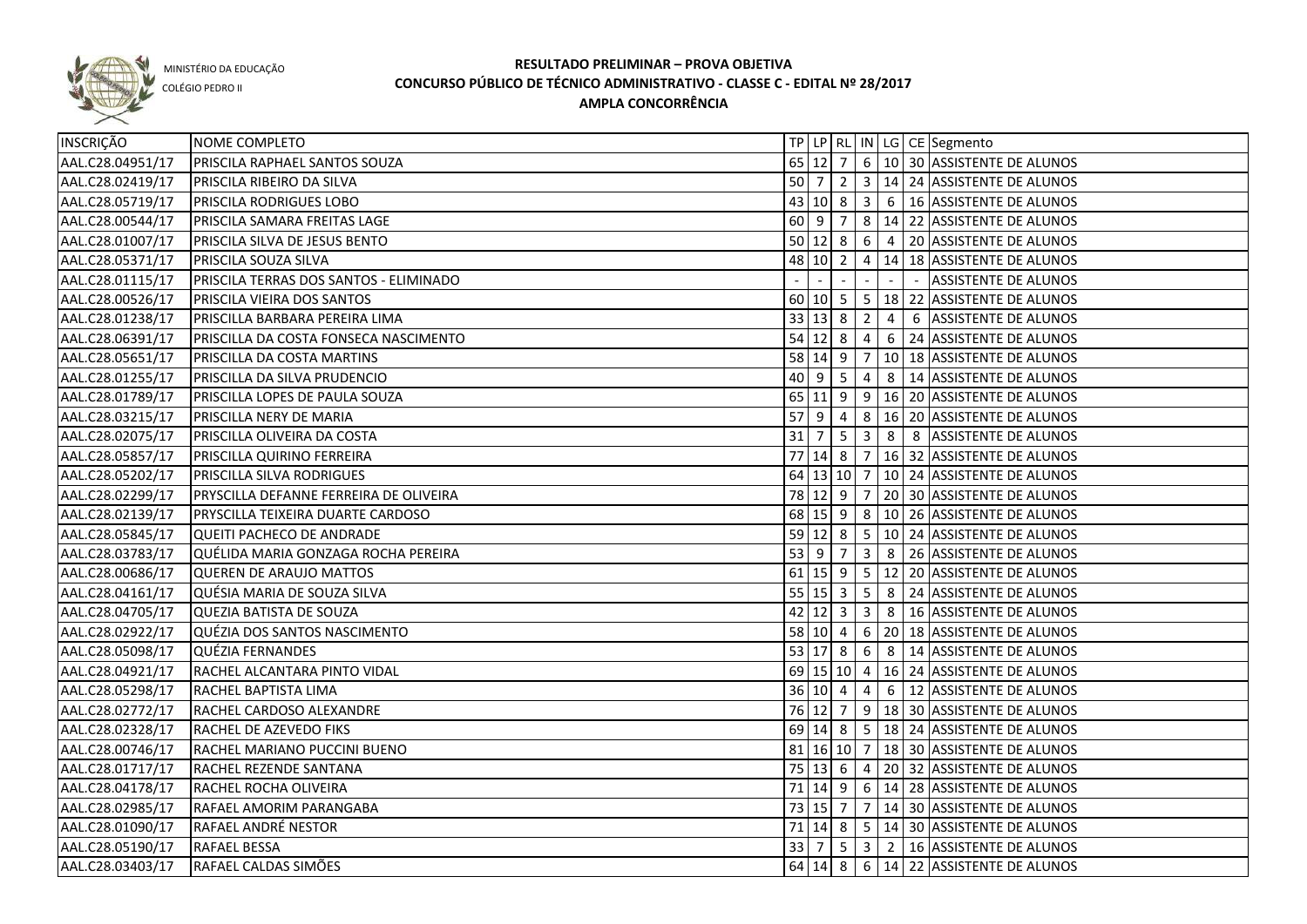

COLÉGIO PEDRO II

| INSCRIÇÃO        | NOME COMPLETO                             |           |                     |                 |                         |                 | TP   LP   RL   IN   LG   CE   Segmento                |
|------------------|-------------------------------------------|-----------|---------------------|-----------------|-------------------------|-----------------|-------------------------------------------------------|
| AAL.C28.00381/17 | RAFAEL CARDOSO SILVA                      |           |                     | 63   14   7     |                         |                 | 8   10   24   ASSISTENTE DE ALUNOS                    |
| AAL.C28.00327/17 | RAFAEL CAVALCANTI DE MENEZES              |           |                     | 69 12 7         |                         |                 | $\sqrt{6}$ 16   28   ASSISTENTE DE ALUNOS             |
| AAL.C28.04511/17 | RAFAEL COLIN VASCONCELLOS                 |           | $60 \mid 13 \mid 7$ |                 |                         |                 | 6   12   22   ASSISTENTE DE ALUNOS                    |
| AAL.C28.03983/17 | RAFAEL DE ALMEIDA DOS SANTOS              |           | $36 \ 8 \ 4$        |                 |                         |                 | 4 4 16 ASSISTENTE DE ALUNOS                           |
| AAL.C28.02256/17 | RAFAEL DE OLIVEIRA DE CASTRO              |           |                     |                 |                         |                 | 66 16 8 8 12 22 ASSISTENTE DE ALUNOS                  |
| AAL.C28.00422/17 | RAFAEL DE OLIVEIRA ROCHA                  |           |                     |                 |                         |                 | 80 13 10 9 16 32 ASSISTENTE DE ALUNOS                 |
| AAL.C28.04266/17 | RAFAEL DE SOUZA CHAFFIN                   |           |                     |                 |                         |                 | 58 9 9 6 12 22 ASSISTENTE DE ALUNOS                   |
| AAL.C28.02813/17 | RAFAEL DINIZ SODRÉ                        | $52$ 12 4 |                     |                 |                         |                 | 8 6 22 ASSISTENTE DE ALUNOS                           |
| AAL.C28.04253/17 | RAFAEL FARIA CUNHA                        |           |                     |                 |                         |                 | 61 12 10 5 10 24 ASSISTENTE DE ALUNOS                 |
| AAL.C28.02104/17 | RAFAEL FELIPPE DA CUNHA MARÇAL            |           |                     |                 |                         |                 | 74 12 9 9 16 28 ASSISTENTE DE ALUNOS                  |
| AAL.C28.05256/17 | RAFAEL LIMA DA SILVA                      |           | $53 \mid 9 \mid 3$  |                 |                         |                 | $\vert 5 \vert 8 \vert 28 \vert$ ASSISTENTE DE ALUNOS |
| AAL.C28.04643/17 | RAFAEL MATIAS DE AZEVEDO                  | $29$ 7    |                     | $5\overline{)}$ | 3 <sup>1</sup>          |                 | 2   12 ASSISTENTE DE ALUNOS                           |
| AAL.C28.01103/17 | RAFAEL MODESTO VILLELA FERREIRA           |           | 60 14 6             |                 |                         |                 | 6 8 26 ASSISTENTE DE ALUNOS                           |
| AAL.C28.03849/17 | RAFAEL NICOLAU FERNANDES                  |           | $53 \mid 11 \mid 9$ |                 | $\overline{7}$          | 6               | 20 ASSISTENTE DE ALUNOS                               |
| AAL.C28.04584/17 | RAFAEL OLIVEIRA NETO                      |           |                     | $61$ 14 10 9    |                         | 6               | 22 ASSISTENTE DE ALUNOS                               |
| AAL.C28.04354/17 | RAFAEL RAMOS DOS SANTOS                   |           | $50 \ 11 \ 5$       |                 | $\overline{2}$          | 8               | 24 ASSISTENTE DE ALUNOS                               |
| AAL.C28.03951/17 | RAFAEL RIBEIRO CASTRIOLA                  | 46 6      |                     | $\overline{7}$  | $\overline{3}$          |                 | 6 24 ASSISTENTE DE ALUNOS                             |
| AAL.C28.04960/17 | RAFAEL RIBEIRO FERNANDES CANDIDO          | 61        | l 9                 | 8               | 8                       |                 | 10 26 ASSISTENTE DE ALUNOS                            |
| AAL.C28.05553/17 | RAFAEL RIBEIRO HENRIQUES                  |           |                     | 58 14 10 8      |                         | $6\overline{6}$ | 20 ASSISTENTE DE ALUNOS                               |
| AAL.C28.02886/17 | RAFAEL RODRIGO RANGEL DE SANTA ANNA       |           |                     | $57$ 13 8       |                         | $10 \vert 8$    | 18 ASSISTENTE DE ALUNOS                               |
| AAL.C28.05530/17 | RAFAEL ROSÁRIO DE OLIVEIRA                |           | 68 15 8             |                 |                         |                 | 9   14   22   ASSISTENTE DE ALUNOS                    |
| AAL.C28.06572/17 | RAFAEL SILVA DE SOUZA LIMA                |           | $50 \ 12 \ 8$       |                 | $\overline{4}$          | 8               | 18 ASSISTENTE DE ALUNOS                               |
| AAL.C28.01283/17 | RAFAEL SOARES LEITE DA SILVA              |           |                     | $55$ 11 10 6    |                         |                 | 12 16 ASSISTENTE DE ALUNOS                            |
| AAL.C28.05099/17 | RAFAEL SOUSA DAVID                        |           | 44 13 6             |                 | $\overline{7}$          | 8               | 10 ASSISTENTE DE ALUNOS                               |
| AAL.C28.05998/17 | RAFAEL TUPINAMBÁ PIMENTEL                 |           | 73 14 8             |                 | $5\overline{)}$         |                 | 16 30 ASSISTENTE DE ALUNOS                            |
| AAL.C28.03602/17 | RAFAEL VIEIRA BERNARDES                   | $21\,$    | 3                   | 7               | 5                       | $\overline{4}$  | 2 ASSISTENTE DE ALUNOS                                |
| AAL.C28.04350/17 | RAFAELA AZEVEDO DA SILVA                  |           |                     |                 |                         |                 | 76 12 10 8 16 30 ASSISTENTE DE ALUNOS                 |
| AAL.C28.02455/17 | RAFAELA BONIFÁCIO DE MORAES               |           | 35 12               | $\overline{4}$  | $\overline{\mathbf{3}}$ | 8               | 8 ASSISTENTE DE ALUNOS                                |
| AAL.C28.02183/17 | RAFAELA BORGES GUERRERO                   | 59 15 8   |                     |                 | $\overline{4}$          |                 | 14 18 ASSISTENTE DE ALUNOS                            |
| AAL.C28.04878/17 | RAFAELA CRUZ DE MOURA                     |           | $47$ 10 5           |                 | $\overline{4}$          |                 | 10 18 ASSISTENTE DE ALUNOS                            |
| AAL.C28.04590/17 | RAFAELA FERREIRA DOS SANTOS MENDES MURATT |           | $67$ 13 8           |                 |                         |                 | $6 \mid 12 \mid 28$ ASSISTENTE DE ALUNOS              |
| AAL.C28.05200/17 | RAFAELA GLÓRIA DA SILVA PIRÉDA            |           | $64$ 12 8           |                 |                         |                 | 6 8 30 ASSISTENTE DE ALUNOS                           |
| AAL.C28.04287/17 | RAFAELA MANÇANO DA COSTA BARROS           |           | $52 \mid 9 \mid 6$  |                 |                         |                 | 7   14   16   ASSISTENTE DE ALUNOS                    |
| AAL.C28.03105/17 | RAFAELA MARIA DA SILVA                    |           |                     | 33   10   3     |                         |                 | 4 4 12 ASSISTENTE DE ALUNOS                           |
| AAL.C28.02926/17 | RAFAELA OLIVEIRA DE SIQUEIRA              |           |                     |                 |                         |                 | 55   14   7   4   10   20   ASSISTENTE DE ALUNOS      |
| AAL.C28.02615/17 | RAFAELA SILVA RODRIGUES                   |           |                     |                 |                         |                 | 68 13 10 7 16 22 ASSISTENTE DE ALUNOS                 |
| AAL.C28.02709/17 | RAFAELA TEIXEIRA BRANDÃO                  |           | 66 9                | $\sqrt{9}$      |                         |                 | 8 16 24 ASSISTENTE DE ALUNOS                          |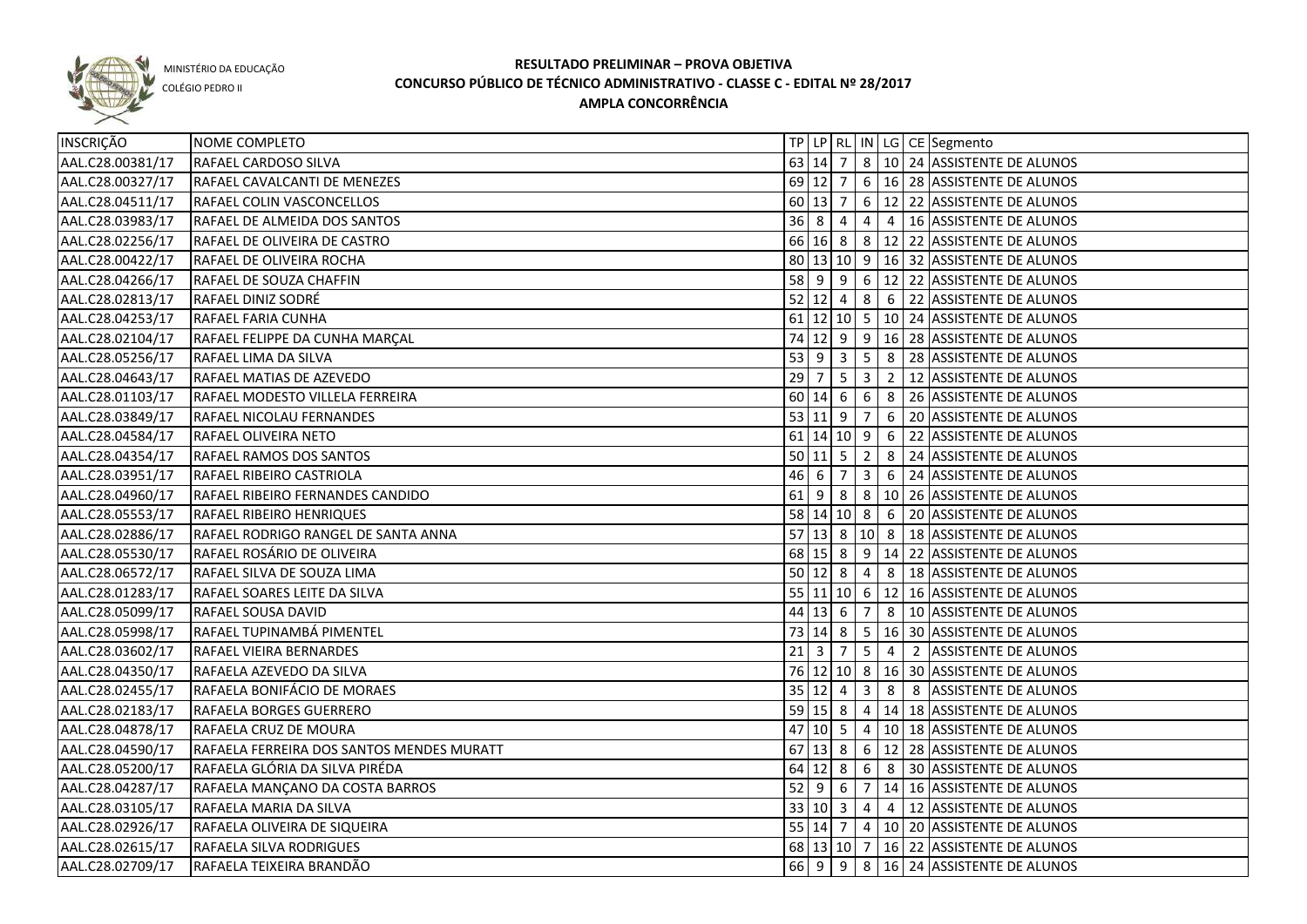

COLÉGIO PEDRO II

| 46 9 8 7 6 16 ASSISTENTE DE ALUNOS<br>AAL.C28.05929/17<br>RAFAELE BORDINHON DE OLIVEIRA<br>AAL.C28.03084/17<br>56 12 9 5 8 22 ASSISTENTE DE ALUNOS<br>RAFAELE GARCIA GONÇALVES<br>AAL.C28.05167/17<br>67 11 8 8 4 14 26 ASSISTENTE DE ALUNOS<br>RAFAELLA CARRILHO BATISTA FONTES<br>68 14 10 6 16 22 ASSISTENTE DE ALUNOS<br>AAL.C28.02341/17<br>RAFAELLA CARVALHO MONTEIRO DA SILVA<br>AAL.C28.01863/17<br>66 11 8 7 12 28 ASSISTENTE DE ALUNOS<br>RAFAELLA GUAYCURUS ALVES<br>$57$   13  7<br>3 12 22 ASSISTENTE DE ALUNOS<br>AAL.C28.03771/17<br>RAFAELLA VIANA DE ARAUJO<br>$58$ 12 8<br>AAL.C28.02554/17<br>$\overline{4}$<br>6 28 ASSISTENTE DE ALUNOS<br>RAFAELLE GOMES DA FONSECA<br>48 8<br>6 8 22 ASSISTENTE DE ALUNOS<br>AAL.C28.03427/17<br>RAÍ BARROS PEREIRA DA SILVA<br>$\overline{4}$<br>$71$ 16 8<br>$\vert 9 \vert 10 \vert 28 \vert$ ASSISTENTE DE ALUNOS<br>AAL.C28.01595/17<br>RAIANE FRANÇA DELVALLE DOS SANTOS<br>54 12<br>6<br>8 20 ASSISTENTE DE ALUNOS<br>AAL.C28.02278/17<br>RAIANI COSTA MARTINS<br>8<br>43<br>$\overline{2}$<br>6<br>AAL.C28.05250/17<br><b>RAIANY FERNANDES</b><br>$\overline{4}$<br>20 ASSISTENTE DE ALUNOS<br>11<br>$51$ 13<br>$\overline{2}$<br>AAL.C28.06090/17<br>RAINILDES CARVALHO GONÇALVES<br>6<br>4<br>26 ASSISTENTE DE ALUNOS<br>41<br>AAL.C28.06124/17<br>RAÍSSA DE OLIVEIRA DA SILVA<br>$\overline{7}$<br>4<br>4<br>6<br>20 ASSISTENTE DE ALUNOS<br>48 8<br>AAL.C28.06333/17<br>RAISSA RAMOS DA SILVA FONTES<br>8<br>4<br>8<br>20 ASSISTENTE DE ALUNOS<br>53 11 9<br>$5\overline{)}$<br>8<br>AAL.C28.01962/17<br>RAIZA BEZERRA DE SOUZA<br>20 ASSISTENTE DE ALUNOS<br>$51$ 12<br>6<br>8<br>AAL.C28.03555/17<br>RAIZA CERQUEIRA<br>$\overline{7}$<br>18 ASSISTENTE DE ALUNOS<br>$56$ 13 6<br>9<br>12 16 ASSISTENTE DE ALUNOS<br>AAL.C28.02972/17<br>RAIZA CEZAR DE ARAUJO<br>$57$ 13 9<br>6<br>AAL.C28.00754/17<br>RAÍZA DE OLIVEIRA<br>7<br>22 ASSISTENTE DE ALUNOS<br>$67$ 11 9<br>$5\overline{)}$<br>12 30 ASSISTENTE DE ALUNOS<br>AAL.C28.02585/17<br>RAIZA MOREIRA MARTINS VENAS<br>45 10 5<br>8<br>AAL.C28.05231/17<br>$\overline{4}$<br>18 ASSISTENTE DE ALUNOS<br>RAMILEN THEREZA MARTINS SOUZA<br>$\overline{55}$ 13 10 10 4<br>AAL.C28.06211/17<br>RAMON ALVES DOS SANTOS<br>18 ASSISTENTE DE ALUNOS<br>54   10   6<br>10 24 ASSISTENTE DE ALUNOS<br>AAL.C28.05361/17<br>RAMON CABRAL CHAVES<br>$\overline{4}$<br>64 12 9<br>12 24 ASSISTENTE DE ALUNOS<br>RAMON FERREIRA GAMBÔA<br>AAL.C28.04907/17<br>7<br>76 16 10 8 12 30 ASSISTENTE DE ALUNOS<br>AAL.C28.04197/17<br>RAMON PORPHIRIO GUABIROBA<br>$55 \mid 13 \mid 9$<br>9   12   12   ASSISTENTE DE ALUNOS<br>AAL.C28.04941/17<br>RAMON VIANA TEIXEIRA<br>6   12   20   ASSISTENTE DE ALUNOS<br>RAMONY VALÉRIO DE ASSIS<br>60 14<br>AAL.C28.01609/17<br>8<br>86 13 9 10 18 36 ASSISTENTE DE ALUNOS<br>AAL.C28.05464/17<br>RAPHAEL CARNEIRO GONÇALVES<br>6 16 18 ASSISTENTE DE ALUNOS<br>$59$ 11 8<br>AAL.C28.06146/17<br>RAPHAEL DE BARROS TEIXEIRA DA SILVA<br>3 4 24 ASSISTENTE DE ALUNOS<br>AAL.C28.02375/17<br>$45 \mid 8 \mid 6$<br>RAPHAEL GONÇALVES VIANA<br>85   18   10   9   20   28   ASSISTENTE DE ALUNOS<br>AAL.C28.02515/17<br>RAPHAEL GUIMARÃES SANGREMAN<br>AAL.C28.02742/17<br>79 17 10 8 14 30 ASSISTENTE DE ALUNOS<br><b>RAPHAEL LOPES</b><br>AAL.C28.06130/17<br>69 13 10 6 14 26 ASSISTENTE DE ALUNOS<br>RAPHAEL ROCHA DO NASCIMENTO<br>AAL.C28.01943/17<br>66 11 8<br>9 10 28 ASSISTENTE DE ALUNOS<br>RAPHAEL SILVA DE LIMA<br>$\boxed{9}$ $\boxed{5}$ $\boxed{10}$ $\boxed{12}$ ASSISTENTE DE ALUNOS<br>AAL.C28.01992/17<br>$43 \mid 7$<br>RAPHAEL SOUZA GOMES DA COSTA<br>70 13 9 8 16 24 ASSISTENTE DE ALUNOS<br>AAL.C28.02870/17<br>RAPHAEL TEODORO DO CARMO<br>77 17 7<br>16 30 ASSISTENTE DE ALUNOS<br>AAL.C28.05794/17<br>7 <sup>1</sup><br>RAPHAELA RAMOS WEBERING<br>9 10 16 ASSISTENTE DE ALUNOS<br>AAL.C28.05322/17<br>$55 \mid 13 \mid 7$<br>RAQUEL AGUIAR | INSCRIÇÃO | NOME COMPLETO |  |  |  | TP   LP   RL   IN   LG   CE   Segmento |
|------------------------------------------------------------------------------------------------------------------------------------------------------------------------------------------------------------------------------------------------------------------------------------------------------------------------------------------------------------------------------------------------------------------------------------------------------------------------------------------------------------------------------------------------------------------------------------------------------------------------------------------------------------------------------------------------------------------------------------------------------------------------------------------------------------------------------------------------------------------------------------------------------------------------------------------------------------------------------------------------------------------------------------------------------------------------------------------------------------------------------------------------------------------------------------------------------------------------------------------------------------------------------------------------------------------------------------------------------------------------------------------------------------------------------------------------------------------------------------------------------------------------------------------------------------------------------------------------------------------------------------------------------------------------------------------------------------------------------------------------------------------------------------------------------------------------------------------------------------------------------------------------------------------------------------------------------------------------------------------------------------------------------------------------------------------------------------------------------------------------------------------------------------------------------------------------------------------------------------------------------------------------------------------------------------------------------------------------------------------------------------------------------------------------------------------------------------------------------------------------------------------------------------------------------------------------------------------------------------------------------------------------------------------------------------------------------------------------------------------------------------------------------------------------------------------------------------------------------------------------------------------------------------------------------------------------------------------------------------------------------------------------------------------------------------------------------------------------------------------------------------------------------------------------------------------------------------------------------------------------------------------------------------------------------------------------------------------------------------------------------------------------------------------------------------------------------------------------------------------------------------------------------------------------------------------------------------------------------------------------------------------------------------------------------------------------------------------------------------------------------------------------------------------------------------------------------------------------------------------------------------------------------------------------|-----------|---------------|--|--|--|----------------------------------------|
|                                                                                                                                                                                                                                                                                                                                                                                                                                                                                                                                                                                                                                                                                                                                                                                                                                                                                                                                                                                                                                                                                                                                                                                                                                                                                                                                                                                                                                                                                                                                                                                                                                                                                                                                                                                                                                                                                                                                                                                                                                                                                                                                                                                                                                                                                                                                                                                                                                                                                                                                                                                                                                                                                                                                                                                                                                                                                                                                                                                                                                                                                                                                                                                                                                                                                                                                                                                                                                                                                                                                                                                                                                                                                                                                                                                                                                                                                                                        |           |               |  |  |  |                                        |
|                                                                                                                                                                                                                                                                                                                                                                                                                                                                                                                                                                                                                                                                                                                                                                                                                                                                                                                                                                                                                                                                                                                                                                                                                                                                                                                                                                                                                                                                                                                                                                                                                                                                                                                                                                                                                                                                                                                                                                                                                                                                                                                                                                                                                                                                                                                                                                                                                                                                                                                                                                                                                                                                                                                                                                                                                                                                                                                                                                                                                                                                                                                                                                                                                                                                                                                                                                                                                                                                                                                                                                                                                                                                                                                                                                                                                                                                                                                        |           |               |  |  |  |                                        |
|                                                                                                                                                                                                                                                                                                                                                                                                                                                                                                                                                                                                                                                                                                                                                                                                                                                                                                                                                                                                                                                                                                                                                                                                                                                                                                                                                                                                                                                                                                                                                                                                                                                                                                                                                                                                                                                                                                                                                                                                                                                                                                                                                                                                                                                                                                                                                                                                                                                                                                                                                                                                                                                                                                                                                                                                                                                                                                                                                                                                                                                                                                                                                                                                                                                                                                                                                                                                                                                                                                                                                                                                                                                                                                                                                                                                                                                                                                                        |           |               |  |  |  |                                        |
|                                                                                                                                                                                                                                                                                                                                                                                                                                                                                                                                                                                                                                                                                                                                                                                                                                                                                                                                                                                                                                                                                                                                                                                                                                                                                                                                                                                                                                                                                                                                                                                                                                                                                                                                                                                                                                                                                                                                                                                                                                                                                                                                                                                                                                                                                                                                                                                                                                                                                                                                                                                                                                                                                                                                                                                                                                                                                                                                                                                                                                                                                                                                                                                                                                                                                                                                                                                                                                                                                                                                                                                                                                                                                                                                                                                                                                                                                                                        |           |               |  |  |  |                                        |
|                                                                                                                                                                                                                                                                                                                                                                                                                                                                                                                                                                                                                                                                                                                                                                                                                                                                                                                                                                                                                                                                                                                                                                                                                                                                                                                                                                                                                                                                                                                                                                                                                                                                                                                                                                                                                                                                                                                                                                                                                                                                                                                                                                                                                                                                                                                                                                                                                                                                                                                                                                                                                                                                                                                                                                                                                                                                                                                                                                                                                                                                                                                                                                                                                                                                                                                                                                                                                                                                                                                                                                                                                                                                                                                                                                                                                                                                                                                        |           |               |  |  |  |                                        |
|                                                                                                                                                                                                                                                                                                                                                                                                                                                                                                                                                                                                                                                                                                                                                                                                                                                                                                                                                                                                                                                                                                                                                                                                                                                                                                                                                                                                                                                                                                                                                                                                                                                                                                                                                                                                                                                                                                                                                                                                                                                                                                                                                                                                                                                                                                                                                                                                                                                                                                                                                                                                                                                                                                                                                                                                                                                                                                                                                                                                                                                                                                                                                                                                                                                                                                                                                                                                                                                                                                                                                                                                                                                                                                                                                                                                                                                                                                                        |           |               |  |  |  |                                        |
|                                                                                                                                                                                                                                                                                                                                                                                                                                                                                                                                                                                                                                                                                                                                                                                                                                                                                                                                                                                                                                                                                                                                                                                                                                                                                                                                                                                                                                                                                                                                                                                                                                                                                                                                                                                                                                                                                                                                                                                                                                                                                                                                                                                                                                                                                                                                                                                                                                                                                                                                                                                                                                                                                                                                                                                                                                                                                                                                                                                                                                                                                                                                                                                                                                                                                                                                                                                                                                                                                                                                                                                                                                                                                                                                                                                                                                                                                                                        |           |               |  |  |  |                                        |
|                                                                                                                                                                                                                                                                                                                                                                                                                                                                                                                                                                                                                                                                                                                                                                                                                                                                                                                                                                                                                                                                                                                                                                                                                                                                                                                                                                                                                                                                                                                                                                                                                                                                                                                                                                                                                                                                                                                                                                                                                                                                                                                                                                                                                                                                                                                                                                                                                                                                                                                                                                                                                                                                                                                                                                                                                                                                                                                                                                                                                                                                                                                                                                                                                                                                                                                                                                                                                                                                                                                                                                                                                                                                                                                                                                                                                                                                                                                        |           |               |  |  |  |                                        |
|                                                                                                                                                                                                                                                                                                                                                                                                                                                                                                                                                                                                                                                                                                                                                                                                                                                                                                                                                                                                                                                                                                                                                                                                                                                                                                                                                                                                                                                                                                                                                                                                                                                                                                                                                                                                                                                                                                                                                                                                                                                                                                                                                                                                                                                                                                                                                                                                                                                                                                                                                                                                                                                                                                                                                                                                                                                                                                                                                                                                                                                                                                                                                                                                                                                                                                                                                                                                                                                                                                                                                                                                                                                                                                                                                                                                                                                                                                                        |           |               |  |  |  |                                        |
|                                                                                                                                                                                                                                                                                                                                                                                                                                                                                                                                                                                                                                                                                                                                                                                                                                                                                                                                                                                                                                                                                                                                                                                                                                                                                                                                                                                                                                                                                                                                                                                                                                                                                                                                                                                                                                                                                                                                                                                                                                                                                                                                                                                                                                                                                                                                                                                                                                                                                                                                                                                                                                                                                                                                                                                                                                                                                                                                                                                                                                                                                                                                                                                                                                                                                                                                                                                                                                                                                                                                                                                                                                                                                                                                                                                                                                                                                                                        |           |               |  |  |  |                                        |
|                                                                                                                                                                                                                                                                                                                                                                                                                                                                                                                                                                                                                                                                                                                                                                                                                                                                                                                                                                                                                                                                                                                                                                                                                                                                                                                                                                                                                                                                                                                                                                                                                                                                                                                                                                                                                                                                                                                                                                                                                                                                                                                                                                                                                                                                                                                                                                                                                                                                                                                                                                                                                                                                                                                                                                                                                                                                                                                                                                                                                                                                                                                                                                                                                                                                                                                                                                                                                                                                                                                                                                                                                                                                                                                                                                                                                                                                                                                        |           |               |  |  |  |                                        |
|                                                                                                                                                                                                                                                                                                                                                                                                                                                                                                                                                                                                                                                                                                                                                                                                                                                                                                                                                                                                                                                                                                                                                                                                                                                                                                                                                                                                                                                                                                                                                                                                                                                                                                                                                                                                                                                                                                                                                                                                                                                                                                                                                                                                                                                                                                                                                                                                                                                                                                                                                                                                                                                                                                                                                                                                                                                                                                                                                                                                                                                                                                                                                                                                                                                                                                                                                                                                                                                                                                                                                                                                                                                                                                                                                                                                                                                                                                                        |           |               |  |  |  |                                        |
|                                                                                                                                                                                                                                                                                                                                                                                                                                                                                                                                                                                                                                                                                                                                                                                                                                                                                                                                                                                                                                                                                                                                                                                                                                                                                                                                                                                                                                                                                                                                                                                                                                                                                                                                                                                                                                                                                                                                                                                                                                                                                                                                                                                                                                                                                                                                                                                                                                                                                                                                                                                                                                                                                                                                                                                                                                                                                                                                                                                                                                                                                                                                                                                                                                                                                                                                                                                                                                                                                                                                                                                                                                                                                                                                                                                                                                                                                                                        |           |               |  |  |  |                                        |
|                                                                                                                                                                                                                                                                                                                                                                                                                                                                                                                                                                                                                                                                                                                                                                                                                                                                                                                                                                                                                                                                                                                                                                                                                                                                                                                                                                                                                                                                                                                                                                                                                                                                                                                                                                                                                                                                                                                                                                                                                                                                                                                                                                                                                                                                                                                                                                                                                                                                                                                                                                                                                                                                                                                                                                                                                                                                                                                                                                                                                                                                                                                                                                                                                                                                                                                                                                                                                                                                                                                                                                                                                                                                                                                                                                                                                                                                                                                        |           |               |  |  |  |                                        |
|                                                                                                                                                                                                                                                                                                                                                                                                                                                                                                                                                                                                                                                                                                                                                                                                                                                                                                                                                                                                                                                                                                                                                                                                                                                                                                                                                                                                                                                                                                                                                                                                                                                                                                                                                                                                                                                                                                                                                                                                                                                                                                                                                                                                                                                                                                                                                                                                                                                                                                                                                                                                                                                                                                                                                                                                                                                                                                                                                                                                                                                                                                                                                                                                                                                                                                                                                                                                                                                                                                                                                                                                                                                                                                                                                                                                                                                                                                                        |           |               |  |  |  |                                        |
|                                                                                                                                                                                                                                                                                                                                                                                                                                                                                                                                                                                                                                                                                                                                                                                                                                                                                                                                                                                                                                                                                                                                                                                                                                                                                                                                                                                                                                                                                                                                                                                                                                                                                                                                                                                                                                                                                                                                                                                                                                                                                                                                                                                                                                                                                                                                                                                                                                                                                                                                                                                                                                                                                                                                                                                                                                                                                                                                                                                                                                                                                                                                                                                                                                                                                                                                                                                                                                                                                                                                                                                                                                                                                                                                                                                                                                                                                                                        |           |               |  |  |  |                                        |
|                                                                                                                                                                                                                                                                                                                                                                                                                                                                                                                                                                                                                                                                                                                                                                                                                                                                                                                                                                                                                                                                                                                                                                                                                                                                                                                                                                                                                                                                                                                                                                                                                                                                                                                                                                                                                                                                                                                                                                                                                                                                                                                                                                                                                                                                                                                                                                                                                                                                                                                                                                                                                                                                                                                                                                                                                                                                                                                                                                                                                                                                                                                                                                                                                                                                                                                                                                                                                                                                                                                                                                                                                                                                                                                                                                                                                                                                                                                        |           |               |  |  |  |                                        |
|                                                                                                                                                                                                                                                                                                                                                                                                                                                                                                                                                                                                                                                                                                                                                                                                                                                                                                                                                                                                                                                                                                                                                                                                                                                                                                                                                                                                                                                                                                                                                                                                                                                                                                                                                                                                                                                                                                                                                                                                                                                                                                                                                                                                                                                                                                                                                                                                                                                                                                                                                                                                                                                                                                                                                                                                                                                                                                                                                                                                                                                                                                                                                                                                                                                                                                                                                                                                                                                                                                                                                                                                                                                                                                                                                                                                                                                                                                                        |           |               |  |  |  |                                        |
|                                                                                                                                                                                                                                                                                                                                                                                                                                                                                                                                                                                                                                                                                                                                                                                                                                                                                                                                                                                                                                                                                                                                                                                                                                                                                                                                                                                                                                                                                                                                                                                                                                                                                                                                                                                                                                                                                                                                                                                                                                                                                                                                                                                                                                                                                                                                                                                                                                                                                                                                                                                                                                                                                                                                                                                                                                                                                                                                                                                                                                                                                                                                                                                                                                                                                                                                                                                                                                                                                                                                                                                                                                                                                                                                                                                                                                                                                                                        |           |               |  |  |  |                                        |
|                                                                                                                                                                                                                                                                                                                                                                                                                                                                                                                                                                                                                                                                                                                                                                                                                                                                                                                                                                                                                                                                                                                                                                                                                                                                                                                                                                                                                                                                                                                                                                                                                                                                                                                                                                                                                                                                                                                                                                                                                                                                                                                                                                                                                                                                                                                                                                                                                                                                                                                                                                                                                                                                                                                                                                                                                                                                                                                                                                                                                                                                                                                                                                                                                                                                                                                                                                                                                                                                                                                                                                                                                                                                                                                                                                                                                                                                                                                        |           |               |  |  |  |                                        |
|                                                                                                                                                                                                                                                                                                                                                                                                                                                                                                                                                                                                                                                                                                                                                                                                                                                                                                                                                                                                                                                                                                                                                                                                                                                                                                                                                                                                                                                                                                                                                                                                                                                                                                                                                                                                                                                                                                                                                                                                                                                                                                                                                                                                                                                                                                                                                                                                                                                                                                                                                                                                                                                                                                                                                                                                                                                                                                                                                                                                                                                                                                                                                                                                                                                                                                                                                                                                                                                                                                                                                                                                                                                                                                                                                                                                                                                                                                                        |           |               |  |  |  |                                        |
|                                                                                                                                                                                                                                                                                                                                                                                                                                                                                                                                                                                                                                                                                                                                                                                                                                                                                                                                                                                                                                                                                                                                                                                                                                                                                                                                                                                                                                                                                                                                                                                                                                                                                                                                                                                                                                                                                                                                                                                                                                                                                                                                                                                                                                                                                                                                                                                                                                                                                                                                                                                                                                                                                                                                                                                                                                                                                                                                                                                                                                                                                                                                                                                                                                                                                                                                                                                                                                                                                                                                                                                                                                                                                                                                                                                                                                                                                                                        |           |               |  |  |  |                                        |
|                                                                                                                                                                                                                                                                                                                                                                                                                                                                                                                                                                                                                                                                                                                                                                                                                                                                                                                                                                                                                                                                                                                                                                                                                                                                                                                                                                                                                                                                                                                                                                                                                                                                                                                                                                                                                                                                                                                                                                                                                                                                                                                                                                                                                                                                                                                                                                                                                                                                                                                                                                                                                                                                                                                                                                                                                                                                                                                                                                                                                                                                                                                                                                                                                                                                                                                                                                                                                                                                                                                                                                                                                                                                                                                                                                                                                                                                                                                        |           |               |  |  |  |                                        |
|                                                                                                                                                                                                                                                                                                                                                                                                                                                                                                                                                                                                                                                                                                                                                                                                                                                                                                                                                                                                                                                                                                                                                                                                                                                                                                                                                                                                                                                                                                                                                                                                                                                                                                                                                                                                                                                                                                                                                                                                                                                                                                                                                                                                                                                                                                                                                                                                                                                                                                                                                                                                                                                                                                                                                                                                                                                                                                                                                                                                                                                                                                                                                                                                                                                                                                                                                                                                                                                                                                                                                                                                                                                                                                                                                                                                                                                                                                                        |           |               |  |  |  |                                        |
|                                                                                                                                                                                                                                                                                                                                                                                                                                                                                                                                                                                                                                                                                                                                                                                                                                                                                                                                                                                                                                                                                                                                                                                                                                                                                                                                                                                                                                                                                                                                                                                                                                                                                                                                                                                                                                                                                                                                                                                                                                                                                                                                                                                                                                                                                                                                                                                                                                                                                                                                                                                                                                                                                                                                                                                                                                                                                                                                                                                                                                                                                                                                                                                                                                                                                                                                                                                                                                                                                                                                                                                                                                                                                                                                                                                                                                                                                                                        |           |               |  |  |  |                                        |
|                                                                                                                                                                                                                                                                                                                                                                                                                                                                                                                                                                                                                                                                                                                                                                                                                                                                                                                                                                                                                                                                                                                                                                                                                                                                                                                                                                                                                                                                                                                                                                                                                                                                                                                                                                                                                                                                                                                                                                                                                                                                                                                                                                                                                                                                                                                                                                                                                                                                                                                                                                                                                                                                                                                                                                                                                                                                                                                                                                                                                                                                                                                                                                                                                                                                                                                                                                                                                                                                                                                                                                                                                                                                                                                                                                                                                                                                                                                        |           |               |  |  |  |                                        |
|                                                                                                                                                                                                                                                                                                                                                                                                                                                                                                                                                                                                                                                                                                                                                                                                                                                                                                                                                                                                                                                                                                                                                                                                                                                                                                                                                                                                                                                                                                                                                                                                                                                                                                                                                                                                                                                                                                                                                                                                                                                                                                                                                                                                                                                                                                                                                                                                                                                                                                                                                                                                                                                                                                                                                                                                                                                                                                                                                                                                                                                                                                                                                                                                                                                                                                                                                                                                                                                                                                                                                                                                                                                                                                                                                                                                                                                                                                                        |           |               |  |  |  |                                        |
|                                                                                                                                                                                                                                                                                                                                                                                                                                                                                                                                                                                                                                                                                                                                                                                                                                                                                                                                                                                                                                                                                                                                                                                                                                                                                                                                                                                                                                                                                                                                                                                                                                                                                                                                                                                                                                                                                                                                                                                                                                                                                                                                                                                                                                                                                                                                                                                                                                                                                                                                                                                                                                                                                                                                                                                                                                                                                                                                                                                                                                                                                                                                                                                                                                                                                                                                                                                                                                                                                                                                                                                                                                                                                                                                                                                                                                                                                                                        |           |               |  |  |  |                                        |
|                                                                                                                                                                                                                                                                                                                                                                                                                                                                                                                                                                                                                                                                                                                                                                                                                                                                                                                                                                                                                                                                                                                                                                                                                                                                                                                                                                                                                                                                                                                                                                                                                                                                                                                                                                                                                                                                                                                                                                                                                                                                                                                                                                                                                                                                                                                                                                                                                                                                                                                                                                                                                                                                                                                                                                                                                                                                                                                                                                                                                                                                                                                                                                                                                                                                                                                                                                                                                                                                                                                                                                                                                                                                                                                                                                                                                                                                                                                        |           |               |  |  |  |                                        |
|                                                                                                                                                                                                                                                                                                                                                                                                                                                                                                                                                                                                                                                                                                                                                                                                                                                                                                                                                                                                                                                                                                                                                                                                                                                                                                                                                                                                                                                                                                                                                                                                                                                                                                                                                                                                                                                                                                                                                                                                                                                                                                                                                                                                                                                                                                                                                                                                                                                                                                                                                                                                                                                                                                                                                                                                                                                                                                                                                                                                                                                                                                                                                                                                                                                                                                                                                                                                                                                                                                                                                                                                                                                                                                                                                                                                                                                                                                                        |           |               |  |  |  |                                        |
|                                                                                                                                                                                                                                                                                                                                                                                                                                                                                                                                                                                                                                                                                                                                                                                                                                                                                                                                                                                                                                                                                                                                                                                                                                                                                                                                                                                                                                                                                                                                                                                                                                                                                                                                                                                                                                                                                                                                                                                                                                                                                                                                                                                                                                                                                                                                                                                                                                                                                                                                                                                                                                                                                                                                                                                                                                                                                                                                                                                                                                                                                                                                                                                                                                                                                                                                                                                                                                                                                                                                                                                                                                                                                                                                                                                                                                                                                                                        |           |               |  |  |  |                                        |
|                                                                                                                                                                                                                                                                                                                                                                                                                                                                                                                                                                                                                                                                                                                                                                                                                                                                                                                                                                                                                                                                                                                                                                                                                                                                                                                                                                                                                                                                                                                                                                                                                                                                                                                                                                                                                                                                                                                                                                                                                                                                                                                                                                                                                                                                                                                                                                                                                                                                                                                                                                                                                                                                                                                                                                                                                                                                                                                                                                                                                                                                                                                                                                                                                                                                                                                                                                                                                                                                                                                                                                                                                                                                                                                                                                                                                                                                                                                        |           |               |  |  |  |                                        |
|                                                                                                                                                                                                                                                                                                                                                                                                                                                                                                                                                                                                                                                                                                                                                                                                                                                                                                                                                                                                                                                                                                                                                                                                                                                                                                                                                                                                                                                                                                                                                                                                                                                                                                                                                                                                                                                                                                                                                                                                                                                                                                                                                                                                                                                                                                                                                                                                                                                                                                                                                                                                                                                                                                                                                                                                                                                                                                                                                                                                                                                                                                                                                                                                                                                                                                                                                                                                                                                                                                                                                                                                                                                                                                                                                                                                                                                                                                                        |           |               |  |  |  |                                        |
|                                                                                                                                                                                                                                                                                                                                                                                                                                                                                                                                                                                                                                                                                                                                                                                                                                                                                                                                                                                                                                                                                                                                                                                                                                                                                                                                                                                                                                                                                                                                                                                                                                                                                                                                                                                                                                                                                                                                                                                                                                                                                                                                                                                                                                                                                                                                                                                                                                                                                                                                                                                                                                                                                                                                                                                                                                                                                                                                                                                                                                                                                                                                                                                                                                                                                                                                                                                                                                                                                                                                                                                                                                                                                                                                                                                                                                                                                                                        |           |               |  |  |  |                                        |
|                                                                                                                                                                                                                                                                                                                                                                                                                                                                                                                                                                                                                                                                                                                                                                                                                                                                                                                                                                                                                                                                                                                                                                                                                                                                                                                                                                                                                                                                                                                                                                                                                                                                                                                                                                                                                                                                                                                                                                                                                                                                                                                                                                                                                                                                                                                                                                                                                                                                                                                                                                                                                                                                                                                                                                                                                                                                                                                                                                                                                                                                                                                                                                                                                                                                                                                                                                                                                                                                                                                                                                                                                                                                                                                                                                                                                                                                                                                        |           |               |  |  |  |                                        |
|                                                                                                                                                                                                                                                                                                                                                                                                                                                                                                                                                                                                                                                                                                                                                                                                                                                                                                                                                                                                                                                                                                                                                                                                                                                                                                                                                                                                                                                                                                                                                                                                                                                                                                                                                                                                                                                                                                                                                                                                                                                                                                                                                                                                                                                                                                                                                                                                                                                                                                                                                                                                                                                                                                                                                                                                                                                                                                                                                                                                                                                                                                                                                                                                                                                                                                                                                                                                                                                                                                                                                                                                                                                                                                                                                                                                                                                                                                                        |           |               |  |  |  |                                        |
|                                                                                                                                                                                                                                                                                                                                                                                                                                                                                                                                                                                                                                                                                                                                                                                                                                                                                                                                                                                                                                                                                                                                                                                                                                                                                                                                                                                                                                                                                                                                                                                                                                                                                                                                                                                                                                                                                                                                                                                                                                                                                                                                                                                                                                                                                                                                                                                                                                                                                                                                                                                                                                                                                                                                                                                                                                                                                                                                                                                                                                                                                                                                                                                                                                                                                                                                                                                                                                                                                                                                                                                                                                                                                                                                                                                                                                                                                                                        |           |               |  |  |  |                                        |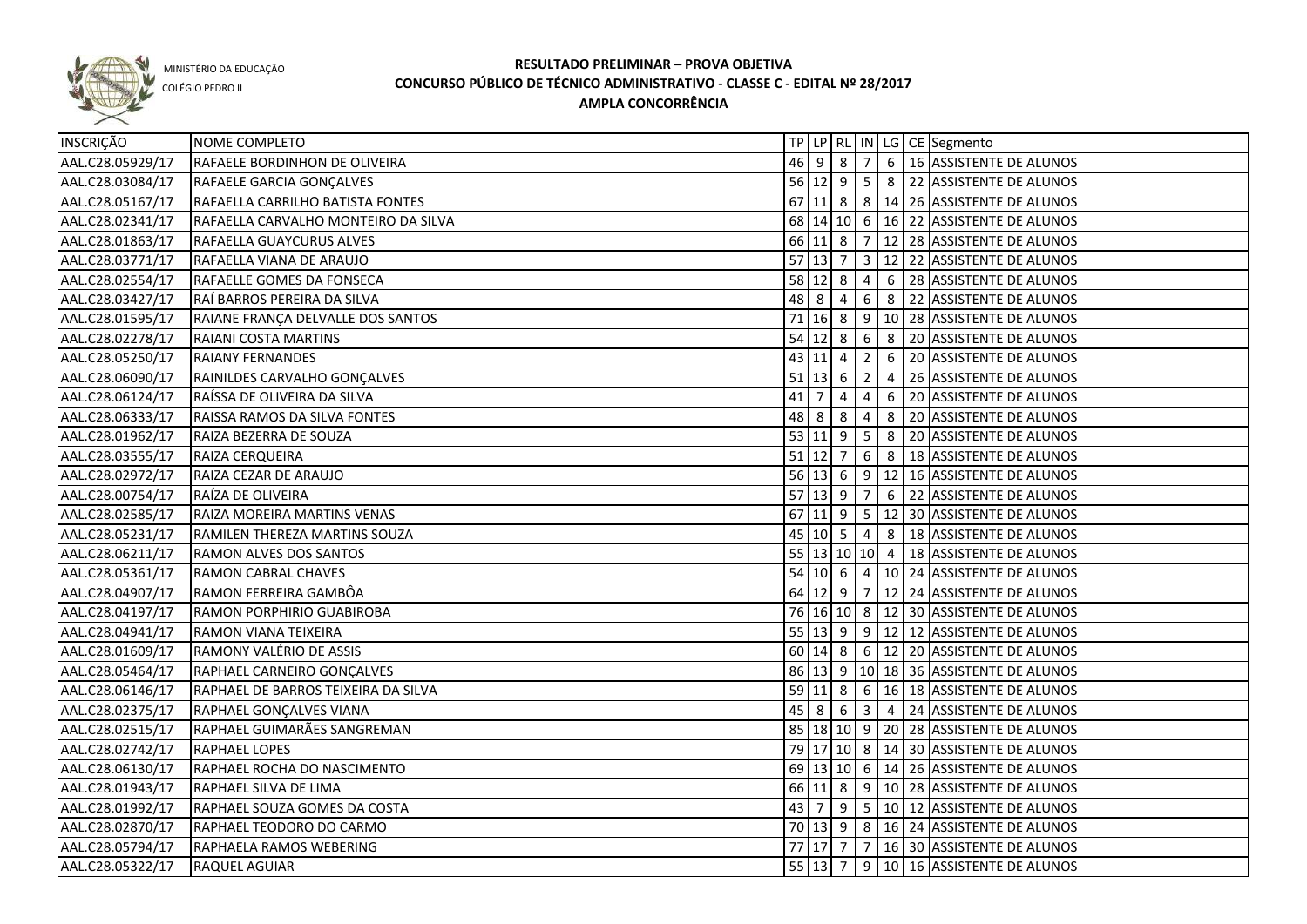

COLÉGIO PEDRO II

| INSCRIÇÃO        | NOME COMPLETO                               |        |                            |           |                |                 | TP   LP   RL   IN   LG   CE   Segmento           |
|------------------|---------------------------------------------|--------|----------------------------|-----------|----------------|-----------------|--------------------------------------------------|
| AAL.C28.03255/17 | RAQUEL ANNE LUCAS MAGALHÃES                 |        |                            |           |                |                 | 68 15 8 5 14 26 ASSISTENTE DE ALUNOS             |
| AAL.C28.03662/17 | RAQUEL CAMPOS GAIO                          |        |                            |           |                |                 | 64 16 8 4 14 22 ASSISTENTE DE ALUNOS             |
| AAL.C28.05339/17 | RAQUEL DA CRUZ GAMA                         |        |                            |           |                |                 | 57 14 5 6 8 24 ASSISTENTE DE ALUNOS              |
| AAL.C28.05140/17 | RAQUEL DA ROCHA DE SIRQUEIRA                |        |                            |           |                |                 | 38 10 3 3 8 414 ASSISTENTE DE ALUNOS             |
| AAL.C28.05315/17 | RAQUEL DA SILVA DANTAS                      |        |                            |           |                |                 | 37 9 3 5 4 16 ASSISTENTE DE ALUNOS               |
| AAL.C28.05609/17 | RAQUEL DE MENDONÇA GOMES DA SILVA           |        |                            |           |                |                 | 48 11 4 3 10 20 ASSISTENTE DE ALUNOS             |
| AAL.C28.06569/17 | RAQUEL DE OLIVEIRA LIMA SILVA               |        | $46$ 12 6 4                |           |                |                 | 6   18 ASSISTENTE DE ALUNOS                      |
| AAL.C28.05185/17 | RAQUEL DO NASCIMENTO LÔBO DA SILVA          |        |                            |           |                |                 | 51   13   8   6   6   18   ASSISTENTE DE ALUNOS  |
| AAL.C28.04210/17 | RAQUEL DOS SANTOS BARBOSA                   |        |                            |           |                |                 | 48 12 6 8 8 14 ASSISTENTE DE ALUNOS              |
| AAL.C28.02238/17 | RAQUEL FERREIRA LEAL                        |        |                            |           |                |                 | 58 10 9 9 14 16 ASSISTENTE DE ALUNOS             |
| AAL.C28.03613/17 | RAQUEL FLEMING DE ALMEIDA                   |        | $62$ 13 7                  |           |                |                 | 4 12 26 ASSISTENTE DE ALUNOS                     |
| AAL.C28.00022/17 | RAQUEL FRANCISCA DOS SANTOS SILVA           |        | $35 \mid 6 \mid 2$         |           |                |                 | 3 4 20 ASSISTENTE DE ALUNOS                      |
| AAL.C28.01456/17 | RAQUEL GUERRA DE MENDONÇA                   |        |                            |           |                |                 | 75 17 10 8 18 22 ASSISTENTE DE ALUNOS            |
| AAL.C28.02411/17 | RAQUEL LOSCHIAVO OLIVEIRA DE AVILA          |        |                            |           |                |                 | 71 12 9 6 14 30 ASSISTENTE DE ALUNOS             |
| AAL.C28.03072/17 | RAQUEL MARQUES PAIVA                        | 77     | $14 \mid 8 \mid 7$         |           |                |                 | 20 28 ASSISTENTE DE ALUNOS                       |
| AAL.C28.03728/17 | RAQUEL MOTA RODRIGUES FERREIRA              |        |                            |           |                |                 | 85 17 9 9 16 34 ASSISTENTE DE ALUNOS             |
| AAL.C28.02388/17 | RAQUEL SAMPAIO JORDÃO                       |        |                            |           |                |                 | 75   16   9   6   18   26   ASSISTENTE DE ALUNOS |
| AAL.C28.00294/17 | RAQUEL SILVA DA CRUZ                        | 47     | l 9                        | $\vert$ 7 | 5 <sup>5</sup> | $6\overline{6}$ | 20 ASSISTENTE DE ALUNOS                          |
| AAL.C28.01924/17 | RAQUEL SILVA SOARES                         |        | 78 13 7                    |           |                |                 | 8   20   30   ASSISTENTE DE ALUNOS               |
| AAL.C28.05939/17 | RAQUEL SOUZA                                | 54     | $96$                       |           | $\vert$ 3      |                 | 12 24 ASSISTENTE DE ALUNOS                       |
| AAL.C28.03478/17 | RAUL FONSECA DE ARAÚJO                      |        |                            |           |                |                 | 66 12 9 9 12 24 ASSISTENTE DE ALUNOS             |
| AAL.C28.01808/17 | RAUL GENTIL PEREIRA                         |        | $37$ 12 7                  |           | 4              | 6               | 8 ASSISTENTE DE ALUNOS                           |
| AAL.C28.02026/17 | RAUL HÉLIO FEIJÃO DE FIGUEIREDO             |        | $67$ 13 8                  |           |                |                 | 6   14   26   ASSISTENTE DE ALUNOS               |
| AAL.C28.01693/17 | RAUL SILVA DE SOUSA                         |        | 71 14 9                    |           |                |                 | 8   10   30   ASSISTENTE DE ALUNOS               |
| AAL.C28.02276/17 | RAVINI COSTA MARTINS                        | $55$ 8 |                            | 8         |                |                 | $9$   14   16   ASSISTENTE DE ALUNOS             |
| AAL.C28.02201/17 | RAYANA CRISTINA SANTOS ROMANO               |        |                            |           |                |                 | 43   11   5   5   2   20   ASSISTENTE DE ALUNOS  |
| AAL.C28.04911/17 | RAYANE DE ALMEIDA BARBOSA DA LUZ FLORENCIIO |        |                            |           |                |                 | 57 10 8 3 10 26 ASSISTENTE DE ALUNOS             |
| AAL.C28.02908/17 | RAYANE DE LIMA                              |        |                            |           |                |                 | 50 10 5 5 12 18 ASSISTENTE DE ALUNOS             |
| AAL.C28.06270/17 | RAYANNE OLIVEIRA DA SILVA                   |        | $55 \mid 13 \mid 7 \mid 3$ |           |                |                 | 8 24 ASSISTENTE DE ALUNOS                        |
| AAL.C28.02552/17 | RAYLLA ANDRÉ DA ROCHA PAIVA                 |        |                            |           |                |                 | 57 13 7 3 8 26 ASSISTENTE DE ALUNOS              |
| AAL.C28.01966/17 | RAYNE NASCIMENTO DA SILVA                   |        |                            |           |                |                 | 53 12 10 5 8 18 ASSISTENTE DE ALUNOS             |
| AAL.C28.01370/17 | RAYSA MARIA OLIVEIRA DOS REIS               |        |                            |           |                |                 | 62 14 7 7 12 22 ASSISTENTE DE ALUNOS             |
| AAL.C28.05444/17 | RAYSSA BARCELLOS ARAGÃO MENDES DA SILVA     |        |                            |           |                |                 | 59 12 8 5 14 20 ASSISTENTE DE ALUNOS             |
| AAL.C28.05233/17 | RAYSSA CARDOSO CRUZ                         |        |                            |           |                |                 | 69 12 9 6 14 28 ASSISTENTE DE ALUNOS             |
| AAL.C28.06177/17 | RAYSSA DE OLIVEIRA COSTA                    |        |                            |           |                |                 | 65 13 9 7 12 24 ASSISTENTE DE ALUNOS             |
| AAL.C28.00251/17 | RAYZA TAUANA BARRETO LIMA                   |        | 68 10 7 7                  |           |                |                 | 16 28 ASSISTENTE DE ALUNOS                       |
| AAL.C28.05538/17 | REBECA DE MELO MORAES FREITAS               |        |                            |           |                |                 | 54 14 8 4 8 20 ASSISTENTE DE ALUNOS              |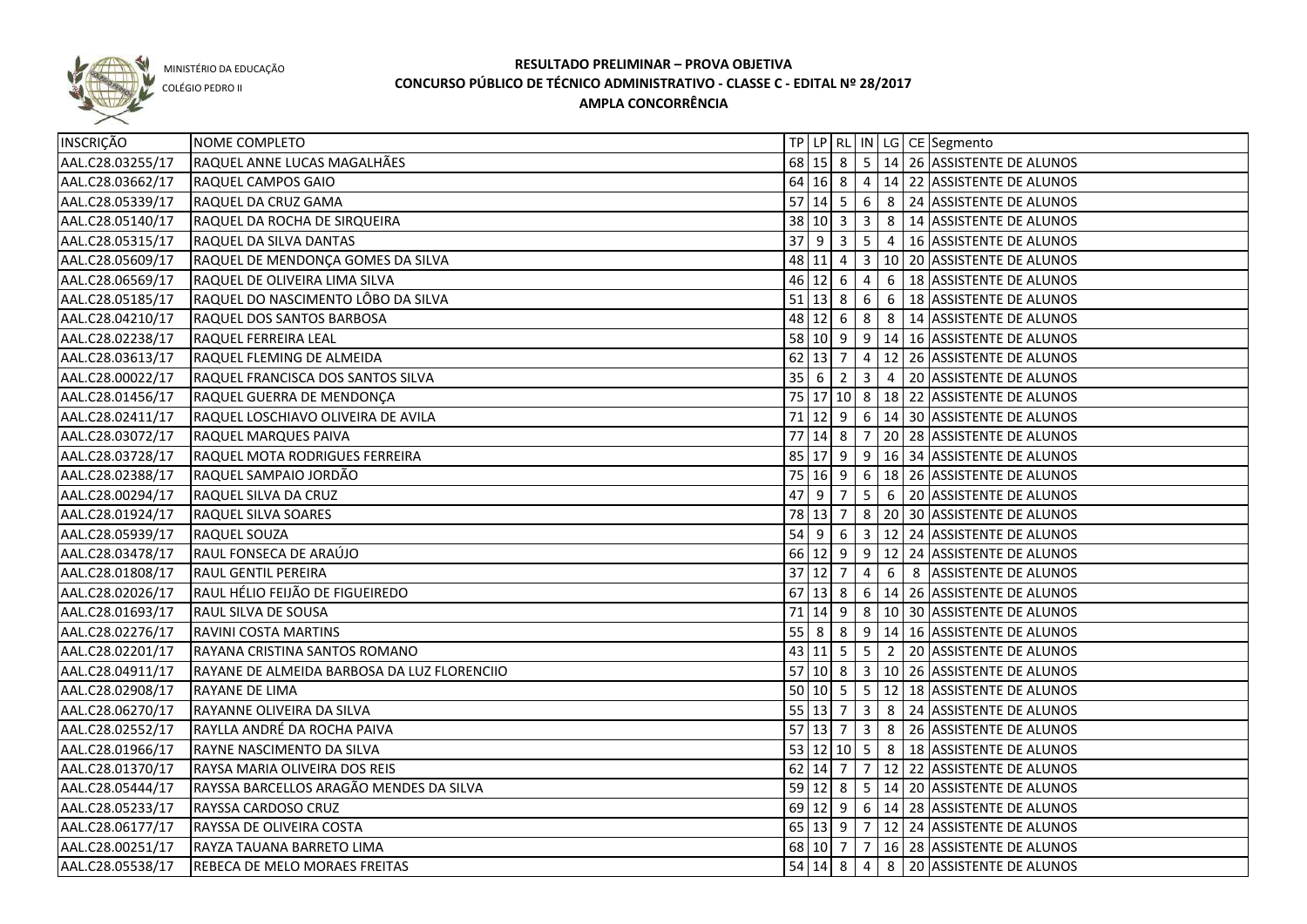

COLÉGIO PEDRO II

| INSCRIÇÃO        | NOME COMPLETO                       |             |                     |                |                 |                 |   | TP LP RL IN LG CE Segmento                                    |
|------------------|-------------------------------------|-------------|---------------------|----------------|-----------------|-----------------|---|---------------------------------------------------------------|
| AAL.C28.03663/17 | REBECA FERREIRA BURITY              |             |                     |                |                 |                 |   | 32 10 3 5 4 10 ASSISTENTE DE ALUNOS                           |
| AAL.C28.01750/17 | REBECA JUÇARA FERREIRA SALGADO      |             |                     |                |                 |                 |   | 89 17 9 9 20 34 ASSISTENTE DE ALUNOS                          |
| AAL.C28.01565/17 | REBECCA LUCIA GONÇALVES DE FREITAS  |             |                     |                |                 |                 |   | 85 15 8 10 16 36 ASSISTENTE DE ALUNOS                         |
| AAL.C28.03824/17 | REBECCA VIANA DE OLIVEIRA PINTO     |             |                     |                |                 |                 |   | 37 10 4 3 6 14 ASSISTENTE DE ALUNOS                           |
| AAL.C28.00421/17 | REGIANE MORAIS LOURENÇO             |             |                     |                |                 |                 |   | 68 16 10 8 14 20 ASSISTENTE DE ALUNOS                         |
| AAL.C28.03518/17 | REGILANE AZEVEDO DA SILVA SOBRAL    |             |                     |                |                 |                 |   | 60   14   9   3   8   26   ASSISTENTE DE ALUNOS               |
| AAL.C28.06551/17 | REGILANE MONTEIRO DO NASCIMENTO     |             | $34$ 9 3 4          |                |                 |                 |   | 6 12 ASSISTENTE DE ALUNOS                                     |
| AAL.C28.02768/17 | REGINA COELI BARROS MARQUES FILHA   |             | $40 \ 8 \ 2 \ 2$    |                |                 |                 |   | 6 22 ASSISTENTE DE ALUNOS                                     |
| AAL.C28.05251/17 | REGINA DO CARMO SÁ TEIXEIRA         |             |                     |                |                 |                 |   | 58 12 7 1 1 14 24 ASSISTENTE DE ALUNOS                        |
| AAL.C28.01500/17 | REGINA MARTINS SALDANHA             |             |                     |                |                 |                 |   | 58 12 9 5 8 24 ASSISTENTE DE ALUNOS                           |
| AAL.C28.03666/17 | REGINALDO DOS SANTOS HONORATO       |             | $72$ 14 9 7         |                |                 |                 |   | 14 28 ASSISTENTE DE ALUNOS                                    |
| AAL.C28.05440/17 | REGINALDO KINUPA                    |             |                     |                |                 |                 |   | 68 13 7 8 16 24 ASSISTENTE DE ALUNOS                          |
| AAL.C28.02541/17 | REINALDO RIBEIRO ALVES              |             |                     |                |                 |                 |   | 66 12 9 9 14 22 ASSISTENTE DE ALUNOS                          |
| AAL.C28.00133/17 | REJANE MARIA MARTINS DA SILVA       | $26 \mid 5$ |                     | $\vert$ 2      | 5               | 6               |   | 8 ASSISTENTE DE ALUNOS                                        |
| AAL.C28.02010/17 | REJANE MARIA PEREIRA                |             | $52$ 13 7           |                | 4               |                 |   | 6 22 ASSISTENTE DE ALUNOS                                     |
| AAL.C28.02401/17 | RÊMISSON VENTURA GARCIA MEDEIROS    |             |                     |                |                 |                 |   | 76 11 9 6 18 32 ASSISTENTE DE ALUNOS                          |
| AAL.C28.02983/17 | RENAN BASTOS DE LIMA                |             | 49 11 6             |                | $\overline{4}$  |                 |   | 10 18 ASSISTENTE DE ALUNOS                                    |
| AAL.C28.01125/17 | <b>RENAN COSTA FONTES</b>           |             |                     |                |                 |                 |   | 67 11 8 6 14 28 ASSISTENTE DE ALUNOS                          |
| AAL.C28.02891/17 | <b>RENAN DANTAS</b>                 |             | $63$ 11 5           |                | $\overline{7}$  |                 |   | 14 26 ASSISTENTE DE ALUNOS                                    |
| AAL.C28.02621/17 | RENAN DE FREITAS SOARES TEIXEIRA    |             | $54$ 12 7           |                | 7               | 8               |   | 20 ASSISTENTE DE ALUNOS                                       |
| AAL.C28.02944/17 | RENAN DUARTE DE PAULA               |             | $56 \mid 13 \mid 9$ |                | 8               | 6               |   | 20 ASSISTENTE DE ALUNOS                                       |
| AAL.C28.01439/17 | RENAN GARCIA GONÇALVES              | 24          | l 3                 | $\overline{2}$ | 5               | 6               | 8 | ASSISTENTE DE ALUNOS                                          |
| AAL.C28.01649/17 | RENAN HELUY DAMASCENO               | 39          | l 9                 | 8              | $\overline{4}$  | $6\overline{6}$ |   | 12 ASSISTENTE DE ALUNOS                                       |
| AAL.C28.03276/17 | RENAN LIMA DE OLIVEIRA DA SILVA     |             | $62$ 13 8           |                | 7               |                 |   | 10 24 ASSISTENTE DE ALUNOS                                    |
| AAL.C28.02199/17 | RENAN LOBATO DE SÁ                  |             | 81 15 9             |                | 7               |                 |   | 18 32 ASSISTENTE DE ALUNOS                                    |
| AAL.C28.01051/17 | <b>RENAN RAMOS BAZILIO</b>          |             | $61$   11   9       |                | 7               |                 |   | 16 18 ASSISTENTE DE ALUNOS                                    |
| AAL.C28.05058/17 | RENAN REPIZO COELHO                 |             | $81 \mid 14 \mid 6$ |                |                 |                 |   | 9 20 32 ASSISTENTE DE ALUNOS                                  |
| AAL.C28.01133/17 | <b>RENAN ROCHA MORAES</b>           |             |                     |                |                 |                 |   | 63 12 10 9 16 16 ASSISTENTE DE ALUNOS                         |
| AAL.C28.02239/17 | RENAN SOUZA ROMUALDO                |             |                     |                |                 |                 |   | 60 10 6 4 14 26 ASSISTENTE DE ALUNOS                          |
| AAL.C28.04096/17 | RENATA AQUINO DE ALMEIDA            |             |                     |                |                 |                 |   | 60 11 4 3 16 26 ASSISTENTE DE ALUNOS                          |
| AAL.C28.05587/17 | RENATA BERNARDINO                   |             |                     |                |                 |                 |   | 52 10 6 6 6 6 24 ASSISTENTE DE ALUNOS                         |
| AAL.C28.06163/17 | RENATA BOMFIM DE CARVALHO           |             |                     |                |                 |                 |   | 54 11 8 5 10 20 ASSISTENTE DE ALUNOS                          |
| AAL.C28.01625/17 | RENATA CRISTINA DA SILVA            |             | 44 10 4             |                | 4               |                 |   | 4 22 ASSISTENTE DE ALUNOS                                     |
| AAL.C28.05074/17 | RENATA DA GAMA VIEIRA               | $42 \mid 7$ |                     | $\overline{4}$ | $\vert 1 \vert$ |                 |   | 16 14 ASSISTENTE DE ALUNOS                                    |
| AAL.C28.02579/17 | RENATA DA LUZ                       | 43 7        |                     |                |                 |                 |   | $\vert 5 \vert 3 \vert 6 \vert 22 \vert$ ASSISTENTE DE ALUNOS |
| AAL.C28.06505/17 | RENATA DA SILVA ITAPARICA ITAPARICA |             |                     |                |                 |                 |   | 43 12 4 3 10 14 ASSISTENTE DE ALUNOS                          |
| AAL.C28.06044/17 | RENATA DE LIRA TORRES               |             | $58$ 8 9 1          |                |                 |                 |   | 14 26 ASSISTENTE DE ALUNOS                                    |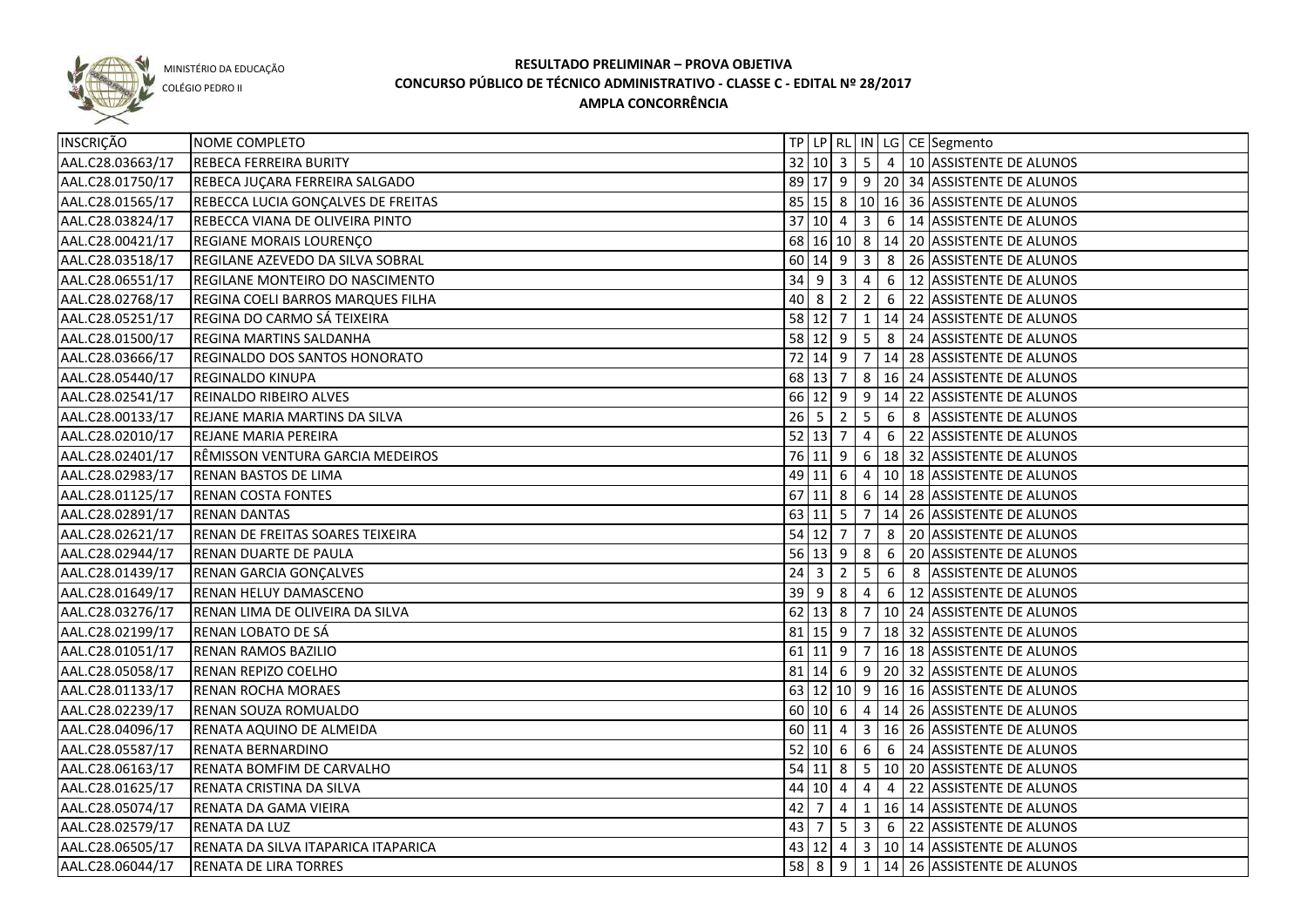

COLÉGIO PEDRO II

| <b>INSCRIÇÃO</b> | <b>NOME COMPLETO</b>                      |             |                    |                            |                |                | TP LP RL IN LG CE Segmento                        |
|------------------|-------------------------------------------|-------------|--------------------|----------------------------|----------------|----------------|---------------------------------------------------|
| AAL.C28.05137/17 | <b>RENATA DE OLIVEIRA DOS SANTOS</b>      |             |                    |                            |                |                | 39 6 4 5 2 22 ASSISTENTE DE ALUNOS                |
| AAL.C28.04188/17 | RENATA DO NASCIMENTO LOPES                |             |                    |                            |                |                | 45 16 8 3 8 10 ASSISTENTE DE ALUNOS               |
| AAL.C28.04645/17 | RENATA DOS SANTOS ANDRADE                 |             |                    |                            |                |                | 36 6 8 4 6 12 ASSISTENTE DE ALUNOS                |
| AAL.C28.03497/17 | RENATA DOS SANTOS LOURENÇO                |             |                    |                            |                |                | 66 11 8 5 14 28 ASSISTENTE DE ALUNOS              |
| AAL.C28.05170/17 | RENATA FONSECA DE ALMEIDA                 |             |                    |                            |                |                | 51 9 7 9 6 20 ASSISTENTE DE ALUNOS                |
| AAL.C28.03681/17 | RENATA FONSECA DE ARAÚJO                  |             |                    |                            |                |                | 73 14 8 7 12 32 ASSISTENTE DE ALUNOS              |
| AAL.C28.01042/17 | RENATA GOMES DE MEDEIROS                  |             |                    |                            |                |                | 67 13 6 8 14 26 ASSISTENTE DE ALUNOS              |
| AAL.C28.05779/17 | RENATA GOMES GROTA                        |             |                    |                            |                |                | 63 15 9 5 8 26 ASSISTENTE DE ALUNOS               |
| AAL.C28.04080/17 | RENATA INACIO RIBEIRO TENORIO DE OLIVEIRA |             |                    |                            |                |                | 61 13 10 6 10 22 ASSISTENTE DE ALUNOS             |
| AAL.C28.06371/17 | RENATA LINO PORTELLA LIMA                 |             |                    |                            |                |                | 59 12 5 4 8 30 ASSISTENTE DE ALUNOS               |
| AAL.C28.03190/17 | RENATA MARGARIDA DE GOIS ALVES DAS NEVES  | 47          | $10 \mid 6 \mid 5$ |                            |                | 6              | 20 ASSISTENTE DE ALUNOS                           |
| AAL.C28.05695/17 | RENATA MARQUES DA GAMA                    | 15          | $\overline{4}$     | $\overline{2}$             | $\mathbf{1}$   |                | 6 2 ASSISTENTE DE ALUNOS                          |
| AAL.C28.04522/17 | RENATA PROCOPIO RAYMUNDE JONES            |             | $53 \ 12 \ 4$      |                            |                |                | 5   10   22   ASSISTENTE DE ALUNOS                |
| AAL.C28.01585/17 | RENATA RIBEIRO ATALIBA                    |             | 68 10 7            |                            |                |                | $ 7 14 30 $ ASSISTENTE DE ALUNOS                  |
| AAL.C28.02752/17 | RENATA SANTOS DA SILVA LUZ CAMPOS         |             |                    |                            |                |                | 67 11 5 5 16 30 ASSISTENTE DE ALUNOS              |
| AAL.C28.00029/17 | RENATA SILVA DIAS                         |             | $40 \ 11 \ 2$      |                            | 5 <sub>1</sub> | 8 <sup>1</sup> | 14 ASSISTENTE DE ALUNOS                           |
| AAL.C28.05647/17 | <b>RENATA SOUSA</b>                       |             | $39$ 9             | $\overline{\phantom{a}}$ 3 |                |                | $\mid 5 \mid 8 \mid 14 \mid$ ASSISTENTE DE ALUNOS |
| AAL.C28.05262/17 | RENATA TEIXEIRA DE SOUZA                  |             |                    |                            |                |                | 81   15   10   8   16   32   ASSISTENTE DE ALUNOS |
| AAL.C28.03387/17 | RENATA VALERIANO DE FIGUEIREDO            |             | $57$ 11 4          |                            | $\overline{4}$ |                | 16 22 ASSISTENTE DE ALUNOS                        |
| AAL.C28.02150/17 | RENATO DA SILVEIRA MAIA                   | $45 \mid 9$ |                    | 6                          | $\overline{4}$ |                | 12 14 ASSISTENTE DE ALUNOS                        |
| AAL.C28.05676/17 | RENATO DE SOUZA NOVAIS                    | $55$ 9      |                    | 6                          |                |                | 8   10   22   ASSISTENTE DE ALUNOS                |
| AAL.C28.01925/17 | RENATO DOS SANTOS IL GRANDE               |             |                    |                            |                |                | 61   15   10   4   12   20   ASSISTENTE DE ALUNOS |
| AAL.C28.06081/17 | <b>RENATO DUARTE LEITE</b>                |             | $62$ 13 6          |                            | $\overline{7}$ |                | 14 22 ASSISTENTE DE ALUNOS                        |
| AAL.C28.05920/17 | RENATO FRANCISCO SANTOS WENCESLAU         |             | $64$ 11 8          |                            |                |                | $9   18   18$ ASSISTENTE DE ALUNOS                |
| AAL.C28.00892/17 | RENATO SOARES DE OLIVEIRA                 |             | 53   11   8        |                            | 4              | $\overline{4}$ | 26 ASSISTENTE DE ALUNOS                           |
| AAL.C28.01830/17 | <b>RENATO SOARES ROGERIO</b>              | 67          | l 9                | 7                          |                |                | 9   18   24   ASSISTENTE DE ALUNOS                |
| AAL.C28.02426/17 | RENNAN DOS SANTOS AMÂNCIO                 | 42          | 6                  | $\overline{\mathbf{3}}$    |                |                | 3   12   18 ASSISTENTE DE ALUNOS                  |
| AAL.C28.03004/17 | RENNAN GONÇALVES SANCHES CORRÊA           |             |                    |                            |                |                | 72 14 10 10 12 26 ASSISTENTE DE ALUNOS            |
| AAL.C28.02251/17 | <b>RENNAN NEVES DOMINGOOS</b>             | 39 7        |                    | 6                          |                |                | 2 2 2 2 ASSISTENTE DE ALUNOS                      |
| AAL.C28.02796/17 | RENNAN SOUZA DE OLIVEIRA PINTO            |             | 37 11 1            |                            |                |                | 5 4 16 ASSISTENTE DE ALUNOS                       |
| AAL.C28.01025/17 | RHENAN LUIZ PEREIRA DE BARROS             |             |                    |                            |                |                | 70 15 9 8 12 26 ASSISTENTE DE ALUNOS              |
| AAL.C28.03834/17 | RHIAN BRASIL MIRANDA                      |             |                    |                            |                |                | 68 13 9 8 12 26 ASSISTENTE DE ALUNOS              |
| AAL.C28.01719/17 | RHUAN FRANCISCO FERREIRA TORRES           |             |                    |                            |                |                | 72 15 8 7 8 34 ASSISTENTE DE ALUNOS               |
| AAL.C28.05967/17 | RICARDO ARAUJO FERNANDES LISBOA           |             |                    |                            |                |                | 76 12 8 10 16 30 ASSISTENTE DE ALUNOS             |
| AAL.C28.05422/17 | RICARDO CABRAL DA SILVA                   |             |                    |                            |                |                | 50 11 9 6 6 18 ASSISTENTE DE ALUNOS               |
| AAL.C28.00038/17 | RICARDO DA SILVA LEMOS                    |             |                    |                            |                |                | 52 11 8 5 12 16 ASSISTENTE DE ALUNOS              |
| AAL.C28.01700/17 | RICARDO DE SÁ SAMPAIO                     |             |                    |                            |                |                | 35 9 5 3 8 10 ASSISTENTE DE ALUNOS                |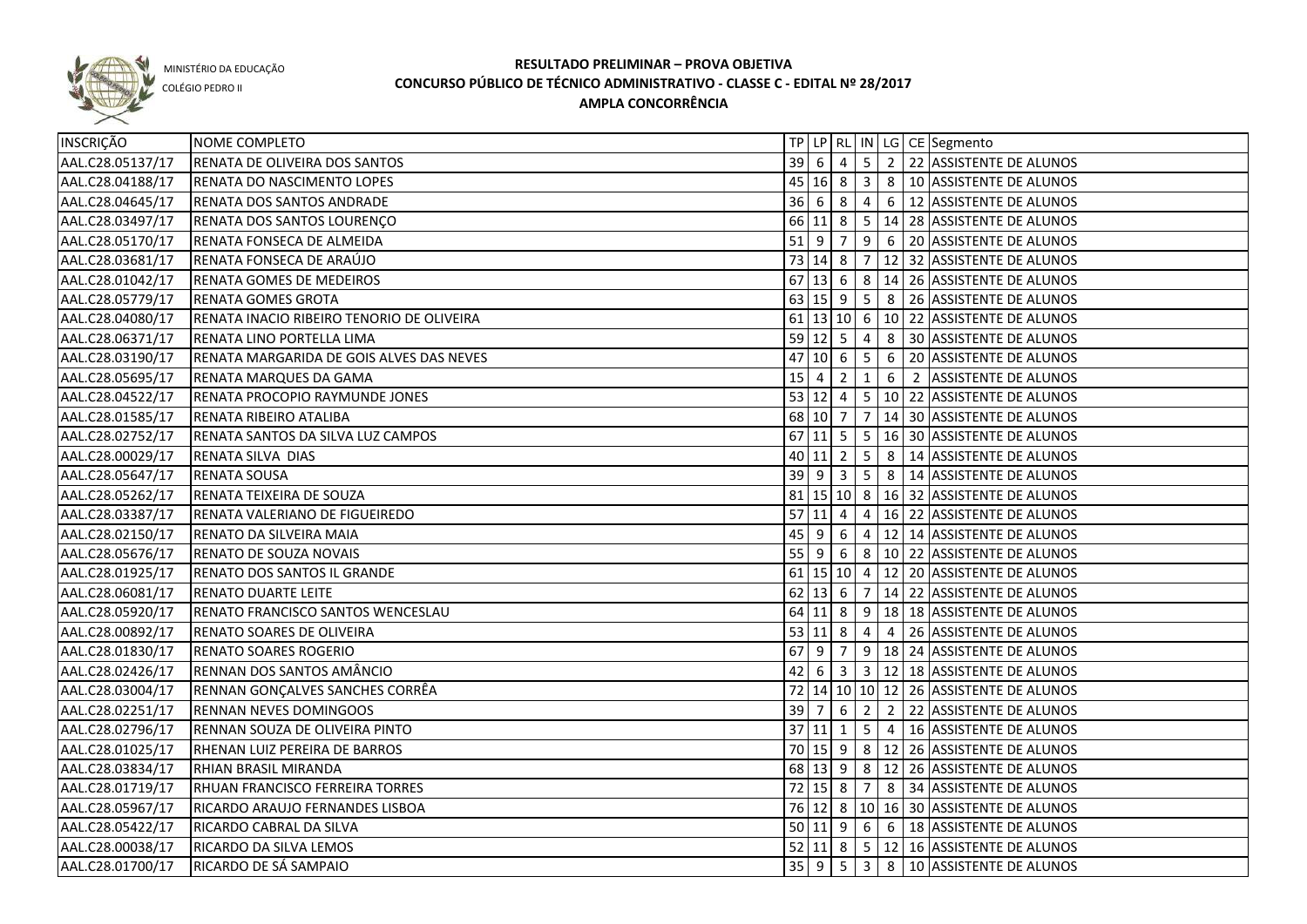

COLÉGIO PEDRO II

| INSCRIÇÃO        | NOME COMPLETO                                    |    |                  |                         |                         |                | TP   LP   RL   IN   LG   CE   Segmento                     |
|------------------|--------------------------------------------------|----|------------------|-------------------------|-------------------------|----------------|------------------------------------------------------------|
| AAL.C28.01331/17 | <b>RICARDO GOMES SOBRINHO</b>                    |    |                  |                         |                         |                | 44 9 8 5 8 14 ASSISTENTE DE ALUNOS                         |
| AAL.C28.02905/17 | RICARDO LAMHUT                                   |    |                  |                         |                         |                | 73 17 8 6 18 24 ASSISTENTE DE ALUNOS                       |
| AAL.C28.01803/17 | RICARDO MERLIM PINHEIRO SOARES                   |    |                  |                         |                         |                | 54 10 7 5 12 20 ASSISTENTE DE ALUNOS                       |
| AAL.C28.02469/17 | RICARDO NASCIMENTO DE RESENDE                    |    |                  |                         |                         |                | $\overline{57}$ 7   9   5   16   20   ASSISTENTE DE ALUNOS |
| AAL.C28.03676/17 | RICARDO NOGUEIRA COUTINHO                        |    |                  |                         |                         |                | 72 15 9 8 8 32 ASSISTENTE DE ALUNOS                        |
| AAL.C28.00674/17 | RICARDO PINHEIRO DE OLIVEIRA                     |    |                  |                         |                         |                | 65 15 9 7 14 20 ASSISTENTE DE ALUNOS                       |
| AAL.C28.00290/17 | RICARDO ROMÃO GUEDES                             |    | $41$ 9 6 4       |                         |                         |                | 6   16 ASSISTENTE DE ALUNOS                                |
| AAL.C28.05974/17 | RICARDO SAMPAIO CORDEIRO                         |    |                  |                         |                         |                | 63 13 10 10 12 18 ASSISTENTE DE ALUNOS                     |
| AAL.C28.01652/17 | <b>RICARDO SANTIAGO</b>                          |    | $39$ 8 4 3       |                         |                         |                | 6   18 ASSISTENTE DE ALUNOS                                |
| AAL.C28.01648/17 | RICARDO SCHIMITH DE MOURA                        |    |                  |                         |                         |                | 65 11 8 10 14 22 ASSISTENTE DE ALUNOS                      |
| AAL.C28.02784/17 | RICHARD DE MENEZES CAMPOS                        | 42 |                  |                         |                         |                | 10  2   6   10   14   ASSISTENTE DE ALUNOS                 |
| AAL.C28.02089/17 | RILZA NAVARRO                                    | 47 | $10 \mid 4 \mid$ |                         | $\overline{\mathbf{3}}$ |                | 8 22 ASSISTENTE DE ALUNOS                                  |
| AAL.C28.01299/17 | <b>RITA CANDIDA</b>                              | 43 | 5                | 5                       | $\mathbf{1}$            |                | 12 20 ASSISTENTE DE ALUNOS                                 |
| AAL.C28.03033/17 | RITA DE CASSIA BEZERRA                           |    | $38$ 9           | 6                       | $\vert$ 3               | 6              | 14 ASSISTENTE DE ALUNOS                                    |
| AAL.C28.06052/17 | RITA DE CASSIA CAPARELLI DA SILVA                |    | $53$ 12 7 4      |                         |                         |                | 10 20 ASSISTENTE DE ALUNOS                                 |
| AAL.C28.02695/17 | RITA DE CASSIA CHAVES DANTAS DE OLIVEIRA         |    | $58$ 11 7        |                         | $\overline{4}$          |                | 8 28 ASSISTENTE DE ALUNOS                                  |
| AAL.C28.01904/17 | IRITA DE CÁSSIA OLIVEIRA SICILIANO BARBOSA PORTO |    |                  |                         |                         |                | 50 8 5 5 12 20 ASSISTENTE DE ALUNOS                        |
| AAL.C28.03249/17 | RITA DE CASSIA SCHWARTZ FERREIRA                 |    | $40$ 11 3 4      |                         |                         |                | 8   14 ASSISTENTE DE ALUNOS                                |
| AAL.C28.00668/17 | RITA DE CASSIA SILVA DIAS                        |    | $67$ 12 4        |                         | 9 <sup>1</sup>          |                | 14 28 ASSISTENTE DE ALUNOS                                 |
| AAL.C28.05241/17 | <b>RITA SANTANNA</b>                             |    | 40 10 6          |                         | $\overline{2}$          | $\overline{4}$ | 18 ASSISTENTE DE ALUNOS                                    |
| AAL.C28.01581/17 | ROAN BARBOSA GOMES DE SOUSA                      |    |                  |                         |                         |                | 75   14   10   9   10   32   ASSISTENTE DE ALUNOS          |
| AAL.C28.04585/17 | <b>ROBBERTH NEVES AVELINO</b>                    |    | 48 9             | $\overline{7}$          | 6                       | 8              | 18 ASSISTENTE DE ALUNOS                                    |
| AAL.C28.06285/17 | ROBERTA CHAVES DE ALMEIDA                        | 40 | l 6              | $5^{\circ}$             | $\overline{\mathbf{3}}$ |                | 8   18 ASSISTENTE DE ALUNOS                                |
| AAL.C28.02037/17 | ROBERTA CRISTINA MOREIRA NOGUEIRA                |    | 59 13 9          |                         | $\overline{7}$          |                | 10 20 ASSISTENTE DE ALUNOS                                 |
| AAL.C28.04475/17 | <b>ROBERTA DA SILVA</b>                          |    |                  |                         |                         |                | 65   11   5   5   20   24   ASSISTENTE DE ALUNOS           |
| AAL.C28.04102/17 | ROBERTA DE ANDRADE GUAY RIBEIRO                  |    | $38$ 8           | 5 <sup>5</sup>          | $\overline{\mathbf{3}}$ | $\overline{4}$ | 18 ASSISTENTE DE ALUNOS                                    |
| AAL.C28.01607/17 | ROBERTA DE AQUINO SANDRE PEREIRA MATOS           |    |                  |                         |                         |                | 50 12 6 6 12 14 ASSISTENTE DE ALUNOS                       |
| AAL.C28.02887/17 | ROBERTA DE ARAUJO DIAS TAVARES                   | 57 | <u> </u> 9       | 9                       | $\overline{\mathbf{3}}$ |                | 8 28 ASSISTENTE DE ALUNOS                                  |
| AAL.C28.00851/17 | ROBERTA GOMES MARIANO DE SOUZA                   |    | $36 \mid 8$      | $\overline{\mathbf{3}}$ | 1                       | 6              | 18 ASSISTENTE DE ALUNOS                                    |
| AAL.C28.04497/17 | ROBERTA LIA BARROS BOMFIM                        |    |                  |                         |                         |                | 52 11 5 2 16 18 ASSISTENTE DE ALUNOS                       |
| AAL.C28.04420/17 | ROBERTA LÚCI FRAGA DOS SANTOS                    |    |                  |                         |                         |                | 54 14 5 3 6 26 ASSISTENTE DE ALUNOS                        |
| AAL.C28.02924/17 | ROBERTA MARIA FERNANDES DA SILVA                 |    |                  |                         |                         |                | 45 9 6 4 10 16 ASSISTENTE DE ALUNOS                        |
| AAL.C28.05973/17 | ROBERTA ROCHA DIAS                               |    |                  |                         |                         |                | 78 12 8 8 18 18 32 ASSISTENTE DE ALUNOS                    |
| AAL.C28.05720/17 | ROBERTA ROSA DA SILVA                            |    |                  |                         |                         |                | 72 11 8 9 20 24 ASSISTENTE DE ALUNOS                       |
| AAL.C28.05990/17 | ROBERTA SENRA SILVA                              |    |                  |                         |                         |                | 65 14 7 6 14 24 ASSISTENTE DE ALUNOS                       |
| AAL.C28.05911/17 | <b>ROBERTA SOARES</b>                            |    |                  |                         |                         |                | 42 7 4 3 8 20 ASSISTENTE DE ALUNOS                         |
| AAL.C28.05975/17 | ROBERTA TEIXEIRA ESPOSITO LOPES                  |    |                  |                         |                         |                | 67 14 6 7 10 30 ASSISTENTE DE ALUNOS                       |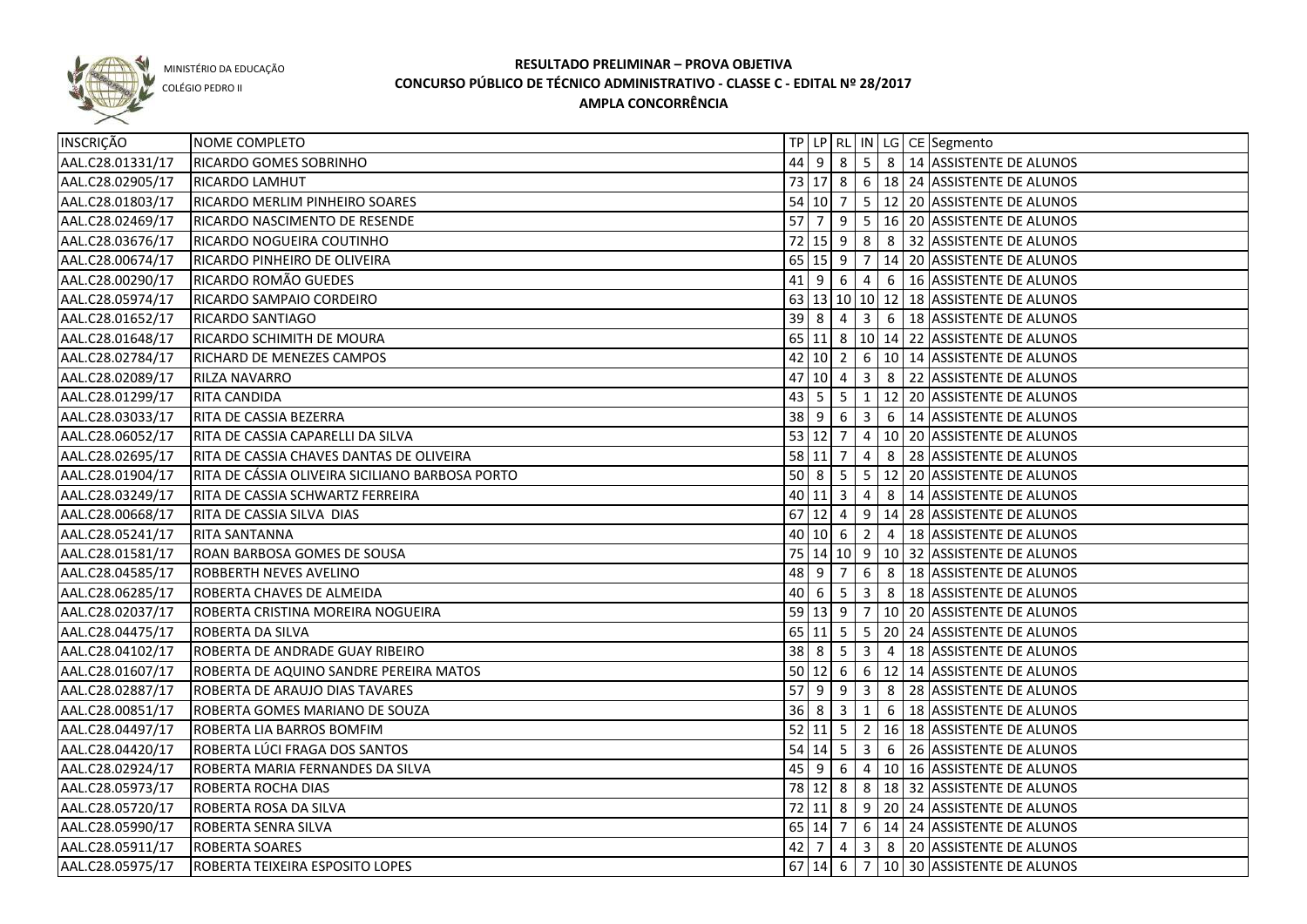

COLÉGIO PEDRO II

| INSCRIÇÃO        | NOME COMPLETO                          |    |                            |                |                 |                | TP LP RL IN LG CE Segmento                        |
|------------------|----------------------------------------|----|----------------------------|----------------|-----------------|----------------|---------------------------------------------------|
| AAL.C28.01145/17 | ROBERTA VASCONCELOS DA SILVA           |    |                            |                |                 |                | 59 10 8 5 14 22 ASSISTENTE DE ALUNOS              |
| AAL.C28.03323/17 | ROBERTO CARLOS ALVARENGA DA SILVA      |    |                            |                |                 |                | 68 10 10 8 14 26 ASSISTENTE DE ALUNOS             |
| AAL.C28.03876/17 | ROBERTO DA COSTA JUNIOR                |    |                            |                |                 |                | 61 10 10 9 12 20 ASSISTENTE DE ALUNOS             |
| AAL.C28.02880/17 | ROBERTO DE OLIVEIRA GALDINO            |    |                            |                |                 |                | 82 12 10 8 20 32 ASSISTENTE DE ALUNOS             |
| AAL.C28.01840/17 | ROBERTO DE OLIVEIRA PITTA              |    |                            |                |                 |                | 66 14 10 6 12 24 ASSISTENTE DE ALUNOS             |
| AAL.C28.00985/17 | ROBERTO DOS SANTOS BATISTA             |    |                            |                |                 |                | 28   5   4   3   6   10   ASSISTENTE DE ALUNOS    |
| AAL.C28.03184/17 | ROBSON ARVEY TAVEIRA TEIXEIRA          |    |                            |                |                 |                | 76 17 9 10 14 26 ASSISTENTE DE ALUNOS             |
| AAL.C28.02031/17 | ROBSON CESAR NUNES OLIVEIRA            |    |                            |                |                 |                | 59 12 5 6 16 20 ASSISTENTE DE ALUNOS              |
| AAL.C28.03448/17 | ROBSON CORREA DA SILVA                 |    |                            |                |                 |                | 68 16 9 5 14 24 ASSISTENTE DE ALUNOS              |
| AAL.C28.03231/17 | ROBSON DA SILVA ROSA                   |    |                            |                |                 |                | 69 13 9 7 12 28 ASSISTENTE DE ALUNOS              |
| AAL.C28.01484/17 | ROBSON GALVÃO                          |    | $62$ 9                     | l 9            |                 |                | $6 \mid 16 \mid 22$ ASSISTENTE DE ALUNOS          |
| AAL.C28.05844/17 | ROBSON MENEZES DE VASCONCELLOS         |    | $57$ 12 6                  |                |                 |                | 9 16 14 ASSISTENTE DE ALUNOS                      |
| AAL.C28.06113/17 | ROBSON PEREIRA DA CRUZ                 |    |                            |                |                 |                | 62 13 9 8 8 24 ASSISTENTE DE ALUNOS               |
| AAL.C28.02247/17 | ROBSON SANTOS DE SOUZA                 |    | 58 10 9 7                  |                |                 |                | 12 20 ASSISTENTE DE ALUNOS                        |
| AAL.C28.04742/17 | ROBSON SILVA CASTRO                    |    |                            |                |                 |                | 54 13 6 5 10 20 ASSISTENTE DE ALUNOS              |
| AAL.C28.04209/17 | ROBSON SILVA DOS REIS                  |    | $39 \mid 5 \mid 2$         |                | $\overline{4}$  | 6              | 22 ASSISTENTE DE ALUNOS                           |
| AAL.C28.02250/17 | ROBSON VIEIRA DOMINGOS                 |    |                            |                |                 |                | 58 12 8 6 12 20 ASSISTENTE DE ALUNOS              |
| AAL.C28.01694/17 | ROCINEIDE CORREA SOUZA                 |    | $32 \mid 10 \mid 5 \mid 5$ |                |                 | $\overline{4}$ | 8 ASSISTENTE DE ALUNOS                            |
| AAL.C28.01440/17 | RODOLFO ALVES DE SÁ                    |    |                            |                |                 |                | 80   13   9   8   14   36   ASSISTENTE DE ALUNOS  |
| AAL.C28.03891/17 | RODRIGO AFONSO FERREIRA DE OLIVEIRA    |    | $58$ 15 9                  |                | 6               | 8              | 20 ASSISTENTE DE ALUNOS                           |
| AAL.C28.06444/17 | RODRIGO AGOSTINHO GOMES                |    | $61$ 8                     | $\overline{9}$ |                 |                | 8   14   22   ASSISTENTE DE ALUNOS                |
| AAL.C28.04377/17 | RODRIGO ALMEIDA DA SILVA               |    |                            |                |                 |                | 85   13   8   10   20   34   ASSISTENTE DE ALUNOS |
| AAL.C28.02931/17 | RODRIGO ALMEIDA MONTEIRO               |    | 75 13 9                    |                |                 |                | $9   18   26$ ASSISTENTE DE ALUNOS                |
| AAL.C28.01313/17 | RODRIGO ANTONIO DA SILVA SÁ DE REZENDE |    | 74 15 10 7                 |                |                 |                | 12 30 ASSISTENTE DE ALUNOS                        |
| AAL.C28.02467/17 | RODRIGO BARBOSA DA SILVA               |    | $62$ 12 5                  |                | $\overline{7}$  |                | 14 24 ASSISTENTE DE ALUNOS                        |
| AAL.C28.06351/17 | RODRIGO CARNEIRO NOVAIS                |    |                            |                |                 |                | 63 11 8 8 3 16 20 ASSISTENTE DE ALUNOS            |
| AAL.C28.01553/17 | RODRIGO CARNEIRO SENA DA SILVA SENA    | 20 | $8 \mid 3$                 |                | $\mathbf{1}$    | $\overline{2}$ | 6 ASSISTENTE DE ALUNOS                            |
| AAL.C28.02230/17 | RODRIGO CARREIRO VELOSO                |    | 35   10   6                |                | $5\overline{5}$ | 6              | 8 ASSISTENTE DE ALUNOS                            |
| AAL.C28.00346/17 | RODRIGO DA SILVA ARMOND                |    | 40 6                       | $\overline{2}$ | $\overline{4}$  |                | 12 16 ASSISTENTE DE ALUNOS                        |
| AAL.C28.02810/17 | RODRIGO DE BARROS COSTA                |    | $39 \mid 5 \mid 6$         |                | $\overline{4}$  |                | 6   18 ASSISTENTE DE ALUNOS                       |
| AAL.C28.03334/17 | RODRIGO DIAS MELO                      |    |                            |                |                 |                | 64 12 9 7 12 24 ASSISTENTE DE ALUNOS              |
| AAL.C28.00854/17 | RODRIGO DINIZ                          |    |                            |                |                 |                | 69 12 9 6 16 26 ASSISTENTE DE ALUNOS              |
| AAL.C28.03312/17 | RODRIGO DOS SANTOS BARROS              |    |                            |                |                 |                | 76 17 10 7 16 26 ASSISTENTE DE ALUNOS             |
| AAL.C28.05707/17 | RODRIGO ELOY GUIMARÃES                 |    |                            |                |                 |                | 29 7 2 2 2 16 ASSISTENTE DE ALUNOS                |
| AAL.C28.04062/17 | RODRIGO FERNANDES ANTUNES VIEIRA       |    |                            |                |                 |                | 68 14 9 7 12 26 ASSISTENTE DE ALUNOS              |
| AAL.C28.02643/17 | RODRIGO FERREIRA                       |    |                            |                |                 |                | 43 10 8 5 2 18 ASSISTENTE DE ALUNOS               |
| AAL.C28.04256/17 | RODRIGO FERREIRA MARTINS               |    |                            |                |                 |                | 65 17 9 5 10 24 ASSISTENTE DE ALUNOS              |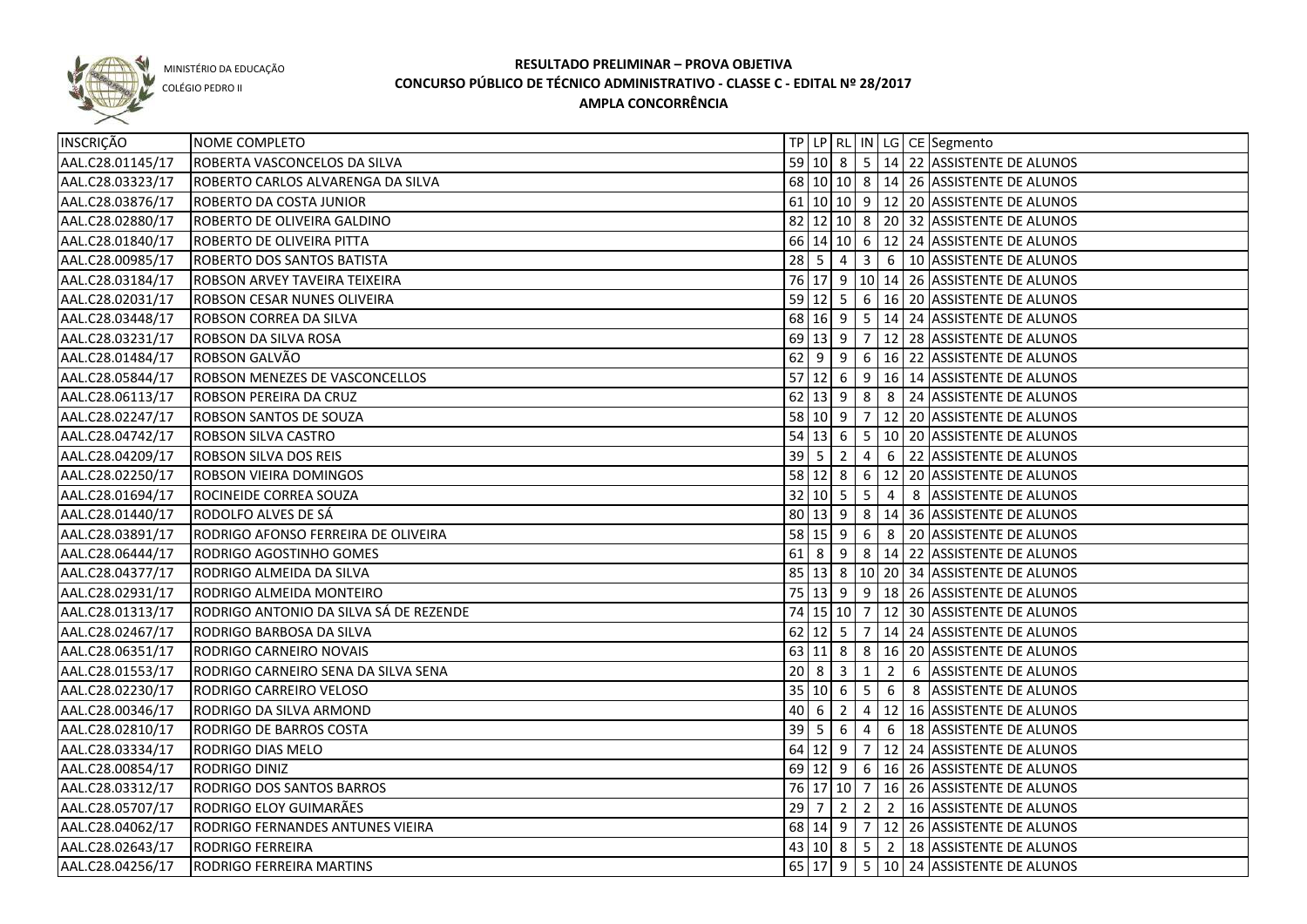

COLÉGIO PEDRO II

| INSCRIÇÃO        | NOME COMPLETO                        |        |                            |   |                 |                | TP   LP   RL   IN   LG   CE   Segmento                |
|------------------|--------------------------------------|--------|----------------------------|---|-----------------|----------------|-------------------------------------------------------|
| AAL.C28.02151/17 | RODRIGO FORTUNA DA SILVA PESTANA     |        | $71 \mid 9 \mid 4 \mid$    |   |                 |                | 8 20 30 ASSISTENTE DE ALUNOS                          |
| AAL.C28.01739/17 | RODRIGO GONÇALVES DOS SANTOS         |        |                            |   |                 |                | 58 11 9 8 8 22 ASSISTENTE DE ALUNOS                   |
| AAL.C28.05123/17 | RODRIGO LIMA DE SOUZA                |        |                            |   |                 |                | 81 15 10 8 14 34 ASSISTENTE DE ALUNOS                 |
| AAL.C28.02156/17 | <b>RODRIGO LINS FERNANDES</b>        |        |                            |   |                 |                | 55 11 10 4 12 18 ASSISTENTE DE ALUNOS                 |
| AAL.C28.03048/17 | RODRIGO LOPES CAVALCANTI RIBEIRO     |        |                            |   |                 |                | 72 13 10 3 14 32 ASSISTENTE DE ALUNOS                 |
| AAL.C28.02625/17 | RODRIGO LOPES DE AQUINO BRASIL       |        |                            |   |                 |                | 73 15 9 7 14 28 ASSISTENTE DE ALUNOS                  |
| AAL.C28.03265/17 | RODRIGO MACHADO GOMES                |        | $41$ 9 8                   |   |                 |                | 4 10 10 ASSISTENTE DE ALUNOS                          |
| AAL.C28.06065/17 | RODRIGO MARVILLA SARAIVA             |        | 27892                      |   |                 |                | 4 4 ASSISTENTE DE ALUNOS                              |
| AAL.C28.02762/17 | RODRIGO MENDES DA SILVA              |        |                            |   |                 |                | 53 11 2 4 18 18 ASSISTENTE DE ALUNOS                  |
| AAL.C28.02116/17 | RODRIGO MONCKS DE FARIAS             |        |                            |   |                 |                | 81   16   10   7   16   32   ASSISTENTE DE ALUNOS     |
| AAL.C28.02968/17 | RODRIGO MONTEIRO FERNANDES           |        |                            |   |                 |                | 56 10 7 9 14 16 ASSISTENTE DE ALUNOS                  |
| AAL.C28.04704/17 | RODRIGO MOREIRA DOS SANTOS FERNANDES |        |                            |   |                 |                | 60 11 8 5 10 26 ASSISTENTE DE ALUNOS                  |
| AAL.C28.04691/17 | RODRIGO MOREIRA TAVARES              |        |                            |   |                 |                | 63 15 6 8 16 18 ASSISTENTE DE ALUNOS                  |
| AAL.C28.03980/17 | RODRIGO NUNES VALENTIM               |        |                            |   |                 |                | 72 10 9 9 18 26 ASSISTENTE DE ALUNOS                  |
| AAL.C28.03558/17 | RODRIGO PEREIRA DOS SANTOS           |        | $80 \mid 15 \mid 9 \mid 8$ |   |                 |                | 20 28 ASSISTENTE DE ALUNOS                            |
| AAL.C28.01384/17 | RODRIGO PINHEIRO PEREZ               |        | 48 13 6                    |   | $\overline{7}$  | $\overline{4}$ | 18 ASSISTENTE DE ALUNOS                               |
| AAL.C28.02179/17 | RODRIGO POUBELL PEREZ                |        | $42$ 12 5 3                |   |                 |                | 6   16 ASSISTENTE DE ALUNOS                           |
| AAL.C28.05931/17 | RODRIGO POYARES FRANÇA               |        | $64$ 12 9 7                |   |                 |                | 14 22 ASSISTENTE DE ALUNOS                            |
| AAL.C28.01339/17 | RODRIGO RANGEL MIRANDA               |        | 56   10   4                |   |                 |                | 8   14   20   ASSISTENTE DE ALUNOS                    |
| AAL.C28.00498/17 | RODRIGO SILVA DO NASCIMENTO          | 47     |                            |   |                 |                | 12  6   3   10   16   ASSISTENTE DE ALUNOS            |
| AAL.C28.02181/17 | RODRIGO TORRES DA SILVA              |        | 75 14 10 7                 |   |                 |                | 18 26 ASSISTENTE DE ALUNOS                            |
| AAL.C28.02851/17 | ROGER TEIXEIRA LIMA                  |        | $51$ 14 5                  |   | 4               | 6              | 22 ASSISTENTE DE ALUNOS                               |
| AAL.C28.04986/17 | ROGÉRIA MUNIZ DA SILVA               | 46     | l 7                        | 8 | $5\phantom{.0}$ | $\overline{4}$ | 22 ASSISTENTE DE ALUNOS                               |
| AAL.C28.04653/17 | ROGERIO DE ARAUJO RIBEIRO            |        | $62$   14  7               |   |                 |                | 5   10   26   ASSISTENTE DE ALUNOS                    |
| AAL.C28.00982/17 | <b>ROGERIO FRANCISCO ALVES</b>       |        | $51$ 10 6                  |   |                 |                | $9$   14   12   ASSISTENTE DE ALUNOS                  |
| AAL.C28.01160/17 | ROGÉRIO JOSÉ DA SILVA PEREIRA        | $58$ 9 |                            | 7 | $\vert 4 \vert$ |                | 10 28 ASSISTENTE DE ALUNOS                            |
| AAL.C28.04494/17 | ROGÉRIO PALHANO SOARES DOS SANTOS    | 64     |                            |   |                 |                | 7   10   7   16   24   ASSISTENTE DE ALUNOS           |
| AAL.C28.01708/17 | ROGÉRIO RIBEIRO DA SILVA             | 54     | 8                          | 8 | $\overline{4}$  |                | 16 18 ASSISTENTE DE ALUNOS                            |
| AAL.C28.00083/17 | ROGERIO ROCHA DE OLIVEIRA            |        | 66 10 6                    |   |                 |                | 8   16   26   ASSISTENTE DE ALUNOS                    |
| AAL.C28.01328/17 | ROMÁRIO PEREIRA DE CASTRO            |        |                            |   |                 |                | 62 12 8 6 14 22 ASSISTENTE DE ALUNOS                  |
| AAL.C28.06343/17 | RÔMULO BARBOSA COSTA                 |        |                            |   |                 |                | 68 15 10 9 10 24 ASSISTENTE DE ALUNOS                 |
| AAL.C28.02098/17 | RÔMULO BITTENCOURT BLANCO            |        | $42$ 13 8 3                |   |                 |                | 0 18 ASSISTENTE DE ALUNOS                             |
| AAL.C28.03709/17 | ROMULO BONFIM DOS SANTOS             |        | $31 \mid 8 \mid 4$         |   |                 |                | $\vert 3 \vert 4 \vert 12 \vert$ ASSISTENTE DE ALUNOS |
| AAL.C28.02715/17 | RÔMULO DE BARROS LIMA                |        |                            |   |                 |                | 52 11 7 4 4 26 ASSISTENTE DE ALUNOS                   |
| AAL.C28.05051/17 | RÔMULO DO ESPIRITO SANTO DE JESUS    |        |                            |   |                 |                | 45 10 6 5 12 12 ASSISTENTE DE ALUNOS                  |
| AAL.C28.01060/17 | ROMULO LESCH ESTRELLA                |        |                            |   |                 |                | 64 12 10 6 14 22 ASSISTENTE DE ALUNOS                 |
| AAL.C28.05255/17 | RONAH DAVI GONÇALVES                 |        |                            |   |                 |                | 55 11 7 5 14 18 ASSISTENTE DE ALUNOS                  |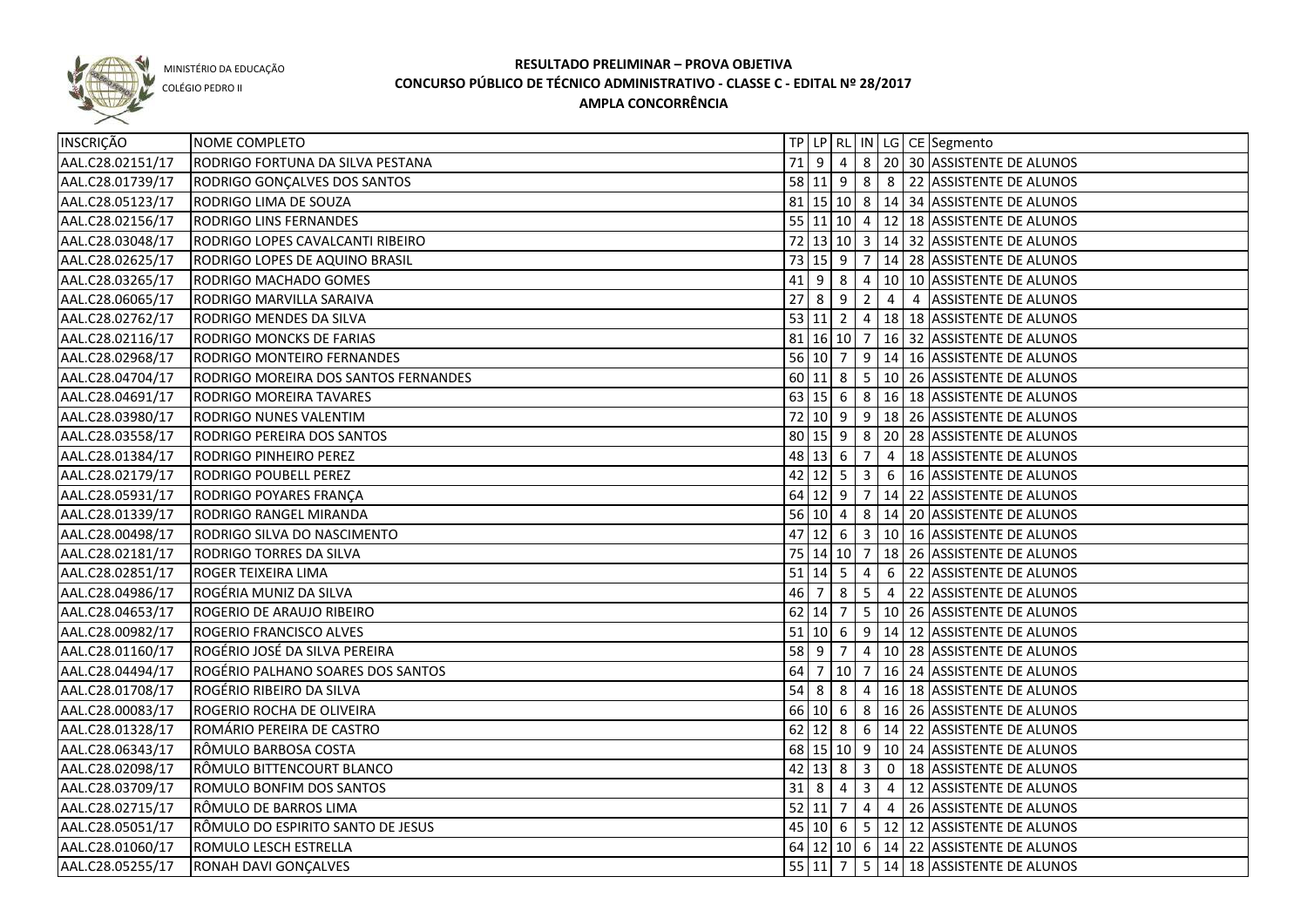

COLÉGIO PEDRO II

| INSCRIÇÃO        | NOME COMPLETO                         |             |                                |                |                |                | TP LP RL IN LG CE Segmento                                    |
|------------------|---------------------------------------|-------------|--------------------------------|----------------|----------------|----------------|---------------------------------------------------------------|
| AAL.C28.02841/17 | RONALD ALVES ROBERTO                  | 29          | $\overline{4}$                 |                |                |                | $\vert 3 \vert 6 \vert 4 \vert 12 \vert$ ASSISTENTE DE ALUNOS |
| AAL.C28.04583/17 | RONALD FERREIRA DE SOUZA              |             | $41 \ 6 \ 1$                   |                |                |                | 4   12   18   ASSISTENTE DE ALUNOS                            |
| AAL.C28.01639/17 | RONALDO ASSUNÇÃO SILVA ASSUNÇÃO SILVA |             |                                |                |                |                | 40   7   7   4   12   10   ASSISTENTE DE ALUNOS               |
| AAL.C28.04961/17 | RONALDO DO NASCIMENTO DA SILVA        |             |                                |                |                |                | 53 12 10 5 8 18 ASSISTENTE DE ALUNOS                          |
| AAL.C28.01916/17 | RONALDO LUIZ QUINTANILHA              |             |                                |                |                |                | 52 7 4 7 12 22 ASSISTENTE DE ALUNOS                           |
| AAL.C28.00827/17 | RONALDO MARCOLINO DE SOUZA            |             |                                |                |                |                | 66 13 9 10 14 20 ASSISTENTE DE ALUNOS                         |
| AAL.C28.01419/17 | RONALDO RIVELLO ARAUJO                |             |                                |                |                |                | 62 11 8 5 14 24 ASSISTENTE DE ALUNOS                          |
| AAL.C28.03064/17 | RONIÊLDA SOUZA BARANDA                |             |                                |                |                |                | 78 11 9 8 20 30 ASSISTENTE DE ALUNOS                          |
| AAL.C28.03566/17 | <b>RONNY MIRANDA</b>                  |             |                                |                |                |                | 61 9 7 7 14 24 ASSISTENTE DE ALUNOS                           |
| AAL.C28.05596/17 | ROOSEVELT DE SOUZA KELLY              |             |                                |                |                |                | 40 8 6 2 8 16 ASSISTENTE DE ALUNOS                            |
| AAL.C28.02022/17 | ROSA MARIA DE MACEDO MONTEIRO         |             | $28 \mid 8 \mid 4 \mid 2 \mid$ |                |                |                | 0   14 ASSISTENTE DE ALUNOS                                   |
| AAL.C28.06564/17 | ROSA MARIA PINTO SOARES               |             |                                |                |                |                | 56 10 8 2 10 26 ASSISTENTE DE ALUNOS                          |
| AAL.C28.03313/17 | ROSA PATRÍCIA CARDOSO VIEIRA          |             |                                |                |                |                | 67 11 9 5 20 22 ASSISTENTE DE ALUNOS                          |
| AAL.C28.06114/17 | ROSALINE FERREIRA NASCIMENTO          |             |                                |                |                |                | 64 12 9 5 12 26 ASSISTENTE DE ALUNOS                          |
| AAL.C28.01970/17 | ROSANA ALVES MARTORELLI               |             | 78 13 10 7                     |                |                |                | 14 34 ASSISTENTE DE ALUNOS                                    |
| AAL.C28.00672/17 | ROSANA CONCEIÇÃO FERNANDES AZEVEDO    | 54          | l 9                            | 6              | 7              |                | 14 18 ASSISTENTE DE ALUNOS                                    |
| AAL.C28.02000/17 | ROSANA DOS SANTOS NASCIMENTO          | $61$ 9      |                                | 6              | $\overline{4}$ |                | 14 28 ASSISTENTE DE ALUNOS                                    |
| AAL.C28.01501/17 | ROSANA GABRIELA DA SILVA              |             | $67$ 11 9 9                    |                |                |                | 12 26 ASSISTENTE DE ALUNOS                                    |
| AAL.C28.05139/17 | ROSANA OLIVEIRA DOS SANTOS            | $39$ 6      |                                | $\overline{4}$ | $\mathbf{1}$   |                | 6 22 ASSISTENTE DE ALUNOS                                     |
| AAL.C28.03780/17 | ROSANE ALVES DA SILVA                 |             | 66 14 9 7                      |                |                |                | 12 24 ASSISTENTE DE ALUNOS                                    |
| AAL.C28.06384/17 | <b>ROSANE ANTUNES TAVARES</b>         |             | 46 14 6                        |                | $\overline{4}$ | $\overline{4}$ | 18 ASSISTENTE DE ALUNOS                                       |
| AAL.C28.02346/17 | ROSANE BADARÓ DE OLIVEIRA             |             | $66$ 11 9 8                    |                |                |                | 14 24 ASSISTENTE DE ALUNOS                                    |
| AAL.C28.03760/17 | ROSANE DE AZEVEDO FREIRE TEIXEIRA     |             | $59$ 12 8                      |                | 7              |                | 12 20 ASSISTENTE DE ALUNOS                                    |
| AAL.C28.05495/17 | ROSANE MATOS DA SILVA CARDOSO         | 44          | $\overline{7}$                 | 9              | $\overline{2}$ |                | 8   18 ASSISTENTE DE ALUNOS                                   |
| AAL.C28.02257/17 | ROSANE OLIVEIRA DE SOUZA              |             |                                |                |                |                | 86 18 10 8 20 30 ASSISTENTE DE ALUNOS                         |
| AAL.C28.01715/17 | ROSANGELA MACHADO CARVALHO            |             | 70 17 7                        |                | 8              |                | 16 22 ASSISTENTE DE ALUNOS                                    |
| AAL.C28.00678/17 | ROSÂNGELA MARIA MARTINS LEANDRO       | 45          | l 9                            | 4              | 4              | 8              | 20 ASSISTENTE DE ALUNOS                                       |
| AAL.C28.00222/17 | ROSANGELA PAES VIANA VIVARINI         |             | $65$ 12 6                      |                | 7              |                | 18 22 ASSISTENTE DE ALUNOS                                    |
| AAL.C28.02177/17 | ROSÂNGELA SOARES DE JESUS DA SÉ       | 32          | 8                              | 3              | $\overline{3}$ | 4              | 14 ASSISTENTE DE ALUNOS                                       |
| AAL.C28.05285/17 | ROSARIA DE SOUZA HERMENEGILDO         |             | 63   10   6                    |                |                |                | $9$   14   24   ASSISTENTE DE ALUNOS                          |
| AAL.C28.03539/17 | <b>ROSEANE PIO</b>                    | $33 \mid 7$ |                                | $\overline{4}$ | $\overline{2}$ |                | 6 14 ASSISTENTE DE ALUNOS                                     |
| AAL.C28.06499/17 | ROSEANE SOUSA LOPES                   |             | $44$ 12 4                      |                |                |                | 4 2 22 ASSISTENTE DE ALUNOS                                   |
| AAL.C28.01066/17 | ROSELANE DE OLIVEIRA DOS SANTOS LEITE |             | $52$ 15 7                      |                |                |                | 6 6 18 ASSISTENTE DE ALUNOS                                   |
| AAL.C28.05048/17 | ROSELANE RODRIGUES FRAZÃO             |             |                                |                |                |                | 49 13 2 6 10 18 ASSISTENTE DE ALUNOS                          |
| AAL.C28.05302/17 | ROSELI CRISTINA ROSA DOS SANTOS       |             |                                |                |                |                | 49 9 5 3 10 22 ASSISTENTE DE ALUNOS                           |
| AAL.C28.03923/17 | ROSELI TEIXEIRA FERREIRA              |             |                                |                |                |                | 67 10 6 7 16 28 ASSISTENTE DE ALUNOS                          |
| AAL.C28.00782/17 | ROSELY CORREIA DA SILVA               |             |                                |                |                |                | 57 10 4 3 12 28 ASSISTENTE DE ALUNOS                          |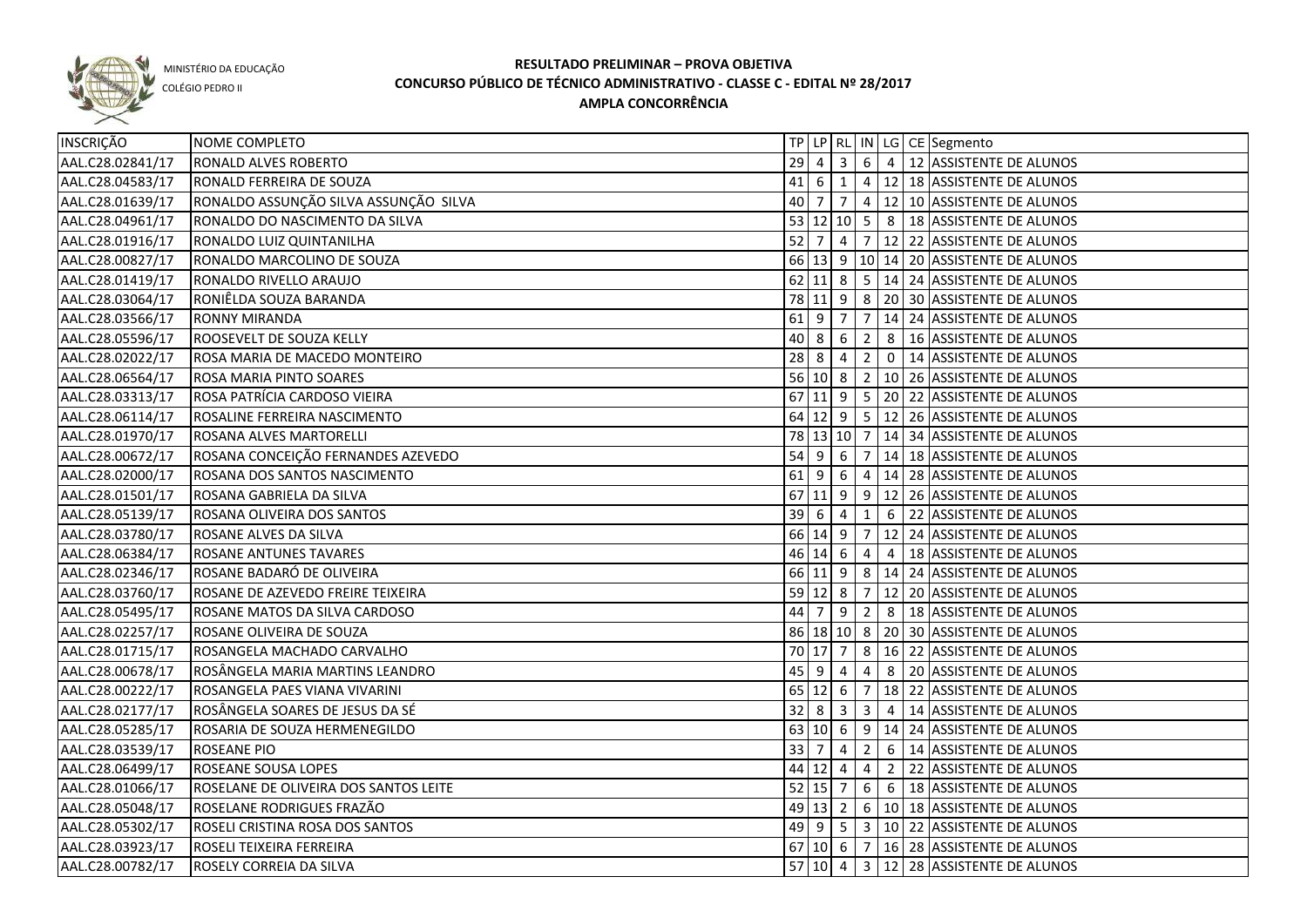

COLÉGIO PEDRO II

| INSCRIÇÃO        | NOME COMPLETO                              |                  |                           |                |                |                | TP LP RL IN LG CE Segmento                             |
|------------------|--------------------------------------------|------------------|---------------------------|----------------|----------------|----------------|--------------------------------------------------------|
| AAL.C28.03690/17 | <b>ROSEMARY DE SOUZA BORGES</b>            |                  | $45$ 9 2                  |                | $\overline{4}$ |                | 6 24 ASSISTENTE DE ALUNOS                              |
| AAL.C28.01584/17 | ROSEMARY ELEUTERIO DE SOUZA                |                  | $29 \quad 6 \quad 4$      |                | 3 <sup>1</sup> |                | 4   12 ASSISTENTE DE ALUNOS                            |
| AAL.C28.03162/17 | ROSEMARY JEREISSATI COSTA LOUZADA          |                  | 49 14 5 4                 |                |                |                | 6 20 ASSISTENTE DE ALUNOS                              |
| AAL.C28.02125/17 | ROSEMARY SILVA DA ROCHA                    |                  |                           |                |                |                | 36 10 6 2 4 14 ASSISTENTE DE ALUNOS                    |
| AAL.C28.00499/17 | ROSEMERI FERREIRA FARIA CAMINADA           |                  |                           |                |                |                | 53 11 5 5 4 28 ASSISTENTE DE ALUNOS                    |
| AAL.C28.02487/17 | ROSIANE CHIRICO SPALLA                     |                  |                           |                |                |                | 33 12 4 5 4 8 ASSISTENTE DE ALUNOS                     |
| AAL.C28.05773/17 | ROSIANE FERREIRA VITAL                     |                  |                           |                |                |                | 41   4   7   4   8   18   ASSISTENTE DE ALUNOS         |
| AAL.C28.02673/17 | <b>ROSILDA DE SOUZA</b>                    |                  |                           |                |                |                | 56 12 7 5 10 22 ASSISTENTE DE ALUNOS                   |
| AAL.C28.04120/17 | ROSILENE DOS SANTOS GIL                    |                  |                           |                |                |                | 45 9 3 5 8 20 ASSISTENTE DE ALUNOS                     |
| AAL.C28.04259/17 | ROSILENE FERREIRA BARBOZA GOMES DE MELO    |                  |                           |                |                |                | 75 14 9 8 20 24 ASSISTENTE DE ALUNOS                   |
| AAL.C28.04076/17 | ROSILENE NASCIMENTO DE ARAUJO              |                  |                           |                |                |                | 56   14   5   3   10   24   ASSISTENTE DE ALUNOS       |
| AAL.C28.03462/17 | ROSILENE SOUZA DA CONCEIÇÃO DA SILVA       |                  | $39 \mid 8 \mid 5 \mid 4$ |                |                |                | 8 14 ASSISTENTE DE ALUNOS                              |
| AAL.C28.06005/17 | ROSIMAR FERREIRA NOGUEIRA                  | 36 7             |                           | $2 \mid 3$     |                | $\overline{4}$ | 20 ASSISTENTE DE ALUNOS                                |
| AAL.C28.03136/17 | ROZENIR FARIA SALGADO                      | $31 \mid 5 \mid$ |                           | $\overline{4}$ | 4              | 4              | 14 ASSISTENTE DE ALUNOS                                |
| AAL.C28.05365/17 | ROZIMAR SERAFIM SOARES                     | $14 \mid 3$      |                           | $\mathbf{1}$   | $\overline{2}$ | $\mathbf 0$    | 8 ASSISTENTE DE ALUNOS                                 |
| AAL.C28.05780/17 | RUAN BARBOSA FRANÇA                        |                  | $31 \mid 5 \mid 6 \mid 4$ |                |                | $\mathbf 0$    | 16 ASSISTENTE DE ALUNOS                                |
| AAL.C28.01864/17 | RUAN CARLO GAMA SOARES                     |                  |                           |                |                |                | 64 12 7 7 16 22 ASSISTENTE DE ALUNOS                   |
| AAL.C28.03014/17 | <b>RUAN DOMINGUES MACIEL</b>               |                  |                           |                |                |                | 66 13 10 7 10 26 ASSISTENTE DE ALUNOS                  |
| AAL.C28.04396/17 | RUAN FERREIRA DO NASCIMENTO                |                  |                           |                |                |                | 62   12   7   7   16   20   ASSISTENTE DE ALUNOS       |
| AAL.C28.02707/17 | <b>RUBEM ALVES DOS SANTOS</b>              |                  |                           |                |                |                | 58   10   8   6   12   22   ASSISTENTE DE ALUNOS       |
| AAL.C28.01873/17 | RUBENS CEZAR DA SILVEIRA                   |                  |                           |                |                |                | 53   10   9   6   12   16   ASSISTENTE DE ALUNOS       |
| AAL.C28.01373/17 | <b>RUBENS FERNANDES GOMES JUNIOR</b>       |                  |                           |                |                |                | 77 11 9 9 20 28 ASSISTENTE DE ALUNOS                   |
| AAL.C28.02604/17 | RUBINEY ADÃO PEREIRA                       | $45 \mid 9$      |                           | 4              |                |                | 6   10   16 ASSISTENTE DE ALUNOS                       |
| AAL.C28.05424/17 | RUTH DA SIVA COSTA BISPO                   |                  | $43 \mid 9$               | - 6            | 4              |                | 6   18 ASSISTENTE DE ALUNOS                            |
| AAL.C28.01281/17 | SABRINA DE SOUSA FERREIRA                  |                  |                           |                |                |                | 70 13 10 9 10 28 ASSISTENTE DE ALUNOS                  |
| AAL.C28.05969/17 | SABRINA GENEROSO SANTOS                    |                  | 46 10 8 4                 |                |                | $\overline{4}$ | 20 ASSISTENTE DE ALUNOS                                |
| AAL.C28.00626/17 | <b>SABRINA MEIRELLES</b>                   |                  | $65$   9                  | 7              |                |                | $7   18   24  $ ASSISTENTE DE ALUNOS                   |
| AAL.C28.03511/17 | <b>SABRINA MIGUEL DOS SANTOS</b>           |                  | 58 12 7                   |                |                |                | $\vert 5 \vert 10 \vert 24 \vert$ ASSISTENTE DE ALUNOS |
| AAL.C28.03024/17 | SABRINA PONCIANO PEREIRA                   |                  |                           |                |                |                | 73 13 9 5 16 30 ASSISTENTE DE ALUNOS                   |
| AAL.C28.06316/17 | SABRINA ROSA DOS SANTOS                    |                  | $51$ 9 4                  |                |                |                | 2   10   26   ASSISTENTE DE ALUNOS                     |
| AAL.C28.00602/17 | <b>SABRINA TEIXEIRA DA SILVA</b>           |                  |                           |                |                |                | $42$  13  $4$   5  6  14  ASSISTENTE DE ALUNOS         |
| AAL.C28.02310/17 | SALUSTIO ANTAO DE SENA NETO                |                  |                           |                |                |                | 37 4 6 5 10 12 ASSISTENTE DE ALUNOS                    |
| AAL.C28.02505/17 | SAMANTA DA SILVA MAIOR DE AZEVEDO DA SILVA | 8                | $\vert 1 \vert$           | $0 \mid 1$     |                |                | 0 6 ASSISTENTE DE ALUNOS                               |
| AAL.C28.05549/17 | SAMANTHA DE SOUZA COSTA DUARTE             |                  | $54$ 12 7 7               |                |                |                | 6 22 ASSISTENTE DE ALUNOS                              |
| AAL.C28.05933/17 | SÂMIA CARNEIRO PONTES                      |                  |                           |                |                |                | 64 14 8 8 10 24 ASSISTENTE DE ALUNOS                   |
| AAL.C28.05402/17 | SAMILLA RUANNA CASTILHO DA COSTA           |                  |                           |                |                |                | 66 12 9 5 14 26 ASSISTENTE DE ALUNOS                   |
| AAL.C28.01763/17 | SAMIRA HERCULANO PEREIRA                   |                  |                           |                |                |                | 75 17 9 9 6 34 ASSISTENTE DE ALUNOS                    |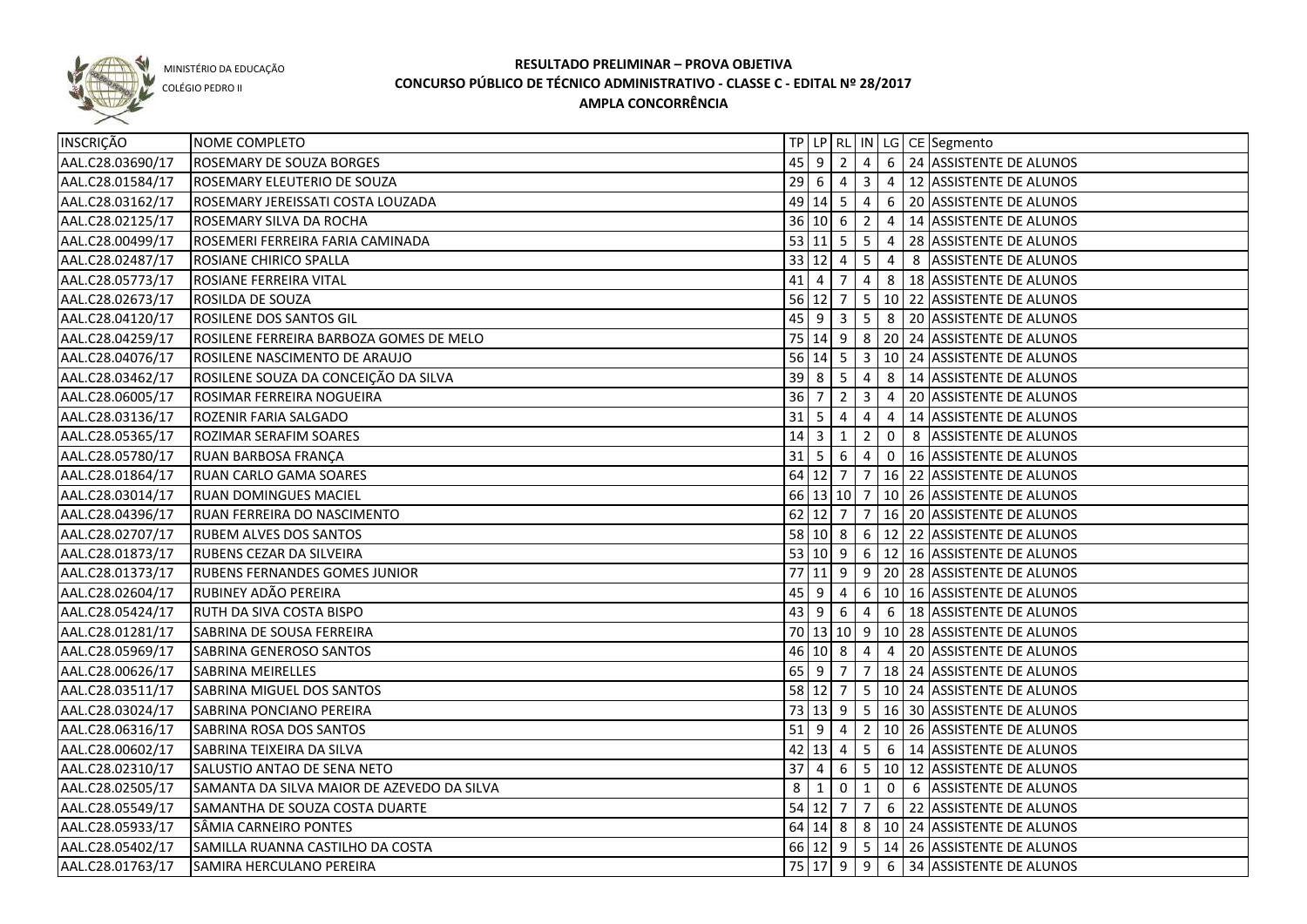

COLÉGIO PEDRO II

| INSCRIÇÃO        | NOME COMPLETO                              |        |                     |                         |                         |   | TP LP RL IN LG CE Segmento                             |
|------------------|--------------------------------------------|--------|---------------------|-------------------------|-------------------------|---|--------------------------------------------------------|
| AAL.C28.03267/17 | SAMUEL CARVALHO NETO                       |        |                     |                         |                         |   | 58 14 9 5 12 18 ASSISTENTE DE ALUNOS                   |
| AAL.C28.02120/17 | SAMUEL CATIZANO GAMA                       |        |                     |                         |                         |   | 71 17 7 9 12 26 ASSISTENTE DE ALUNOS                   |
| AAL.C28.01447/17 | SAMUEL FELIX DO NASCIMENTO                 |        |                     |                         |                         |   | 49 10 6 3 6 24 ASSISTENTE DE ALUNOS                    |
| AAL.C28.06240/17 | SAMUEL HENRIQUE DE S. MACIEL               |        |                     |                         |                         |   | 80 15 9 8 18 30 ASSISTENTE DE ALUNOS                   |
| AAL.C28.00121/17 | SAMUEL LUIZ PINHEIRO SANTOS                |        |                     |                         |                         |   | 51 6 5 8 14 18 ASSISTENTE DE ALUNOS                    |
| AAL.C28.03654/17 | SAMUEL MATTOS DA CONCEIÇÃO                 |        |                     |                         |                         |   | 67 10 9 6 20 22 ASSISTENTE DE ALUNOS                   |
| AAL.C28.01937/17 | SAMUEL NOGUEIRA COSTA                      |        |                     |                         |                         |   | 55 11 5 3 12 24 ASSISTENTE DE ALUNOS                   |
| AAL.C28.00536/17 | SAMUEL REINALDO DE FRANÇA                  |        |                     |                         |                         |   | 67 14 8 7 14 24 ASSISTENTE DE ALUNOS                   |
| AAL.C28.05282/17 | SANDER JOHNSON BONFIM DE FREITAS           |        |                     |                         |                         |   | 73 10 10 9 14 30 ASSISTENTE DE ALUNOS                  |
| AAL.C28.04284/17 | SANDRA BERTOCO                             | 47 7   |                     | $\overline{7}$          | $\overline{\mathbf{3}}$ |   | 8 22 ASSISTENTE DE ALUNOS                              |
| AAL.C28.04816/17 | <b>SANDRA DUTRA</b>                        |        | $34$ 11 $3$ 2       |                         |                         | 4 | 14 ASSISTENTE DE ALUNOS                                |
| AAL.C28.02689/17 | SANDRA ELVA DA SILVA COELHO                | 39     | l 8                 | $2 \mid 5$              |                         |   | 6   18 ASSISTENTE DE ALUNOS                            |
| AAL.C28.02923/17 | SANDRA GONÇALVES CORDEIRO FERREIRA         |        |                     |                         |                         |   | 61 13 8 6 18 16 ASSISTENTE DE ALUNOS                   |
| AAL.C28.05370/17 | SANDRA HELENA SOARES MACHADO LACERDA EGITO | 35     | $\overline{7}$      | $\overline{\mathbf{3}}$ | $\overline{\mathbf{3}}$ | 6 | 16 ASSISTENTE DE ALUNOS                                |
| AAL.C28.02293/17 | SANDRA MARIA CORREIA ANDRÉ                 | 40     | $\overline{7}$      | $5^{\circ}$             | $\overline{2}$          |   | 10 16 ASSISTENTE DE ALUNOS                             |
| AAL.C28.04437/17 | SANDRA REGINA SOUZA ALVES                  |        | $65 \mid 13 \mid 8$ |                         |                         |   | 6   10   28   ASSISTENTE DE ALUNOS                     |
| AAL.C28.02322/17 | <b>SANDRA SANTOS</b>                       |        |                     |                         |                         |   | 66 11 9 2 12 32 ASSISTENTE DE ALUNOS                   |
| AAL.C28.04312/17 | <b>SANDRA SANTOS SILVA</b>                 | 30     | l 8                 | 4                       | $\overline{2}$          | 6 | 10 ASSISTENTE DE ALUNOS                                |
| AAL.C28.01282/17 | <b>SANDRA SOARES</b>                       |        | 37   10   4         |                         | $5^{\circ}$             | 8 | 10 ASSISTENTE DE ALUNOS                                |
| AAL.C28.03280/17 | SANDRO DE AZEVEDO LIMA                     |        | $52$ 11 8           |                         |                         |   | 5   14   14 ASSISTENTE DE ALUNOS                       |
| AAL.C28.06312/17 | SANDRO GOMES NETO                          |        | 48 11 9             |                         | 6                       | 8 | 14 ASSISTENTE DE ALUNOS                                |
| AAL.C28.03434/17 | SANDRO NOGUEIRA DO NASCIMENTO              |        | $54$ 11 6           |                         |                         |   | $\vert 5 \vert 10 \vert 22 \vert$ ASSISTENTE DE ALUNOS |
| AAL.C28.03110/17 | SANDRO RIBEIRO DA SILVA                    | $67$ 8 |                     | 7                       | $\overline{4}$          |   | 18 30 ASSISTENTE DE ALUNOS                             |
| AAL.C28.01542/17 | SANDRO SANTANA LAMEGO                      |        |                     |                         |                         |   | 63 11 10 6 10 26 ASSISTENTE DE ALUNOS                  |
| AAL.C28.04299/17 | SARA DE ARAÚJO CUNHA                       | 49     | 8                   | 3                       | 4                       | 8 | 26 ASSISTENTE DE ALUNOS                                |
| AAL.C28.02318/17 | SARA FELIX ALVES                           |        | $52 \mid 13 \mid 2$ |                         |                         |   | $\vert$ 5 $\vert$ 10 $\vert$ 22 ASSISTENTE DE ALUNOS   |
| AAL.C28.05284/17 | <b>SARA MOURA</b>                          | 49     | $10 \mid 6$         |                         | $\mathbf{1}$            | 8 | 24 ASSISTENTE DE ALUNOS                                |
| AAL.C28.02185/17 | <b>SARA OLIVEIRA DANTAS</b>                |        | $60$   12  6        |                         | 4                       | 8 | 30 ASSISTENTE DE ALUNOS                                |
| AAL.C28.03571/17 | <b>SARA VIEIRA BASTOS</b>                  |        | $56 \mid 8 \mid 9$  |                         |                         |   | $\sqrt{5}$ 10   24   ASSISTENTE DE ALUNOS              |
| AAL.C28.04762/17 | SARAH ANSELMÉ DA SILVA CANAMAQUE PORTILHO  |        | 38 10 8             |                         | 6 <sup>6</sup>          | 4 | 10 ASSISTENTE DE ALUNOS                                |
| AAL.C28.00863/17 | SARAH CAVALCANTI GOMES                     |        | 56 13 7             |                         |                         |   | 6 8 22 ASSISTENTE DE ALUNOS                            |
| AAL.C28.01217/17 | SARAH MACHADO DA SILVA                     |        | 63 15               | $\overline{7}$          |                         |   | 5   12   24   ASSISTENTE DE ALUNOS                     |
| AAL.C28.00527/17 | SARINA GOUVEIA DA SILVA - ELIMINADO        |        |                     |                         |                         |   | ASSISTENTE DE ALUNOS                                   |
| AAL.C28.03503/17 | SAUL ALVES DA CONCEIÇÃO                    |        |                     |                         |                         |   | 65 11 8 4 18 24 ASSISTENTE DE ALUNOS                   |
| AAL.C28.03775/17 | SAULLO FARIAS VASCONCELOS                  |        |                     |                         |                         |   | 72 14 7 7 16 28 ASSISTENTE DE ALUNOS                   |
| AAL.C28.05996/17 | SAULO BENICIO                              |        |                     |                         |                         |   | 50 11 6 5 12 16 ASSISTENTE DE ALUNOS                   |
| AAL.C28.01008/17 | SAULO JOSE DE ARAUJO BARCELLOS             |        |                     |                         |                         |   | 80 16 8 10 12 34 ASSISTENTE DE ALUNOS                  |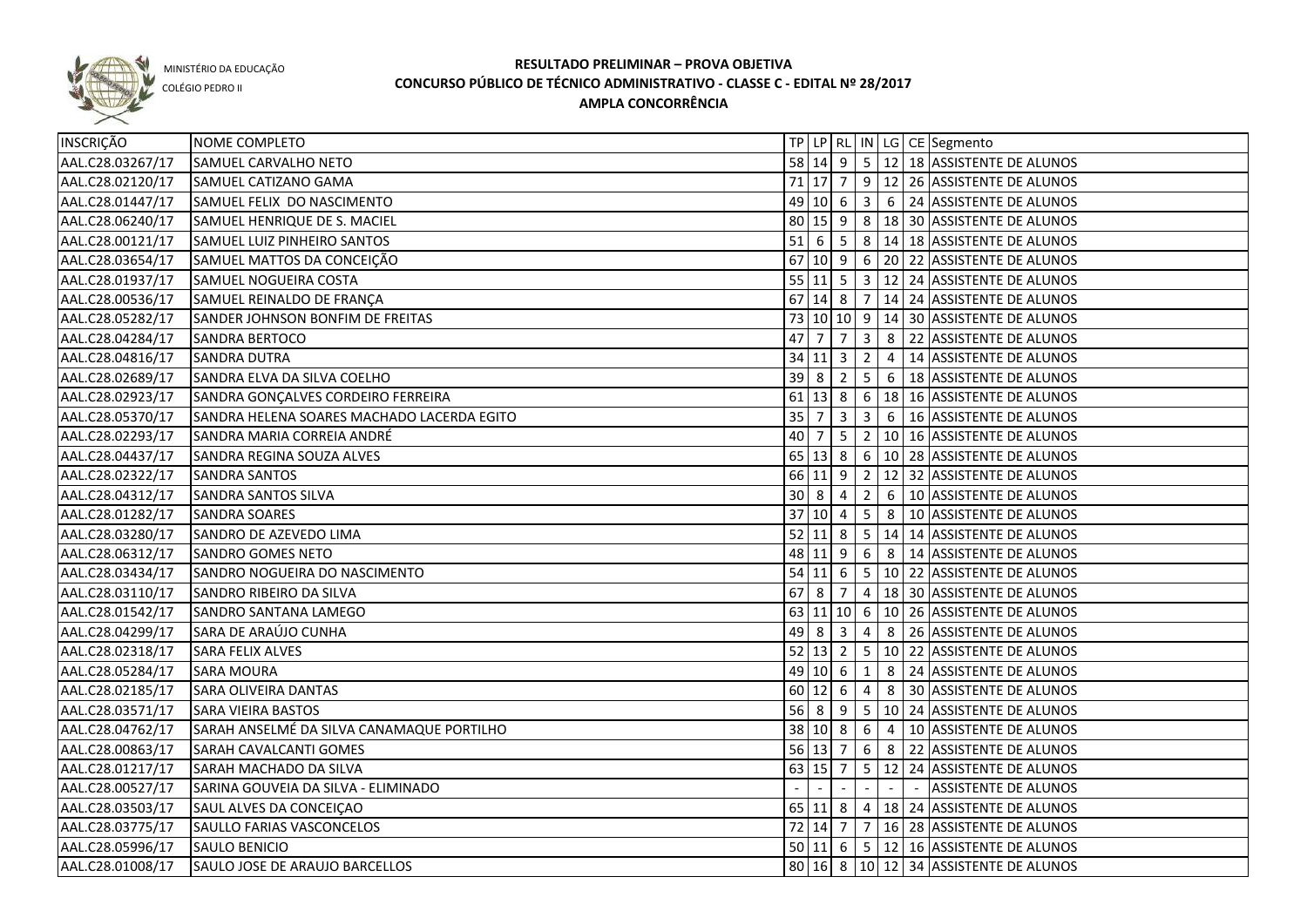

COLÉGIO PEDRO II

| <b>INSCRIÇÃO</b> | NOME COMPLETO                           |    |                            |                   |            |                                             | TP   LP   RL   IN   LG   CE   Segmento                 |
|------------------|-----------------------------------------|----|----------------------------|-------------------|------------|---------------------------------------------|--------------------------------------------------------|
| AAL.C28.00700/17 | SCARLETH CRISTINA DE SOUSA SANTOS       |    |                            |                   |            |                                             | 57 12 7 6 12 20 ASSISTENTE DE ALUNOS                   |
| AAL.C28.03005/17 | SEBASTIÃO DE SOUSA DE ARAUJO            |    |                            |                   |            |                                             | 68 15 9 6 16 22 ASSISTENTE DE ALUNOS                   |
| AAL.C28.01455/17 | SEBASTIÃO LUIZ DOS SANTOS JORGE         |    |                            |                   |            |                                             | 65 9 7 7 16 26 ASSISTENTE DE ALUNOS                    |
| AAL.C28.05801/17 | SELMA DA SILVA BRITO                    |    |                            |                   |            |                                             | 47 14 7 4 2 20 ASSISTENTE DE ALUNOS                    |
| AAL.C28.05230/17 | SELMA LYDIA MONTEIRO SAMPAIO            |    |                            |                   |            |                                             | 53 12 6 5 12 18 ASSISTENTE DE ALUNOS                   |
| AAL.C28.06290/17 | SELMA MARIA DA SILVA CORREIA GUIMARAES  |    |                            |                   |            |                                             | 56 8 10 4 12 22 ASSISTENTE DE ALUNOS                   |
| AAL.C28.05926/17 | SELMA MARIA GONÇALVES DE OLIVEIRA       |    |                            |                   |            |                                             | 41 6 6 5 6 18 ASSISTENTE DE ALUNOS                     |
| AAL.C28.01616/17 | SEMAR DOMINGOS COSTA JÚNIOR DOMINGOS    |    |                            |                   |            |                                             | 37 10 3 2 8 14 ASSISTENTE DE ALUNOS                    |
| AAL.C28.03256/17 | SEMIRA GUERRA CASÉ DA CUNHA             |    |                            |                   |            |                                             | 48 11 7 4 6 20 ASSISTENTE DE ALUNOS                    |
| AAL.C28.04675/17 | SÉRGIO AUGUSTO AZEVEDO CESAR            |    |                            |                   |            |                                             | 60 11 8 5 10 26 ASSISTENTE DE ALUNOS                   |
| AAL.C28.01517/17 | SERGIO DE ALMEIDA PACHECO               |    |                            |                   |            |                                             | 67 15 8 8 4 14 22 ASSISTENTE DE ALUNOS                 |
| AAL.C28.05643/17 | SÉRGIO LEITE TATAGIBA                   |    |                            |                   |            |                                             | 65 15 9 5 14 22 ASSISTENTE DE ALUNOS                   |
| AAL.C28.02409/17 | SERGIO LUIS CARDOSO SERGIO LUIS CARDOSO |    |                            |                   |            |                                             | 52 8 6 4 10 24 ASSISTENTE DE ALUNOS                    |
| AAL.C28.02222/17 | SERGIO LUIS ORTIZ DOS SANTOS            |    |                            |                   |            |                                             | 56 9 6 5 10 26 ASSISTENTE DE ALUNOS                    |
| AAL.C28.02111/17 | SERGIO LUIZ GONÇALVES DE ALMEIDA        | 29 | $\overline{7}$             | $8 \mid 2 \mid 2$ |            |                                             | 10 ASSISTENTE DE ALUNOS                                |
| AAL.C28.02235/17 | SÉRGIO LUIZ JUSTO DA SILVA              |    | $65 \mid 14 \mid 9$        |                   |            |                                             | 6 12 24 ASSISTENTE DE ALUNOS                           |
| AAL.C28.05392/17 | SÉRGIO R. DE SOUZA                      |    |                            |                   |            |                                             | 52 12 8 6 12 14 ASSISTENTE DE ALUNOS                   |
| AAL.C28.02344/17 | SHANA DE OLIVEIRA MELO                  |    |                            |                   |            |                                             | 76 15 9 8 16 28 ASSISTENTE DE ALUNOS                   |
| AAL.C28.02448/17 | <b>SHARON SILVA MACIEL</b>              |    | $50 \mid 13 \mid 5 \mid 6$ |                   |            | $\begin{array}{ c c } \hline 8 \end{array}$ | 18 ASSISTENTE DE ALUNOS                                |
| AAL.C28.06493/17 | SHAYANE DA SILVA COSTA                  |    |                            |                   |            |                                             | 66 10 9 7 14 26 ASSISTENTE DE ALUNOS                   |
| AAL.C28.02088/17 | SHEILA CAMPELO DA COSTA                 |    |                            |                   |            |                                             | 43 9 1   5   10   18   ASSISTENTE DE ALUNOS            |
| AAL.C28.06446/17 | SHEILA DA COSTA SILVA                   |    |                            |                   |            |                                             | 63   13   7   7   10   26   ASSISTENTE DE ALUNOS       |
| AAL.C28.04512/17 | SHEILA DA SILVA DANTAS                  |    | 56 13 7                    |                   | 6          | 8                                           | 22 ASSISTENTE DE ALUNOS                                |
| AAL.C28.01018/17 | SHEILA MOTA DOS SANTOS                  |    | 48 11 6 3 2                |                   |            |                                             | 26 ASSISTENTE DE ALUNOS                                |
| AAL.C28.01118/17 | SHENARA LAMBERG VIDAL                   |    |                            |                   |            |                                             | 87 15 10 10 20 32 ASSISTENTE DE ALUNOS                 |
| AAL.C28.01868/17 | SHEYLA NOBREGA DE MEDEIROS RAMOS        |    |                            |                   |            |                                             | 57 11 10 8 12 16 ASSISTENTE DE ALUNOS                  |
| AAL.C28.04936/17 | SHIRLEY SOUZA DE OLIVEIRA ALVES         |    | 58 13 8 5                  |                   |            | $\overline{2}$                              | 30 ASSISTENTE DE ALUNOS                                |
| AAL.C28.04211/17 | SIDICLEY CARLOS MANHÃES DE SOUZA        |    | $60$ 11 7                  |                   |            |                                             | 8   14   20   ASSISTENTE DE ALUNOS                     |
| AAL.C28.03419/17 | SIDNEI FERNANDES XAVIER                 | 40 | $9$ 5                      |                   | $2 \mid 2$ |                                             | 22 ASSISTENTE DE ALUNOS                                |
| AAL.C28.03068/17 | SIDNEI JOSÉ FERREIRA FREITAS            |    | $56$ 9 7                   |                   |            |                                             | $\vert 4 \vert 10 \vert 26 \vert$ ASSISTENTE DE ALUNOS |
| AAL.C28.01986/17 | SIDNEI MORALES PEREIRA                  |    |                            |                   |            |                                             | 56 11 3 4 16 22 ASSISTENTE DE ALUNOS                   |
| AAL.C28.02646/17 | SIDNEY DE SOUZA BARROS                  |    |                            |                   |            |                                             | 74 13 9 4 20 28 ASSISTENTE DE ALUNOS                   |
| AAL.C28.02412/17 | SIDNEY JOSÉ LOUZADA BARBOSA             |    |                            |                   |            |                                             | 51   12   5   4   6   24   ASSISTENTE DE ALUNOS        |
| AAL.C28.03074/17 | SIDNEY SOARES SARAIVA                   |    |                            |                   |            |                                             | 40 8 8 4 6 14 ASSISTENTE DE ALUNOS                     |
| AAL.C28.00988/17 | SILVANA PAULINO DA SILVA                |    |                            |                   |            |                                             | 64 13 8 5 14 24 ASSISTENTE DE ALUNOS                   |
| AAL.C28.06204/17 | SILVANIA BORGES DA SILVA                |    |                            |                   |            |                                             | 42 12 3 5 6 16 ASSISTENTE DE ALUNOS                    |
| AAL.C28.05075/17 | SILVANIA JOSE RIBEIRO                   |    |                            |                   |            |                                             | 62 13 2 5 14 28 ASSISTENTE DE ALUNOS                   |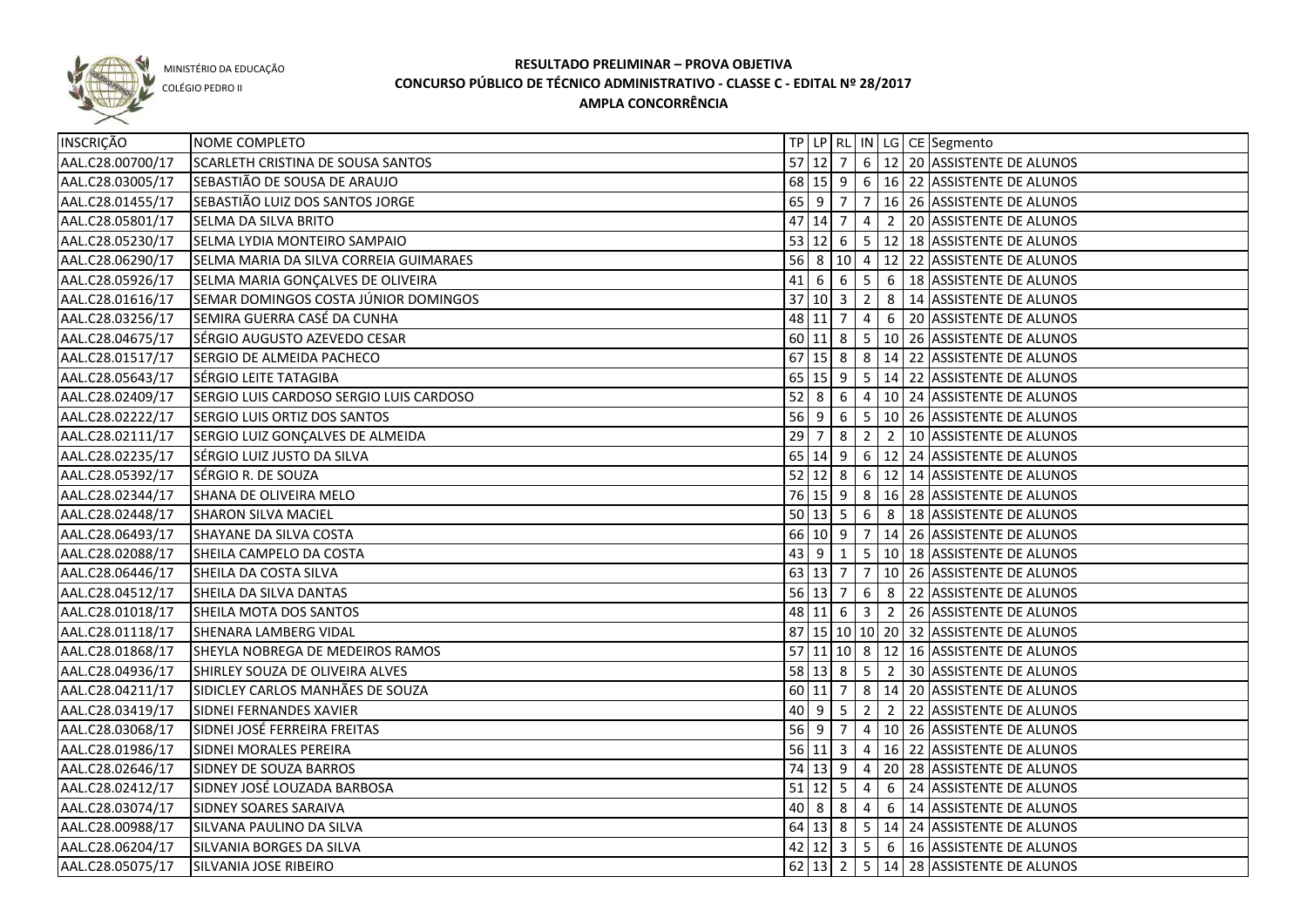

COLÉGIO PEDRO II

| INSCRIÇÃO        | NOME COMPLETO                            |        |                            |                |                |   | TP   LP   RL   IN   LG   CE   Segmento           |
|------------------|------------------------------------------|--------|----------------------------|----------------|----------------|---|--------------------------------------------------|
| AAL.C28.02406/17 | SÍLVIA FERREIRA DE OLIVEIRA              |        |                            |                |                |   | 40 11 8 5 2 14 ASSISTENTE DE ALUNOS              |
| AAL.C28.04424/17 | SILVIA MARIA CAMPOS DA SILVA             |        |                            |                |                |   | 30 12 2 4 0 12 ASSISTENTE DE ALUNOS              |
| AAL.C28.03194/17 | <b>SILVIA MENDES</b>                     |        |                            |                |                |   | 24 4 5 3 2 10 ASSISTENTE DE ALUNOS               |
| AAL.C28.01139/17 | SILVIA PATRICIA MOTA MAR                 |        |                            |                |                |   | 69 13 7 7 14 28 ASSISTENTE DE ALUNOS             |
| AAL.C28.01633/17 | SÍLVIA ROBERTA DA SILVA                  |        |                            |                |                |   | 70 12 9 7 16 26 ASSISTENTE DE ALUNOS             |
| AAL.C28.04457/17 | SILVIA VALERIA MOREIRA RANGEL            |        |                            |                |                |   | 61 12 9 8 14 18 ASSISTENTE DE ALUNOS             |
| AAL.C28.05450/17 | SILVINO BENEVENUTO DE ALMEIDA            |        |                            |                |                |   | 41   2   6   5   10   18   ASSISTENTE DE ALUNOS  |
| AAL.C28.04927/17 | SIMONE ADRIANA GARCIA VALLADAO           |        |                            |                |                |   | 33 8 4 3 4 14 ASSISTENTE DE ALUNOS               |
| AAL.C28.03431/17 | SIMONE APARECIDA RUBIM BARBOSA           |        |                            |                |                |   | 65 10 9 4 12 30 ASSISTENTE DE ALUNOS             |
| AAL.C28.00643/17 | SIMONE BARBOSA SAVIOLI                   |        |                            |                |                |   | 63 12 8 3 14 26 ASSISTENTE DE ALUNOS             |
| AAL.C28.06525/17 | SIMONE BATISTA POSSIDONIO                |        |                            |                |                |   | 48 9 6 3 12 18 ASSISTENTE DE ALUNOS              |
| AAL.C28.01017/17 | SIMONE BERGAMO DE SOUZA                  |        |                            |                |                |   | 48 8 3 3 3 8 26 ASSISTENTE DE ALUNOS             |
| AAL.C28.03507/17 | SIMONE BRANDÃO DE ASSUMPÇÃO              |        |                            |                |                |   | 59   10   8   5   14   22   ASSISTENTE DE ALUNOS |
| AAL.C28.03793/17 | <b>SIMONE CABRAL</b>                     | 60     | $\overline{\phantom{0}}$ 8 | 8              | $\overline{2}$ |   | 10 32 ASSISTENTE DE ALUNOS                       |
| AAL.C28.01707/17 | SIMONE DE AGUIAR CASTILHO                | $38$ 9 |                            | 5              | 4              |   | 8   12 ASSISTENTE DE ALUNOS                      |
| AAL.C28.03531/17 | SIMONE FIGUEIREDO DA SILVA               | 67     | $13 \mid 9$                |                | $\overline{9}$ |   | 14 22 ASSISTENTE DE ALUNOS                       |
| AAL.C28.05006/17 | SIMONE FREIRE PINHEIRO                   |        | 48 9                       | 6              | $5^{\circ}$    | 6 | 22 ASSISTENTE DE ALUNOS                          |
| AAL.C28.05088/17 | SIMONE FURTADO DE QUEIROZ                |        | $40 \ 10 \ 1$              |                | $\mathbf{1}$   | 6 | 22 ASSISTENTE DE ALUNOS                          |
| AAL.C28.03778/17 | SIMONE MARIA DOS SANTOS CRESPO           |        | $58$ 10 3 7                |                |                |   | 12 26 ASSISTENTE DE ALUNOS                       |
| AAL.C28.00524/17 | SIMONE MARTINS BARROCO                   |        |                            |                |                |   | 82   13   7   8   20   34   ASSISTENTE DE ALUNOS |
| AAL.C28.04276/17 | SIMONE MARTINS DANTAS                    |        | $65$   12  5               |                | 4              |   | 14 30 ASSISTENTE DE ALUNOS                       |
| AAL.C28.02879/17 | SIMONE OLIVEIRA DA SILVA                 |        | 68 12 10 8                 |                |                |   | 16 22 ASSISTENTE DE ALUNOS                       |
| AAL.C28.04356/17 | <b>SIMONE PEREIRA</b>                    |        | 55 11 7                    |                | 5 <sup>1</sup> |   | 10 22 ASSISTENTE DE ALUNOS                       |
| AAL.C28.00308/17 | SIMONE RANGEL DE OLIVEIRA                |        | $34 \quad 9 \quad 3$       |                | $\overline{2}$ | 8 | 12 ASSISTENTE DE ALUNOS                          |
| AAL.C28.02662/17 | SIMONY JULIANA SANT'ANA CARVALHO         |        | 60 14 7                    |                |                |   | 5   10   24   ASSISTENTE DE ALUNOS               |
| AAL.C28.05760/17 | SIRLEI ALVES SOARES                      | 37     | $ 10 $ 3                   |                | $\overline{2}$ |   | 6   16 ASSISTENTE DE ALUNOS                      |
| AAL.C28.05588/17 | SIRLENE FERREIRA DE LIMA                 |        | $56$   9                   | 4              |                |   | 3   10   30   ASSISTENTE DE ALUNOS               |
| AAL.C28.02966/17 | SLEINE DA SILVA MARTINS GALDINO DA SILVA |        | $62$ 15 5                  |                |                |   | 6   10   26   ASSISTENTE DE ALUNOS               |
| AAL.C28.05995/17 | SOLANGE DAS NEVES NEVES                  | 57     |                            | -5             | 5 <sup>5</sup> |   | 10 30 ASSISTENTE DE ALUNOS                       |
| AAL.C28.00268/17 | SOLANGE SILVA DA CUNHA                   |        | $36$ 12 5                  |                | $\mathbf{1}$   |   | 2   16   ASSISTENTE DE ALUNOS                    |
| AAL.C28.05986/17 | SOLANGE SOUZA ROCHA PALMEIRA             |        | $30 \mid 9$                | $\overline{2}$ | $\overline{3}$ |   | 4 12 ASSISTENTE DE ALUNOS                        |
| AAL.C28.01264/17 | SOLYANE MOREIRA DA SILVA TRINDADE        |        |                            |                |                |   | 60 14 8 6 14 18 ASSISTENTE DE ALUNOS             |
| AAL.C28.03353/17 | SÔNIA DE OLIVEIRA CUNHA CHAGAS           |        |                            |                |                |   | 41   11   5   3   6   16   ASSISTENTE DE ALUNOS  |
| AAL.C28.06472/17 | SONIA FERNANDES                          |        |                            |                |                |   | $41$   9   7   3   8   14   ASSISTENTE DE ALUNOS |
| AAL.C28.04616/17 | SONIA OLIVEIRA DA SILVA TORRES           |        | $48 \mid 6 \mid 5 \mid 7$  |                |                |   | 6 24 ASSISTENTE DE ALUNOS                        |
| AAL.C28.00596/17 | SONIA PEREIRA DE AZEVEDO                 |        |                            |                |                |   | 68 11 7 8 18 24 ASSISTENTE DE ALUNOS             |
| AAL.C28.05246/17 | STEFANI PAES DE OLIVEIRA                 |        |                            |                |                |   | 49 10 6 5 6 22 ASSISTENTE DE ALUNOS              |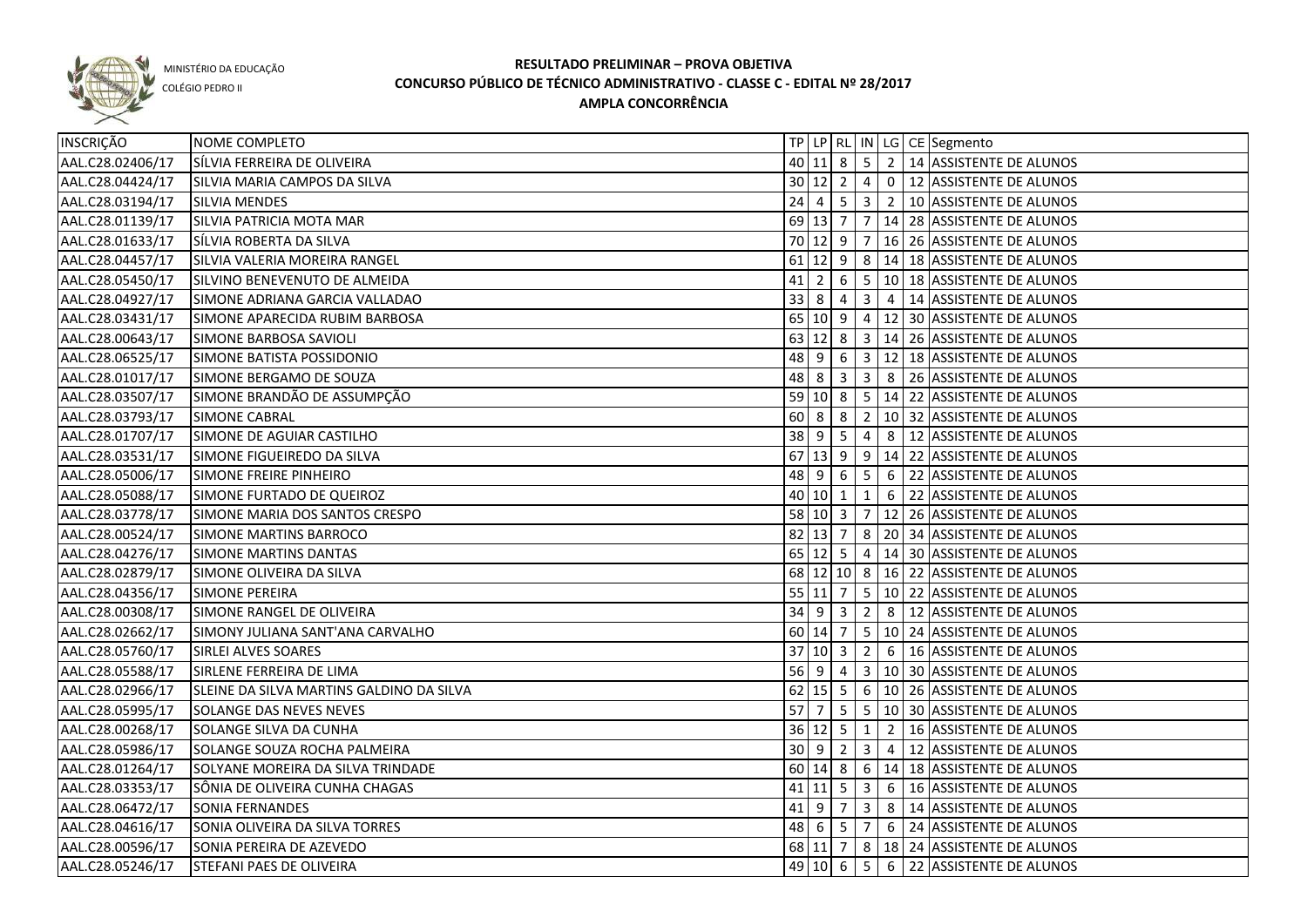

COLÉGIO PEDRO II

| INSCRIÇÃO        | NOME COMPLETO                                |                                  |                           |                |                         |                 | TP   LP   RL   IN   LG   CE   Segmento                                 |
|------------------|----------------------------------------------|----------------------------------|---------------------------|----------------|-------------------------|-----------------|------------------------------------------------------------------------|
| AAL.C28.01787/17 | <b>STEFANNY SOARES COELHO</b>                | 68 8                             |                           |                |                         |                 | $9   9   16   26$ ASSISTENTE DE ALUNOS                                 |
| AAL.C28.03432/17 | STEFANY PIZÃO SIMÕES DE LIMA                 |                                  |                           |                |                         |                 | 48 11 5 6 8 18 ASSISTENTE DE ALUNOS                                    |
| AAL.C28.05091/17 | STEFFANY CONCEIÇÃO DOS SANTOS CALAZANS       |                                  |                           |                |                         |                 | 41   12   2   3   6   18   ASSISTENTE DE ALUNOS                        |
| AAL.C28.02214/17 | STEINER NETIS TELES BENVENUTI JUNIOR         |                                  |                           |                |                         |                 | 50 12 9 5 6 18 ASSISTENTE DE ALUNOS                                    |
| AAL.C28.02852/17 | <b>STEPHAN SILVEIRA NETTO</b>                |                                  |                           |                |                         |                 | 60 11 9 8 14 18 ASSISTENTE DE ALUNOS                                   |
| AAL.C28.04710/17 | STÉPHANE DE JESUS BRAGA                      |                                  |                           |                |                         |                 | 45 11 5 5 4 20 ASSISTENTE DE ALUNOS                                    |
| AAL.C28.02786/17 | <b>STEPHANE DE OLIVEIRA REIS</b>             |                                  |                           |                |                         |                 | 64 15 10 5 8 26 ASSISTENTE DE ALUNOS                                   |
| AAL.C28.06227/17 | STÉPHANI CRISTINA GARCIA DE JESUS ALVES      |                                  |                           |                |                         |                 | $\overline{60}$ 11 $\overline{8}$   7   16   18   ASSISTENTE DE ALUNOS |
| AAL.C28.01162/17 | STEPHANIE LOPES DOS SANTOS                   |                                  |                           |                |                         |                 | 85 15 10 8 18 34 ASSISTENTE DE ALUNOS                                  |
| AAL.C28.04766/17 | STEPHANY CRISTINNE PONTUAL CRUZ SILVA        |                                  |                           |                |                         |                 | 51 13 6 6 10 16 ASSISTENTE DE ALUNOS                                   |
| AAL.C28.00326/17 | STHEFANI GRASIELLE SILVESTRE DA SILVA MACEDO |                                  |                           |                |                         |                 | 48 10 6 4 10 18 ASSISTENTE DE ALUNOS                                   |
| AAL.C28.04200/17 | STHEFANY SORIANO DA SILVA                    |                                  | $46$ 13 5 2               |                |                         |                 | 8   18 ASSISTENTE DE ALUNOS                                            |
| AAL.C28.01319/17 | SUED DE FREITAS LYRA ANDRADE FERREIRA        |                                  |                           |                |                         |                 | 50 9 6 5 6 24 ASSISTENTE DE ALUNOS                                     |
| AAL.C28.06280/17 | SUÉLEN DE ABREU RIBEIRO MOURA                |                                  | $36 \mid 8 \mid 3 \mid 3$ |                |                         |                 | 4   18 ASSISTENTE DE ALUNOS                                            |
| AAL.C28.03062/17 | SUELI ALVESDE AZEVEDO DE OLIVEIRA            | $26 \overline{6}$                |                           | $\overline{7}$ | $\mathbf{1}$            |                 | 2   10 ASSISTENTE DE ALUNOS                                            |
| AAL.C28.00850/17 | SUELI DE MAGALHAES CRUZ                      |                                  |                           |                |                         |                 | 61 11 9 7 14 20 ASSISTENTE DE ALUNOS                                   |
| AAL.C28.03147/17 | SUELI EZEQUIEL OLIVEIRA DA SILVA             | 28                               | $\overline{7}$            | $\mathbf{3}$   | 4                       | $\overline{4}$  | 10 ASSISTENTE DE ALUNOS                                                |
| AAL.C28.05732/17 | <b>SUELI PIRES DA COSTA</b>                  | 40 9                             |                           | 4              | 3                       | $\overline{2}$  | 22 ASSISTENTE DE ALUNOS                                                |
| AAL.C28.05822/17 | SUELLEN ADELINO ALVES MACHADO                | $54 \overline{\smash{\big)} }$ 7 |                           | 5              | 4                       | 8               | 30 ASSISTENTE DE ALUNOS                                                |
| AAL.C28.04968/17 | <b>SUELLEN ALVES DE POLO</b>                 |                                  | 46 11 6                   |                | $\overline{\mathbf{3}}$ | 6               | 20 ASSISTENTE DE ALUNOS                                                |
| AAL.C28.01189/17 | <b>SUELLEN FARIA LEITE</b>                   |                                  | 63 16 6                   |                | 5 <sub>5</sub>          | $6\overline{6}$ | 30 ASSISTENTE DE ALUNOS                                                |
| AAL.C28.04713/17 | SUELLEN GOMES DA SILVA CORREIA               |                                  | 68 16 7                   |                |                         |                 | $\vert 5 \vert 10 \vert 30 \vert$ ASSISTENTE DE ALUNOS                 |
| AAL.C28.01516/17 | <b>SULAMITA GUILHERME</b>                    | 29                               | $\overline{7}$            | $5^{\circ}$    | $\overline{\mathbf{3}}$ | $\overline{4}$  | 10 ASSISTENTE DE ALUNOS                                                |
| AAL.C28.06176/17 | SULLAINE CRISTINA MARTINS DE ALMEIDA         |                                  |                           |                |                         |                 | 71   14   9   6   12   30   ASSISTENTE DE ALUNOS                       |
| AAL.C28.01085/17 | SUZANA CHRISTINA OLIVEIRA BARBOSA            |                                  |                           |                |                         |                 | 76 13 10 9 14 30 ASSISTENTE DE ALUNOS                                  |
| AAL.C28.06347/17 | SUZANA DOS SANTOS ANDRADE                    |                                  | $55 \ 12 \ 6$             |                |                         |                 | 3   10   24   ASSISTENTE DE ALUNOS                                     |
| AAL.C28.05400/17 | SUZANA MARIA CANUTO DE SENNA                 | $49$ 9                           |                           | 6              | 4                       | 8               | 22 ASSISTENTE DE ALUNOS                                                |
| AAL.C28.06318/17 | <b>SUZANA MELO</b>                           | 50                               | 7                         | 8              | 3 <sup>1</sup>          |                 | 14 18 ASSISTENTE DE ALUNOS                                             |
| AAL.C28.03691/17 | SUZANA SANTANA DE FRANÇA                     |                                  | 68 16 9 7                 |                |                         |                 | 12 24 ASSISTENTE DE ALUNOS                                             |
| AAL.C28.03295/17 | SUZANE MELLO DE ARAÚJO                       |                                  | 67 13 7                   |                | 9                       |                 | 8 30 ASSISTENTE DE ALUNOS                                              |
| AAL.C28.06521/17 | <b>SUZANNE IIDE BATISTA</b>                  |                                  | $60 \ 13 \ 9$             |                | 6                       |                 | 8 24 ASSISTENTE DE ALUNOS                                              |
| AAL.C28.01287/17 | SYLVIO PAES LEME                             |                                  | 56 11 9                   |                | $\infty$                | $6\phantom{.}6$ | 22 ASSISTENTE DE ALUNOS                                                |
| AAL.C28.05672/17 | SYNTIA RIBEIRO LEITÃO                        |                                  | 45 10 6                   |                |                         |                 |                                                                        |
| AAL.C28.01156/17 | <b>TABATA CHRISTINA CALIXTO</b>              |                                  |                           |                |                         |                 | 45 11 5 3 10 16 ASSISTENTE DE ALUNOS                                   |
| AAL.C28.06281/17 | TABITA BORGES DOS SANTOS SILVA               |                                  | 35 11 4                   |                |                         |                 | $2   6   12  $ ASSISTENTE DE ALUNOS                                    |
| AAL.C28.01226/17 | TADEU MIRANDA DE ALCANTARA                   |                                  |                           |                |                         |                 | 56 9 6 7 12 22 ASSISTENTE DE ALUNOS                                    |
| AAL.C28.01829/17 | TAIANA FARIA MARTINS                         |                                  |                           |                |                         |                 | 74 16 9 9 16 24 ASSISTENTE DE ALUNOS                                   |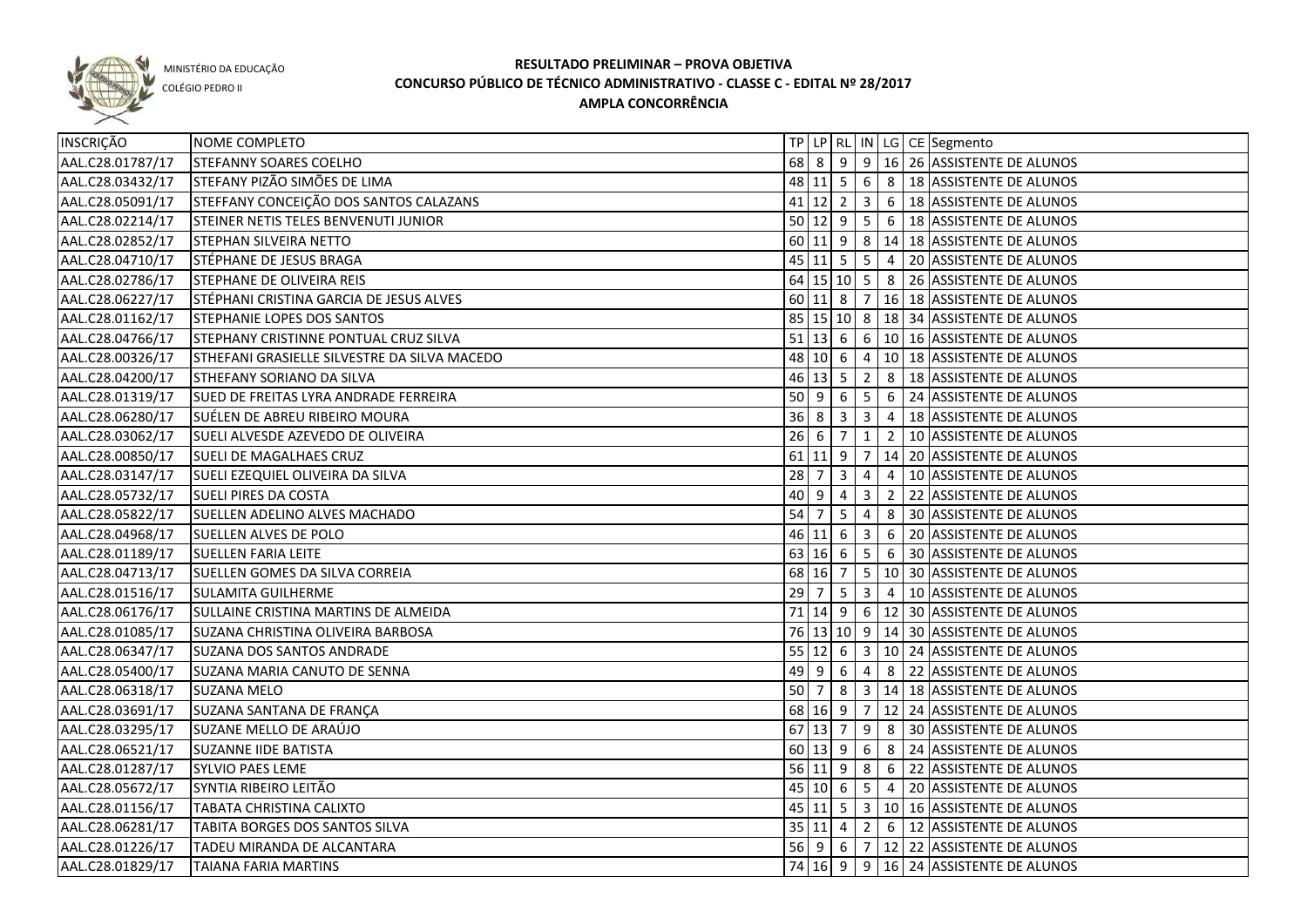

COLÉGIO PEDRO II

| INSCRIÇÃO        | NOME COMPLETO                        |    |             |                     |                 |   | TP   LP   RL   IN   LG   CE   Segmento   |
|------------------|--------------------------------------|----|-------------|---------------------|-----------------|---|------------------------------------------|
| AAL.C28.01785/17 | TAIANNY GUIMARÃES RODRIGUES          |    |             |                     |                 |   | 66 15 10 5 8 28 ASSISTENTE DE ALUNOS     |
| AAL.C28.04913/17 | TAILANE DA SILVA FERREIRA            |    |             |                     |                 |   | 68 12 8 4 18 26 ASSISTENTE DE ALUNOS     |
| AAL.C28.03859/17 | TAINÁ ASSIS ANDRADE PEREIRA          |    |             |                     |                 |   | 80 17 10 9 12 32 ASSISTENTE DE ALUNOS    |
| AAL.C28.03262/17 | TAINÁ ISABELE SERAFIM ALVES          |    |             |                     |                 |   | 60 11 6 9 14 20 ASSISTENTE DE ALUNOS     |
| AAL.C28.00158/17 | TÁINA JAMILE CAVALCANTI DA CRUZ      |    |             |                     |                 |   | 76 14 10 8 20 24 ASSISTENTE DE ALUNOS    |
| AAL.C28.02896/17 | <b>TAINAH MORAES SALGADO</b>         |    |             |                     |                 |   | 64 13 9 6 14 22 ASSISTENTE DE ALUNOS     |
| AAL.C28.01436/17 | TAÍS OLIVEIRA PESSA                  |    |             |                     |                 |   | 63 12 9 6 12 24 ASSISTENTE DE ALUNOS     |
| AAL.C28.05617/17 | TAIS SONCIM DE ARAUJO                |    |             |                     |                 |   | 48 11 6 3 6 22 ASSISTENTE DE ALUNOS      |
| AAL.C28.06339/17 | TAIZA DOS SANTOS SILVA               |    |             |                     |                 |   | 62 12 6 2 16 26 ASSISTENTE DE ALUNOS     |
| AAL.C28.01175/17 | <b>TALISE SANTOS DIAS</b>            |    |             |                     |                 |   | 47 10 6 5 6 20 ASSISTENTE DE ALUNOS      |
| AAL.C28.06119/17 | <b>TALITA BRASIL MENDES</b>          |    |             |                     |                 |   | 72 16 8 8 20 20 ASSISTENTE DE ALUNOS     |
| AAL.C28.04260/17 | TALITA FERREIRA BANDEIRA FERNANDES   |    |             |                     |                 |   | 63 12 10 5 10 26 ASSISTENTE DE ALUNOS    |
| AAL.C28.04015/17 | TALITA RAQUEL DANTAS CARDOSO ROZA    |    |             |                     |                 |   | 72 14 10 6 16 26 ASSISTENTE DE ALUNOS    |
| AAL.C28.00293/17 | TAMARA CRISTINA GONÇALVES MIRANDA    |    |             |                     |                 |   | 52 12 5 5 14 16 ASSISTENTE DE ALUNOS     |
| AAL.C28.02700/17 | <b>TAMARA DIAS TOFANI</b>            |    |             |                     |                 |   | 77 16 10 9 16 26 ASSISTENTE DE ALUNOS    |
| AAL.C28.05274/17 | TAMARA GOMES DE ARAÚJO DA SILVA      |    | $65 \mid 8$ | 9                   |                 |   | $6 \mid 16 \mid 26$ ASSISTENTE DE ALUNOS |
| AAL.C28.05272/17 | TÂMI SOARES DE SÁ                    |    |             |                     |                 |   | 64 10 10 6 14 24 ASSISTENTE DE ALUNOS    |
| AAL.C28.05977/17 | TAMIRES GOMES DE SOUZA               |    |             |                     |                 |   | 70 13 9 8 18 22 ASSISTENTE DE ALUNOS     |
| AAL.C28.01336/17 | TAMIRIS REGINA SÁ TEIXEIRA           |    |             |                     |                 |   | 73 15 10 10 18 20 ASSISTENTE DE ALUNOS   |
| AAL.C28.02286/17 | TÁSSIA AZEVEDO SILVA                 |    |             | $80 \ 16 \ 9$       | 9               |   | 14 32 ASSISTENTE DE ALUNOS               |
| AAL.C28.00872/17 | TATHIANA CRAVO DE CERQUEIRA E SOUZA  |    |             | 68 16 9             | 7               |   | 16 20 ASSISTENTE DE ALUNOS               |
| AAL.C28.00632/17 | <b>TATIANA ALBERTO SILVA</b>         |    |             | 47 13 8             | $\overline{4}$  | 6 | 16 ASSISTENTE DE ALUNOS                  |
| AAL.C28.01229/17 | TATIANA BARBARA DE SOUZA             |    | 62 10 7     |                     | 7               |   | 16 22 ASSISTENTE DE ALUNOS               |
| AAL.C28.05655/17 | TATIANA CORRÊA TAVEIRA               |    | $56$ 16 7   |                     | $5\overline{5}$ | 6 | 22 ASSISTENTE DE ALUNOS                  |
| AAL.C28.04660/17 | TATIANA DA SILVA MARQUES             | 43 |             | $ 10 $ 3            |                 |   | 2   10   18 ASSISTENTE DE ALUNOS         |
| AAL.C28.02373/17 | TATIANA DI CASSIA DA SILVA LEITE     | 45 | 9           | 6                   | 4               | 4 | 22 ASSISTENTE DE ALUNOS                  |
| AAL.C28.03633/17 | <b>TATIANA GARCEZ</b>                |    |             | 77 14 8             | $\overline{7}$  |   | 16 32 ASSISTENTE DE ALUNOS               |
| AAL.C28.01776/17 | TATIANA LIMA BRANDÃO                 |    |             | $75 \mid 17 \mid 9$ |                 |   | $9   14   26  $ ASSISTENTE DE ALUNOS     |
| AAL.C28.05102/17 | TATIANA OLIVEIRA MENDONÇA            |    | $31$ 6      | $\overline{2}$      |                 |   | 5 0   18 ASSISTENTE DE ALUNOS            |
| AAL.C28.05476/17 | TATIANA POLLO RAMOS ROCHA            |    |             |                     |                 |   | 62 11 7 4 14 26 ASSISTENTE DE ALUNOS     |
| AAL.C28.02545/17 | <b>TATIANA SILVA SIVIERO</b>         |    |             |                     |                 |   | 78 15 10 9 16 28 ASSISTENTE DE ALUNOS    |
| AAL.C28.03764/17 | TATIANA SIQUEIRA MARQUES             |    |             |                     |                 |   | 67 18 8 5 16 20 ASSISTENTE DE ALUNOS     |
| AAL.C28.00035/17 | TATIANA TEODORO DA SILVA DE OLIVEIRA |    |             | 44 11 7             | 2               |   | 6   18 ASSISTENTE DE ALUNOS              |
| AAL.C28.03828/17 | TATIANA VAZ LOURENÇO                 |    |             | 78 14 9 7           |                 |   | 20 28 ASSISTENTE DE ALUNOS               |
| AAL.C28.05843/17 | TATIANE ACIOLI MESQUITA              |    |             | 33   9   1          |                 |   | 3 4 16 ASSISTENTE DE ALUNOS              |
| AAL.C28.01723/17 | <b>TATIANE AQUINO BARBOSA</b>        |    |             |                     |                 |   | 52 10 6 4 12 20 ASSISTENTE DE ALUNOS     |
| AAL.C28.02129/17 | TATIANE CLARINDO DE OLIVEIRA         |    | $41 \mid 9$ | $\overline{4}$      |                 |   | 2 10 16 ASSISTENTE DE ALUNOS             |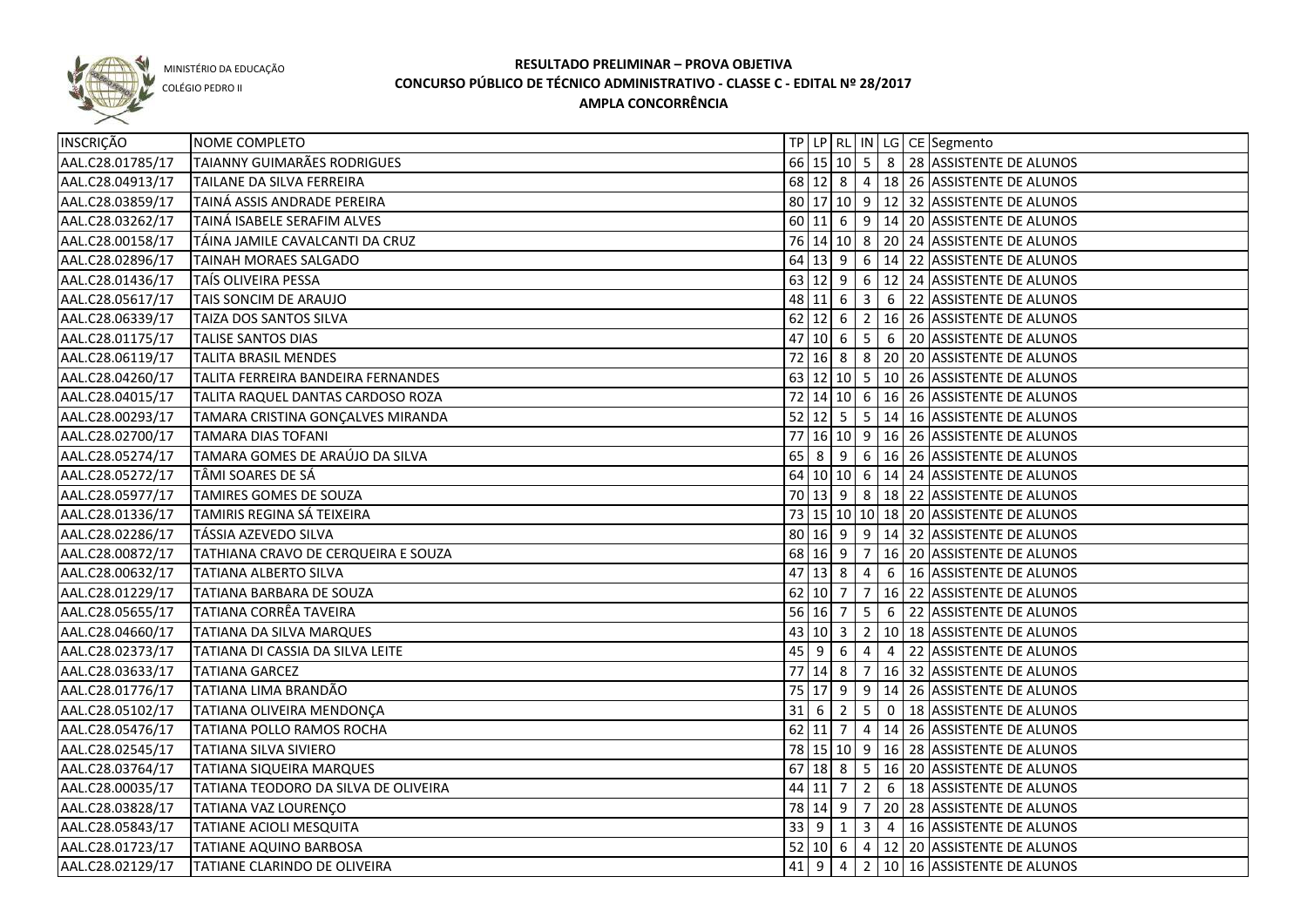

COLÉGIO PEDRO II

| <b>INSCRIÇÃO</b> | NOME COMPLETO                        |                 |                |                 |                 |                | TP   LP   RL   IN   LG   CE   Segmento               |
|------------------|--------------------------------------|-----------------|----------------|-----------------|-----------------|----------------|------------------------------------------------------|
| AAL.C28.04277/17 | TATIANE CORDEIRO SOARES SANTOS       |                 |                |                 |                 |                | 46 12 7 3 6 18 ASSISTENTE DE ALUNOS                  |
| AAL.C28.00450/17 | TATIANE DA COSTA MORAIS              |                 |                |                 |                 |                | 65 11 9 7 10 28 ASSISTENTE DE ALUNOS                 |
| AAL.C28.04153/17 | TATIANE DA SILVEIRA COELHO DA SILVA  |                 |                |                 |                 |                | 62 12 9 7 12 22 ASSISTENTE DE ALUNOS                 |
| AAL.C28.02408/17 | <b>TATIANE DIAS SOUSA</b>            |                 |                |                 |                 |                | 72 11 10 7 14 30 ASSISTENTE DE ALUNOS                |
| AAL.C28.05294/17 | TATIANE GOMES MACHADO                |                 |                |                 |                 |                | 66 10 9 9 12 26 ASSISTENTE DE ALUNOS                 |
| AAL.C28.04902/17 | TATIANE PORCIANO NEVES               |                 |                |                 |                 |                | 48 14 6 2 8 18 ASSISTENTE DE ALUNOS                  |
| AAL.C28.02659/17 | <b>TATIANE SANTOS</b>                |                 |                |                 |                 |                | 31 4 3 2 10 12 ASSISTENTE DE ALUNOS                  |
| AAL.C28.01183/17 | TATIANNE CAMARGO RAMOS               |                 |                |                 |                 |                | 69 14 7 6 16 26 ASSISTENTE DE ALUNOS                 |
| AAL.C28.04449/17 | <b>TATTIANE BARROSO</b>              | $57$ 11 7       |                |                 |                 |                | $\vert$ 5 $\vert$ 10 $\vert$ 24 ASSISTENTE DE ALUNOS |
| AAL.C28.00568/17 | TATYANA GONÇALVES MIRANDA            |                 |                |                 |                 |                | 45 9 8 6 2 20 ASSISTENTE DE ALUNOS                   |
| AAL.C28.03283/17 | <b>TATYELE DA SILVA</b>              |                 |                |                 |                 |                | 46 10 8 4 6 18 ASSISTENTE DE ALUNOS                  |
| AAL.C28.00135/17 | TAYNÁ DE OLIVEIRA DOS SANTOS         |                 |                |                 |                 |                | 82 14 10 8 18 32 ASSISTENTE DE ALUNOS                |
| AAL.C28.02601/17 | <b>TAYNARA LEAL</b>                  |                 |                |                 |                 |                | 46 11 6 3 8 18 ASSISTENTE DE ALUNOS                  |
| AAL.C28.04714/17 | TAYZA MACHADO BOTELHO BELINI         |                 |                |                 |                 |                | 79 13 9 9 18 30 ASSISTENTE DE ALUNOS                 |
| AAL.C28.05473/17 | TEREZA CRISTINA PEREIRA DOMINGOS     |                 | 46 10 6        |                 |                 |                | 2   10   18   ASSISTENTE DE ALUNOS                   |
| AAL.C28.06235/17 | TEREZA CRISTINA PONTES SILVA         | 47              | $\overline{7}$ | $\overline{2}$  |                 |                | 4   12   22   ASSISTENTE DE ALUNOS                   |
| AAL.C28.00737/17 | TEREZA CRISTINA TAVARES DE PAULA     | 30 7            |                | $5^{\circ}$     | $\vert$ 2       | 6              | 10 ASSISTENTE DE ALUNOS                              |
| AAL.C28.05667/17 | TEREZINHA MATHIAS BARBOSA            |                 | 45 10 7        |                 | $\overline{4}$  | $\overline{4}$ | 20 ASSISTENTE DE ALUNOS                              |
| AAL.C28.02445/17 | THABATA CARVALHO DA SILVA            | 49              | l 8            | 4               | 5 <sub>1</sub>  | 8              | 24 ASSISTENTE DE ALUNOS                              |
| AAL.C28.04191/17 | THADEU D'AMICO WILMER                |                 |                |                 |                 |                | 83 16 10 9 14 34 ASSISTENTE DE ALUNOS                |
| AAL.C28.01446/17 | THAIANE ALVES DE FIGUEIREDO          | $\overline{32}$ | $\overline{7}$ | $5\phantom{.0}$ | $\overline{4}$  | $\overline{2}$ | 14 ASSISTENTE DE ALUNOS                              |
| AAL.C28.03012/17 | THAIANE CAMPOS MARTINS               |                 | $60 \ 11 \ 8$  |                 |                 |                | 3   10   28   ASSISTENTE DE ALUNOS                   |
| AAL.C28.01333/17 | THAINÁ BORGES CAMPISTANO DE OLIVEIRA |                 | $67$ 14 8      |                 | $\overline{7}$  | 8              | 30 ASSISTENTE DE ALUNOS                              |
| AAL.C28.06448/17 | THAINÁ CERQUEIRA DE JESUS SANTOS     | $54$ 11 4       |                |                 | $5\overline{)}$ | 8              | 26 ASSISTENTE DE ALUNOS                              |
| AAL.C28.03268/17 | THAINÁ DA ROSA CARVALHO              | 37              |                | 4               | 2 <sup>1</sup>  |                | 10 14 ASSISTENTE DE ALUNOS                           |
| AAL.C28.01274/17 | THAINÁ DA SILVA TELES                | 46              |                | 5               |                 |                | 6   12   16   ASSISTENTE DE ALUNOS                   |
| AAL.C28.06013/17 | THAINÁ GARCIA GURGITA                |                 | 53   14   8    |                 | $5\overline{)}$ | $\overline{4}$ | 22 ASSISTENTE DE ALUNOS                              |
| AAL.C28.01445/17 | THAIS ALVES DE FIGUEIREDO RAMALHO    |                 | $56$ 12 6      |                 | $\overline{4}$  |                | 8 26 ASSISTENTE DE ALUNOS                            |
| AAL.C28.01016/17 | THAIS ANDRADE DA SILVA OLIVEIRA      |                 |                |                 |                 |                | 71 11 9 9 12 30 ASSISTENTE DE ALUNOS                 |
| AAL.C28.00078/17 | THAIS ARAÚJO PEIXOTO                 |                 |                |                 |                 |                | 54 11 6 3 12 22 ASSISTENTE DE ALUNOS                 |
| AAL.C28.02234/17 | <b>THAIS COSTA</b>                   |                 |                |                 |                 |                | 45 9 8 4 4 4 20 ASSISTENTE DE ALUNOS                 |
| AAL.C28.02262/17 | THAIS COSTA MACHADO                  |                 |                |                 |                 |                | 63 10 10 7 10 26 ASSISTENTE DE ALUNOS                |
| AAL.C28.05674/17 | THAIS CRISTINA LOPES DA SILVA        |                 |                |                 |                 |                | 51   13   6   6   8   18   ASSISTENTE DE ALUNOS      |
| AAL.C28.05203/17 | THAÍS DE ARAUJO OGEDA                |                 |                |                 |                 |                | 69 15 8 6 12 28 ASSISTENTE DE ALUNOS                 |
| AAL.C28.06353/17 | THAÍS DE OLIVEIRA VIEIRA             |                 | $60 \ 13 \ 7$  |                 |                 |                | 6 8 26 ASSISTENTE DE ALUNOS                          |
| AAL.C28.02994/17 | THAIS DE SOUZA DIAS DA ROSA          |                 |                |                 |                 |                | 68 11 8 9 20 20 ASSISTENTE DE ALUNOS                 |
| AAL.C28.05260/17 | THAÍS DOS SANTOS DE SOUZA            |                 |                |                 |                 |                | 50 10 5 5 14 16 ASSISTENTE DE ALUNOS                 |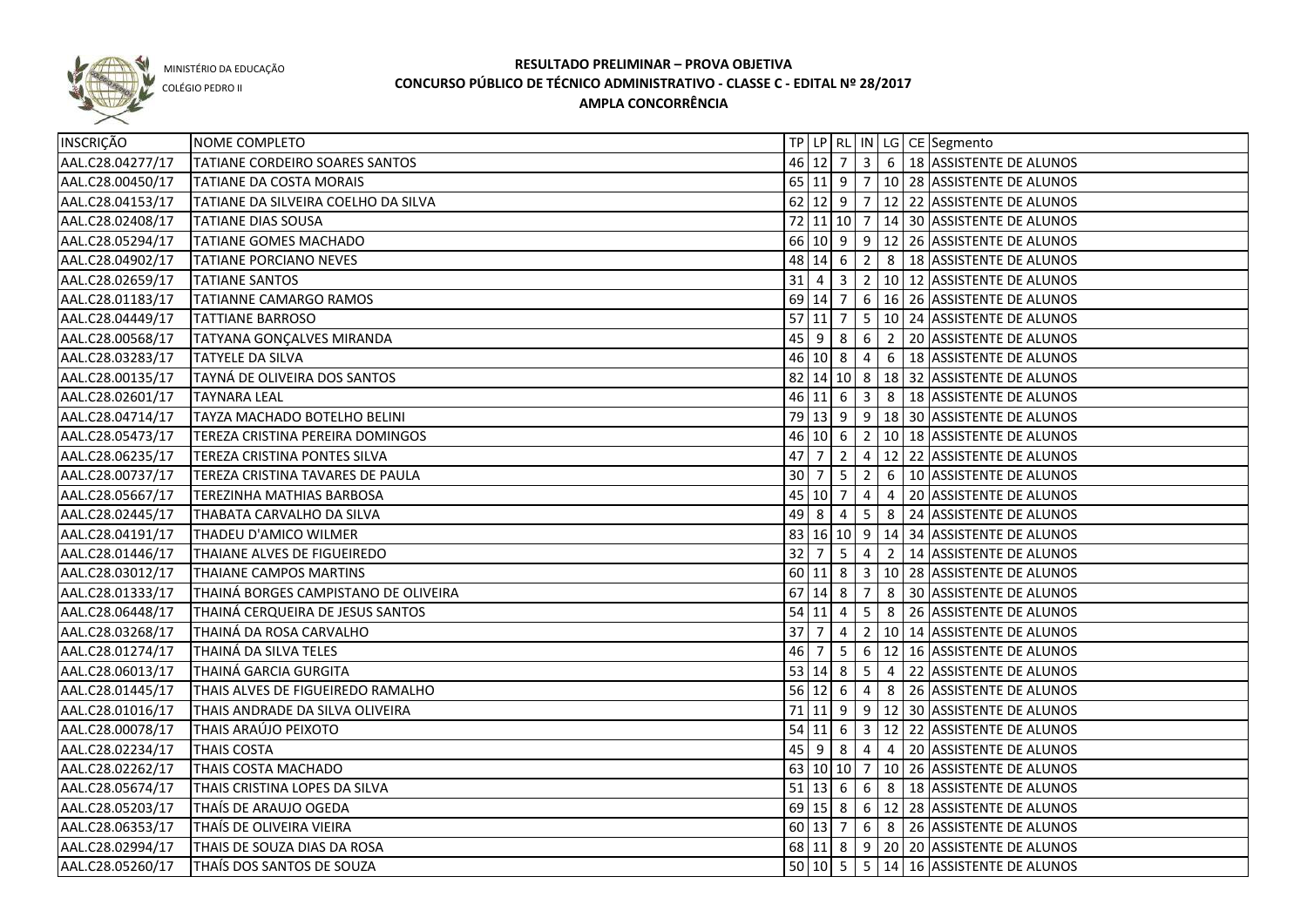

COLÉGIO PEDRO II

| INSCRIÇÃO        | NOME COMPLETO                        |    |                     |                |                         |                 | TP   LP   RL   IN   LG   CE   Segmento                     |
|------------------|--------------------------------------|----|---------------------|----------------|-------------------------|-----------------|------------------------------------------------------------|
| AAL.C28.04556/17 | THAIS FRAGOSO COSTA BORGES           |    |                     |                |                         |                 | $\overline{57 11 }$ 8   6   4   28   ASSISTENTE DE ALUNOS  |
| AAL.C28.04431/17 | THAIS GOMES DOS SANTOS DA SILVA      |    | $37$ 9 1 1          |                |                         |                 | 8   18 ASSISTENTE DE ALUNOS                                |
| AAL.C28.01674/17 | THAIS GUEDES PORTELA DE SOUSA        |    |                     |                |                         |                 | 41   10   5   4   8   14   ASSISTENTE DE ALUNOS            |
| AAL.C28.03443/17 | THAIS LISBOA GOMES                   |    |                     |                |                         |                 | 53 12 5 6 14 16 ASSISTENTE DE ALUNOS                       |
| AAL.C28.01545/17 | THAIS MATHIAS DA COSTA FONTAINHA     |    |                     |                |                         |                 | 78 14 10 8 16 30 ASSISTENTE DE ALUNOS                      |
| AAL.C28.03852/17 | THAÍS MENDES DE OLIVEIRA             |    |                     |                |                         |                 | 57 10 8 5 8 26 ASSISTENTE DE ALUNOS                        |
| AAL.C28.02327/17 | THAIS MENDES LOUZADA                 |    |                     |                |                         |                 | $\overline{47 12 }$ 5   2   12   16   ASSISTENTE DE ALUNOS |
| AAL.C28.04531/17 | THAIS MENDES TEIXEIRA                |    |                     |                |                         |                 | 57 12 9 6 6 24 ASSISTENTE DE ALUNOS                        |
| AAL.C28.04469/17 | THAÍS OLIVEIRA FALCÃO DA SILVA       |    |                     |                |                         |                 | 50 13 7 6 8 16 ASSISTENTE DE ALUNOS                        |
| AAL.C28.02526/17 | THAIS SANTOS PINTO                   |    | $30 \mid 2 \mid$    | 6              | $\sqrt{4}$              |                 | 2   16 ASSISTENTE DE ALUNOS                                |
| AAL.C28.04561/17 | THAIS SILVA CUNHA CARDOSO            |    | 34   10   4   2     |                |                         | $6\overline{6}$ | 12 ASSISTENTE DE ALUNOS                                    |
| AAL.C28.01753/17 | THAÍS STÉFANY OLIVEIRA ALVES         |    | 72 14 9 7           |                |                         |                 | 14 28 ASSISTENTE DE ALUNOS                                 |
| AAL.C28.03902/17 | THAIS TEIXEIRA DA SILVA SENA         |    |                     |                |                         |                 | 48 11 8 5 10 14 ASSISTENTE DE ALUNOS                       |
| AAL.C28.01881/17 | THAIS TEIXEIRA DE OLIVEIRA           |    | $85 \ 15 \ 8 \ 8$   |                |                         |                 | 20 34 ASSISTENTE DE ALUNOS                                 |
| AAL.C28.05417/17 | THAÍS TEIXEIRA SOBRINHO              |    | 39 10 4             |                | $\overline{\mathbf{3}}$ | 4               | 18 ASSISTENTE DE ALUNOS                                    |
| AAL.C28.05659/17 | THAIS ZAMBRANO SOARES                |    | $61$ 15 8 4         |                |                         |                 | 10 24 ASSISTENTE DE ALUNOS                                 |
| AAL.C28.03086/17 | THAÍSA FRANCELINA DE OLIVEIRA SILVA  |    | $51$   12   5   4   |                |                         |                 | 10 20 ASSISTENTE DE ALUNOS                                 |
| AAL.C28.05679/17 | THAISA KELLER FERREIRA VIEIRA CRUZ   |    | $62$ 13 7 4         |                |                         |                 | 10 28 ASSISTENTE DE ALUNOS                                 |
| AAL.C28.00759/17 | THAÍSA OLIVEIRA DOS SANTOS MARTINS   |    |                     |                |                         |                 | 66 11 9 8 12 26 ASSISTENTE DE ALUNOS                       |
| AAL.C28.00775/17 | THAÍSA TAVARES DE PAULA              |    | 68 14 9             |                | $\overline{7}$          |                 | 16 22 ASSISTENTE DE ALUNOS                                 |
| AAL.C28.01891/17 | THALES YAGO LEAL DA SILVA            |    |                     |                |                         |                 | 69 13 10 8 14 24 ASSISTENTE DE ALUNOS                      |
| AAL.C28.06087/17 | THALIA ADAILZA GOMES DO NASCIMENTO   | 28 | 4                   | $\overline{4}$ | $\overline{2}$          | $6\phantom{.}6$ | 12 ASSISTENTE DE ALUNOS                                    |
| AAL.C28.03208/17 | THALIS SORAIA PINTO DUTRA            |    | $50 \mid 11 \mid 8$ |                | 3                       |                 | 14 14 ASSISTENTE DE ALUNOS                                 |
| AAL.C28.04969/17 | THALLYSSA OLIVEIRA FERREIRA DE SOUZA |    | 58 14 9             |                |                         |                 | 3   10   22   ASSISTENTE DE ALUNOS                         |
| AAL.C28.04411/17 | THALYTA DELFINO DA SILVA             |    | $47$ 10 9           |                | 6                       | 6               | 16 ASSISTENTE DE ALUNOS                                    |
| AAL.C28.04612/17 | THAMILY MARIA CURVELLO HUNGERBUHLER  |    | $52$ 12 8           |                | $\overline{2}$          |                 | 10 20 ASSISTENTE DE ALUNOS                                 |
| AAL.C28.06581/17 | THAMIRES DA SILVA GONÇALVES          |    | $65$ 13 8           |                | 6 <sup>6</sup>          |                 | 8 30 ASSISTENTE DE ALUNOS                                  |
| AAL.C28.02308/17 | THAMIRES FREIRE DOS REIS             | 40 | 9                   | $\overline{7}$ | 6                       |                 | 0   18   ASSISTENTE DE ALUNOS                              |
| AAL.C28.01149/17 | THAMIRES SANTOS DA SILVA             |    |                     |                |                         |                 | 66 9 9 6 12 30 ASSISTENTE DE ALUNOS                        |
| AAL.C28.01701/17 | THAMIRIS DA SILVA FRAZÃO             |    |                     |                |                         |                 | 67 13 5 7 16 26 ASSISTENTE DE ALUNOS                       |
| AAL.C28.04163/17 | THAMIRIS DOS SANTOS ALBUQUERQUE      |    | 56 13 6 3           |                |                         |                 | 8 26 ASSISTENTE DE ALUNOS                                  |
| AAL.C28.03606/17 | <b>THAMIRIS GOMES DIAS</b>           |    | 50   9   8   7      |                |                         |                 | 6 20 ASSISTENTE DE ALUNOS                                  |
| AAL.C28.00114/17 | THAMIRIS GONÇALVES PAULINO           |    |                     |                |                         |                 | 76 15 8 9 14 30 ASSISTENTE DE ALUNOS                       |
| AAL.C28.01596/17 | THAMMY CHAVES MARTINS                |    |                     |                |                         |                 | 72 17 10 7 14 24 ASSISTENTE DE ALUNOS                      |
| AAL.C28.06305/17 | THAMYRES PASSOS DE MOURA             |    | 59 10 8 7           |                |                         |                 | 8 26 ASSISTENTE DE ALUNOS                                  |
| AAL.C28.03696/17 | <b>THAMYRIS DASILVA HONORIO</b>      |    |                     |                |                         |                 | 40 9 2 3 8 48 48 48 5 40 18 40 5                           |
| AAL.C28.06123/17 | THAYANE LIRA PACHECO                 |    |                     |                |                         |                 | 32 9 5 2 2 14 ASSISTENTE DE ALUNOS                         |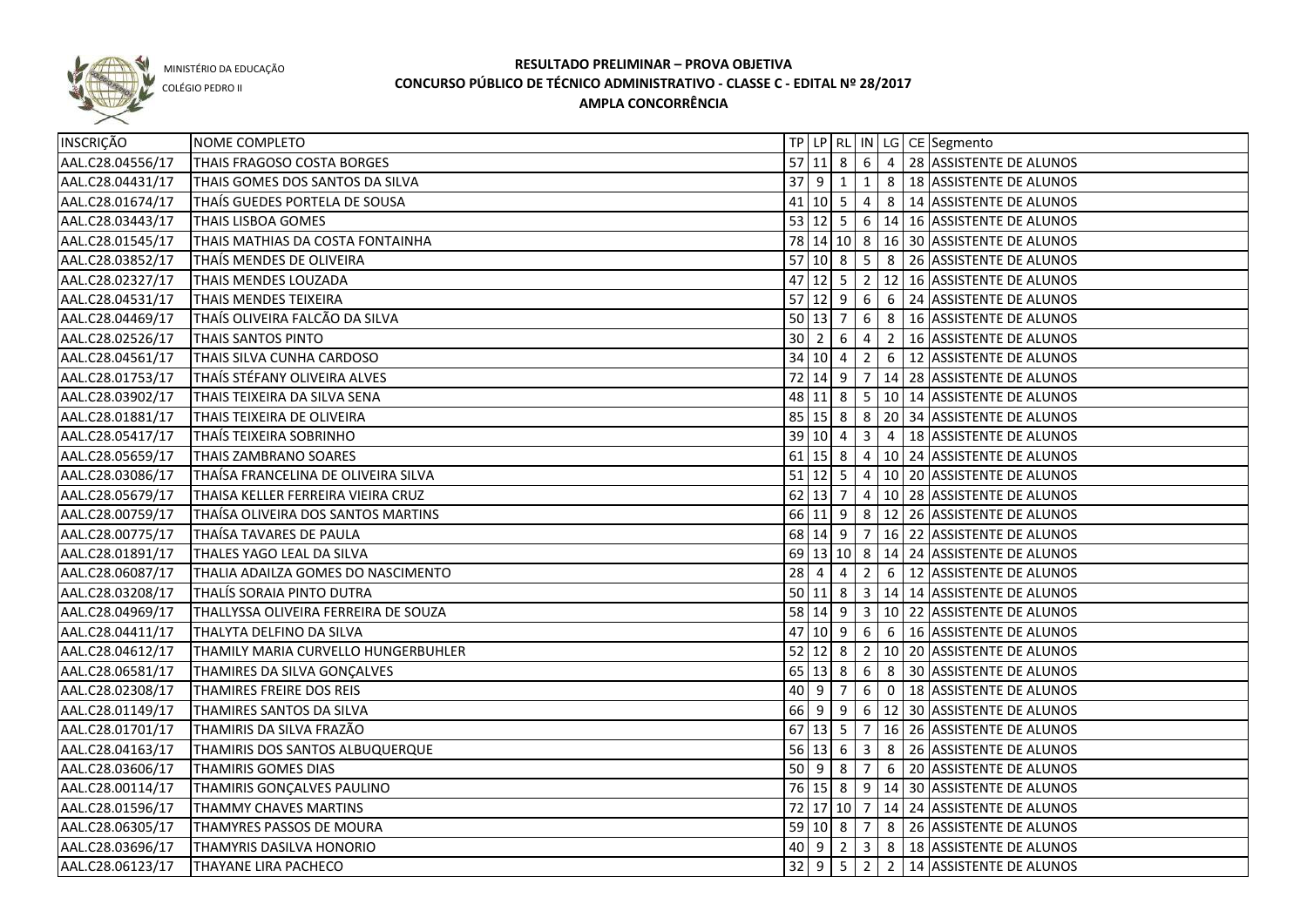

COLÉGIO PEDRO II

| INSCRIÇÃO        | NOME COMPLETO                             |    |                        |                         |                 |    | TP   LP   RL   IN   LG   CE   Segmento               |
|------------------|-------------------------------------------|----|------------------------|-------------------------|-----------------|----|------------------------------------------------------|
| AAL.C28.04092/17 | THAYANNE REGINA PEREIRA DE AZEVEDO SILVA  |    |                        |                         |                 |    | 62 11 6 5 18 22 ASSISTENTE DE ALUNOS                 |
| AAL.C28.04054/17 | THAYARA CRISTINE SILVA DE LIMA            |    |                        |                         |                 |    | 68 15 8 7 8 30 ASSISTENTE DE ALUNOS                  |
| AAL.C28.01153/17 | THAYENE SANTANA DE OLIVEIRA               |    |                        |                         |                 |    | 55 12 4 7 12 20 ASSISTENTE DE ALUNOS                 |
| AAL.C28.04729/17 | THAYNÁ CHRISTYNE ASSIS DA SILVA           |    | 76 14 9 7              |                         |                 |    | 16 30 ASSISTENTE DE ALUNOS                           |
| AAL.C28.05434/17 | <b>THAYNÁ SILVA</b>                       |    | $30 \times 8 \times 4$ |                         | $\overline{4}$  |    | 4   10   ASSISTENTE DE ALUNOS                        |
| AAL.C28.04040/17 | THAYNARA APARECIDA DA SILVA VELASCO       |    | $61$ 14 9 4            |                         |                 |    | 8 26 ASSISTENTE DE ALUNOS                            |
| AAL.C28.01317/17 | THAYNARA DA SILVA FOLENA                  |    | $40$ 11 8 5            |                         |                 |    | 2   14 ASSISTENTE DE ALUNOS                          |
| AAL.C28.04160/17 | THAYNARA RODRIGUES DA FONSECA             |    |                        |                         |                 |    | 67   16   9   8   10   24   ASSISTENTE DE ALUNOS     |
| AAL.C28.03727/17 | THAYS GABRIELLE ALMEIDA DA SILVA          |    |                        |                         |                 |    | 63 15 8 10 10 20 ASSISTENTE DE ALUNOS                |
| AAL.C28.04362/17 | THEREZINHA MARIA JESUS DE OLIVEIRA TINOCO |    | 36 13 6 1              |                         |                 |    | 4   12 ASSISTENTE DE ALUNOS                          |
| AAL.C28.05535/17 | THIAGO ANTONIO VICTORIO PEREIRA           |    |                        |                         |                 |    | 73   14   9   8   16   26   ASSISTENTE DE ALUNOS     |
| AAL.C28.05540/17 | THIAGO AUGUSTO CALIXTO LOPES              |    |                        |                         |                 |    | 85 16 10 9 14 36 ASSISTENTE DE ALUNOS                |
| AAL.C28.01293/17 | THIAGO BARBOSA DE MELO                    | 47 | 8                      | $\overline{\mathbf{3}}$ | 4               | 12 | 20 ASSISTENTE DE ALUNOS                              |
| AAL.C28.05097/17 | THIAGO BARCELOS DOS SANTOS                |    | $51$ 13 8 6            |                         |                 | 6  | 18 ASSISTENTE DE ALUNOS                              |
| AAL.C28.00663/17 | THIAGO BARTOLOMEU DA SILVA                |    |                        |                         |                 |    | 70 14 7 7 18 24 ASSISTENTE DE ALUNOS                 |
| AAL.C28.03381/17 | THIAGO BONACORSE TORRES                   |    |                        |                         |                 |    | 69   13   9   5   14   28   ASSISTENTE DE ALUNOS     |
| AAL.C28.06331/17 | THIAGO CAETANO RODRIGUES                  |    |                        |                         |                 |    | 65   12   9   8   12   24   ASSISTENTE DE ALUNOS     |
| AAL.C28.05049/17 | THIAGO DA MOTA MENEZES                    |    |                        |                         |                 |    | 77 10 10 9 18 30 ASSISTENTE DE ALUNOS                |
| AAL.C28.06200/17 | THIAGO DA SILVA LUCENA                    | 63 | l 7                    | 8                       | 8               |    | 14 26 ASSISTENTE DE ALUNOS                           |
| AAL.C28.04004/17 | THIAGO DA SILVA OLIVEIRA                  |    | 40 10 4                |                         | $6\overline{6}$ | 6  | 14 ASSISTENTE DE ALUNOS                              |
| AAL.C28.03949/17 | THIAGO DE FREITAS GOMES                   |    | 70 12 8                |                         |                 |    | 10 8 32 ASSISTENTE DE ALUNOS                         |
| AAL.C28.04451/17 | THIAGO DE JESUS SANTOS                    |    | $62$ 11 8              |                         |                 |    | $\vert$ 5 $\vert$ 14 $\vert$ 24 ASSISTENTE DE ALUNOS |
| AAL.C28.05577/17 | THIAGO DE SOUZA MOURA                     |    |                        |                         |                 |    | 63 10 6 5 12 30 ASSISTENTE DE ALUNOS                 |
| AAL.C28.02114/17 | THIAGO DO PRADO MAIA MACIEL               |    |                        |                         |                 |    | 81   17   10   10   18   26   ASSISTENTE DE ALUNOS   |
| AAL.C28.01402/17 | THIAGO DOS SANTOS LIMA                    |    | 73 10 9                |                         |                 |    | 8   16   30   ASSISTENTE DE ALUNOS                   |
| AAL.C28.01613/17 | THIAGO DOS SANTOS SILVA                   |    | $73 \mid 11 \mid 6$    |                         |                 |    | 8   18   30   ASSISTENTE DE ALUNOS                   |
| AAL.C28.05307/17 | THIAGO ECHER MIRANDA                      |    |                        |                         |                 |    | 64 14 8 10 8 24 ASSISTENTE DE ALUNOS                 |
| AAL.C28.01791/17 | THIAGO FERREIRA DE ALBUQUERQUE            |    |                        |                         |                 |    | 71   13   8   8   14   28   ASSISTENTE DE ALUNOS     |
| AAL.C28.04233/17 | THIAGO FONTES DE ARAUJO                   |    |                        |                         |                 |    | 70 13 10 7 12 28 ASSISTENTE DE ALUNOS                |
| AAL.C28.01835/17 | THIAGO JOSÉ ANTONIO DA SILVA              |    | 75 13 7                |                         |                 |    | $9$   18   28   ASSISTENTE DE ALUNOS                 |
| AAL.C28.02909/17 | THIAGO MARTINS AGNER                      |    | $64$ 11 6              |                         |                 |    | $9   18   20  $ ASSISTENTE DE ALUNOS                 |
| AAL.C28.03198/17 | THIAGO MATIAS FELICIANO                   |    |                        |                         |                 |    | 65 14 7 6 14 24 ASSISTENTE DE ALUNOS                 |
| AAL.C28.04501/17 | THIAGO MOREIRA CHAGAS                     |    |                        |                         |                 |    | 73 15 8 10 10 30 ASSISTENTE DE ALUNOS                |
| AAL.C28.01583/17 | THIAGO PASTANA SANTOS                     |    |                        |                         |                 |    | 51 8 3 2 12 26 ASSISTENTE DE ALUNOS                  |
| AAL.C28.00437/17 | THIAGO PAULINI DE OLIVEIRA                |    |                        |                         |                 |    | 72 12 9 9 20 22 ASSISTENTE DE ALUNOS                 |
| AAL.C28.03397/17 | THIAGO QUEIROZ DA SILVA                   |    |                        |                         |                 |    | 59 9 7 3 16 24 ASSISTENTE DE ALUNOS                  |
| AAL.C28.02960/17 | THIAGO RAIMUNDO DA SILVA                  |    |                        |                         |                 |    | 59 11 5 7 14 22 ASSISTENTE DE ALUNOS                 |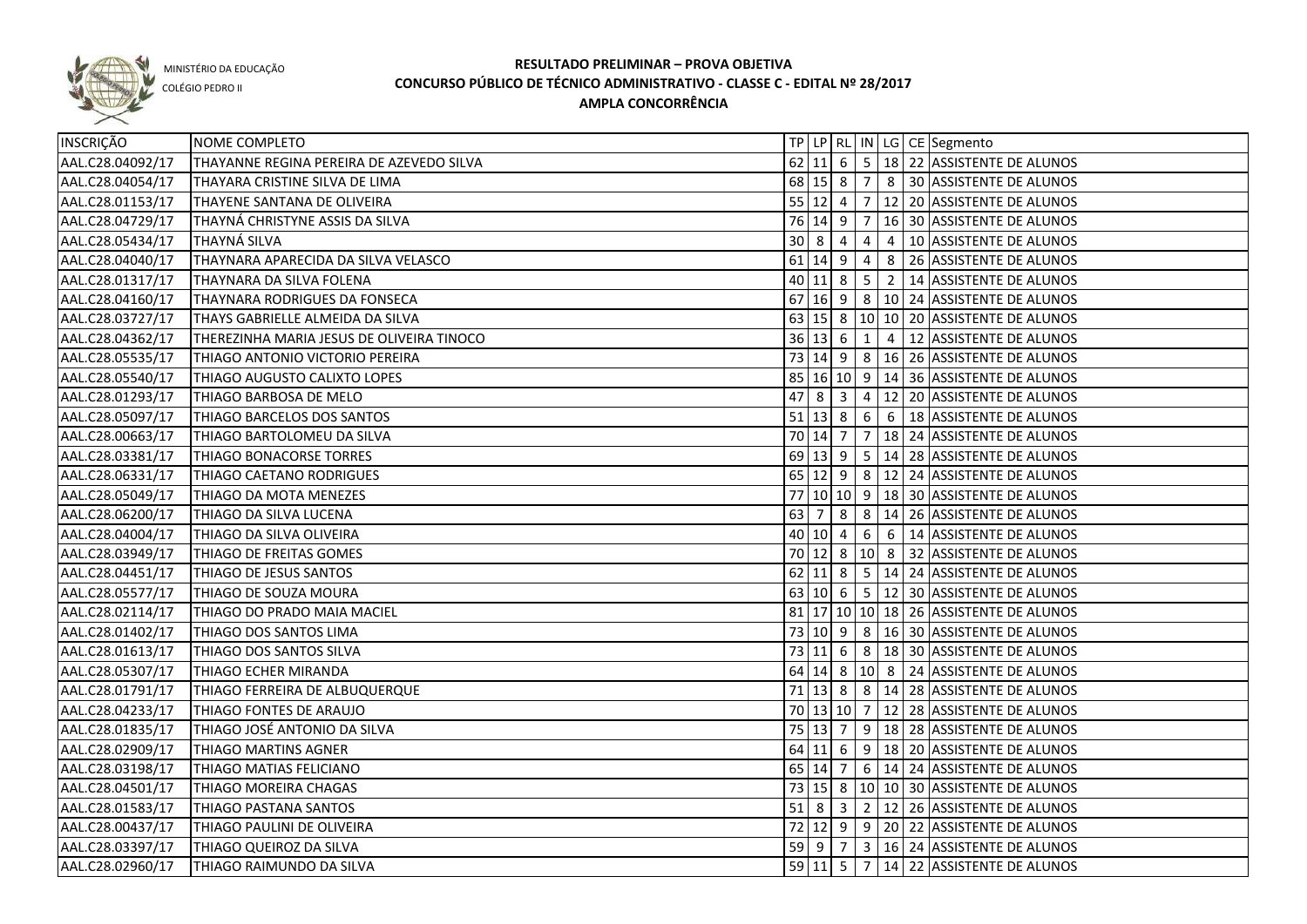

COLÉGIO PEDRO II

| INSCRIÇÃO        | NOME COMPLETO                                 |           |                      |                |                         |                          | TP   LP   RL   IN   LG   CE   Segmento            |
|------------------|-----------------------------------------------|-----------|----------------------|----------------|-------------------------|--------------------------|---------------------------------------------------|
| AAL.C28.06246/17 | THIAGO RIGUEIRA RIBEIRO                       |           |                      |                |                         |                          | 63   13   8   8   14   20   ASSISTENTE DE ALUNOS  |
| AAL.C28.02489/17 | THIAGO ROBERTO BEZERRA DE SOUSA               |           |                      |                |                         |                          | 79 14 9 6 20 30 ASSISTENTE DE ALUNOS              |
| AAL.C28.03900/17 | THIAGO RODRIGUES LIMA                         |           | $61$ 12 7            |                |                         |                          | 6 12 24 ASSISTENTE DE ALUNOS                      |
| AAL.C28.04623/17 | THIAGO SILVANO CUNHA                          |           |                      |                |                         |                          | 52 8 9 7 10 18 ASSISTENTE DE ALUNOS               |
| AAL.C28.02254/17 | THIAGO SIMÕES MARTINS                         |           |                      |                |                         |                          | 59 8 9 8 16 18 ASSISTENTE DE ALUNOS               |
| AAL.C28.04908/17 | THIAGO TALLES TEIXEIRA FRANCO                 |           |                      |                |                         |                          | 56 12 6 4 8 26 ASSISTENTE DE ALUNOS               |
| AAL.C28.01564/17 | THIAGO TAVARES DÂMASO DOS SANTOS              |           |                      |                |                         |                          | 85   13   8   10   20   34   ASSISTENTE DE ALUNOS |
| AAL.C28.04254/17 | THIAGO VIEIRA TAVARES                         |           |                      |                |                         |                          | 81   16   10   7   18   30   ASSISTENTE DE ALUNOS |
| AAL.C28.00781/17 | THIAGO WILLIAN SILVA                          |           | 58 11 7              |                |                         |                          | 6   14   20   ASSISTENTE DE ALUNOS                |
| AAL.C28.05616/17 | THIENE OLIVEIRA DA SILVA                      |           | $40 \mid 9 \mid 7$   |                |                         |                          | 4 8 12 ASSISTENTE DE ALUNOS                       |
| AAL.C28.03425/17 | THOMÁS VIEGAS COSTA DO NASCIMENTO             |           |                      |                |                         |                          | 79   13   10   6   16   34   ASSISTENTE DE ALUNOS |
| AAL.C28.03181/17 | <b>TIAGO BEZERRA NOLASCO</b>                  |           |                      |                |                         |                          | 60 9 10 5 10 26 ASSISTENTE DE ALUNOS              |
| AAL.C28.01578/17 | <b>TIAGO BIRSCHNER FLEGLER</b>                |           |                      |                |                         |                          | 70   13   10   9   16   22   ASSISTENTE DE ALUNOS |
| AAL.C28.03090/17 | <b>TIAGO DE PAULA</b>                         |           | 74 13                | $\overline{7}$ |                         |                          | 8   16   30   ASSISTENTE DE ALUNOS                |
| AAL.C28.05782/17 | <b>TIAGO DOS SANTOS MIQUILINO</b>             | 28        | $\overline{7}$       | $\overline{7}$ | 6                       | $\overline{\phantom{0}}$ | 8 ASSISTENTE DE ALUNOS                            |
| AAL.C28.02306/17 | <b>TIAGO GUIMARÃES BASTOS</b>                 |           | 53 11                | 9              | 9                       | 8                        | 16 ASSISTENTE DE ALUNOS                           |
| AAL.C28.02862/17 | TIAGO NASCIMENTO ALMEIDA                      |           | 74 16 8              |                |                         |                          | 8   14   28   ASSISTENTE DE ALUNOS                |
| AAL.C28.04026/17 | TIAGO SAYÃO MAINENTI SILVA                    |           | $72$ 13 9            |                | $\overline{4}$          |                          | 16 30 ASSISTENTE DE ALUNOS                        |
| AAL.C28.02935/17 | <b>TIAGO SILVA MARTILIANO</b>                 | $51$ 9    |                      | 8              | 6                       | $\overline{4}$           | 24 ASSISTENTE DE ALUNOS                           |
| AAL.C28.02402/17 | TUINE DOS SANTOS NUNES                        |           | $59$ 14 8            |                | $\overline{7}$          |                          | 10 20 ASSISTENTE DE ALUNOS                        |
| AAL.C28.05603/17 | UBIRAJARA AMARO DA SILVA FILHO                | 38        | l 9                  | 7              | 4                       | $\overline{4}$           | 14 ASSISTENTE DE ALUNOS                           |
| AAL.C28.05095/17 | UBIRAJARA BORGES SOBRINHO                     | 47        | 8                    | 6              | $\overline{\mathbf{3}}$ |                          | 14 16 ASSISTENTE DE ALUNOS                        |
| AAL.C28.01828/17 | UBIRAJARA MARROIG GOMES MONTEIRO              | 41        | 6                    | 6              | $\mathbf{1}$            | 8                        | 20 ASSISTENTE DE ALUNOS                           |
| AAL.C28.03138/17 | ULA DE LIMA SARMENTO VILELA                   |           | 74 17 8              |                |                         |                          | 5   16   28   ASSISTENTE DE ALUNOS                |
| AAL.C28.06126/17 | ULISSES DOS SANTOS LIMA                       |           | 64 12 9              |                | 5 <sub>1</sub>          |                          | 14 24 ASSISTENTE DE ALUNOS                        |
| AAL.C28.03166/17 | ÚRSSULA VITORIA DA SILVA BRITO                |           | 49 11 5              |                | 3                       | $\overline{4}$           | 26 ASSISTENTE DE ALUNOS                           |
| AAL.C28.02213/17 | VALCI PANTALEÃO DA SILVA                      | 33        | 4                    | 4              | 3                       | 8                        | 14 ASSISTENTE DE ALUNOS                           |
| AAL.C28.02449/17 | <b>VALDECK ARANTES GALLY</b>                  | $61$   14 |                      | 7              | $6\overline{6}$         |                          | 14 20 ASSISTENTE DE ALUNOS                        |
| AAL.C28.01343/17 | VALDELICE BRITO DOS SANTOS DE SOUZA           | 33        | - 9                  | 7              | 3                       | $\overline{4}$           | 10 ASSISTENTE DE ALUNOS                           |
| AAL.C28.00050/17 | VALDEZ DA ROCHA MATA                          | $50$ 7    |                      | 6              | $\mathbf{1}$            | 8                        | 28 ASSISTENTE DE ALUNOS                           |
| AAL.C28.00321/17 | VALÉRIA CRISTINA DE SOUZA MENDONÇA            | 40 9      |                      | 6              | $\mathbf{3}$            |                          | 2 20 ASSISTENTE DE ALUNOS                         |
| AAL.C28.00932/17 | VALÉRIA DA SILVA DE OLIVEIRA                  |           | $64$ 15 8            |                |                         |                          | 5 18 18 ASSISTENTE DE ALUNOS                      |
| AAL.C28.02502/17 | VALERIA DE FREITAS PEREIRA SANTANA            |           | $83 \mid 15 \mid 9$  |                |                         |                          | $7$   20   32   ASSISTENTE DE ALUNOS              |
| AAL.C28.03966/17 | VALÉRIA DE JESUS OLIVEIRA SANTANNA            |           | $36 \quad 8 \quad 4$ |                |                         |                          | 2 6 16 ASSISTENTE DE ALUNOS                       |
| AAL.C28.04659/17 | VALÉRIA DIAS DE OLIVEIRA                      |           |                      |                |                         |                          | 62 14 6 8 18 16 ASSISTENTE DE ALUNOS              |
| AAL.C28.04506/17 | VALERIA ELIZABETH SANTOS MOURA                | 36 7      |                      | $\overline{2}$ | 1                       |                          | 4 22 ASSISTENTE DE ALUNOS                         |
| AAL.C28.05068/17 | VALERIA FERREIRA MEIRELES MAGALHAES FERREIRA' |           | 36 11 2              |                |                         |                          | 5 6 12 ASSISTENTE DE ALUNOS                       |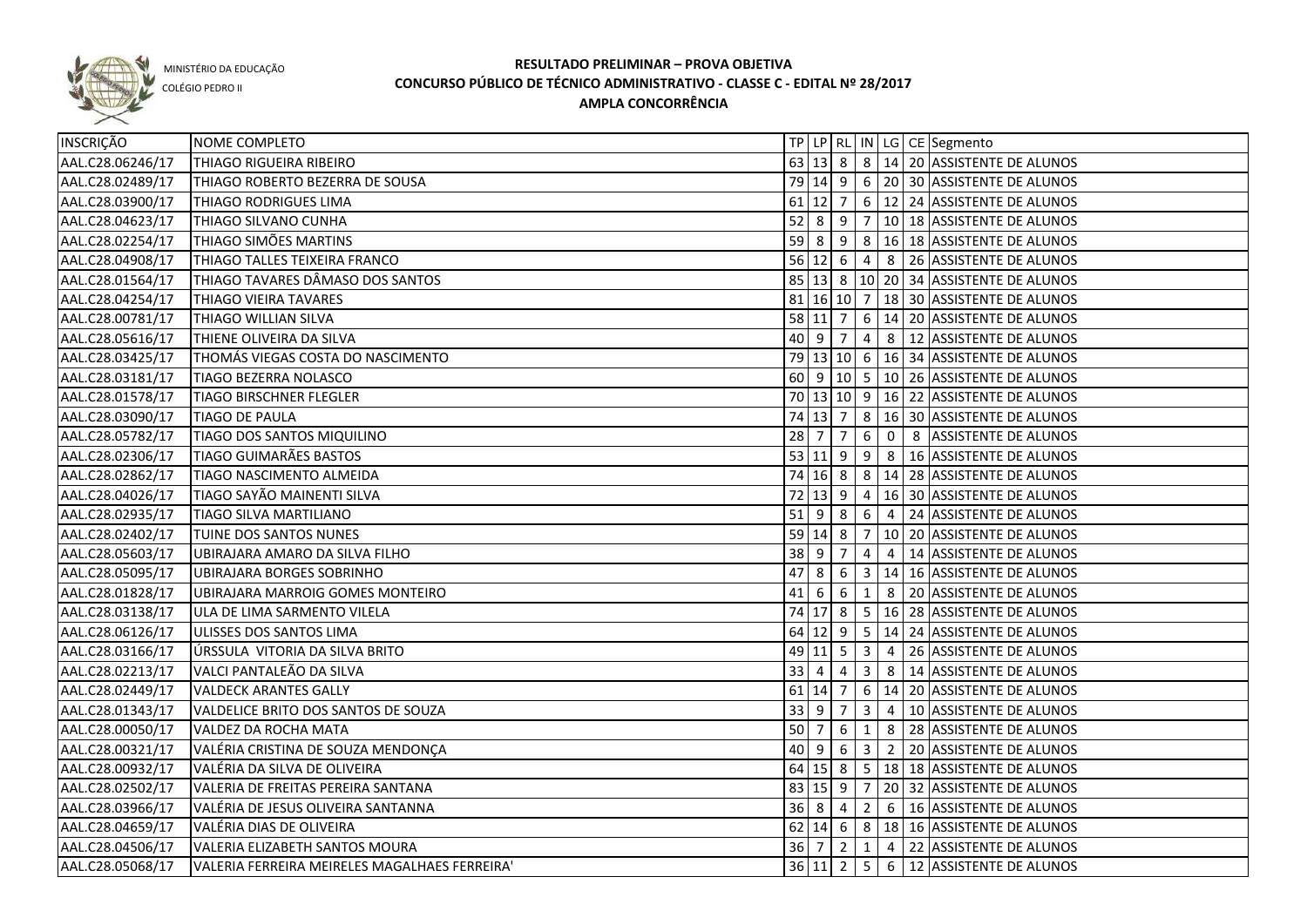

COLÉGIO PEDRO II

| INSCRIÇÃO        | NOME COMPLETO                            |                                 |                     |                |                         |                | TP   LP   RL   IN   LG   CE   Segmento               |
|------------------|------------------------------------------|---------------------------------|---------------------|----------------|-------------------------|----------------|------------------------------------------------------|
| AAL.C28.04867/17 | VALÉRIA LAMPES DA SILVA                  |                                 |                     |                |                         |                | 60 13 5 4 10 28 ASSISTENTE DE ALUNOS                 |
| AAL.C28.02141/17 | <b>VALERIA LOPES ALVES</b>               | 38 7                            |                     | $\vert$ 2      |                         |                | 3   10   16 ASSISTENTE DE ALUNOS                     |
| AAL.C28.04143/17 | VALERIA REGINA ALVES BARTOLINE RODRIGUES |                                 |                     |                |                         |                | 68 12 9 7 16 24 ASSISTENTE DE ALUNOS                 |
| AAL.C28.03664/17 | <b>VALKER FERREIRA BURITY</b>            |                                 | $39$ 11 7           |                | 3                       |                | 6 12 ASSISTENTE DE ALUNOS                            |
| AAL.C28.02253/17 | VALMIR SOUZA FERREIRA SOUZA FERREIRA     | $40 \mid 7$                     |                     | $\overline{7}$ | 6                       |                | 2   18 ASSISTENTE DE ALUNOS                          |
| AAL.C28.00454/17 | VALQUIMAR VIEIRA DA PAZ                  |                                 |                     |                |                         |                | 70 11 9 8 16 26 ASSISTENTE DE ALUNOS                 |
| AAL.C28.01435/17 | VANDA DE OLIVEIRA DA SILVA               |                                 |                     | 76 13 7        |                         |                | 8 16 32 ASSISTENTE DE ALUNOS                         |
| AAL.C28.02508/17 | VANDA LUCIA PEDRO                        |                                 |                     | 32   10   2    |                         |                | 2 6 12 ASSISTENTE DE ALUNOS                          |
| AAL.C28.02372/17 | VÂNDER LUIS BARROS GUIDO                 |                                 |                     |                |                         |                | 87 13 10 10 20 34 ASSISTENTE DE ALUNOS               |
| AAL.C28.01801/17 | VANDERLEI CLAUDIO DA SILVA               |                                 |                     |                |                         |                | 51 7 8 4 10 22 ASSISTENTE DE ALUNOS                  |
| AAL.C28.03351/17 | VANDERSON MATHEUS COUTINHO MARTINS       |                                 |                     |                |                         |                | $37 11 8 6 4 8$ ASSISTENTE DE ALUNOS                 |
| AAL.C28.03125/17 | <b>VANDERSON VITORIO</b>                 |                                 |                     |                |                         |                | 35 6 4 3 4 18 ASSISTENTE DE ALUNOS                   |
| AAL.C28.06275/17 | VANDINEI MEIRA VALIN                     |                                 |                     |                |                         |                | 67 10 10 7 14 26 ASSISTENTE DE ALUNOS                |
| AAL.C28.01036/17 | VANESSA ABREU MARQUES SOARES             |                                 |                     |                |                         |                | 66 14 10 8 16 18 ASSISTENTE DE ALUNOS                |
| AAL.C28.01678/17 | VANESSA CARELLI SILVA TEIXEIRA MELLO     |                                 |                     |                |                         |                | 40 8 5 1 1 12 14 ASSISTENTE DE ALUNOS                |
| AAL.C28.02670/17 | <b>VANESSA COSTA</b>                     |                                 |                     |                |                         |                | 44 6 5 5 6 22 ASSISTENTE DE ALUNOS                   |
| AAL.C28.06530/17 | VANESSA CRISTINA BARBOSA DE A. BOMFIM    |                                 | 49 11               | $\overline{4}$ |                         |                | 6   10   18   ASSISTENTE DE ALUNOS                   |
| AAL.C28.00718/17 | VANESSA CRISTINA DOS SANTOS CLAUDINO     |                                 | $47$ 11 9           |                | $\overline{7}$          | 6              | 14 ASSISTENTE DE ALUNOS                              |
| AAL.C28.00758/17 | VANESSA CRISTINA MAGALHAES DE GODOI      | $34 \overline{\smash{\big)}\,}$ |                     | $\overline{2}$ | $\overline{\mathbf{3}}$ | $\overline{4}$ | 18 ASSISTENTE DE ALUNOS                              |
| AAL.C28.02825/17 | VANESSA DA CONCEIÇÃO COUTINHO            |                                 |                     |                |                         |                | 25   10   5   2   0   8   ASSISTENTE DE ALUNOS       |
| AAL.C28.03911/17 | VANESSA DA COSTA CAMPOS                  |                                 |                     |                |                         |                | 79 15 8 10 14 32 ASSISTENTE DE ALUNOS                |
| AAL.C28.05304/17 | VANESSA DA SILVA PINTO DE ARAUJO         |                                 |                     |                |                         |                | 53 11 10 6 8 3 18 ASSISTENTE DE ALUNOS               |
| AAL.C28.04919/17 | VANESSA DE ALMEIDA PACHECO               |                                 |                     | $56$ 16 5      |                         |                | 5 12 18 ASSISTENTE DE ALUNOS                         |
| AAL.C28.01031/17 | VANESSA DE ANDRADE GOMES FERREIRA        | $22\,$                          | $9 \mid 3$          |                | $\overline{2}$          | $\mathbf{0}$   | 8 ASSISTENTE DE ALUNOS                               |
| AAL.C28.06276/17 | <b>VANESSA DE FREITAS</b>                |                                 | 66 13 8             |                |                         |                | 3   16   26   ASSISTENTE DE ALUNOS                   |
| AAL.C28.03488/17 | VANESSA DE FREITAS LEARDINI NEVES        |                                 |                     | 78 15 9        |                         |                | 8   18   28   ASSISTENTE DE ALUNOS                   |
| AAL.C28.03022/17 | VANESSA DE OLIVEIRA MONTEIRO             | $51$ 12 4                       |                     |                | 7                       | 8              | 20 ASSISTENTE DE ALUNOS                              |
| AAL.C28.03241/17 | VANESSA DOS SANTOS BEZERRA               |                                 | $62 \mid 12 \mid 9$ |                | 7                       |                | 8 26 ASSISTENTE DE ALUNOS                            |
| AAL.C28.03695/17 | VANESSA ELIAS ECARD ROQUE                |                                 |                     | $61$ 11 9      |                         |                | $\vert$ 5 $\vert$ 10 $\vert$ 26 ASSISTENTE DE ALUNOS |
| AAL.C28.02305/17 | VANESSA GOMES SARTHOU BORBA              |                                 | 55   10   6         |                | 5 <sub>5</sub>          |                | 8 26 ASSISTENTE DE ALUNOS                            |
| AAL.C28.05415/17 | VANESSA GONZALEZ                         | $29$ 6                          |                     | 5              | $\overline{4}$          |                | 2 12 ASSISTENTE DE ALUNOS                            |
| AAL.C28.04051/17 | VANESSA MARIA BERDEVILLE DOS SANTOS      |                                 |                     |                |                         |                | 58   13   5   4   6   30   ASSISTENTE DE ALUNOS      |
| AAL.C28.01766/17 | VANESSA NASCIMENTO SANT'ANNA             |                                 |                     |                |                         |                | 65 14 9 8 10 24 ASSISTENTE DE ALUNOS                 |
| AAL.C28.03549/17 | VANESSA OLIVEIRA GOMES RAMOS             |                                 |                     |                |                         |                | 75 15 10 6 16 28 ASSISTENTE DE ALUNOS                |
| AAL.C28.02007/17 | VANESSA PAIVA DA SILVA                   |                                 |                     |                |                         |                | 50 7 8 7 4 24 ASSISTENTE DE ALUNOS                   |
| AAL.C28.02940/17 | VANESSA QUEIROZ DE ALMEIDA               |                                 |                     | 75 14 8        |                         |                | 9   16   28   ASSISTENT <u>E DE ALUNOS</u>           |
| AAL.C28.05751/17 | <b>VANESSA RANGEL</b>                    | 396                             |                     | س              |                         |                | 4 4 22 ASSISTENTE DE ALUNOS                          |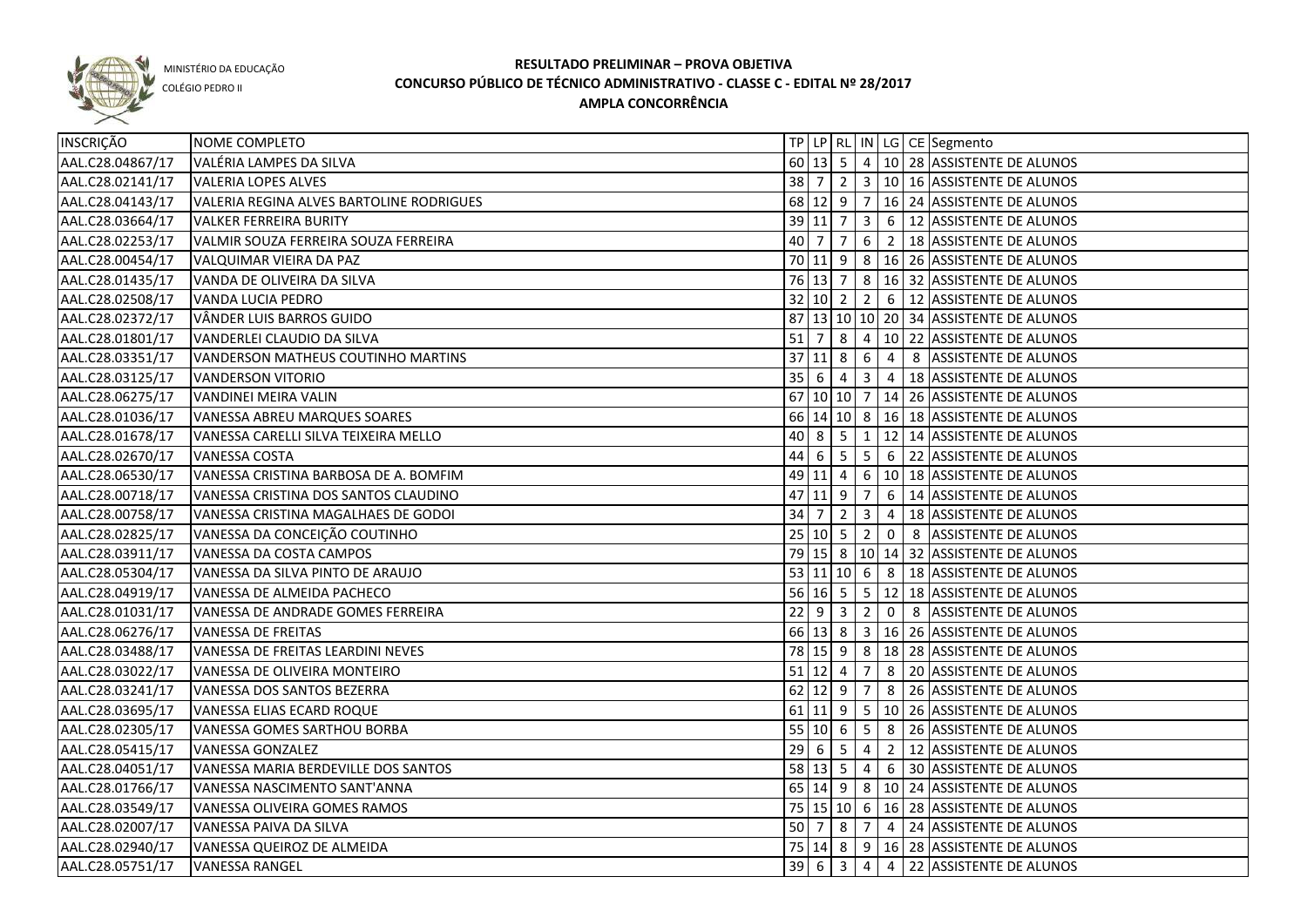

COLÉGIO PEDRO II

| INSCRIÇÃO        | NOME COMPLETO                                     |                    |                                              |                |                |                | TP LP   RL   IN   LG   CE   Segmento              |
|------------------|---------------------------------------------------|--------------------|----------------------------------------------|----------------|----------------|----------------|---------------------------------------------------|
| AAL.C28.04005/17 | VANESSA RODRIGUES DA SILVA                        |                    |                                              |                |                |                | 75 16 9 8 14 28 ASSISTENTE DE ALUNOS              |
| AAL.C28.00634/17 | VANESSA RODRIGUES DE CASTRO                       |                    |                                              |                |                |                | 64 8 6 8 20 22 ASSISTENTE DE ALUNOS               |
| AAL.C28.03019/17 | VANESSA SILVA DE ARAÚJO                           |                    |                                              |                |                |                | 84 17 10 9 20 28 ASSISTENTE DE ALUNOS             |
| AAL.C28.05869/17 | VANESSA SILVA DE SENA CARNEIRO                    |                    |                                              |                |                |                | 65 11 6 8 8 32 ASSISTENTE DE ALUNOS               |
| AAL.C28.03374/17 | VANESSA SILVA GOMES                               | $53 \mid 9 \mid 7$ |                                              |                | 7 <sup>1</sup> |                | 8 22 ASSISTENTE DE ALUNOS                         |
| AAL.C28.04874/17 | VANESSA SOUZA FURTADO COUTINHO                    | $56$ 11 7          |                                              |                | $\overline{4}$ |                | 8 26 ASSISTENTE DE ALUNOS                         |
| AAL.C28.01332/17 | VANESSA VOLOTAO DOS SANTOS                        | $50 \ 12 \ 7$      |                                              |                |                |                | 3   10   18 ASSISTENTE DE ALUNOS                  |
| AAL.C28.04810/17 | VÂNIA CRISTINA RODRIGUES SIMÕES                   |                    |                                              |                |                |                | 47 12 4 5 4 22 ASSISTENTE DE ALUNOS               |
| AAL.C28.03046/17 | VANIA CRISTINA SANTOS VIANA                       |                    |                                              |                |                |                | 64 13 9 6 12 24 ASSISTENTE DE ALUNOS              |
| AAL.C28.05047/17 | VANIA DA SILVA CHAGAS FERREIRA                    |                    | 66 14 7                                      |                |                |                | 5   14   26   ASSISTENTE DE ALUNOS                |
| AAL.C28.01676/17 | VANIA DOS SANTOS FREITAS                          |                    | $58$ 11 6                                    |                | 7              |                | 12 22 ASSISTENTE DE ALUNOS                        |
| AAL.C28.04619/17 | VANIA OLIVEIRA DA SILVA                           |                    | $47$ 12 6                                    |                | 5              |                | 8   16 ASSISTENTE DE ALUNOS                       |
| AAL.C28.03207/17 | VÂNIA PINTO BENTO SILVA                           |                    | 49 11 8                                      |                | 6              | $\overline{4}$ | 20 ASSISTENTE DE ALUNOS                           |
| AAL.C28.05130/17 | VANIA RIBEIRO TORRES PEREIRA                      |                    | $63 \ 10 \ 3$                                |                | $\overline{4}$ |                | 18 28 ASSISTENTE DE ALUNOS                        |
| AAL.C28.02381/17 | VÂNIA ROMÃO DA SILVEIRA                           |                    | 73 13 9                                      |                |                |                | 7   18   26   ASSISTENTE DE ALUNOS                |
| AAL.C28.01737/17 | VANILSON OLEGARIO MACHADO                         |                    |                                              |                |                |                | 79   15   10   8   14   32   ASSISTENTE DE ALUNOS |
| AAL.C28.03168/17 | VANIZA OLIVEIRA FREITAS                           |                    | $82$ 11 8                                    |                |                |                | 9 20 34 ASSISTENTE DE ALUNOS                      |
| AAL.C28.04833/17 | VANUSA CRISTINA DO ESPIRITO SANTO SOARES MEDEIROS |                    | 48 10 5                                      |                | $\vert$ 3      |                | 4 26 ASSISTENTE DE ALUNOS                         |
| AAL.C28.02647/17 | <b>VERA LUCIA DOS SANTOS GUEDES</b>               |                    | $60 \ 12 \ 6$                                |                |                |                | 8   10   24   ASSISTENTE DE ALUNOS                |
| AAL.C28.04025/17 | VERA LUCIA SILVA DE MELLO MATTOS                  |                    | $64$ 13 8                                    |                | 5 <sup>1</sup> |                | 14 24 ASSISTENTE DE ALUNOS                        |
| AAL.C28.03854/17 | VERA REGINA DE OLIVEIRA CASTRO                    | $39 \mid 8$        |                                              | 5              | $\overline{4}$ | $\overline{4}$ | 18 ASSISTENTE DE ALUNOS                           |
| AAL.C28.03535/17 | VERENA DE LIMA DA COSTA                           | $52$ 12 5          |                                              |                | 3 <sup>1</sup> |                | 16 16 ASSISTENTE DE ALUNOS                        |
| AAL.C28.02952/17 | <b>VERONICA BARROS</b>                            |                    | 66 10 3                                      |                | 5 <sub>1</sub> |                | 20 28 ASSISTENTE DE ALUNOS                        |
| AAL.C28.01453/17 | VERÔNICA FERREIRA DE SOUZA LORENZET               |                    |                                              |                |                |                | 62 10 8 2 12 30 ASSISTENTE DE ALUNOS              |
| AAL.C28.00311/17 | VERÔNICA MARIA DE ALCANTARA                       |                    |                                              |                |                |                | 61   10   10   5   10   26   ASSISTENTE DE ALUNOS |
| AAL.C28.03107/17 | <b>VERONICA MARTINS DE ANDRADE</b>                |                    |                                              | $65 \ 14 \ 5$  |                |                | $6 \mid 10 \mid 30$ ASSISTENTE DE ALUNOS          |
| AAL.C28.02533/17 | VERÔNICA MENEZES HEMETÉRIO VAZ DO NASCIMENTO      |                    |                                              |                |                |                | 79 16 10 9 14 30 ASSISTENTE DE ALUNOS             |
| AAL.C28.01065/17 | VERÔNICA NEUMANN                                  | $61$   12          |                                              | 7              |                |                | 6   16   20   ASSISTENTE DE ALUNOS                |
| AAL.C28.05750/17 | VERÔNICA RANGEL DE SOUZA                          | $61$   9           |                                              | $\overline{4}$ |                |                | 6   12   30   ASSISTENTE DE ALUNOS                |
| AAL.C28.04029/17 | VERÔNICA XAVIER MISSELLI                          | $55$ 9             |                                              | 5              |                |                | 3   14   24   ASSISTENTE DE ALUNOS                |
| AAL.C28.05586/17 | VICENTE DA SILVA SANTOS JUNIOR                    |                    | $61$ 11 9                                    |                |                |                | $7   10   24  $ ASSISTENTE DE ALUNOS              |
| AAL.C28.03340/17 | VICTOR AZEVEDO CONCEIÇÃO                          |                    | $63 \mid 8 \mid 8$                           |                |                |                | 9 16 22 ASSISTENTE DE ALUNOS                      |
| AAL.C28.06337/17 | <b>VICTOR BARRETO DOS SANTOS</b>                  | 34 7               |                                              | 6              |                |                | 3 2 16 ASSISTENTE DE ALUNOS                       |
| AAL.C28.01698/17 | VICTOR BATISTA MARQUES CARDOSO                    |                    |                                              | $43 \ 8 \ 4$   |                |                | $7   4   20$ ASSISTENTE DE ALUNOS                 |
| AAL.C28.02986/17 | VICTOR BIZERRIL DE MESSIAS                        |                    |                                              |                |                |                | 68 13 8 7 16 24 ASSISTENTE DE ALUNOS              |
| AAL.C28.01073/17 | <b>VICTOR BRAGA DE SOUZA</b>                      |                    |                                              |                |                |                | 74 12 8 10 20 24 ASSISTENTE DE ALUNOS             |
| AAL.C28.02361/17 | VICTOR CRYSTIAN DE SÁ COELHO                      |                    | $42 \begin{array}{ c c } 11 & 4 \end{array}$ |                |                |                | 5 4 18 ASSISTENTE DE ALUNOS                       |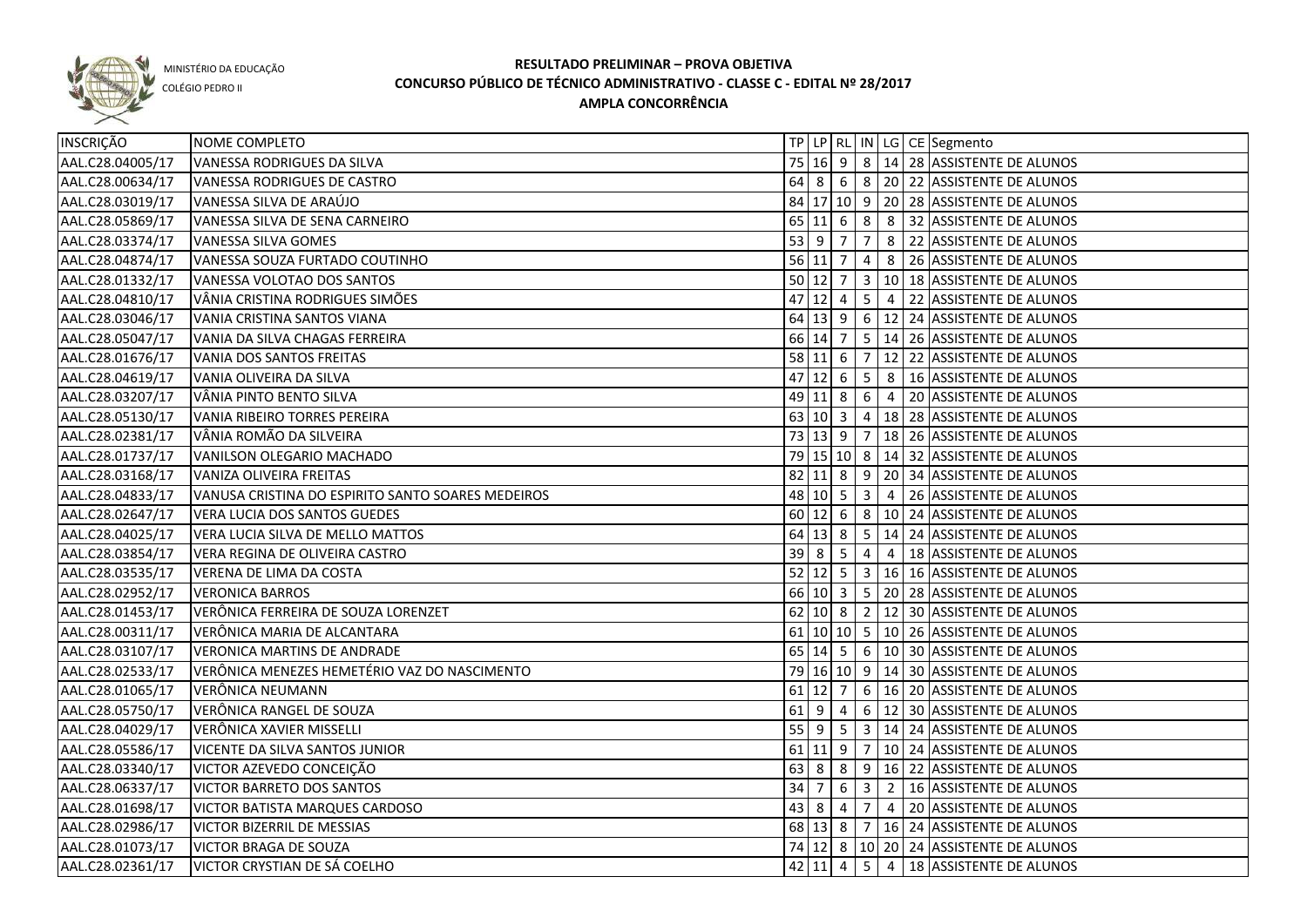

COLÉGIO PEDRO II

| INSCRIÇÃO        | NOME COMPLETO                          |           |                     |                |                |        |                          | TP LP   RL   IN   LG   CE   Segmento                   |
|------------------|----------------------------------------|-----------|---------------------|----------------|----------------|--------|--------------------------|--------------------------------------------------------|
| AAL.C28.01923/17 | <b>VICTOR DE OLIVEIRA SILVA</b>        |           |                     |                |                |        |                          | 59 9 8 6 10 26 ASSISTENTE DE ALUNOS                    |
| AAL.C28.03230/17 | <b>VICTOR DIAS</b>                     |           |                     |                |                |        |                          | 75   16   8   7   12   32   ASSISTENTE DE ALUNOS       |
| AAL.C28.06454/17 | <b>VICTOR DIAS RANGEL DUARTE</b>       |           |                     |                |                |        |                          | 65   14   6   9   8   28   ASSISTENTE DE ALUNOS        |
| AAL.C28.06410/17 | <b>VICTOR FLORES DOS SANTOS</b>        |           |                     |                |                |        |                          | 33   7   4   2   6   14   ASSISTENTE DE ALUNOS         |
| AAL.C28.06230/17 | <b>VICTOR FREIRE DA CUNHA</b>          |           |                     | 45   6   8   5 |                |        |                          | 6 20 ASSISTENTE DE ALUNOS                              |
| AAL.C28.06379/17 | <b>VICTOR FREIRE DE OLIVEIRA</b>       |           |                     | $59$ 11 8 4    |                |        |                          | 8 28 ASSISTENTE DE ALUNOS                              |
| AAL.C28.01144/17 | <b>VICTOR HENRIQUE PASCHOAL</b>        |           |                     |                |                |        |                          | 82 17 9 8 16 32 ASSISTENTE DE ALUNOS                   |
| AAL.C28.00071/17 | <b>VICTOR HOFFMANN RODRIGUES</b>       |           |                     |                |                |        |                          | 55 8 9 6 10 22 ASSISTENTE DE ALUNOS                    |
| AAL.C28.04532/17 | VICTOR HUGO DE CARVALHO SERPA          |           |                     |                |                |        |                          | 70 14 10 6 14 26 ASSISTENTE DE ALUNOS                  |
| AAL.C28.03069/17 | VICTOR HUGO PIMENTEL DO NASCIMENTO     |           |                     |                |                |        |                          | 80 15 10 9 16 30 ASSISTENTE DE ALUNOS                  |
| AAL.C28.03410/17 | <b>VICTOR HUGO SENA THOMPSON</b>       |           | 60 10 7             |                |                |        |                          | 7   16   20   ASSISTENTE DE ALUNOS                     |
| AAL.C28.03855/17 | <b>VICTOR NUNES GIVIGI DOS SANTOS</b>  |           |                     |                |                |        |                          | 59 11 9 7 14 18 ASSISTENTE DE ALUNOS                   |
| AAL.C28.02280/17 | <b>VICTOR PERES BONVINI</b>            | 46 11     |                     | l 1            |                |        |                          | 4   12   18   ASSISTENTE DE ALUNOS                     |
| AAL.C28.02820/17 | <b>VICTOR QUINTANILHA COELHO</b>       |           | $60 \ 14 \ 8$       |                |                |        |                          | 6   10   22   ASSISTENTE DE ALUNOS                     |
| AAL.C28.04955/17 | VICTOR ROCHA DE ANDRADE NEVES          |           | $52 \ 12 \ 6$       |                |                |        |                          | $\mid 8 \mid 4 \mid 22$ ASSISTENTE DE ALUNOS           |
| AAL.C28.06220/17 | VICTOR VERGETTE DE ALMEIDA             |           |                     |                |                |        |                          | 76 15 10 9 16 26 ASSISTENTE DE ALUNOS                  |
| AAL.C28.05419/17 | VICTORIA MARTINS DA SILVA              |           | $39 \mid 12 \mid 8$ |                | $5^{\circ}$    |        |                          | 2   12   ASSISTENTE DE ALUNOS                          |
| AAL.C28.00567/17 | VICTORIA VIANA VIVARINI DA SILVA       | $51$ 12 7 |                     |                |                |        |                          | $6$   10   16   ASSISTENTE DE ALUNOS                   |
| AAL.C28.05945/17 | VILMA DEMARTINI BARBOSA DE ALBUQUERQUE | $49$ 8    |                     | -4             | 5              | 6      |                          | 26 ASSISTENTE DE ALUNOS                                |
| AAL.C28.04781/17 | <b>VILSON DE LIMA</b>                  |           | $45 \ 12 \ 3$       |                | $\overline{4}$ | 6      |                          | 20 ASSISTENTE DE ALUNOS                                |
| AAL.C28.02807/17 | <b>VINICIUS ALVES TORRES</b>           |           |                     |                |                |        |                          | 73 12 10 9 14 28 ASSISTENTE DE ALUNOS                  |
| AAL.C28.03482/17 | <b>VINICIUS CAMPBELL DOS SANTOS</b>    | $51$ 14 6 |                     |                | 5              | 6      |                          | 20 ASSISTENTE DE ALUNOS                                |
| AAL.C28.02980/17 | VINÍCIUS CARVALHO DA SILVA MENDES      | 35 6      |                     | 6              | 5 <sup>1</sup> |        |                          | 2   16   ASSISTENTE DE ALUNOS                          |
| AAL.C28.03367/17 | VINÍCIUS CARVALHO DA SILVA ROMÃO       |           |                     |                |                |        |                          | 69 16 10 9 10 24 ASSISTENTE DE ALUNOS                  |
| AAL.C28.05507/17 | VINICIUS CARVALHO DE ANDRADE           |           |                     |                |                |        |                          | 70 14 10 8 10 28 ASSISTENTE DE ALUNOS                  |
| AAL.C28.03641/17 | <b>VINICIUS COUTINHO VIANA</b>         |           |                     |                |                |        |                          | 68 12 8 10 12 26 ASSISTENTE DE ALUNOS                  |
| AAL.C28.01558/17 | VINICIUS DA SILVA BRAGAZZI PRADO       | 68 8      |                     | $\overline{9}$ |                |        |                          | 7   16   28   ASSISTENTE DE ALUNOS                     |
| AAL.C28.06489/17 | <b>VINICIUS DA SILVA GOUVEIA</b>       | 50 7      |                     | $\overline{9}$ |                |        |                          | $\vert 4 \vert 12 \vert 18 \vert$ ASSISTENTE DE ALUNOS |
| AAL.C28.06515/17 | VINÍCIUS DE CARVALHO GUEDES E SILVA    |           | 43 10 7             |                |                |        |                          | $\boxed{4}$ 6   16   ASSISTENTE DE ALUNOS              |
| AAL.C28.04425/17 | VINÍCIUS DE CARVALHO PEREIRA           |           |                     |                |                |        |                          | 60 13 9 6 10 22 ASSISTENTE DE ALUNOS                   |
| AAL.C28.04155/17 | VINICIUS DE SOUZA COELHO               |           |                     |                |                |        |                          | 69 14 8 9 10 28 ASSISTENTE DE ALUNOS                   |
| AAL.C28.05886/17 | VINÍCIUS FERREIRA SOEIRO               |           |                     |                |                |        |                          | 60 12 9 5 10 24 ASSISTENTE DE ALUNOS                   |
| AAL.C28.05878/17 | VINÍCIUS GOMES DA COSTA                |           |                     |                |                |        |                          | 93 17 10 10 20 36 ASSISTENTE DE ALUNOS                 |
| AAL.C28.02302/17 | VINICIUS GUIMARÃES DE SOUZA            |           |                     |                |                |        |                          | 60 12 10 8 12 18 ASSISTENTE DE ALUNOS                  |
| AAL.C28.03572/17 | VINICIUS GUSMÃO MARTINS - ELIMINADO    |           |                     | $\sim$         | $\sim$         | $\sim$ | $\overline{\phantom{a}}$ | ASSISTENTE DE ALUNOS                                   |
| AAL.C28.02219/17 | VINÍCIUS JOVIANO DA SILVA              |           |                     |                |                |        |                          | 71   15   10   6   18   22   ASSISTENTE DE ALUNOS      |
| AAL.C28.00168/17 | VINICIUS MACHADO MARCIANO              |           |                     |                |                |        |                          | 56 13 9 8 10 16 ASSISTENTE DE ALUNOS                   |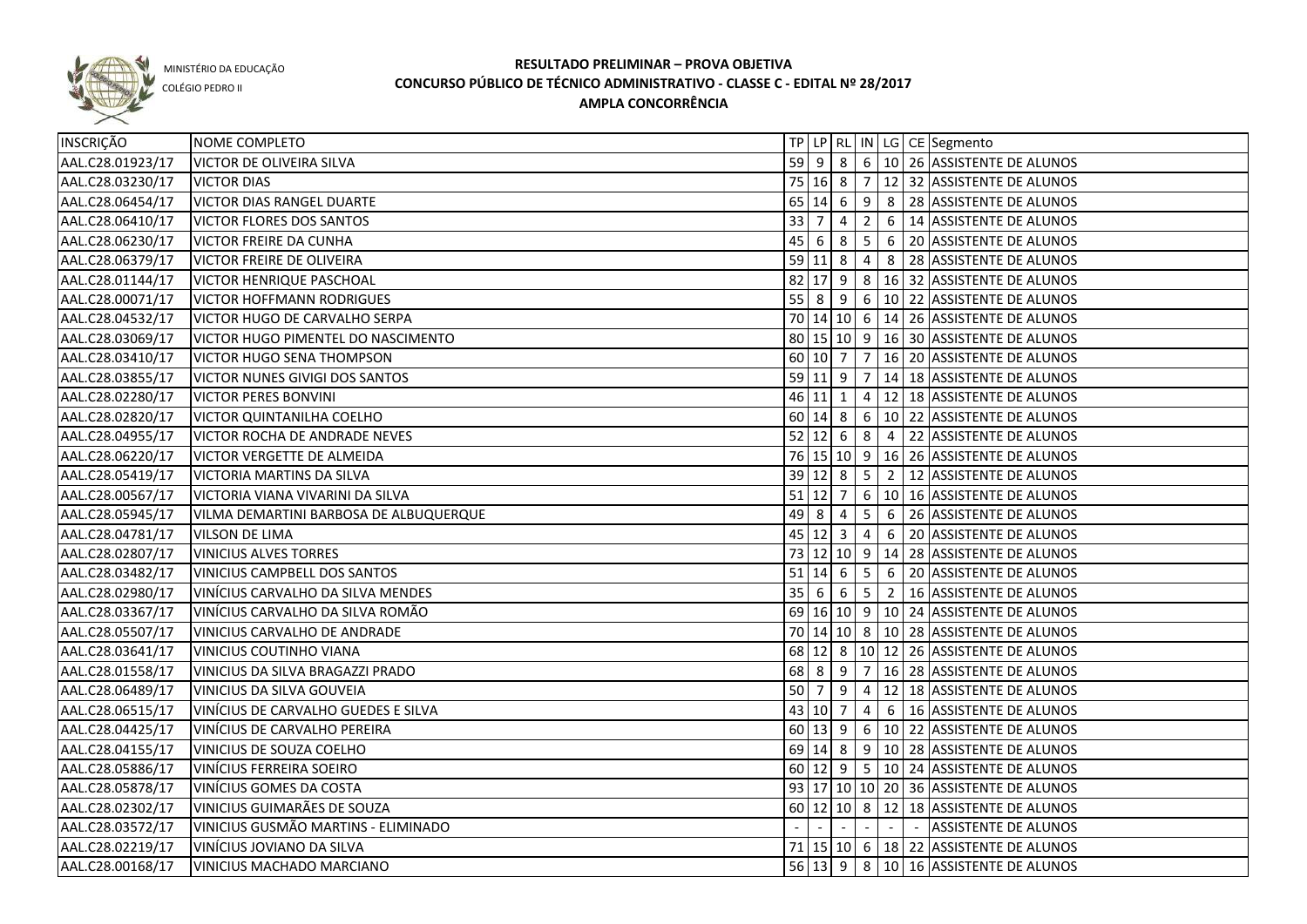

COLÉGIO PEDRO II

| INSCRIÇÃO        | NOME COMPLETO                          |                                  |                      |                 |                         |                | TP   LP   RL   IN   LG   CE   Segmento         |
|------------------|----------------------------------------|----------------------------------|----------------------|-----------------|-------------------------|----------------|------------------------------------------------|
| AAL.C28.05601/17 | <b>VINICIUS MARTINS PEREIRA</b>        |                                  |                      |                 |                         |                | 64 14 5 5 16 24 ASSISTENTE DE ALUNOS           |
| AAL.C28.05409/17 | <b>VINICIUS MELLO CORREA</b>           |                                  |                      |                 |                         |                | 79 15 9 9 18 28 ASSISTENTE DE ALUNOS           |
| AAL.C28.03659/17 | <b>VINICIUS OLIVEIRA PORTELLA</b>      |                                  |                      |                 |                         |                | 75 11 10 10 16 28 ASSISTENTE DE ALUNOS         |
| AAL.C28.06313/17 | VINICIUS RODRIGUES DA COSTA            |                                  |                      |                 |                         |                | 66 13 6 7 16 24 ASSISTENTE DE ALUNOS           |
| AAL.C28.01875/17 | <b>VINICIUS SOUZA FIALHO</b>           |                                  |                      |                 |                         |                | 49 10 9 4 8 18 ASSISTENTE DE ALUNOS            |
| AAL.C28.05342/17 | <b>VINICIUS ZANETTE GRADIN</b>         |                                  |                      |                 |                         |                | 42 8 6 6 6 16 4SSISTENTE DE ALUNOS             |
| AAL.C28.02558/17 | <b>VITOR BARCELLOS BELLOT</b>          |                                  |                      |                 |                         |                | 70 16 10 6 8 30 ASSISTENTE DE ALUNOS           |
| AAL.C28.05636/17 | VITOR BORGES CUNHA DE SOUZA            |                                  | $52 \mid 13 \mid 7$  |                 | $\overline{4}$          |                | 8 20 ASSISTENTE DE ALUNOS                      |
| AAL.C28.05117/17 | VITOR HUGO ANDRADE SILVA               | $41 \overline{\smash{\big)}\ 7}$ |                      |                 |                         |                | $6 \mid 4 \mid 8 \mid 16$ ASSISTENTE DE ALUNOS |
| AAL.C28.02642/17 | VITOR HUGO BARTHOLOMEU REIS            | $65 \mid 6$                      |                      |                 |                         |                | $9   4   18   28  $ ASSISTENTE DE ALUNOS       |
| AAL.C28.01947/17 | <b>VITOR HUGO FAMADAS CRUZ</b>         |                                  | $67$ 15 9 7          |                 |                         |                | 14 22 ASSISTENTE DE ALUNOS                     |
| AAL.C28.04932/17 | VITOR HUGO PEIXOTO BARRETO             |                                  |                      |                 |                         |                | 63 15 9 5 10 24 ASSISTENTE DE ALUNOS           |
| AAL.C28.03729/17 | VITOR HUGO RAMOS DE BARROS             |                                  | $38 \t6 \t8 \t2$     |                 |                         |                | 6   16 ASSISTENTE DE ALUNOS                    |
| AAL.C28.05484/17 | VITOR HUGO RODRIGUES DE JESUS          | 37                               | <u>g</u>             | $\overline{5}$  | $\overline{\mathbf{3}}$ | $\overline{4}$ | 16 ASSISTENTE DE ALUNOS                        |
| AAL.C28.02881/17 | VITOR LAMEU DE SOUZA                   |                                  |                      |                 |                         |                | 53 10 9 8 10 16 ASSISTENTE DE ALUNOS           |
| AAL.C28.02073/17 | <b>VITOR LUCIANO</b>                   |                                  | 56 10 7              |                 |                         |                | 3   16   20 ASSISTENTE DE ALUNOS               |
| AAL.C28.02929/17 | <b>VITOR VERISSIMOALE JUNIOR</b>       |                                  | $57$ 11 8            |                 |                         |                | 8 12 18 ASSISTENTE DE ALUNOS                   |
| AAL.C28.04094/17 | VITÓRIA DE SOUZA ECAR                  |                                  | $60 \ 12 \ 6$        |                 | $\overline{4}$          |                | 10 28 ASSISTENTE DE ALUNOS                     |
| AAL.C28.02628/17 | VITÓRIA GONÇALVES                      |                                  | $54$ 12 5 3          |                 |                         |                | 12 22 ASSISTENTE DE ALUNOS                     |
| AAL.C28.04945/17 | VITÓRIA OSCAR DE AZEVEDO               |                                  | $61$ 12 9            |                 | 8                       | 8              | 24 ASSISTENTE DE ALUNOS                        |
| AAL.C28.03020/17 | <b>VIVANE SERAINE SOARES RODRIGUES</b> | $50 \mid 8$                      |                      | $5\phantom{.0}$ | $5\overline{)}$         | 8              | 24 ASSISTENTE DE ALUNOS                        |
| AAL.C28.01316/17 | <b>VIVIAN ALVES LIMA</b>               |                                  | 69 12 6              |                 | $\sqrt{5}$              |                | 16 30 ASSISTENTE DE ALUNOS                     |
| AAL.C28.02424/17 | VIVIAN APARECIDA LIMA DA ROSA          |                                  | $59$ 10 8            |                 | 5 <sub>1</sub>          |                | 18 18 ASSISTENTE DE ALUNOS                     |
| AAL.C28.01666/17 | <b>VIVIAN LOPES BRIDI</b>              |                                  |                      |                 |                         |                | 74 14 10 8 20 22 ASSISTENTE DE ALUNOS          |
| AAL.C28.02371/17 | <b>VIVIAN LUCAS DOS SANTOS</b>         | 38                               | l 8                  | $\overline{4}$  | $\overline{2}$          | 6              | 18 ASSISTENTE DE ALUNOS                        |
| AAL.C28.00577/17 | <b>VIVIANE ALVES ANTONIO</b>           |                                  | 79 12 10 7           |                 |                         |                | 14 36 ASSISTENTE DE ALUNOS                     |
| AAL.C28.04534/17 | VIVIANE CRISTINA DE MOURA CORREA       | 48                               | l 9                  | 4               | 5                       | $\overline{4}$ | 26 ASSISTENTE DE ALUNOS                        |
| AAL.C28.02655/17 | <b>VIVIANE DE ALMEIDA LEITE</b>        |                                  | $34 \ 14 \ 6$        |                 | $\overline{2}$          | $\overline{0}$ | 12 ASSISTENTE DE ALUNOS                        |
| AAL.C28.04486/17 | VIVIANE DE JESUS SILVA                 | 40 8                             |                      | -6              | 4                       | 6              | 16 ASSISTENTE DE ALUNOS                        |
| AAL.C28.03254/17 | VIVIANE DE LUCAS COSTA                 |                                  | 64 12 9              |                 |                         |                | 5   14   24   ASSISTENTE DE ALUNOS             |
| AAL.C28.00716/17 | VIVIANE DE PAULA SOARES DOS SANTOS     |                                  | 74 14 6              |                 |                         |                | 8 20 26 ASSISTENTE DE ALUNOS                   |
| AAL.C28.03370/17 | <b>VIVIANE DE SOUZA RODRIGUES</b>      |                                  | 58 14 3              |                 |                         |                | 3 10 28 ASSISTENTE DE ALUNOS                   |
| AAL.C28.03213/17 | VIVIANE ENEAS DOS SANTOS SILVA         |                                  | $34 \quad 9 \quad 4$ |                 |                         |                | 3 2 16 ASSISTENTE DE ALUNOS                    |
| AAL.C28.01177/17 | <b>VIVIANE FERNANDES</b>               |                                  | $53 \ 13 \ 7$        |                 |                         |                | 5 6 22 ASSISTENTE DE ALUNOS                    |
| AAL.C28.03142/17 | <b>VIVIANE GOMES DE SOUSA</b>          |                                  | $38 \mid 8 \mid 4$   |                 |                         |                | 2 8 16 ASSISTENTE DE ALUNOS                    |
| AAL.C28.04279/17 | <b>VIVIANE LIMA MENDES</b>             |                                  | 73 14 7              |                 |                         |                | $6$   16   30   ASSISTENTE DE ALUNOS           |
| AAL.C28.03702/17 | VIVIANE PAIVA GUIMARÃES MARQUES        |                                  | 56 11 7              |                 |                         |                | 4 10 24 ASSISTENTE DE ALUNOS                   |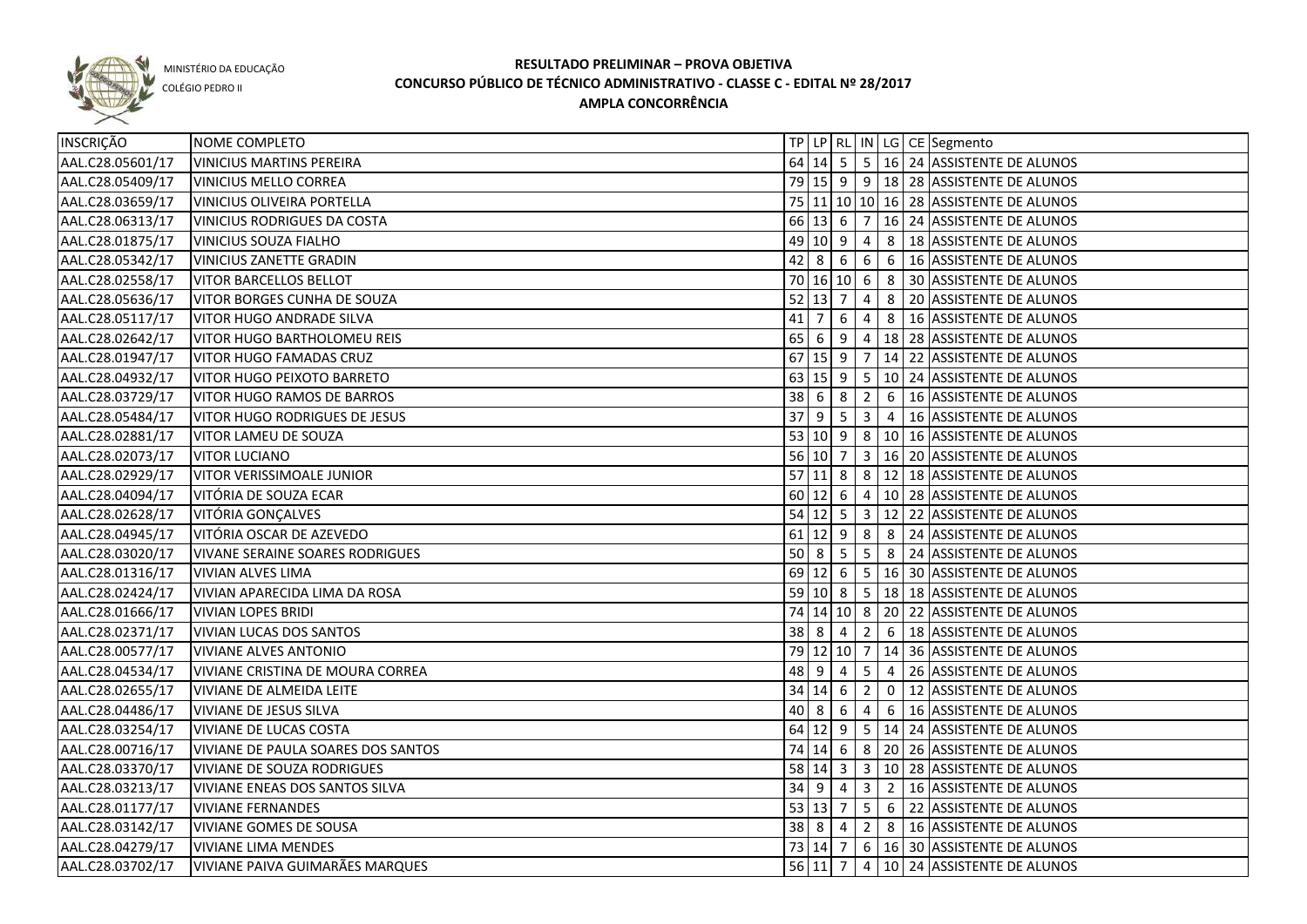

COLÉGIO PEDRO II

| INSCRIÇÃO        | NOME COMPLETO                                 |             |                     |                         |                         |                | TP   LP   RL   IN   LG   CE   Segmento            |
|------------------|-----------------------------------------------|-------------|---------------------|-------------------------|-------------------------|----------------|---------------------------------------------------|
| AAL.C28.03967/17 | <b>VIVIANE PEREIRA CARNEIRO</b>               |             |                     |                         |                         |                | 65 15 9 5 12 24 ASSISTENTE DE ALUNOS              |
| AAL.C28.01511/17 | <b>VIVIANE PEREIRA LIRA</b>                   |             | $52$ 12 6           |                         |                         |                | 2   10   22   ASSISTENTE DE ALUNOS                |
| AAL.C28.06464/17 | VIVIANE PINHO MONTEIRO DE OLIVEIRA            |             | $41 \mid 9 \mid 4$  |                         |                         |                | 6 4 18 ASSISTENTE DE ALUNOS                       |
| AAL.C28.04275/17 | <b>VIVIANE PINTO</b>                          |             | $71$ 16 8           |                         |                         |                | $5 \mid 12 \mid 30$ ASSISTENTE DE ALUNOS          |
| AAL.C28.02778/17 | <b>VIVIANE ROCHA DOS SANTOS</b>               |             |                     |                         |                         |                | 61 13 8 6 12 22 ASSISTENTE DE ALUNOS              |
| AAL.C28.04982/17 | <b>VIVIANE SERRES BARREIROS GUIMARAES</b>     |             |                     |                         |                         |                | 63 12 6 7 14 24 ASSISTENTE DE ALUNOS              |
| AAL.C28.02368/17 | <b>VIVIANNE CASEIRO SOUZA</b>                 |             |                     | $52$ 15 7               |                         |                | 2 4 24 ASSISTENTE DE ALUNOS                       |
| AAL.C28.03148/17 | VIVIANNE MENDES DE SOUSA                      |             |                     |                         |                         |                | 52 10 6 4 10 22 ASSISTENTE DE ALUNOS              |
| AAL.C28.02320/17 | <b>VIVYANNE SOUZA</b>                         |             |                     | $51$ 9 4                |                         |                | 4 8 26 ASSISTENTE DE ALUNOS                       |
| AAL.C28.04503/17 | <b>VLADIMIR PEREIRA</b>                       |             | $53 \mid 13 \mid 7$ |                         | $\overline{7}$          |                | 4 22 ASSISTENTE DE ALUNOS                         |
| AAL.C28.06143/17 | <b>VLAVIMIR ALVES DE LIMA</b>                 |             |                     |                         |                         |                | 30   5   0   5   10   10   ASSISTENTE DE ALUNOS   |
| AAL.C28.03910/17 | WAGNER BRUNO DA SILVA PADILHA                 |             |                     |                         |                         |                | 80 14 10 10 12 34 ASSISTENTE DE ALUNOS            |
| AAL.C28.01559/17 | WAGNER DOS SANTOS DE JESUS                    |             |                     | 66 11 8                 |                         |                | 7   16   24   ASSISTENTE DE ALUNOS                |
| AAL.C28.02976/17 | <b>WAGNER FREITAS DE LIMA</b>                 | 54          | 8                   | 6                       |                         |                | 8 10 22 ASSISTENTE DE ALUNOS                      |
| AAL.C28.01858/17 | <b>WAGNER GABRIEL</b>                         | $30\quad 5$ |                     | $\overline{\mathbf{3}}$ | $\overline{4}$          |                | 6 12 ASSISTENTE DE ALUNOS                         |
| AAL.C28.01533/17 | WAGNER SOUZA DA SILVA                         | 54 10 7     |                     |                         | $\mathbf{1}$            |                | 16 20 ASSISTENTE DE ALUNOS                        |
| AAL.C28.01662/17 | <b>WALACE MENENGAT CORRÊA</b>                 |             | 61 14               | 8                       |                         |                | 5   12   22   ASSISTENTE DE ALUNOS                |
| AAL.C28.00126/17 | <b>WALBER DE LIMA RAPOSO NETO</b>             | 46 8        |                     | $\overline{4}$          | $\overline{4}$          |                | 16 14 ASSISTENTE DE ALUNOS                        |
| AAL.C28.04111/17 | <b>WALDENIR ALVES DE SOUZA</b>                | 40 8        |                     | $\overline{7}$          | $\overline{\mathbf{3}}$ | 8 <sup>1</sup> | 14 ASSISTENTE DE ALUNOS                           |
| AAL.C28.03174/17 | WALDOMIRO FACHAL JUNIOR                       |             |                     | 70 16 9                 |                         | $9 \mid 8$     | 28 ASSISTENTE DE ALUNOS                           |
| AAL.C28.05489/17 | WALDYR MENDES TATSCH NETO                     |             |                     |                         |                         |                | 90 18 10 10 16 36 ASSISTENTE DE ALUNOS            |
| AAL.C28.06590/17 | <b>WALLACE ALVES NICKNIG</b>                  |             |                     |                         |                         |                | 71 14 9 10 12 26 ASSISTENTE DE ALUNOS             |
| AAL.C28.04952/17 | <b>WALLACE ARMANDO</b>                        |             | 49 9                | $5^{\circ}$             | $5\overline{)}$         | 8              | 22 ASSISTENTE DE ALUNOS                           |
| AAL.C28.06455/17 | <b>WALLACE CAMILO SILVA</b>                   |             | $62$ 13 7           |                         |                         |                | 6   14   22   ASSISTENTE DE ALUNOS                |
| AAL.C28.05569/17 | <b>WALLACE CARLOS MARINHO DE MOURA MARINS</b> |             |                     |                         |                         |                | 65   14   10   9   10   22   ASSISTENTE DE ALUNOS |
| AAL.C28.02961/17 | <b>WALLACE DA SILVA SALES</b>                 |             | 66 11               | 7                       |                         |                | 10 14 24 ASSISTENTE DE ALUNOS                     |
| AAL.C28.02146/17 | <b>WALLACE FERNANDES KORTKAMP</b>             |             | 75 13               | l 9                     |                         |                | $9   16   28  $ ASSISTENTE DE ALUNOS              |
| AAL.C28.05002/17 | <b>WALLACE FERNANDES MACHADO</b>              |             | 46 11 8             |                         | $5\overline{)}$         |                | 6   16 ASSISTENTE DE ALUNOS                       |
| AAL.C28.04476/17 | <b>WALMA CORDEIRO</b>                         | 47          | 10 4                |                         |                         |                | 5   10   18 ASSISTENTE DE ALUNOS                  |
| AAL.C28.06354/17 | <b>WALTER ALBUQUERQUE DE CASTRO</b>           |             | 64 10 7             |                         | $\overline{7}$          |                | 12 28 ASSISTENTE DE ALUNOS                        |
| AAL.C28.05623/17 | WALTER JUNIO MORAES DE SOUZA GARCIA           | 53 15 8     |                     |                         | 8 <sup>°</sup>          |                | 6   16 ASSISTENTE DE ALUNOS                       |
| AAL.C28.02731/17 | <b>WALTER MATIAS DA SILVA FREITAS</b>         | $31 \mid 7$ |                     | $\overline{3}$          |                         |                | 5 6 10 ASSISTENTE DE ALUNOS                       |
| AAL.C28.06375/17 | <b>WANDA RODRIGUES SILVEIRA</b>               |             |                     | 38 10 2                 |                         |                | $2 \mid 8 \mid 16$ ASSISTENTE DE ALUNOS           |
| AAL.C28.04207/17 | WANDERLEY DE CASTRO DA FONSECA JÚNIOR         |             |                     |                         |                         |                | 60 12 8 6 8 26 ASSISTENTE DE ALUNOS               |
| AAL.C28.01570/17 | WANDERSON LUIZ RIBEIRO MAGALHAES              |             |                     |                         |                         |                | 53 9 6 4 10 24 ASSISTENTE DE ALUNOS               |
| AAL.C28.00174/17 | WANDERSON TEIXEIRA DE SOUZA                   |             |                     |                         |                         |                | 74   14   10   8   20   22   ASSISTENTE DE ALUNOS |
| AAL.C28.00228/17 | WANDRA PAULA DA SILVA SANTOS                  | 378         |                     | 5                       | $\overline{4}$          |                | 8 12 ASSISTENTE DE ALUNOS                         |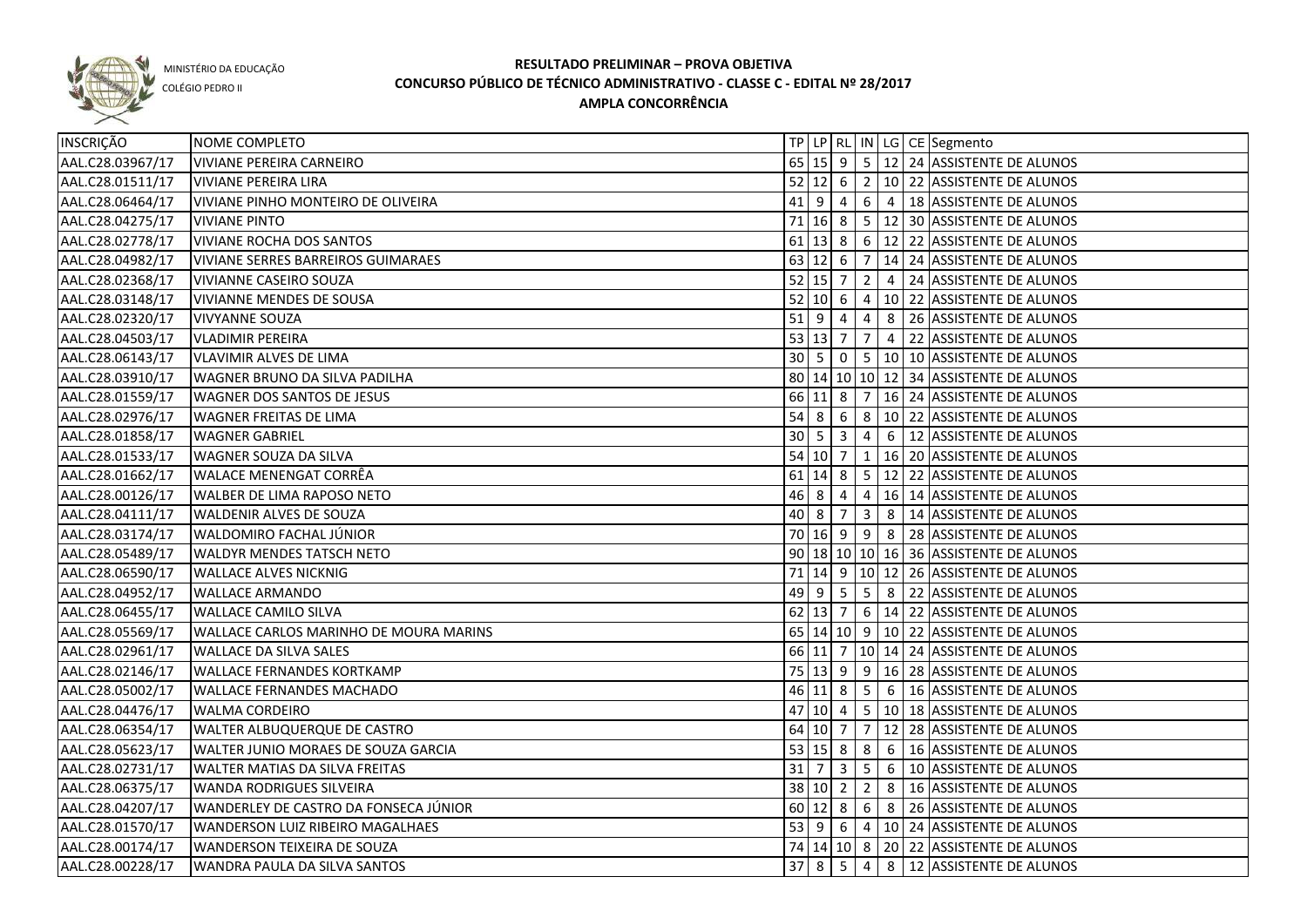

COLÉGIO PEDRO II

| <b>INSCRIÇÃO</b> | NOME COMPLETO                       |    |                            |                |                         |                | TP   LP   RL   IN   LG   CE   Segmento                 |
|------------------|-------------------------------------|----|----------------------------|----------------|-------------------------|----------------|--------------------------------------------------------|
| AAL.C28.02693/17 | WANIRIA DOS SANTOS FERREIRA         |    |                            |                |                         |                | 51 9 5 5 14 18 ASSISTENTE DE ALUNOS                    |
| AAL.C28.03795/17 | WANKELLY DA COSTA RANIERI           |    |                            |                |                         |                | 47 10 3 6 12 16 ASSISTENTE DE ALUNOS                   |
| AAL.C28.04136/17 | <b>WARNER ANDRADE BARROS</b>        |    |                            |                |                         |                | 38 8 5 1 6 18 ASSISTENTE DE ALUNOS                     |
| AAL.C28.04057/17 | <b>WASHINGTON LUIZ FONSECA</b>      |    |                            |                |                         |                | 68 15 8 9 16 20 ASSISTENTE DE ALUNOS                   |
| AAL.C28.05094/17 | <b>WASHINGTON SILVA DE FARIAS</b>   |    |                            |                |                         |                | 37 7 6 4 8 12 ASSISTENTE DE ALUNOS                     |
| AAL.C28.05558/17 | <b>WEENA PEREIRA</b>                |    |                            |                |                         |                | 59 8 5 8 16 22 ASSISTENTE DE ALUNOS                    |
| AAL.C28.01147/17 | <b>WELINGTON DE OLIVEIRA</b>        |    |                            |                |                         |                | 24 9 5 2 0 8 ASSISTENTE DE ALUNOS                      |
| AAL.C28.01900/17 | <b>WELLINGTON DE CASTRO SANTOS</b>  |    |                            |                |                         |                | 70 14 9 7 18 22 ASSISTENTE DE ALUNOS                   |
| AAL.C28.01987/17 | <b>WELLINGTON MORAES DE SOUZA</b>   |    |                            |                |                         |                | 59 13 8 6 12 20 ASSISTENTE DE ALUNOS                   |
| AAL.C28.02377/17 | <b>WELTON TORRES</b>                | 77 |                            |                |                         |                | 10  8   9   18   32   ASSISTENTE DE ALUNOS             |
| AAL.C28.06542/17 | <b>WENDEL LUIZ SOUZA HENRIQUES</b>  |    | 31   10   4                |                | $\overline{\mathbf{3}}$ |                | 6 8 ASSISTENTE DE ALUNOS                               |
| AAL.C28.04708/17 | <b>WESLEY PRIMO DA COSTA</b>        |    | $45 \mid 12 \mid 8 \mid 3$ |                |                         |                | 8   14 ASSISTENTE DE ALUNOS                            |
| AAL.C28.02260/17 | <b>WILDESON DE FREITAS</b>          |    | $50 \ 12 \ 6$              |                | $\overline{4}$          | 6              | 22 ASSISTENTE DE ALUNOS                                |
| AAL.C28.06315/17 | <b>WILDSON RODRIGUES MACHADO</b>    |    | $54$ 10 2                  |                |                         |                | $6 \mid 14 \mid 22$ ASSISTENTE DE ALUNOS               |
| AAL.C28.03934/17 | <b>WILIAN ATAIDE MACEDO LOPES</b>   |    |                            |                |                         |                | 56 15 8 9 8 16 ASSISTENTE DE ALUNOS                    |
| AAL.C28.05682/17 | WILLIAM EUCLIDES SANTOS DA SILVA    |    |                            |                |                         |                | 74 15 7   10   16   26   ASSISTENTE DE ALUNOS          |
| AAL.C28.03883/17 | <b>WILLIAM FARIA LIRA</b>           |    | $57$ 14 8                  |                |                         | 58             | 22 ASSISTENTE DE ALUNOS                                |
| AAL.C28.01218/17 | WILLIAM GOMES DA SILVA              |    | $57$ 12 4                  |                |                         |                | $\vert 5 \vert 14 \vert 22 \vert$ ASSISTENTE DE ALUNOS |
| AAL.C28.01691/17 | WILLIAM LIMA DE OLIVEIRA            |    | $52 \mid 12 \mid 9$        |                | 5 <sub>5</sub>          | 8              | 18 ASSISTENTE DE ALUNOS                                |
| AAL.C28.00650/17 | WILLIAM SANDRO DA SILVA SEVERIANO   |    | 66 14 8                    |                |                         |                | 10 18 16 ASSISTENTE DE ALUNOS                          |
| AAL.C28.04070/17 | <b>WILLIAM STELLING DE OLIVEIRA</b> |    | $56$ 13 7                  |                |                         |                | 8   16   12   ASSISTENTE DE ALUNOS                     |
| AAL.C28.05079/17 | <b>WILLIAN MACEDO</b>               |    | $39 \mid 5$                | 6              | 4                       | $\overline{4}$ | 20 ASSISTENTE DE ALUNOS                                |
| AAL.C28.05734/17 | WILLIAN MARINHO DA SILVA            | 41 |                            | 4              | $2^{\circ}$             |                | 10 18 ASSISTENTE DE ALUNOS                             |
| AAL.C28.02249/17 | <b>WILSON BRENO LIMA LEITE</b>      |    |                            |                |                         |                | 62 12 10 8 10 22 ASSISTENTE DE ALUNOS                  |
| AAL.C28.06237/17 | <b>WILSON DAS NEVES PIRES</b>       |    | 63 14 8                    |                |                         |                | 7   12   22   ASSISTENTE DE ALUNOS                     |
| AAL.C28.02702/17 | <b>WILSON JORGE MENDANHA</b>        |    | 68 13 9                    |                | 8 <sup>8</sup>          |                | 18 20 ASSISTENTE DE ALUNOS                             |
| AAL.C28.02575/17 | <b>WILSON PEIXOTO NUNES</b>         |    | 68 19 9                    |                |                         |                | 8 12 20 ASSISTENTE DE ALUNOS                           |
| AAL.C28.00246/17 | WINNIE GUIMARAES CALVOSA            |    | 50 11                      | $\overline{7}$ |                         | $6 \mid 6$     | 20 ASSISTENTE DE ALUNOS                                |
| AAL.C28.01363/17 | <b>WLADIMIR DE OLIVEIRA</b>         |    | $38 \mid 9 \mid 6$         |                |                         |                | 3 4 16 ASSISTENTE DE ALUNOS                            |
| AAL.C28.01697/17 | YAGO DUTRA DOS SANTOS               |    | 49 9                       |                |                         |                | $ 7 3 4 26 $ ASSISTENTE DE ALUNOS                      |
| AAL.C28.02617/17 | YAN FIRMINO                         |    |                            |                |                         |                | 61 13 6 4 14 24 ASSISTENTE DE ALUNOS                   |
| AAL.C28.04918/17 | YAN MARTINS DE LYRA KRAUS           |    |                            |                |                         |                | 54 15 6 5 8 20 ASSISTENTE DE ALUNOS                    |
| AAL.C28.03117/17 | YAN ROMANO MONTEIRO LOURENÇO        |    |                            |                |                         |                | 72 15 9 10 10 28 ASSISTENTE DE ALUNOS                  |
| AAL.C28.04537/17 | YAN SANTIAGO LEITE DE CASTRO        |    |                            |                |                         |                | 49 11 8 4 6 20 ASSISTENTE DE ALUNOS                    |
| AAL.C28.04226/17 | YAN SANTOS BARBOSA                  |    |                            |                |                         |                | 49 11 8 4 6 20 ASSISTENTE DE ALUNOS                    |
| AAL.C28.05457/17 | YANNE AMARAL DA SILVA FERREIRA      |    |                            |                |                         |                | 55 13 9 5 6 22 ASSISTENTE DE ALUNOS                    |
| AAL.C28.03944/17 | YASMIN HOLANDA MATHEUS              |    |                            |                |                         |                | 41   10   8   5   8   10   ASSISTENTE DE ALUNOS        |